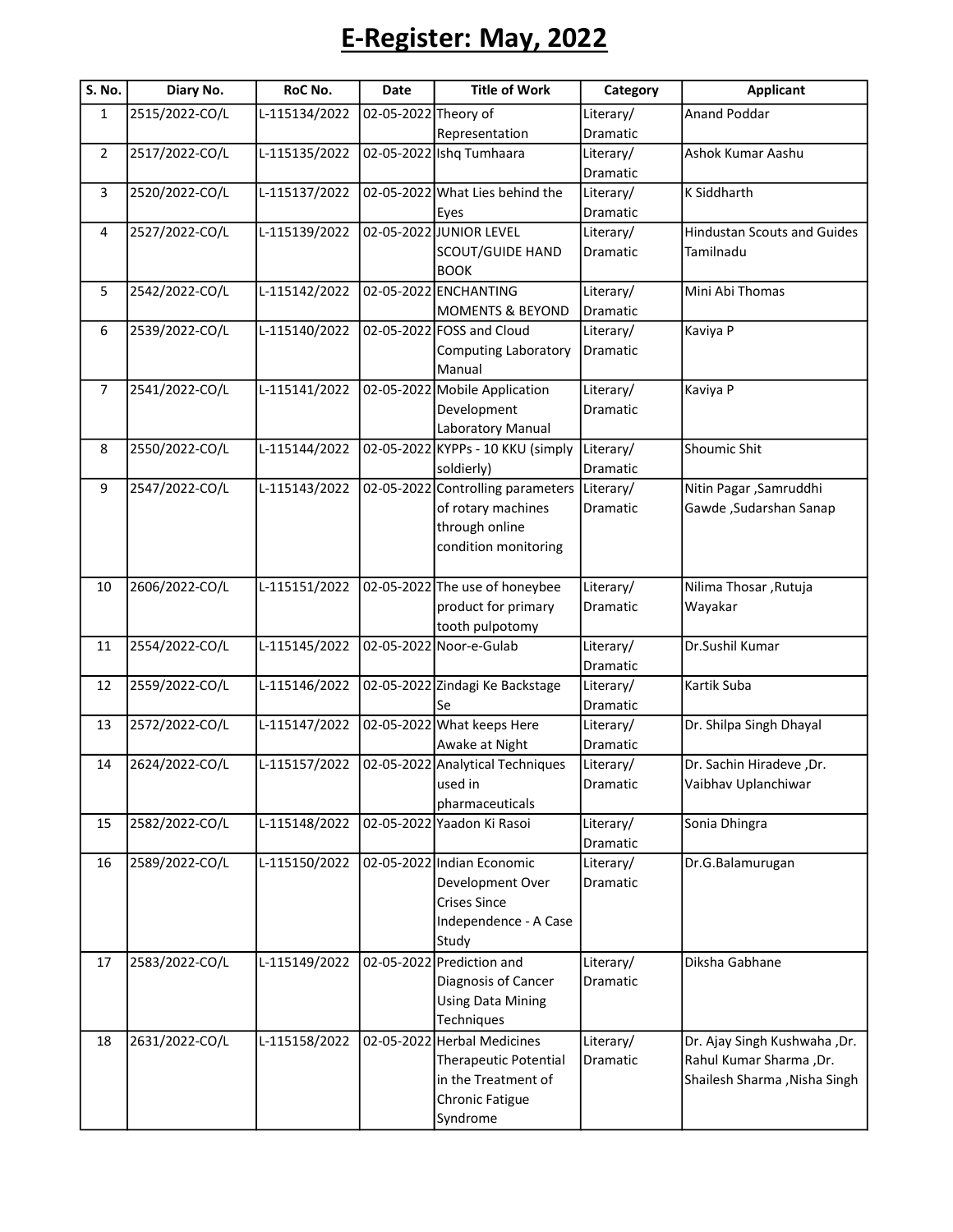| S. No. | Diary No.       | RoC No.       | Date              | <b>Title of Work</b>                                    | Category              | <b>Applicant</b>                                          |
|--------|-----------------|---------------|-------------------|---------------------------------------------------------|-----------------------|-----------------------------------------------------------|
| 19     | 2633/2022-CO/L  | L-115159/2022 |                   | 02-05-2022 Herbal Approach for                          | Literary/             | Dr. Rahul Kumar Sharma , Dr.                              |
|        |                 |               |                   | the Management of                                       | Dramatic              | Shailesh Sharma, Shilpa                                   |
|        |                 |               |                   | Drug-Induced                                            |                       | Thakur                                                    |
|        |                 |               |                   | Hepatotoxicity                                          |                       |                                                           |
| 20     | 2687/2022-CO/L  | L-115164/2022 |                   | 02-05-2022 Wealthcon Journal:<br>WPI Initiative Issue-5 | Literary/<br>Dramatic | Dr. Ramnath Ghute                                         |
| 21     | 2666/2022-CO/L  | L-115161/2022 |                   | 02-05-2022 Algorithm for Dataset                        | Literary/             | Dr. Sharvari Govilkar                                     |
|        |                 |               |                   | Preparation for Early                                   | Dramatic              | ,Madhura Vyawahare, Pillai                                |
|        |                 |               |                   | <b>Detection of Nastiness</b>                           |                       | College of Engineering                                    |
|        |                 |               |                   | and Signs of                                            |                       |                                                           |
|        |                 |               |                   | <b>Cyberbullying Content</b>                            |                       |                                                           |
|        |                 |               |                   | in Online Social Media                                  |                       |                                                           |
|        |                 |               |                   |                                                         |                       |                                                           |
| 22     | 2667/2022-CO/L  | L-115162/2022 |                   | 02-05-2022 Zariyathe Way                                | Literary/             | JASHANPREET KAUR GILL                                     |
| 23     | 2686/2022-CO/L  | L-115163/2022 |                   | within<br>02-05-2022 A Foundation Course in             | Dramatic<br>Literary/ | M/s Spectrum Competitive                                  |
|        |                 |               |                   | Verbal Reasoning with                                   | Dramatic              | <b>Series</b>                                             |
|        |                 |               |                   | Verbal for Competitive                                  |                       |                                                           |
|        |                 |               |                   | Examinations                                            |                       |                                                           |
|        |                 |               |                   |                                                         |                       |                                                           |
| 24     | 2694/2022-CO/L  | L-115165/2022 |                   | 02-05-2022 Questionnaire on                             | Literary/             | Ishrat Fatima , Yashika Garg                              |
|        |                 |               |                   | Impact of Physical,                                     | <b>Dramatic</b>       |                                                           |
|        |                 |               |                   | Psychological and                                       |                       |                                                           |
|        |                 |               |                   | Social Domain on the<br>life of Working and             |                       |                                                           |
|        |                 |               |                   | Non working females                                     |                       |                                                           |
|        |                 |               |                   | in India                                                |                       |                                                           |
| 25     | 2701/2022-CO/L  | L-115167/2022 |                   | 02-05-2022 THE STRUGGLE OF THE                          | Literary/             | Sonu Deep                                                 |
|        |                 |               |                   | <b>FIREFLIES</b>                                        | Dramatic              |                                                           |
| 26     | 2645/2022-CO/L  | L-115160/2022 |                   | 02-05-2022 BEDARD KI KAVYA                              | Literary/             | RAVINDRA KUMAR JOSHI                                      |
|        |                 |               |                   | <b>MANJARI</b>                                          | Dramatic              |                                                           |
| 27     | 26324/2021-CO/A | A-141883/2022 | 02-05-2022 COFE   |                                                         | Artistic              | M/S. S.L. TECHNOLOGIES<br><b>INDIA WHOSE PARTNERS ARE</b> |
|        |                 |               |                   |                                                         |                       | HARISH KUMAR GOYAL &                                      |
|        |                 |               |                   |                                                         |                       | VARUN GOYAL                                               |
| 28     | 29388/2021-CO/M | M-736/2022    |                   | 02-05-2022 Tu Ho Mera                                   | Music                 | Chanakya Shukla                                           |
| 29     | 26331/2021-CO/A | A-141884/2022 |                   | 02-05-2022 STARDUST90                                   | Artistic              | M/S. DUKE FASHIONS INDIA                                  |
|        |                 |               |                   |                                                         |                       | LIMITED                                                   |
| 30     | 21406/2020-CO/A | A-141961/2022 | 02-05-2022 R PLUS |                                                         | Artistic              | MR. DEVJI MEGHJI                                          |
|        |                 |               |                   |                                                         |                       | HATHIYANI, , MR.                                          |
|        |                 |               |                   |                                                         |                       | PRAVINBHAI BHIMJI BERA                                    |
|        |                 |               |                   |                                                         |                       | , MR. SUNIL KUMAR<br>AGARWAL TRADING AS R                 |
|        |                 |               |                   |                                                         |                       | <b>PLUS PERFUME</b>                                       |
| 31     | 24948/2021-CO/A | A-141880/2022 |                   | 02-05-2022 B BHADRA Home                                | Artistic              | MANJUNATHA ACHARYA                                        |
|        |                 |               |                   | Appliances                                              |                       |                                                           |
| 32     | 3692/2021-CO/A  | A-141960/2022 |                   | 02-05-2022 IT'S THE MOST                                | Artistic              | <b>VIVSUN EXPORT</b>                                      |
|        |                 |               |                   | WONDERFUL TIME OF                                       |                       |                                                           |
|        |                 |               |                   | <b>THE YEAR</b>                                         |                       |                                                           |
| 33     | 9186/2021-CO/A  | A-141861/2022 |                   | 02-05-2022 SHERSINGH                                    | Artistic              | <b>GOLE CHA HENNA WORLD</b>                               |
| 34     | 14941/2021-CO/A | A-141942/2022 |                   | 02-05-2022  "FUN2 DUNNO WHITE                           | Artistic              | BAKEWELL BISCUITS PVT.LTD.                                |
|        |                 |               |                   | <b>CREAM LAYERED</b>                                    |                       |                                                           |
|        |                 |               |                   | <b>ENROBED WAFER</b><br><b>BISCUIT" LABEL</b>           |                       |                                                           |
| 35     | 14978/2021-CO/A | A-141943/2022 | 02-05-2022        | "FUN2 FUNDE WOW"                                        | Artistic              | BAKEWELL BISCUITS PVT.                                    |
|        |                 |               |                   | LABEL                                                   |                       | LTD.                                                      |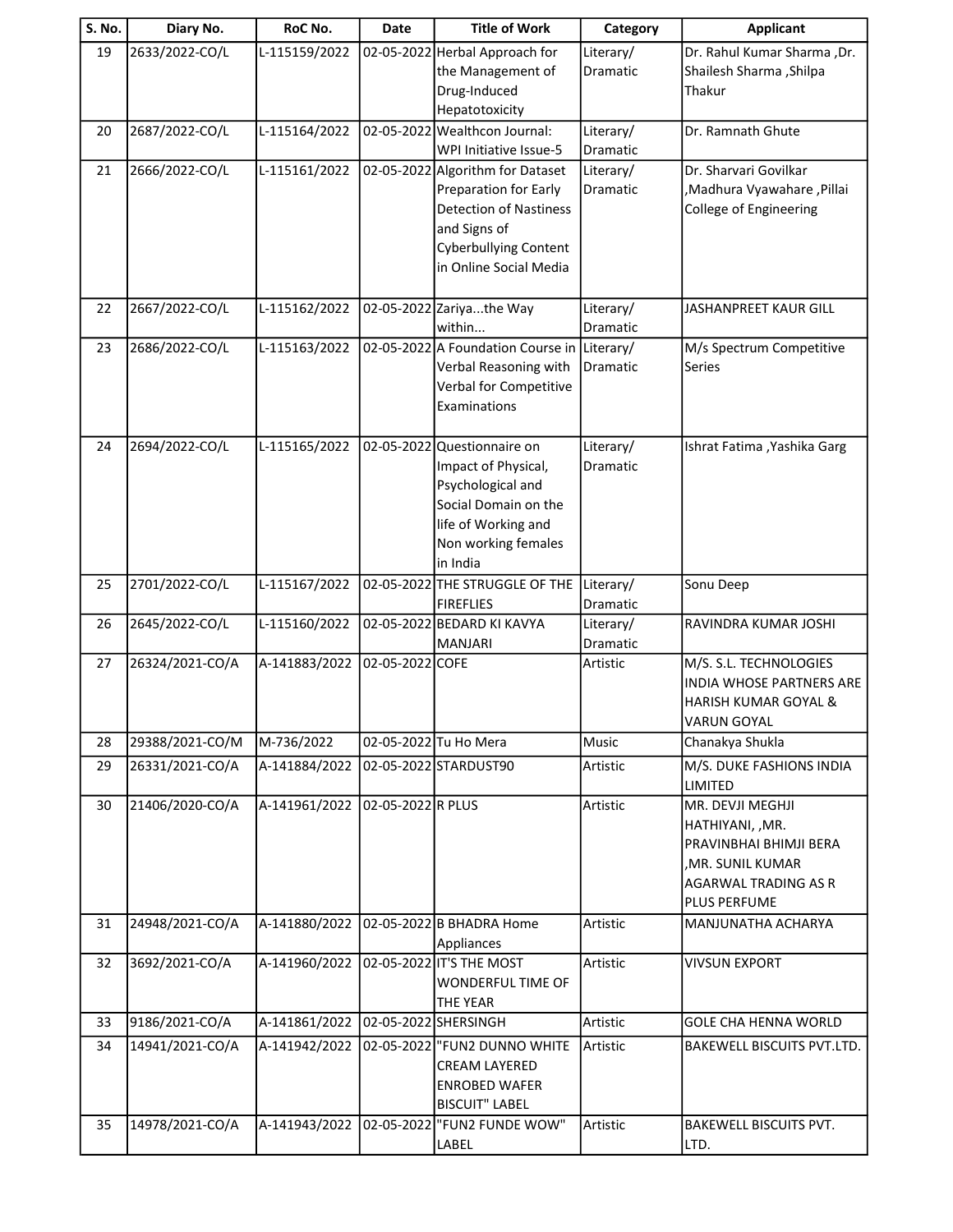| <b>S. No.</b> | Diary No.        | RoC No.       | <b>Date</b>          | <b>Title of Work</b>                               | Category              | <b>Applicant</b>                                  |
|---------------|------------------|---------------|----------------------|----------------------------------------------------|-----------------------|---------------------------------------------------|
| 36            | 14980/2021-CO/A  | A-141926/2022 | 02-05-2022           | <b>FUN2 MILKY JOY</b><br><b>CREAMY MILK PASTE"</b> | Artistic              | BAKEWELL BISCUITS PVT.<br>LTD.                    |
|               |                  |               |                      | LABEL                                              |                       |                                                   |
| 37            | 14981/2021-CO/A  | A-141927/2022 |                      | 02-05-2022  "FUN2 MINTONY"<br>LABEL                | Artistic              | BAKEWELL BISCUITS PVT.LTD.                        |
| 38            | 14983/2021-CO/A  | A-141928/2022 |                      | 02-05-2022  "FUN2 TONGUE                           | Artistic              | BAKEWELL BISCUITS PVT.LTD.                        |
|               |                  |               |                      | PAINTER BIG BOLL"<br>LABEL                         |                       |                                                   |
| 39            | 14984/2021-CO/A  | A-141929/2022 |                      | 02-05-2022  "FUN2 WACKY CRACKY                     | Artistic              | <b>BAKEWELL BISCUITS PVT.</b>                     |
|               |                  |               |                      | <b>CHOCO CRUST</b>                                 |                       | LTD.                                              |
|               |                  |               |                      | <b>ENROBED WAFER</b><br><b>BISCUIT" LABEL</b>      |                       |                                                   |
|               |                  |               |                      |                                                    |                       |                                                   |
| 40            | 18371/2021-CO/A  | A-141895/2022 |                      | 02-05-2022 Photograph of Sago                      | Artistic              | SANTOSH KUMAR S/O.<br>SRIBHOGENDRA JHA            |
| 41            | 19732/2021-CO/CF | CF-5085/2022  |                      | 02-05-2022 ERIS KA SALAAM                          | Cinematograph<br>Film | Eris Lifesciences Limited                         |
| 42            | 23402/2021-CO/A  | A-141865/2022 |                      | 02-05-2022 CAKE 'N' JOY                            | Artistic              | M/S. SKY FOODS, A<br>PARTNERSHIP FIRM             |
| 43            | 18813/2021-CO/A  | A-141920/2022 |                      | 02-05-2022 IMAGE OF HAIR<br><b>FOLLICLE</b>        | Artistic              | <b>NITIN JAIN</b>                                 |
| 44            | 19226/2021-CO/A  | A-141894/2022 |                      | 02-05-2022 R.K. PARCEL LABEL                       | Artistic              | MR. RAFIKBHAI KAMRUDIN<br>PANJVANI                |
| 45            | 23410/2021-CO/A  | A-141866/2022 | 02-05-2022 EXPRESS   |                                                    | Artistic              | SANJAY HASHMUKHRAY                                |
|               |                  |               |                      |                                                    |                       | <b>BHATT, SOLE PROPRIETOR OF</b>                  |
|               |                  |               |                      |                                                    |                       | M/S. EXPRESS ELEVATORS                            |
| 46            | 23418/2021-CO/A  | A-141869/2022 | 02-05-2022 TRACTOR   |                                                    | Artistic              | M/S. ASIAN LIME, A                                |
|               |                  |               |                      |                                                    |                       | PARTNERSHIP FIRM                                  |
| 47            | 29724/2021-CO/A  | A-141945/2022 | 02-05-2022 BLUSBASS  |                                                    | Artistic              | Manoj Naraindas Motwani.                          |
| 48            | 20514/2021-CO/SR | SR-18269/2022 |                      | 02-05-2022 JANE KYUN                               | Sound<br>Recording    | Aruna Arya Gupta                                  |
| 49            | 20512/2021-CO/SR | SR-18268/2022 | 02-05-2022 LAAZMI    |                                                    | Sound<br>Recording    | Aruna Arya Gupta                                  |
| 50            | 20620/2021-CO/SR | SR-18272/2022 |                      | 02-05-2022 ZHANZHARIA BAJE<br>MORI CHAM CHAM       | Sound<br>Recording    | MAHESHPRASAD R. LIMAYE                            |
| 51            | 20517/2021-CO/SR | SR-18270/2022 |                      | 02-05-2022 JAB SE MAINE                            | Sound                 | Aruna Arya Gupta                                  |
|               |                  |               |                      |                                                    | Recording             |                                                   |
| 52            | 29722/2021-CO/A  | A-141946/2022 | 02-05-2022 LIFESTYLE |                                                    | Artistic              | Lifestyle Sarees Private<br>Limited               |
| 53            | 21419/2021-CO/A  | A-141924/2022 |                      | 02-05-2022 S.A. SUPER ANCHOR                       | Artistic              | ANJANI KUMAR SINGHAL,                             |
|               |                  |               |                      | PVC CONDUIT PIPE<br>WITH THE DEVICE OF             |                       | M/S. LAKSHYA UDYOG                                |
|               |                  |               |                      | <b>ARTISTIC L</b>                                  |                       |                                                   |
| 54            | 21432/2021-CO/A  | A-141933/2022 |                      | 02-05-2022 SIFFCY, SMILE                           | Artistic              | <b>SMILE FOUNDATION</b>                           |
|               |                  |               |                      | <b>INTERNATIONAL FILM</b>                          |                       |                                                   |
|               |                  |               |                      | <b>FESTIVAL FOR</b>                                |                       |                                                   |
|               |                  |               |                      | <b>CHILDREN &amp; YOUTH</b>                        |                       |                                                   |
| 55            | 21737/2021-CO/A  | A-141911/2022 |                      | NEW DELHI, INDIA<br>02-05-2022 SETSQUARE-RUDRANI   | Artistic              | MILAN BANDYOPADHYAY,                              |
|               |                  |               |                      |                                                    |                       | TRADING AS SET SQUARE                             |
|               |                  |               |                      |                                                    |                       | <b>ARCHITECTURE &amp; INTERIORS</b>               |
| 56            | 21747/2021-CO/A  | A-141885/2022 | 02-05-2022 ARUNUM    |                                                    | Artistic              | MRS. NEELIMA                                      |
|               |                  |               |                      |                                                    |                       | SHRAVANKUMAR MISRA                                |
|               |                  |               |                      |                                                    |                       | TRADING AS M/S. ARUNUM<br>AGRIIPRODUCTS OF GROUND |
|               |                  |               |                      |                                                    |                       |                                                   |
|               |                  |               |                      |                                                    |                       |                                                   |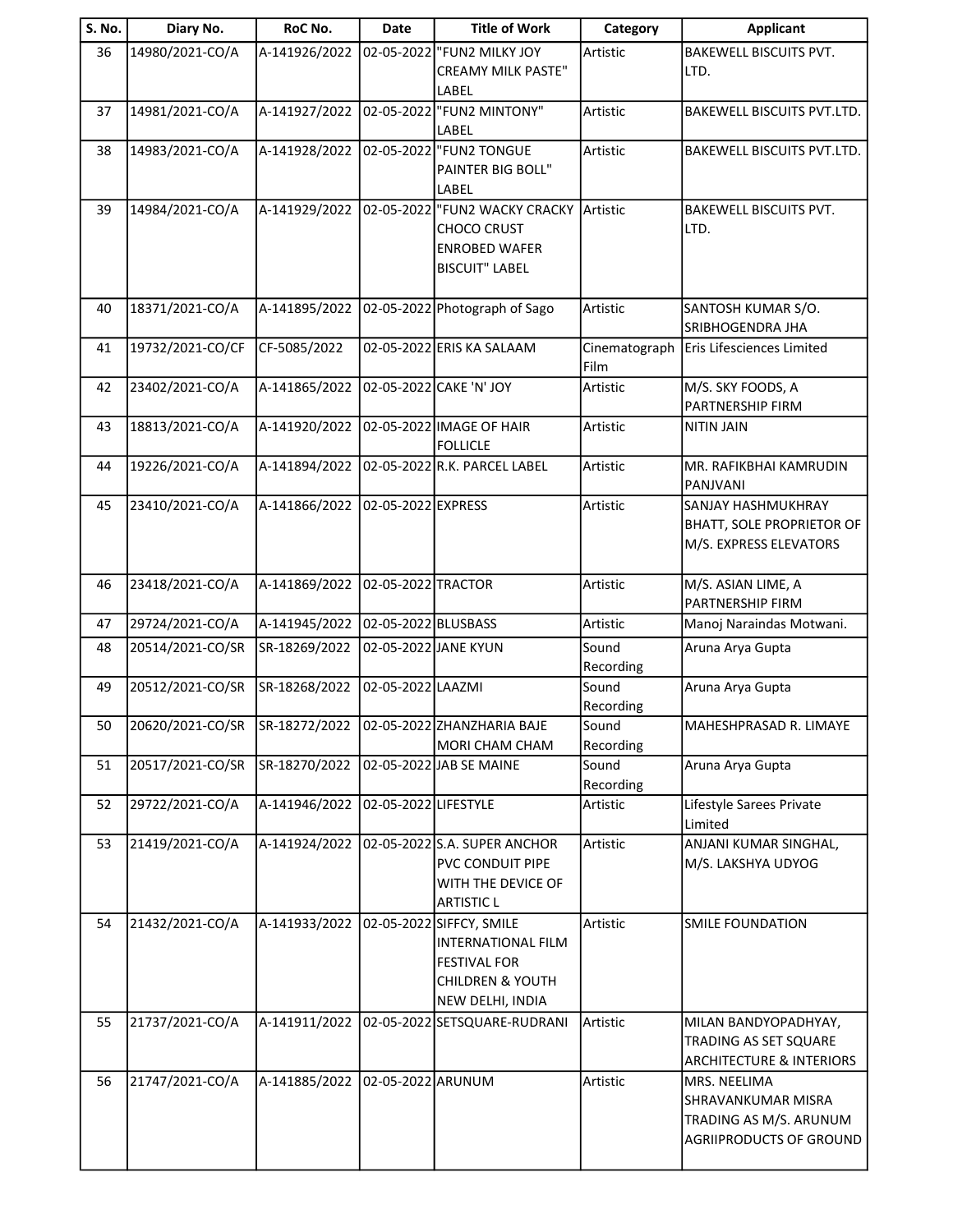| <b>S. No.</b> | Diary No.        | RoC No.                             | <b>Date</b>        | <b>Title of Work</b>                                               | Category             | <b>Applicant</b>                                                                                            |
|---------------|------------------|-------------------------------------|--------------------|--------------------------------------------------------------------|----------------------|-------------------------------------------------------------------------------------------------------------|
| 57            | 21760/2021-CO/A  | A-141912/2022                       |                    | 02-05-2022 SALTORO CERAMICS                                        | Artistic             | M/S. SIMPOLO CERAMICS                                                                                       |
| 58            | 21850/2021-CO/A  | A-141881/2022                       |                    | 02-05-2022 LOGO OF "S"<br>SIGNATIZE (choose<br>your mobile         | Artistic             | RENUKA ENTERPRISES                                                                                          |
| 59            | 27934/2021-CO/A  | A-141909/2022                       |                    | accessories)<br>02-05-2022 TEERTH 2WORK                            | Artistic             | MR. ABHI VIJAY RAUNDAL                                                                                      |
|               |                  |                                     |                    |                                                                    |                      |                                                                                                             |
| 60            | 22181/2021-CO/A  | A-141905/2022                       |                    | 02-05-2022 EASTMADE DEVICE OF<br><b>CHEF LABEL</b>                 | Artistic             | <b>EASTMADE SPICES AND</b><br>HERBS PVT. LTD.                                                               |
| 61            | 22199/2021-CO/A  | A-141904/2022                       |                    | 02-05-2022 GREENLEND LABEL                                         | Artistic             | MAHESHBHAI D. SORATHIYA<br><b>PRO. &amp; TRADING AS SHREE</b><br>RAM ELECTRIC CO.                           |
| 62            | 22204/2021-CO/A  | A-141903/2022                       |                    | 02-05-2022 TAMRAA LABEL                                            | Artistic             | KARAN DHARMENDRA DESAI<br>PRO. M/S. TAMRAA BESPOKE                                                          |
| 63            | 22720/2021-CO/A  | A-141889/2022                       |                    | 02-05-2022 PRAFUL PAINTS PEARL<br><b>TOUCH</b>                     | Artistic             | 1. MILAN PATEL 2. PRAFUL<br>PATEL 3. DILIP PATEL 4. RASIK<br>PATEL 5. TULSIDAS MUNGRA<br><b>PARTNERS OF</b> |
| 64            | 22721/2021-CO/A  | A-141890/2022                       |                    | 02-05-2022 PRAFUL PAINTS<br>RAINCOAT                               | Artistic             | 1. MILAN PATEL 2. PRAFUL<br>PATEL 3. DILIP PATEL 4. RASIK<br>PATEL 5. TULSIDAS MUNGRA<br><b>PARTNERS OF</b> |
| 65            | 22854/2021-CO/A  | A-141877/2022                       |                    | 02-05-2022 YAK, BEO, PENO, RABO                                    | Artistic             | PRABAKAR<br>THIRUNAVUKARASU                                                                                 |
| 66            | 22835/2021-CO/SW | SW-15403/2022 02-05-2022 ATOM       |                    |                                                                    | Computer<br>Software | CENTUM LEARNING LTD                                                                                         |
| 67            | 22840/2021-CO/SW | SW-15402/2022 02-05-2022 PeopleTree |                    |                                                                    | Computer<br>Software | CENTUM LEARNING LTD                                                                                         |
| 68            | 23039/2021-CO/A  | A-141932/2022                       |                    | 02-05-2022 100 ONE ZERO ZERO                                       | Artistic             | <b>ANURAG LAMBA TRADING AS</b><br><b>KRISHNA CREATION</b>                                                   |
| 69            | 23560/2021-CO/SR | SR-18271/2022                       |                    | 02-05-2022 CHUP HO KYON                                            | Sound<br>Recording   | Sujith Kumar Rao                                                                                            |
| 70            | 23443/2021-CO/SW | SW-15412/2022                       |                    | 02-05-2022 MUJ-HUB App                                             | Computer<br>Software | MANIPAL UNIVERSITY JAIPUR                                                                                   |
| 71            | 23446/2021-CO/A  | A-141882/2022                       |                    | 02-05-2022 RV GOLD PREMIUM                                         | Artistic             | <b>KEYUR NARENDRABHAI</b><br>DHAMSANIA., TRADING<br>M/S.JAY PLASTIC.                                        |
| 72            | 23791/2021-CO/A  | A-141896/2022                       |                    | 02-05-2022 LADU PARCEL                                             | Artistic             | MUKESHBHAI M. LADUMOR,<br>TRADING AS M/S. KINJAL<br>GRUH UDYOG.,                                            |
| 73            | 23858/2021-CO/A  | A-141898/2022                       | 02-05-2022 KIRTAN  |                                                                    | Artistic             | MR. UMAPATHY DEVERAJAN<br>PILLAI TRADING AS M/S.<br>PRABHA AGENCIES                                         |
| 74            | 23921/2021-CO/A  | A-141897/2022                       |                    | 02-05-2022 AADESH ROADTECH<br>INDIA PVT. LTD.                      | Artistic             | AADESH ROADTECH INDIA<br>PVT.LTD                                                                            |
| 75            | 24028/2021-CO/A  | A-141862/2022                       |                    | 02-05-2022 A Blue Fairy Queen                                      | Artistic             | Kishori Kumari                                                                                              |
| 76            | 24030/2021-CO/A  | A-141863/2022                       |                    | 02-05-2022 Holy Slayer of evil,<br>Fearsome Forms of<br>Holiness 1 | Artistic             | Kishori Kumari                                                                                              |
| 77            | 24041/2021-CO/A  | A-141891/2022                       |                    | 02-05-2022 Glossy Marble Pebbles                                   | Artistic             | DEEPAK YADAV                                                                                                |
| 78            | 24348/2021-CO/A  | A-141892/2022                       | 02-05-2022 NORODOL |                                                                    | Artistic             | M/S.NORONIC<br>PHARMACEUTICAL PVT LTD,                                                                      |
| 79            | 24583/2021-CO/A  | A-141871/2022                       |                    | 02-05-2022 SAI BABA STANDING<br>BLESSINGS 40 IDOL                  | Artistic             | HEMANT SHIVAJI WANI                                                                                         |
| 80            | 24585/2021-CO/A  | A-141872/2022                       |                    | 02-05-2022 SAI BABAB SITTING ON<br>LOTUS IDOL                      | Artistic             | HEMANT SHIVAJI WANI                                                                                         |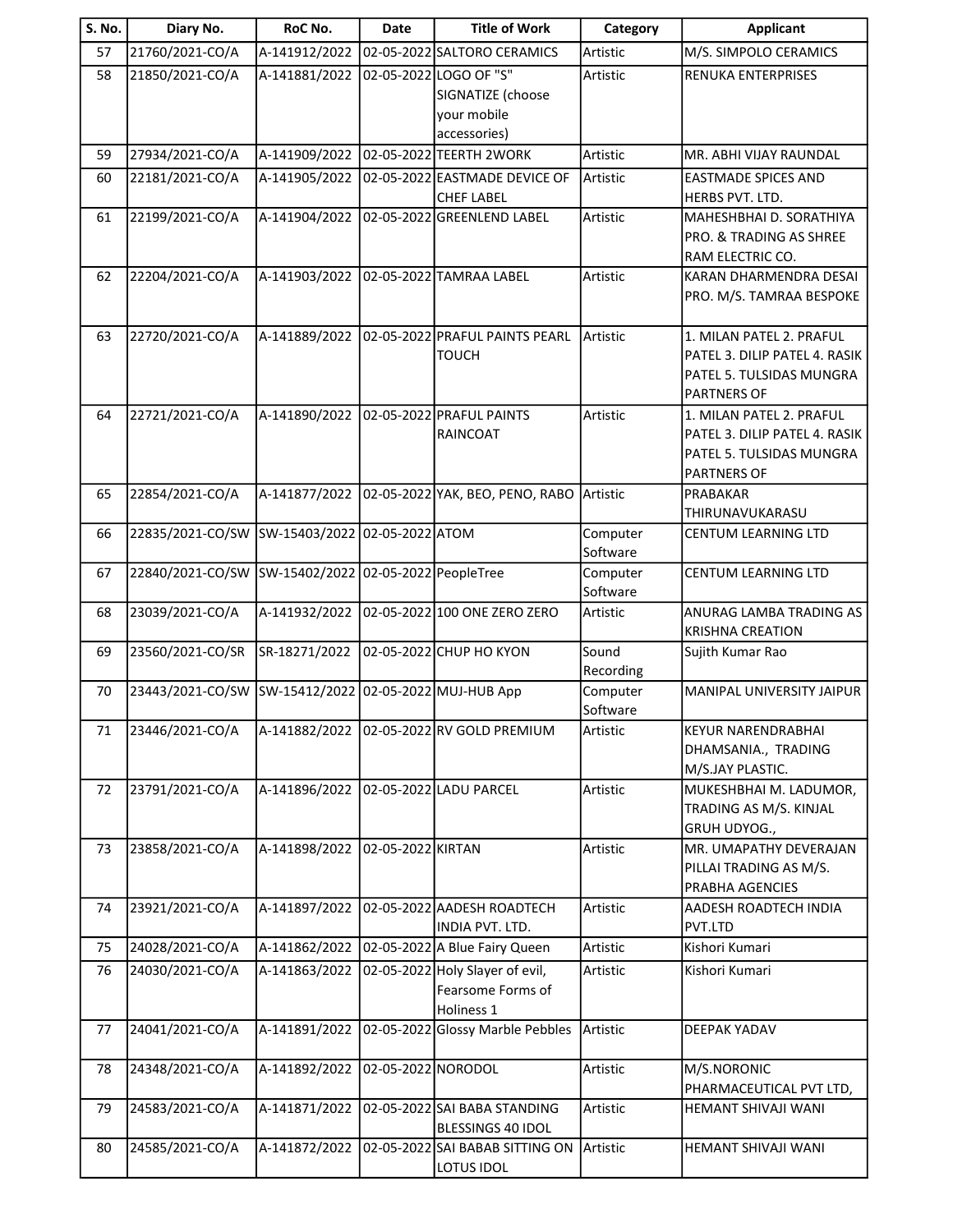| <b>S. No.</b> | Diary No.        | RoC No.                                 | <b>Date</b>          | <b>Title of Work</b>                                                                                                 | Category             | <b>Applicant</b>                                                                   |
|---------------|------------------|-----------------------------------------|----------------------|----------------------------------------------------------------------------------------------------------------------|----------------------|------------------------------------------------------------------------------------|
| 81            | 24587/2021-CO/A  | A-141873/2022                           |                      | 02-05-2022 SAI BABA SITTING ON<br><b>SHELL IDOL</b>                                                                  | Artistic             | HEMANT SHIVAJI WANI                                                                |
| 82            | 24596/2021-CO/A  | A-141874/2022                           |                      | 02-05-2022 SAI BABA BOTH HAND<br><b>BLESSINGS IDOL</b>                                                               | Artistic             | HEMANT SHIVAJI WANI                                                                |
| 83            | 24599/2021-CO/A  | A-141875/2022                           |                      | 02-05-2022 SAI BABA IN<br><b>DWARKAMAI 1 IDOL</b>                                                                    | Artistic             | HEMANT SHIVAJI WANI                                                                |
| 84            | 25931/2021-CO/A  | A-141950/2022                           |                      | 02-05-2022 SUNDARAM BOOKS<br>FOR SUCCESS SHIVAM<br><b>WITH LABEL</b>                                                 | Artistic             | SUNDARAM MULTIPAP<br>LIMITED                                                       |
| 85            | 25311/2021-CO/A  | A-141888/2022                           |                      | 02-05-2022 BENGAL MEANS<br><b>BUSINESS (LABEL)</b>                                                                   | Artistic             | West Bengal Industrial<br>Development Corporation<br>Limited                       |
| 86            | 24817/2021-CO/A  | A-141893/2022                           |                      | 02-05-2022 CIPROALL-500                                                                                              | Artistic             | AKHIL GIRISHBHAI DAFTARY                                                           |
| 87            | 25916/2021-CO/A  | A-141951/2022                           |                      | 02-05-2022 SUNDARAM BOOKS<br><b>FOR SUCCESS</b><br><b>SCRIBBLING PAD WITH</b><br>LABEL                               | Artistic             | SUNDARAM MULTIPAP<br>LIMITED                                                       |
| 88            | 24941/2021-CO/A  | A-141959/2022                           |                      | 02-05-2022 Sandhya Shivaram<br>Caterers                                                                              | Artistic             | SANDHYA RAO K                                                                      |
| 89            | 24949/2021-CO/A  | A-141958/2022                           | 02-05-2022B          |                                                                                                                      | Artistic             | MANJUNATHA ACHARYA                                                                 |
| 90            | 25324/2021-CO/A  | A-141878/2022                           |                      | 02-05-2022 MODERN MAYAN                                                                                              | Artistic             | Rajesh Premkumar                                                                   |
| 91            | 25855/2021-CO/SW | SW-15406/2022                           |                      | 02-05-2022 Building of an edge<br>enabled drone network Software<br>ecosystem for bird<br>species identification     | Computer             | SOUMALYA CHOWDHURY                                                                 |
| 92            | 25482/2021-CO/SW | SW-15404/2022                           |                      | 02-05-2022 Textile 3D Web                                                                                            | Computer<br>Software | Bibhuti Bhusan Dash                                                                |
| 93            | 25611/2021-CO/A  | A-141887/2022                           | 02-05-2022 PURWAR    |                                                                                                                      | Artistic             | <b>SHRUTI GUPTA</b>                                                                |
| 94            | 25390/2021-CO/A  | A-141957/2022                           |                      | 02-05-2022 JHARKHAND STATE<br>RIFLE ASSOCIATION<br>[LABEL]                                                           | Artistic             | M/S. JHARKHAND STATE<br>RIFLE ASSOCIATION [ JSRA].,                                |
| 95            | 25733/2021-CO/A  | A-141955/2022                           |                      | 02-05-2022 DR. WELL. CO                                                                                              | Artistic             | REGENT BATHZ PVT. LTD                                                              |
| 96            | 25714/2021-CO/A  | A-141879/2022 02-05-2022 LABEL "RELSSA" |                      |                                                                                                                      | Artistic             | SAJJARAM BHERARAMJI<br><b>BHAYAL</b>                                               |
| 97            | 25779/2021-CO/A  | A-141864/2022                           |                      | 02-05-2022 MSCDA AMRUT<br>ADULSA                                                                                     | Artistic             | <b>MAHARASHTRA SAFE</b><br><b>CHEMISTS AND</b><br>DISTRIBUTORS ALLIANCE<br>LIMITED |
| 98            | 25806/2021-CO/A  | A-141954/2022                           |                      | 02-05-2022 SURYA SAFE                                                                                                | Artistic             | NAVEEN JAIN, PROPRIETOR<br>OF NAITIK HOME<br>APPLIANCES,                           |
| 99            | 28053/2021-CO/A  | A-141948/2022                           |                      | 02-05-2022 BROWNSPARROW<br><b>WITH DEVICE</b>                                                                        | Artistic             | MR. SHAFI MIRZA Proprietor<br>of BROWNSPARROW                                      |
| 100           |                  |                                         |                      | 27727/2021-CO/SW SW-15411/2022 02-05-2022 MycoNano- A Database Computer<br>of Mycotoxin<br>Nanotechnology in<br>Food | Software             | R. Muthukumar                                                                      |
| 101           | 26028/2021-CO/A  | A-141867/2022                           | 02-05-2022 OSK INDIA |                                                                                                                      | Artistic             | OSK INDIA PVT LTD                                                                  |
| 102           | 26051/2021-CO/A  | A-141868/2022                           |                      | 02-05-2022  "PILOKING LOGO"                                                                                          | Artistic             | <b>MANOJ SINGHAL</b>                                                               |
| 103           | 26078/2021-CO/A  | A-141899/2022                           | 02-05-2022 MONOLITH  |                                                                                                                      | Artistic             | M/S. MONOLITH SURFACES<br>LLP.,                                                    |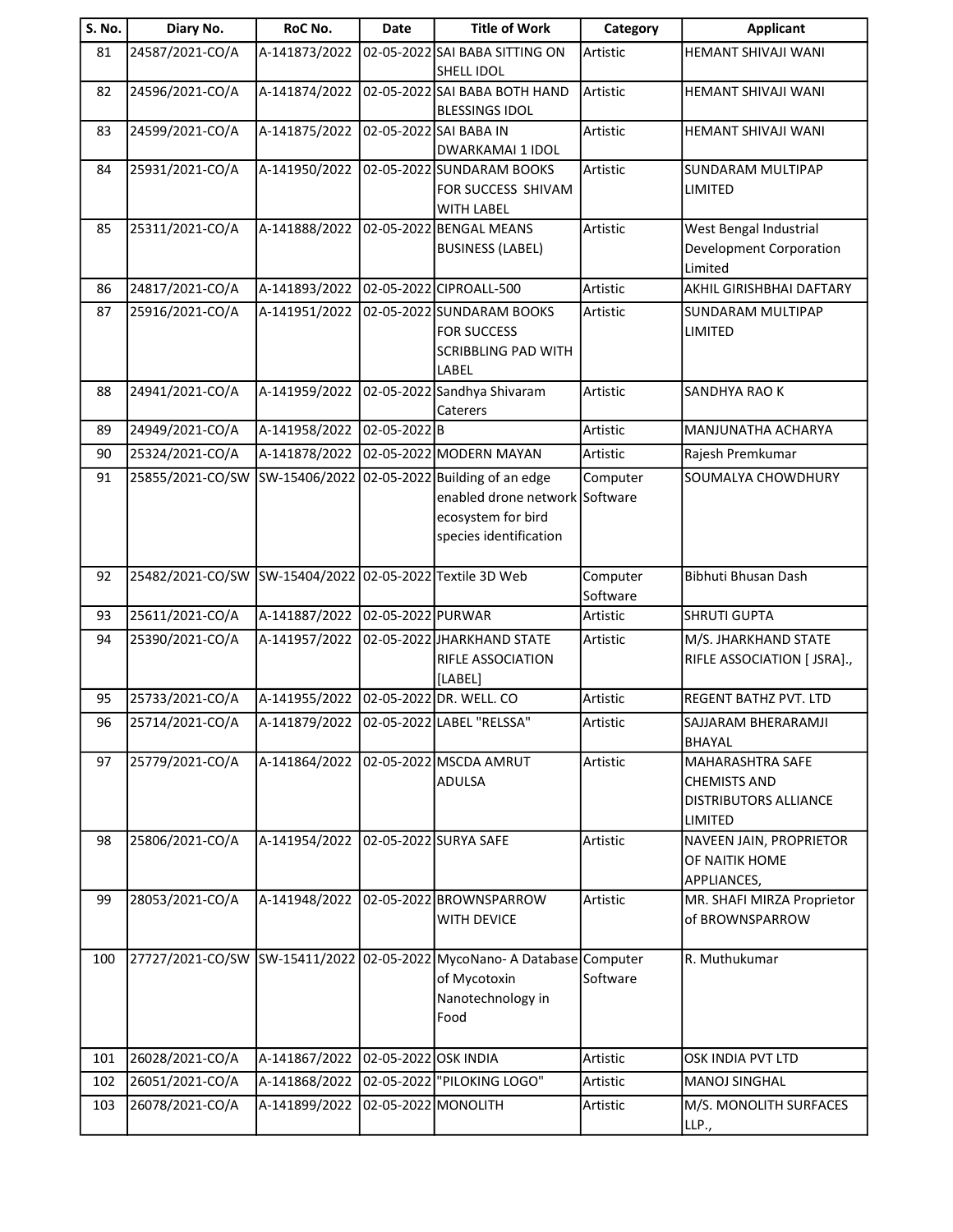| S. No. | Diary No.                                                | RoC No.                              | <b>Date</b>          | <b>Title of Work</b>                                                                                       | Category              | <b>Applicant</b>                                                                     |
|--------|----------------------------------------------------------|--------------------------------------|----------------------|------------------------------------------------------------------------------------------------------------|-----------------------|--------------------------------------------------------------------------------------|
| 104    | 26089/2021-CO/A                                          | A-141900/2022                        |                      | 02-05-2022 V B SONS EXPLORE<br>YOUR TRUE STYLE.                                                            | Artistic              | SURESHBHAI VITTHALBHAI<br>KAMALIYA TRADING AS M/S.                                   |
| 105    | 26211/2021-CO/A                                          | A-141870/2022                        | 02-05-2022 IBADAT    |                                                                                                            | Artistic              | V.B. SONS.,<br>M/S. GAUTAM GENERAL<br><b>TRADING LLC</b>                             |
| 106    | 26301/2021-CO/SW                                         | SW-15405/2022 02-05-2022 Z6 Security |                      |                                                                                                            | Computer<br>Software  | Pawan Katoch                                                                         |
| 107    | 26265/2021-CO/SW                                         | SW-15409/2022                        |                      | 02-05-2022 MARKET MANTRA 99                                                                                | Computer<br>Software  | <b>ROHAN SHINDE</b>                                                                  |
| 108    | 26266/2021-CO/SW                                         | SW-15410/2022                        |                      | 02-05-2022 MARKET MANTRA 99                                                                                | Computer<br>Software  | <b>ROHAN SHINDE</b>                                                                  |
| 109    | 26279/2021-CO/CF                                         | CF-5086/2022                         |                      | 02-05-2022 Lecture Series on<br>Hematology for<br><b>Marrow NEET SS</b><br>Medicine-Part 1                 | Cinematograph<br>Film | Neuroglia Health Private<br>Limited                                                  |
| 110    | 26280/2021-CO/CF                                         | CF-5087/2022                         |                      | 02-05-2022 Lecture Series on<br>Hematology for<br><b>Marrow NEET SS</b><br>Medicine-Part 2                 | Cinematograph<br>Film | Neuroglia Health Private<br>Limited                                                  |
| 111    | 26285/2021-CO/A                                          | A-141902/2022                        |                      | 02-05-2022 SAI DARSHAN                                                                                     | Artistic              | HEMANT SHIVAJI WANI                                                                  |
| 112    | 26428/2021-CO/A                                          | A-141937/2022                        |                      | 02-05-2022 101 SUPER LOGO                                                                                  | Artistic              | SHAILESH P. OZA Sole<br>Proprietor of M/S. SHREE<br><b>SWAMI HARIGIRI INDUSTRIES</b> |
| 113    | 26431/2021-CO/A                                          | A-141934/2022                        | 02-05-2022 GOPI GOLD |                                                                                                            | Artistic              | <b>GORI SHANKAR JANGID</b><br><b>PROPRIETOR OF GOPI</b><br><b>ENTERPRISES</b>        |
| 114    | 26455/2021-CO/A                                          | A-141886/2022                        | 02-05-2022 TORO TILE |                                                                                                            | Artistic              | M/S. TORO GLOBALEDGE<br>LLP.,                                                        |
| 115    | 25955/2021-CO/A                                          | A-141901/2022                        |                      | 02-05-2022 WINDVESTOR<br><b>CONSTRUCTIONS PVT</b><br><b>LTD</b>                                            | Artistic              | <b>WINDVESTOR</b><br>CONSTRUCTIONS PVT. LTD.                                         |
| 116    | 26600/2021-CO/A                                          | A-141876/2022                        |                      | 02-05-2022 GLO POWER                                                                                       | Artistic              | <b>GLOW PHARMA PRIVATE</b><br><b>LIMITED</b>                                         |
| 117    | 26770/2021-CO/SW SW-15407/2022 02-05-2022 Numerical code |                                      |                      | predicting post-stall<br>aerodynamics of 3D<br>Wings/Blades using<br>'Decambering' and<br>'Nascent Vortex' | Computer<br>Software  | Indian Institute of Technology<br>Madras, IIT Madras                                 |
| 118    | 26741/2021-CO/A                                          | A-141940/2022                        |                      | 02-05-2022 ANMOL GULAB JAMUN Artistic<br><b>MIX</b>                                                        |                       | <b>BHARAT GUPTA PRO.</b><br><b>BHARAT &amp; BROTHERS</b>                             |
| 119    | 26758/2021-CO/A                                          | A-141908/2022                        |                      | 02-05-2022 "DECIDE GOLD" LABEL                                                                             | Artistic              | AADHAR PRODUCTS PVT.<br>LTD.                                                         |
| 120    | 26760/2021-CO/A                                          | A-141941/2022                        |                      | 02-05-2022 DECIDE PERFECT<br><b>WHITE" LABEL</b>                                                           | Artistic              | AADHAR PRODUCTS PVT.<br>LTD.                                                         |
| 121    | 26761/2021-CO/A                                          | A-141907/2022                        |                      | 02-05-2022 DECIDE SUPER<br><b>WHITE" LABEL</b>                                                             | Artistic              | AADHAR PRODUCTS PVT.<br>LTD.                                                         |
| 122    | 26763/2021-CO/A                                          | A-141906/2022                        |                      | 02-05-2022  "DECIDE LABEL"                                                                                 | Artistic              | AADHAR PRODUCTS PVT LTD.                                                             |
| 123    | 27175/2021-CO/A                                          | A-141921/2022                        |                      | 02-05-2022 SHIDI (LABEL)                                                                                   | Artistic              | M/s. Rashik Soap Factory, A<br>Partnership Concern                                   |
| 124    | 27174/2021-CO/A                                          | A-141922/2022                        |                      | 02-05-2022 SHIDI (LABEL)                                                                                   | Artistic              | M/s. Rashik Soap Factory, A<br>Partnership Concern                                   |
| 125    | 27162/2021-CO/A                                          | A-141919/2022                        | 02-05-2022 ENIGMA    |                                                                                                            | Artistic              | NILESHBHAI K. DETROJA, AND<br>OTHERS TRADING AS M/S.<br><b>EMCER GRANITO LLP.,</b>   |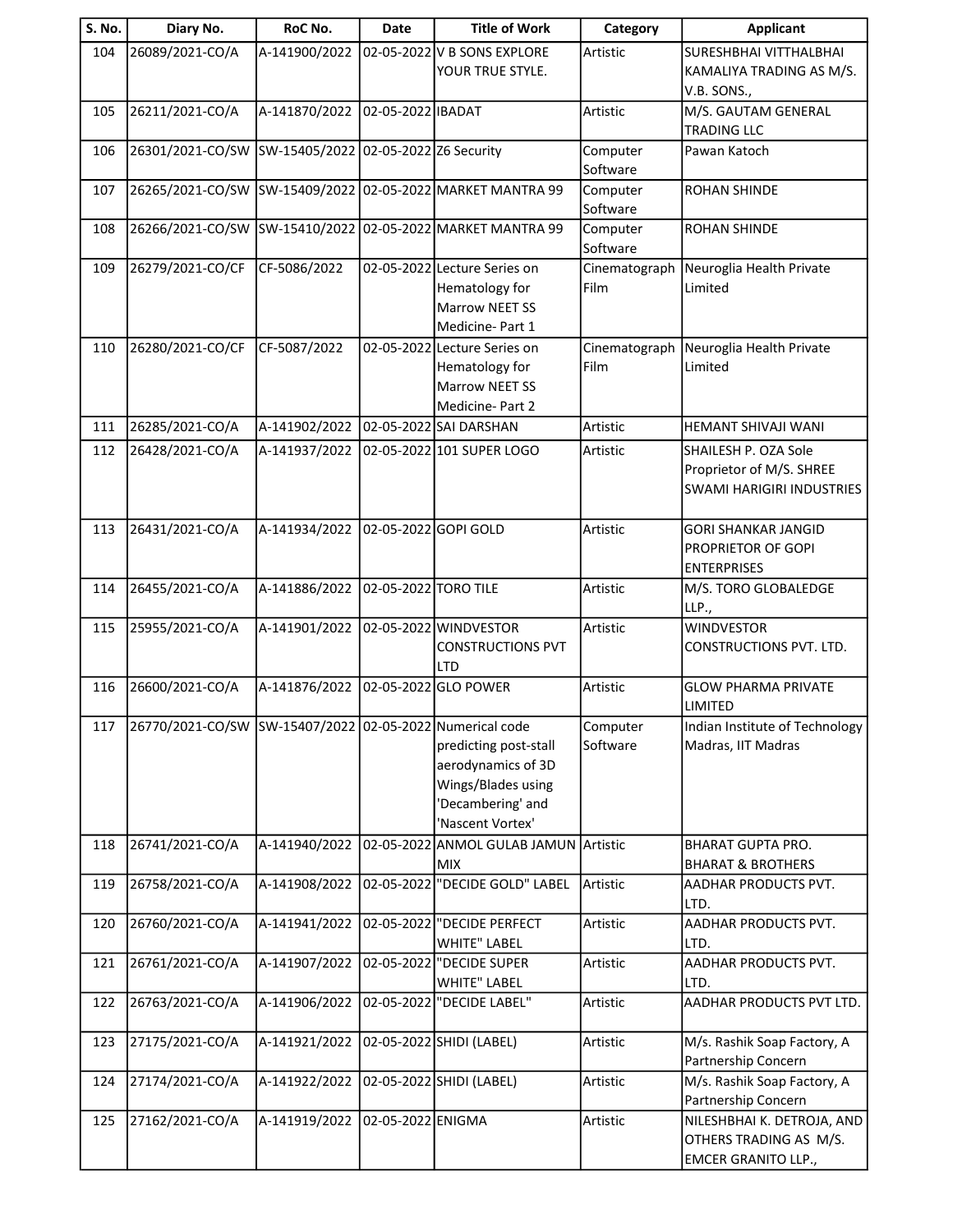| S. No. | Diary No.        | RoC No.       | <b>Date</b>         | <b>Title of Work</b>                                         | Category             | <b>Applicant</b>                                                                                      |
|--------|------------------|---------------|---------------------|--------------------------------------------------------------|----------------------|-------------------------------------------------------------------------------------------------------|
| 126    | 27163/2021-CO/A  | A-141918/2022 | 02-05-2022 STONE    |                                                              | Artistic             | M/S. KEROS STONE LLP.,                                                                                |
| 127    | 27169/2021-CO/A  | A-141914/2022 | 02-05-2022 THUMBY   |                                                              | Artistic             | THUMBY AVIATION PVT. LTD                                                                              |
| 128    | 27167/2021-CO/A  | A-141917/2022 |                     | 02-05-2022 ASSURE SURGICAL<br><b>SURE TO CURE</b>            | Artistic             | JITENDRA DIPAKBHAI RAVAL,                                                                             |
| 129    | 27170/2021-CO/A  | A-141923/2022 |                     | 02-05-2022 Judgement, Fearsome<br>Forms of Holiness 2        | Artistic             | Kishori Kumari                                                                                        |
| 130    | 27185/2021-CO/A  | A-141916/2022 | 02-05-2022 BOPS     |                                                              | Artistic             | MR. BHAVESH R. BOPALIYA<br>AND OTHERS TRADING AS<br>M/S. SONET<br>SANITARYWARES.,                     |
| 131    | 27189/2021-CO/A  | A-141915/2022 | 02-05-2022 KING KT  |                                                              | Artistic             | DIVYA JAYDEEP DESAI<br>TRADING AS M/S. K.T.<br>SPORTS MANUFACTURES.,                                  |
| 132    | 27348/2021-CO/A  | A-141913/2022 |                     | 02-05-2022 1944 THE HOCCO<br><b>KITCHEN</b>                  | Artistic             | HRPL RESTAURANTS PRIVATE<br>LIMITED, A COMPANY<br><b>REGISTERED UNDER THE</b><br>INDIAN COMPANIES ACT |
| 133    | 27294/2021-CO/A  | A-141930/2022 | 02-05-2022 FUFA     |                                                              | Artistic             | AJAY KUMAR GUPTA S/O<br>RAM AVATAR GUPTA                                                              |
| 134    | 27334/2021-CO/A  | A-141931/2022 |                     | 02-05-2022 MAKKAR PROPERTIES<br>& BUILDERS                   | Artistic             | JASWINDER SINGH MAKKAR<br>Proprietor of MAKKAR<br>INTERNATIONAL                                       |
| 135    | 27237/2021-CO/A  | A-141925/2022 |                     | 02-05-2022 AIFUBAO Label                                     | Artistic             | <b>NASIR</b>                                                                                          |
| 136    | 27416/2021-CO/A  | A-141956/2022 | 02-05-2022 SIGMA    |                                                              | Artistic             | SURESH JINDAL PROPRIETOR<br>OF JINDAL FABRIC.                                                         |
| 137    | 27467/2021-CO/A  | A-141938/2022 |                     | 02-05-2022 AARTI AGARBATTI<br>WITH AA LOGO                   | Artistic             | NARESH JASHWANTBHAI<br>TANNA., TRADING AS M/S.<br>AARTI AGARBATTI,                                    |
| 138    | 27472/2021-CO/A  | A-141952/2022 |                     | 02-05-2022 MASTER MIND                                       | Artistic             | NARESH JASHWANTBHAI<br>TANNA., TRADING AS M/S.<br>AARTI AGARBATTI,                                    |
| 139    | 27906/2021-CO/A  | A-141949/2022 |                     | 02-05-2022 ROTEK WITH DEVICE                                 | Artistic             | MR. ANAND VIJAY BHAYANI<br>Proprietor Of ROTEK<br>PHARMA TECHNOLOGIES                                 |
| 140    | 27661/2021-CO/SW | SW-15413/2022 |                     | 02-05-2022 Yellow Submarine<br>Language                      | Computer<br>Software | Aaryamitra Pateriya                                                                                   |
| 141    | 27622/2021-CO/A  | A-141953/2022 |                     | 02-05-2022 MUKHIYA JI                                        | Artistic             | <b>VIKAS GUPTA</b>                                                                                    |
| 142    | 27750/2021-CO/SW | SW-15408/2022 | 02-05-2022 Inkclick |                                                              | Computer<br>Software | <b>Inkclick Private Limited</b>                                                                       |
| 143    | 30023/2021-CO/SR | SR-18276/2022 |                     | 02-05-2022 MERA MURALI WALA<br><b>YAAR</b>                   | Sound<br>Recording   | TOTAL MULTIMEDIA PVT LTD                                                                              |
| 144    | 30022/2021-CO/SR | SR-18275/2022 |                     | 02-05-2022 BAHUT DINAN TE<br>LAGAN LAGI HAI                  | Sound<br>Recording   | TOTAL MULTIMEDIA PVT LTD                                                                              |
| 145    | 30021/2021-CO/SR | SR-18274/2022 |                     | 02-05-2022 BARSANE ME<br>CHARCHA CHALI<br>PRAGTI KEERAT LALI | Sound<br>Recording   | TOTAL MULTIMEDIA PVT LTD                                                                              |
| 146    | 28147/2021-CO/A  | A-141910/2022 |                     | 02-05-2022 BABY MNEMONIC<br><b>DEVICE OF BABY</b>            | Artistic             | HIMALAYA GLOBAL<br><b>HOLDINGS LTD</b>                                                                |
| 147    | 28166/2021-CO/A  | A-141939/2022 |                     | 02-05-2022 SS PRINT TO PACK PVT<br>LTD                       | Artistic             | M/S. SS PRINT TO PACK PVT.<br>LTD.                                                                    |
| 148    | 29858/2021-CO/SR | SR-18273/2022 |                     | 02-05-2022 KUDI BEIMAAN                                      | Sound                | <b>Super Cassettes Industries</b>                                                                     |
|        |                  |               |                     |                                                              | Recording            | Pvt. Ltd.                                                                                             |
| 149    | 30425/2021-CO/A  | A-141947/2022 |                     | 02-05-2022 BITLEX (LABEL)                                    | Artistic             | Naeem Ahmad                                                                                           |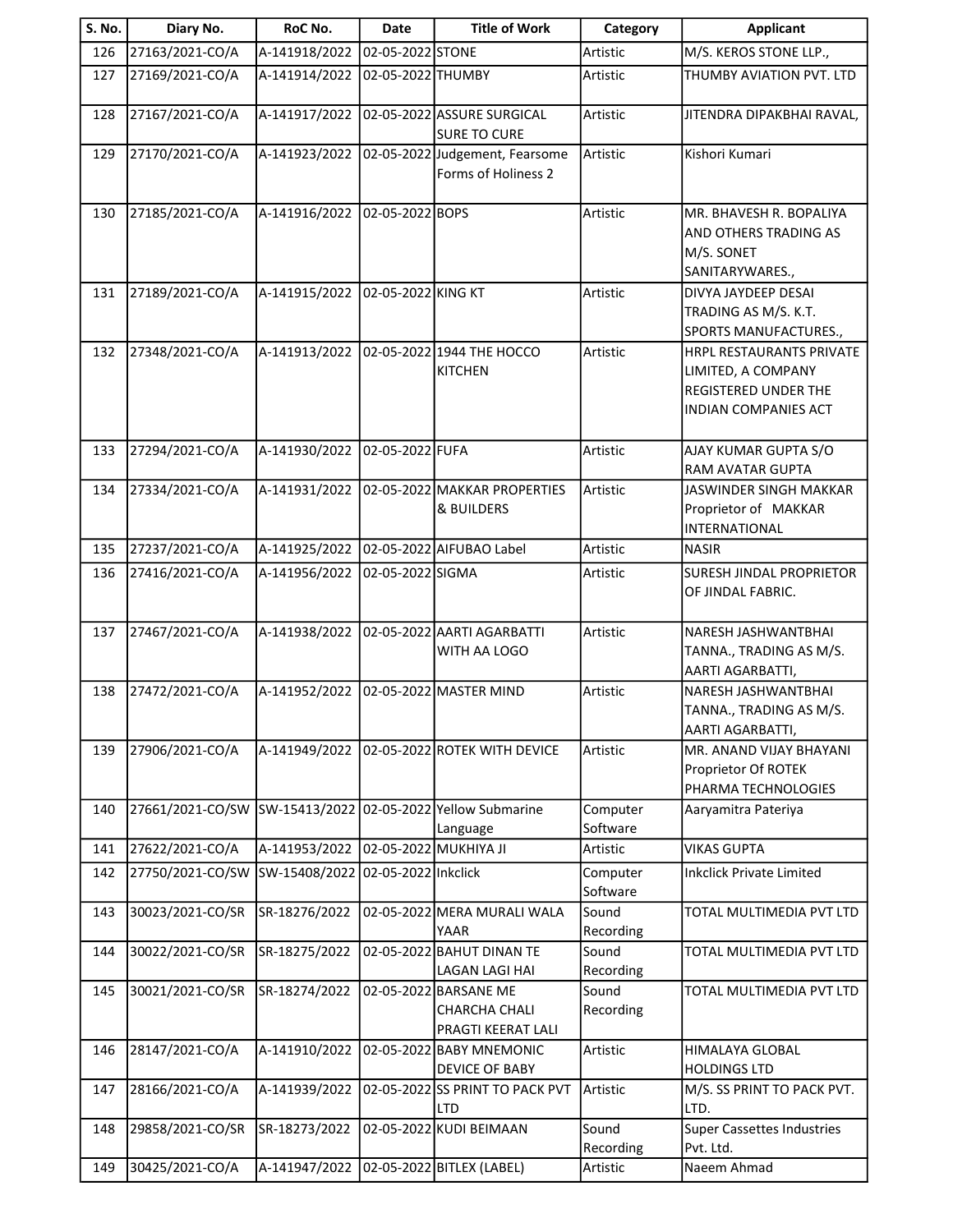| <b>S. No.</b> | Diary No.        | RoC No.       | <b>Date</b>         | <b>Title of Work</b>            | Category  | <b>Applicant</b>               |
|---------------|------------------|---------------|---------------------|---------------------------------|-----------|--------------------------------|
| 150           | 30041/2021-CO/SW | SW-15414/2022 | 02-05-2022 MSXtream |                                 | Computer  | G Venkat Rangan                |
|               |                  |               |                     |                                 | Software  |                                |
| 151           | 29861/2021-CO/A  | A-141944/2022 |                     | 02-05-2022 DAMINI SEEDS         | Artistic  | DAMINI SEEDS PRIVATE           |
|               |                  |               |                     | PRIVATE LIMITED                 |           | LIMITED                        |
| 152           | 29999/2021-CO/A  | A-141935/2022 | 02-05-2022 9 DIVINE |                                 | Artistic  | RAMESHLAL D.                   |
|               |                  |               |                     |                                 |           | RAMCHANDANI., AND              |
|               |                  |               |                     |                                 |           | OTHERS TRADING AS M/S.         |
|               |                  |               |                     |                                 |           | HARDEV ENTERPRISE.,            |
| 153           | 30000/2021-CO/A  | A-141936/2022 |                     | 02-05-2022 LENSWOOD             | Artistic  | M/S. LENSWOOD CERAMIC<br>LLP., |
| 154           | 625/2022-CO/L    | L-115126/2022 |                     | 02-05-2022 THE DECONDITIONING   | Literary/ | <b>KRISHNA INSTITUTE OF</b>    |
|               |                  |               |                     | <b>FUNNEL EFFECT</b>            | Dramatic  | MEDICAL                        |
|               |                  |               |                     |                                 |           | SCIENCES"DEEMED TO BE          |
|               |                  |               |                     |                                 |           | UNIVERSITYâ€, KARAD            |
| 155           | 722/2022-CO/L    | L-115127/2022 | 02-05-2022 PUNEKAR  |                                 | Literary/ | PUNEKAR PUBLICATIONS           |
|               |                  |               |                     | SAMVEDHANIK AVM                 | Dramatic  |                                |
|               |                  |               |                     | SAVIDHIK SANSTHAYE              |           |                                |
|               |                  |               |                     | AYOG PART A                     |           |                                |
| 156           | 726/2022-CO/L    | L-115128/2022 | 02-05-2022 PUNEKAR  |                                 | Literary/ | PUNEKAR PUBLICATIONS           |
|               |                  |               |                     | SAMVEDHANIK AVM                 | Dramatic  |                                |
|               |                  |               |                     | SAVIDHIK SANSTHAYE              |           |                                |
|               |                  |               |                     | AYOG PART B                     |           |                                |
| 157           | 1562/2022-CO/L   | L-115166/2022 |                     | 02-05-2022  " KAISI DOSTI"      | Literary/ | MR. MOTI LAL SHAW              |
|               |                  |               |                     |                                 | Dramatic  |                                |
| 158           | 2623/2022-CO/L   | L-115156/2022 |                     | 02-05-2022 The Concept and      | Literary/ | Srinivas University            |
|               |                  |               |                     | Importance of                   | Dramatic  |                                |
|               |                  |               |                     | Alternative Strategy as         |           |                                |
|               |                  |               |                     | Parallel Strategy to be         |           |                                |
|               |                  |               |                     | followed in                     |           |                                |
|               |                  |               |                     | Organizational                  |           |                                |
|               |                  |               |                     | Decisions to Ensure             |           |                                |
|               |                  |               |                     | <b>Success</b>                  |           |                                |
| 159           | 2622/2022-CO/L   | L-115155/2022 |                     | 02-05-2022 Study of Various     | Literary/ | Srinivas University            |
|               |                  |               |                     | <b>General Purpose</b>          | Dramatic  |                                |
|               |                  |               |                     | <b>Technologies and Their</b>   |           |                                |
|               |                  |               |                     | <b>Comparison Towards</b>       |           |                                |
|               |                  |               |                     | Developing Sustainable          |           |                                |
|               |                  |               |                     | Society                         |           |                                |
| 160           | 2474/2022-CO/L   | L-115125/2022 |                     | 02-05-2022 IOT Embedded UAV     | Literary/ | Anurag Nema , Chiragkumar      |
|               |                  |               |                     | Swarm Flight Control            | Dramatic  | Makwana , Sandeep Thorat       |
|               |                  |               |                     | System Based on                 |           |                                |
|               |                  |               |                     | Computer Vision and             |           |                                |
|               |                  |               |                     | AI                              |           |                                |
| 161           | 2475/2022-CO/L   | L-115129/2022 |                     | 02-05-2022 New Nation           | Literary/ | Punkaj Vohra                   |
|               |                  |               |                     |                                 | Dramatic  |                                |
| 162           | 2476/2022-CO/L   | L-115130/2022 |                     | 02-05-2022 The Fundamentals of  | Literary/ | Nadhuf Nadhur                  |
|               |                  |               |                     | Comorian                        | Dramatic  |                                |
| 163           | 2478/2022-CO/L   | L-115131/2022 |                     | 02-05-2022 Battle of Sentiments | Literary/ | Akhila Sriram                  |
|               |                  |               |                     |                                 | Dramatic  |                                |
| 164           | 2479/2022-CO/L   | L-115132/2022 |                     | 02-05-2022 FEA Tool Development | Literary/ | Bitanu Roy , Nishigandha Patel |
|               |                  |               |                     | to Simulate Truck Tire          | Dramatic  | ,Sandeep Thorat, Tejal Pore    |
|               |                  |               |                     | <b>Manufacturing Process</b>    |           |                                |
|               |                  |               |                     |                                 |           |                                |
|               |                  |               |                     |                                 |           |                                |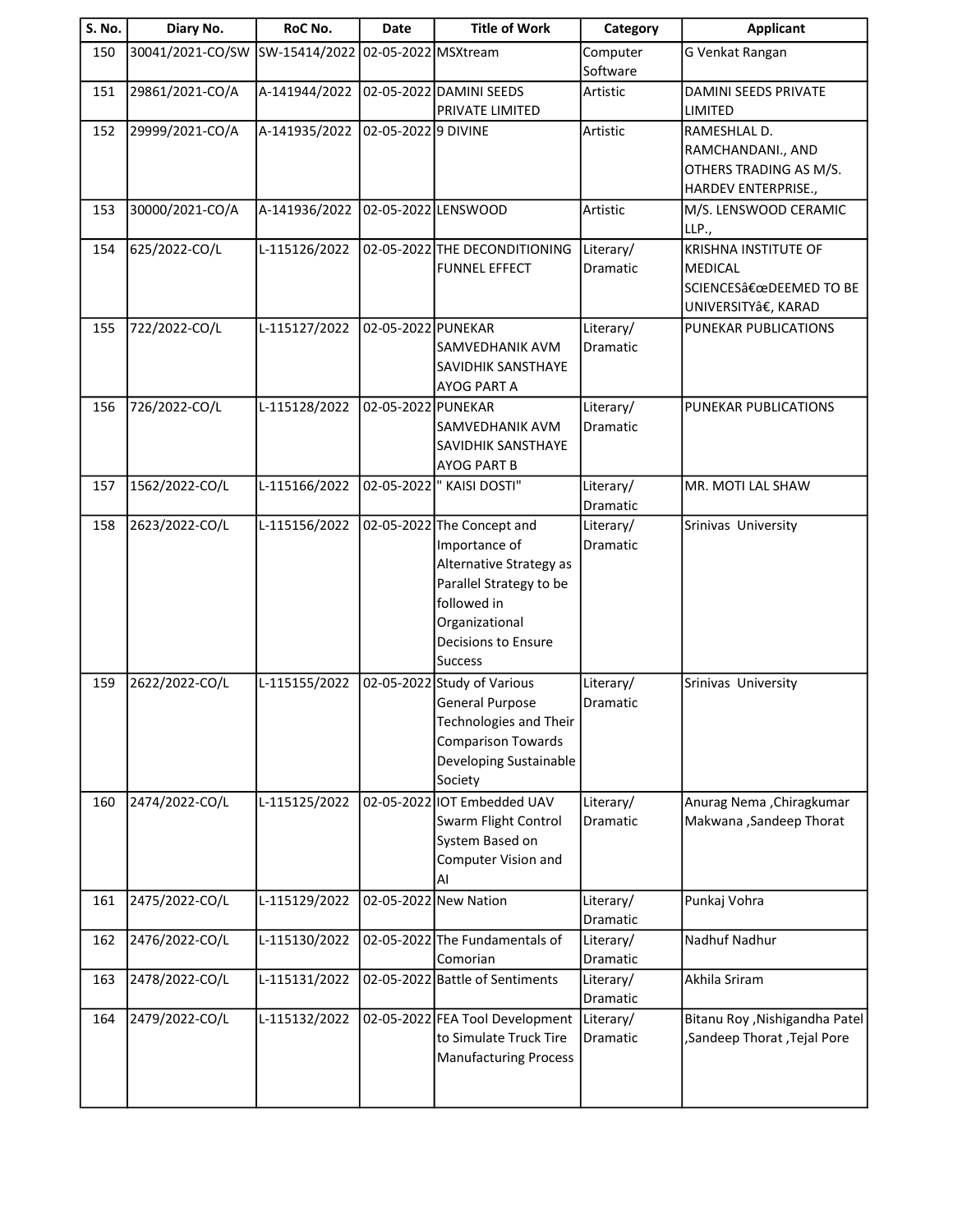| S. No. | Diary No.        | RoC No.       | <b>Date</b>     | <b>Title of Work</b>                                       | Category  | <b>Applicant</b>                           |
|--------|------------------|---------------|-----------------|------------------------------------------------------------|-----------|--------------------------------------------|
| 165    | 2480/2022-CO/L   | L-115133/2022 |                 | 02-05-2022 Textbook of                                     | Literary/ | M. Nallanayagam                            |
|        |                  |               |                 | Pharmacology for                                           | Dramatic  |                                            |
|        |                  |               |                 | Medical and                                                |           |                                            |
| 166    | 2613/2022-CO/L   | L-115154/2022 |                 | <b>Paramedical Courses</b><br>02-05-2022 A Review on Noble | Literary/ | Srinivas University                        |
|        |                  |               |                 | <b>Metals in Controlling</b>                               | Dramatic  |                                            |
|        |                  |               |                 | <b>Intergranular Stress</b>                                |           |                                            |
|        |                  |               |                 | Corrosion Cracking in                                      |           |                                            |
|        |                  |               |                 | <b>BWRs</b>                                                |           |                                            |
| 167    | 2611/2022-CO/L   | L-115153/2022 |                 | 02-05-2022 Electrochemical                                 | Literary/ | Srinivas University                        |
|        |                  |               |                 | Generation of Zn2Sn04                                      | Dramatic  |                                            |
|        |                  |               |                 | Photocatalyst for<br>Degradation of                        |           |                                            |
|        |                  |               |                 | Methylene Blue                                             |           |                                            |
|        |                  |               |                 |                                                            |           |                                            |
| 168    | 2525/2022-CO/L   | L-115138/2022 |                 | 02-05-2022 Seek & Find                                     | Literary/ | RAHUL KUMAR GAUTAM                         |
|        |                  |               |                 |                                                            | Dramatic  |                                            |
| 169    | 2609/2022-CO/L   | L-115152/2022 |                 | 02-05-2022 Electrodeposition of                            | Literary/ | Srinivas University                        |
|        |                  |               |                 | <b>Corrosion Resistant</b><br>Nanostructured NiFe          | Dramatic  |                                            |
|        |                  |               |                 | <b>Alloy Coatings</b>                                      |           |                                            |
| 170    | 2519/2022-CO/L   | L-115136/2022 |                 | 02-05-2022 DESIGN OF THREE                                 | Literary/ | Daksh Joshi , Ganesh Kekan                 |
|        |                  |               |                 | WHEEL STEER BY WIRE                                        | Dramatic  | Ram Agarwal , Ritwik PK                    |
|        |                  |               |                 | <b>MECHANISM</b>                                           |           | Rushikesh Abhijit Maggirwar                |
|        |                  |               |                 |                                                            |           | ,Suraj Perepa                              |
| 171    | 28898/2021-CO/A  | A-141973/2022 |                 | 03-05-2022 DOLPHIN Taste's                                 | Artistic  | Dolphin Foods India Ltd.,                  |
| 172    | 28830/2021-CO/A  | A-141972/2022 |                 | Wonderful<br>03-05-2022 Delicious Dry Fruits               | Artistic  | TAKKAIAH AND CO                            |
|        |                  |               |                 | and Spices                                                 |           |                                            |
| 173    | 28296/2021-CO/A  | A-141977/2022 |                 | 03-05-2022 NAVRANG BANQUETS                                | Artistic  | MR. MEGHKUMAR G. KHONA                     |
|        |                  |               |                 | WITH DEVICE                                                |           | Proprietor Of NAVRANG                      |
|        |                  |               |                 |                                                            |           | <b>BANQUET</b>                             |
| 174    | 28313/2021-CO/A  | A-141975/2022 |                 | 03-05-2022 ABSOLUT GLAM WITH                               | Artistic  | <b>ABSOLUT GLAM</b>                        |
| 175    | 28626/2021-CO/A  | A-141976/2022 |                 | <b>DEVICE</b><br>03-05-2022 ZEMAT HEALTHCARE               | Artistic  | MR. RAJENDRA PRASAD                        |
|        |                  |               |                 | <b>WITH DEVICE</b>                                         |           | SINGH Proprietor Of ZEMAT                  |
|        |                  |               |                 |                                                            |           | HEALTHCARE                                 |
| 176    | 28058/2021-CO/A  | A-141970/2022 |                 | 03-05-2022 In tree gue logo                                | Artistic  | MR. JAY GUPTA                              |
| 177    | 28164/2021-CO/A  | A-141969/2022 |                 | 03-05-2022 Green Winter Logo                               | Artistic  | MR. JAY GUPTA                              |
| 178    | 28835/2021-CO/A  | A-141974/2022 | 03-05-2022 SWAN |                                                            | Artistic  | <b>SWAN ENVIRONMENTAL</b>                  |
|        |                  |               |                 |                                                            |           | PRIVATE LIMITED                            |
| 179    | 27714/2021-CO/A  | A-141968/2022 |                 | 03-05-2022 SLTC Bhavya Tea                                 | Artistic  | M/S. TULSI ENTERPRISES                     |
| 180    | 27352/2021-CO/A  | A-141962/2022 |                 | 03-05-2022 HOCCO EATERY                                    | Artistic  | HRPL RESTAURANTS PRIVATE                   |
|        |                  |               |                 | STORIES SINCE 1944                                         |           | LIMITED, A COMPANY<br>REGISTERED UNDER THE |
|        |                  |               |                 |                                                            |           | INDIAN COMPANIES ACT                       |
|        |                  |               |                 |                                                            |           |                                            |
| 181    | 26624/2021-CO/SR | SR-18277/2022 |                 | 03-05-2022 ENGLISH CAFE THE                                | Sound     | ENGLISH CAFE THE TRAINING                  |
|        |                  |               |                 | <b>TRAINING HUB</b>                                        | Recording | <b>HUB LLP</b>                             |
| 182    | 24937/2021-CO/A  | A-141967/2022 | 03-05-2022 VK   |                                                            | Artistic  | VITTAL KULAL KONAJE                        |
| 183    | 24805/2021-CO/A  | A-141964/2022 | 03-05-2022 SS   |                                                            | Artistic  | HABEEB RAHIMAN K                           |
| 184    | 24808/2021-CO/A  | A-141965/2022 |                 | 03-05-2022 BHARATHLIME                                     | Artistic  | MAHAMMED IQBAL                             |
| 185    | 24809/2021-CO/A  | A-141966/2022 |                 | <b>INDUSTRIES</b><br>03-05-2022 UDUPI NAYAK CHAKLI         | Artistic  | POORNIMA POOJARY                           |
| 186    | 24796/2021-CO/A  | A-141963/2022 | 03-05-2022 JOY  |                                                            | Artistic  | MR. MANJUNATH SHETTY                       |
|        |                  |               |                 |                                                            |           |                                            |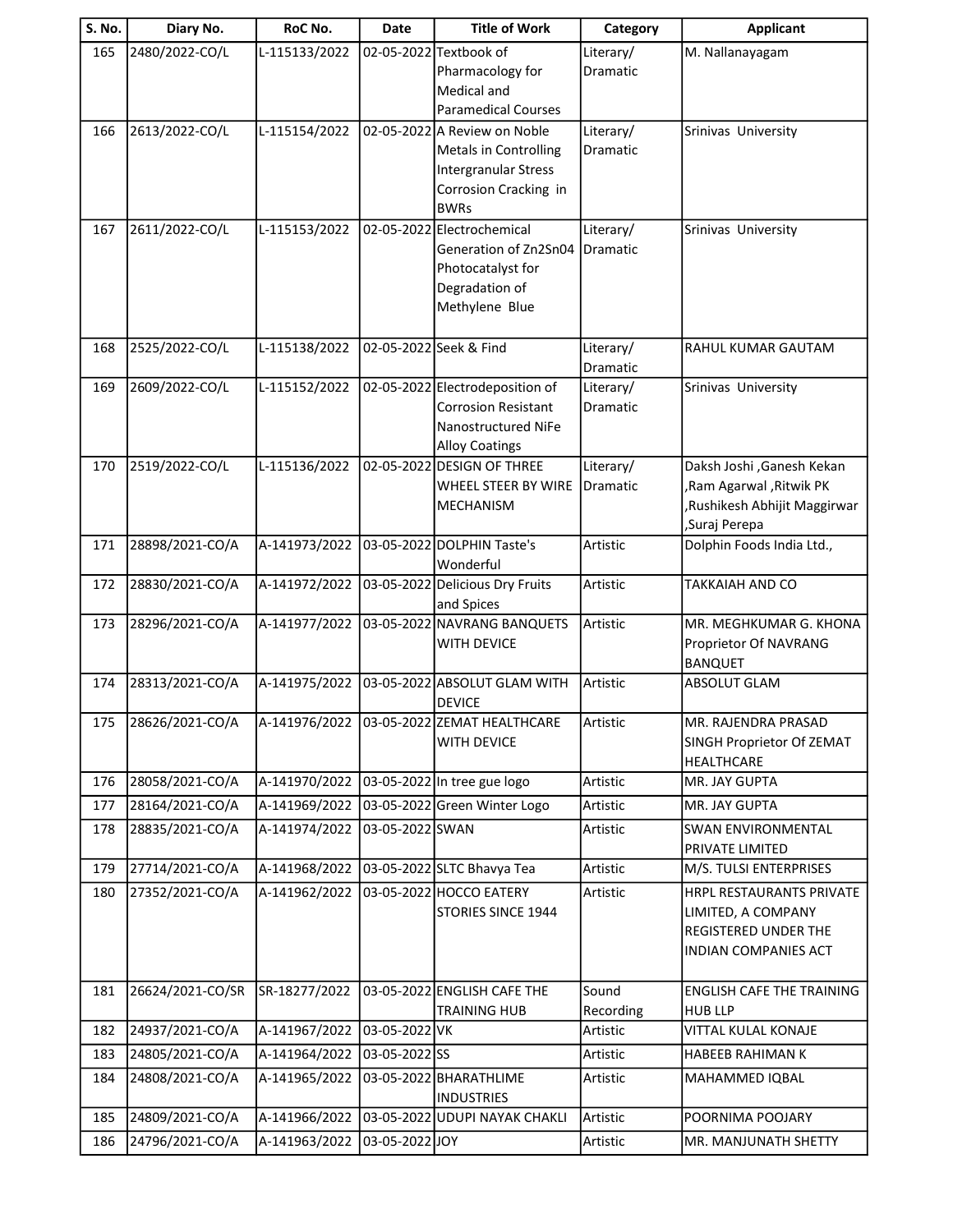| <b>S. No.</b> | Diary No.      | RoC No.       | <b>Date</b>         | <b>Title of Work</b>                                     | Category              | <b>Applicant</b>                         |
|---------------|----------------|---------------|---------------------|----------------------------------------------------------|-----------------------|------------------------------------------|
| 187           | 5140/2021-CO/A | A-141971/2022 |                     | 03-05-2022 LOGO OF SAI                                   | Artistic              | M/S SAI MACHINE TOOLS                    |
|               |                |               |                     | <b>EXTRUSION TECHNIK</b>                                 |                       | PVT. LTD.                                |
|               |                |               |                     | (SMT)                                                    |                       |                                          |
| 188           | 3067/2022-CO/L | L-115217/2022 |                     | 04-05-2022 Design of Routing                             | Literary/             | Dr. Rahul Madhukar Pethe                 |
|               |                |               |                     | Protocol for Large Data                                  | Dramatic              |                                          |
|               |                |               |                     | <b>Transfer over Wireless</b>                            |                       |                                          |
|               |                |               |                     | Sensor Network                                           |                       |                                          |
| 189           | 3167/2022-CO/L | L-115227/2022 |                     | 04-05-2022 Exercise Physiologist -                       | Literary/             | Anilendu Pramanik                        |
|               |                |               |                     | Coach Interaction form                                   | Dramatic              |                                          |
|               |                |               |                     | (EPCI)                                                   |                       |                                          |
| 190           | 2974/2022-CO/L | L-115195/2022 |                     | 04-05-2022 Beyond the Obvious                            | Literary/             | Nikhil Gupta                             |
|               |                |               |                     | Understanding Indian                                     | Dramatic              |                                          |
|               |                |               |                     | Economy through                                          |                       |                                          |
|               |                |               |                     | Sectoral Financial                                       |                       |                                          |
|               |                |               |                     | <b>Balance Sheets and the</b>                            |                       |                                          |
|               |                |               |                     | "Theory of Everything"                                   |                       |                                          |
| 191           | 2905/2022-CO/L | L-115187/2022 | 04-05-2022 Fan Land |                                                          | Literary/             | Shri. Mark Sujay Samuel                  |
|               |                |               |                     |                                                          | Dramatic              |                                          |
| 192           | 2828/2022-CO/L | L-115178/2022 |                     | 04-05-2022 A simple and                                  | Literary/             | <b>HIMIJA KARIA</b>                      |
|               |                |               |                     | innovative method to                                     | <b>Dramatic</b>       |                                          |
|               |                |               |                     | calculate the                                            |                       |                                          |
|               |                |               |                     | oropharyngeal airway                                     |                       |                                          |
|               |                |               |                     | volume on 3D DVT                                         |                       |                                          |
|               |                |               |                     | scan                                                     |                       |                                          |
| 193           | 2850/2022-CO/L | L-115182/2022 |                     | 04-05-2022 INNOVATIVE LOAN<br><b>PRODUCT</b>             | Literary/<br>Dramatic | ANIRUDDHA BALKRISHNA<br><b>HELWADE</b>   |
|               |                |               |                     | <b>FORBANKING</b>                                        |                       |                                          |
|               |                |               |                     | <b>INDUSTRY FOR</b>                                      |                       |                                          |
|               |                |               |                     | <b>SUPPLIERS AND</b>                                     |                       |                                          |
|               |                |               |                     | <b>DISTRIBUTORS OF</b>                                   |                       |                                          |
|               |                |               |                     | <b>CORPORATE</b>                                         |                       |                                          |
| 194           | 2967/2022-CO/L | L-115192/2022 |                     | 04-05-2022 Information booklet on Literary/              |                       | Manipal Academy of Higher                |
|               |                |               |                     | high-risk neonatal care                                  | <b>Dramatic</b>       | Education                                |
|               |                |               |                     | (34 - 36 weeks of                                        |                       |                                          |
|               |                |               |                     | gestation age).                                          |                       |                                          |
| 195           | 2842/2022-CO/L | L-115180/2022 |                     | 04-05-2022 Rankersnotes WBCS -<br><b>Bharater Itihas</b> | Literary/<br>Dramatic | Sougata Bangal                           |
| 196           | 2849/2022-CO/L | L-115181/2022 |                     | 04-05-2022 Educart NCERT                                 | Literary/             | Agrawal Group of                         |
|               |                |               |                     | <b>Exemplar Problems-</b>                                | Dramatic              | Publications                             |
|               |                |               |                     | <b>Solutions Physics Class</b>                           |                       |                                          |
|               |                |               |                     | 12                                                       |                       |                                          |
| 197           | 2855/2022-CO/L | L-115183/2022 |                     | 04-05-2022 World war first                               | Literary/             | aakash kumar                             |
|               |                |               |                     | (painfull story of indian                                | Dramatic              |                                          |
|               |                |               |                     | soldiers)                                                |                       |                                          |
| 198           | 2856/2022-CO/L | L-115184/2022 |                     | 04-05-2022 Educart 10 Years ICSE                         | Literary/             | Agrawal Group of                         |
| 199           | 2859/2022-CO/L | L-115185/2022 |                     | Class XII<br>04-05-2022 Modus Operandi For               | Dramatic<br>Literary/ | Publications<br><b>ABHISHEK S MISHRA</b> |
|               |                |               |                     | The Use of Acapella                                      | Dramatic              |                                          |
|               |                |               |                     | Vibratory PEP Therapy                                    |                       |                                          |
|               |                |               |                     | System                                                   |                       |                                          |
| 200           | 2864/2022-CO/L | L-115186/2022 |                     | 04-05-2022 ANDAAZ-E-AJJAY                                | Literary/             | <b>AJJAY GOSSWAMI</b>                    |
|               |                |               |                     | GOSSWAMI                                                 | Dramatic              |                                          |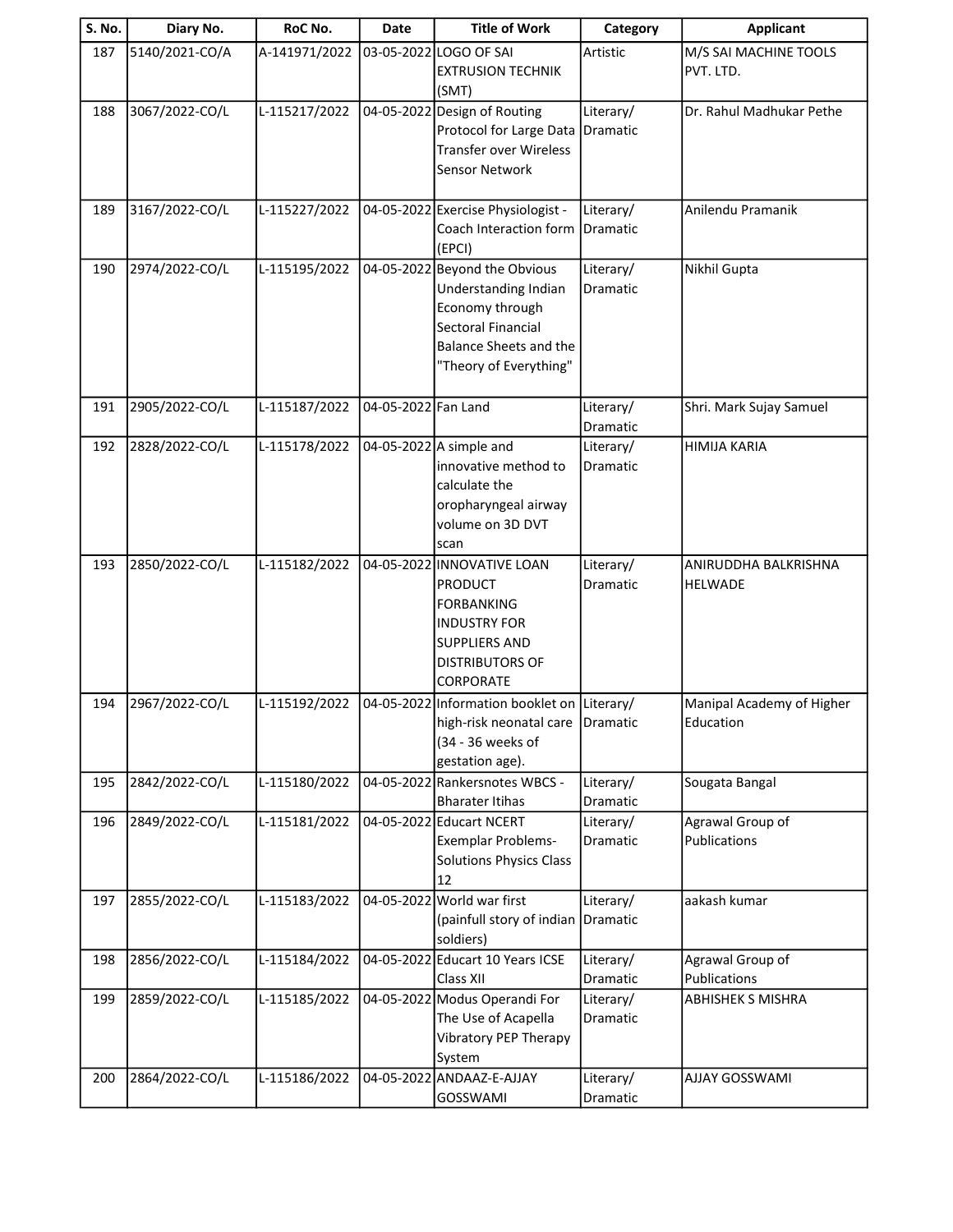| <b>S. No.</b> | Diary No.      | RoC No.       | <b>Date</b>         | <b>Title of Work</b>                                                                                                                                                            | Category              | <b>Applicant</b>                                                                               |
|---------------|----------------|---------------|---------------------|---------------------------------------------------------------------------------------------------------------------------------------------------------------------------------|-----------------------|------------------------------------------------------------------------------------------------|
| 201           | 2712/2022-CO/L | L-115168/2022 |                     | 04-05-2022 KPI MODEL FOR<br><b>ANALYSIS OF</b><br>TEMPERATURE,<br>PRESSURE AND PURITY<br>OF GAS IN TURBO-<br><b>GENERATOR</b>                                                   | Literary/<br>Dramatic | <b>BHARAT HEAVY ELECTRICALS</b><br>LIMITED,                                                    |
| 202           | 2715/2022-CO/L | L-115170/2022 | 04-05-2022 UNBIDDEN |                                                                                                                                                                                 | Literary/<br>Dramatic | Dr.D.Fathima Rani                                                                              |
| 203           | 2713/2022-CO/L | L-115169/2022 |                     | 04-05-2022 IMPROVED PRACTICES<br>IN ALIGNMENT OF<br><b>CORE PRESS RING</b><br>WITH CORE SLOT<br><b>DURING CORE BAR</b><br>ASSEMBLY                                              | Literary/<br>Dramatic | <b>BHARAT HEAVY ELECTRICALS</b><br>LIMITED,                                                    |
| 204           | 3038/2022-CO/L | L-115212/2022 |                     | 04-05-2022 Self-reported<br>questionnaire to assess<br>awareness of Tele-<br>Physical therapy and<br>Rehabilitation among<br>Physical therapy<br>professionals- (SQ-<br>ATPTR). | Literary/<br>Dramatic | Deepanshu , Joydip Saha<br>,Sunanda Bhowmik                                                    |
| 205           | 2769/2022-CO/L | L-115175/2022 |                     | 04-05-2022 Therapeutic evaluation<br>of cervical dysfunction<br>in patients with<br>myofascial pain<br>dysfunction syndrome:<br>A prospective study                             | Literary/<br>Dramatic | Dr Smriti Golhar                                                                               |
| 206           | 2829/2022-CO/L | L-115179/2022 |                     | 04-05-2022 BROCHURE OF NITRILE<br>RUBBER TECHNICAL<br><b>APPLICATION MANUAL</b>                                                                                                 | Literary/<br>Dramatic | <b>INNER ENGINEERING</b><br>PRODUCTS & SYSTEMS<br>PRIVATE LIMITED                              |
| 207           | 2812/2022-CO/L | L-115177/2022 |                     | 04-05-2022 Self-Exercise Protocols<br>to Reduce<br>Premenstrual<br>Syndrome (SEPRPMS)                                                                                           | Literary/<br>Dramatic | Anamika Shahi, Dr. Joydip<br>Saha , Dr. Manu Goyal , Dr.<br>Sunanda Bhowmik, Rabina<br>Acharya |
| 208           | 2924/2022-CO/L | L-115189/2022 |                     | 04-05-2022 MAI HU ABHEE                                                                                                                                                         | Literary/<br>Dramatic | LALIT KUMAR MAHESHWARI<br>,RAJEEV CHAUHAN                                                      |
| 209           | 2748/2022-CO/L | L-115173/2022 |                     | 04-05-2022 Mera to yeh mai bhi<br>nahi                                                                                                                                          | Literary/<br>Dramatic | Promila Devi Sutharsan<br>Huidrom                                                              |
| 210           | 2768/2022-CO/L | L-115174/2022 |                     | 04-05-2022 DECODE YOUR MIND                                                                                                                                                     | Literary/<br>Dramatic | RAJESH SACHDEV                                                                                 |
| 211           | 2719/2022-CO/L | L-115171/2022 |                     | 04-05-2022 Seven Doors to<br>Salvation - A Tale of<br>Darkness and Light                                                                                                        | Literary/<br>Dramatic | Jaskaran Chahal                                                                                |
| 212           | 3043/2022-CO/L | L-115213/2022 | 04-05-2022 Evaru    |                                                                                                                                                                                 | Literary/<br>Dramatic | Dhawal vora                                                                                    |
| 213           | 3012/2022-CO/L | L-115207/2022 |                     | 04-05-2022 A Study on Mobile<br><b>Banking Financial</b><br><b>Transaction of Major</b><br>Nationalized Banks in<br>India                                                       | Literary/<br>Dramatic | Srinivas University                                                                            |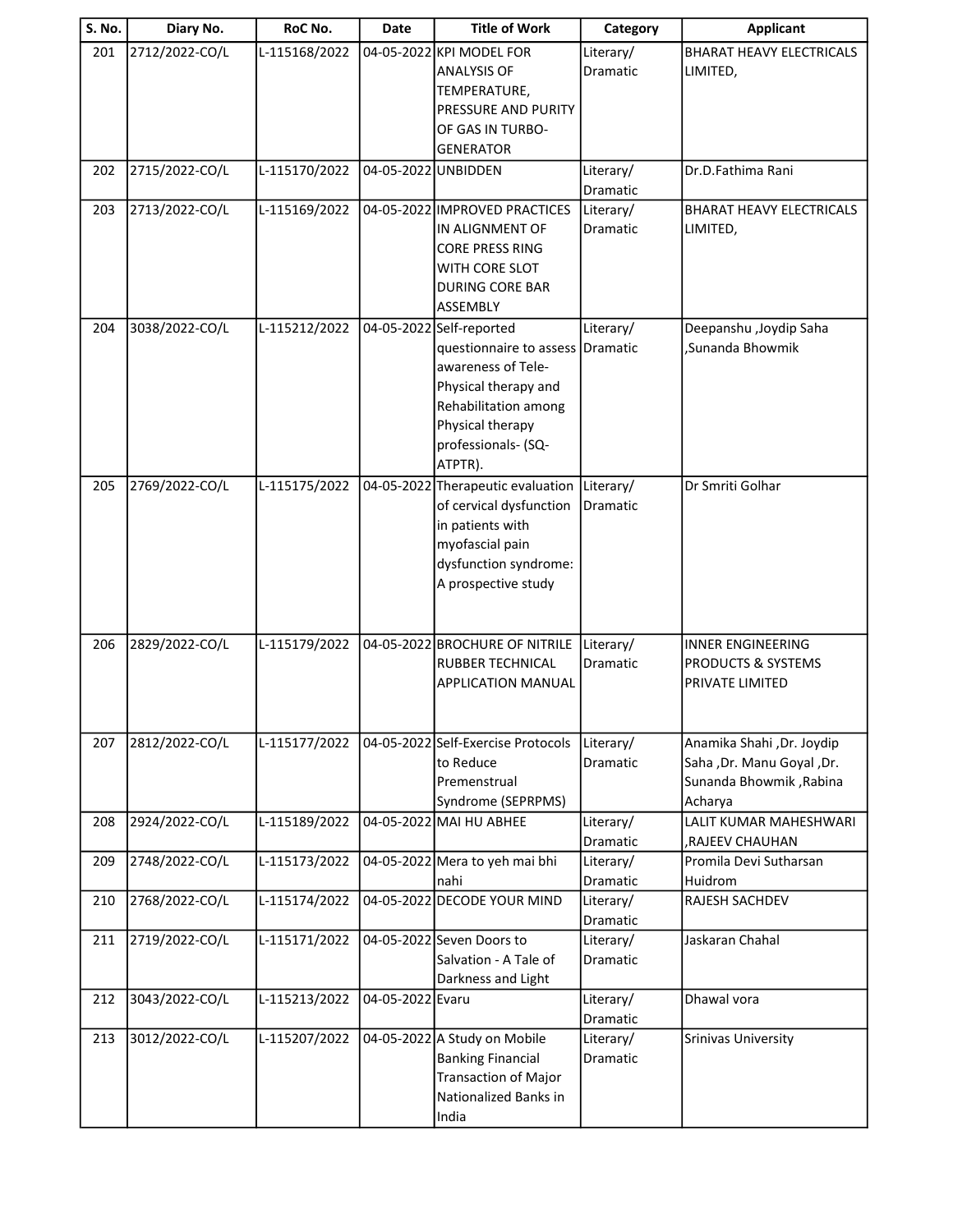| S. No. | Diary No.      | RoC No.       | <b>Date</b> | <b>Title of Work</b>                                                                                                                         | Category              | <b>Applicant</b>                 |
|--------|----------------|---------------|-------------|----------------------------------------------------------------------------------------------------------------------------------------------|-----------------------|----------------------------------|
| 214    | 3007/2022-CO/L | L-115206/2022 | 04-05-2022  | Changing Trends of<br>Divorce in India Issues<br>& Concerns                                                                                  | Literary/<br>Dramatic | <b>Srinivas University</b>       |
| 215    | 3004/2022-CO/L | L-115205/2022 |             | 04-05-2022 Factor & Elemental<br>Analysis of<br>Nanotechnology as<br>Green Technology<br>using ABCD Framework                                | Literary/<br>Dramatic | <b>Srinivas University</b>       |
| 216    | 3003/2022-CO/L | L-115204/2022 |             | 04-05-2022 How to Boost Faculty<br>Research Performance<br>in HEIs to Improve<br>Intellectual Property by<br>Integrating it with<br>Faculty  | Literary/<br>Dramatic | <b>Srinivas University</b>       |
| 217    | 3000/2022-CO/L | L-115202/2022 |             | 04-05-2022 Philosophical Review<br>on the Basic & Action<br><b>Research Methods A</b><br><b>Critical Analysis</b>                            | Literary/<br>Dramatic | <b>Srinivas University</b>       |
| 218    | 2912/2022-CO/L | L-115188/2022 |             | 04-05-2022 A Town under the Lake<br>- Submerged and<br>Rehabilitated                                                                         | Literary/<br>Dramatic | Abhyudita Gautam Singha          |
| 219    | 2997/2022-CO/L | L-115200/2022 |             | 04-05-2022 Study on the Changing<br>landscape of financial<br>Services in Indian<br><b>Banking System</b><br>Opportunities and<br>Challenges | Literary/<br>Dramatic | <b>Srinivas University</b>       |
| 220    | 2994/2022-CO/L | L-115199/2022 |             | 04-05-2022 Study on the Mobility<br>in Status of Women<br><b>Evolutionary Phases</b><br>towards<br>Empowerment in India                      | Literary/<br>Dramatic | Srinivas University              |
| 221    | 2993/2022-CO/L | L-115198/2022 |             | 04-05-2022 The Quality of Work<br>Life and Job<br>Satisfaction of Private<br>Sector Employees                                                | Literary/<br>Dramatic | <b>Srinivas University</b>       |
| 222    | 3143/2022-CO/L | L-115222/2022 |             | 04-05-2022 Heal Hemorrhoids<br>Through Ayurveda                                                                                              | Literary/<br>Dramatic | Vivekanand Mohan Kullolli        |
| 223    | 2930/2022-CO/L | L-115190/2022 |             | 04-05-2022 Educart CBSE Class 10<br>Question Bank Hindi 'B'<br>For 2022                                                                      | Literary/<br>Dramatic | Agrawal Group of<br>Publications |
| 224    | 2991/2022-CO/L | L-115197/2022 |             | 04-05-2022 Visualization of CAD<br>and CAE Files Using<br>VTK and MFC                                                                        | Literary/<br>Dramatic | <b>Srinivas University</b>       |
| 225    | 2959/2022-CO/L | L-115191/2022 |             | 04-05-2022 CORROSION SCIENCE                                                                                                                 | Literary/<br>Dramatic | PREETI H NARNAWARE               |
| 226    | 3002/2022-CO/L | L-115203/2022 |             | 04-05-2022 Four pillars of<br>customer experience<br>management                                                                              | Literary/<br>Dramatic | Sameer Janardan Narkar           |
| 227    | 2970/2022-CO/L | L-115193/2022 |             | 04-05-2022 A smart Patient Health<br><b>Monitoring System</b>                                                                                | Literary/<br>Dramatic | Mrs.Sukeshini Pankaj Balwir      |
| 228    | 2971/2022-CO/L | L-115194/2022 |             | 04-05-2022 Combinational &<br><b>Sequential Circuits</b>                                                                                     | Literary/<br>Dramatic | Meghana Rajesh Patil             |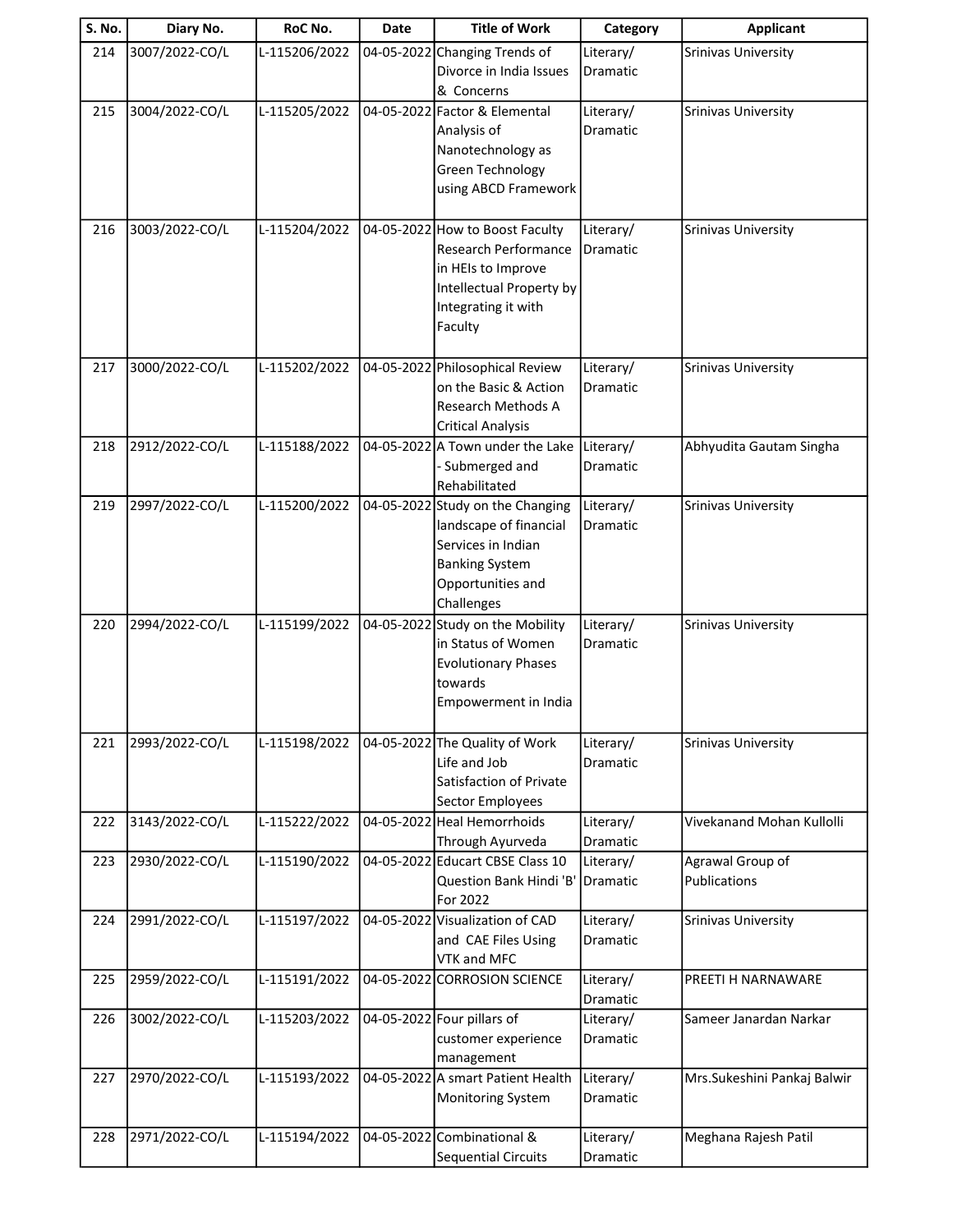| <b>S. No.</b> | Diary No.      | RoC No.       | Date                   | <b>Title of Work</b>               | Category              | <b>Applicant</b>           |
|---------------|----------------|---------------|------------------------|------------------------------------|-----------------------|----------------------------|
| 229           | 2973/2022-CO/L | L-115215/2022 |                        | 04-05-2022 Pandemic Covid-19       | Literary/             | Dr.Pradnya Morey           |
|               |                |               |                        | <b>Preventive Measures</b>         | <b>Dramatic</b>       |                            |
| 230           | 2976/2022-CO/L | L-115196/2022 |                        | 04-05-2022 Self Remedies to        | Literary/             | Anamika Shahi , Dr. Joydip |
|               |                |               |                        | <b>Reduce Menstrual</b>            | Dramatic              | Saha , Dr. Sunanda Bhowmik |
|               |                |               |                        | Lower Back Pain                    |                       | ,Rabina Acharya            |
|               |                |               |                        | (SRRMLBP)                          |                       |                            |
| 231           | 2998/2022-CO/L | L-115201/2022 |                        | 04-05-2022 Holi Me Baiganwa Ke     | Literary/             | Ganesh Chandra Surya Team  |
|               |                |               |                        | Dos Naikhe                         | Dramatic              | Film Pvt. Ltd              |
| 232           | 3013/2022-CO/L | L-115208/2022 |                        | 04-05-2022 India's Balance of      | Literary/             | Dr. S. Gopi                |
|               |                |               |                        | Payment Current                    | Dramatic              |                            |
|               |                |               |                        | <b>Account and Software</b>        |                       |                            |
|               |                |               |                        | Export (2010 - 2021) -             |                       |                            |
|               |                |               |                        | Case Study                         |                       |                            |
| 233           | 3015/2022-CO/L | L-115209/2022 | 04-05-2022 Multifactor |                                    | Literary/             | <b>Srinivas University</b> |
|               |                |               |                        | Authentication Model               | Dramatic              |                            |
|               |                |               |                        | using Fingerprint Hash             |                       |                            |
|               |                |               |                        | code and Iris<br>Recognition       |                       |                            |
|               | 3024/2022-CO/L | L-115210/2022 |                        | 04-05-2022 Panchakarma Kits for    |                       |                            |
| 234           |                |               |                        | Detoxification & of                | Literary/<br>Dramatic | Vedprakash Gahukar         |
|               |                |               |                        | Body                               |                       |                            |
| 235           | 3025/2022-CO/L | L-115211/2022 |                        | 04-05-2022 Unlock Marital Curse    | Literary/             | S. Prakash                 |
|               |                |               |                        | Through Rasi Tulya                 | Dramatic              |                            |
|               |                |               |                        | Navamsha                           |                       |                            |
| 236           | 3071/2022-CO/L | L-115218/2022 |                        | 04-05-2022 DRUG RECEPTOR           | Literary/             | Mrs. Hina Deepak Mehta     |
|               |                |               |                        | <b>INTERACTION</b>                 | Dramatic              |                            |
| 237           | 3177/2022-CO/L | L-115230/2022 |                        | 04-05-2022 Protocol for Topical    | Literary/             | Dr Ashish Lanjekar         |
|               |                |               |                        | <b>Curcumin Application</b>        | Dramatic              |                            |
|               |                |               |                        | in Oral Submucous                  |                       |                            |
|               |                |               |                        | Fibrosis                           |                       |                            |
| 238           | 3063/2022-CO/L | L-115214/2022 |                        | 04-05-2022 Educart NCERT           | Literary/             | Agrawal Group of           |
|               |                |               |                        | Chemistry Exemplar                 | <b>Dramatic</b>       | Publications               |
|               |                |               |                        | <b>Problems - Solutions</b>        |                       |                            |
|               |                |               |                        | Class 12                           |                       |                            |
| 239           | 3066/2022-CO/L | L-115216/2022 |                        | 04-05-2022 Strewn Love             | Literary/             | Dr. Dibyendu Pal           |
|               |                |               |                        |                                    | Dramatic              |                            |
| 240           | 3101/2022-CO/L | L-115221/2022 |                        | 04-05-2022 CHORI CHORI             | Literary/             | Ashish Dev S/o Sh. Dev Raj |
|               |                |               |                        |                                    | Dramatic              |                            |
| 241           | 3077/2022-CO/L | L-115219/2022 |                        | 04-05-2022 A case study on the     | Literary/             | S.Tephillah Vasantham      |
|               |                |               |                        | Marketing Analysis of              | Dramatic              |                            |
|               |                |               |                        | <b>KFC with special</b>            |                       |                            |
|               |                |               |                        | reference to Hofstedes             |                       |                            |
|               |                |               |                        | Model                              |                       |                            |
| 242           | 3084/2022-CO/L | L-115220/2022 |                        | 04-05-2022 Educart CBSE Class 12   | Literary/             | Agrawal Group of           |
|               |                |               |                        | <b>Question Bank</b>               | Dramatic              | Publications               |
|               |                |               |                        | Mathematics for 2022               |                       |                            |
| 243           | 3158/2022-CO/L | L-115223/2022 |                        | 04-05-2022 Chala Chala re Patola   | Literary/<br>Dramatic | Suresh Kumar               |
| 244           | 3159/2022-CO/L | L-115224/2022 |                        | 04-05-2022 KYPs - 2 Lady's Special | Literary/             | Shoumic Shit               |
|               |                |               |                        |                                    | Dramatic              |                            |
| 245           | 3160/2022-CO/L | L-115225/2022 |                        | 04-05-2022 The Last Nautch Girl    | Literary/             | Monisha Banerjee           |
|               |                |               |                        |                                    | Dramatic              |                            |
| 246           | 3161/2022-CO/L | L-115226/2022 |                        | 04-05-2022     Corporate Shatak    | Literary/             | Anup                       |
|               |                |               |                        | GST Blue Saffron                   | Dramatic              |                            |
|               |                |               |                        |                                    |                       |                            |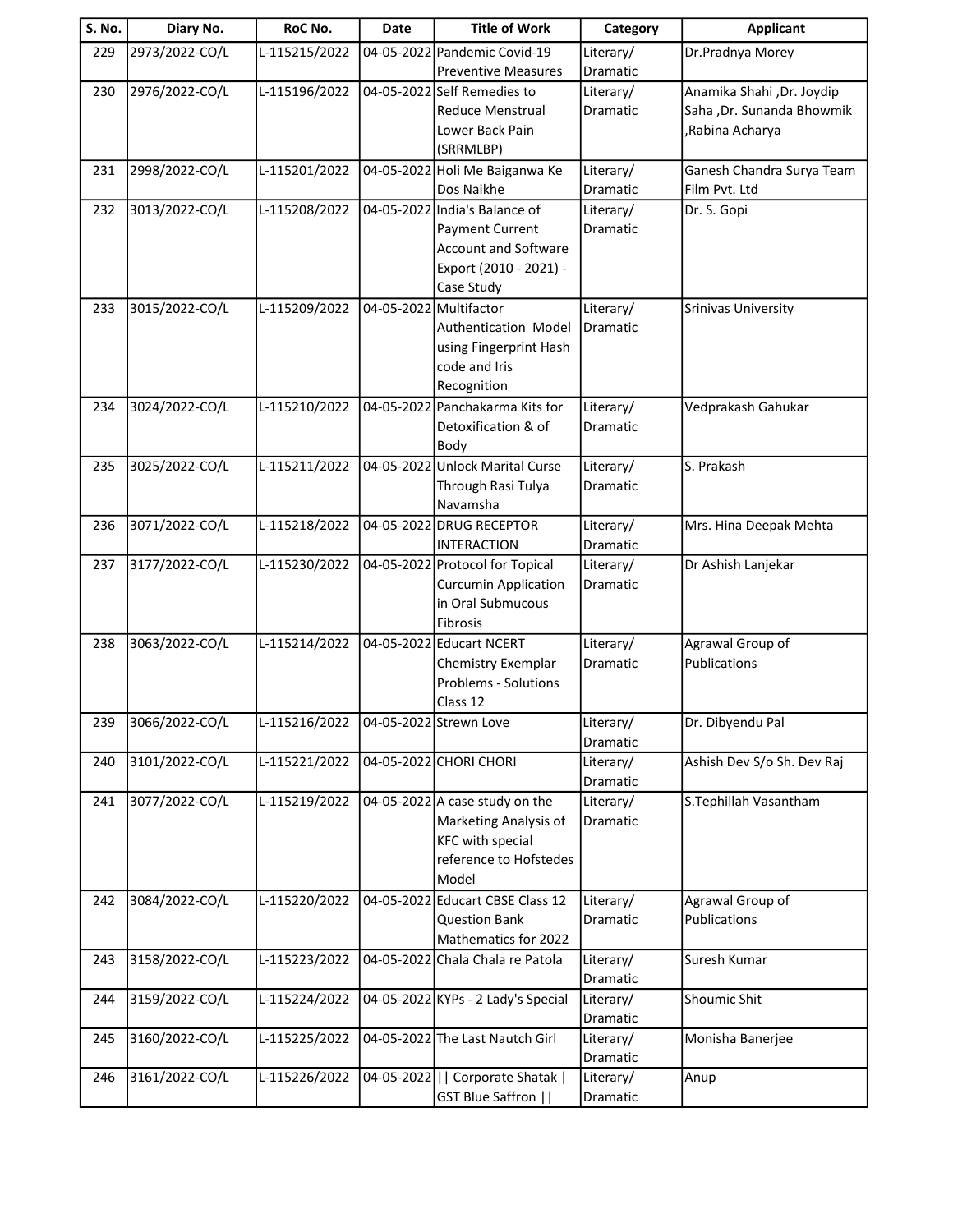| S. No. | Diary No.       | RoC No.       | Date                | <b>Title of Work</b>                                                            | Category                     | <b>Applicant</b>                                                                                    |
|--------|-----------------|---------------|---------------------|---------------------------------------------------------------------------------|------------------------------|-----------------------------------------------------------------------------------------------------|
| 247    | 3170/2022-CO/L  | L-115228/2022 | 04-05-2022          | <b>Early Clinical Exposure</b><br>Cardiovascular system<br>examination - Module | Literary/<br>Dramatic        | Dr Motilal Chandu Tayade                                                                            |
| 248    | 3172/2022-CO/L  | L-115229/2022 |                     | 04-05-2022 Early Clinical Exposure:<br>Community Visit -<br>Module              | Literary/<br>Dramatic        | Dr Motilal Chandu Tayade                                                                            |
| 249    | 3190/2022-CO/L  | L-115231/2022 |                     | 04-05-2022 COVID BOON                                                           | Literary/<br>Dramatic        | Alok Bhuyan                                                                                         |
| 250    | 2720/2022-CO/L  | L-115172/2022 |                     | 04-05-2022 Pharmacotherapy<br>Digest                                            | Literary/<br>Dramatic        | Samuel Koshy Pallyampil                                                                             |
| 251    | 2776/2022-CO/L  | L-115176/2022 |                     | 04-05-2022 DAM-ASSIST                                                           | Literary/<br>Dramatic        | Sai Madhuri Battula                                                                                 |
| 252    | 3392/2022-CO/L  | L-115260/2022 | 05-05-2022 Pishaach |                                                                                 | Literary/<br><b>Dramatic</b> | <b>Dhruv Kacker</b>                                                                                 |
| 253    | 292/2022-CO/A   | A-142009/2022 |                     | 05-05-2022 GAJANAND                                                             | Artistic                     | <b>MR. DILIP AGRAWAL</b><br>PROPRIETOR OF M/S.<br><b>GAJANAND POLYTHENE</b><br><b>INDUSTRIES</b>    |
| 254    | 31022/2021-CO/A | A-141981/2022 |                     | 05-05-2022 NOURISH RAJMA<br>SHARMILI                                            | Artistic                     | <b>B. L. AGRO INDUSTRIES LTD</b>                                                                    |
| 255    | 31023/2021-CO/A | A-141982/2022 |                     | 05-05-2022 NOURISH RAJMA LAL                                                    | Artistic                     | B. L. AGRO INDUSTRIES LTD.                                                                          |
| 256    | 148/2022-CO/A   | A-142005/2022 |                     | 05-05-2022 THIN FILMS FOR<br><b>MULTIPLE</b><br><b>APPLICATIONS</b>             | Artistic                     | <b>KARTHIK KUMAR. C</b>                                                                             |
| 257    | 31901/2021-CO/A | A-141993/2022 |                     | 05-05-2022 CHOOTU MOTU BAR<br><b>BAR KHAO FRYUMS</b><br><b>LOGO</b>             | Artistic                     | M/S. KUTCH AGRO FOODS                                                                               |
| 258    | 31885/2021-CO/A | A-141987/2022 |                     | 05-05-2022 SHYAM CHAAT<br><b>MASALA</b>                                         | Artistic                     | <b>SHYAM DHANI INDUSTRIES</b><br>PRIVATE LIMITED                                                    |
| 259    | 31886/2021-CO/A | A-141988/2022 |                     | 05-05-2022 SHYAM HING                                                           | Artistic                     | <b>SHYAM DHANI INDUSTRIES</b><br><b>PRIVATE LIMITED</b>                                             |
| 260    | 31888/2021-CO/A | A-141989/2022 |                     | 05-05-2022 MUNCH BY HOUSE OF<br><b>FANUSTA</b>                                  | Artistic                     | SHAILANDER KUMAR S/O. SH.<br><b>HARI RAM</b>                                                        |
| 261    | 31889/2021-CO/A | A-141990/2022 |                     | 05-05-2022 AGROMALL                                                             | Artistic                     | AGROMALL PRIVATE LIMITED                                                                            |
| 262    | 31817/2021-CO/A | A-141983/2022 |                     | 05-05-2022 MACHAMUNI SITHAR                                                     | Artistic                     | JAYACHANDRAN ASAITHAMBI                                                                             |
| 263    | 31895/2021-CO/A | A-141991/2022 |                     | 05-05-2022 FORT BADLI                                                           | Artistic                     | JAIBHADUR SINGH RATHORE<br>S/O. SH. SUMER SINGH<br>RATHORE PROPRIETOR OF<br>M/s. BADLI-FORT         |
| 264    | 31896/2021-CO/A | A-141992/2022 |                     | 05-05-2022 SHAURYA BHARAT                                                       | Artistic                     | CAPT. ATUL KULSHRESTHA<br>S/O. V.K. KULSHRESTHA<br>PROPRIETOR OF M/s. CAPT.<br>ATUL SHAURYA ACADEMY |
| 265    | 31921/2021-CO/A | A-141994/2022 |                     | 05-05-2022 ERTAY POP SCOOP<br>(LABEL)                                           | Artistic                     | Golden Chocolates Pvt. Ltd.                                                                         |
| 266    | 31865/2021-CO/A | A-141984/2022 |                     | 05-05-2022 ERTAY MILKO HEART<br>(LABEL)                                         | Artistic                     | Golden Chocolates Pvt. Ltd.                                                                         |
| 267    | 31941/2021-CO/A | A-141996/2022 |                     | 05-05-2022 RUSTICKONA                                                           | Artistic                     | RUSTICKONA                                                                                          |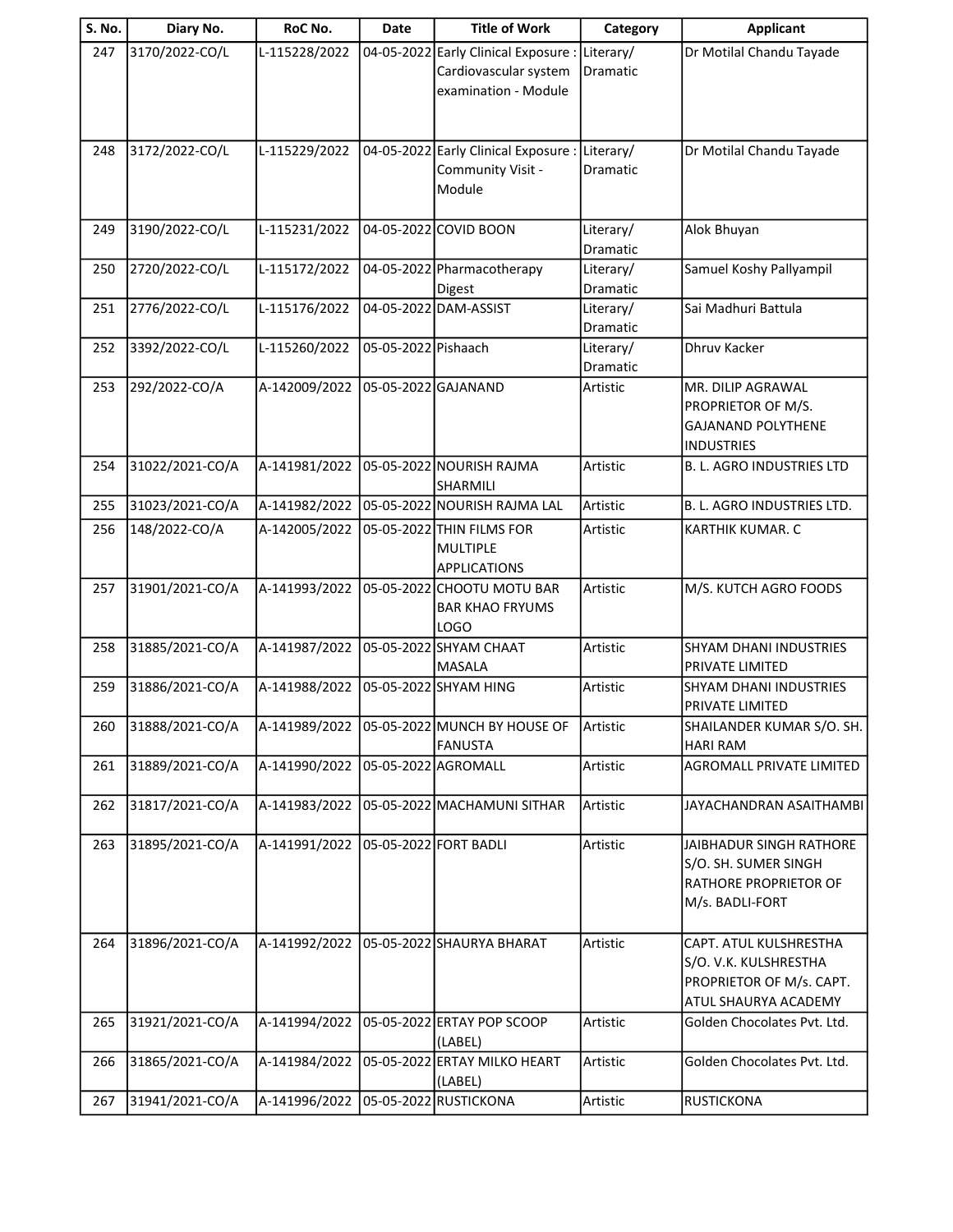| S. No. | Diary No.       | RoC No.       | <b>Date</b>         | <b>Title of Work</b>                                                                                                   | Category              | <b>Applicant</b>                                                                                                              |
|--------|-----------------|---------------|---------------------|------------------------------------------------------------------------------------------------------------------------|-----------------------|-------------------------------------------------------------------------------------------------------------------------------|
| 268    | 31867/2021-CO/A | A-141986/2022 | 05-05-2022 UNIBERRY |                                                                                                                        | Artistic              | <b>SHREE MADHAV KNITWEARS</b><br>WHOSE PARTNER ARE PINKI<br><b>GUPTA &amp; RIMPLE SHARMA</b>                                  |
| 269    | 31866/2021-CO/A | A-141985/2022 | 05-05-2022UK        |                                                                                                                        | Artistic              | <b>BOON KNITWEARS</b>                                                                                                         |
| 270    | 59/2022-CO/A    | A-142004/2022 |                     | 05-05-2022 11 TOOYOO                                                                                                   | Artistic              | MRS. SANTOSH JAIN                                                                                                             |
| 271    | 31940/2021-CO/A | A-141995/2022 | 05-05-2022 ECHOM    |                                                                                                                        | Artistic              | <b>ALFA VALVES WHOSE</b><br>PROPRIETOR IS SHASHI BALA                                                                         |
| 272    | 31975/2021-CO/A | A-141997/2022 |                     | 05-05-2022 SUPER CRAFT                                                                                                 | Artistic              | ANIL KUMAR JAIN S/O. SH.<br>SHANTI LAL JAIN M/S. HI-<br><b>TECH INDUSTRIES</b>                                                |
| 273    | 32006/2021-CO/A | A-141998/2022 | 05-05-2022 HI-TECH  |                                                                                                                        | Artistic              | ANIL KUMAR JAIN S/O. SH.<br>SHANTI LAL JAIN M/S. HI-<br><b>TECH INDUSTRIES</b>                                                |
| 274    | 32040/2021-CO/A | A-141999/2022 | 05-05-2022 DROLIA   |                                                                                                                        | Artistic              | Drolia International                                                                                                          |
| 275    | 32182/2021-CO/A | A-142000/2022 |                     | 05-05-2022 STREAX XENOH 10<br><b>KICKOFF</b>                                                                           | Artistic              | <b>HYGIENIC RESEARCH</b><br><b>INSTITUTE PRIVATE LIMITED</b>                                                                  |
| 276    | 32202/2021-CO/A | A-142001/2022 |                     | 05-05-2022 RATHIRA WITH DEVICE Artistic                                                                                |                       | MR. SHEKHAR VISHNU<br>JADHAV Proprietor Of<br>RATHIRA APPAREL                                                                 |
| 277    | 32203/2021-CO/A | A-142002/2022 |                     | 05-05-2022 TWINTONE WITH<br><b>DEVICE</b>                                                                              | Artistic              | MRS. POONAM B. PRAJAPATI                                                                                                      |
| 278    | 32204/2021-CO/A | A-142003/2022 |                     | 05-05-2022 RAJAM SNACKS WITH<br><b>DEVICE</b>                                                                          | Artistic              | MR. STEPHEN CHELLADURAI<br><b>NADAR &amp; MR. JAYA PRABHU</b><br>CHELLADURAI NADAR                                            |
| 279    | 38/2022-CO/A    | A-142012/2022 |                     | 05-05-2022 "DECIDE" LABEL                                                                                              | Artistic              | AADHAR PRODUCTS PVT.<br>LTD.                                                                                                  |
| 280    | 39/2022-CO/A    | A-142013/2022 |                     | 05-05-2022  "DECIDE DISHWASH<br><b>BAR" LABEL</b>                                                                      | Artistic              | AADHAR PRODUCTS PVT.<br>LTD.                                                                                                  |
| 281    | 237/2022-CO/A   | A-142008/2022 |                     | 05-05-2022 KAMDA REFINED<br>SOYABIN OIL WITH THE<br>DEVICE OF SOYABIN<br>SPOON WITH THE<br>DEVICE OF BOWL OIL<br>LABEL | Artistic              | MR. PATEL SANJAYBHAI<br>PRAHLADBHAI                                                                                           |
| 282    | 235/2022-CO/A   | A-142007/2022 |                     | 05-05-2022 KAMDA SOYA HEALTH<br>WITH THE DEVICE OF A<br><b>WOMAN</b>                                                   | Artistic              | MR. PATEL SANJAYBHAI<br>PRAHLADBHAI                                                                                           |
| 283    | 225/2022-CO/A   | A-142006/2022 | 05-05-2022 REVIVERZ |                                                                                                                        | Artistic              | M/S. REVIVERZ IRON & STEEL<br>PVT.LTD.                                                                                        |
| 284    | 3271/2022-CO/L  | L-115235/2022 |                     | 05-05-2022 Mere Huzoor                                                                                                 | Literary/<br>Dramatic | Manoj Kumar Pandey                                                                                                            |
| 285    | 3210/2022-CO/L  | L-115232/2022 |                     | 05-05-2022 When Time Stopped<br>Living Me                                                                              | Literary/<br>Dramatic | Arun Sud                                                                                                                      |
| 286    | 3236/2022-CO/L  | L-115234/2022 |                     | 05-05-2022 KD's Impacted Canine<br>Grading System for<br>Cleft Lip and Palate                                          | Literary/<br>Dramatic | Dr.NIKHIL KUMAR ,Dr.NISHU<br>AGARWAL, Dr. PALLAVI<br>DAIGAVANE, Dr.PRATIKSHA<br>LAKHE, Dr.PRIYANKA<br>NIRANJANE, Dr.SAVI VORA |
| 287    | 3346/2022-CO/L  | L-115250/2022 |                     | 05-05-2022 A Practitioner's Guide<br>To Erectile Dysfunction                                                           | Literary/<br>Dramatic | Rajan Bhonsle                                                                                                                 |
| 288    | 3389/2022-CO/L  | L-115258/2022 |                     | 05-05-2022 From Heemal to Hilton -<br>The Kashmir Story                                                                | Literary/<br>Dramatic | John S. Shilshi                                                                                                               |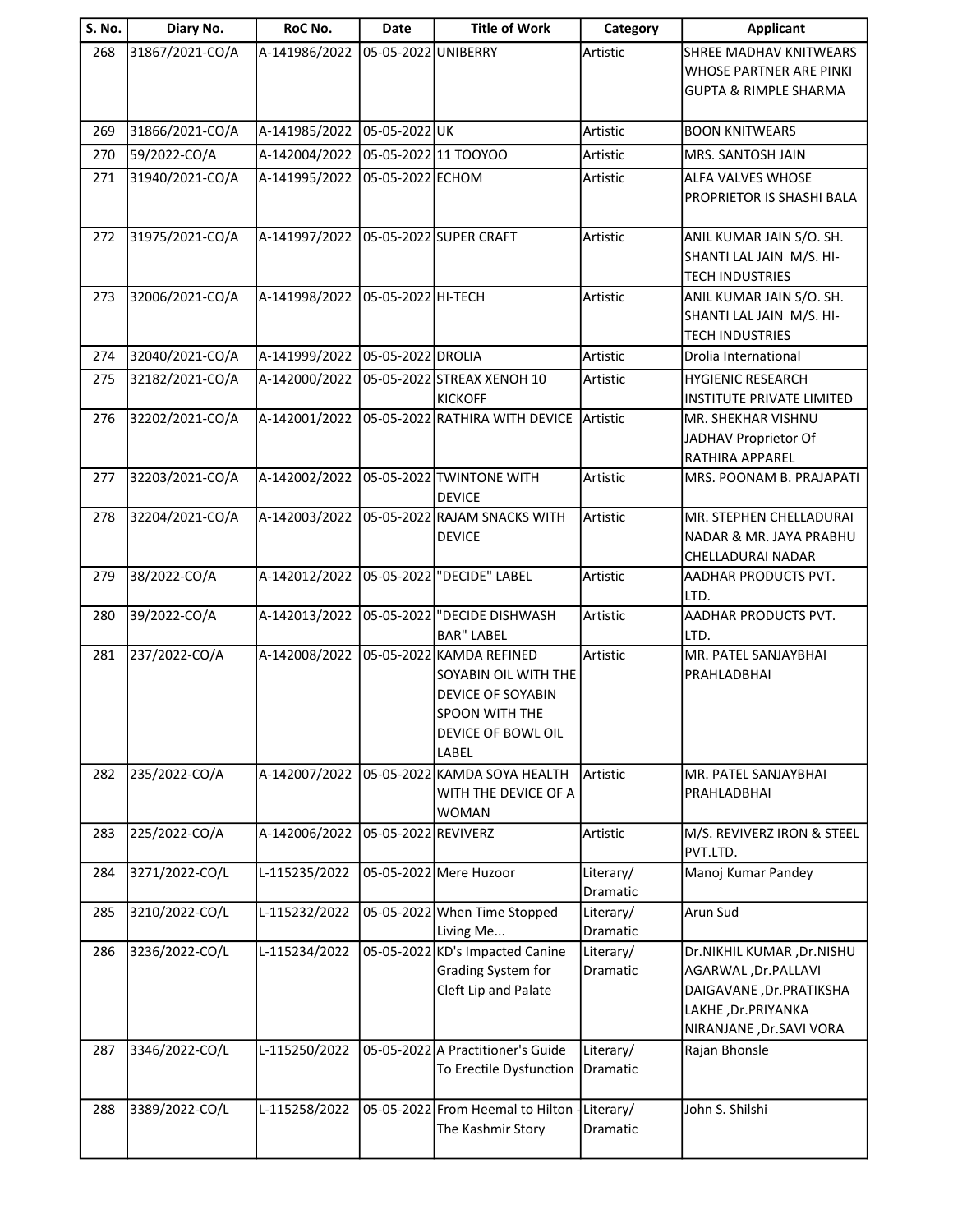| S. No. | Diary No.      | RoC No.       | Date             | <b>Title of Work</b>                                 | Category              | <b>Applicant</b>                                  |
|--------|----------------|---------------|------------------|------------------------------------------------------|-----------------------|---------------------------------------------------|
| 289    | 3391/2022-CO/L | L-115259/2022 |                  | 05-05-2022 Fire of Wisdom from                       | Literary/             | Kaushik Dey                                       |
|        |                |               |                  | the Monk's Bag                                       | Dramatic              |                                                   |
| 290    | 3382/2022-CO/L | L-115256/2022 |                  | 05-05-2022 GENETICS: Deciphering<br>the Code of Life | Literary/<br>Dramatic | <b>Kunal Rawal</b>                                |
|        |                |               |                  |                                                      |                       |                                                   |
| 291    | 3383/2022-CO/L | L-115257/2022 |                  | 05-05-2022 5 Hour Workday                            | Literary/             | Nimish Desai                                      |
|        |                |               |                  |                                                      | Dramatic              |                                                   |
| 292    | 3220/2022-CO/L | L-115233/2022 |                  | 05-05-2022 Increase The ROAS of                      | Literary/             | Sannidhya Baweja                                  |
|        |                |               |                  | Your Facebook Ads                                    | Dramatic              |                                                   |
| 293    | 3341/2022-CO/L | L-115248/2022 |                  | 05-05-2022 Wealth Explorer                           | Literary/             | A D Naik Wealth Private                           |
| 294    | 3278/2022-CO/L | L-115236/2022 |                  | 05-05-2022 PAJEB PAVAN KI                            | Dramatic<br>Literary/ | Limited<br>Suresh Kumar                           |
|        |                |               |                  |                                                      | Dramatic              |                                                   |
| 295    | 3282/2022-CO/L | L-115237/2022 |                  | 05-05-2022 KHACHCHARANI                              | Literary/             | Arjit Pratap Singh Chauhan                        |
|        |                |               |                  |                                                      | Dramatic              |                                                   |
| 296    | 3294/2022-CO/L | L-115238/2022 |                  | 05-05-2022 Impact of PCOD on                         | Literary/             | Kavita Kaushik , Mansi Jain                       |
|        |                |               |                  | Physical, Mental and                                 | <b>Dramatic</b>       | , Manu Goyal , Nidhi Sharma                       |
|        |                |               |                  | Social Behaviour<br>among Females of                 |                       |                                                   |
|        |                |               |                  | Reproductive Age                                     |                       |                                                   |
| 297    | 3300/2022-CO/L | L-115239/2022 | 05-05-2022 MUHRA |                                                      | Literary/             | <b>JOHN EDATHATTIL</b>                            |
|        |                |               |                  |                                                      | Dramatic              |                                                   |
| 298    | 3398/2022-CO/L | L-115262/2022 |                  | 05-05-2022 SYMBOLIC MATERIA                          | Literary/             | Dr. Chandrakant Pimpale                           |
|        |                |               |                  | <b>MEDICA PURA</b>                                   | Dramatic              |                                                   |
| 299    | 3376/2022-CO/L | L-115254/2022 |                  | VOLUME 1 PART 1<br>05-05-2022 Physiotherapy Protocol | Literary/             | Deepika Rani, Mandeep                             |
|        |                |               |                  | for Dysfunctional                                    | Dramatic              | Kumar Jangra , Manu Goyal                         |
|        |                |               |                  | <b>Breathing</b>                                     |                       |                                                   |
|        |                |               |                  |                                                      |                       |                                                   |
| 300    | 3326/2022-CO/L | L-115245/2022 |                  | 05-05-2022 Distributed Load                          | Literary/             | Mr. Rupesh Mahajan , Mrs.                         |
|        |                |               |                  | <b>Balancing Using</b>                               | Dramatic              | Minal Shahakar                                    |
|        |                |               |                  | <b>Heuristics Algorithms</b><br>in Heterogeneous     |                       |                                                   |
|        |                |               |                  | Computing                                            |                       |                                                   |
|        |                |               |                  | Environment                                          |                       |                                                   |
| 301    | 3309/2022-CO/L | L-115241/2022 |                  | 05-05-2022 DBMS & SQL Lab                            | Literary/             | Medi-Caps University, Indore                      |
|        |                |               |                  | Manual                                               | Dramatic              |                                                   |
| 302    | 3307/2022-CO/L | L-115240/2022 |                  | 05-05-2022 An Ode to Boyhood                         | Literary/             | Raunak Baral                                      |
| 303    | 3315/2022-CO/L | L-115242/2022 | 05-05-2022 Doli  | Love                                                 | Dramatic<br>Literary/ | Ganesh Chandra Surya Team                         |
|        |                |               |                  |                                                      | Dramatic              | Film Pvt. Ltd                                     |
| 304    | 3323/2022-CO/L | L-115243/2022 |                  | 05-05-2022 Report on Skin Disease                    | Literary/             | Dhruv Dodia , Hemangi                             |
|        |                |               |                  | <b>Detection System</b>                              | Dramatic              | Jakhariya , Nilakshi Jain , Ritik                 |
|        |                |               |                  |                                                      |                       | Soni , Shah & Anchor Kutchhi                      |
|        |                |               |                  |                                                      |                       | <b>Engineering College</b><br>,Shwetambari Borade |
|        |                |               |                  |                                                      |                       |                                                   |
| 305    | 3324/2022-CO/L | L-115244/2022 |                  | 05-05-2022 Roti Belat Me                             | Literary/             | Ganesh Chandra Surya Team                         |
|        |                |               |                  |                                                      | Dramatic              | Film Pvt. Ltd                                     |
| 306    | 3328/2022-CO/L | L-115246/2022 |                  | 05-05-2022 Holi Me Jija Ji Ke Bhai                   | Literary/             | Ganesh Chandra Surya Team                         |
|        |                |               |                  |                                                      | Dramatic              | Film Pvt. Ltd                                     |
| 307    | 3333/2022-CO/L | L-115247/2022 |                  | 05-05-2022 Meri Mal Aa Rahi Hai                      | Literary/             | Ganesh Chandra Surya Team                         |
| 308    | 3370/2022-CO/L | L-115253/2022 |                  | 05-05-2022 Ozonoid olive oil as an                   | Dramatic<br>Literary/ | Film Pvt. Ltd<br>Dr Hemraj K Badhe , Dr Ritesh    |
|        |                |               |                  | <b>Indirect Pulp Capping</b>                         | Dramatic              | R Kalaskar                                        |
|        |                |               |                  | Agent in Primary teeth                               |                       |                                                   |
|        |                |               |                  |                                                      |                       |                                                   |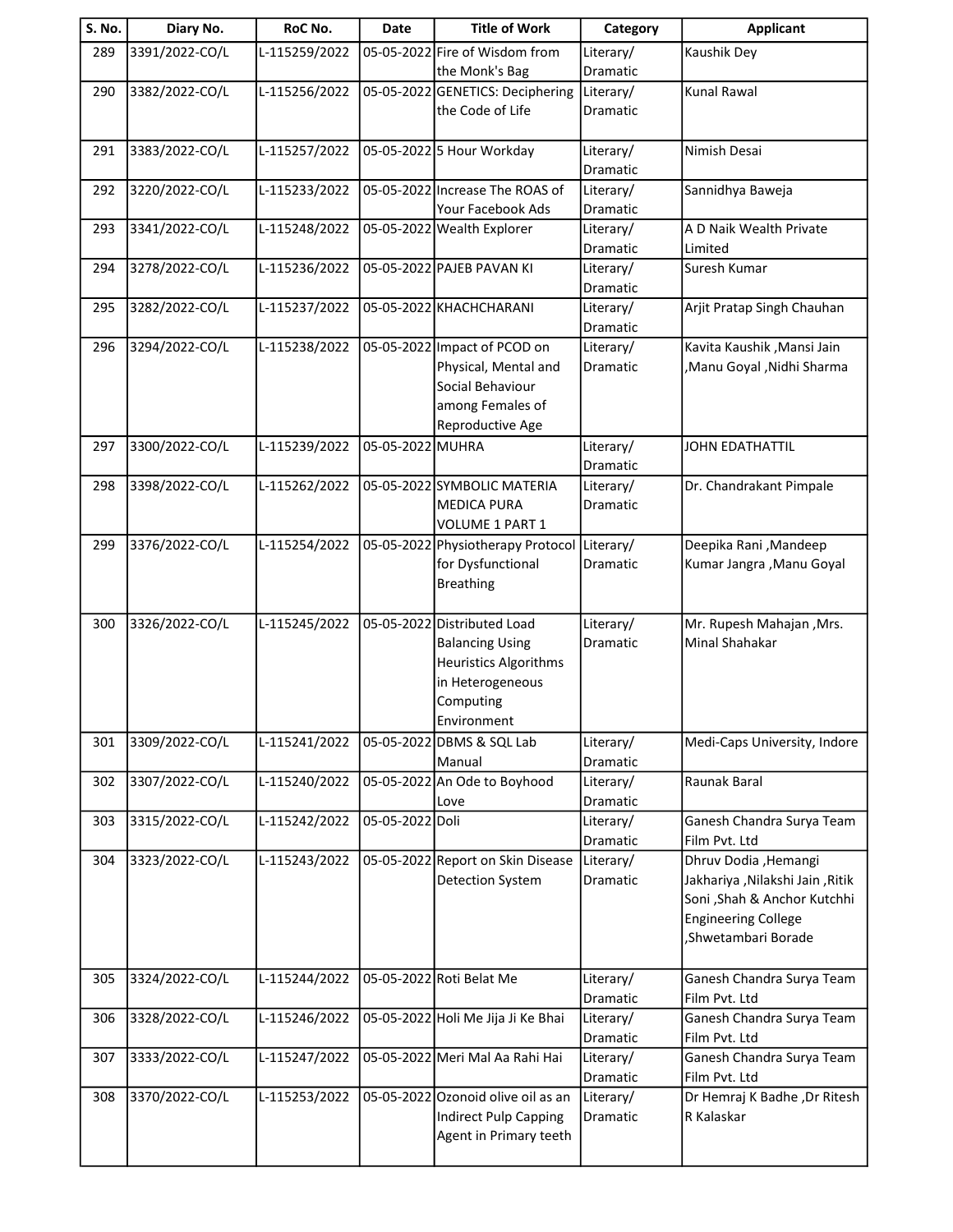| S. No. | Diary No.       | RoC No.       | <b>Date</b>          | <b>Title of Work</b>                              | Category              | <b>Applicant</b>                                    |
|--------|-----------------|---------------|----------------------|---------------------------------------------------|-----------------------|-----------------------------------------------------|
| 309    | 3343/2022-CO/L  | L-115249/2022 |                      | 05-05-2022 Patari Kamariya Hilor                  | Literary/             | Ganesh Chandra Surya Team                           |
|        |                 |               |                      | Marata                                            | <b>Dramatic</b>       | Film Pvt. Ltd                                       |
| 310    | 3352/2022-CO/L  | L-115251/2022 |                      | 05-05-2022 Nando Ke Matter                        | Literary/             | Ganesh Chandra Surya Team                           |
|        |                 |               |                      | Bawal Bhail Ba                                    | Dramatic              | Film Pvt. Ltd                                       |
| 311    | 3354/2022-CO/L  | L-115252/2022 |                      | 05-05-2022 Leke Bhagal Bhaginwa                   | Literary/             | Ganesh Chandra Surya Team                           |
|        |                 |               |                      | Maami Ke                                          | Dramatic              | Film Pvt. Ltd                                       |
| 312    | 3377/2022-CO/L  | L-115255/2022 |                      | 05-05-2022 Does the Dividend<br>Policy Affect the | Literary/<br>Dramatic | K.Kannan                                            |
|        |                 |               |                      | Shareholders' Wealth?                             |                       |                                                     |
|        |                 |               |                      |                                                   |                       |                                                     |
| 313    | 3393/2022-CO/L  | L-115261/2022 |                      | 05-05-2022 A Sacred Journey                       | Literary/             | <b>Gaurav Harish Anand</b>                          |
|        |                 |               |                      |                                                   | Dramatic              |                                                     |
| 314    | 3401/2022-CO/L  | L-115263/2022 |                      | 05-05-2022 Moringa Flower &                       | Literary/             | Dr. saurabh sharma                                  |
|        |                 |               |                      | Pearl Millet Soup                                 | Dramatic              |                                                     |
| 315    | 29884/2021-CO/A | A-141980/2022 |                      | 05-05-2022 MADHAV GOLD                            | Artistic              | M/S. MADHAV INDUSTRIES.,                            |
| 316    | 29240/2021-CO/A | A-141979/2022 |                      | 05-05-2022 RAMAPLY (LABEL)                        | Artistic              | Rama Panels Pvt. Ltd., Unit:                        |
|        |                 |               |                      |                                                   |                       | Rama Ply & Laminates                                |
| 317    | 304/2022-CO/A   | A-142011/2022 | 05-05-2022 TREK      |                                                   | Artistic              | M/S. REAL ESTATE KINGS                              |
|        |                 |               |                      |                                                   |                       | <b>ASSOCIATION</b>                                  |
| 318    | 298/2022-CO/A   | A-142010/2022 |                      | 05-05-2022 AI LOV THIS                            | Artistic              | M/S. SMARTOEAT FOODS &                              |
|        |                 |               |                      |                                                   |                       | FLAVOURS PVT. LTD.                                  |
| 319    | 8494/2021-CO/A  | A-141978/2022 |                      | 05-05-2022 DEVICE OF ALHABIBI                     | Artistic              | SH. RAJIV GOEL PROPRIETOR                           |
|        |                 |               |                      |                                                   |                       | OF HANUMAN ENTERPRISES                              |
|        |                 |               |                      |                                                   |                       |                                                     |
| 320    | 27914/2021-CO/L | L-115277/2022 |                      | 06-05-2022 Strategic supplier                     | Literary/             | DIGAMBAR AATKAR                                     |
|        |                 |               |                      | selection approaches                              | Dramatic              | ,GANESH NARKHEDE, RITESH                            |
|        |                 |               |                      | for small and medium                              |                       | <b>BAGUL, SAVTA RAUT, SURAJ</b><br><b>MUDHOLKAR</b> |
| 321    | 28925/2021-CO/L | L-115278/2022 |                      | sized enterprises<br>06-05-2022 Mechanism for     | Literary/             | Deepali Javale , Ishan Oze                          |
|        |                 |               |                      | Secondary Charging                                | Dramatic              |                                                     |
|        |                 |               |                      | System for Electric                               |                       |                                                     |
|        |                 |               |                      | Vehicles using                                    |                       |                                                     |
|        |                 |               |                      | Piezoelectric material                            |                       |                                                     |
| 322    | 3417/2022-CO/L  | L-115275/2022 | 06-05-2022 TBR - The |                                                   | Literary/             | T Bhogeswar Rao                                     |
|        |                 |               |                      | <b>UNSTOPPABLE</b>                                | Dramatic              |                                                     |
| 323    | 3418/2022-CO/L  | L-115276/2022 |                      | 06-05-2022 Thief of Happiness                     | Literary/             | Ankoor Sahaii                                       |
|        |                 |               |                      |                                                   | Dramatic              |                                                     |
| 324    | 3423/2022-CO/L  | L-115287/2022 |                      | 06-05-2022 The Last Love                          | Literary/             | Dr. Dharmendra Kumar                                |
|        |                 |               |                      |                                                   | Dramatic              |                                                     |
| 325    | 3439/2022-CO/L  | L-115288/2022 | 06-05-2022 If I Knew |                                                   | Literary/             | Ratna Chatterjee                                    |
|        |                 |               |                      |                                                   | Dramatic              |                                                     |
| 326    | 2755/2022-CO/L  | L-115273/2022 |                      | 06-05-2022 Tender Intimacies                      | Literary/             | Piyush Ashok Thorat                                 |
| 327    | 2635/2022-CO/L  | L-115272/2022 |                      | 06-05-2022 COURSE FILE OF MICRO Literary/         | Dramatic              | Dr. Navneet Kaur , Dr. Shalini                      |
|        |                 |               |                      | <b>CONTROLLER AND</b>                             | Dramatic              | Sahay , Dr. Shruti K Dixit                          |
|        |                 |               |                      | <b>EMBEDDED SYSTEMS</b>                           |                       |                                                     |
|        |                 |               |                      |                                                   |                       |                                                     |
| 328    | 2612/2022-CO/L  | L-115270/2022 |                      | 06-05-2022 NEOTERIC DEVICES                       | Literary/             | DR MANOJ CHANDAK                                    |
|        |                 |               |                      | FOR EFFECTIVE                                     | Dramatic              |                                                     |
|        |                 |               |                      | DISINFECTION OF THE                               |                       |                                                     |
|        |                 |               |                      | CANAL                                             |                       |                                                     |
| 329    | 2553/2022-CO/L  | L-115269/2022 |                      | 06-05-2022 Omicron Awareness                      | Literary/             | Dr. Nidhi Sharma , Gaurav                           |
|        |                 |               |                      | Healthcare                                        | Dramatic              | Kapoor, Meenu Verma, Priya                          |
|        |                 |               |                      | Professional                                      |                       | Chauhan , Prof. Aksh Chahal                         |
|        |                 |               |                      | Questionnaire                                     |                       | ,Simranjeet Kaur                                    |
|        |                 |               |                      | (OAHPQ)                                           |                       |                                                     |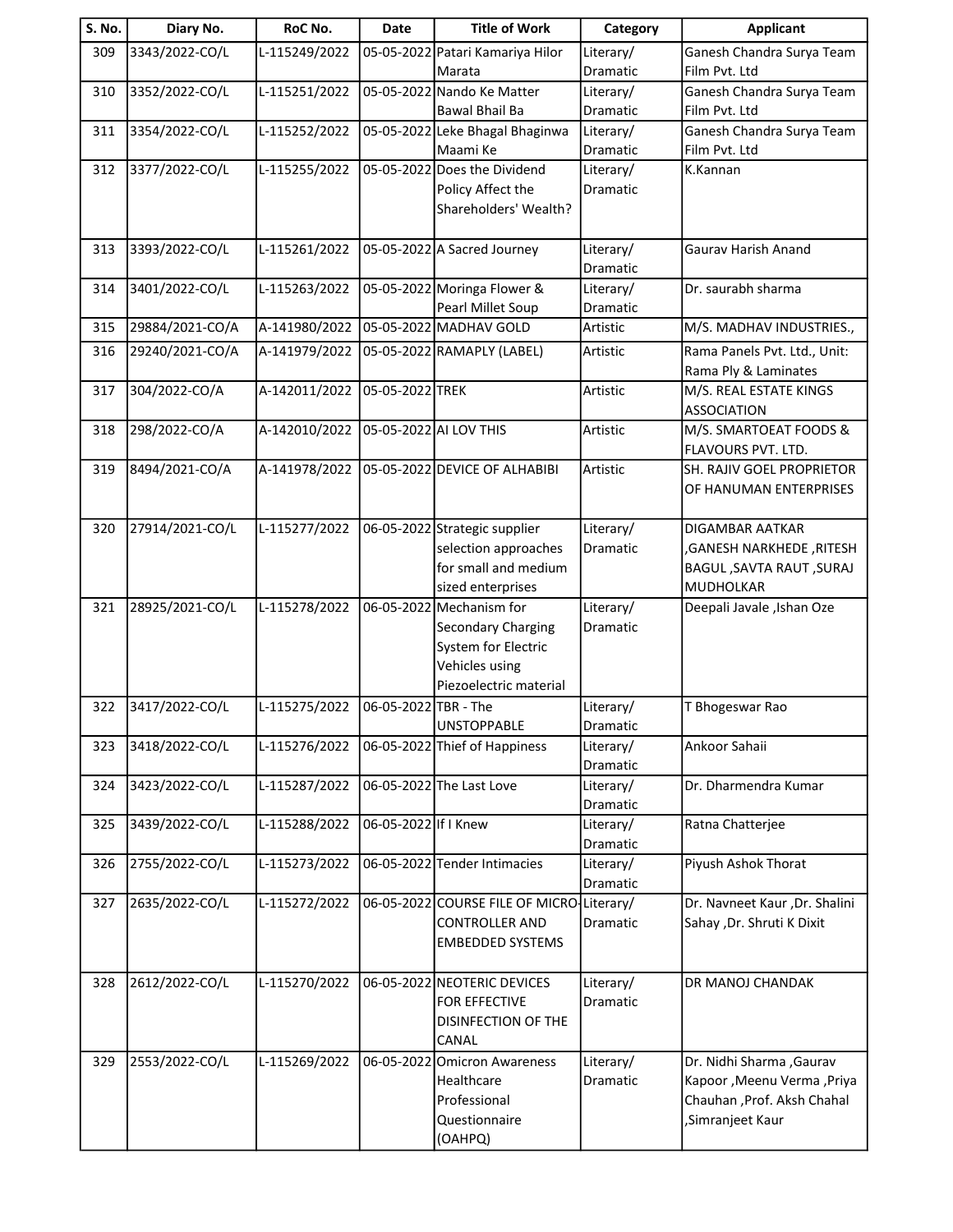| <b>S. No.</b> | Diary No.       | RoC No.       | <b>Date</b> | <b>Title of Work</b>                                                                                                                                                                                            | Category              | <b>Applicant</b>                                                                                                                                                      |
|---------------|-----------------|---------------|-------------|-----------------------------------------------------------------------------------------------------------------------------------------------------------------------------------------------------------------|-----------------------|-----------------------------------------------------------------------------------------------------------------------------------------------------------------------|
| 330           | 3407/2022-CO/L  | L-115274/2022 |             | 06-05-2022 Extended Customer<br>Journey: From<br>Awareness to<br><b>Customer Equity</b>                                                                                                                         | Literary/<br>Dramatic | Dr. Pallavi                                                                                                                                                           |
| 331           | 95/2022-CO/L    | L-115267/2022 |             | 06-05-2022 COMPARATIVE<br><b>EVALUATION OF</b><br><b>EFFICIENCY OF</b><br>CANNABIDIOL,<br><b>CANNABIDIOL WITH</b><br>CALCIUM HYDROXIDE<br>AND CALCIUM<br><b>HYDROXIDE AS</b><br>INTRACANAL<br><b>MEDICAMENT</b> | Literary/<br>Dramatic | DR ABEER MISHRA, DR<br>ABHISHEK PAROLIA, DR<br>ADITYA PATEL, DR PRADNYA<br>NIKHADE, DR SHWETA<br>SEDANI , DR UTKARSH UMRE                                             |
| 332           | 32217/2021-CO/L | L-115286/2022 |             | 06-05-2022 Spam Detection<br>System using<br>Supervised ML                                                                                                                                                      | Literary/<br>Dramatic | ABHILA B, DELPHIN<br>PERIYANAYAGI M , Hindustan<br>Institute of Technology and<br>Science, KCG College of<br>Technology , KOUSHIKA M<br>,Ms. Mabel Nirmala Joseph     |
| 333           | 32218/2021-CO/L | L-115285/2022 |             | 06-05-2022 Detection of Plant<br>Disease using Image<br>Processing and Image<br>Recognition                                                                                                                     | Literary/<br>Dramatic | Hindustan Institute of<br>Technology and Science, KCG<br>College of Technology , Mr.<br>Vasanthakumar V<br>, PRADEEPAN K, PRAVEEN S<br>,RAJESH KUMAR V,ROHITH M       |
| 334           | 32219/2021-CO/L | L-115284/2022 |             | 06-05-2022 Exam Assisting Robot                                                                                                                                                                                 | Literary/<br>Dramatic | AISHWARYA PRAKASH S<br>,DHIVYA P,DIVYA J,Dr. K.<br>Nirmala Devi, Hindustan<br>Institute of Technology and<br>Science, KCG College of<br>Technology                    |
| 335           | 4/2022-CO/L     | L-115265/2022 |             | 06-05-2022 Metammaterial<br>Antenna Design                                                                                                                                                                      | Literary/<br>Dramatic | Hindustan Institute of<br>Technology and Science, KCG<br><b>College of Technology</b><br>, Mr. Sadasivam S, Rishwanth<br>M.S , Sheik Mohammed A.K<br>,Sivakami B      |
| 336           | 32223/2021-CO/L | L-115283/2022 |             | 06-05-2022 Fuzzy logic based<br>power Management<br>for small scale hybrid<br>wind solar battery<br>based microgrid                                                                                             | Literary/<br>Dramatic | Abubackar T, Akash S<br>,Dhakshayani P, Dr. T.<br>Anuradha, Hindustan<br>Institute of Technology and<br>Science , KCG College of<br>Technology                        |
| 337           | 5/2022-CO/L     | L-115266/2022 |             | 06-05-2022 Automatic Phase<br>Sequence Corrector in<br><b>Motors</b>                                                                                                                                            | Literary/<br>Dramatic | Hareesh Rajan S.V , Hindustan<br>Institute of Technology and<br>Science , Jokins Bright<br>Samuel.J , Kanimozhi.A , KCG<br>College of Technology , Ms. R.<br>Gayathri |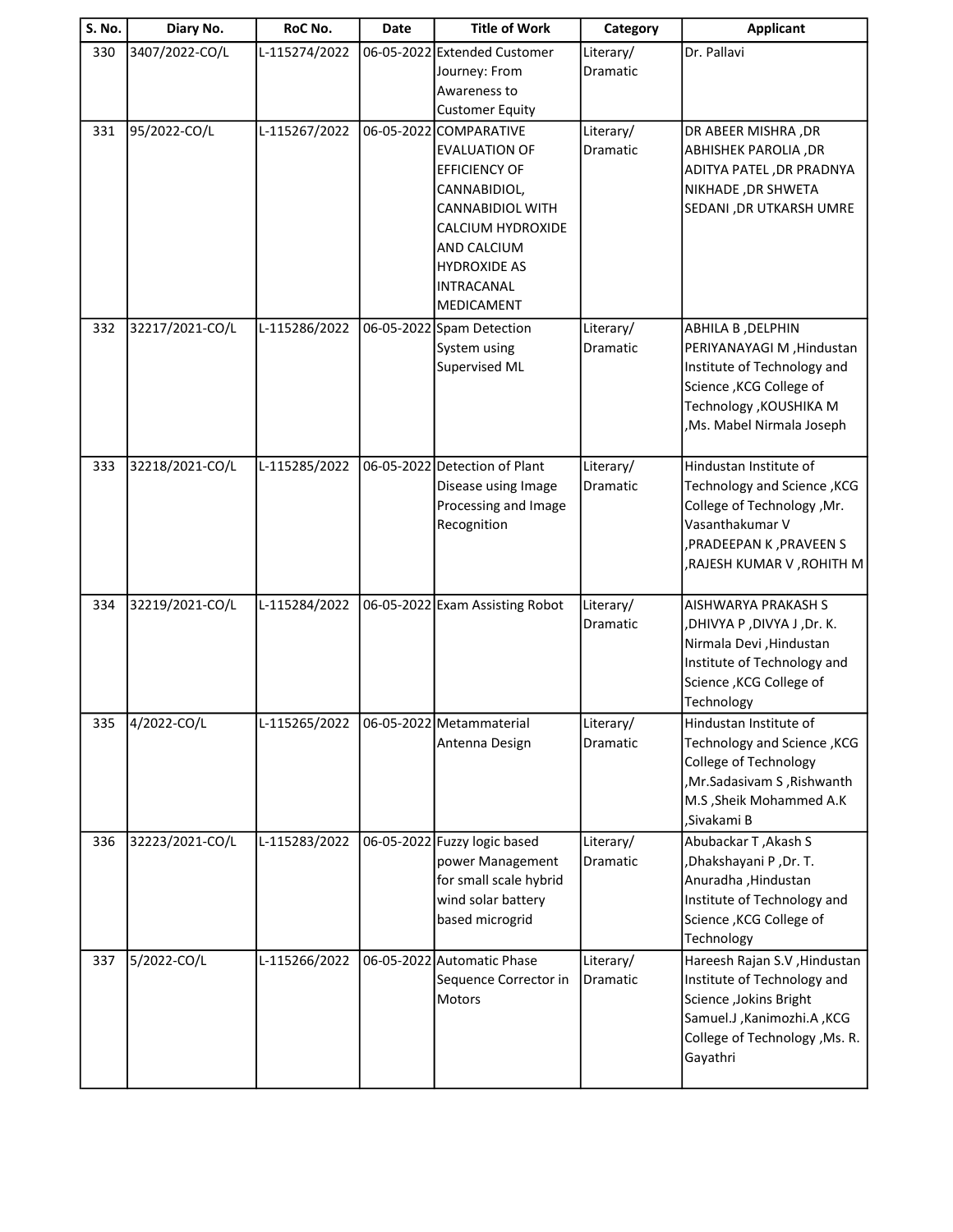| S. No. | Diary No.       | RoC No.       | Date                | <b>Title of Work</b>                                                                                                                                             | Category                     | <b>Applicant</b>                                                                                                                                                             |
|--------|-----------------|---------------|---------------------|------------------------------------------------------------------------------------------------------------------------------------------------------------------|------------------------------|------------------------------------------------------------------------------------------------------------------------------------------------------------------------------|
| 338    | 3/2022-CO/L     | L-115264/2022 |                     | 06-05-2022 Simulation Analysis of<br><b>Composite Materials</b><br>for Divergence<br>Elimination                                                                 | Literary/<br>Dramatic        | Dr. Kalaivanan Thirupathi<br>, Ganesh Karthic M, Hindustan<br>Institute of Technology and<br>Science, KCG College of<br>Technology , Pavai N P , Vyas<br>Jatinkumar Manubhai |
| 339    | 31948/2021-CO/L | L-115282/2022 |                     | 06-05-2022 Knowledge, Attitude<br>and practice towards<br>the occurance of<br>omicron variant<br>B.11.529 of SARS-CoV-<br>2 among non-<br>vaccinated adolescent. | Literary/<br>Dramatic        | Ishrat Fatima , Jatin Sangwan<br>,Kanika, Urvashi                                                                                                                            |
| 340    | 30513/2021-CO/L | L-115279/2022 |                     | 06-05-2022 Correct The<br>Prosecution                                                                                                                            | Literary/<br>Dramatic        | Rakesh singh Bhadoria                                                                                                                                                        |
| 341    | 30795/2021-CO/L | L-115280/2022 |                     | 06-05-2022 Checklist for<br>assessment of<br>communication skill<br>regarding<br>communicating use of<br>Oral Contraceptive Pills                                | Literary/<br><b>Dramatic</b> | Dr. Rahul Kunkulol ,Dr.<br>Sandeep Narwane                                                                                                                                   |
| 342    | 30801/2021-CO/L | L-115281/2022 |                     | 06-05-2022 Intervention protocol<br>in Medial Tibiofemoral<br>Joint osteoarthritis.                                                                              | Literary/<br>Dramatic        | Asir John Samuel , Mansi Jain<br>,Manu Goyal                                                                                                                                 |
| 343    | 969/2022-CO/L   | L-115268/2022 |                     | 06-05-2022 COMPOSITE/HDPE<br>ROLLER ASSEMBLY<br><b>DESIGN</b>                                                                                                    | Literary/<br>Dramatic        | Nitin Mohan Patkulkar<br>Pratiksha Sanjay Dhawale                                                                                                                            |
| 344    | 2620/2022-CO/L  | L-115271/2022 |                     | 06-05-2022 Cloud Security An<br><b>Overview and Current</b><br>Trend                                                                                             | Literary/<br>Dramatic        | Srinivas University                                                                                                                                                          |
| 345    | 3621/2022-CO/L  | L-115320/2022 |                     | 09-05-2022 Nature Inspired Source Literary/<br><b>Code Regression</b><br>Testing                                                                                 | Dramatic                     | Babita Pathik , Dr Meena<br>Sharma                                                                                                                                           |
| 346    | 878/2022-CO/L   | L-115312/2022 |                     | 09-05-2022 QUESTIONNAIRE ON<br><b>BANKING SERVICES</b>                                                                                                           | Literary/<br>Dramatic        | <b>MAHARISHI</b><br>MARKANDESHWAR DEEMED<br>TO BE UNIVERSITY                                                                                                                 |
| 347    | 880/2022-CO/L   | L-115313/2022 |                     | 09-05-2022 QUESTIONNAIRE ON<br>COVID-19 IMPACT ON<br><b>STUDENTS</b>                                                                                             | Literary/<br>Dramatic        | <b>MAHARISHI</b><br>MARKANDESHWAR DEEMED<br>TO BE UNIVERSITY                                                                                                                 |
| 348    | 882/2022-CO/L   | L-115314/2022 |                     | 09-05-2022 QUESTIONNAIRE ON<br>THREE AGRICULTURE<br>FARM LAWS 2020                                                                                               | Literary/<br>Dramatic        | <b>MAHARISHI</b><br>MARKANDESHWAR DEEMED<br>TO BE UNIVERSITY                                                                                                                 |
| 349    | 3632/2022-CO/L  | L-115321/2022 | 09-05-2022 Kashish  |                                                                                                                                                                  | Literary/<br>Dramatic        | Anjali Dhengle, Dr. Anjali<br>Dhengle                                                                                                                                        |
| 350    | 31838/2021-CO/A | A-142015/2022 |                     | 09-05-2022 WHITE BACKGROUND<br>WITH BLACKOUTLINE                                                                                                                 | Artistic                     | SAUSS HOME PRODUCTS PVT<br>LTD                                                                                                                                               |
| 351    | 531/2022-CO/L   | L-115311/2022 | 09-05-2022 Dastiyab |                                                                                                                                                                  | Literary/<br>Dramatic        | Iqbal Asif/ Mohammad Iqbal<br>Chattarki                                                                                                                                      |
| 352    | 3600/2022-CO/L  | L-115309/2022 |                     | 09-05-2022 A Study on the Self<br><b>Esteem and Academic</b><br>Performance among<br>the Students                                                                | Literary/<br>Dramatic        | <b>Srinivas University</b>                                                                                                                                                   |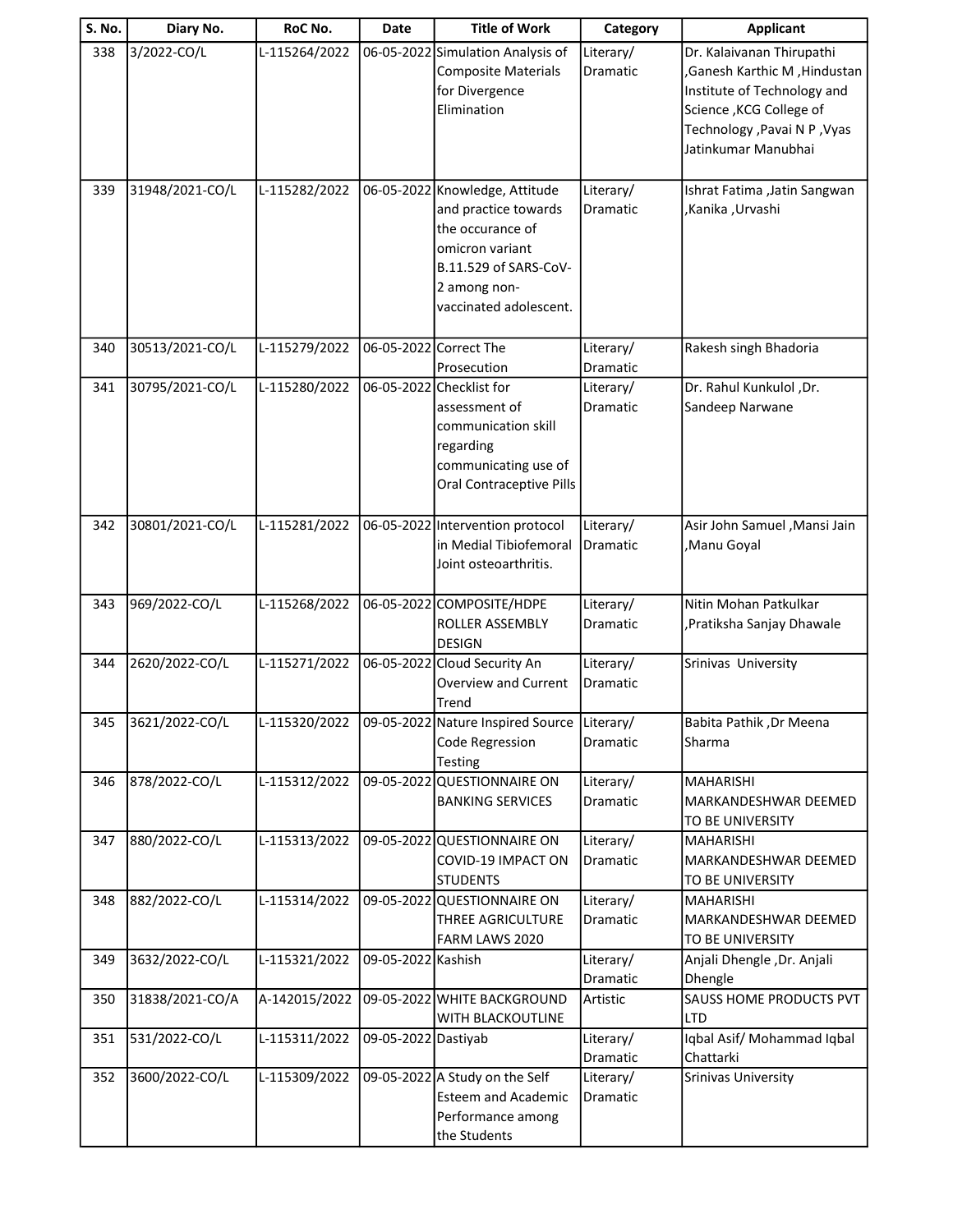| S. No. | Diary No.      | RoC No.       | Date | <b>Title of Work</b>               | Category  | <b>Applicant</b>           |
|--------|----------------|---------------|------|------------------------------------|-----------|----------------------------|
| 353    | 3563/2022-CO/L | L-115295/2022 |      | 09-05-2022 Meeting Demand          | Literary/ | <b>MEPCO SCHLENK</b>       |
|        |                |               |      | Requirements with                  | Dramatic  | ENGINEERING COLLEGE,       |
|        |                |               |      | New Capacity                       |           | <b>SIVAKASI</b>            |
|        |                |               |      | Augmentation - Case                |           |                            |
|        |                |               |      | Study                              |           |                            |
| 354    | 3505/2022-CO/L | L-115292/2022 |      | 09-05-2022 Indriyanvar Vijay -     | Literary/ | Tejgyan Global Foundation  |
|        |                |               |      | Manachya 5                         | Dramatic  |                            |
|        |                |               |      | Khelaadunche Coach                 |           |                            |
|        |                |               |      | Kase Banaal                        |           |                            |
| 355    | 3619/2022-CO/L | L-115319/2022 |      | 09-05-2022 A Case Report of 2.5    | Literary/ | Srinivas University        |
|        |                |               |      | Years Old, Male Child              | Dramatic  |                            |
|        |                |               |      | with Megalencephaly                |           |                            |
|        |                |               |      | with Mental                        |           |                            |
|        |                |               |      | Retardation, Seizure,              |           |                            |
|        |                |               |      | Disorder and GERD                  |           |                            |
| 356    | 3594/2022-CO/L | L-115306/2022 |      | 09-05-2022 Digitization of India   | Literary/ | Srinivas University        |
|        |                |               |      | Impact on the BOP                  | Dramatic  |                            |
|        |                |               |      | Sector                             |           |                            |
| 357    | 3635/2022-CO/L | L-115322/2022 |      | 09-05-2022 Bringing Back The       | Literary/ | S. Suntharavadivu          |
|        |                |               |      | Princess                           | Dramatic  |                            |
| 358    | 3506/2022-CO/L | L-115293/2022 |      | 09-05-2022 Frequent Pattern        | Literary/ | Pushpa Chutel              |
|        |                |               |      | Mining                             | Dramatic  |                            |
| 359    | 3593/2022-CO/L | L-115307/2022 |      | 09-05-2022 Effect of Role Models A | Literary/ | <b>Srinivas University</b> |
|        |                |               |      | Critical Study on the              | Dramatic  |                            |
|        |                |               |      | <b>Recent Research</b>             |           |                            |
|        |                |               |      | Contribution of Vice               |           |                            |
|        |                |               |      | <b>Chancellors of Selected</b>     |           |                            |
|        |                |               |      | Private Universities in            |           |                            |
|        |                |               |      | India                              |           |                            |
| 360    | 3592/2022-CO/L | L-115305/2022 |      | 09-05-2022 Strategic Management    | Literary/ | Srinivas University        |
|        |                |               |      | of Educational                     | Dramatic  |                            |
|        |                |               |      | <b>Institutions Enabling</b>       |           |                            |
|        |                |               |      | Transformation to                  |           |                            |
|        |                |               |      | <b>Excellent Education</b>         |           |                            |
|        |                |               |      | Innovative Centers in              |           |                            |
|        |                |               |      | India                              |           |                            |
|        |                |               |      |                                    |           |                            |
| 361    | 3590/2022-CO/L | L-115303/2022 |      | 09-05-2022 Subacute Sclerossing    | Literary/ | Srinivas University        |
|        |                |               |      | Panencephalitis SSPE in Dramatic   |           |                            |
|        |                |               |      | a 10 and Half year Old             |           |                            |
|        |                |               |      | Male Child                         |           |                            |
| 362    | 3587/2022-CO/L | L-115302/2022 |      | 09-05-2022 The Concept of Ideal    | Literary/ | Srinivas University        |
|        |                |               |      | Drug & its Realization             | Dramatic  |                            |
|        |                |               |      | Opportunity using                  |           |                            |
|        |                |               |      | Nanopharmaceutical                 |           |                            |
|        |                |               |      | Research Scenario                  |           |                            |
| 363    | 3585/2022-CO/L | L-115301/2022 |      | 09-05-2022 Users Perspective on    | Literary/ | Srinivas University        |
|        |                |               |      | <b>Online Pharmacy</b>             | Dramatic  |                            |
|        |                |               |      | Model                              |           |                            |
| 364    | 3519/2022-CO/L | L-115294/2022 |      | 09-05-2022 SAHAS SANGHARSH         | Literary/ | Shrenik Kumar Jain Lunawat |
|        |                |               |      | SAFALTA 24000 DIN                  | Dramatic  |                            |
| 365    | 3599/2022-CO/L | L-115308/2022 |      | 09-05-2022 An Innovative           | Literary/ | Srinivas University        |
|        |                |               |      | Information System for             | Dramatic  |                            |
|        |                |               |      | <b>College Management</b>          |           |                            |
|        |                |               |      |                                    |           |                            |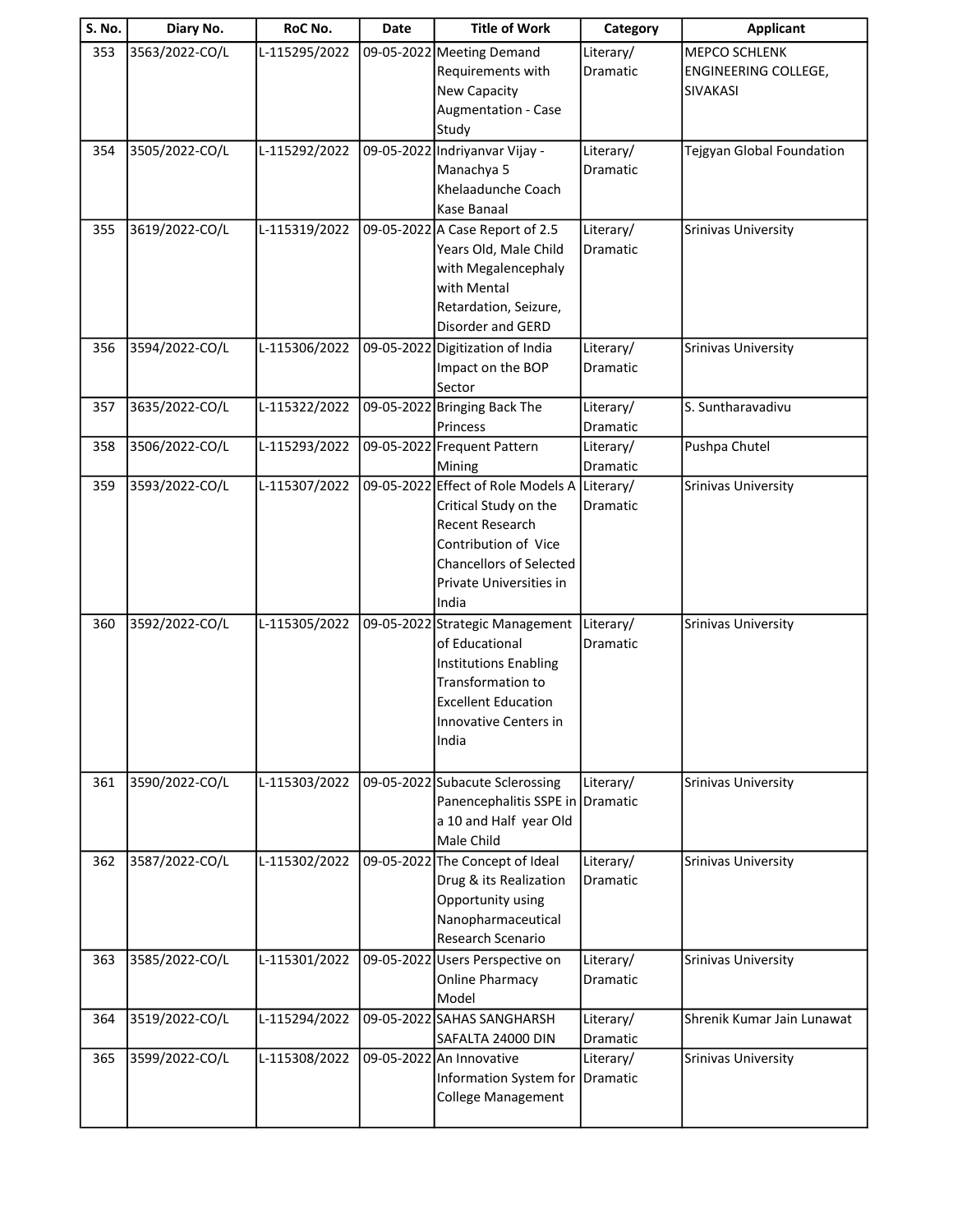| <b>S. No.</b> | Diary No.        | RoC No.       | <b>Date</b>        | <b>Title of Work</b>                                                                                                                                                                        | Category                     | <b>Applicant</b>                                                                                                       |
|---------------|------------------|---------------|--------------------|---------------------------------------------------------------------------------------------------------------------------------------------------------------------------------------------|------------------------------|------------------------------------------------------------------------------------------------------------------------|
| 366           | 3595/2022-CO/L   | L-115315/2022 | 09-05-2022         | Competitive Strategies<br>in Green Business A<br>Case Study on Aegis<br>Logistics Ltd                                                                                                       | Literary/<br>Dramatic        | Srinivas University                                                                                                    |
| 367           | 3454/2022-CO/L   | L-115289/2022 |                    | 09-05-2022 INVESTIGATION ON<br>DESIGN OF MESH FOR<br><b>FOG WATER</b><br><b>HARVESTING</b>                                                                                                  | Literary/<br><b>Dramatic</b> | Gauri Sawant, Mahaveer<br>Bhajibhakare, Prof. Avinash<br>Somatkar, Purvaja Bhole<br>,Shivam Lad ,Shubham Kotkar        |
| 368           | 3574/2022-CO/L   | L-115296/2022 |                    | 09-05-2022 Data Analytics Using<br>Excel                                                                                                                                                    | Literary/<br>Dramatic        | <b>NIIT LIMITED</b>                                                                                                    |
| 369           | 3575/2022-CO/L   | L-115297/2022 |                    | 09-05-2022 Analytics Using SQL                                                                                                                                                              | Literary/<br>Dramatic        | <b>NIIT LIMITED</b>                                                                                                    |
| 370           | 3576/2022-CO/L   | L-115298/2022 |                    | 09-05-2022 Introduction to<br><b>Programming Using</b><br>Python                                                                                                                            | Literary/<br>Dramatic        | NIIT LIMITED                                                                                                           |
| 371           | 3579/2022-CO/L   | L-115299/2022 |                    | 09-05-2022 Python for Data<br>Science                                                                                                                                                       | Literary/<br>Dramatic        | <b>NIIT LIMITED</b>                                                                                                    |
| 372           | 3581/2022-CO/L   | L-115300/2022 |                    | 09-05-2022 Statistics Using Python                                                                                                                                                          | Literary/<br>Dramatic        | NIIT LIMITED                                                                                                           |
| 373           | 3591/2022-CO/L   | L-115304/2022 |                    | 09-05-2022 THE FLOWERS FROM<br>THE PATH OF HIS<br><b>GRACE</b>                                                                                                                              | Literary/<br>Dramatic        | <b>GHANSHYAM LILADHAR</b><br><b>TANNA</b>                                                                              |
| 374           | 3608/2022-CO/L   | L-115317/2022 |                    | 09-05-2022 CASE STUDY (MEDICAL) Literary/<br>PERFORMA                                                                                                                                       | Dramatic                     | Veerabhadrappa G<br>Mendagudli                                                                                         |
| 375           | 3490/2022-CO/L   | L-115291/2022 |                    | 09-05-2022 Sadaa Shiva - Mahadev<br>Shivdrushti Rahasya<br>(Marathi)                                                                                                                        | Literary/<br>Dramatic        | Tejgyan Global Foundation                                                                                              |
| 376           | 3488/2022-CO/L   | L-115290/2022 |                    | 09-05-2022 Akhand Jeevan Kasa<br>Jagaal - Power of One                                                                                                                                      | Literary/<br>Dramatic        | Tejgyan Global Foundation                                                                                              |
| 377           | 3606/2022-CO/L   | L-115316/2022 |                    | 09-05-2022 Evaluation of efficacy<br>of MV loop for<br>enmassa anterior<br>retraction as compared<br>to opus and snail loop<br>using finite element<br>method and clinical<br>intervention. | Literary/<br>Dramatic        | ABHISHEKH THOTE, DR.<br>MEENAKSHI TIWARI ,DR.<br>RANJIT KAMBLE, DR. SUNITA<br>SHRIVASTAV, DR. VIKRANT<br><b>JADHAV</b> |
| 378           | 3618/2022-CO/L   | L-115318/2022 |                    | 09-05-2022 A Pandemic Wedding                                                                                                                                                               | Literary/<br>Dramatic        | Ahishek Shintre                                                                                                        |
| 379           | 28903/2021-CO/A  | A-142014/2022 |                    | 09-05-2022 VIANCA DESIGNS                                                                                                                                                                   | Artistic                     | Mrs. SANJANA RAJIV SHAH<br>Sole proprietor of M/s.<br><b>VIANCA DESIGNS</b>                                            |
| 380           | 24947/2021-CO/SW | SW-15416/2022 | 09-05-2022 HURECOM |                                                                                                                                                                                             | Computer<br>Software         | Afroze Aslam                                                                                                           |
| 381           | 25879/2021-CO/SW | SW-15417/2022 |                    | 09-05-2022 Kiddiction - Children's<br>Speech Recognition<br>Software                                                                                                                        | Computer<br>Software         | Volga Infotech Pvt. Ltd.                                                                                               |
| 382           | 26464/2021-CO/SR | SR-18314/2022 |                    | 09-05-2022 THANGAKATTI                                                                                                                                                                      | Sound<br>Recording           | HARISUDAN SADASIVAN NAIR                                                                                               |
| 383           | 24612/2021-CO/SR | SR-18291/2022 | 09-05-2022 KHAAB   |                                                                                                                                                                                             | Sound<br>Recording           | Aditya k Sharma                                                                                                        |
| 384           | 24613/2021-CO/SR | SR-18292/2022 |                    | 09-05-2022 REHGAYE BENISHAAN                                                                                                                                                                | Sound<br>Recording           | Aditya k Sharma                                                                                                        |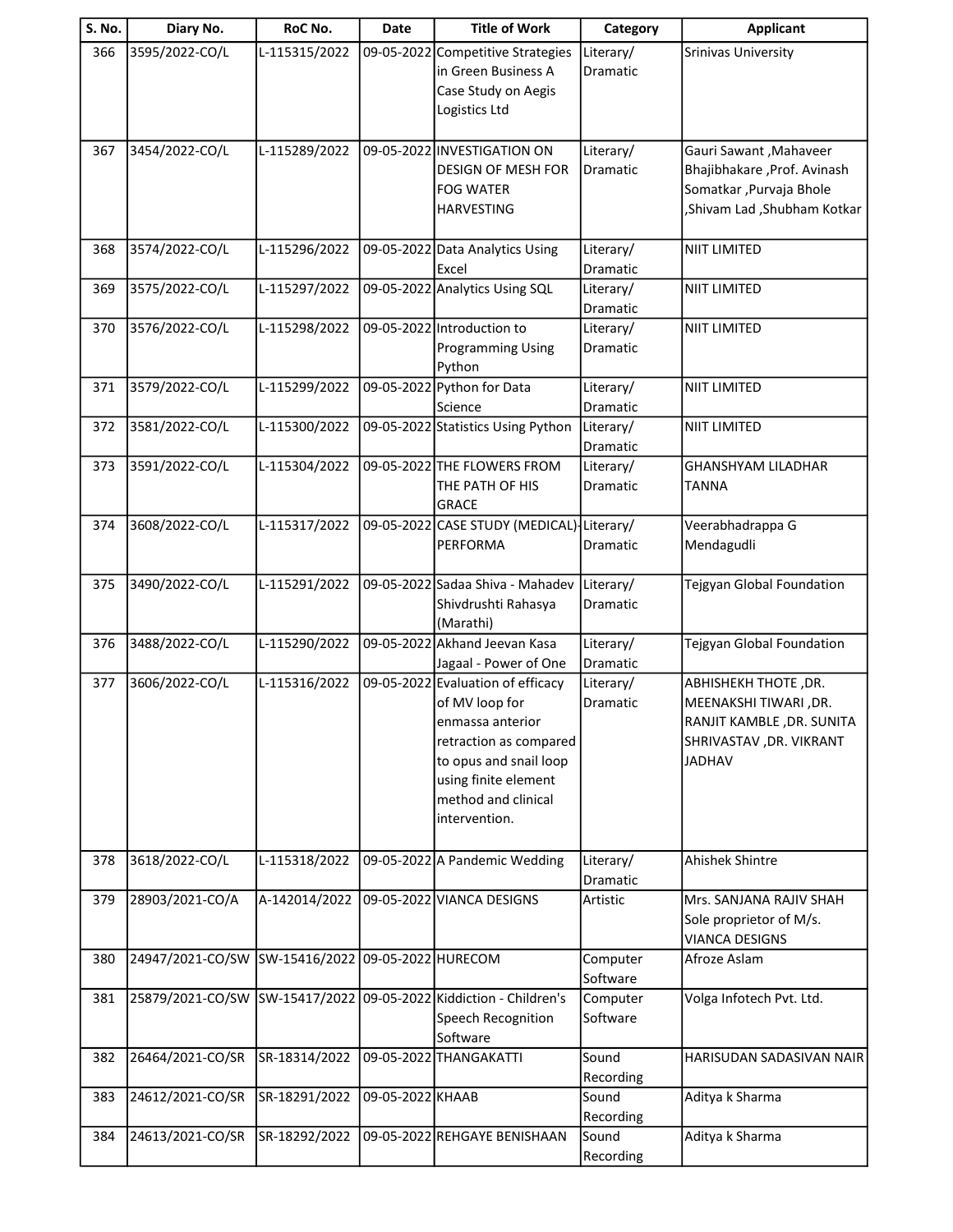| S. No. | Diary No.        | RoC No.       | <b>Date</b> | <b>Title of Work</b>                           | Category           | <b>Applicant</b>                                     |
|--------|------------------|---------------|-------------|------------------------------------------------|--------------------|------------------------------------------------------|
| 385    | 24464/2021-CO/SR | SR-18288/2022 |             | 09-05-2022 Time Pass-2                         | Sound              | RAJU CASSETTES INDUSTRIES                            |
|        |                  |               |             |                                                | Recording          |                                                      |
| 386    | 24463/2021-CO/SR | SR-18289/2022 |             | 09-05-2022 Tokni Ka Pani                       | Sound              | RAJU CASSETTES INDUSTRIES                            |
|        |                  |               |             |                                                | Recording          |                                                      |
| 387    | 24023/2021-CO/SR | SR-18285/2022 |             | 09-05-2022 AB JAYEIN KAHAN                     | Sound              | Dilip Arora                                          |
| 388    | 24566/2021-CO/SR | SR-18290/2022 |             | 09-05-2022 Husan Ka Teer                       | Recording<br>Sound | RAJU CASSETTES INDUSTRIES                            |
|        |                  |               |             |                                                | Recording          |                                                      |
| 389    | 24087/2021-CO/SR | SR-18287/2022 |             | 09-05-2022 Kadar Bhulgi Yara Ki                | Sound              | RAJU CASSETTES INDUSTRIES                            |
|        |                  |               |             |                                                | Recording          |                                                      |
| 390    | 24085/2021-CO/SR | SR-18286/2022 |             | 09-05-2022 Mere Gaam Ka Pani                   | Sound              | RAJU CASSETTES INDUSTRIES                            |
|        |                  |               |             |                                                | Recording          |                                                      |
| 391    | 23833/2021-CO/L  | L-115310/2022 |             | 09-05-2022 Instructional System                | Literary/          | Rajasekaran G , Yogarajan G                          |
|        |                  |               |             | Design for Digital Logic<br>Design             | Dramatic           |                                                      |
| 392    | 23571/2021-CO/SR | SR-18284/2022 |             | 09-05-2022 SUN O ZAMANA                        | Sound              | Sujith Kumar Rao                                     |
|        |                  |               |             |                                                | Recording          |                                                      |
| 393    | 23568/2021-CO/SR | SR-18283/2022 |             | 09-05-2022 YAARON KABHI                        | Sound              | Sujith Kumar Rao                                     |
|        |                  |               |             |                                                | Recording          |                                                      |
| 394    | 23870/2021-CO/SW | SW-15415/2022 |             | 09-05-2022 DATA FORESIGHT                      | Computer           | Whitehats Cybertech Private                          |
|        |                  |               |             |                                                | Software           | Limited                                              |
| 395    | 21522/2021-CO/SR | SR-18303/2022 |             | 09-05-2022 KARVA TEL 2                         | Sound              | DINESH RAILHAN LOKDHUN                               |
|        |                  |               |             |                                                | Recording          | TELEMEDIA PVT. LTD.                                  |
| 396    | 21523/2021-CO/SR | SR-18296/2022 |             | 09-05-2022 KHAINI KHA K DALE                   | Sound<br>Recording | DINESH RAILHAN LOKDHUN<br>TELEMEDIA PVT. LTD.        |
| 397    | 21524/2021-CO/SR | SR-18293/2022 |             | 09-05-2022 DHOKHA DETI HAI                     | Sound              | DINESH RAILHAN LOKDHUN                               |
|        |                  |               |             | LADKIYA                                        | Recording          | TELEMEDIA PVT. LTD.                                  |
| 398    | 21525/2021-CO/SR | SR-18295/2022 |             | 09-05-2022 DARD BADA DO GINA                   | Sound              | DINESH RAILHAN LOKDHUN                               |
|        |                  |               |             | BA                                             | Recording          | TELEMEDIA PVT. LTD.                                  |
| 399    | 21526/2021-CO/SR | SR-18294/2022 |             | 09-05-2022 KHOZELA KUNWAR                      | Sound              | <b>DINESH RAILHAN LOKDHUN</b>                        |
|        |                  |               |             |                                                | Recording          | TELEMEDIA PVT. LTD.                                  |
| 400    | 21527/2021-CO/SR | SR-18310/2022 |             | 09-05-2022 KARWATIYA                           | Sound              | DINESH RAILHAN LOKDHUN                               |
| 401    | 21528/2021-CO/SR | SR-18312/2022 |             | 09-05-2022 BHALBHET KE                         | Recording<br>Sound | TELEMEDIA PVT. LTD.<br>DINESH RAILHAN LOKDHUN        |
|        |                  |               |             | KURUTIYA                                       | Recording          | TELEMEDIA PVT. LTD.                                  |
| 402    | 21529/2021-CO/SR | SR-18311/2022 |             | 09-05-2022 HIGHLOGEN PAROJAN                   | Sound              | DINFESH RAILHAN LOKDHUN                              |
|        |                  |               |             | <b>ME BAAR</b>                                 | Recording          | TELEMEDIA PVT. LTD.                                  |
|        |                  |               |             |                                                |                    |                                                      |
| 403    | 21531/2021-CO/SR | SR-18308/2022 |             | 09-05-2022 CHHOTAKI NANADI RE                  | Sound              | DINESH RAILHAN LOKDHUN                               |
|        |                  |               |             |                                                | Recording          | TELEMEDIA PVT. LTD.                                  |
| 404    | 21532/2021-CO/SR | SR-18302/2022 |             | 09-05-2022 LAGAN ME MAIDA<br><b>FAYDA KARI</b> | Sound<br>Recording | <b>DINESH RAILHAN LOKDHUN</b><br>TELEMEDIA PVT. LTD. |
| 405    | 21533/2021-CO/SR | SR-18307/2022 |             | 09-05-2022 CHUMMA DE DA                        | Sound              | DINESH RAILHAN LOKDHUN                               |
|        |                  |               |             | KHARCHA PANI LE LE                             | Recording          | TELEMEDIA PVT. LTD.                                  |
| 406    | 21534/2021-CO/SR | SR-18309/2022 |             | 09-05-2022 AE RAJA TANI JAYI NA                | Sound              | DINESH RAILHAN LOKDHUN                               |
|        |                  |               |             | <b>BAHARIYA 3</b>                              | Recording          | TELEMEDIA PVT. LTD.                                  |
| 407    | 21536/2021-CO/SR | SR-18298/2022 |             | 09-05-2022 AE BABU AAMLA                       | Sound              | DINESH RAILHAN LOKDHUN                               |
|        |                  |               |             | <b>HATHON ME</b>                               | Recording          | TELEMEDIA PVT. LTD.                                  |
| 408    | 21537/2021-CO/SR | SR-18297/2022 |             | 09-05-2022 LAGAN ME OFFER                      | Sound              | DINESH ROILHAN LOKDHUN                               |
|        |                  |               |             | CHALTA                                         | Recording          | TELEMEDIA PVT. LTD.                                  |
| 409    | 21538/2021-CO/SR | SR-18299/2022 |             | 09-05-2022 NAIHAR KE YAAD TAZA<br><b>BHAIL</b> | Sound<br>Recording | DINESH RAILHAN LOKDHUN<br>TELEMEDIA PVT. LTD.        |
| 410    | 21539/2021-CO/SR | SR-18300/2022 |             | 09-05-2022 PICHHA NA CHHODAM                   | Sound              | DINESH RAILHAN LOKDHUN                               |
|        |                  |               |             | <b>GORI</b>                                    | Recording          | TELEMEDIA PVT. LTD.                                  |
| 411    | 21540/2021-CO/SR | SR-18306/2022 |             | 09-05-2022 DUNA BALLOON DHUK                   | Sound              | DINESH RAILHAN LOKDHUN                               |
|        |                  |               |             | <b>DHUK KARE</b>                               | Recording          | TELEMEDIA PVT. LTD.                                  |
| 412    | 21541/2021-CO/SR | SR-18305/2022 |             | 09-05-2022 52 GAJ KA GHAGHARA                  | Sound              | DINESH RAILHAN LOKDHUN                               |
|        |                  |               |             |                                                | Recording          | TELEMEDIA PVT. LTD.                                  |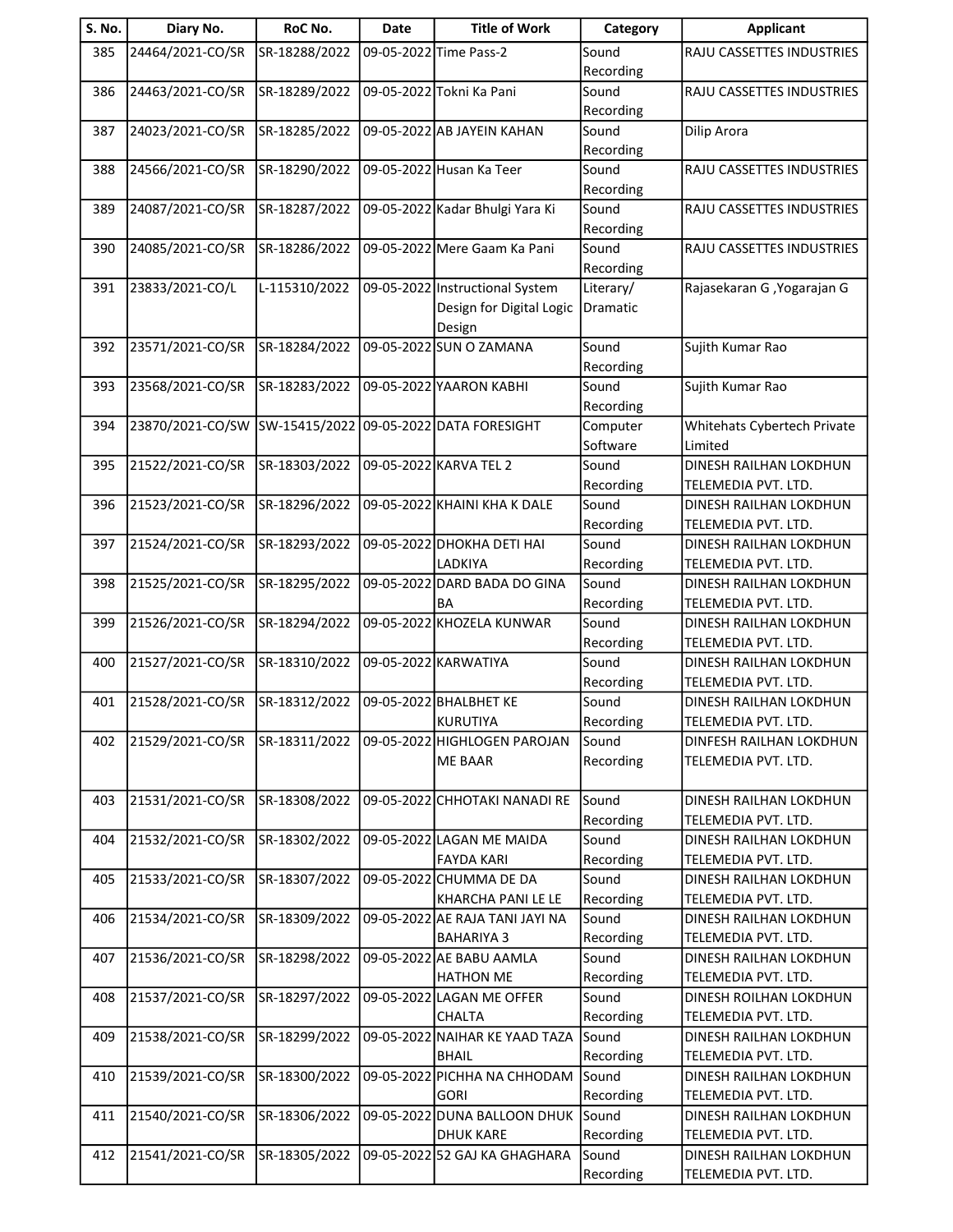| <b>S. No.</b> | Diary No.        | RoC No.       | Date                 | <b>Title of Work</b>                          | Category  | <b>Applicant</b>                                          |
|---------------|------------------|---------------|----------------------|-----------------------------------------------|-----------|-----------------------------------------------------------|
| 413           | 21542/2021-CO/SR | SR-18304/2022 |                      | 09-05-2022 AE AMMA JI                         | Sound     | DINESH RAILHAN LOKDHUN                                    |
|               |                  |               |                      |                                               | Recording | TELEMEDIA PVT. LTD.                                       |
| 414           | 21547/2021-CO/SR | SR-18313/2022 |                      | 09-05-2022 PICHAKARI BABU                     | Sound     | DINESH RAILHAN LOKDHUN                                    |
|               |                  |               |                      |                                               | Recording | TELEMEDIA PVT. LTD.                                       |
| 415           | 21549/2021-CO/SR | SR-18301/2022 |                      | 09-05-2022 BHATARO PA PARELA                  | Sound     | DINESH RAILHAN LOKDHUN                                    |
|               |                  |               |                      |                                               | Recording | TELEMEDIA PVT. LTD.                                       |
| 416           | 22810/2021-CO/SR | SR-18278/2022 |                      | 09-05-2022 Drohi Theme                        | Sound     | <b>SONY MUSIC</b>                                         |
|               |                  |               |                      |                                               | Recording | <b>ENTERTAINMENT INDIA</b>                                |
|               |                  |               |                      |                                               |           | PRIVATE LIMITED                                           |
| 417           | 23162/2021-CO/SR | SR-18280/2022 | 09-05-2022 Para Para |                                               | Sound     | <b>SONY MUSIC</b>                                         |
|               |                  |               |                      |                                               | Recording | ENTERTAINMENT INDIA                                       |
|               |                  |               |                      |                                               |           | PRIVATE LIMITED                                           |
| 418           | 23168/2021-CO/SR | SR-18282/2022 | 09-05-2022 Pathaigal |                                               | Sound     | <b>SONY MUSIC</b>                                         |
|               |                  |               |                      |                                               | Recording | <b>ENTERTAINMENT INDIA</b><br>PRIVATE LIMITED             |
| 419           | 23166/2021-CO/SR | SR-18281/2022 |                      | 09-05-2022 Thedi Thedi                        | Sound     | <b>SONY MUSIC</b>                                         |
|               |                  |               |                      |                                               | Recording | <b>ENTERTAINMENT INDIA</b>                                |
|               |                  |               |                      |                                               |           | PRIVATE LIMITED                                           |
| 420           | 22809/2021-CO/SR | SR-18279/2022 |                      | 09-05-2022 Vaalaatum Rowdy                    | Sound     | <b>SONY MUSIC</b>                                         |
|               |                  |               |                      | Koottam                                       | Recording | ENTERTAINMENT INDIA                                       |
|               |                  |               |                      |                                               |           | <b>PRIVATE LIMITED</b>                                    |
| 421           | 3738/2022-CO/L   | L-115340/2022 |                      | 10-05-2022 Development of                     | Literary/ | ICAR-Indian Institute of                                  |
|               |                  |               |                      | "Ecology-based target                         | Dramatic  | Millets Research                                          |
|               |                  |               |                      | group-oriented                                |           |                                                           |
|               |                  |               |                      | extension module"                             |           |                                                           |
| 422           | 3652/2022-CO/L   | L-115350/2022 |                      | 10-05-2022 Tu Gajab Lagelu                    | Literary/ | Ganesh Chandra Surya Team                                 |
|               |                  |               |                      |                                               | Dramatic  | Film Pvt. Ltd                                             |
| 423           | 3692/2022-CO/L   | L-115324/2022 |                      | 10-05-2022 Drugs Against                      | Literary/ | Lovely professional university                            |
|               |                  |               |                      | Alzheimer disease                             | Dramatic  |                                                           |
| 424           | 3696/2022-CO/L   | L-115325/2022 |                      | 10-05-2022 Digital payment                    | Literary/ | Lovely professional university                            |
|               |                  |               |                      | framework model to                            | Dramatic  |                                                           |
|               |                  |               |                      | predict the intention                         |           |                                                           |
|               |                  |               |                      | rural and urban                               |           |                                                           |
|               |                  |               |                      | customers to adopt                            |           |                                                           |
|               |                  |               |                      | digital payment                               |           |                                                           |
|               |                  |               |                      | systems                                       |           |                                                           |
| 425           | 3657/2022-CO/L   | L-115351/2022 |                      | 10-05-2022 Bhauji Ke Bahin                    | Literary/ | Ganesh Chandra Surya Team                                 |
|               |                  |               |                      |                                               | Dramatic  | Film Pvt. Ltd                                             |
| 426           | 3751/2022-CO/L   | L-115346/2022 |                      | 10-05-2022 CLASSIFICATION FOR                 | Literary/ | DR NIKITA DILIP PATIL, DR.                                |
|               |                  |               |                      | <b>CLINICAL CROWN</b>                         | Dramatic  | RUTHALI VITHAL KAMAT                                      |
|               |                  |               |                      | LENGHTHENING                                  |           |                                                           |
| 427           | 3683/2022-CO/L   | L-115358/2022 |                      | 10-05-2022 A NOVEL IOT BASED                  | Literary/ | C. Suchetha , K. Sireesha , Prof.<br>Ramesh Chandra Panda |
|               |                  |               |                      | <b>INFRARED ACCURED</b><br><b>NPN CONTACT</b> | Dramatic  |                                                           |
|               |                  |               |                      | PYROMETER WITH                                |           | , Sarita Vijayvergiya                                     |
|               |                  |               |                      | <b>BUILT-IN SCANNING</b>                      |           |                                                           |
|               |                  |               |                      | <b>SYSTEM FOR</b>                             |           |                                                           |
|               |                  |               |                      | <b>INDUSTIAL</b>                              |           |                                                           |
|               |                  |               |                      | <b>APPLICATIONS</b>                           |           |                                                           |
| 428           | 3671/2022-CO/L   | L-115352/2022 |                      | 10-05-2022 Kinematics of                      | Literary/ | M/s Sun Techno Publications                               |
|               |                  |               |                      | Machinery                                     | Dramatic  |                                                           |
| 429           | 3676/2022-CO/L   | L-115354/2022 |                      | 10-05-2022 A First Course in                  | Literary/ | M/s Spectrum Competitive                                  |
|               |                  |               |                      | Quantitative Aptitude -                       | Dramatic  | <b>Series</b>                                             |
|               |                  |               |                      | I for Competitive                             |           |                                                           |
|               |                  |               |                      | Examinations                                  |           |                                                           |
|               |                  |               |                      |                                               |           |                                                           |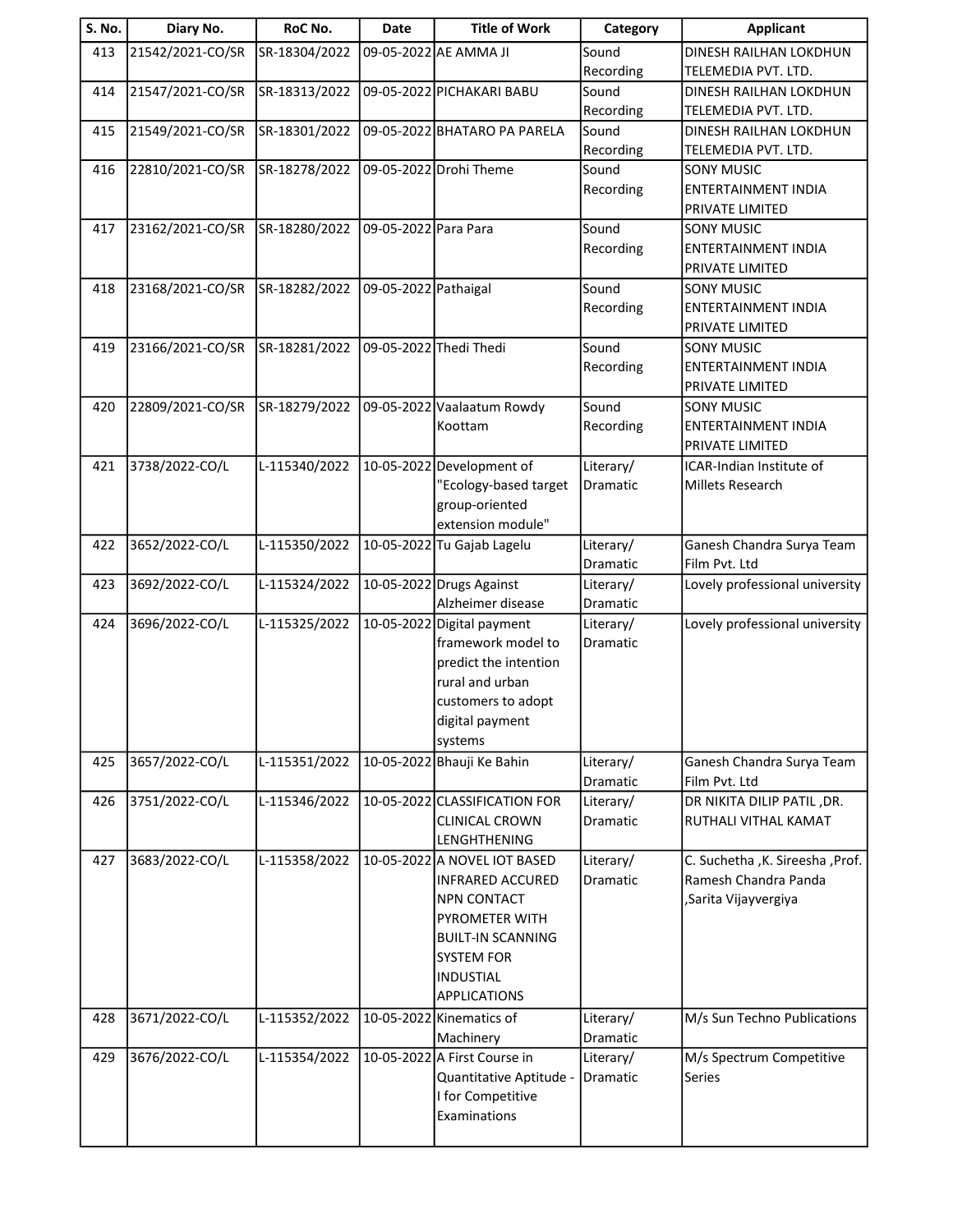| <b>S. No.</b> | Diary No.      | RoC No.       | Date | <b>Title of Work</b>                                  | Category              | <b>Applicant</b>                 |
|---------------|----------------|---------------|------|-------------------------------------------------------|-----------------------|----------------------------------|
| 430           | 3675/2022-CO/L | L-115353/2022 |      | 10-05-2022 Assessment of Growth                       | Literary/             | Veerabhadrappa G                 |
|               |                |               |      | & Development -                                       | <b>Dramatic</b>       | Mendagudli                       |
|               |                |               |      | Performa                                              |                       |                                  |
|               |                |               |      |                                                       |                       |                                  |
| 431           | 3677/2022-CO/L | L-115355/2022 |      | 10-05-2022 Workbook of Drug                           | Literary/             | Veerabhadrappa G                 |
|               |                |               |      | Study/Presentation                                    | Dramatic              | Mendagudli                       |
| 432           | 3678/2022-CO/L | L-115356/2022 |      | 10-05-2022 Discrete Mathematics                       | Literary/<br>Dramatic | M/s Spectrum University<br>Press |
| 433           | 3680/2022-CO/L | L-115357/2022 |      | 10-05-2022 STUDY OFTHYROID                            | Literary/             | SARGURU                          |
|               |                |               |      | <b>DYSFUNCTION IN</b>                                 | Dramatic              | DATCHANAMURTHI                   |
|               |                |               |      | <b>ASSOCIATION WITH</b>                               |                       |                                  |
|               |                |               |      | VITAMIN D STATUS IN                                   |                       |                                  |
|               |                |               |      | <b>DIABETES MELLITUS</b>                              |                       |                                  |
|               |                |               |      | <b>PATIENTS</b>                                       |                       |                                  |
| 434           | 3691/2022-CO/L | L-115323/2022 |      | 10-05-2022 Matrix Algebra and                         | Literary/             | M/s Spectrum Publishing          |
|               |                |               |      | Calculus                                              | <b>Dramatic</b>       | House                            |
| 435           | 3760/2022-CO/L | L-115345/2022 |      | 10-05-2022 Technique to utilise                       | Literary/             | Dr. Salman Ansari ,Dr.           |
|               |                |               |      | combination of two                                    | <b>Dramatic</b>       | Sanjana Jirafe, Dr. Sumit        |
|               |                |               |      | regenerative materials;                               |                       | Shende                           |
|               |                |               |      | GENGIGEL(0.2%                                         |                       |                                  |
|               |                |               |      | Hyaluronic acid gel)<br>and Demineralised             |                       |                                  |
|               |                |               |      | Freeze Dried Bone                                     |                       |                                  |
|               |                |               |      | Allograft (DFDBA) in                                  |                       |                                  |
|               |                |               |      | treatment of grade II                                 |                       |                                  |
|               |                |               |      | furcation defects                                     |                       |                                  |
|               |                |               |      |                                                       |                       |                                  |
| 436           | 3702/2022-CO/L | L-115327/2022 |      | 10-05-2022 Exploratory Data                           | Literary/             | <b>NIIT LIMITED</b>              |
|               |                |               |      | Analysis                                              | Dramatic              |                                  |
| 437           | 3704/2022-CO/L | L-115328/2022 |      | 10-05-2022 Web Scraping and Text                      | Literary/             | <b>NIIT LIMITED</b>              |
|               |                |               |      | Analytics                                             | Dramatic              |                                  |
| 438           | 3708/2022-CO/L | L-115329/2022 |      | 10-05-2022 Unstructured Data                          | Literary/             | <b>NIIT LIMITED</b>              |
| 439           | 3710/2022-CO/L |               |      | Analysis Using NoSQL<br>10-05-2022 Data Visualization | Dramatic              |                                  |
|               |                | L-115330/2022 |      | <b>Using Tableau</b>                                  | Literary/<br>Dramatic | <b>NIIT LIMITED</b>              |
| 440           | 3714/2022-CO/L | L-115332/2022 |      | 10-05-2022 REHABILITATION FOR                         | Literary/             | Dr sakshi jaitly                 |
|               |                |               |      | <b>HYDROCEPHALUS IN</b>                               | Dramatic              |                                  |
|               |                |               |      | <b>ADULTS</b>                                         |                       |                                  |
| 441           | 3713/2022-CO/L | L-115331/2022 |      | 10-05-2022 Building Dashboards                        | Literary/             | NIIT LIMITED                     |
|               |                |               |      | <b>Using Tableau</b>                                  | Dramatic              |                                  |
| 442           | 3717/2022-CO/L | L-115333/2022 |      | 10-05-2022 Website Design and                         | Literary/             | NIIT LIMITED                     |
|               |                |               |      | Search Engine                                         | Dramatic              |                                  |
|               |                |               |      | Optimization                                          |                       |                                  |
| 443           | 3718/2022-CO/L | L-115334/2022 |      | 10-05-2022 Marketing on Various                       | Literary/             | NIIT LIMITED                     |
|               |                |               |      | Social Media Platforms                                | Dramatic              |                                  |
| 444           | 3724/2022-CO/L | L-115335/2022 |      | 10-05-2022 Paid Marketing in the                      | Literary/             | <b>NIIT LIMITED</b>              |
|               |                |               |      | Google Ecosystem                                      | Dramatic              |                                  |
| 445           | 3726/2022-CO/L | L-115336/2022 |      | 10-05-2022 Navigating COVID-19                        | Literary/             | Antara Pandit, Dr. Sonali        |
|               |                |               |      |                                                       | Dramatic              | Santhanam                        |
| 446           | 3733/2022-CO/L | L-115338/2022 |      | 10-05-2022 Essential Economics for                    | Literary/             | Charvi Shukla                    |
|               |                |               |      | Non-Economists                                        | Dramatic              |                                  |
| 447           | 3735/2022-CO/L | L-115339/2022 |      | 10-05-2022 Social Innovation A                        | Literary/             | Lovely professional university   |
|               |                |               |      | conceptualized                                        | Dramatic              |                                  |
|               |                |               |      | Measurement model                                     |                       |                                  |
|               |                |               |      | and inventory                                         |                       |                                  |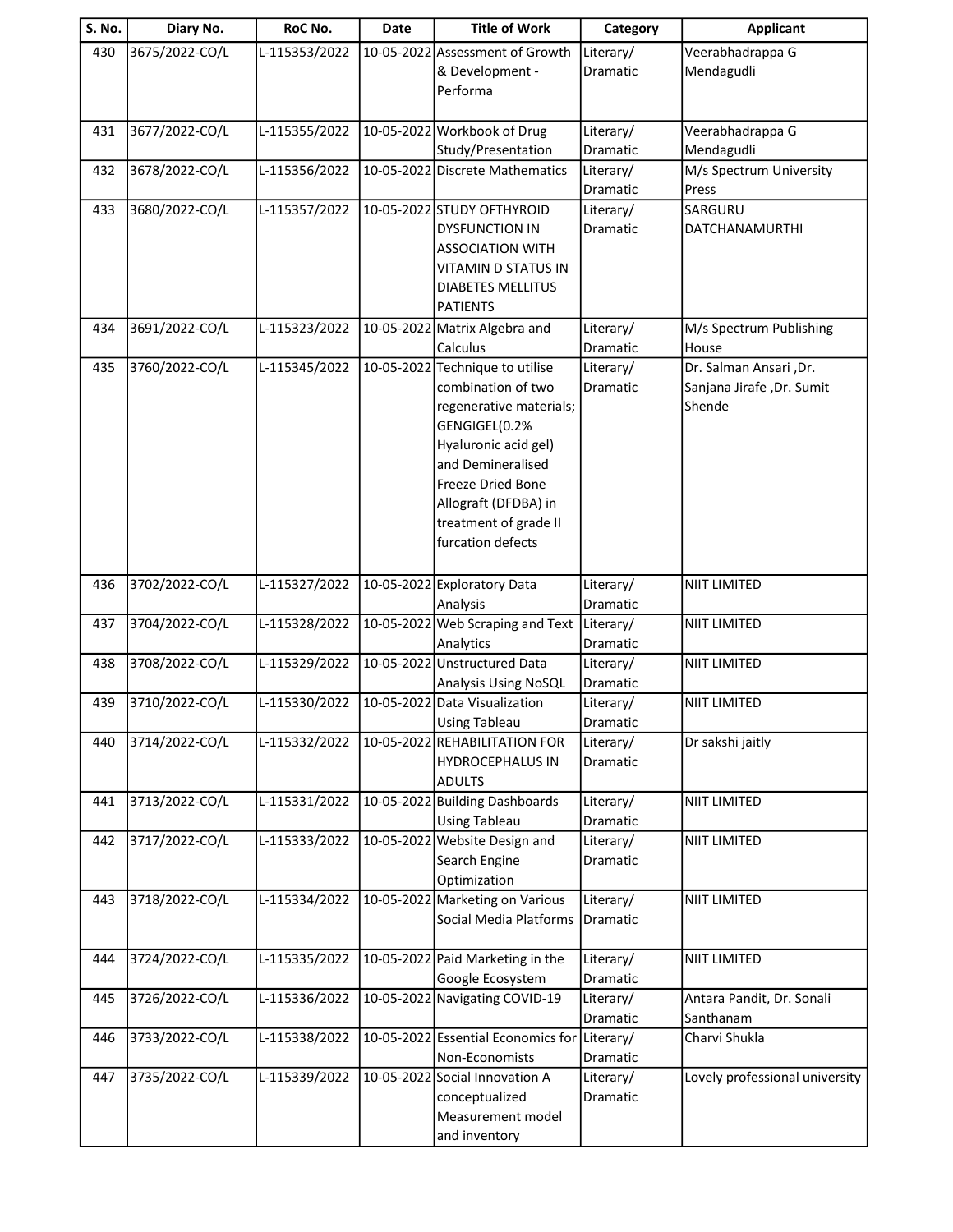| S. No. | Diary No.      | RoC No.       | Date                | <b>Title of Work</b>                             | Category        | <b>Applicant</b>                |
|--------|----------------|---------------|---------------------|--------------------------------------------------|-----------------|---------------------------------|
| 448    | 3744/2022-CO/L | L-115347/2022 |                     | 10-05-2022 Right Hand Theory                     | Literary/       | Jeevi Publishers                |
|        |                |               |                     |                                                  | Dramatic        |                                 |
| 449    | 3773/2022-CO/L | L-115342/2022 |                     | 10-05-2022 A Four-pronged                        | Literary/       | Dr. Abhishek Joshi , Dr. Ashok  |
|        |                |               |                     | Approach to Assess the Dramatic                  |                 | Mehendale, Dr. Poonam           |
|        |                |               |                     | Workflow of the Health                           |                 | Kalne, Dr. Shiv Joshi           |
|        |                |               |                     | Workers and Identify                             |                 |                                 |
|        |                |               |                     | the Related Promotors<br>and Challenges to       |                 |                                 |
|        |                |               |                     | Optimize their Work                              |                 |                                 |
|        |                |               |                     | Efficiency                                       |                 |                                 |
|        |                |               |                     |                                                  |                 |                                 |
| 450    | 3771/2022-CO/L | L-115343/2022 |                     | 10-05-2022 Digital Marketing                     | Literary/       | <b>NIIT LIMITED</b>             |
|        |                |               |                     | Capstone Project                                 | Dramatic        |                                 |
| 451    | 3826/2022-CO/L | L-115364/2022 |                     | 10-05-2022 AAJ RAAT SUHAGRAAT                    | Literary/       | Ms. AVANI MODI                  |
|        |                |               |                     |                                                  | Dramatic        |                                 |
| 452    | 3767/2022-CO/L | L-115344/2022 |                     | 10-05-2022 BAJPAYEE JI KI PARTY                  | Literary/       | Ms. AVANI MODI                  |
|        |                |               |                     |                                                  | <b>Dramatic</b> |                                 |
| 453    | 3729/2022-CO/L | L-115337/2022 |                     | 10-05-2022 Specializing in E-                    | Literary/       | <b>NIIT LIMITED</b>             |
|        |                |               |                     | commerce                                         | Dramatic        |                                 |
| 454    | 3803/2022-CO/L | L-115341/2022 |                     | 10-05-2022 21 ASPECT OF HINDU                    | Literary/       | Joydeep Banerjee                |
|        |                |               |                     | <b>DHARMA</b>                                    | Dramatic        |                                 |
| 455    | 3812/2022-CO/L | L-115361/2022 |                     | 10-05-2022 The risk taking                       | Literary/       | Lovely Professional University  |
|        |                |               |                     | propensity of SME's: A                           | Dramatic        |                                 |
|        |                |               |                     | conceptualized model                             |                 |                                 |
|        |                |               |                     | and inventory                                    |                 |                                 |
| 456    | 3814/2022-CO/L | L-115362/2022 |                     | 10-05-2022 Innovation Orientation                | Literary/       | Lovely professional university  |
|        |                |               |                     | and Firm Performance<br>of SME's: A              | Dramatic        |                                 |
|        |                |               |                     | conceptualized                                   |                 |                                 |
|        |                |               |                     | <b>Measurement Model</b>                         |                 |                                 |
|        |                |               |                     | and Inventory                                    |                 |                                 |
|        |                |               |                     |                                                  |                 |                                 |
| 457    | 3817/2022-CO/L | L-115363/2022 |                     | 10-05-2022 Clinical Dental                       | Literary/       | Dr Devendra Nagpal              |
|        |                |               |                     | <b>Photography Settings</b>                      | Dramatic        |                                 |
|        |                |               |                     | Simplified                                       |                 |                                 |
| 458    | 3841/2022-CO/L | L-115367/2022 |                     | 10-05-2022 eXtra Innings                         | Literary/       | Vinayak Venkatesh Varaganti     |
|        |                |               |                     |                                                  | Dramatic        |                                 |
| 459    | 3834/2022-CO/L | L-115365/2022 |                     | 10-05-2022 Three Element Drum                    | Literary/       | <b>Bharat Heavy Electricals</b> |
|        |                |               |                     | Level control                                    | Dramatic        | Limited,                        |
|        |                |               |                     | implementation in DCS                            |                 |                                 |
|        |                |               |                     | for Process industry                             |                 |                                 |
|        |                |               |                     |                                                  |                 |                                 |
| 460    | 3838/2022-CO/L | L-115366/2022 | 10-05-2022 DESIGN & |                                                  | Literary/       | <b>Bharat Heavy Electricals</b> |
|        |                |               |                     | <b>IMPLEMENTATION OF</b><br><b>CONTROL LOGIC</b> | Dramatic        | Limited,                        |
|        |                |               |                     | <b>TEMPLATE FOR RTD</b>                          |                 |                                 |
|        |                |               |                     | <b>SPURIOUS RATE OF</b>                          |                 |                                 |
|        |                |               |                     | <b>RAISE</b>                                     |                 |                                 |
| 461    | 3855/2022-CO/L | L-115368/2022 |                     | 10-05-2022 DESIGN DEVELOPMENT Literary/          |                 | <b>Bharat Heavy Electricals</b> |
|        |                |               |                     | <b>AND</b>                                       | Dramatic        | Limited,                        |
|        |                |               |                     | <b>IMPLEMENTATION OF</b>                         |                 |                                 |
|        |                |               |                     | <b>OPERATOR TRAINING</b>                         |                 |                                 |
|        |                |               |                     | <b>SIMULATOR FOR</b>                             |                 |                                 |
|        |                |               |                     | LIGNTE FIRED 210 MW                              |                 |                                 |
|        |                |               |                     | <b>THERMAL POWER</b>                             |                 |                                 |
|        |                |               |                     | <b>PLANT</b>                                     |                 |                                 |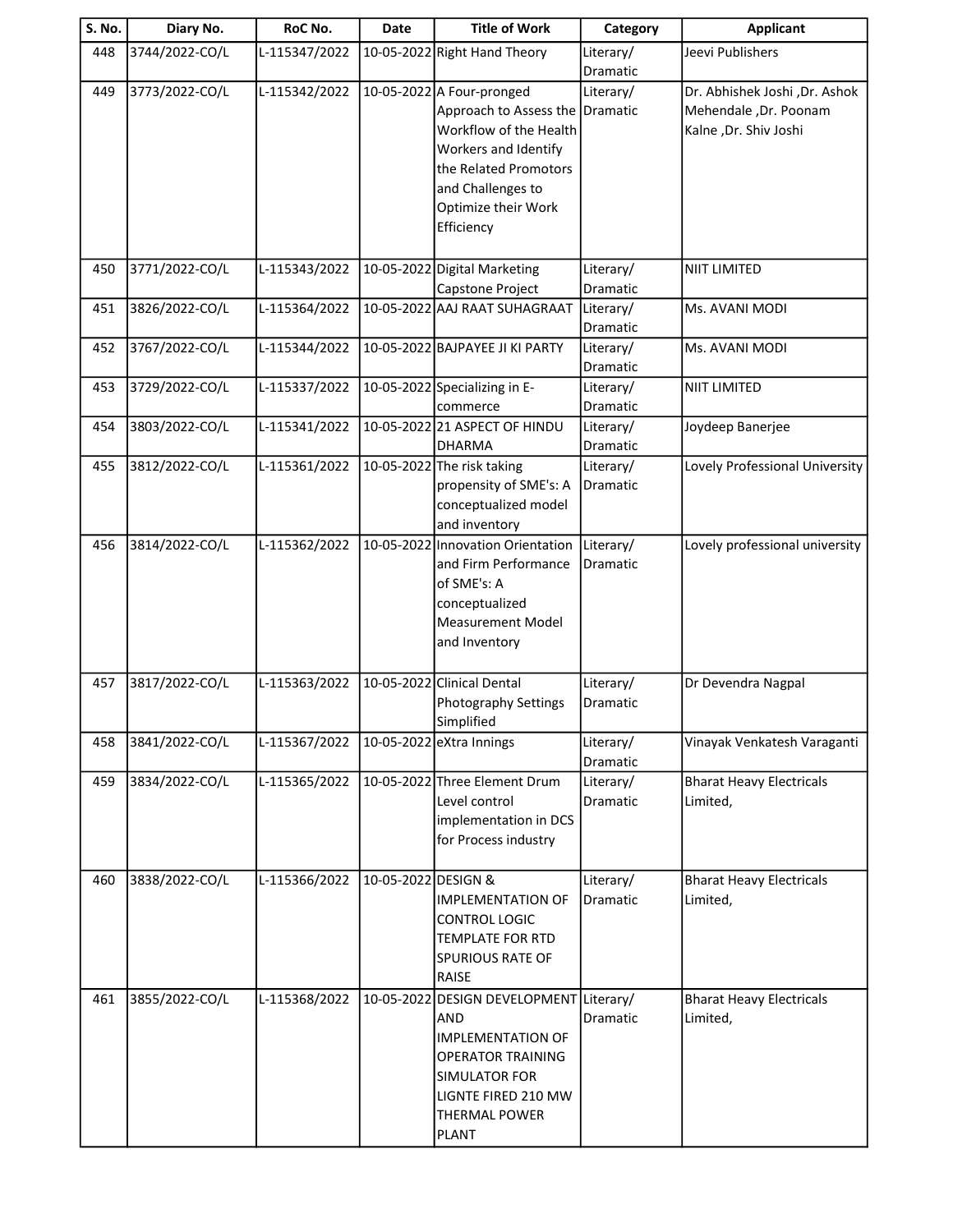| S. No. | Diary No.      | RoC No.       | Date                | <b>Title of Work</b>                                                                                                                                      | Category              | <b>Applicant</b>                                                                                                   |
|--------|----------------|---------------|---------------------|-----------------------------------------------------------------------------------------------------------------------------------------------------------|-----------------------|--------------------------------------------------------------------------------------------------------------------|
| 462    | 3861/2022-CO/L | L-115369/2022 | 10-05-2022 DESIGN & | <b>IMPLEMENTATION OF</b><br><b>DRIVE TEMPLATES FOR</b><br><b>NEW DISPLAY TYPE</b>                                                                         | Literary/<br>Dramatic | <b>BHARAT HEAVY ELECTRICALS</b><br>LIMITED,                                                                        |
|        |                |               |                     | <b>INTERLOCKING PAGES</b><br><b>FOR CIRCUIT</b><br>BREAKERS(CB)                                                                                           |                       |                                                                                                                    |
| 463    | 3874/2022-CO/L | L-115370/2022 | 10-05-2022          | Design & development<br>of new custom block<br>DCS to simulate varying<br>transmitter value                                                               | Literary/<br>Dramatic | <b>Bharat Heavy Electricals</b><br>Limited,                                                                        |
| 464    | 3883/2022-CO/L | L-115371/2022 |                     | 10-05-2022 LOVE FROM TRAVEL                                                                                                                               | Literary/<br>Dramatic | Mrunali Shamsundar Patil                                                                                           |
| 465    | 3459/2022-CO/L | L-115326/2022 |                     | 10-05-2022 Radial Blower                                                                                                                                  | Literary/<br>Dramatic | Coucil of Scientific &<br><b>Industrial Research</b>                                                               |
| 466    | 3641/2022-CO/L | L-115349/2022 |                     | 10-05-2022 Concept Based Model<br>Design for Drug<br>Repurposing                                                                                          | Literary/<br>Dramatic | <b>SAGE UNIVERSITY</b>                                                                                             |
| 467    | 3162/2022-CO/L | L-115360/2022 |                     | 10-05-2022 Amita What if she<br>was here.!                                                                                                                | Literary/<br>Dramatic | Chandrashekar Nagawaram                                                                                            |
| 468    | 3689/2022-CO/L | L-115359/2022 |                     | 10-05-2022 GLUTEUS MUSCLE<br>STRENGTHENING<br>PROTOCOL IN<br>POSTPARTUM<br><b>FEMALES WITH</b><br>SACROILIAC JOINT<br><b>DYSFUNCTION</b><br>(GMSPPF-SIJD) | Literary/<br>Dramatic | DR. ANKIT PACHORI , DR.<br>ARUSHI MISHRA, DR.<br>MAHESH KUMAR SHOU, DR.<br>NAJEEB ISLAM , DR. SAURAV<br><b>DEB</b> |
| 469    | 185/2022-CO/L  | L-115348/2022 |                     | 10-05-2022 Hastrekha Kundli                                                                                                                               | Literary/<br>Dramatic | Sanjay sudhakar joshi                                                                                              |
| 470    | 1691/2022-CO/A | A-142016/2022 | 10-05-2022 GURUKUL  | MONTESSORI SCHOOL                                                                                                                                         | Artistic              | M/S GURUKUL MONTESSORI<br><b>SCHOOL</b>                                                                            |
| 471    | 3951/2022-CO/L | L-115383/2022 |                     | 11-05-2022 Uterine fibroid quality<br>of life and health-<br>related life style<br>(UFQOL&HL)<br>questionnaire.                                           | Literary/<br>Dramatic | Manipal Academy of Higher<br>Education                                                                             |
| 472    | 3163/2022-CO/L | L-115375/2022 |                     | 11-05-2022 Kandhakkavi                                                                                                                                    | Literary/<br>Dramatic | R Venkatakrishnan                                                                                                  |
| 473    | 3164/2022-CO/L | L-115376/2022 |                     | 11-05-2022 Indra Heera Network<br>Engineer                                                                                                                | Literary/<br>Dramatic | Indra Heera Network Pvt. Ltd.                                                                                      |
| 474    | 3156/2022-CO/L | L-115374/2022 |                     | 11-05-2022 JAI BHIM KRANTI GAAN Literary/                                                                                                                 | Dramatic              | ANIRUDHA KUMAR                                                                                                     |
| 475    | 2591/2022-CO/L | L-115373/2022 |                     | 11-05-2022 The Pinky Promise                                                                                                                              | Literary/<br>Dramatic | Prachi Dabholkar                                                                                                   |
| 476    | 2803/2022-CO/L | L-115377/2022 |                     | 11-05-2022 Change Your Self - Talk: Literary/<br>THE BLUE WHALE                                                                                           | Dramatic              | The Registrar, D.Y Patil<br>Education Society, Institution<br>Deemed to be University                              |
| 477    | 3919/2022-CO/L | L-115378/2022 |                     | 11-05-2022 Design of Single plant<br>graphics in DCS for Fly<br>ash controls in AHP<br>system for all passes<br>and unit                                  | Literary/<br>Dramatic | <b>Bharat Heavy Electricals</b><br>Limited,                                                                        |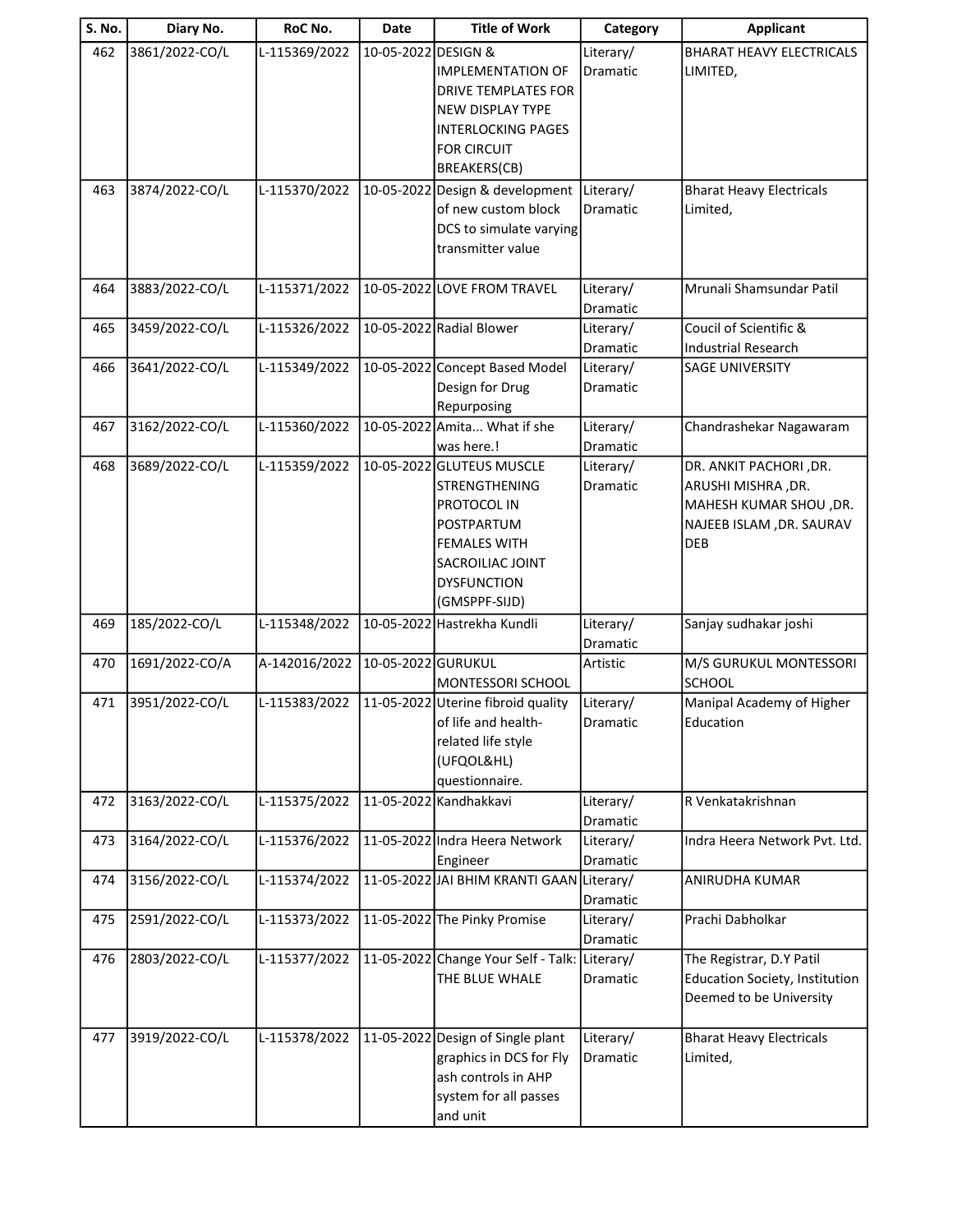| S. No. | Diary No.      | RoC No.       | <b>Date</b>        | <b>Title of Work</b>                                | Category              | <b>Applicant</b>                                           |
|--------|----------------|---------------|--------------------|-----------------------------------------------------|-----------------------|------------------------------------------------------------|
| 478    | 3983/2022-CO/L | L-115388/2022 |                    | 11-05-2022 Berry and the Fairy - A                  | Literary/             | Dr. Ashima Garg                                            |
|        |                |               |                    | Tale of Bravery And                                 | Dramatic              |                                                            |
|        |                |               |                    | Betrayal                                            |                       |                                                            |
| 479    | 4244/2022-CO/L | L-115408/2022 |                    | 11-05-2022 Love Junction - An                       | Literary/             | Parth Ghelani                                              |
|        |                |               |                    | Story of Friendship,<br>Love & Life                 | Dramatic              |                                                            |
| 480    | 3939/2022-CO/L | L-115379/2022 |                    | 11-05-2022 A conceptual                             | Literary/             | Lovely Professional university                             |
|        |                |               |                    | framework of E loyalty                              | Dramatic              |                                                            |
|        |                |               |                    | consisting major                                    |                       |                                                            |
|        |                |               |                    | predictors and                                      |                       |                                                            |
|        |                |               |                    | outcomes                                            |                       |                                                            |
| 481    | 3941/2022-CO/L | L-115380/2022 |                    | 11-05-2022 Prevalence Rate of                       | Literary/             | Lovely professional university                             |
|        |                |               |                    | Injury among road                                   | Dramatic              |                                                            |
|        |                |               |                    | runners after Covid-19<br>pandemic - A model        |                       |                                                            |
|        |                |               |                    | survey (PRIR)                                       |                       |                                                            |
| 482    | 3945/2022-CO/L | L-115381/2022 |                    | 11-05-2022 FASTER App for Stroke                    | Literary/             | Dr. M. Senthil velou                                       |
|        |                |               |                    |                                                     | Dramatic              |                                                            |
| 483    | 3946/2022-CO/L | L-115382/2022 |                    | 11-05-2022 i-Tele PT framework,                     | Literary/             | Lovely Professional university                             |
|        |                |               |                    | Inclusive tele                                      | Dramatic              |                                                            |
|        |                |               |                    | physiotherapy                                       |                       |                                                            |
|        |                |               |                    | framework for the                                   |                       |                                                            |
|        |                |               |                    | management of<br>physical impairments               |                       |                                                            |
|        |                |               |                    | in Cererbral palsy                                  |                       |                                                            |
|        |                |               |                    | children in an inclusive                            |                       |                                                            |
|        |                |               |                    | education setting                                   |                       |                                                            |
|        |                |               |                    |                                                     |                       |                                                            |
| 484    | 3952/2022-CO/L | L-115384/2022 | 11-05-2022 Manavta |                                                     | Literary/             | Hari Prasad Sharma                                         |
| 485    | 4225/2022-CO/L | L-115402/2022 |                    | 11-05-2022 A Study on Multi Phase                   | Dramatic<br>Literary/ | Srinivas University                                        |
|        |                |               |                    | Security Solutions to                               | Dramatic              |                                                            |
|        |                |               |                    | <b>ATM Banking Systems</b>                          |                       |                                                            |
|        |                |               |                    |                                                     |                       |                                                            |
| 486    | 4227/2022-CO/L | L-115404/2022 |                    | 11-05-2022 ABCD Analysis of                         | Literary/             | Srinivas University                                        |
|        |                |               |                    | <b>Fingerprint Biometric</b>                        | Dramatic              |                                                            |
|        |                |               |                    | Attendance                                          |                       |                                                            |
| 487    | 4343/2022-CO/L | L-115420/2022 |                    | Maintenance System<br>11-05-2022 GAME RULES FOR THE | Literary/             | INDIRA DEVI AGARWAL                                        |
|        |                |               |                    | <b>GAME "FRUIT MATHIC"</b>                          | Dramatic              |                                                            |
|        |                |               |                    |                                                     |                       |                                                            |
| 488    | 3981/2022-CO/L | L-115387/2022 |                    | 11-05-2022 Celestium - Book 1 -                     | Literary/             | Shinead Rebecca Fernandes                                  |
|        |                |               |                    | The Incident                                        | Dramatic              |                                                            |
| 489    | 4055/2022-CO/L | L-115390/2022 |                    | 11-05-2022 Musculoskeletal                          | Literary/             | Gaurav Kapoor , Meenu                                      |
|        |                |               |                    | Problems<br>Questionnaire for                       | Dramatic              | Verma , Priya Chauhan , Sarita<br>Pandey , Simranjeet Kaur |
|        |                |               |                    | Healthcare                                          |                       |                                                            |
|        |                |               |                    | <b>Professional Students</b>                        |                       |                                                            |
|        |                |               |                    | during Covid-19                                     |                       |                                                            |
|        |                |               |                    | Pandemic (MPQHPSCP)                                 |                       |                                                            |
|        |                |               |                    |                                                     |                       |                                                            |
| 490    | 3958/2022-CO/L | L-115386/2022 |                    | 11-05-2022 Wordings of My Breath                    | Literary/<br>Dramatic | Vaishali Mishra                                            |
| 491    | 4026/2022-CO/L | L-115389/2022 |                    | 11-05-2022 Engineering Mechanics                    | Literary/             | M/s SriKrishna Techno                                      |
|        |                |               |                    |                                                     | Dramatic              | <b>Books</b>                                               |
| 492    | 3956/2022-CO/L | L-115385/2022 |                    | 11-05-2022 PAD UP WAY                               | Literary/             | PAD UP VENTURES PRIVATE                                    |
|        |                |               |                    |                                                     | Dramatic              | <b>LIMITED</b>                                             |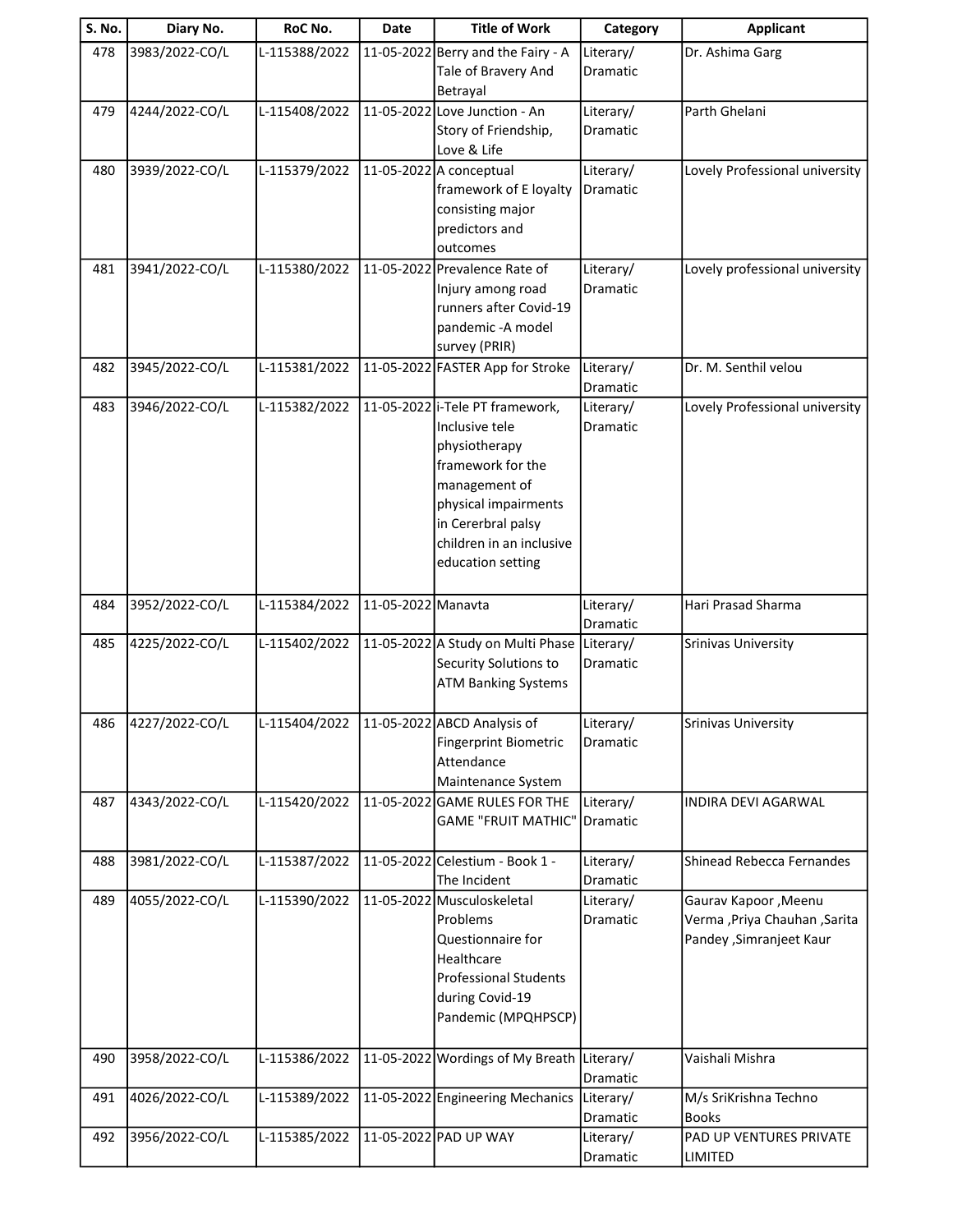| <b>S. No.</b> | Diary No.      | RoC No.       | <b>Date</b>          | <b>Title of Work</b>                                                                                                          | Category                     | <b>Applicant</b>                                                                           |
|---------------|----------------|---------------|----------------------|-------------------------------------------------------------------------------------------------------------------------------|------------------------------|--------------------------------------------------------------------------------------------|
| 493           | 4228/2022-CO/L | L-115405/2022 | 11-05-2022           | Applicability of the<br>Cockroach Theory a<br>Case Study of the<br>HealthCare Industry in<br>India                            | Literary/<br>Dramatic        | Srinivas University                                                                        |
| 494           | 4229/2022-CO/L | L-115406/2022 | 11-05-2022 Impact of | Implementation of<br>Goods and Service Tax<br>on Indian Banking<br>Sector                                                     | Literary/<br><b>Dramatic</b> | <b>Srinivas University</b>                                                                 |
| 495           | 4209/2022-CO/L | L-115400/2022 |                      | 11-05-2022 Nanotechnology based<br>Innovations and<br>Human Life<br>Comfortability Are we<br>Marching towards<br>Immortality? | Literary/<br>Dramatic        | Srinivas University                                                                        |
| 496           | 4208/2022-CO/L | L-115399/2022 | 11-05-2022           | Organic Agricultural<br>Products A<br>Comparative Study of<br>India with Other<br>Economics                                   | Literary/<br><b>Dramatic</b> | <b>Srinivas University</b>                                                                 |
| 497           | 4198/2022-CO/L | L-115396/2022 |                      | 11-05-2022 Patent Analysis as a<br>New Scholarly<br>Research Method                                                           | Literary/<br>Dramatic        | Srinivas University                                                                        |
| 498           | 4168/2022-CO/L | L-115394/2022 |                      | 11-05-2022 Restless Legs<br>Syndrome Diagnostic<br>Questionnaire (RLS-<br>DQ)                                                 | Literary/<br>Dramatic        | Anindya Das , Niraj Kumar<br>,Ravi Gupta, Rohit Kumar<br>, Vijay Krishnan                  |
| 499           | 4085/2022-CO/L | L-115391/2022 |                      | 11-05-2022 SOCIAL SKILLS<br>REQUIRED BY AN<br><b>ARCHITECT</b>                                                                | Literary/<br>Dramatic        | Renuka Chutke Chakradeo                                                                    |
| 500           | 4107/2022-CO/L | L-115392/2022 |                      | 11-05-2022 A Treasure Trove of<br>Wisdom                                                                                      | Literary/<br>Dramatic        | Sambath Narayanan                                                                          |
| 501           | 4165/2022-CO/L | L-115393/2022 |                      | 11-05-2022 Tumhara Prem Kaas Sa                                                                                               | Literary/<br>Dramatic        | Deepa Mishra                                                                               |
| 502           | 4195/2022-CO/L | L-115395/2022 |                      | 11-05-2022 Holi Khele Aaiha Leke<br>Lalten Re                                                                                 | Literary/<br>Dramatic        | Ganesh Chandra Surya Team<br>Film Pvt. Ltd                                                 |
| 503           | 4332/2022-CO/L | L-115419/2022 |                      | 11-05-2022 JAYA JAGANNATHA                                                                                                    | Literary/<br>Dramatic        | <b>BHAKTIVEDANTA BOOK</b><br><b>TRUST</b>                                                  |
| 504           | 4322/2022-CO/L | L-115418/2022 |                      | 11-05-2022 Research Issues in<br>Reversible Data Hiding                                                                       | Literary/<br>Dramatic        | Dr. Arvind S. Kapse ,Dr.<br>Avinash S. Kapse, Dr. V. M.<br>Thakare, Priyanka V<br>Deshmukh |
| 505           | 4202/2022-CO/L | L-115398/2022 |                      | 11-05-2022 Laal Ghaghara-2                                                                                                    | Literary/<br>Dramatic        | Ganesh Chandra Surya Team<br>Film Pvt. Ltd                                                 |
| 506           | 4219/2022-CO/L | L-115401/2022 |                      | 11-05-2022 THE TOW-GO CLUB                                                                                                    | Literary/<br>Dramatic        | PRASAD JAYRAM WANI                                                                         |
| 507           | 4226/2022-CO/L | L-115403/2022 |                      | 11-05-2022 Classification of mental Literary/<br>attitude of patients<br>with Oral Potentially<br><b>Malignant Disorders</b>  | Dramatic                     | Sanpreet Singh Sachdev<br>,Tabita Joy Chettiankandy                                        |
| 508           | 4199/2022-CO/L | L-115397/2022 |                      | 11-05-2022 Study on the<br>Rationality of<br><b>Utilitarian Philosophy</b><br>of Law An Analysis                              | Literary/<br>Dramatic        | Srinivas University                                                                        |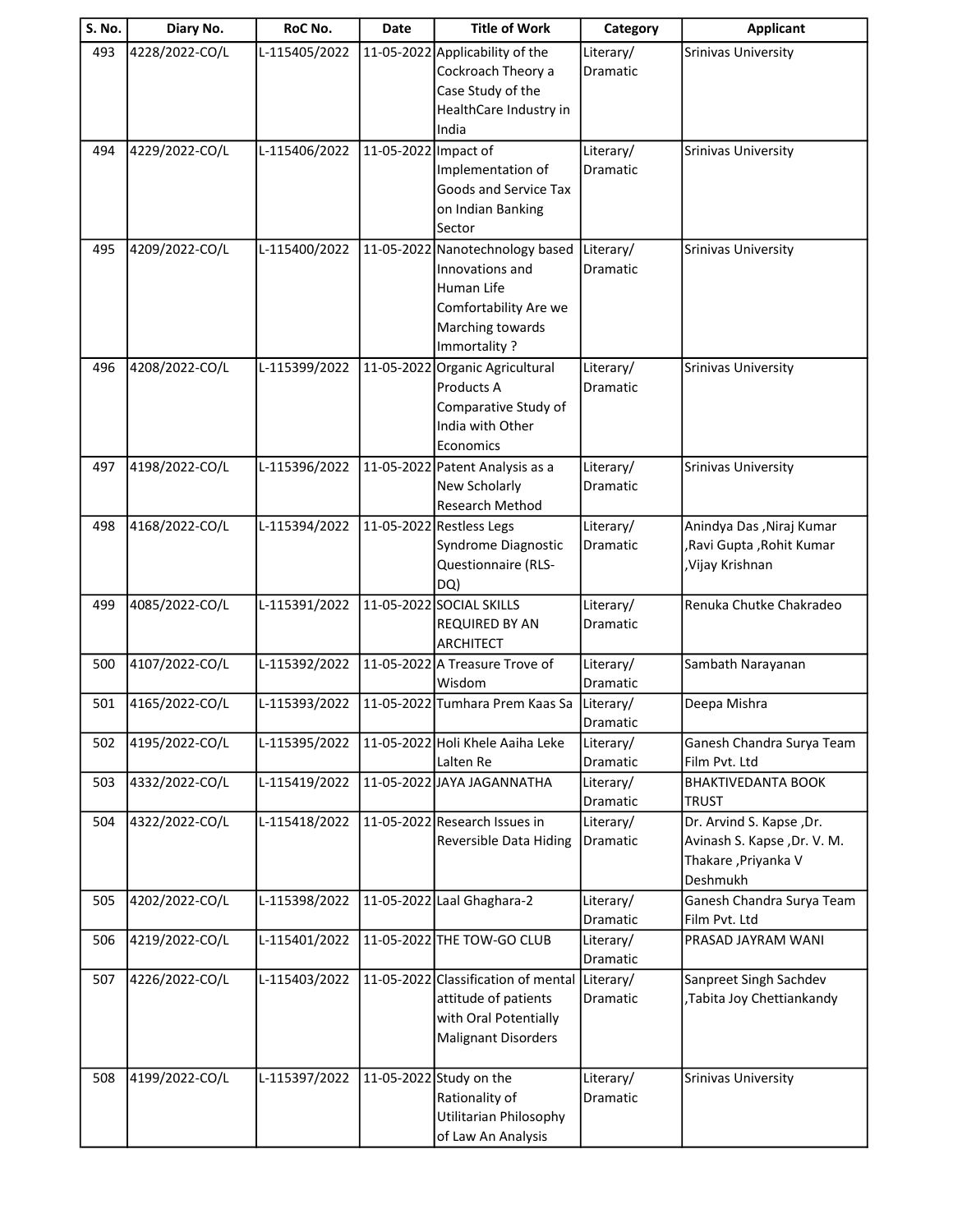| 509<br>4236/2022-CO/L<br>L-115407/2022<br>11-05-2022 Online E Campus<br>Literary/<br>Srinivas University<br><b>Interview Training</b><br>Dramatic<br>MOOC Framework for<br>Graduates<br>L-115409/2022<br>4263/2022-CO/L<br>11-05-2022 FINDING RENTAL<br>Literary/<br>B.HUDSON , DR.S.MALATHI<br>510<br><b>HOUSES USING</b><br>Dramatic<br>DR.V.D.AMBETH KUMAR,<br>DIGITAL MAP ALONG<br><b>WITH ITS</b><br><b>INFRASTRUCTURE</b><br>4273/2022-CO/L<br>11-05-2022 DIVYA VYAKRAN AUR<br>511<br>L-115411/2022<br>Literary/<br>SHILPA RAVI CHHABRA<br>RACHNA <sub>6</sub><br>Dramatic<br>11-05-2022 DIVYA VYAKRAN AUR<br>512<br>4275/2022-CO/L<br>L-115412/2022<br>SHILPA RAVI CHHABRA<br>Literary/<br>Dramatic<br><b>RACHNA7</b><br>4276/2022-CO/L<br>L-115413/2022<br>11-05-2022 DIVYA VYAKRAN AUR<br>513<br>SHILPA RAVI CHHABRA<br>Literary/<br>Dramatic<br><b>RACHNA 8</b><br>4267/2022-CO/L<br>L-115410/2022<br>11-05-2022 DIVYA VYAKRAN AUR<br>514<br>Literary/<br>SHILPA RAVI CHHABRA<br><b>RACHNA 5</b><br>Dramatic<br>4300/2022-CO/L<br>L-115414/2022<br>Maturi Venkata Subba Rao<br>515<br>11-05-2022 Design and<br>Literary/<br>Develoopment of<br>Dramatic<br><b>Engineering College</b><br>Applications using<br>Human Computer<br>Interaction<br>4314/2022-CO/L<br>L-115416/2022<br>Dr. Aditya Vidyarthi, Dr.<br>516<br>11-05-2022 Heart Disease<br>Literary/<br>Deepak Gupta, Dr. Jitendra S<br>detection<br>Dramatic<br>Kushwah , Dr. Rishi Soni , Prof.<br>Arun Agrawal<br>4315/2022-CO/L<br>L-115417/2022<br>11-05-2022 Mann Mera Soona<br>Rahul Saini<br>517<br>Literary/<br>Dramatic<br>518<br>4346/2022-CO/L<br>L-115421/2022<br>11-05-2022 COMPLEX FLOATING<br>Dr. Laxman Thakre<br>Literary/<br>MULTIPLIER USING<br><b>Dramatic</b><br><b>VEDIC ALGORITHM</b><br>4309/2022-CO/L<br>L-115415/2022<br>11-05-2022 V' Spring-for<br>Literary/<br>Dr. Swapnil Prakash<br>519<br>reactivation of NiTi<br>Mangwade<br>Dramatic<br>open coil spring.<br>520<br>26674/2021-CO/CF<br>CF-5088/2022<br>11-05-2022 THE 12 JYOTIRLINGAS Cinematograph MR. PRADYUMNA MIMANI<br>OF LORD SHIVA &<br>Film<br>[AUTHOR], MR. SRIVARDHAN<br><b>CHAR DHAMS</b> "<br><b>DAGA [AUTHOR], NIHAT</b><br><b>SAMI OKTEN [AUTHOR]</b><br>28754/2021-CO/L<br>11-05-2022 BHARAT PYARA<br>L-115372/2022<br>PRASHANT DHANAJI JADHAV<br>521<br>Literary/<br>Dramatic<br>21421/2021-CO/A<br>A-142017/2022<br>11-05-2022 TARO DOMESTIC<br>522<br>Texmo Industries<br>Artistic<br><b>DESIGN</b><br>4029/2021-CO/A<br>A-142018/2022<br>11-05-2022 SAFAYER<br>Artistic<br>VIKAS KUMAR PROPRIETOR<br>523<br>OF M/S KAMAL HOSIERY<br><b>PRODUCTS</b><br>29804/2021-CO/SR<br>SR-18323/2022<br>12-05-2022 KILLER RAQAAN<br>Sound<br>524<br><b>Super Cassettes Industries</b><br>Recording<br>Pvt. Ltd.<br>12-05-2022 ANKHIYAN NU RONE<br>29803/2021-CO/SR<br>SR-18324/2022<br>525<br>Sound<br><b>Super Cassettes Industries</b><br>Recording<br>Pvt. Ltd.<br>12-05-2022 Musical Vibrations -<br>526<br>28849/2021-CO/SR<br>SR-18318/2022<br>Sound<br>Akshay Sonthalia<br><b>LEFT ALONE</b><br>Recording<br>29576/2021-CO/SR<br>SR-18322/2022<br>Sound<br>12-05-2022 Kol Na Aaya<br>Harsh Agghi<br>527<br>Recording<br>528<br>28933/2021-CO/SR<br>SR-18321/2022<br>12-05-2022 WAQT BADA BAIMAAN-Sound<br><b>Super Cassettes Industries</b><br>MUSAA THE MOST<br>Recording<br>Ltd. | <b>S. No.</b> | Diary No. | RoC No. | <b>Date</b> | <b>Title of Work</b> | Category | <b>Applicant</b> |
|--------------------------------------------------------------------------------------------------------------------------------------------------------------------------------------------------------------------------------------------------------------------------------------------------------------------------------------------------------------------------------------------------------------------------------------------------------------------------------------------------------------------------------------------------------------------------------------------------------------------------------------------------------------------------------------------------------------------------------------------------------------------------------------------------------------------------------------------------------------------------------------------------------------------------------------------------------------------------------------------------------------------------------------------------------------------------------------------------------------------------------------------------------------------------------------------------------------------------------------------------------------------------------------------------------------------------------------------------------------------------------------------------------------------------------------------------------------------------------------------------------------------------------------------------------------------------------------------------------------------------------------------------------------------------------------------------------------------------------------------------------------------------------------------------------------------------------------------------------------------------------------------------------------------------------------------------------------------------------------------------------------------------------------------------------------------------------------------------------------------------------------------------------------------------------------------------------------------------------------------------------------------------------------------------------------------------------------------------------------------------------------------------------------------------------------------------------------------------------------------------------------------------------------------------------------------------------------------------------------------------------------------------------------------------------------------------------------------------------------------------------------------------------------------------------------------------------------------------------------------------------------------------------------------------------------------------------------------------------------------------------------------------------------------------------------------------------------------------------------------------------------------------------------------------------------------------------------------------------------------------------------------------------------------------------------------------------------------------------|---------------|-----------|---------|-------------|----------------------|----------|------------------|
|                                                                                                                                                                                                                                                                                                                                                                                                                                                                                                                                                                                                                                                                                                                                                                                                                                                                                                                                                                                                                                                                                                                                                                                                                                                                                                                                                                                                                                                                                                                                                                                                                                                                                                                                                                                                                                                                                                                                                                                                                                                                                                                                                                                                                                                                                                                                                                                                                                                                                                                                                                                                                                                                                                                                                                                                                                                                                                                                                                                                                                                                                                                                                                                                                                                                                                                                                        |               |           |         |             |                      |          |                  |
|                                                                                                                                                                                                                                                                                                                                                                                                                                                                                                                                                                                                                                                                                                                                                                                                                                                                                                                                                                                                                                                                                                                                                                                                                                                                                                                                                                                                                                                                                                                                                                                                                                                                                                                                                                                                                                                                                                                                                                                                                                                                                                                                                                                                                                                                                                                                                                                                                                                                                                                                                                                                                                                                                                                                                                                                                                                                                                                                                                                                                                                                                                                                                                                                                                                                                                                                                        |               |           |         |             |                      |          |                  |
|                                                                                                                                                                                                                                                                                                                                                                                                                                                                                                                                                                                                                                                                                                                                                                                                                                                                                                                                                                                                                                                                                                                                                                                                                                                                                                                                                                                                                                                                                                                                                                                                                                                                                                                                                                                                                                                                                                                                                                                                                                                                                                                                                                                                                                                                                                                                                                                                                                                                                                                                                                                                                                                                                                                                                                                                                                                                                                                                                                                                                                                                                                                                                                                                                                                                                                                                                        |               |           |         |             |                      |          |                  |
|                                                                                                                                                                                                                                                                                                                                                                                                                                                                                                                                                                                                                                                                                                                                                                                                                                                                                                                                                                                                                                                                                                                                                                                                                                                                                                                                                                                                                                                                                                                                                                                                                                                                                                                                                                                                                                                                                                                                                                                                                                                                                                                                                                                                                                                                                                                                                                                                                                                                                                                                                                                                                                                                                                                                                                                                                                                                                                                                                                                                                                                                                                                                                                                                                                                                                                                                                        |               |           |         |             |                      |          |                  |
|                                                                                                                                                                                                                                                                                                                                                                                                                                                                                                                                                                                                                                                                                                                                                                                                                                                                                                                                                                                                                                                                                                                                                                                                                                                                                                                                                                                                                                                                                                                                                                                                                                                                                                                                                                                                                                                                                                                                                                                                                                                                                                                                                                                                                                                                                                                                                                                                                                                                                                                                                                                                                                                                                                                                                                                                                                                                                                                                                                                                                                                                                                                                                                                                                                                                                                                                                        |               |           |         |             |                      |          |                  |
|                                                                                                                                                                                                                                                                                                                                                                                                                                                                                                                                                                                                                                                                                                                                                                                                                                                                                                                                                                                                                                                                                                                                                                                                                                                                                                                                                                                                                                                                                                                                                                                                                                                                                                                                                                                                                                                                                                                                                                                                                                                                                                                                                                                                                                                                                                                                                                                                                                                                                                                                                                                                                                                                                                                                                                                                                                                                                                                                                                                                                                                                                                                                                                                                                                                                                                                                                        |               |           |         |             |                      |          |                  |
|                                                                                                                                                                                                                                                                                                                                                                                                                                                                                                                                                                                                                                                                                                                                                                                                                                                                                                                                                                                                                                                                                                                                                                                                                                                                                                                                                                                                                                                                                                                                                                                                                                                                                                                                                                                                                                                                                                                                                                                                                                                                                                                                                                                                                                                                                                                                                                                                                                                                                                                                                                                                                                                                                                                                                                                                                                                                                                                                                                                                                                                                                                                                                                                                                                                                                                                                                        |               |           |         |             |                      |          |                  |
|                                                                                                                                                                                                                                                                                                                                                                                                                                                                                                                                                                                                                                                                                                                                                                                                                                                                                                                                                                                                                                                                                                                                                                                                                                                                                                                                                                                                                                                                                                                                                                                                                                                                                                                                                                                                                                                                                                                                                                                                                                                                                                                                                                                                                                                                                                                                                                                                                                                                                                                                                                                                                                                                                                                                                                                                                                                                                                                                                                                                                                                                                                                                                                                                                                                                                                                                                        |               |           |         |             |                      |          |                  |
|                                                                                                                                                                                                                                                                                                                                                                                                                                                                                                                                                                                                                                                                                                                                                                                                                                                                                                                                                                                                                                                                                                                                                                                                                                                                                                                                                                                                                                                                                                                                                                                                                                                                                                                                                                                                                                                                                                                                                                                                                                                                                                                                                                                                                                                                                                                                                                                                                                                                                                                                                                                                                                                                                                                                                                                                                                                                                                                                                                                                                                                                                                                                                                                                                                                                                                                                                        |               |           |         |             |                      |          |                  |
|                                                                                                                                                                                                                                                                                                                                                                                                                                                                                                                                                                                                                                                                                                                                                                                                                                                                                                                                                                                                                                                                                                                                                                                                                                                                                                                                                                                                                                                                                                                                                                                                                                                                                                                                                                                                                                                                                                                                                                                                                                                                                                                                                                                                                                                                                                                                                                                                                                                                                                                                                                                                                                                                                                                                                                                                                                                                                                                                                                                                                                                                                                                                                                                                                                                                                                                                                        |               |           |         |             |                      |          |                  |
|                                                                                                                                                                                                                                                                                                                                                                                                                                                                                                                                                                                                                                                                                                                                                                                                                                                                                                                                                                                                                                                                                                                                                                                                                                                                                                                                                                                                                                                                                                                                                                                                                                                                                                                                                                                                                                                                                                                                                                                                                                                                                                                                                                                                                                                                                                                                                                                                                                                                                                                                                                                                                                                                                                                                                                                                                                                                                                                                                                                                                                                                                                                                                                                                                                                                                                                                                        |               |           |         |             |                      |          |                  |
|                                                                                                                                                                                                                                                                                                                                                                                                                                                                                                                                                                                                                                                                                                                                                                                                                                                                                                                                                                                                                                                                                                                                                                                                                                                                                                                                                                                                                                                                                                                                                                                                                                                                                                                                                                                                                                                                                                                                                                                                                                                                                                                                                                                                                                                                                                                                                                                                                                                                                                                                                                                                                                                                                                                                                                                                                                                                                                                                                                                                                                                                                                                                                                                                                                                                                                                                                        |               |           |         |             |                      |          |                  |
|                                                                                                                                                                                                                                                                                                                                                                                                                                                                                                                                                                                                                                                                                                                                                                                                                                                                                                                                                                                                                                                                                                                                                                                                                                                                                                                                                                                                                                                                                                                                                                                                                                                                                                                                                                                                                                                                                                                                                                                                                                                                                                                                                                                                                                                                                                                                                                                                                                                                                                                                                                                                                                                                                                                                                                                                                                                                                                                                                                                                                                                                                                                                                                                                                                                                                                                                                        |               |           |         |             |                      |          |                  |
|                                                                                                                                                                                                                                                                                                                                                                                                                                                                                                                                                                                                                                                                                                                                                                                                                                                                                                                                                                                                                                                                                                                                                                                                                                                                                                                                                                                                                                                                                                                                                                                                                                                                                                                                                                                                                                                                                                                                                                                                                                                                                                                                                                                                                                                                                                                                                                                                                                                                                                                                                                                                                                                                                                                                                                                                                                                                                                                                                                                                                                                                                                                                                                                                                                                                                                                                                        |               |           |         |             |                      |          |                  |
|                                                                                                                                                                                                                                                                                                                                                                                                                                                                                                                                                                                                                                                                                                                                                                                                                                                                                                                                                                                                                                                                                                                                                                                                                                                                                                                                                                                                                                                                                                                                                                                                                                                                                                                                                                                                                                                                                                                                                                                                                                                                                                                                                                                                                                                                                                                                                                                                                                                                                                                                                                                                                                                                                                                                                                                                                                                                                                                                                                                                                                                                                                                                                                                                                                                                                                                                                        |               |           |         |             |                      |          |                  |
|                                                                                                                                                                                                                                                                                                                                                                                                                                                                                                                                                                                                                                                                                                                                                                                                                                                                                                                                                                                                                                                                                                                                                                                                                                                                                                                                                                                                                                                                                                                                                                                                                                                                                                                                                                                                                                                                                                                                                                                                                                                                                                                                                                                                                                                                                                                                                                                                                                                                                                                                                                                                                                                                                                                                                                                                                                                                                                                                                                                                                                                                                                                                                                                                                                                                                                                                                        |               |           |         |             |                      |          |                  |
|                                                                                                                                                                                                                                                                                                                                                                                                                                                                                                                                                                                                                                                                                                                                                                                                                                                                                                                                                                                                                                                                                                                                                                                                                                                                                                                                                                                                                                                                                                                                                                                                                                                                                                                                                                                                                                                                                                                                                                                                                                                                                                                                                                                                                                                                                                                                                                                                                                                                                                                                                                                                                                                                                                                                                                                                                                                                                                                                                                                                                                                                                                                                                                                                                                                                                                                                                        |               |           |         |             |                      |          |                  |
|                                                                                                                                                                                                                                                                                                                                                                                                                                                                                                                                                                                                                                                                                                                                                                                                                                                                                                                                                                                                                                                                                                                                                                                                                                                                                                                                                                                                                                                                                                                                                                                                                                                                                                                                                                                                                                                                                                                                                                                                                                                                                                                                                                                                                                                                                                                                                                                                                                                                                                                                                                                                                                                                                                                                                                                                                                                                                                                                                                                                                                                                                                                                                                                                                                                                                                                                                        |               |           |         |             |                      |          |                  |
|                                                                                                                                                                                                                                                                                                                                                                                                                                                                                                                                                                                                                                                                                                                                                                                                                                                                                                                                                                                                                                                                                                                                                                                                                                                                                                                                                                                                                                                                                                                                                                                                                                                                                                                                                                                                                                                                                                                                                                                                                                                                                                                                                                                                                                                                                                                                                                                                                                                                                                                                                                                                                                                                                                                                                                                                                                                                                                                                                                                                                                                                                                                                                                                                                                                                                                                                                        |               |           |         |             |                      |          |                  |
|                                                                                                                                                                                                                                                                                                                                                                                                                                                                                                                                                                                                                                                                                                                                                                                                                                                                                                                                                                                                                                                                                                                                                                                                                                                                                                                                                                                                                                                                                                                                                                                                                                                                                                                                                                                                                                                                                                                                                                                                                                                                                                                                                                                                                                                                                                                                                                                                                                                                                                                                                                                                                                                                                                                                                                                                                                                                                                                                                                                                                                                                                                                                                                                                                                                                                                                                                        |               |           |         |             |                      |          |                  |
|                                                                                                                                                                                                                                                                                                                                                                                                                                                                                                                                                                                                                                                                                                                                                                                                                                                                                                                                                                                                                                                                                                                                                                                                                                                                                                                                                                                                                                                                                                                                                                                                                                                                                                                                                                                                                                                                                                                                                                                                                                                                                                                                                                                                                                                                                                                                                                                                                                                                                                                                                                                                                                                                                                                                                                                                                                                                                                                                                                                                                                                                                                                                                                                                                                                                                                                                                        |               |           |         |             |                      |          |                  |
|                                                                                                                                                                                                                                                                                                                                                                                                                                                                                                                                                                                                                                                                                                                                                                                                                                                                                                                                                                                                                                                                                                                                                                                                                                                                                                                                                                                                                                                                                                                                                                                                                                                                                                                                                                                                                                                                                                                                                                                                                                                                                                                                                                                                                                                                                                                                                                                                                                                                                                                                                                                                                                                                                                                                                                                                                                                                                                                                                                                                                                                                                                                                                                                                                                                                                                                                                        |               |           |         |             |                      |          |                  |
|                                                                                                                                                                                                                                                                                                                                                                                                                                                                                                                                                                                                                                                                                                                                                                                                                                                                                                                                                                                                                                                                                                                                                                                                                                                                                                                                                                                                                                                                                                                                                                                                                                                                                                                                                                                                                                                                                                                                                                                                                                                                                                                                                                                                                                                                                                                                                                                                                                                                                                                                                                                                                                                                                                                                                                                                                                                                                                                                                                                                                                                                                                                                                                                                                                                                                                                                                        |               |           |         |             |                      |          |                  |
|                                                                                                                                                                                                                                                                                                                                                                                                                                                                                                                                                                                                                                                                                                                                                                                                                                                                                                                                                                                                                                                                                                                                                                                                                                                                                                                                                                                                                                                                                                                                                                                                                                                                                                                                                                                                                                                                                                                                                                                                                                                                                                                                                                                                                                                                                                                                                                                                                                                                                                                                                                                                                                                                                                                                                                                                                                                                                                                                                                                                                                                                                                                                                                                                                                                                                                                                                        |               |           |         |             |                      |          |                  |
|                                                                                                                                                                                                                                                                                                                                                                                                                                                                                                                                                                                                                                                                                                                                                                                                                                                                                                                                                                                                                                                                                                                                                                                                                                                                                                                                                                                                                                                                                                                                                                                                                                                                                                                                                                                                                                                                                                                                                                                                                                                                                                                                                                                                                                                                                                                                                                                                                                                                                                                                                                                                                                                                                                                                                                                                                                                                                                                                                                                                                                                                                                                                                                                                                                                                                                                                                        |               |           |         |             |                      |          |                  |
|                                                                                                                                                                                                                                                                                                                                                                                                                                                                                                                                                                                                                                                                                                                                                                                                                                                                                                                                                                                                                                                                                                                                                                                                                                                                                                                                                                                                                                                                                                                                                                                                                                                                                                                                                                                                                                                                                                                                                                                                                                                                                                                                                                                                                                                                                                                                                                                                                                                                                                                                                                                                                                                                                                                                                                                                                                                                                                                                                                                                                                                                                                                                                                                                                                                                                                                                                        |               |           |         |             |                      |          |                  |
|                                                                                                                                                                                                                                                                                                                                                                                                                                                                                                                                                                                                                                                                                                                                                                                                                                                                                                                                                                                                                                                                                                                                                                                                                                                                                                                                                                                                                                                                                                                                                                                                                                                                                                                                                                                                                                                                                                                                                                                                                                                                                                                                                                                                                                                                                                                                                                                                                                                                                                                                                                                                                                                                                                                                                                                                                                                                                                                                                                                                                                                                                                                                                                                                                                                                                                                                                        |               |           |         |             |                      |          |                  |
|                                                                                                                                                                                                                                                                                                                                                                                                                                                                                                                                                                                                                                                                                                                                                                                                                                                                                                                                                                                                                                                                                                                                                                                                                                                                                                                                                                                                                                                                                                                                                                                                                                                                                                                                                                                                                                                                                                                                                                                                                                                                                                                                                                                                                                                                                                                                                                                                                                                                                                                                                                                                                                                                                                                                                                                                                                                                                                                                                                                                                                                                                                                                                                                                                                                                                                                                                        |               |           |         |             |                      |          |                  |
|                                                                                                                                                                                                                                                                                                                                                                                                                                                                                                                                                                                                                                                                                                                                                                                                                                                                                                                                                                                                                                                                                                                                                                                                                                                                                                                                                                                                                                                                                                                                                                                                                                                                                                                                                                                                                                                                                                                                                                                                                                                                                                                                                                                                                                                                                                                                                                                                                                                                                                                                                                                                                                                                                                                                                                                                                                                                                                                                                                                                                                                                                                                                                                                                                                                                                                                                                        |               |           |         |             |                      |          |                  |
|                                                                                                                                                                                                                                                                                                                                                                                                                                                                                                                                                                                                                                                                                                                                                                                                                                                                                                                                                                                                                                                                                                                                                                                                                                                                                                                                                                                                                                                                                                                                                                                                                                                                                                                                                                                                                                                                                                                                                                                                                                                                                                                                                                                                                                                                                                                                                                                                                                                                                                                                                                                                                                                                                                                                                                                                                                                                                                                                                                                                                                                                                                                                                                                                                                                                                                                                                        |               |           |         |             |                      |          |                  |
|                                                                                                                                                                                                                                                                                                                                                                                                                                                                                                                                                                                                                                                                                                                                                                                                                                                                                                                                                                                                                                                                                                                                                                                                                                                                                                                                                                                                                                                                                                                                                                                                                                                                                                                                                                                                                                                                                                                                                                                                                                                                                                                                                                                                                                                                                                                                                                                                                                                                                                                                                                                                                                                                                                                                                                                                                                                                                                                                                                                                                                                                                                                                                                                                                                                                                                                                                        |               |           |         |             |                      |          |                  |
|                                                                                                                                                                                                                                                                                                                                                                                                                                                                                                                                                                                                                                                                                                                                                                                                                                                                                                                                                                                                                                                                                                                                                                                                                                                                                                                                                                                                                                                                                                                                                                                                                                                                                                                                                                                                                                                                                                                                                                                                                                                                                                                                                                                                                                                                                                                                                                                                                                                                                                                                                                                                                                                                                                                                                                                                                                                                                                                                                                                                                                                                                                                                                                                                                                                                                                                                                        |               |           |         |             |                      |          |                  |
|                                                                                                                                                                                                                                                                                                                                                                                                                                                                                                                                                                                                                                                                                                                                                                                                                                                                                                                                                                                                                                                                                                                                                                                                                                                                                                                                                                                                                                                                                                                                                                                                                                                                                                                                                                                                                                                                                                                                                                                                                                                                                                                                                                                                                                                                                                                                                                                                                                                                                                                                                                                                                                                                                                                                                                                                                                                                                                                                                                                                                                                                                                                                                                                                                                                                                                                                                        |               |           |         |             |                      |          |                  |
|                                                                                                                                                                                                                                                                                                                                                                                                                                                                                                                                                                                                                                                                                                                                                                                                                                                                                                                                                                                                                                                                                                                                                                                                                                                                                                                                                                                                                                                                                                                                                                                                                                                                                                                                                                                                                                                                                                                                                                                                                                                                                                                                                                                                                                                                                                                                                                                                                                                                                                                                                                                                                                                                                                                                                                                                                                                                                                                                                                                                                                                                                                                                                                                                                                                                                                                                                        |               |           |         |             |                      |          |                  |
|                                                                                                                                                                                                                                                                                                                                                                                                                                                                                                                                                                                                                                                                                                                                                                                                                                                                                                                                                                                                                                                                                                                                                                                                                                                                                                                                                                                                                                                                                                                                                                                                                                                                                                                                                                                                                                                                                                                                                                                                                                                                                                                                                                                                                                                                                                                                                                                                                                                                                                                                                                                                                                                                                                                                                                                                                                                                                                                                                                                                                                                                                                                                                                                                                                                                                                                                                        |               |           |         |             |                      |          |                  |
|                                                                                                                                                                                                                                                                                                                                                                                                                                                                                                                                                                                                                                                                                                                                                                                                                                                                                                                                                                                                                                                                                                                                                                                                                                                                                                                                                                                                                                                                                                                                                                                                                                                                                                                                                                                                                                                                                                                                                                                                                                                                                                                                                                                                                                                                                                                                                                                                                                                                                                                                                                                                                                                                                                                                                                                                                                                                                                                                                                                                                                                                                                                                                                                                                                                                                                                                                        |               |           |         |             |                      |          |                  |
|                                                                                                                                                                                                                                                                                                                                                                                                                                                                                                                                                                                                                                                                                                                                                                                                                                                                                                                                                                                                                                                                                                                                                                                                                                                                                                                                                                                                                                                                                                                                                                                                                                                                                                                                                                                                                                                                                                                                                                                                                                                                                                                                                                                                                                                                                                                                                                                                                                                                                                                                                                                                                                                                                                                                                                                                                                                                                                                                                                                                                                                                                                                                                                                                                                                                                                                                                        |               |           |         |             |                      |          |                  |
|                                                                                                                                                                                                                                                                                                                                                                                                                                                                                                                                                                                                                                                                                                                                                                                                                                                                                                                                                                                                                                                                                                                                                                                                                                                                                                                                                                                                                                                                                                                                                                                                                                                                                                                                                                                                                                                                                                                                                                                                                                                                                                                                                                                                                                                                                                                                                                                                                                                                                                                                                                                                                                                                                                                                                                                                                                                                                                                                                                                                                                                                                                                                                                                                                                                                                                                                                        |               |           |         |             |                      |          |                  |
|                                                                                                                                                                                                                                                                                                                                                                                                                                                                                                                                                                                                                                                                                                                                                                                                                                                                                                                                                                                                                                                                                                                                                                                                                                                                                                                                                                                                                                                                                                                                                                                                                                                                                                                                                                                                                                                                                                                                                                                                                                                                                                                                                                                                                                                                                                                                                                                                                                                                                                                                                                                                                                                                                                                                                                                                                                                                                                                                                                                                                                                                                                                                                                                                                                                                                                                                                        |               |           |         |             |                      |          |                  |
|                                                                                                                                                                                                                                                                                                                                                                                                                                                                                                                                                                                                                                                                                                                                                                                                                                                                                                                                                                                                                                                                                                                                                                                                                                                                                                                                                                                                                                                                                                                                                                                                                                                                                                                                                                                                                                                                                                                                                                                                                                                                                                                                                                                                                                                                                                                                                                                                                                                                                                                                                                                                                                                                                                                                                                                                                                                                                                                                                                                                                                                                                                                                                                                                                                                                                                                                                        |               |           |         |             |                      |          |                  |
|                                                                                                                                                                                                                                                                                                                                                                                                                                                                                                                                                                                                                                                                                                                                                                                                                                                                                                                                                                                                                                                                                                                                                                                                                                                                                                                                                                                                                                                                                                                                                                                                                                                                                                                                                                                                                                                                                                                                                                                                                                                                                                                                                                                                                                                                                                                                                                                                                                                                                                                                                                                                                                                                                                                                                                                                                                                                                                                                                                                                                                                                                                                                                                                                                                                                                                                                                        |               |           |         |             |                      |          |                  |
|                                                                                                                                                                                                                                                                                                                                                                                                                                                                                                                                                                                                                                                                                                                                                                                                                                                                                                                                                                                                                                                                                                                                                                                                                                                                                                                                                                                                                                                                                                                                                                                                                                                                                                                                                                                                                                                                                                                                                                                                                                                                                                                                                                                                                                                                                                                                                                                                                                                                                                                                                                                                                                                                                                                                                                                                                                                                                                                                                                                                                                                                                                                                                                                                                                                                                                                                                        |               |           |         |             |                      |          |                  |
|                                                                                                                                                                                                                                                                                                                                                                                                                                                                                                                                                                                                                                                                                                                                                                                                                                                                                                                                                                                                                                                                                                                                                                                                                                                                                                                                                                                                                                                                                                                                                                                                                                                                                                                                                                                                                                                                                                                                                                                                                                                                                                                                                                                                                                                                                                                                                                                                                                                                                                                                                                                                                                                                                                                                                                                                                                                                                                                                                                                                                                                                                                                                                                                                                                                                                                                                                        |               |           |         |             |                      |          |                  |
|                                                                                                                                                                                                                                                                                                                                                                                                                                                                                                                                                                                                                                                                                                                                                                                                                                                                                                                                                                                                                                                                                                                                                                                                                                                                                                                                                                                                                                                                                                                                                                                                                                                                                                                                                                                                                                                                                                                                                                                                                                                                                                                                                                                                                                                                                                                                                                                                                                                                                                                                                                                                                                                                                                                                                                                                                                                                                                                                                                                                                                                                                                                                                                                                                                                                                                                                                        |               |           |         |             |                      |          |                  |
|                                                                                                                                                                                                                                                                                                                                                                                                                                                                                                                                                                                                                                                                                                                                                                                                                                                                                                                                                                                                                                                                                                                                                                                                                                                                                                                                                                                                                                                                                                                                                                                                                                                                                                                                                                                                                                                                                                                                                                                                                                                                                                                                                                                                                                                                                                                                                                                                                                                                                                                                                                                                                                                                                                                                                                                                                                                                                                                                                                                                                                                                                                                                                                                                                                                                                                                                                        |               |           |         |             |                      |          |                  |
|                                                                                                                                                                                                                                                                                                                                                                                                                                                                                                                                                                                                                                                                                                                                                                                                                                                                                                                                                                                                                                                                                                                                                                                                                                                                                                                                                                                                                                                                                                                                                                                                                                                                                                                                                                                                                                                                                                                                                                                                                                                                                                                                                                                                                                                                                                                                                                                                                                                                                                                                                                                                                                                                                                                                                                                                                                                                                                                                                                                                                                                                                                                                                                                                                                                                                                                                                        |               |           |         |             |                      |          |                  |
|                                                                                                                                                                                                                                                                                                                                                                                                                                                                                                                                                                                                                                                                                                                                                                                                                                                                                                                                                                                                                                                                                                                                                                                                                                                                                                                                                                                                                                                                                                                                                                                                                                                                                                                                                                                                                                                                                                                                                                                                                                                                                                                                                                                                                                                                                                                                                                                                                                                                                                                                                                                                                                                                                                                                                                                                                                                                                                                                                                                                                                                                                                                                                                                                                                                                                                                                                        |               |           |         |             |                      |          |                  |
|                                                                                                                                                                                                                                                                                                                                                                                                                                                                                                                                                                                                                                                                                                                                                                                                                                                                                                                                                                                                                                                                                                                                                                                                                                                                                                                                                                                                                                                                                                                                                                                                                                                                                                                                                                                                                                                                                                                                                                                                                                                                                                                                                                                                                                                                                                                                                                                                                                                                                                                                                                                                                                                                                                                                                                                                                                                                                                                                                                                                                                                                                                                                                                                                                                                                                                                                                        |               |           |         |             |                      |          |                  |
|                                                                                                                                                                                                                                                                                                                                                                                                                                                                                                                                                                                                                                                                                                                                                                                                                                                                                                                                                                                                                                                                                                                                                                                                                                                                                                                                                                                                                                                                                                                                                                                                                                                                                                                                                                                                                                                                                                                                                                                                                                                                                                                                                                                                                                                                                                                                                                                                                                                                                                                                                                                                                                                                                                                                                                                                                                                                                                                                                                                                                                                                                                                                                                                                                                                                                                                                                        |               |           |         |             |                      |          |                  |
|                                                                                                                                                                                                                                                                                                                                                                                                                                                                                                                                                                                                                                                                                                                                                                                                                                                                                                                                                                                                                                                                                                                                                                                                                                                                                                                                                                                                                                                                                                                                                                                                                                                                                                                                                                                                                                                                                                                                                                                                                                                                                                                                                                                                                                                                                                                                                                                                                                                                                                                                                                                                                                                                                                                                                                                                                                                                                                                                                                                                                                                                                                                                                                                                                                                                                                                                                        |               |           |         |             |                      |          |                  |
|                                                                                                                                                                                                                                                                                                                                                                                                                                                                                                                                                                                                                                                                                                                                                                                                                                                                                                                                                                                                                                                                                                                                                                                                                                                                                                                                                                                                                                                                                                                                                                                                                                                                                                                                                                                                                                                                                                                                                                                                                                                                                                                                                                                                                                                                                                                                                                                                                                                                                                                                                                                                                                                                                                                                                                                                                                                                                                                                                                                                                                                                                                                                                                                                                                                                                                                                                        |               |           |         |             |                      |          |                  |
|                                                                                                                                                                                                                                                                                                                                                                                                                                                                                                                                                                                                                                                                                                                                                                                                                                                                                                                                                                                                                                                                                                                                                                                                                                                                                                                                                                                                                                                                                                                                                                                                                                                                                                                                                                                                                                                                                                                                                                                                                                                                                                                                                                                                                                                                                                                                                                                                                                                                                                                                                                                                                                                                                                                                                                                                                                                                                                                                                                                                                                                                                                                                                                                                                                                                                                                                                        |               |           |         |             | WANTED               |          |                  |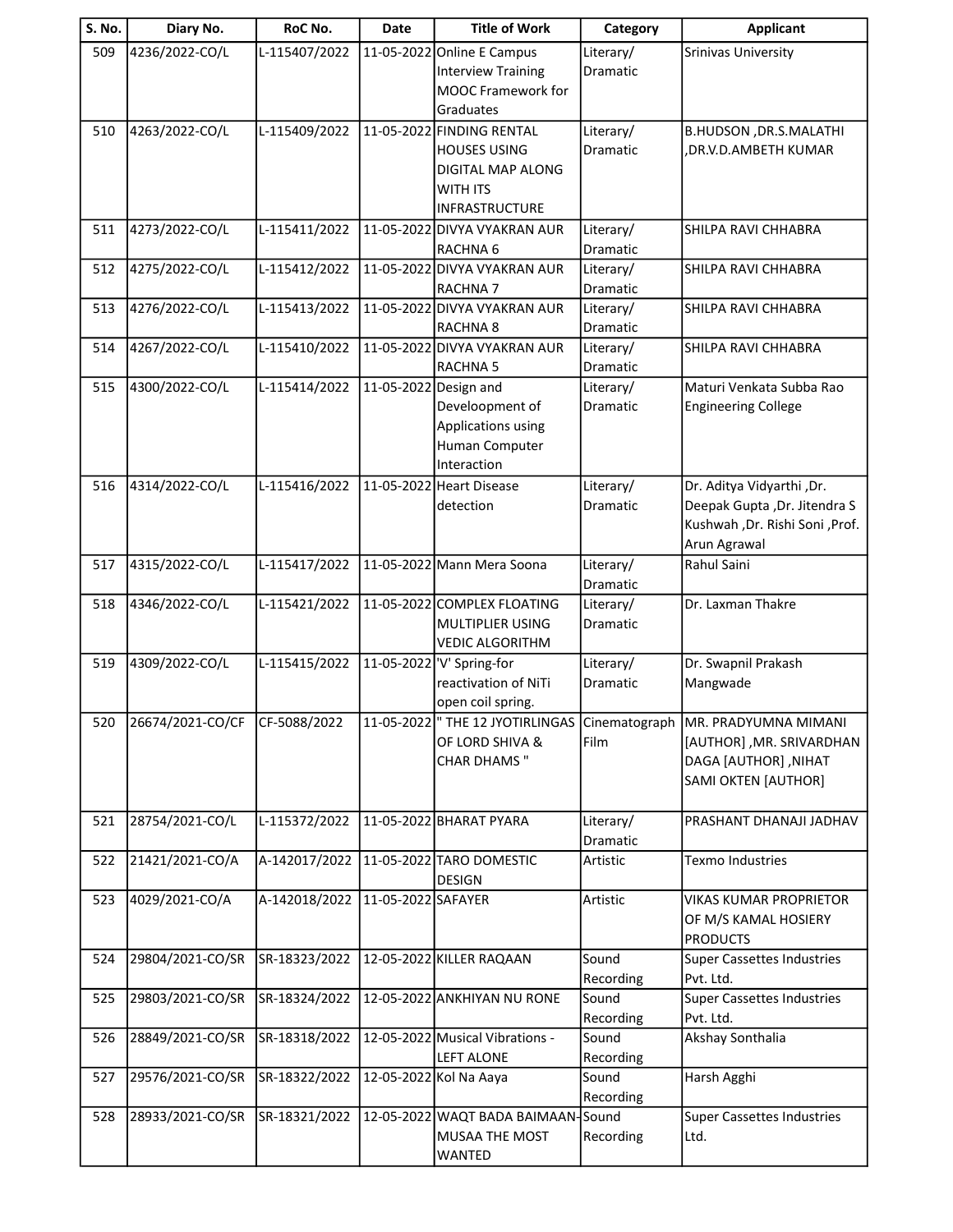| S. No. | Diary No.        | RoC No.       | <b>Date</b>        | <b>Title of Work</b>                            | Category               | <b>Applicant</b>                  |
|--------|------------------|---------------|--------------------|-------------------------------------------------|------------------------|-----------------------------------|
| 529    | 28929/2021-CO/SR | SR-18319/2022 |                    | 12-05-2022 MAIN GHAGHRA                         | Sound                  | <b>Super Cassettes Industries</b> |
|        |                  |               |                    | <b>CHUNRI- MUSA THE</b>                         | Recording              | Ltd.                              |
|        |                  |               |                    | <b>MOST WANTED</b>                              |                        |                                   |
| 530    | 28931/2021-CO/SR | SR-18320/2022 |                    | 12-05-2022 JANIYA TERI HANSI                    | Sound                  | <b>Super Cassettes Industries</b> |
|        |                  |               |                    | ADA-MUSAA THE                                   | Recording              | Ltd.                              |
|        |                  |               |                    | <b>MOST WANTED</b>                              |                        |                                   |
| 531    | 28306/2021-CO/A  | A-142019/2022 |                    | 12-05-2022 UJALA CRISP & SHINE                  | Artistic               | JYOTHY LABS LTD                   |
|        |                  |               |                    | <b>DEVICE OF BLUE</b>                           |                        |                                   |
|        |                  |               |                    | <b>BOTTLE</b>                                   |                        |                                   |
| 532    | 28507/2021-CO/SR | SR-18317/2022 |                    | 12-05-2022 SANG MAAR GAYI                       | Sound                  | <b>Super Cassettes Industries</b> |
|        |                  |               |                    |                                                 | Recording              | Pvt. Ltd.                         |
| 533    | 27744/2021-CO/SW |               |                    | SW-15418/2022 12-05-2022 Risk and Vulnerability | Computer               | Arun Kumar Shanker                |
|        |                  |               |                    | of Indian Agriculture to                        | Software               |                                   |
|        |                  |               |                    | Climate Change                                  |                        |                                   |
| 534    | 27625/2021-CO/SR | SR-18316/2022 |                    | 12-05-2022 Man ki umango ko                     | Sound                  | Aparna Agarwal                    |
| 535    | 4417/2022-CO/L   |               |                    | 12-05-2022 Jai Guru Ma ke                       | Recording<br>Literary/ | Chandra Shekhar Singh             |
|        |                  | L-115434/2022 |                    |                                                 | Dramatic               |                                   |
| 536    | 24465/2021-CO/SR | SR-18315/2022 |                    | 12-05-2022 Chutki Bajana Chhod                  | Sound                  | RAJU CASSETTES INDUSTRIES         |
|        |                  |               |                    | De                                              | Recording              |                                   |
| 537    | 27535/2021-CO/L  | L-115422/2022 |                    | 12-05-2022 FOOT STEP CHARGER                    | Literary/              | Chetan Gampaqwar, Mrs             |
|        |                  |               |                    |                                                 | Dramatic               | Sandhya Shinde, Mrunal            |
|        |                  |               |                    |                                                 |                        | Jiotode, Rohan Joshi              |
| 538    | 4489/2022-CO/L   | L-115446/2022 |                    | 12-05-2022 YOGA GRADE 9                         | Literary/              | <b>INDIAN VEDIC SCHOOL</b>        |
|        |                  |               |                    |                                                 | Dramatic               | PRIVATE LIMITED                   |
| 539    | 4424/2022-CO/L   | L-115435/2022 |                    | 12-05-2022 YOGA GRADE 10                        | Literary/              | <b>INDIAN VEDIC SCHOOL</b>        |
|        |                  |               |                    |                                                 | Dramatic               | PRIVATE LIMITED                   |
| 540    | 4560/2022-CO/L   | L-115449/2022 |                    | 12-05-2022 Mnemonic for drugs                   | Literary/              | vivek Valliappan                  |
|        |                  |               |                    | used in Myocardial                              | Dramatic               |                                   |
|        |                  |               |                    | Infarction                                      |                        |                                   |
| 541    | 4863/2022-CO/L   | L-115469/2022 |                    | 12-05-2022 A Case Study of                      | Literary/              | <b>Srinivas University</b>        |
|        |                  |               |                    | Cashew Industry in                              | <b>Dramatic</b>        |                                   |
|        |                  |               |                    | Karnataka                                       |                        |                                   |
| 542    | 4862/2022-CO/L   | L-115468/2022 |                    | 12-05-2022 A Conceptual Study on                | Literary/              | <b>Srinivas University</b>        |
|        |                  |               |                    | performance of Small                            | Dramatic               |                                   |
|        |                  |               |                    | Scale Industries in India                       |                        |                                   |
| 543    | 4682/2022-CO/L   | L-115450/2022 |                    | 12-05-2022 Rankersnotes- Higher                 | Literary/              | Sougata Bangal                    |
|        |                  |               |                    | Secondary English                               | Dramatic               |                                   |
| 544    | 4857/2022-CO/L   | L-115467/2022 |                    | 12-05-2022 Image Processing Test                | Literary/              | <b>Srinivas University</b>        |
|        |                  |               |                    | Bench for Robot Vision                          | Dramatic               |                                   |
|        |                  |               |                    | Using C#                                        |                        |                                   |
| 545    | 4855/2022-CO/L   | L-115466/2022 |                    | 12-05-2022 Indias E-Commerce                    | Literary/              | <b>Srinivas University</b>        |
|        |                  |               |                    | Industry Growth and                             | Dramatic               |                                   |
|        |                  |               |                    | Projected                                       |                        |                                   |
|        |                  |               |                    | <b>Breakthroughs</b>                            |                        |                                   |
| 546    | 4853/2022-CO/L   | L-115465/2022 | 12-05-2022 NYKAA A |                                                 | Literary/              | Srinivas University               |
|        |                  |               |                    | Comprehensive                                   | Dramatic               |                                   |
|        |                  |               |                    | Analysis of a Leading                           |                        |                                   |
|        |                  |               |                    | Indian E Commerce                               |                        |                                   |
|        |                  |               |                    | Cosmetic Company                                |                        |                                   |
| 547    | 4849/2022-CO/L   | L-115463/2022 |                    | 12-05-2022 Restoring Tourism                    | Literary/              | <b>Srinivas University</b>        |
|        |                  |               |                    | Industry in India after                         | Dramatic               |                                   |
|        |                  |               |                    | Covid 19: A case study                          |                        |                                   |
| 548    | 4771/2022-CO/L   | L-115457/2022 |                    | 12-05-2022 Data Extraction and                  | Literary/              | M/s Bharat Electronics            |
|        |                  |               |                    | Data Analytics from Big Dramatic<br>PDF File    |                        | Limited                           |
|        |                  |               |                    |                                                 |                        |                                   |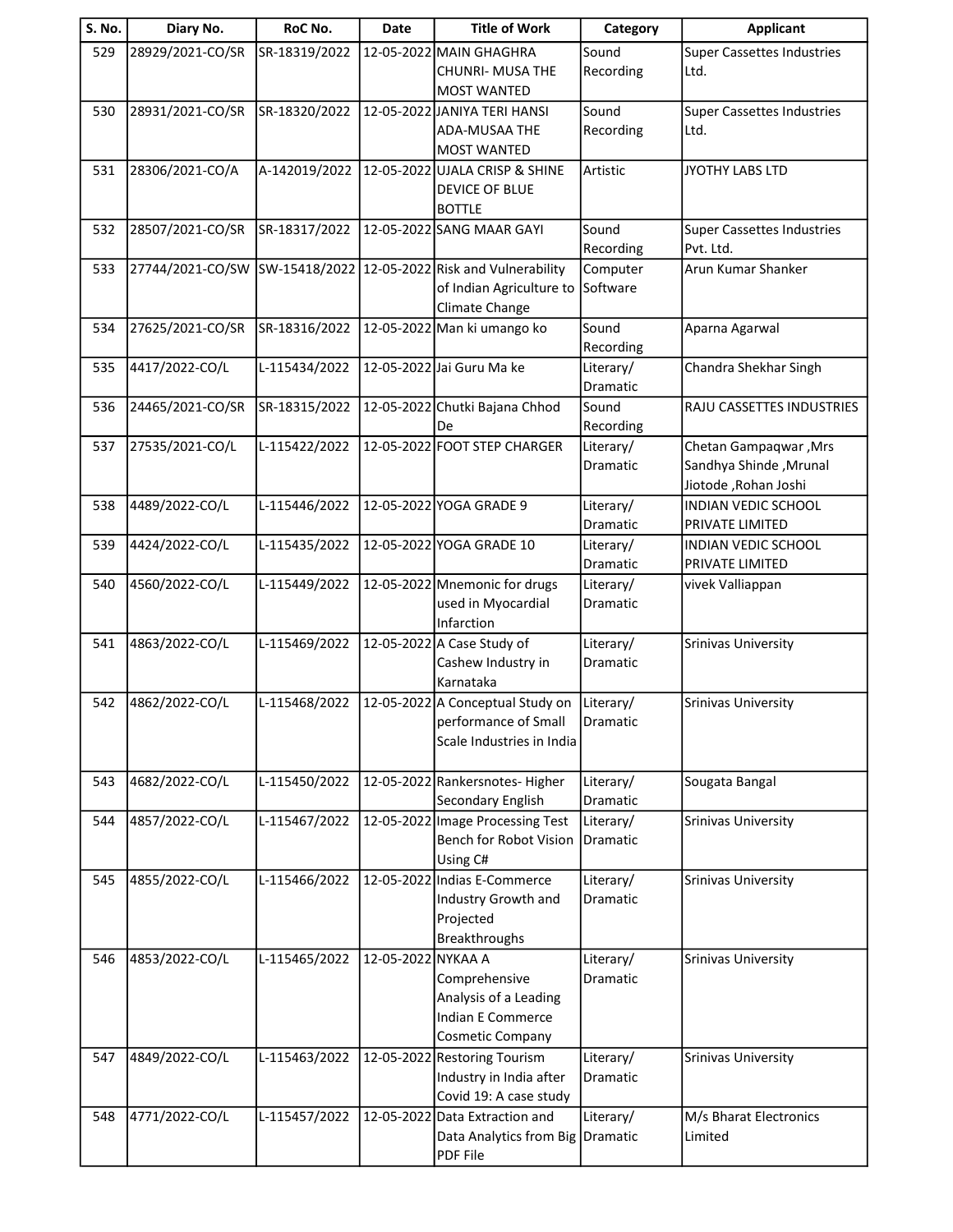| <b>S. No.</b> | Diary No.      | RoC No.       | Date                | <b>Title of Work</b>                                                                                                                      | Category              | <b>Applicant</b>                                                                                                                                                                                    |
|---------------|----------------|---------------|---------------------|-------------------------------------------------------------------------------------------------------------------------------------------|-----------------------|-----------------------------------------------------------------------------------------------------------------------------------------------------------------------------------------------------|
| 549           | 4847/2022-CO/L | L-115462/2022 |                     | 12-05-2022 Role and Trend of<br><b>Agricultural Finance</b><br>Institutions in the<br>Inclusive Growth of<br>Farmers in Rural India       | Literary/<br>Dramatic | Srinivas University                                                                                                                                                                                 |
| 550           | 4843/2022-CO/L | L-115461/2022 |                     | 12-05-2022 Social Engineering<br>Attacks on Facebook A<br>Case Study                                                                      | Literary/<br>Dramatic | <b>Srinivas University</b>                                                                                                                                                                          |
| 551           | 4730/2022-CO/L | L-115453/2022 | 12-05-2022 TESTMATE |                                                                                                                                           | Literary/<br>Dramatic | <b>BHAVIK DEVRAJ KOTHARI</b>                                                                                                                                                                        |
| 552           | 4805/2022-CO/L | L-115459/2022 |                     | 12-05-2022 Temperance The Inner<br>Realm                                                                                                  | Literary/<br>Dramatic | Ruchi Chandan                                                                                                                                                                                       |
| 553           | 4778/2022-CO/L | L-115458/2022 |                     | 12-05-2022 AI Enabled Smart Stick<br>for visually impaired.                                                                               | Literary/<br>Dramatic | Ashwini Santosh Kawale<br>, Avishkar Rajendra Gandhi<br>Mayank Sandeep Chordiya<br>Nayan Ashok Chandak<br>, Rohini S. Bhalerao-Panajkar<br>Siddhant Narsing Jadhav,<br>, Yashwardhan Kailas Kanchan |
| 554           | 4762/2022-CO/L | L-115455/2022 |                     | 12-05-2022 SOR Heat Treatment                                                                                                             | Literary/<br>Dramatic | Maruti Suzuki India Limited,                                                                                                                                                                        |
| 555           | 4770/2022-CO/L | L-115456/2022 |                     | 12-05-2022 Secure PIN Block<br>Mechanism for PIN<br><b>Transaction Security</b>                                                           | Literary/<br>Dramatic | M/s Bharat Electronics<br>Limited                                                                                                                                                                   |
| 556           | 4736/2022-CO/L | L-115454/2022 |                     | 12-05-2022 Design of DMA<br>controller in Hand held<br>radio for High speed<br>data processing                                            | Literary/<br>Dramatic | M/s Bharat Electronics<br>Limited                                                                                                                                                                   |
| 557           | 4721/2022-CO/L | L-115452/2022 |                     | 12-05-2022 CaLCI - I can see the<br>Larynx but Cannot<br>Intubate                                                                         | Literary/<br>Dramatic | AKSHAYA N SHETTI                                                                                                                                                                                    |
| 558           | 4716/2022-CO/L | L-115451/2022 |                     | 12-05-2022 Transparency Seal-A<br>symbol of<br>transparency, safety<br>and quality                                                        | Literary/<br>Dramatic | Dr.Prakash Kumar                                                                                                                                                                                    |
| 559           | 4490/2022-CO/L | L-115447/2022 |                     | 12-05-2022 YOGA GRADE 8                                                                                                                   | Literary/<br>Dramatic | <b>INDIAN VEDIC SCHOOL</b><br>PRIVATE LIMITED                                                                                                                                                       |
| 560           | 4282/2022-CO/L | L-115428/2022 |                     | 12-05-2022 KPI MODEL FOR HIGH<br><b>THRUST BEARING</b><br><b>TEMPERATURE IN</b><br>CONDENSATE<br><b>EXTRACTION PUMP</b><br>MODEL - EN6J40 | Literary/<br>Dramatic | <b>BHARAT HEAVY ELECTRICALS</b><br>LIMITED                                                                                                                                                          |
| 561           | 4391/2022-CO/L | L-115431/2022 |                     | 12-05-2022 Plant Maintenance:<br>Part-II Machine Specific Dramatic<br>Maintenance<br>Guidelines                                           | Literary/             | Maruti Suzukl India Limited,                                                                                                                                                                        |
| 562           | 4396/2022-CO/L | L-115432/2022 |                     | 12-05-2022 Maruti Suzuki Genuine<br>parts and Accessories<br><b>Distributor Retail</b><br>Outlet Heads (ROH)<br>Level 3 Training          | Literary/<br>Dramatic | Maruti Suzukl India Limited,                                                                                                                                                                        |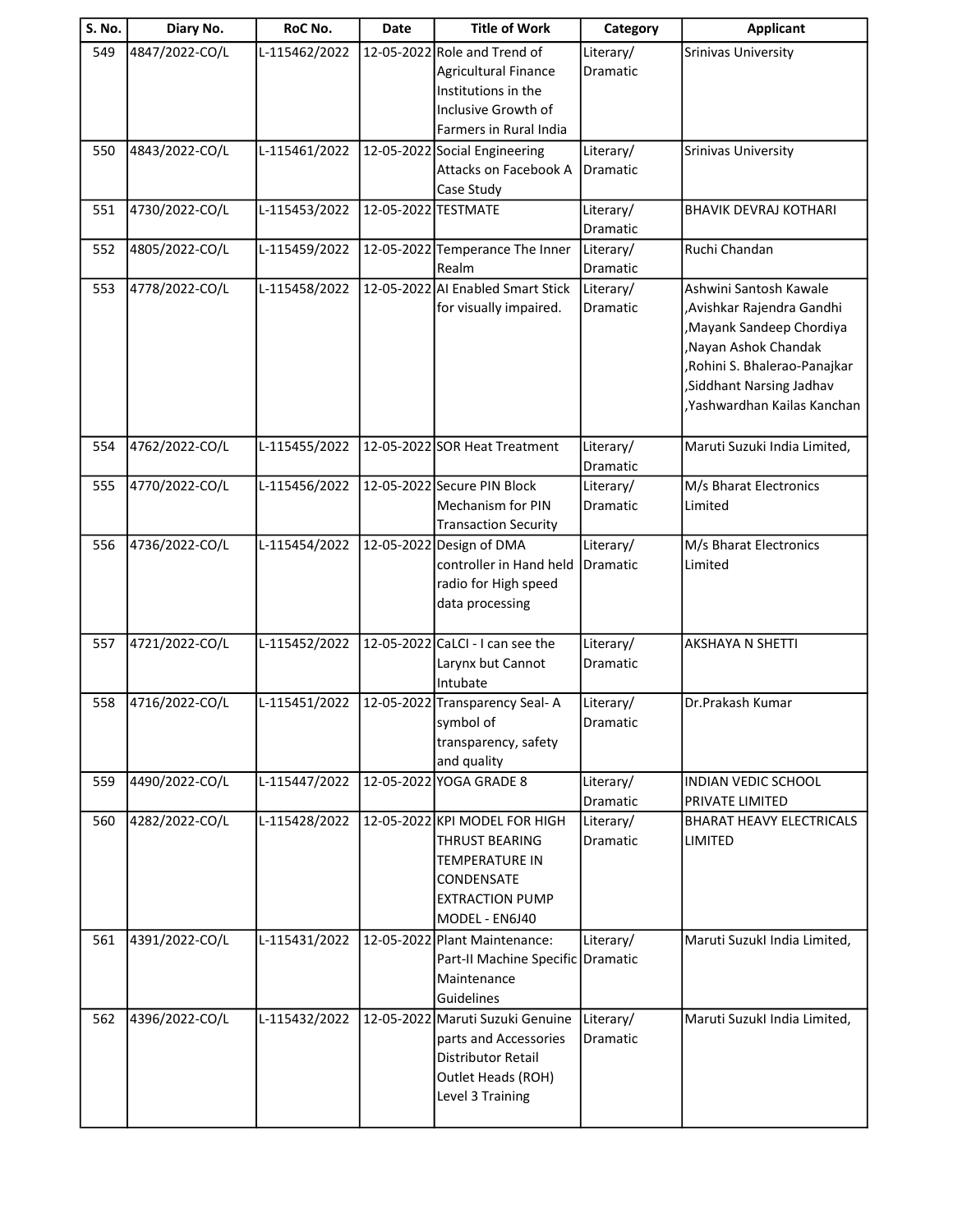| <b>S. No.</b> | Diary No.      | RoC No.       | Date       | <b>Title of Work</b>                                        | Category        | <b>Applicant</b>                |
|---------------|----------------|---------------|------------|-------------------------------------------------------------|-----------------|---------------------------------|
| 563           | 4413/2022-CO/L | L-115433/2022 | 12-05-2022 | National Healthcare                                         | Literary/       | Dr.Prakash Kumar                |
|               |                |               |            | <b>Quality Monitoring</b>                                   | Dramatic        |                                 |
|               |                |               |            | Agency (National                                            |                 |                                 |
|               |                |               |            | <b>Healthcare Quality</b>                                   |                 |                                 |
|               |                |               |            | Auditor) For                                                |                 |                                 |
|               |                |               |            | <b>Healthcare Services</b>                                  |                 |                                 |
| 564           | 4426/2022-CO/L | L-115437/2022 |            | 12-05-2022 HOME BASED                                       | Literary/       | Dr. DHANASHREE DABHADE          |
|               |                |               |            | <b>REHABILITATION</b>                                       | Dramatic        |                                 |
|               |                |               |            | PROTOCOL IN POST                                            |                 |                                 |
|               |                |               |            | <b>COVID-19 PATIENTS</b>                                    |                 |                                 |
|               |                |               |            | WITH TYPE II DIABETES                                       |                 |                                 |
|               |                |               |            | <b>MELLITUS</b>                                             |                 |                                 |
| 565           | 4425/2022-CO/L | L-115436/2022 |            | 12-05-2022 Remedial Measure For                             | Literary/       | Dr. Vashima Veerkumar, Ms.      |
|               |                |               |            | Reducing                                                    | Dramatic        | Neha Rathore , Ms. Porineeta    |
|               |                |               |            | Musculoskeletal                                             |                 | Phukan , Prof. Neerja Jaiswal   |
|               |                |               |            | Discomforts Among                                           |                 |                                 |
| 566           | 4439/2022-CO/L | L-115439/2022 |            | <b>Banking Employees</b><br>12-05-2022 Vedic Astrology: The | Literary/       |                                 |
|               |                |               |            | Light Of Wisdom                                             | Dramatic        | Ajay Kumar Srivastava           |
| 567           | 4467/2022-CO/L | L-115443/2022 |            | 12-05-2022 Nutricereals for                                 | Literary/       | ICAR - INDIAN INSTITUTE OF      |
|               |                |               |            | <b>Nutritional Security</b>                                 | <b>Dramatic</b> | MILLETS RESEARCH                |
| 568           | 4451/2022-CO/L | L-115440/2022 |            | 12-05-2022 Ankganit evam                                    | Literary/       | Agrawal Group of                |
|               |                |               |            | Sankhyatmak                                                 | Dramatic        | Publications                    |
|               |                |               |            | Abhiyogyata Study                                           |                 |                                 |
|               |                |               |            | Guide                                                       |                 |                                 |
| 569           | 4459/2022-CO/L | L-115441/2022 |            | 12-05-2022 Samanya Hindi Study                              | Literary/       | Agrawal Group of                |
|               |                |               |            | Guide                                                       | Dramatic        | Publications                    |
| 570           | 4465/2022-CO/L | L-115442/2022 |            | 12-05-2022 UNSCRIPTED                                       | Literary/       | PRANJAL KALITA                  |
|               |                |               |            | <b>THOUGHTS</b>                                             | Dramatic        |                                 |
| 571           | 4483/2022-CO/L | L-115444/2022 |            | 12-05-2022 Six Feet Under                                   | Literary/       | IZHAR VINSON IYAPILLAI          |
|               |                |               |            |                                                             | Dramatic        |                                 |
| 572           | 4485/2022-CO/L | L-115445/2022 |            | 12-05-2022 National Health                                  | Literary/       | Dr.Prakash Kumar                |
|               |                |               |            | Commission- A single                                        | <b>Dramatic</b> |                                 |
|               |                |               |            | admistrative Agency                                         |                 |                                 |
|               |                |               |            | for Healthcare services                                     |                 |                                 |
|               |                |               |            | to impose uniformity<br>on the standard of                  |                 |                                 |
|               |                |               |            | education and in turn                                       |                 |                                 |
|               |                |               |            | care under those                                            |                 |                                 |
|               |                |               |            | system                                                      |                 |                                 |
| 573           | 4542/2022-CO/L | L-115448/2022 |            | 12-05-2022 Sangarsh Ya Safalta ?                            | Literary/       | Avinash Mishra                  |
|               |                |               |            |                                                             | Dramatic        |                                 |
| 574           | 4437/2022-CO/L | L-115438/2022 |            | 12-05-2022 Mat Rukna Madalsa                                | Literary/       | Deepa Mishra                    |
|               |                |               |            |                                                             | Dramatic        |                                 |
| 575           | 4841/2022-CO/L | L-115460/2022 |            | 12-05-2022 ART AND CRAFT -                                  | Literary/       | <b>CHITRA METE - PROPRIETOR</b> |
|               |                |               |            | <b>LAHAN GAT</b>                                            | Dramatic        |                                 |
| 576           | 4850/2022-CO/L | L-115464/2022 |            | 12-05-2022 ART AND CREAFT -                                 | Literary/       | <b>CHITRA METE - PROPRIETOR</b> |
|               |                |               |            | <b>MOTHA GAT</b>                                            | Dramatic        |                                 |
| 577           | 4880/2022-CO/L | L-115471/2022 |            | 12-05-2022 National Transparency                            | Literary/       | Dr.Prakash Kumar                |
|               |                |               |            | Authority (Agency Or                                        | Dramatic        |                                 |
|               |                |               |            | Board)                                                      |                 |                                 |
|               |                |               |            |                                                             |                 |                                 |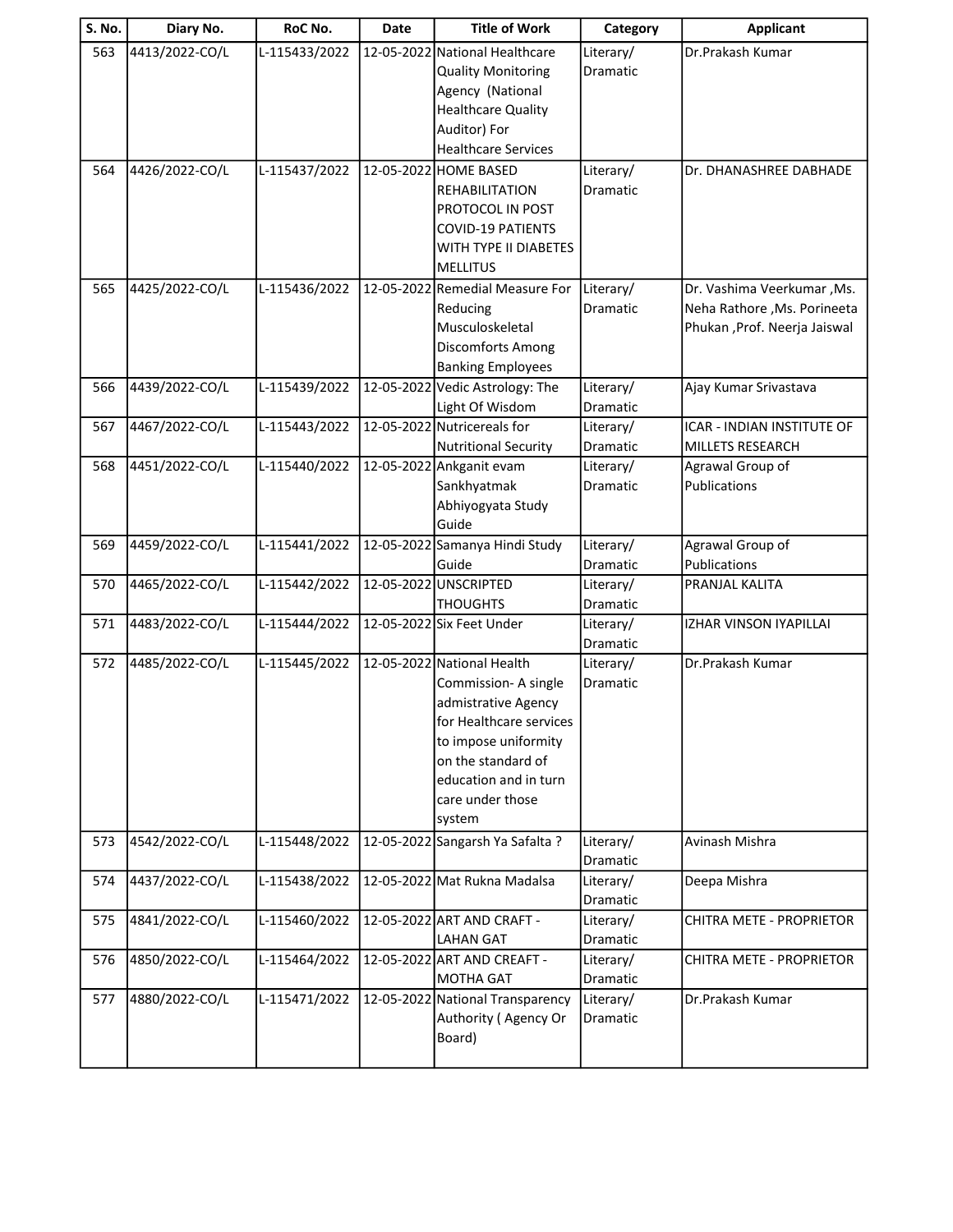| <b>S. No.</b> | Diary No.      | RoC No.       | Date       | <b>Title of Work</b>                         | Category                     | <b>Applicant</b>                     |
|---------------|----------------|---------------|------------|----------------------------------------------|------------------------------|--------------------------------------|
| 578           | 4865/2022-CO/L | L-115470/2022 | 12-05-2022 | Corporate Social                             | Literary/                    | Srinivas University                  |
|               |                |               |            | Responsibility A Study                       | Dramatic                     |                                      |
|               |                |               |            | on Mangalore Refinery                        |                              |                                      |
|               |                |               |            | and Petrochemicals                           |                              |                                      |
|               |                |               |            | Limited MRPL                                 |                              |                                      |
|               |                |               |            |                                              |                              |                                      |
| 579           | 4373/2022-CO/L | L-115430/2022 |            | 12-05-2022 Blood Bank                        | Literary/<br><b>Dramatic</b> | Dr. Susheela Dahiya                  |
|               |                |               |            | Management System                            |                              | ,Kaustubh Asthana, Keshav<br>Kaushik |
| 580           | 4351/2022-CO/L | L-115429/2022 |            | 12-05-2022 KAVYA YOG - MERE                  | Literary/                    | YOGIRAJ HITESHKUMAR                  |
|               |                |               |            | <b>EKADASH KAVYASAN</b>                      | Dramatic                     | <b>BRAHMBHATT</b>                    |
| 581           | 3871/2022-CO/L | L-115425/2022 |            | 12-05-2022 Implementation of                 | Literary/                    | <b>BHARAT HEAVY ELECTRICALS</b>      |
|               |                |               |            | Condensate throttling                        | Dramatic                     | LIMITED,                             |
|               |                |               |            | Technique in automatic                       |                              |                                      |
|               |                |               |            | mode for primary                             |                              |                                      |
|               |                |               |            | frequency                                    |                              |                                      |
|               |                |               |            | improvement of                               |                              |                                      |
|               |                |               |            | thermal power plant in                       |                              |                                      |
|               |                |               |            | <b>Distributed Control</b>                   |                              |                                      |
|               |                |               |            | System(DCS)                                  |                              |                                      |
| 582           | 3844/2022-CO/L | L-115424/2022 |            | 12-05-2022 Implementation of                 | Literary/                    | <b>Bharat Heavy Electricals</b>      |
|               |                |               |            | Prosafe-RS (Yokogawa                         | Dramatic                     | Limited,                             |
|               |                |               |            | PLC) controls in DCS                         |                              |                                      |
|               |                |               |            |                                              |                              |                                      |
| 583           | 4233/2022-CO/L | L-115427/2022 |            | 12-05-2022 Redundant Control                 | Literary/                    | <b>Bharat Electronics Limited</b>    |
|               |                |               |            | Plane Software Stack                         | Dramatic                     |                                      |
|               |                |               |            | for FPGA based                               |                              |                                      |
|               |                |               |            | switches                                     |                              |                                      |
| 584           | 3878/2022-CO/L | L-115426/2022 |            | 12-05-2022 Design of template for            | Literary/                    | <b>BHARAT HEAVY ELECTRICALS</b>      |
|               |                |               |            | incorporating Pulse<br>inputs in DCS         | Dramatic                     | LIMITED,                             |
| 585           | 2061/2022-CO/L | L-115423/2022 |            | 12-05-2022 Problem Solving and               | Literary/                    | <b>NIIT LIMITED</b>                  |
|               |                |               |            | Computational                                | Dramatic                     |                                      |
|               |                |               |            | Thinking Using Java                          |                              |                                      |
| 586           | 4953/2022-CO/L | L-115490/2022 |            | 13-05-2022 The Lemonplucker                  | Literary/                    | Yogeshbavana                         |
|               |                |               |            |                                              | Dramatic                     |                                      |
| 587           | 4891/2022-CO/L | L-115475/2022 |            | 13-05-2022 Analysis of sideband              | Literary/                    | Kirti Samir Vaidya                   |
|               |                |               |            | generation in                                | Dramatic                     |                                      |
|               |                |               |            | Amplitude modulation                         |                              |                                      |
|               |                |               |            |                                              |                              |                                      |
| 588           | 4886/2022-CO/L | L-115474/2022 |            | 13-05-2022 Tara Goes Stargazing              | Literary/                    | Renuka Tandon                        |
|               |                |               |            |                                              | Dramatic                     |                                      |
| 589           | 4981/2022-CO/L | L-115495/2022 |            | 13-05-2022 WHEN MY SON LOVED<br><b>ROBOT</b> | Literary/                    | <b>JAIMINI SARKAR</b>                |
| 590           | 4881/2022-CO/L | L-115472/2022 |            | 13-05-2022 National Healthcare               | Dramatic<br>Literary/        |                                      |
|               |                |               |            | Safety Agency (                              | Dramatic                     | Dr.Prakash Kumar                     |
|               |                |               |            | National Healthcare                          |                              |                                      |
|               |                |               |            | Safety Reporting Or                          |                              |                                      |
|               |                |               |            | Monitoring Agency Or                         |                              |                                      |
|               |                |               |            | Authority)- A patient                        |                              |                                      |
|               |                |               |            | safety investigation                         |                              |                                      |
|               |                |               |            | agency for Healthcare                        |                              |                                      |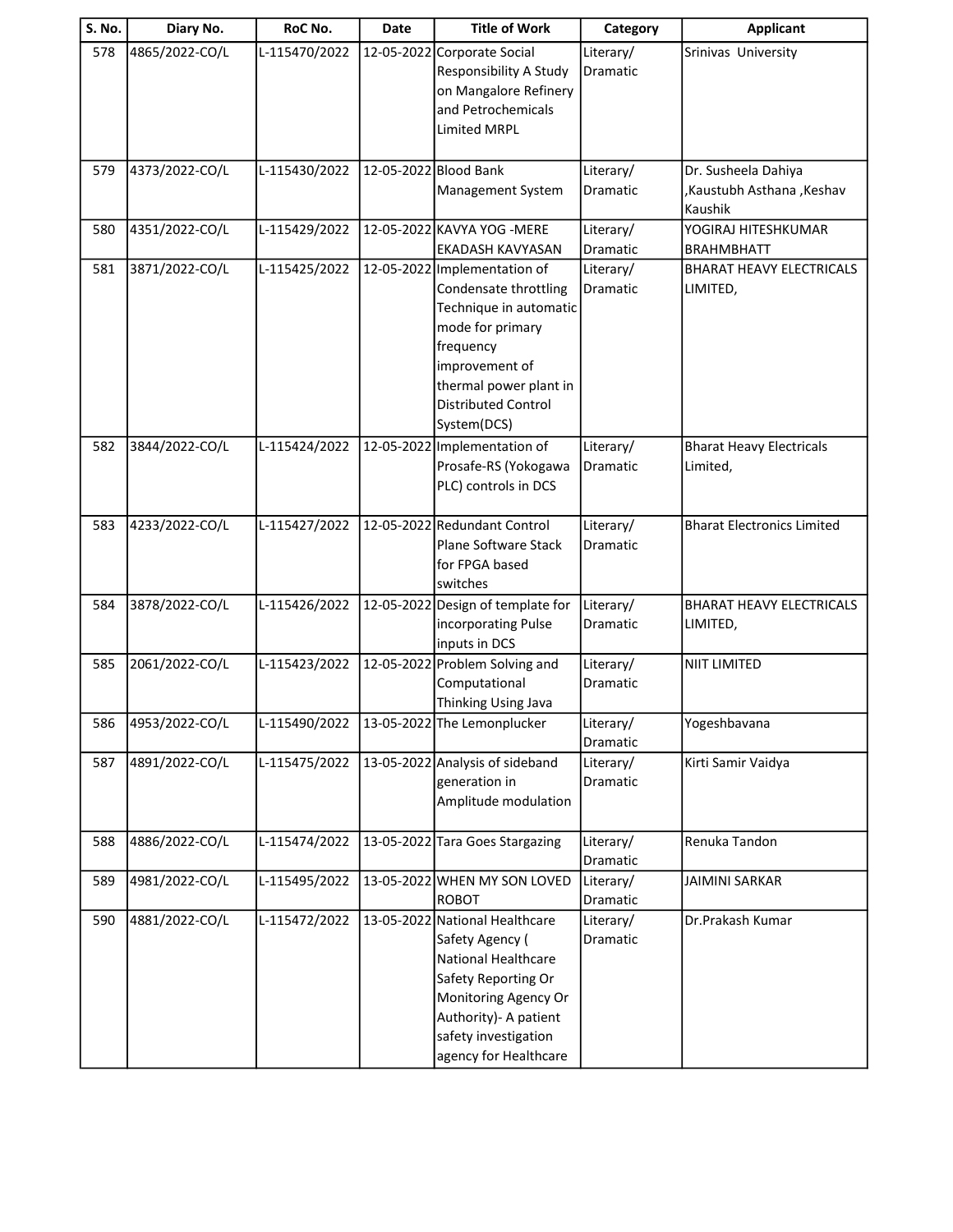| <b>S. No.</b> | Diary No.      | RoC No.       | <b>Date</b> | <b>Title of Work</b>              | Category        | <b>Applicant</b>             |
|---------------|----------------|---------------|-------------|-----------------------------------|-----------------|------------------------------|
| 591           | 4924/2022-CO/L | L-115489/2022 |             | 13-05-2022 Trading strategy based | Literary/       | Jasleen Kaur                 |
|               |                |               |             | on predicted                      | <b>Dramatic</b> |                              |
|               |                |               |             | directional outcomes              |                 |                              |
|               |                |               |             | to calculate average              |                 |                              |
|               |                |               |             | trade returns of global           |                 |                              |
|               |                |               |             | stock indices using data          |                 |                              |
|               |                |               |             | mining techniques                 |                 |                              |
|               |                |               |             |                                   |                 |                              |
| 592           | 4956/2022-CO/L | L-115491/2022 |             | 13-05-2022 DHARMA AYURVEDA        | Literary/       | Dr. L.B.JAYAPRAKASH          |
|               |                |               |             |                                   | Dramatic        |                              |
| 593           | 4957/2022-CO/L | L-115492/2022 |             | 13-05-2022 AYUR MANA              | Literary/       | Dr. L.B.JAYAPRAKASH          |
|               |                |               |             |                                   | Dramatic        |                              |
| 594           | 4913/2022-CO/L | L-115485/2022 |             | 13-05-2022 Famous Moral Stories   | Literary/       | INDIAN VEDIC SCHOOL          |
|               |                |               |             | Volume 9                          | Dramatic        | PRIVATE LIMITED              |
| 595           | 4915/2022-CO/L | L-115486/2022 |             | 13-05-2022 Famous Moral Stories   | Literary/       | <b>INDIAN VEDIC SCHOOL</b>   |
|               |                |               |             | Volume 10                         | <b>Dramatic</b> | PRIVATE LIMITED              |
| 596           | 4916/2022-CO/L | L-115487/2022 |             | 13-05-2022 Famous Moral Stories   | Literary/       | <b>INDIAN VEDIC SCHOOL</b>   |
|               |                |               |             | Volume 11                         | Dramatic        | PRIVATE LIMITED              |
| 597           | 4917/2022-CO/L | L-115488/2022 |             | 13-05-2022 Famous Moral Stories   | Literary/       | INDIAN VEDIC SCHOOL          |
|               |                |               |             | Volume 12                         | Dramatic        | PRIVATE LIMITED              |
| 598           | 4882/2022-CO/L | L-115473/2022 |             | 13-05-2022 Herbology Grade 6      | Literary/       | <b>INDIAN VEDIC SCHOOL</b>   |
|               |                |               |             |                                   | Dramatic        | PRIVATE LIMITED              |
| 599           | 4894/2022-CO/L | L-115476/2022 |             | 13-05-2022 Herbology Grade 7      | Literary/       | INDIAN VEDIC SCHOOL          |
|               |                |               |             |                                   | Dramatic        | PRIVATE LIMITED              |
| 600           | 4896/2022-CO/L | L-115477/2022 |             | 13-05-2022 Famous Moral Stories   | Literary/       | INDIAN VEDIC SCHOOL          |
|               |                |               |             | Volume 1                          | Dramatic        | PRIVATE LIMITED              |
| 601           | 4898/2022-CO/L | L-115478/2022 |             | 13-05-2022 Famous Moral Stories   | Literary/       | INDIAN VEDIC SCHOOL          |
|               |                |               |             | Volume 2                          | Dramatic        | PRIVATE LIMITED              |
| 602           | 4900/2022-CO/L | L-115479/2022 |             | 13-05-2022 Famous Moral Stories   | Literary/       | INDIAN VEDIC SCHOOL          |
|               |                |               |             | Volume 3                          | Dramatic        | PRIVATE LIMITED              |
| 603           | 4902/2022-CO/L | L-115480/2022 |             | 13-05-2022 Famous Mroal Stories   | Literary/       | <b>INDIAN VEDIC SCHOOL</b>   |
|               |                |               |             | Volume 4                          | Dramatic        | PRIVATE LIMITED              |
| 604           | 4904/2022-CO/L | L-115481/2022 |             | 13-05-2022 Famous Moral Stories   | Literary/       | INDIAN VEDIC SCHOOL          |
|               |                |               |             | Volume 5                          | Dramatic        | PRIVATE LIMITED              |
| 605           | 4906/2022-CO/L | L-115482/2022 |             | 13-05-2022 Famous Moral Stories   | Literary/       | INDIAN VEDIC SCHOOL          |
|               |                |               |             | Volume 6                          | Dramatic        | PRIVATE LIMITED              |
| 606           | 4907/2022-CO/L | L-115483/2022 |             | 13-05-2022 Famous Moral Stories   | Literary/       | INDIAN VEDIC SCHOOL          |
|               |                |               |             | Volume 7                          | Dramatic        | PRIVATE LIMITED              |
| 607           | 4912/2022-CO/L | L-115484/2022 |             | 13-05-2022 Famous Moral Stories   | Literary/       | INDIAN VEDIC SCHOOL          |
|               |                |               |             | Volume 8                          | Dramatic        | PRIVATE LIMITED              |
| 608           | 5031/2022-CO/L | L-115499/2022 |             | 13-05-2022 An Efficient Algorithm | Literary/       | Pornima Niranjane , Salim    |
|               |                |               |             | for Finding Top-K                 | Dramatic        | Amdani                       |
|               |                |               |             | <b>Shortest Path</b>              |                 |                              |
| 609           | 5030/2022-CO/L | L-115498/2022 |             | 13-05-2022 A Real Time Context    | Literary/       | Amol Dudhe , Salim Amdani    |
|               |                |               |             | Aware Vehicular                   | Dramatic        |                              |
|               |                |               |             | Communication                     |                 |                              |
|               |                |               |             | <b>System Using Soft</b>          |                 |                              |
|               |                |               |             | Computing                         |                 |                              |
| 610           | 5028/2022-CO/L | L-115497/2022 |             | 13-05-2022 Emotion Based Model    | Literary/       | Salim Amdani , Syed Saad     |
|               |                |               |             | for Optimal Sentiment             | Dramatic        | Husain                       |
|               |                |               |             | Classification                    |                 |                              |
|               |                |               |             |                                   |                 |                              |
| 611           | 5027/2022-CO/L | L-115496/2022 | 13-05-2022  | Design and Analysis of            | Literary/       | Namita Parati , Salim Amdani |
|               |                |               |             | Network Traffic                   | Dramatic        |                              |
|               |                |               |             | <b>Classification For Cyber</b>   |                 |                              |
|               |                |               |             | <b>Security Using AI</b>          |                 |                              |
|               |                |               |             | Techniques                        |                 |                              |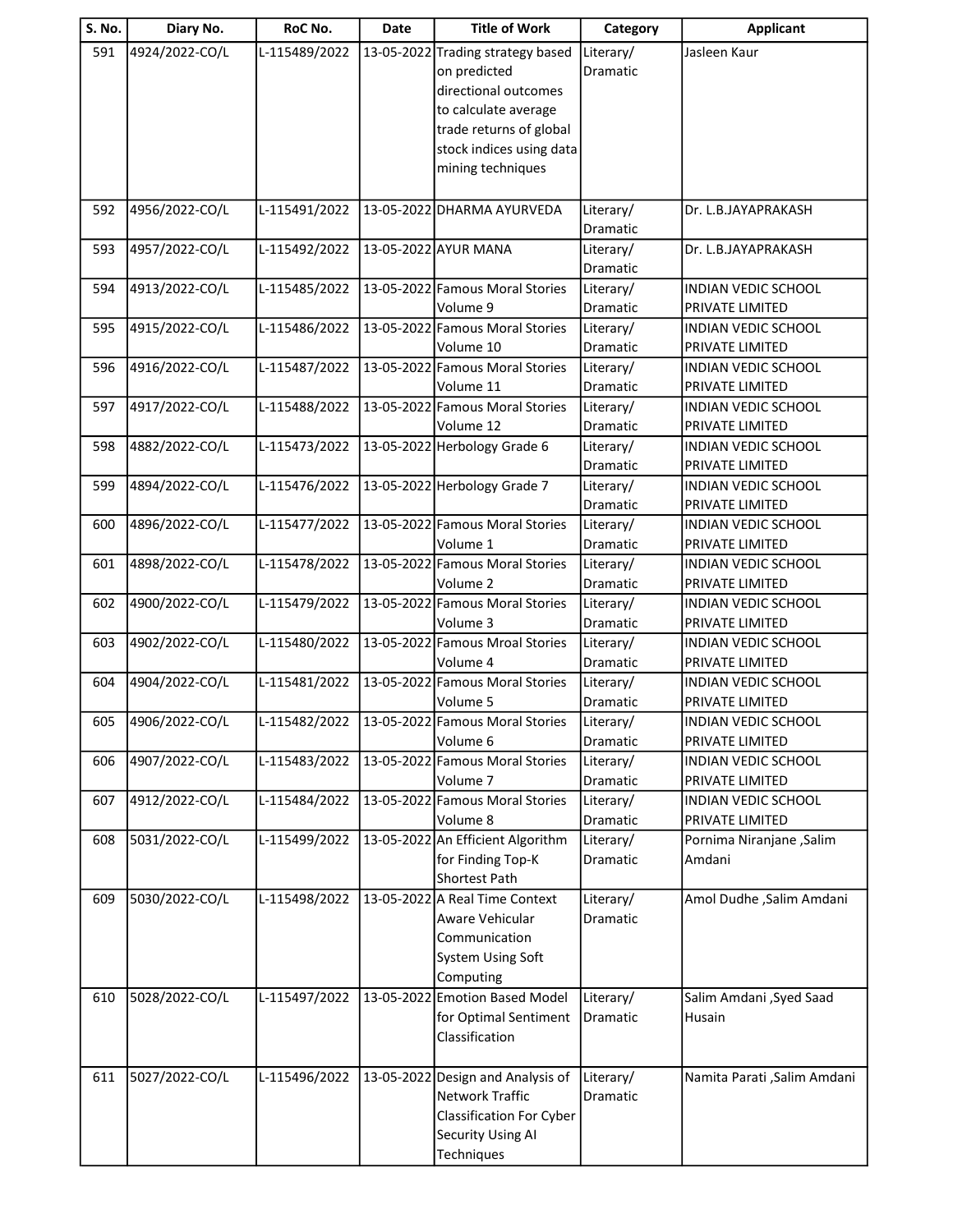| <b>S. No.</b> | Diary No.        | RoC No.                        | <b>Date</b> | <b>Title of Work</b>                                      | Category              | <b>Applicant</b>                         |
|---------------|------------------|--------------------------------|-------------|-----------------------------------------------------------|-----------------------|------------------------------------------|
| 612           | 4972/2022-CO/L   | L-115494/2022                  |             | 13-05-2022 STUDIO SRNGA                                   | Literary/             | M. S. SARDA                              |
|               |                  |                                |             | <b>PRESENTS HARMONY -</b>                                 | Dramatic              |                                          |
|               |                  |                                |             | ITS ALL ABOUT LOVE                                        |                       | M. S. SARDA                              |
| 613           | 4969/2022-CO/L   | L-115493/2022                  |             | 13-05-2022 STUDIO SRNGA<br>PRESENTS SANSKRIT              | Literary/<br>Dramatic |                                          |
|               |                  |                                |             | <b>QUOTES ILLUSTRATED</b>                                 |                       |                                          |
|               |                  |                                |             | <b>BY SHARDA</b>                                          |                       |                                          |
| 614           | 5047/2022-CO/L   | L-115505/2022                  | 13-05-2022  | My Observations-Math-                                     | Literary/             | PROELIUM LEARNING                        |
|               |                  |                                |             | Grade 7, Part 2                                           | Dramatic              | SOLUTIONS PRIVATE LIMITED                |
|               |                  |                                |             |                                                           |                       |                                          |
| 615           | 5046/2022-CO/L   | L-115504/2022                  |             | 13-05-2022 My Observations-Math-Literary/                 |                       | PROELIUM LEARNING                        |
|               |                  |                                |             | Grade 5, Part 2                                           | Dramatic              | SOLUTIONS PRIVATE LIMITED                |
| 616           | 5039/2022-CO/L   | L-115501/2022                  |             | 13-05-2022 My Observations-                               | Literary/             | PROELIUM LEARNING                        |
|               |                  |                                |             | Science-Grade 5, Part 2                                   | Dramatic              | <b>SOLUTIONS PRIVATE LIMITED</b>         |
|               |                  |                                |             |                                                           |                       |                                          |
| 617           | 5037/2022-CO/L   | L-115500/2022                  |             | 13-05-2022 My Observations-                               | Literary/             | PROELIUM LEARNING                        |
|               |                  |                                |             | Science-Grade 5, Part 1                                   | Dramatic              | <b>SOLUTIONS PRIVATE LIMITED</b>         |
|               |                  |                                |             |                                                           |                       |                                          |
| 618           | 5043/2022-CO/L   | L-115503/2022                  |             | 13-05-2022 My Observations-                               | Literary/             | PROELIUM LEARNING                        |
|               |                  |                                |             | Science-Grade 3, Part 2                                   | Dramatic              | <b>SOLUTIONS PRIVATE LIMITED</b>         |
| 619           | 5041/2022-CO/L   | L-115502/2022                  |             | 13-05-2022 My Observations-                               | Literary/             | PROELIUM LEARNING                        |
|               |                  |                                |             | Science-Grade 3, Part 1                                   | Dramatic              | SOLUTIONS PRIVATE LIMITED                |
|               |                  |                                |             |                                                           |                       |                                          |
| 620           | 5050/2022-CO/L   | L-115507/2022                  |             | 13-05-2022 My Observations-                               | Literary/             | PROELIUM LEARNING                        |
|               |                  |                                |             | Physics-Grade 8                                           | Dramatic              | SOLUTIONS PRIVATE LIMITED                |
|               |                  |                                |             |                                                           |                       |                                          |
| 621           | 5054/2022-CO/L   | L-115508/2022                  |             | 13-05-2022 My Observations-                               | Literary/             | PROELIUM LEARNING                        |
|               |                  |                                |             | Physics-Grade 7                                           | Dramatic              | SOLUTIONS PRIVATE LIMITED                |
| 622           | 5049/2022-CO/L   | L-115506/2022                  |             | 13-05-2022 My Observations-Math-Literary/                 |                       | PROELIUM LEARNING                        |
|               |                  |                                |             | Grade 8, Part 2                                           | Dramatic              | SOLUTIONS PRIVATE LIMITED                |
|               |                  |                                |             |                                                           |                       |                                          |
| 623           | 5932/2021-CO/A   | A-142020/2022 13-05-2022 DURBY |             |                                                           | Artistic              | M/s. Bombay Sewing                       |
|               |                  |                                |             |                                                           |                       | Machine Co                               |
| 624           | 13774/2021-CO/SW |                                |             | SW-15419/2022 13-05-2022 SPRING SELECTION                 | Computer              | <b>BHARAT HEAVY ELECTRICALS</b>          |
| 625           | 16513/2021-CO/M  | M-737/2022                     |             | ANALYSIS PROGRAM<br>13-05-2022 MOGOSCAPE                  | Software<br>Music     | LIMITED,<br>Tata Sia Airlines            |
| 626           | 25620/2021-CO/L  | L-115509/2022                  |             | 17-05-2022 College Magazine                               | Literary/             |                                          |
|               |                  |                                |             | Spectrum: Cover Page                                      | Dramatic              | MAHATMA EDUCATION<br>SOCIETY'S M.E.S.'s, |
|               |                  |                                |             |                                                           |                       | Pillai College of Arts,                  |
|               |                  |                                |             |                                                           |                       | Commerce & Science                       |
| 627           | 5056/2022-CO/L   | L-115513/2022                  |             | 17-05-2022 My Observations-Social Literary/               |                       | PROELIUM LEARNING                        |
|               |                  |                                |             | Science-Grade 3, Part 1   Dramatic                        |                       | SOLUTIONS PRIVATE LIMITED                |
|               |                  |                                |             |                                                           |                       |                                          |
| 628           | 22445/2021-CO/CF | CF-5089/2022                   |             | 17-05-2022 Corporate promotional<br>video for the purpose | Cinematograph<br>Film | KIM, DOO IL                              |
|               |                  |                                |             | of protecting the                                         |                       |                                          |
|               |                  |                                |             | environment                                               |                       |                                          |
|               |                  |                                |             |                                                           |                       |                                          |
| 629           | 26005/2021-CO/L  | L-115510/2022                  |             | 17-05-2022 Chandravalok                                   | Literary/             | Saijoo Katmore                           |
|               |                  |                                |             |                                                           | Dramatic              |                                          |
| 630           | 26474/2021-CO/L  | L-115511/2022                  |             | 17-05-2022 Omkaram Website                                | Literary/             | <b>VENKATESH OMKARAM</b>                 |
|               |                  |                                |             |                                                           | Dramatic              |                                          |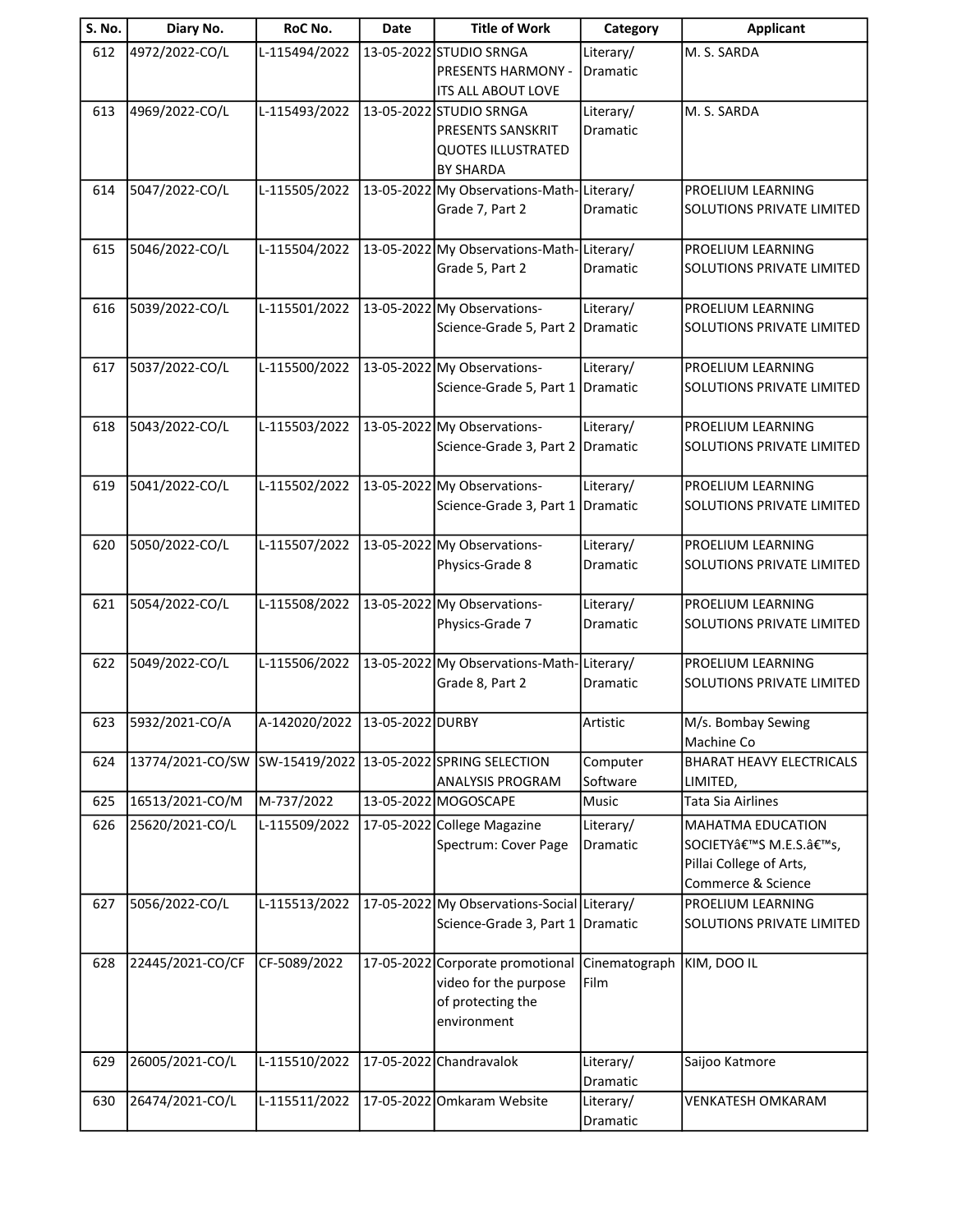| S. No. | Diary No.      | RoC No.       | Date | <b>Title of Work</b>                                                                                                                                                                       | Category              | <b>Applicant</b>                                                                                                                                                                                                              |
|--------|----------------|---------------|------|--------------------------------------------------------------------------------------------------------------------------------------------------------------------------------------------|-----------------------|-------------------------------------------------------------------------------------------------------------------------------------------------------------------------------------------------------------------------------|
| 631    | 4864/2022-CO/L | L-115512/2022 |      | 17-05-2022 Analysis of Business<br>Decisions that caused<br>Nokia to drop its<br>Legacy and its Rebirth<br>in 2017 using Nostalgic<br>Marketing Approach A<br>case Study                   | Literary/<br>Dramatic | Srinivas University                                                                                                                                                                                                           |
| 632    | 5197/2022-CO/L | L-115518/2022 |      | 17-05-2022 Mapping of BHMS<br>Course Outcomes with<br>Programme Outcomes                                                                                                                   | Literary/<br>Dramatic | Dr. D. Y. Patil Vidyapeeth,<br>Pune - Deemed to be<br>University                                                                                                                                                              |
| 633    | 5140/2022-CO/L | L-115556/2022 |      | 17-05-2022 DESIGN AUTOMATION<br>FOR SIZING OF AIR<br><b>COMPRESSOR IN FIRE</b><br>WATER<br>PRESSURIZATION<br><b>SYSTEM</b>                                                                 | Literary/<br>Dramatic | <b>BHARAT HEAVY ELECTRICALS</b><br>LIMITED                                                                                                                                                                                    |
| 634    | 5145/2022-CO/L | L-115553/2022 |      | 17-05-2022 Checksheet Zn Plating                                                                                                                                                           | Literary/<br>Dramatic | Maruti Suzuki India Limited,                                                                                                                                                                                                  |
| 635    | 5149/2022-CO/L | L-115549/2022 |      | 17-05-2022 AUTOMATION FOR<br><b>CALCULATION OF</b><br><b>QUANTITIES OF FIRE</b><br><b>EXTINGUISHER</b>                                                                                     | Literary/<br>Dramatic | <b>BHARAT HEAVY ELECTRICALS</b><br>LIMITED                                                                                                                                                                                    |
| 636    | 5059/2022-CO/L | L-115514/2022 |      | 17-05-2022 FAKE NEWS<br><b>DETECTION SYSTEM</b>                                                                                                                                            | Literary/<br>Dramatic | <b>SHRADHA SANJAY TAK</b><br>, SUNPREET KAUR NANDA<br>,UJWALA V DEORANKAR<br>, VAISHALI B BHAGAT<br>, VAISHNAVI ASHOK GAIGOL<br>, VAISHNAVI PRADIP LADOLE<br>, VAISHNAVI RAVISHANKAR<br>KESHARWANI, YOGITA B<br><b>BHAGAT</b> |
| 637    | 5076/2022-CO/L | L-115515/2022 |      | 17-05-2022 An optimal general<br>Arrangement of Skid<br>based High Flow<br>Cartridge Filter System<br>for Brackish Water<br><b>Reverse Osmosis</b><br>scheme in Power Plant<br>application | Literary/<br>Dramatic | <b>Bharat Heavy Electricals</b><br>Limited,                                                                                                                                                                                   |
| 638    | 5194/2022-CO/L | L-115546/2022 |      | 17-05-2022 STUTTERING<br><b>STAMMERING</b><br><b>TECHNIQUE FOR LIPS</b><br>(BILABIAL) SOUND                                                                                                | Literary/<br>Dramatic | Amit Sahoo Srichandan                                                                                                                                                                                                         |
| 639    | 5192/2022-CO/L | L-115517/2022 |      | 17-05-2022 Enamel Biomimetics-<br><b>Future of Dentistry</b>                                                                                                                               | Literary/<br>Dramatic | Dr. Shelley Durge, Dr. Alka<br>Hande, Dr. Madhuri<br>Gawande, Dr. Swati patil, Dr.<br>Archana Sonone, Dr. Aayushi<br>Pakhale                                                                                                  |
| 640    | 5209/2022-CO/L | L-115519/2022 |      | 17-05-2022 Sunshine Mentoring<br>Model                                                                                                                                                     | Literary/<br>Dramatic | Shoolini University of<br>Biotechnology and<br><b>Management Sciences</b>                                                                                                                                                     |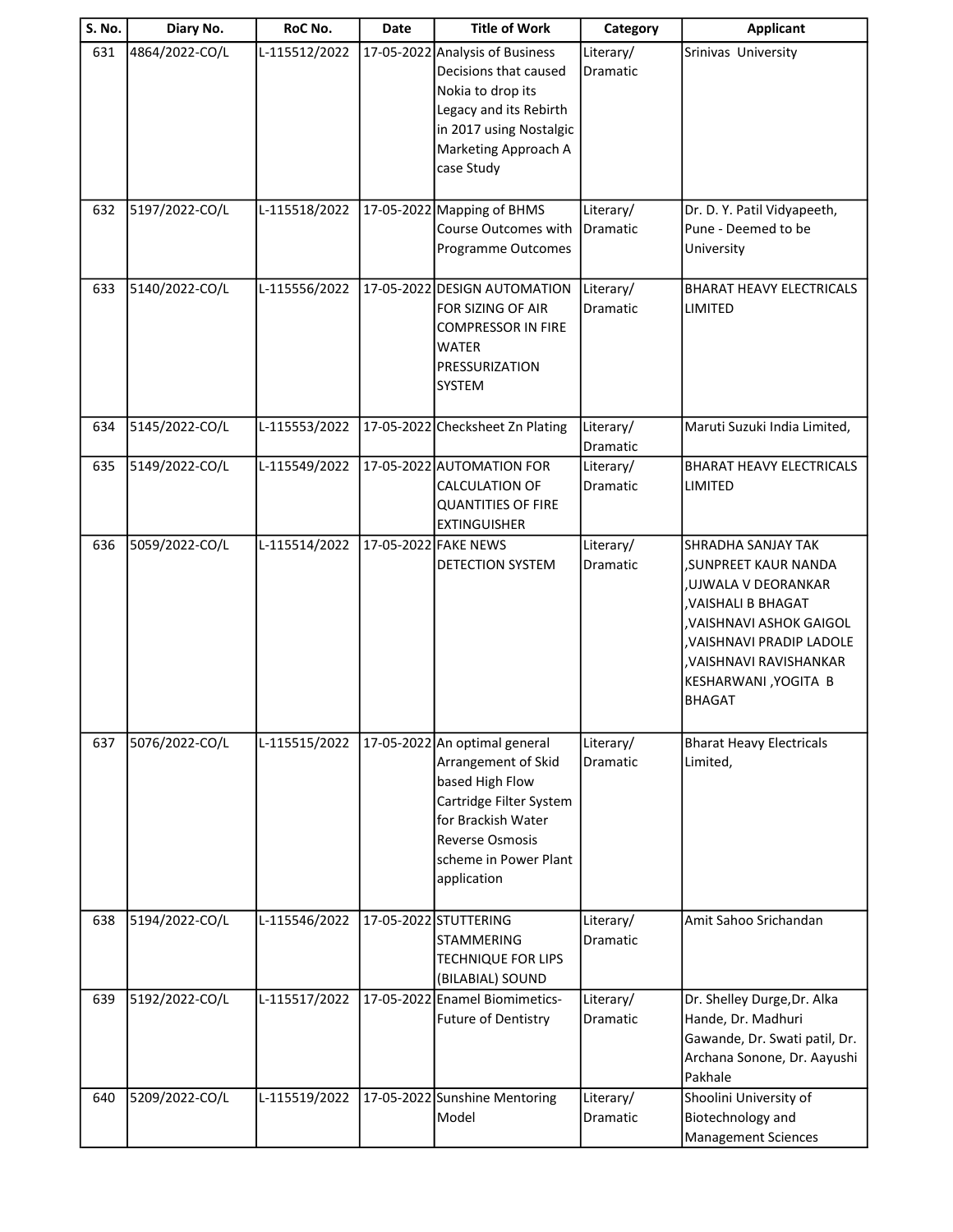| <b>S. No.</b> | Diary No.      | RoC No.       | <b>Date</b>         | <b>Title of Work</b>                        | Category              | <b>Applicant</b>                                                |
|---------------|----------------|---------------|---------------------|---------------------------------------------|-----------------------|-----------------------------------------------------------------|
| 641           | 5321/2022-CO/L | L-115537/2022 |                     | 17-05-2022 Class 2- My                      | Literary/             | <b>Proelium Learning Solutions</b>                              |
|               |                |               |                     | Observation-1 English                       | Dramatic              | Private Limited                                                 |
| 642           | 5233/2022-CO/L | L-115520/2022 |                     | 17-05-2022 Development of App               | Literary/             | CHAUDHARY CHARAN SINGH                                          |
|               |                |               |                     | content for pregnant                        | Dramatic              | <b>HARYANA</b>                                                  |
|               |                |               |                     | women                                       |                       | AGRICULTURAL UNIVERSITY                                         |
| 643           | 5323/2022-CO/L | L-115536/2022 |                     | 17-05-2022 Class 1- Discovering             | Literary/             | <b>Proelium Learning Solutions</b>                              |
|               |                |               |                     | <b>EVS</b>                                  | Dramatic              | <b>Private Limited</b>                                          |
| 644           | 5328/2022-CO/L | L-115532/2022 |                     | 17-05-2022 Class 1- My<br>Observation-2 EVS | Literary/<br>Dramatic | <b>Proelium Learning Solutions</b><br><b>Private Limited</b>    |
| 645           | 5332/2022-CO/L | L-115531/2022 |                     | 17-05-2022 Class 1- My                      | Literary/             | <b>Proelium Learning Solutions</b>                              |
|               |                |               |                     | Observation-2 Hindi                         | Dramatic              | <b>Private Limited</b>                                          |
| 646           | 5338/2022-CO/L | L-115529/2022 |                     | 17-05-2022 Class 1- My                      | Literary/             | <b>Proelium Learning Solutions</b>                              |
|               |                |               |                     | Observation-1 English                       | Dramatic              | Private Limited                                                 |
| 647           | 5270/2022-CO/L | L-115523/2022 |                     | 17-05-2022 NAVBHARAT KA                     | Literary/             | <b>Uttaranchal University</b>                                   |
|               |                |               |                     | NIRMAN                                      | Dramatic              |                                                                 |
| 648           | 5345/2022-CO/L | L-115526/2022 |                     | 17-05-2022 Class 1- My                      | Literary/             | <b>Proelium Learning Solutions</b>                              |
|               |                |               |                     | Observation-1 Hindi                         | Dramatic              | Private Limited                                                 |
| 649           | 5297/2022-CO/L | L-115543/2022 |                     | 17-05-2022 Fun-Table-ous TIMES              | Literary/             | Swetha Pasupuleti                                               |
|               |                |               |                     | <b>TABLES</b>                               | Dramatic              |                                                                 |
| 650           | 5237/2022-CO/L | L-115521/2022 |                     | 17-05-2022 Development of App               | Literary/             | Chaudhary Charan Singh                                          |
|               |                |               |                     | content for Mothers of<br>Infants           | Dramatic              | Haryana Agricultural<br>University                              |
| 651           | 5346/2022-CO/L | L-115525/2022 |                     | 17-05-2022 Learn by Shapes                  | Literary/             | INDIAN INSTITUTE OF                                             |
|               |                |               |                     |                                             | Dramatic              | <b>TECHNOLOGY KANPUR</b>                                        |
| 652           | 5239/2022-CO/L | L-115522/2022 |                     | 17-05-2022 Hum Bhartiya                     | Literary/             | <b>Uttaranchal University</b>                                   |
|               |                |               |                     |                                             | Dramatic              |                                                                 |
| 653           | 5298/2022-CO/L | L-115542/2022 |                     | 17-05-2022 SUGARCANE BAGASSE                | Literary/             | Dr. Garima Awasthi, Dr.                                         |
|               |                |               |                     | NANO-BIOCHAR FOR                            | Dramatic              | Kumud Kant Awasthi, Mr.                                         |
|               |                |               |                     | THE DEVELOPMENT OF                          |                       | Kapil Parihar, Mr. Mahipal                                      |
|               |                |               |                     | LATENT FINGERPRINT.                         |                       | Singh Sankhla , Mr. Pritam P.                                   |
|               |                |               |                     |                                             |                       | Pandit, Mr. Rushikesh L.                                        |
|               |                |               |                     |                                             |                       | Chopade, Mr. Varad Nagar                                        |
|               |                |               |                     |                                             |                       | ,Mr. Vinay Aseri ,Ms. Apoorva<br>Singh , Prof Dr. Surya Shekhar |
|               |                |               |                     |                                             |                       | Daga                                                            |
| 654           | 5299/2022-CO/L | L-115541/2022 | 17-05-2022 FitNA1/4 |                                             | Literary/             | ABHYAVARTIN SELVAM                                              |
|               |                |               |                     |                                             | Dramatic              |                                                                 |
| 655           | 5340/2022-CO/L | L-115527/2022 |                     | 17-05-2022 COMPARATIVE                      | Literary/             | DR AKSHAY JAISWAL, DR                                           |
|               |                |               |                     | <b>EVALUATION OF PUSH</b>                   | Dramatic              | KAJOL RELAN , DR MANOJ                                          |
|               |                |               |                     | <b>OUT BOND STRENGTH</b>                    |                       | CHANDAK, DR                                                     |
|               |                |               |                     | OF THREE                                    |                       | PAYALCHAUDHARI                                                  |
|               |                |               |                     | RETROGRADE FILLING                          |                       |                                                                 |
|               |                |               |                     | MATERIALS IN TEETH                          |                       |                                                                 |
|               |                |               |                     | WITH ROOT APICES                            |                       |                                                                 |
|               |                |               |                     | RESECTED AT 90                              |                       |                                                                 |
|               |                |               |                     | <b>DEGREE-MTA</b>                           |                       |                                                                 |
|               |                |               |                     | ANGELUS,<br>ZIRCONOMER,                     |                       |                                                                 |
|               |                |               |                     | <b>BIOACTIVE BONE</b>                       |                       |                                                                 |
|               |                |               |                     | <b>CEMENT</b>                               |                       |                                                                 |
| 656           | 5347/2022-CO/L | L-115524/2022 |                     | 17-05-2022 Consumer's Digital               | Literary/             | Abhishek Ananad , Ajit Bansal                                   |
|               |                |               |                     | <b>Buying Behavior</b>                      | Dramatic              | Dhiresh Kulshrestha                                             |
|               |                |               |                     | Paradigm Model In                           |                       | ,Pradeep Kumar, Sandhir                                         |
|               |                |               |                     | <b>Economic Hiccups</b>                     |                       | Sharma , Shveta Gupta , Sumit                                   |
|               |                |               |                     | [CDBBP Model]                               |                       | Agarwal                                                         |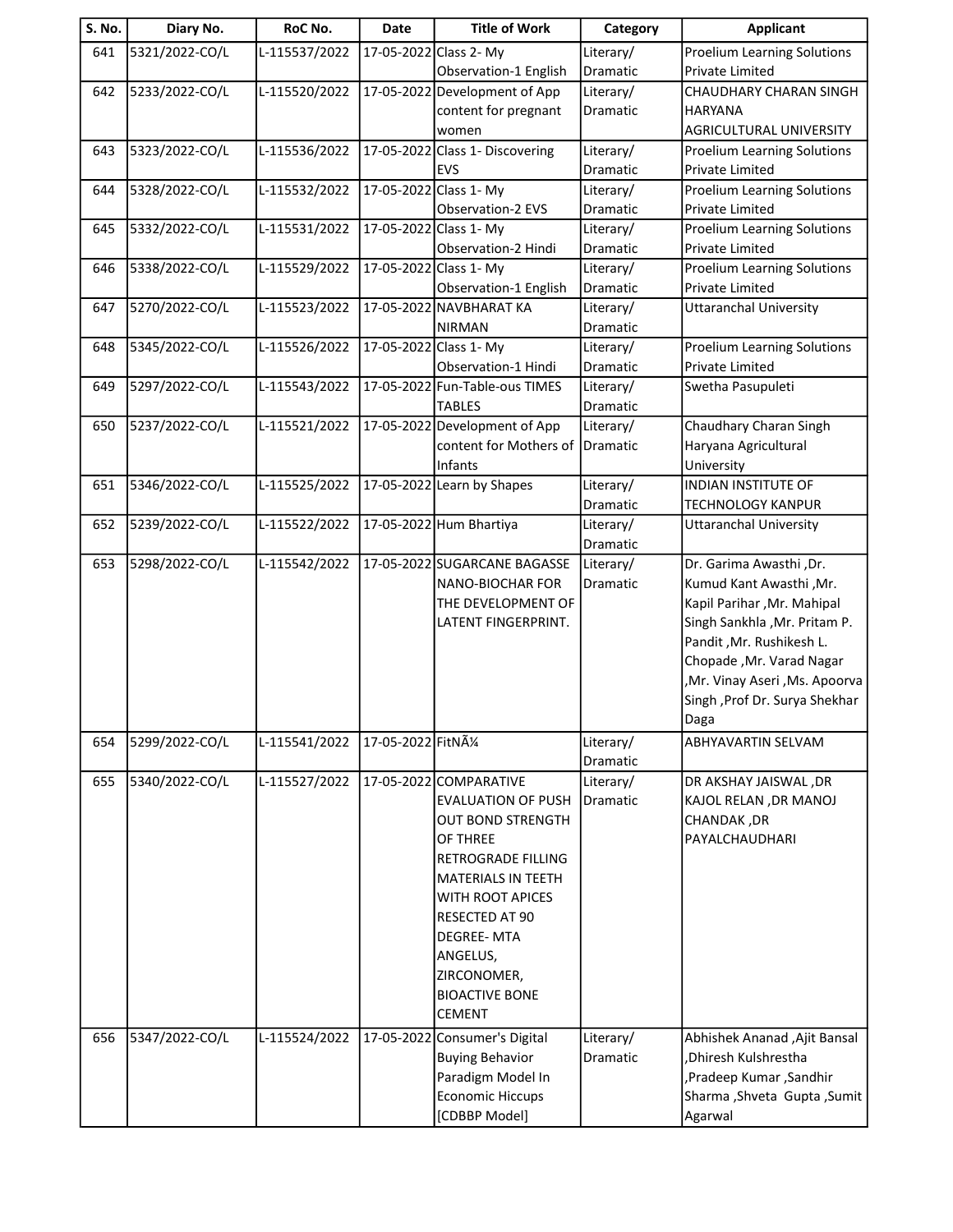| S. No. | Diary No.       | RoC No.       | <b>Date</b>        | <b>Title of Work</b>                       | Category              | <b>Applicant</b>                          |
|--------|-----------------|---------------|--------------------|--------------------------------------------|-----------------------|-------------------------------------------|
| 657    | 2808/2022-CO/L  | L-115516/2022 |                    | 17-05-2022 Solar Biodiesel Hybrid          | Literary/             | <b>COUNCIL OF SCIENTIFIC &amp;</b>        |
|        |                 |               |                    | Minigrid of 50kW Peak                      | Dramatic              | <b>INDUSTRIAL RESEARCH</b>                |
|        |                 |               |                    | Capacity                                   |                       |                                           |
| 658    | 5142/2022-CO/L  | L-115555/2022 |                    | 17-05-2022 SRI CAITANYA-                   | Literary/             | <b>BHAKTIVEDANTA BOOK</b>                 |
|        |                 |               |                    | <b>CARITAMRTA ANTYA</b>                    | Dramatic              | <b>TRUST</b>                              |
|        |                 |               |                    | LILA VOL 1                                 |                       |                                           |
| 659    | 5146/2022-CO/L  | L-115552/2022 |                    | 17-05-2022 SRI CAITANYA-                   | Literary/             | <b>BHAKTIVEDANTA BOOK</b>                 |
|        |                 |               |                    | CARITAMRTA ANTYA                           | Dramatic              | <b>TRUST</b>                              |
|        |                 |               |                    | LILA VOL 2                                 |                       |                                           |
| 660    | 2599/2022-CO/SW |               |                    | SW-15420/2022 17-05-2022 AUTO-BOQ TAKE-OFF | Computer              | Larsen & Toubro Limited                   |
|        |                 |               |                    | FOR PIPES USING AUTO Software              |                       |                                           |
|        |                 |               |                    | CAD LAYERS LISP                            |                       |                                           |
|        |                 |               |                    |                                            |                       |                                           |
| 661    | 5339/2022-CO/L  | L-115528/2022 |                    | 17-05-2022 Srimad Bhagavatam               | Literary/             | <b>BHAKTIVEDANTA BOOK</b>                 |
|        |                 |               |                    | Canto 11.2                                 | Dramatic              | <b>TRUST</b>                              |
| 662    | 5335/2022-CO/L  | L-115530/2022 |                    | 17-05-2022 Srimad Bhagavatam               | Literary/             | <b>BHAKTIVEDANTA BOOK</b>                 |
|        |                 |               |                    | Canto 12                                   | Dramatic              | <b>TRUST</b>                              |
| 663    | 5326/2022-CO/L  | L-115534/2022 |                    | 17-05-2022 Srimad Bhagavatam               | Literary/             | <b>BHAKTIVEDANTA BOOK</b>                 |
|        |                 |               |                    | Canto 8                                    | Dramatic              | <b>TRUST</b>                              |
| 664    | 5327/2022-CO/L  | L-115533/2022 |                    | 17-05-2022 Srimad Bhagavatam               | Literary/             | <b>BHAKTIVEDANTA BOOK</b>                 |
|        |                 |               |                    | Canto 9                                    | Dramatic              | <b>TRUST</b>                              |
| 665    | 5324/2022-CO/L  | L-115535/2022 |                    | 17-05-2022 Srimad Bhagavatam               | Literary/             | <b>BHAKTIVEDANTA BOOK</b>                 |
|        |                 |               |                    | Canto 10.1                                 | Dramatic              | <b>TRUST</b>                              |
| 666    | 5315/2022-CO/L  | L-115540/2022 |                    | 17-05-2022 Srimad Bhagavatam               | Literary/             | <b>BHAKTIVEDANTA BOOK</b>                 |
|        |                 |               |                    | Canto 6                                    | Dramatic              | <b>TRUST</b>                              |
| 667    | 5320/2022-CO/L  | L-115538/2022 |                    | 17-05-2022 Srimad Bhagavatam               | Literary/             | <b>BHAKTIVEDANTA BOOK</b>                 |
|        |                 |               |                    | Canto 7                                    | Dramatic              | <b>TRUST</b>                              |
| 668    | 5148/2022-CO/L  | L-115550/2022 |                    | 17-05-2022 Srimad Bhagavatam               | Literary/             | <b>BHAKTIVEDANTA BOOK</b>                 |
|        |                 |               |                    | Canto 1                                    | Dramatic              | <b>TRUST</b>                              |
| 669    | 5139/2022-CO/L  | L-115557/2022 |                    | 17-05-2022 Sri Caitanya-Caritamrta         | Literary/             | <b>BHAKTIVEDANTA BOOK</b>                 |
|        |                 |               |                    | Adi Lila Vol 1                             | Dramatic              | <b>TRUST</b>                              |
|        |                 |               |                    |                                            |                       |                                           |
| 670    | 5144/2022-CO/L  | L-115554/2022 |                    | 17-05-2022 Sri Caitanya-Caritamrta         | Literary/             | <b>BHAKTIVEDANTA BOOK</b>                 |
|        |                 |               |                    | Adi Lila Vol 2                             | Dramatic              | <b>TRUST</b>                              |
|        | 5193/2022-CO/L  |               |                    |                                            |                       |                                           |
| 671    |                 | L-115547/2022 |                    | 17-05-2022 Srimad Bhagavatam<br>Canto 3.2  | Literary/             | <b>BHAKTIVEDANTA BOOK</b><br><b>TRUST</b> |
|        |                 |               |                    |                                            | Dramatic              | <b>BHAKTIVEDANTA BOOK</b>                 |
| 672    | 5150/2022-CO/L  | L-115548/2022 |                    | 17-05-2022 Srimad Bhagavatam<br>Canto 2    | Literary/             |                                           |
|        | 5147/2022-CO/L  | L-115551/2022 |                    | 17-05-2022 Srimad Bhagavatam               | Dramatic              | <b>TRUST</b><br><b>BHAKTIVEDANTA BOOK</b> |
| 673    |                 |               |                    | Canto 3.1                                  | Literary/<br>Dramatic | <b>TRUST</b>                              |
| 674    | 5195/2022-CO/L  | L-115545/2022 |                    | 17-05-2022 Srimad Bhagavatam               | Literary/             | <b>BHAKTIVEDANTA BOOK</b>                 |
|        |                 |               |                    | Canto 4.1                                  | Dramatic              | TRUST                                     |
| 675    | 5196/2022-CO/L  | L-115544/2022 |                    | 17-05-2022 Srimad Bhagavatam               | Literary/             | <b>BHAKTIVEDANTA BOOK</b>                 |
|        |                 |               |                    | Canto 4.2                                  | Dramatic              | <b>TRUST</b>                              |
| 676    | 5319/2022-CO/L  | L-115539/2022 |                    | 17-05-2022 Srimad Bhagavatam               | Literary/             | <b>BHAKTIVEDANTA BOOK</b>                 |
|        |                 |               |                    | Canto 5                                    | Dramatic              | <b>TRUST</b>                              |
| 677    | 520/2022-CO/A   | A-142021/2022 | 17-05-2022 VISHNU  |                                            | Artistic              | KORRAPATI HARSHA                          |
| 678    | 5373/2022-CO/L  | L-115568/2022 |                    | 18-05-2022 KINDER THAN BEFORE              | Literary/             | Nishant Whig                              |
|        |                 |               |                    |                                            | Dramatic              |                                           |
| 679    | 5377/2022-CO/L  | L-115569/2022 | 18-05-2022 PRAYOGA |                                            | Literary/             | Ravi Sankar Kerala Varma                  |
|        |                 |               |                    | SAMUCHAYAM                                 | Dramatic              |                                           |
| 680    | 5349/2022-CO/L  | L-115560/2022 |                    | 18-05-2022 Life is Comedy                  | Literary/             | Rahul Patel                               |
|        |                 |               |                    |                                            | Dramatic              |                                           |
| 681    | 5351/2022-CO/L  | L-115561/2022 |                    | 18-05-2022 Rekha Regular Danny             | Literary/             | Rahul Patel                               |
|        |                 |               |                    | Mastana                                    | Dramatic              |                                           |
|        |                 |               |                    |                                            |                       |                                           |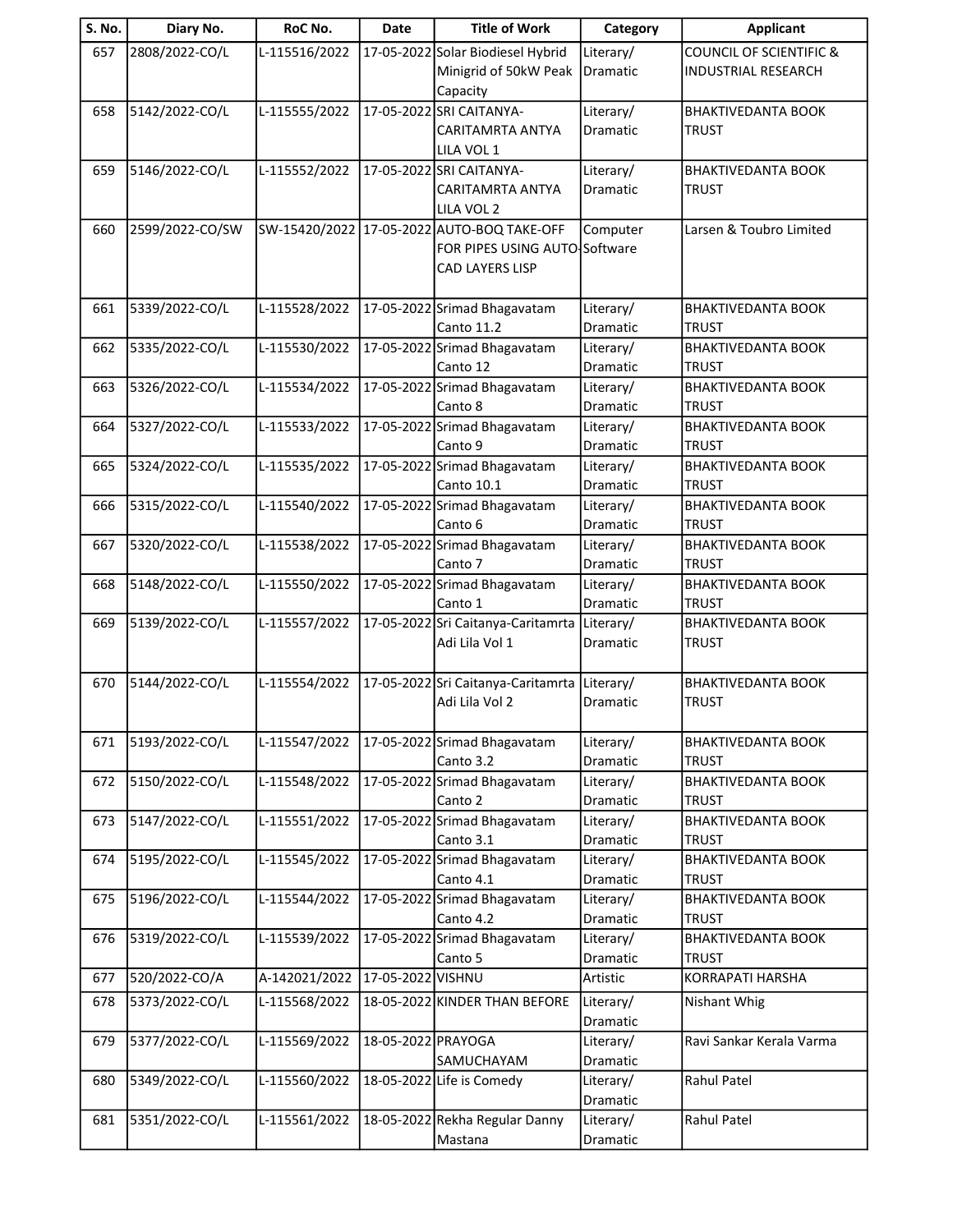| <b>S. No.</b> | Diary No.       | RoC No.       | Date               | <b>Title of Work</b>                                   | Category              | <b>Applicant</b>                               |
|---------------|-----------------|---------------|--------------------|--------------------------------------------------------|-----------------------|------------------------------------------------|
| 682           | 5364/2022-CO/L  | L-115565/2022 | 18-05-2022         | Questionnier to                                        | Literary/             | Shoolini University of                         |
|               |                 |               |                    | analyse Agriculture                                    | Dramatic              | Biotechnology and                              |
|               |                 |               |                    | Diversification in                                     |                       | <b>Management Sciences</b>                     |
|               |                 |               |                    | Western Himalyan                                       |                       |                                                |
|               |                 |               |                    | State of H.P. INDIA                                    |                       |                                                |
| 683           | 5365/2022-CO/L  | L-115566/2022 |                    | 18-05-2022 Mechanism of action of Literary/            |                       | Lovely professional university                 |
|               |                 |               |                    | the diuretic drugs                                     | Dramatic              |                                                |
| 684           | 5370/2022-CO/L  | L-115567/2022 |                    | 18-05-2022 Rehabilitation<br>programme for COPD        | Literary/<br>Dramatic | Dr Neha Vyas , Komal daftari<br>,Neha Saini    |
|               |                 |               |                    | lin adults                                             |                       |                                                |
| 685           | 29344/2021-CO/L | L-115558/2022 |                    | 18-05-2022 Bollywood Khiladi                           | Literary/             | Himanshu                                       |
|               |                 |               |                    | Akshay Kumar Movies                                    | Dramatic              |                                                |
|               |                 |               |                    | History in Indian                                      |                       |                                                |
|               |                 |               |                    | Currency Part 1                                        |                       |                                                |
| 686           | 5354/2022-CO/L  | L-115563/2022 | 18-05-2022         | My Observations-                                       | Literary/             | : PROELIUM LEARNING                            |
|               |                 |               |                    | Social Science- Grade 5                                | Dramatic              | SOLUTIONS PRIVATE LIMITED                      |
|               |                 |               |                    | Part 1                                                 |                       |                                                |
| 687           | 5352/2022-CO/L  | L-115562/2022 |                    | 18-05-2022 My Observations-                            | Literary/             | PROELIUM LEARNING                              |
|               |                 |               |                    | Social Science- Grade 3                                | <b>Dramatic</b>       | SOLUTIONS PRIVATE LIMITED                      |
|               |                 |               |                    | Part 2                                                 |                       |                                                |
| 688           | 5356/2022-CO/L  | L-115564/2022 |                    | 18-05-2022 Class 1- Discovering<br>English             | Literary/<br>Dramatic | PROELIUM LEARNING<br>SOLUTIONS PRIVATE LIMITED |
|               |                 |               |                    |                                                        |                       |                                                |
| 689           | 5348/2022-CO/L  | L-115559/2022 |                    | 18-05-2022 My Observations-Social Literary/            |                       | PROELIUM LEARNING                              |
|               |                 |               |                    | Science-Grade 5, Part 2 Dramatic                       |                       | SOLUTIONS PRIVATE LIMITED                      |
|               |                 |               |                    |                                                        |                       |                                                |
| 690           | 25553/2021-CO/A | A-142023/2022 |                    | 19-05-2022 KABIR EXPRESS (LABEL) Artistic              |                       | Mohammad Rashid trading as                     |
|               |                 |               |                    |                                                        |                       | M/s. Zumman Zarda Supaul,                      |
|               |                 |               |                    |                                                        |                       | A Proprietorship Concern                       |
|               |                 |               |                    |                                                        |                       |                                                |
| 691           | 369/2022-CO/A   | A-142036/2022 | 19-05-2022 PotelAX |                                                        | Artistic              | MR. DILIP GOPAL PATEL                          |
| 692           | 366/2022-CO/A   | A-142034/2022 |                    | 19-05-2022 VRITTI I MEDIA THE                          | Artistic              | <b>VRITTI SOLUTIONS LIMITED</b>                |
| 693           | 21422/2021-CO/A | A-142022/2022 |                    | <b>GATEWAY TO RURAL</b><br>19-05-2022 TARO AGRICULTURE | Artistic              | <b>Texmo Industries</b>                        |
|               |                 |               |                    | <b>DESIGN</b>                                          |                       |                                                |
| 694           | 350/2022-CO/A   | A-142033/2022 |                    | 19-05-2022 FRESH & REAL                                | Artistic              | M/S RKM MERCHANDISE LLP                        |
| 695           | 5405/2022-CO/L  | L-115570/2022 |                    | 19-05-2022 Mere Mann Ki Adhuri                         | Literary/             | Parimal Srivastava                             |
|               |                 |               |                    | Baat                                                   | Dramatic              |                                                |
| 696           | 5403/2022-CO/L  | L-115571/2022 |                    | 19-05-2022 Reveries A Saga Of                          | Literary/             | Vibhanshu Prashant                             |
|               |                 |               |                    | Life's Journey                                         | Dramatic              |                                                |
| 697           | 5382/2022-CO/L  | L-115575/2022 |                    | 19-05-2022 Formulation of liquid                       | Literary/             | Lovely professional university                 |
|               |                 |               |                    | self nano-emulsifying                                  | Dramatic              |                                                |
|               |                 |               |                    | drug delivery system (L-                               |                       |                                                |
|               |                 |               |                    | SNEDDS)                                                |                       |                                                |
| 698           | 5378/2022-CO/L  | L-115576/2022 | 19-05-2022         | Preparation and<br>breakdown of                        | Literary/             | Lovely Professional University                 |
|               |                 |               |                    | polysaccharide based                                   | Dramatic              |                                                |
|               |                 |               |                    | liquisolid compacts                                    |                       |                                                |
| 699           | 5384/2022-CO/L  | L-115574/2022 |                    | 19-05-2022 HVH Technique of                            | Literary/             | Ajit Bansal , Rishu Bhardwaj                   |
|               |                 |               |                    | <b>Training Need Analysis</b>                          | Dramatic              | ,Satinder Singh, Shilpi Gupta                  |
|               |                 |               |                    | and Skill Audit                                        |                       | ,Sumit Agarwal                                 |
|               |                 |               |                    |                                                        |                       |                                                |
| 700           | 5389/2022-CO/L  | L-115573/2022 |                    | 19-05-2022 WHY SHOUDL I WORRY                          | Literary/             | SHIBU NARAYANAN NAIR                           |
|               |                 |               |                    | WHEN I CAN FACE THE                                    | Dramatic              |                                                |
|               |                 |               |                    | WORLD?                                                 |                       |                                                |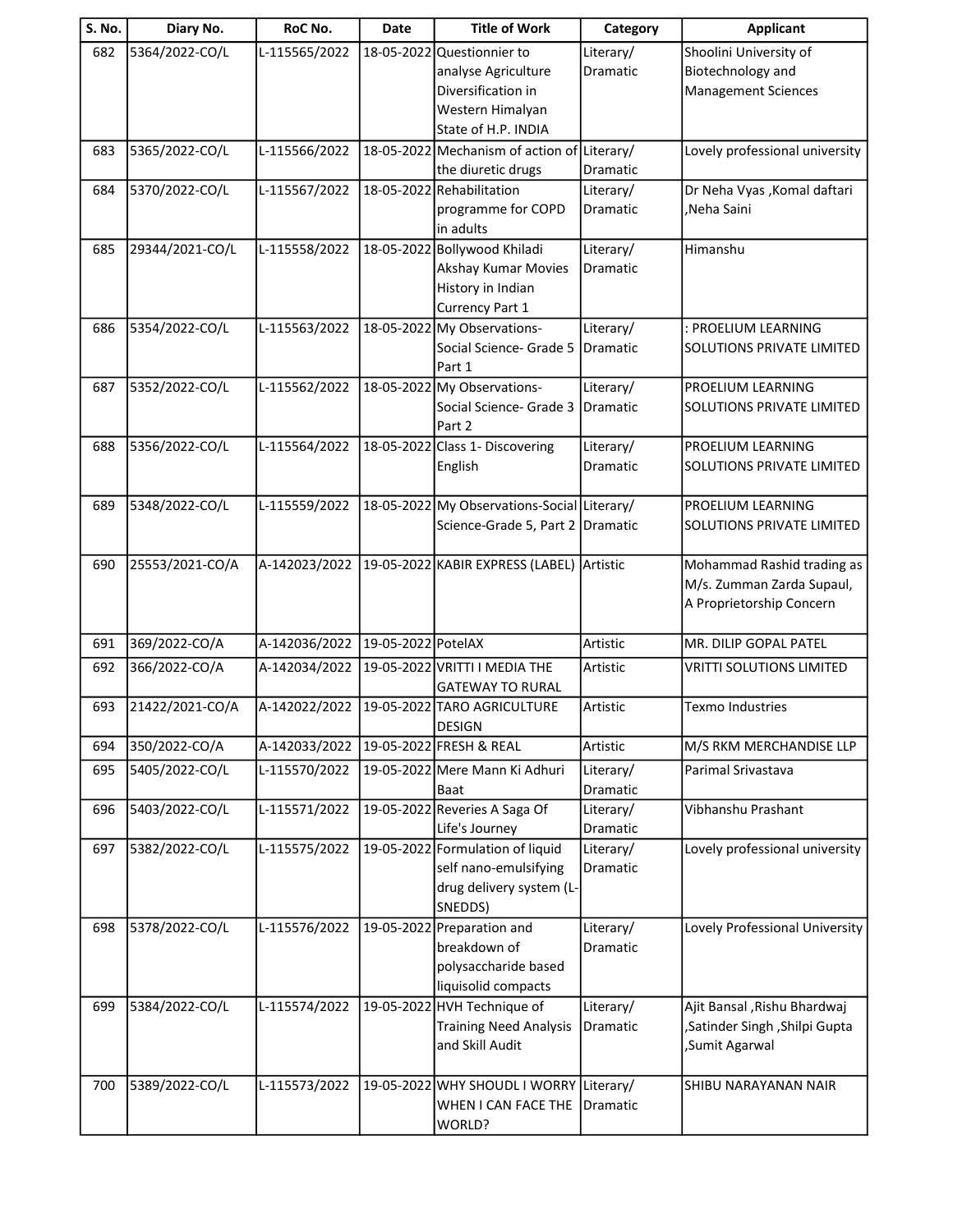| <b>S. No.</b> | Diary No.       | RoC No.       | <b>Date</b>         | <b>Title of Work</b>                                                   | Category              | <b>Applicant</b>                                                                               |
|---------------|-----------------|---------------|---------------------|------------------------------------------------------------------------|-----------------------|------------------------------------------------------------------------------------------------|
| 701           | 5390/2022-CO/L  | L-115572/2022 | 19-05-2022          | "AUTOMATIC<br><b>HEALTHCARE DEVICE"</b>                                | Literary/<br>Dramatic | ABHIJEET DHUMAL, MAHESH<br>MAHAJAN, MANOJKUMAR S.<br>KATE, RAHUL ARUN PATIL<br>ROHIT R. JADHAO |
| 702           | 517/2022-CO/A   | A-142041/2022 | 19-05-2022 TRILINGA |                                                                        | Artistic              | <b>SRIPAD HOSPITALITY AND</b><br>RETAIL PRIVATE LIMITED                                        |
| 703           | 368/2022-CO/A   | A-142035/2022 |                     | 19-05-2022 VRITTI CREATING<br><b>WAVES</b>                             | Artistic              | <b>VRITTI SOLUTIONS LIMITED</b>                                                                |
| 704           | 302/2022-CO/A   | A-142025/2022 |                     | 19-05-2022 SHREE MASTER FOODS<br>PVT. LTD. WITH LOGO<br><b>SHREEMF</b> | Artistic              | M/S. SHREE MASTER FOODS<br>PVT. LTD.                                                           |
| 705           | 385/2022-CO/A   | A-142037/2022 |                     | 19-05-2022  " KREO POWER SHORT<br>" [ LABEL]                           | Artistic              | M/S. S. K. KNITFAB [P] LTD.,                                                                   |
| 706           | 393/2022-CO/A   | A-142038/2022 |                     | 19-05-2022 " SUVIK'S NILGIRI "<br>[LABEL]                              | Artistic              | SUVIK OVERSEAS [P] LTD.                                                                        |
| 707           | 395/2022-CO/A   | A-142039/2022 | 19-05-2022          | " SUVIK'S LIBRA " [<br>LABEL]                                          | Artistic              | SUVIK OVERSEAS [P] LTD.,                                                                       |
| 708           | 231/2022-CO/A   | A-142024/2022 |                     | 19-05-2022 V E D G L A M                                               | Artistic              | Vedglam Aesthetics Private<br>Limited                                                          |
| 709           | 519/2022-CO/A   | A-142043/2022 | 19-05-2022 FORAGEN  |                                                                        | Artistic              | <b>FORAGEN SEEDS PRIVATE</b><br><b>LIMITED</b>                                                 |
| 710           | 518/2022-CO/A   | A-142042/2022 | 19-05-2022          | #NAME?                                                                 | Artistic              | POSITIVE LIFE SCIENCES<br>PRIVATE LIMITED                                                      |
| 711           | 476/2022-CO/A   | A-142040/2022 | 19-05-2022 KHAT PAT |                                                                        | Artistic              | M/S SERVESHWAR FOOD<br>PRODUCTS PVT. LTD.                                                      |
| 712           | 40/2022-CO/A    | A-142026/2022 |                     | 19-05-2022 "LEEBRANT" LABEL                                            | Artistic              | LEOPARD VITRIFIED PVT LTD.                                                                     |
| 713           | 42/2022-CO/A    | A-142027/2022 |                     | 19-05-2022 "AGOLA" LABEL                                               | Artistic              | LEOPARD VITRIFIED PVT LTD                                                                      |
| 714           | 43/2022-CO/A    | A-142028/2022 |                     | 19-05-2022 "KOTAN WASHING<br>POWDER" LABEL                             | Artistic              | KOHAN CONSUMER CARE<br>PVT. LTD.                                                               |
| 715           | 45/2022-CO/A    | A-142029/2022 |                     | 19-05-2022 HANKAR ULTRA<br>SHINE" LABEL                                | Artistic              | KOHAN CONSUMER CARE<br>PVT. LTD.                                                               |
| 716           | 46/2022-CO/A    | A-142030/2022 |                     | 19-05-2022 TANATAN" LABEL                                              | Artistic              | JIGNESHBHAI VIJAYBHAI<br>THAKKAR SOLE PRO. &<br>TRADING AS YASH FOOD<br><b>PRODUCTS</b>        |
| 717           | 47/2022-CO/A    | A-142031/2022 |                     | 19-05-2022 "AMIT BHUJIAWALA<br><b>BHUJIA" LABEL</b>                    | Artistic              | CHHAGANLAL HARIRAM<br>AGRAWAL SOLE PRO. &<br><b>TRADING AS HARIRAM</b><br><b>BHUJIA WALA</b>   |
| 718           | 49/2022-CO/A    | A-142032/2022 |                     | 19-05-2022 <sup>"</sup> AMIT BHUJIAWALA<br><b>MIXTURE" LABEL</b>       | Artistic              | CHHAGANLAL HARIRAM<br>AGRAWAL SOLE PRO. &<br><b>TRADING AS HARIRAM</b><br><b>BHUJIA WALA</b>   |
| 719           | 32198/2021-CO/L | L-115665/2022 |                     | 20-05-2022 Vaishno Gatha                                               | Literary/<br>Dramatic | SHUBHAM AUDIO VIDEO PVT.<br>LTD                                                                |
| 720           | 141/2022-CO/L   | L-115671/2022 |                     | 20-05-2022 Shree Shyam Dhuni                                           | Literary/<br>Dramatic | SHUBHAM AUDIO VIDEO PVT.<br><b>LTD</b>                                                         |
| 721           | 153/2022-CO/L   | L-115672/2022 |                     | 20-05-2022 JSS Contemporary<br><b>Behavioural Model</b>                | Literary/<br>Dramatic | Dr. Judith Gomes, Dr. Sanjay<br>Guha, Mr. Sunil Kumar                                          |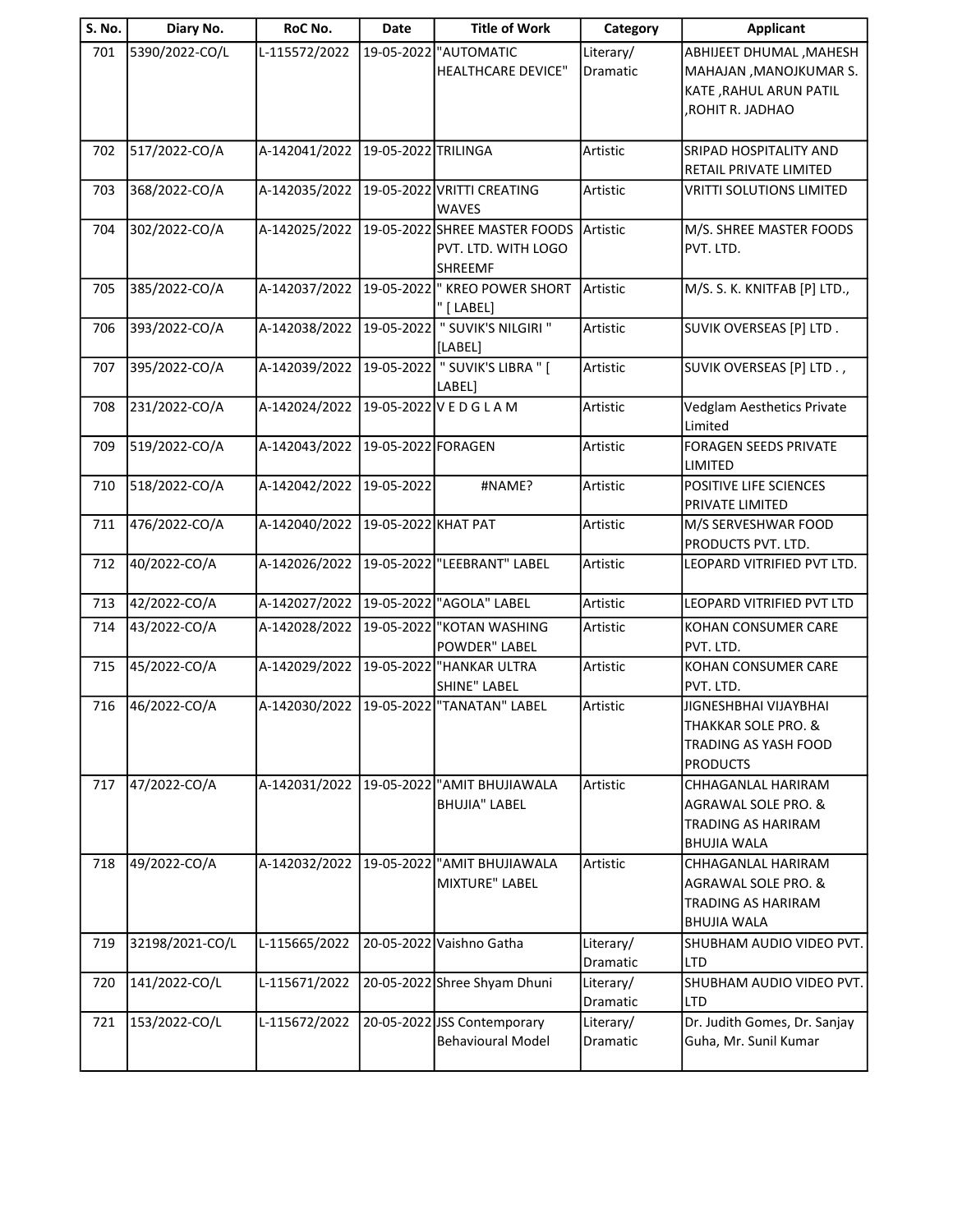| S. No. | Diary No.       | RoC No.       | Date               | <b>Title of Work</b>                                                                                                                                               | Category                     | <b>Applicant</b>                                                                                                          |
|--------|-----------------|---------------|--------------------|--------------------------------------------------------------------------------------------------------------------------------------------------------------------|------------------------------|---------------------------------------------------------------------------------------------------------------------------|
| 722    | 182/2022-CO/L   | L-115673/2022 |                    | 20-05-2022 Expression for<br>Deflection Curve of a<br>Simply Supported Thick<br>Rectangular Nano<br>Beam Using a Single<br>Variable Simple<br>Nonlocal Beam Theory | Literary/<br>Dramatic        | Rajesh A Shetty , Sudheer Kini<br>К                                                                                       |
| 723    | 184/2022-CO/L   | L-115674/2022 |                    | 20-05-2022 Expression for<br>Deflection Curve of a<br><b>Thick Cantilever</b><br>Rectangular Nanobeam<br>Using a Single Variable<br>Simple Nonlocal Beam<br>Theory | Literary/<br>Dramatic        | Rajesh A Shetty , Sudheer Kini<br>К                                                                                       |
| 724    | 108/2022-CO/L   | L-115666/2022 |                    | 20-05-2022 Vindhyavasini Avtaran                                                                                                                                   | Literary/<br><b>Dramatic</b> | SHUBHAM AUDIO VIDEO PVT.<br>LTD                                                                                           |
| 725    | 113/2022-CO/L   | L-115668/2022 |                    | 20-05-2022 Naam Lega Jo<br>Bajarangbali Ka                                                                                                                         | Literary/<br>Dramatic        | SHUBHAM AUDIO VIDEO PVT.<br>LTD                                                                                           |
| 726    | 115/2022-CO/L   | L-115669/2022 |                    | 20-05-2022 Is Rang Birangi Duniya<br>Ka Tu Dekh Mela                                                                                                               | Literary/<br>Dramatic        | SHUBHAM AUDIO VIDEO PVT.<br><b>LTD</b>                                                                                    |
| 727    | 246/2022-CO/L   | L-115675/2022 |                    | 20-05-2022 IOT based Artificial<br>Intelligence Robot<br>system using object<br>and voice recognition                                                              | Literary/<br>Dramatic        | Dr Neelima Priyanka<br>Nutulapati, Dr.<br>Shivashekharayya V.<br>Viraktamath, Mr. Somashekar<br>V, Mrs. Madhura Yadav M P |
| 728    | 30815/2021-CO/L | L-115652/2022 | 20-05-2022 Iraichi |                                                                                                                                                                    | Literary/<br>Dramatic        | Karthick A                                                                                                                |
| 729    | 30830/2021-CO/L | L-115651/2022 | 20-05-2022 BF      |                                                                                                                                                                    | Literary/<br>Dramatic        | Karthick A                                                                                                                |
| 730    | 30843/2021-CO/L | L-115654/2022 |                    | 20-05-2022 Design of Modular<br>Type-High Efficiency<br>Dual/Triple Output<br>Power Supply for<br>Airborne Application                                             | Literary/<br><b>Dramatic</b> | HINDUSTAN AERONAUTICS<br>LTD [HAL]                                                                                        |
| 731    | 30874/2021-CO/L | L-115653/2022 |                    | 20-05-2022 321. FOCUS-Manual<br>for Concentration amid Dramatic<br>Chaos.                                                                                          | Literary/                    | <b>Bhaskar Sengupta</b>                                                                                                   |
| 732    | 31254/2021-CO/L | L-115659/2022 |                    | 20-05-2022 Atmaniyantaran<br>Abhyas                                                                                                                                | Literary/<br>Dramatic        | Suresh Kumar Shrichandani                                                                                                 |
| 733    | 31683/2021-CO/L | L-115663/2022 |                    | 20-05-2022 CXI-FOCARS 111 in<br>New Normal: Standard<br><b>Operating Procedures</b><br>(SOPs) for COVID<br>Pandemic                                                | Literary/<br>Dramatic        | ICAR-National Academy of<br>Agricultural Research<br>Management                                                           |
| 734    | 31323/2021-CO/A | A-142050/2022 | 20-05-2022 MAC MAN |                                                                                                                                                                    | Artistic                     | SIKENDER SINGH                                                                                                            |
| 735    | 31115/2021-CO/L | L-115655/2022 |                    | 20-05-2022 Bollywood Khiladi<br>Akshay Kumar Movies<br>History in Indian<br><b>Currency Part 2</b>                                                                 | Literary/<br>Dramatic        | Himanshu                                                                                                                  |
| 736    | 31118/2021-CO/L | L-115656/2022 |                    | 20-05-2022 Bollywood Khiladi<br>Akshay Kumar Movies<br>History in Indian<br><b>Currency Part 3</b>                                                                 | Literary/<br>Dramatic        | Himanshu                                                                                                                  |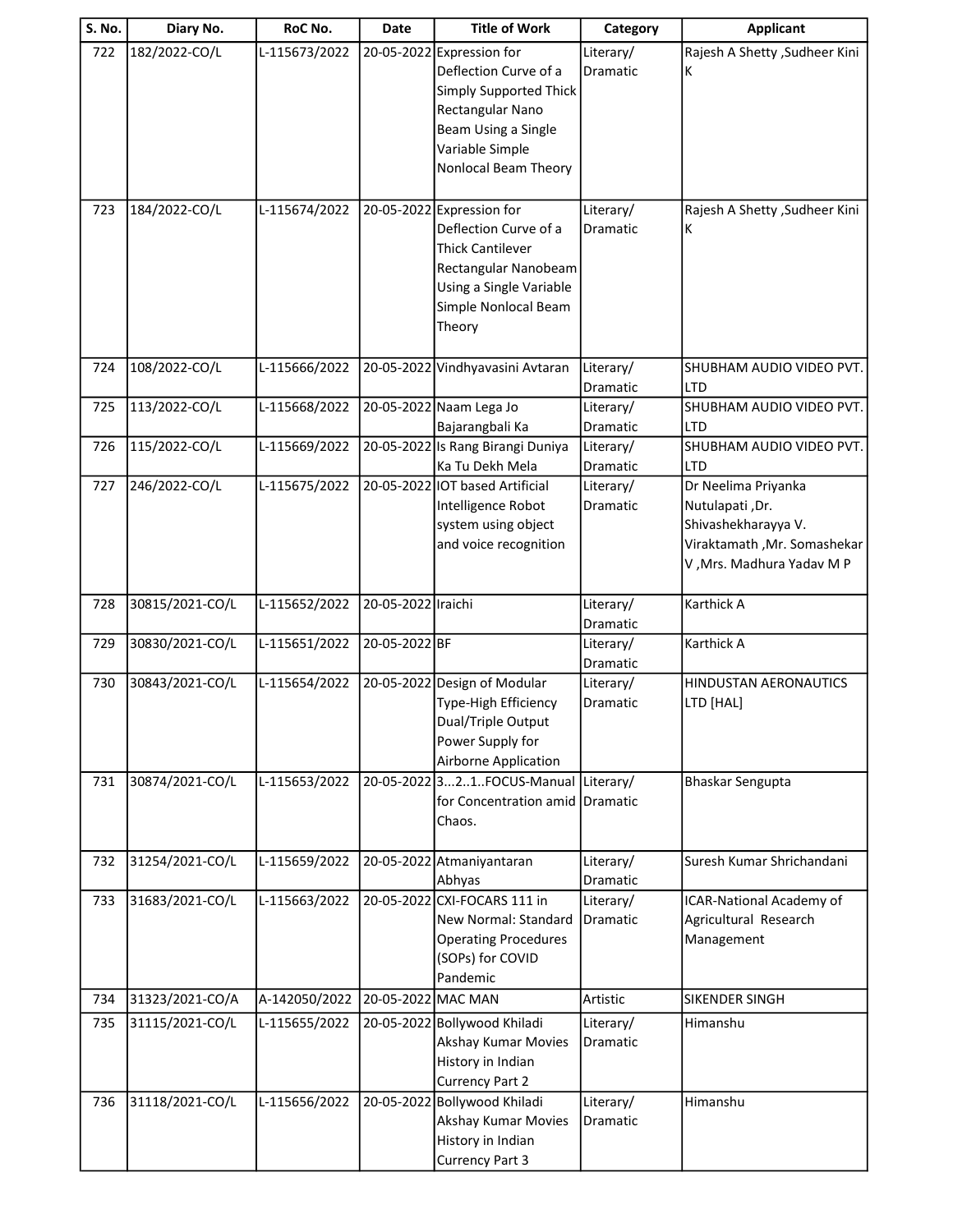| <b>S. No.</b> | Diary No.       | RoC No.       | Date                | <b>Title of Work</b>                         | Category              | <b>Applicant</b>                  |
|---------------|-----------------|---------------|---------------------|----------------------------------------------|-----------------------|-----------------------------------|
| 737           | 31161/2021-CO/L | L-115657/2022 |                     | 20-05-2022 BLUE OCEAN OF                     | Literary/             | Dr. Rupali Paranjape              |
|               |                 |               |                     | COMPLIANCE                                   | Dramatic              |                                   |
| 738           | 31169/2021-CO/L | L-115660/2022 |                     | 20-05-2022 Rehnima -e-Ilmul Saidla Literary/ |                       | SYED ASAD RAZA ZAIDI              |
|               |                 |               |                     |                                              | Dramatic              |                                   |
| 739           | 32003/2021-CO/L | L-115664/2022 |                     | 20-05-2022 SATHYA - Film Script -            | Literary/             | Vinaayaka kalleetla               |
|               |                 |               |                     | Part TWO                                     | Dramatic              |                                   |
| 740           | 133/2022-CO/L   | L-115670/2022 |                     | 20-05-2022 ADVANCED STATISTICS               | Literary/<br>Dramatic | PRERNA SEWA MANDAL                |
| 741           | 31623/2021-CO/L | L-115662/2022 |                     | 20-05-2022 Swathanthrya Amrita               | Literary/             | <b>SURESH JAMMULA</b>             |
|               |                 |               |                     | Mahotsavam                                   | Dramatic              |                                   |
| 742           | 2088/2022-CO/L  | L-115684/2022 |                     | 20-05-2022 KPI MODEL FOR                     | Literary/             | <b>BHARAT HEAVY ELECTRICALS</b>   |
|               |                 |               |                     | <b>ANALYSIS OF SHAFT</b>                     | Dramatic              | <b>LIMITED</b>                    |
|               |                 |               |                     | <b>VIBRATION AND</b>                         |                       |                                   |
|               |                 |               |                     | <b>BEARING VIBRATION</b>                     |                       |                                   |
|               |                 |               |                     | OF THDF GENERATOR                            |                       |                                   |
| 743           | 2095/2022-CO/L  | L-115683/2022 |                     | 20-05-2022 Manual for preparation            | Literary/             | <b>BHARAT HEAVY ELECTRICALS</b>   |
|               |                 |               |                     | of Optimum list of                           | Dramatic              | LIMITED                           |
|               |                 |               |                     | variants of electric                         |                       |                                   |
|               |                 |               |                     | buses for                                    |                       |                                   |
|               |                 |               |                     | homologation                                 |                       |                                   |
|               |                 |               |                     |                                              |                       |                                   |
| 744           | 2131/2022-CO/L  | L-115682/2022 |                     | 20-05-2022 Manual for the design             | Literary/             | <b>BHARAT HEAVY ELECTRICALS</b>   |
|               |                 |               |                     | of a high resolution                         | Dramatic              | LIMITED                           |
|               |                 |               |                     | equal area based self-                       |                       |                                   |
|               |                 |               |                     | averaging cylindrical                        |                       |                                   |
|               |                 |               |                     | multiport pitot airflow<br>meter             |                       |                                   |
| 745           | 1758/2022-CO/L  | L-115688/2022 |                     | 20-05-2022 Control Logic Scheme              | Literary/             | <b>BHARAT HEAVY ELECTRICALS</b>   |
|               |                 |               |                     | of Gas-Gas heater                            | Dramatic              | LIMITED                           |
|               |                 |               |                     | System in FGD Planr                          |                       |                                   |
| 746           | 1861/2022-CO/L  | L-115687/2022 |                     | 20-05-2022 Assembly sequence for             | Literary/             | <b>BHARAT HEAVY ELECTRICALS</b>   |
|               |                 |               |                     | rectangular Cable                            | Dramatic              | LIMITED                           |
|               |                 |               |                     | termination chamber                          |                       |                                   |
|               |                 |               |                     | filled with SF6 gas                          |                       |                                   |
|               |                 |               |                     | suitable for                                 |                       |                                   |
|               |                 |               |                     | termination of 2 runs                        |                       |                                   |
|               |                 |               |                     | of 1000mm2 cable                             |                       |                                   |
| 747           | 1874/2022-CO/L  | L-115686/2022 | 20-05-2022 ASSEMBLY |                                              | Literary/             | <b>BHARAT HEAVY ELECTRICALS</b>   |
|               |                 |               |                     | <b>INSTRUCTIONS FOR</b>                      | Dramatic              | LIMITED                           |
|               |                 |               |                     | LINE SIDE ISOLATOR                           |                       |                                   |
|               |                 |               |                     | ASSEMBLY OF 36 KV<br><b>GAS INSULATED</b>    |                       |                                   |
|               |                 |               |                     | <b>SWITCHGEAR</b>                            |                       |                                   |
| 748           | 2187/2022-CO/L  | L-115681/2022 |                     | 20-05-2022 EVS Environmental                 | Literary/             | <b>Millennium Education</b>       |
|               |                 |               |                     | Studies Project File 3                       | Dramatic              | Management Private Limited        |
|               |                 |               |                     | Part 2                                       |                       |                                   |
| 749           | 2321/2022-CO/L  | L-115679/2022 |                     | 20-05-2022 To Develop an Expert              | Literary/             | Dr.VIjay N. Patil , Priti Prakash |
|               |                 |               |                     | system to determine                          | Dramatic              | Patil                             |
|               |                 |               |                     | the freshness of                             |                       |                                   |
|               |                 |               |                     | chicken eggs and                             |                       |                                   |
|               |                 |               |                     | classify chicken eggs as                     |                       |                                   |
|               |                 |               |                     | per breed of hen.                            |                       |                                   |
| 750           | 2731/2022-CO/L  | L-115676/2022 |                     | 20-05-2022 Sirona eyebrow & Face             | Literary/             | Sirona Hygiene Private            |
|               |                 |               |                     | Razor (Pack of 4)                            | Dramatic              | Limited                           |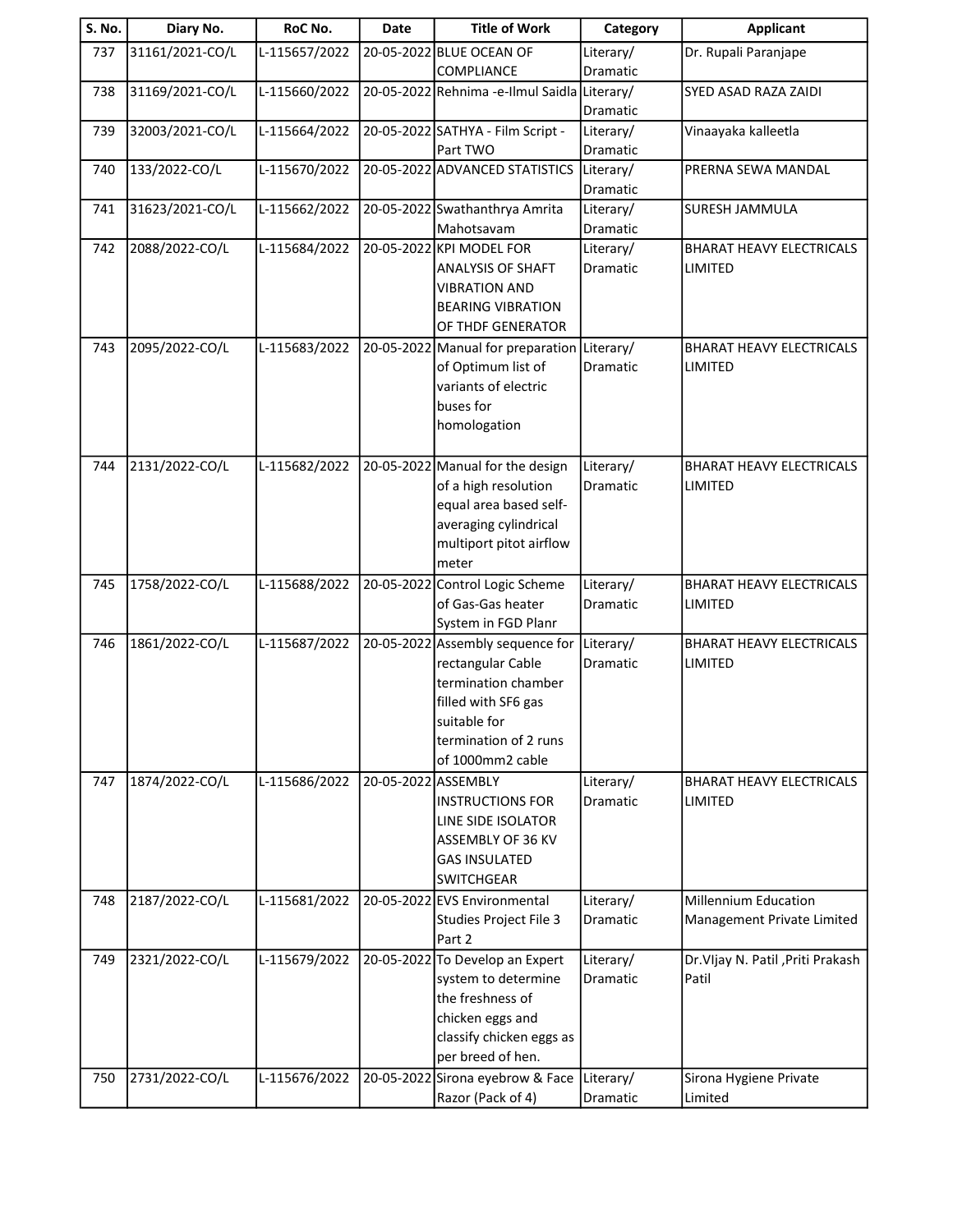| <b>S. No.</b> | Diary No.      | RoC No.       | <b>Date</b> | <b>Title of Work</b>               | Category  | <b>Applicant</b>               |
|---------------|----------------|---------------|-------------|------------------------------------|-----------|--------------------------------|
| 751           | 1937/2022-CO/L | L-115685/2022 |             | 20-05-2022 ICT and Digital         | Literary/ | Dr. Dipak Shamlal Gade         |
|               |                |               |             | Technology based                   | Dramatic  |                                |
|               |                |               |             | Solutions for Smart City           |           |                                |
|               |                |               |             | Challenges and                     |           |                                |
|               |                |               |             | Opportunities                      |           |                                |
| 752           | 2443/2022-CO/L | L-115678/2022 |             | 20-05-2022 ALVEOLAR RIDGE          | Literary/ | Dr. Ranu Oza                   |
|               |                |               |             | PRESERVATION USING                 | Dramatic  |                                |
|               |                |               |             | TITANIUM PREPARED                  |           |                                |
|               |                |               |             | PLATELET RICH FIBRIN               |           |                                |
|               |                |               |             | (T-PRF) AND                        |           |                                |
|               |                |               |             | DEMINERALIZED                      |           |                                |
|               |                |               |             | <b>FREEZE DRIED BONE</b>           |           |                                |
|               |                |               |             | ALLOGRAFT (DFDBA): A               |           |                                |
|               |                |               |             | <b>CASE REPORT</b>                 |           |                                |
| 753           | 2302/2022-CO/L | L-115680/2022 |             | 20-05-2022 Investigation on        | Literary/ | Digvijay Suresh Nigade         |
|               |                |               |             | Performance                        | Dramatic  | ,Dinesh Kumar Bajaj            |
|               |                |               |             | <b>Characteristic of Steel</b>     |           | Manohar Patil                  |
|               |                |               |             | <b>Fiber Reinforced</b>            |           |                                |
|               |                |               |             | Composite Material.                |           |                                |
| 754           | 4786/2022-CO/L | L-115595/2022 |             | 20-05-2022 MALAMAAL DAILY          | Literary/ | SANJAY GOPAL CHHABRIA          |
|               |                |               |             |                                    | Dramatic  |                                |
| 755           | 4767/2022-CO/L | L-115596/2022 |             | 20-05-2022 THE ENCOUNTER           | Literary/ | <b>SUNEESH T.R</b>             |
|               |                |               |             |                                    | Dramatic  |                                |
| 756           | 4768/2022-CO/L | L-115591/2022 |             | 20-05-2022 CARE OF PATIENTS        | Literary/ | THE REGISTRAR. D.Y. PATIL      |
|               |                |               |             |                                    | Dramatic  | <b>EDUCATION SOCIETY</b>       |
| 757           | 4769/2022-CO/L | L-115597/2022 |             | 20-05-2022 HOSPITAL INFECTION      | Literary/ | The Registrar                  |
|               |                |               |             | <b>CONTROL</b>                     | Dramatic  |                                |
| 758           | 5385/2022-CO/L | L-115582/2022 |             | 20-05-2022 Effect of fisetin on    | Literary/ | Lovely professional university |
|               |                |               |             | various types of cancer<br>lines   | Dramatic  |                                |
| 759           | 5444/2022-CO/L | L-115587/2022 |             | 20-05-2022 Digital Transformation  | Literary/ | <b>Srinivas University</b>     |
|               |                |               |             | in Indian Insurance                | Dramatic  |                                |
|               |                |               |             | Industry A Case Study              |           |                                |
|               |                |               |             |                                    |           |                                |
| 760           | 5443/2022-CO/L | L-115586/2022 |             | 20-05-2022 Impact of Mobile        | Literary/ | <b>Srinivas University</b>     |
|               |                |               |             | Phone Services on the              | Dramatic  |                                |
|               |                |               |             | Traditional                        |           |                                |
|               |                |               |             | Telecommunication                  |           |                                |
|               |                |               |             | Services in India                  |           |                                |
| 761           | 5441/2022-CO/L | L-115585/2022 |             | 20-05-2022 Paytms Journey          | Literary/ | <b>Srinivas University</b>     |
|               |                |               |             | <b>Towards Digital</b>             | Dramatic  |                                |
|               |                |               |             | Payment in India A                 |           |                                |
|               |                |               |             | Case Study                         |           |                                |
| 762           | 5440/2022-CO/L | L-115584/2022 |             | 20-05-2022 Risk Return Analysis of | Literary/ | <b>Srinivas University</b>     |
|               |                |               |             | Selected Stocks of                 | Dramatic  |                                |
|               |                |               |             | <b>Indian Financial Sector</b>     |           |                                |
|               |                |               |             |                                    |           |                                |
| 763           | 5619/2022-CO/L | L-115611/2022 |             | 20-05-2022 AI based system and     | Literary/ | Dr. N. Suresh , Dr. T. Arumuga |
|               |                |               |             | method for                         | Dramatic  | Maria Devi , Mr. V.I Mebin     |
|               |                |               |             | combination therapy                |           | jose, Mrs. Yerram Sneha        |
|               |                |               |             | for cancer treatment               |           |                                |
| 764           | 5514/2022-CO/L | L-115599/2022 |             | 20-05-2022 Parametrization of 3D   | Literary/ | BHARAT HEAVY ELECTRICALS       |
|               |                |               |             | model of limestone day Dramatic    |           | LIMITED                        |
|               |                |               |             | silo using NX                      |           |                                |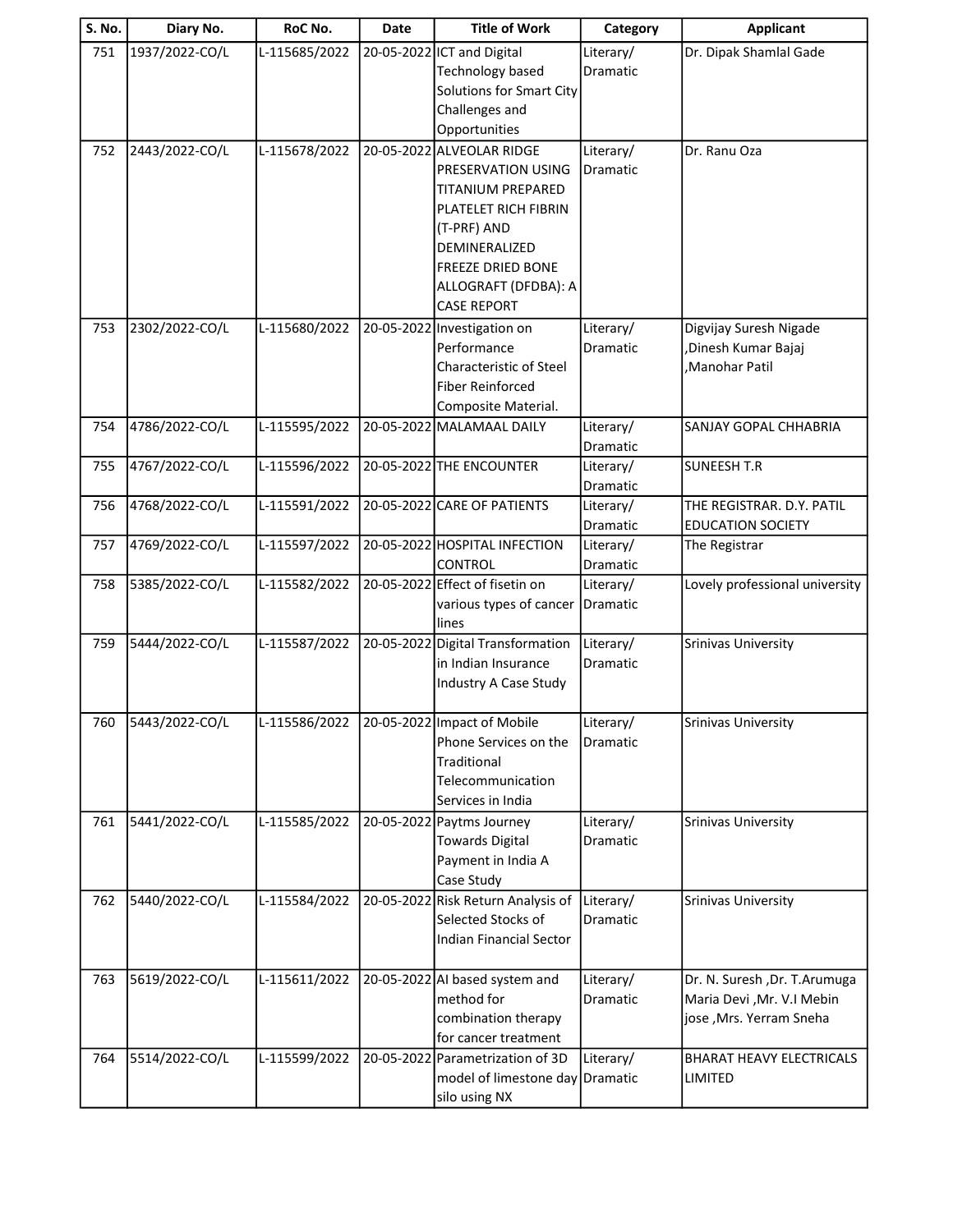| S. No. | Diary No.      | RoC No.       | <b>Date</b>          | <b>Title of Work</b>              | Category  | <b>Applicant</b>                |
|--------|----------------|---------------|----------------------|-----------------------------------|-----------|---------------------------------|
| 765    | 5503/2022-CO/L | L-115598/2022 |                      | 20-05-2022 NMOS/PMOS SYMBOL       | Literary/ | J. AJAYAN , L.M.I.LEO JOSEPH    |
|        |                |               |                      | FOR VERTICALLY                    | Dramatic  | , SANDIP BHATTACHARYA           |
|        |                |               |                      | <b>STACKED NANOSHEET</b>          |           | , SHUBHAM TAYAL                 |
|        |                |               |                      | FET                               |           |                                 |
| 766    | 5437/2022-CO/L | L-115583/2022 |                      | 20-05-2022 MS-EXCEL BASED         | Literary/ | <b>BHARAT HEAVY ELECTRICALS</b> |
|        |                |               |                      | INTERACTIVE PROJECT               | Dramatic  | <b>LIMITED</b>                  |
|        |                |               |                      | <b>ACTIVITY PLANNER</b>           |           |                                 |
|        |                |               |                      | <b>INCLUDING AUTO-</b>            |           |                                 |
|        |                |               |                      | <b>GENERATED GANTT</b>            |           |                                 |
|        |                |               |                      | <b>CHART</b>                      |           |                                 |
| 767    | 5529/2022-CO/L | L-115601/2022 |                      | 20-05-2022 KPI Model for Upper    | Literary/ | <b>BHARAT HEAVY ELECTRICALS</b> |
|        |                |               |                      | <b>Radial Bearing</b>             | Dramatic  | LIMITED                         |
|        |                |               |                      | Temperature High in               |           |                                 |
|        |                |               |                      | XRP1003/803 Type                  |           |                                 |
|        |                |               |                      | <b>Bowl Mills.</b>                |           |                                 |
| 768    | 5525/2022-CO/L | L-115600/2022 |                      | 20-05-2022 Instruction manual for | Literary/ | <b>BHARAT HEAVY ELECTRICALS</b> |
|        |                |               |                      | XRS1103 Mill with                 | Dramatic  | <b>LIMITED</b>                  |
|        |                |               |                      | <b>Hydraulic Loading</b>          |           |                                 |
|        |                |               |                      | System and Dynamic                |           |                                 |
|        |                |               |                      | Classifier                        |           |                                 |
| 769    | 5567/2022-CO/L | L-115602/2022 |                      | 20-05-2022 LAST TIME TOGETHER     | Literary/ | <b>SULMAN UNIS</b>              |
|        |                |               |                      |                                   | Dramatic  |                                 |
| 770    | 5605/2022-CO/L | L-115606/2022 |                      | 20-05-2022 Holiday Homework       | Literary/ | ANAND SHANKAR BOSE              |
|        |                |               |                      | Screenplay                        | Dramatic  |                                 |
| 771    | 5613/2022-CO/L | L-115610/2022 |                      | 20-05-2022 Validated instrument   | Literary/ | SHIVSHANKAR JADHAV              |
|        |                |               |                      | to assess surgical skills         | Dramatic  |                                 |
|        |                |               |                      | in orthopedic residency           |           |                                 |
|        |                |               |                      | program.                          |           |                                 |
| 772    | 5568/2022-CO/L | L-115603/2022 |                      | 20-05-2022 How Is It Love?        | Literary/ | <b>SIMRAN MITTAL</b>            |
|        |                |               |                      |                                   | Dramatic  |                                 |
| 773    | 5584/2022-CO/L | L-115604/2022 |                      | 20-05-2022 Physiotherapy          | Literary/ | DR.SUNITA SHARMA                |
|        |                |               |                      | Management for                    | Dramatic  | , VANSHIKA UPPAL                |
|        |                |               |                      | Cervicogenic Headache             |           |                                 |
|        | 5604/2022-CO/L | L-115605/2022 |                      | 20-05-2022 Ladoo tales - beat     | Literary/ | <b>CHANDRA SEKHAR</b>           |
| 774    |                |               |                      | sheets                            | Dramatic  | <b>BHASKARAN</b>                |
| 775    | 5606/2022-CO/L | L-115607/2022 |                      | 20-05-2022 AACHAR VICHAR          | Literary/ | <b>CHANDRA SEKHAR</b>           |
|        |                |               |                      |                                   | Dramatic  | BHASKARAN                       |
| 776    | 5607/2022-CO/L | L-115608/2022 |                      | 20-05-2022 Samosa Chat            | Literary/ | <b>CHANDRA SEKHAR</b>           |
|        |                |               |                      |                                   | Dramatic  | BHASKARAN                       |
| 777    | 5611/2022-CO/L | L-115609/2022 | 20-05-2022 The Trail |                                   | Literary/ | SHUNILA PRIM                    |
|        |                |               |                      |                                   | Dramatic  |                                 |
| 778    | 5622/2022-CO/L | L-115612/2022 |                      | 20-05-2022 Tantamukta Sheti aani  | Literary/ | BEENA KHOT , DATTATRAYA         |
|        |                |               |                      | Pragati                           | Dramatic  | KHOT, ESHA KHOT, SHIVANI        |
|        |                |               |                      |                                   |           | <b>KHOT</b>                     |
| 779    | 5624/2022-CO/L | L-115613/2022 |                      | 20-05-2022 HYPERTHYROIDISM        | Literary/ | JANAKIRAMAN V, SHIEK            |
|        |                |               |                      | <b>CLINICAL PROFORMA</b>          | Dramatic  | <b>FAREETH AHMED, SUDHAN M</b>  |
|        |                |               |                      | FOR RANDOMIZED                    |           |                                 |
|        |                |               |                      | <b>CLINICAL TRIAL</b>             |           |                                 |
| 780    | 5625/2022-CO/L | L-115614/2022 | 20-05-2022 Punarvasu |                                   | Literary/ | <b>NANDKISHOR SUDARSHAN</b>     |
|        |                |               |                      |                                   | Dramatic  | RAUT                            |
| 781    | 5455/2022-CO/L | L-115594/2022 |                      | 20-05-2022 100 Years of Growth    | Literary/ | Srinivas University             |
|        |                |               |                      | and Success Story of              | Dramatic  |                                 |
|        |                |               |                      | nestle India A Fast               |           |                                 |
|        |                |               |                      | <b>Moving Consumer</b>            |           |                                 |
|        |                |               |                      | Goods FMCG Industry               |           |                                 |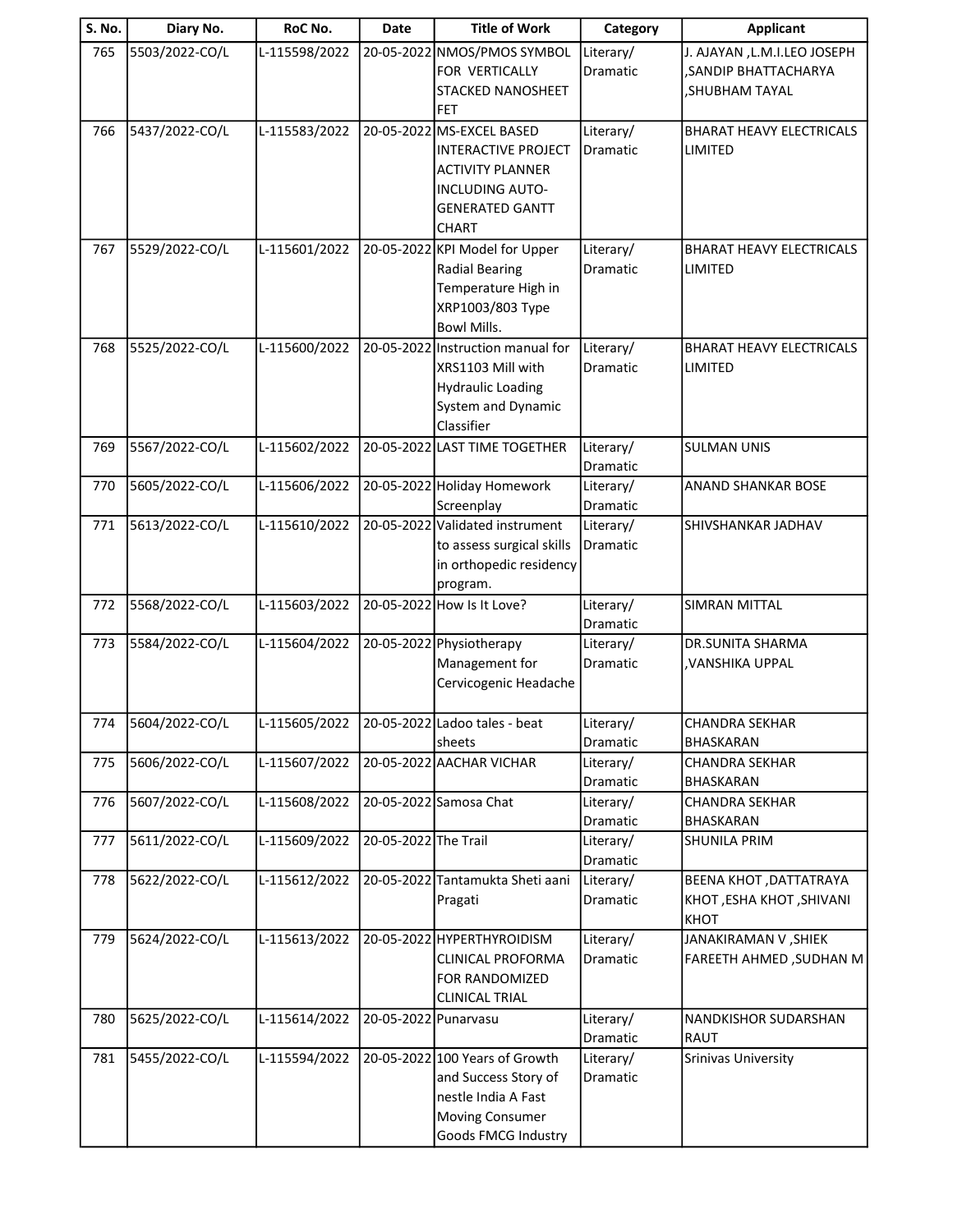| S. No. | Diary No.       | RoC No.       | Date                  | <b>Title of Work</b>                                                                                                                                        | Category                     | <b>Applicant</b>                                                   |
|--------|-----------------|---------------|-----------------------|-------------------------------------------------------------------------------------------------------------------------------------------------------------|------------------------------|--------------------------------------------------------------------|
| 782    | 5445/2022-CO/L  | L-115588/2022 | 20-05-2022            | Corporate Social<br>Responsibility A Case<br>Study on Strategies of<br>Indian Private and<br><b>Public Sector Banks</b>                                     | Literary/<br>Dramatic        | <b>Srinivas University</b>                                         |
| 783    | 5452/2022-CO/L  | L-115590/2022 |                       | 20-05-2022 A Technical Approach<br>For Promotion of<br>Yakshagana A<br>Literature Survey                                                                    | Literary/<br><b>Dramatic</b> | <b>Srinivas University</b>                                         |
| 784    | 5446/2022-CO/L  | L-115589/2022 |                       | 20-05-2022 An Overview of<br>Agriculture Finance in<br>India                                                                                                | Literary/<br>Dramatic        | Srinivas University                                                |
| 785    | 5454/2022-CO/L  | L-115593/2022 |                       | 20-05-2022 A Case Study of Mrs.<br><b>Bector Food</b><br><b>Specialities Ltd</b>                                                                            | Literary/<br>Dramatic        | <b>Srinivas University</b>                                         |
| 786    | 5453/2022-CO/L  | L-115592/2022 | 20-05-2022 A Study on | Requirement<br>Specifications and<br><b>Modifications During</b><br>the Software<br>development Life Cycle<br>in M/S Kakunje<br>Software Private<br>Limited | Literary/<br>Dramatic        | <b>Srinivas University</b>                                         |
| 787    | 5120/2022-CO/L  | L-115581/2022 |                       | 20-05-2022 Technical Delivery<br><b>Conditions for Pipes</b>                                                                                                | Literary/<br>Dramatic        | <b>BHARAT HEAVY ELECTRICALS</b><br>LIMITED                         |
| 788    | 4806/2022-CO/L  | L-115579/2022 |                       | 20-05-2022 MINNU AND MINTU<br><b>TELUGU RHYMES -</b><br>SEASON 1                                                                                            | Literary/<br>Dramatic        | Videogyan Studios Pvt. Ltd.                                        |
| 789    | 4800/2022-CO/L  | L-115578/2022 |                       | 20-05-2022 MINNU AND MINTU<br>HINDI RHYMES -<br>SEASON 1                                                                                                    | Literary/<br>Dramatic        | Videogyan Studios Pvt. Ltd.                                        |
| 790    | 4791/2022-CO/L  | L-115577/2022 |                       | 20-05-2022 CLASSIC NURSERY<br>RHYMES - SEASON 1                                                                                                             | Literary/<br><b>Dramatic</b> | Videogyan Studios Pvt. Ltd.                                        |
| 791    | 4893/2022-CO/L  | L-115580/2022 |                       | 20-05-2022 RESEARCH HIGHLIGHTS Literary/<br>2015-2020                                                                                                       | Dramatic                     | <b>DIRECTOR</b>                                                    |
| 792    | 2972/2022-CO/L  | L-115667/2022 | 20-05-2022 D.D.A      |                                                                                                                                                             | Literary/<br>Dramatic        | SPARSH SHARMA                                                      |
| 793    | 2535/2022-CO/L  | L-115677/2022 |                       | 20-05-2022 KADAL KADANTHA<br><b>KATHAI</b>                                                                                                                  | Literary/<br>Dramatic        | kalaignani velan                                                   |
| 794    | 14460/2021-CO/L | L-115630/2022 |                       | 20-05-2022 UNIPUMP SYSTEM: A<br><b>NOVEL DESIGN FOR</b><br><b>COMPACT TOILETS</b><br>THAT CAN OPERATE IN<br><b>BOTH MICROGRAVITY</b><br>AND LUNAR GRAVITY   | Literary/<br>Dramatic        | Amity International school                                         |
| 795    | 9787/2021-CO/A  | A-142059/2022 |                       | 20-05-2022 SUKH SAGAR DAWA<br><b>KHANA</b>                                                                                                                  | Artistic                     | SH. RAJEEV KAPUR TRADING<br>AS M/S SUKH SAGAR DAWA<br><b>KHANA</b> |
| 796    | 9784/2021-CO/A  | A-142060/2022 | 20-05-2022 MISS LUKA  |                                                                                                                                                             | Artistic                     | M/S VIRA AUTO<br>COMPONENTS PVT. LTD.                              |
| 797    | 9783/2021-CO/A  | A-142061/2022 | 20-05-2022 VACPL      |                                                                                                                                                             | Artistic                     | M/S VIRA AUTO<br>COMPONENTS PVT. LTD.                              |
| 798    | 9770/2021-CO/A  | A-142058/2022 | 20-05-2022 TRES BON   |                                                                                                                                                             | Artistic                     | M/S TRBEX IMPEX PVT. LTD.                                          |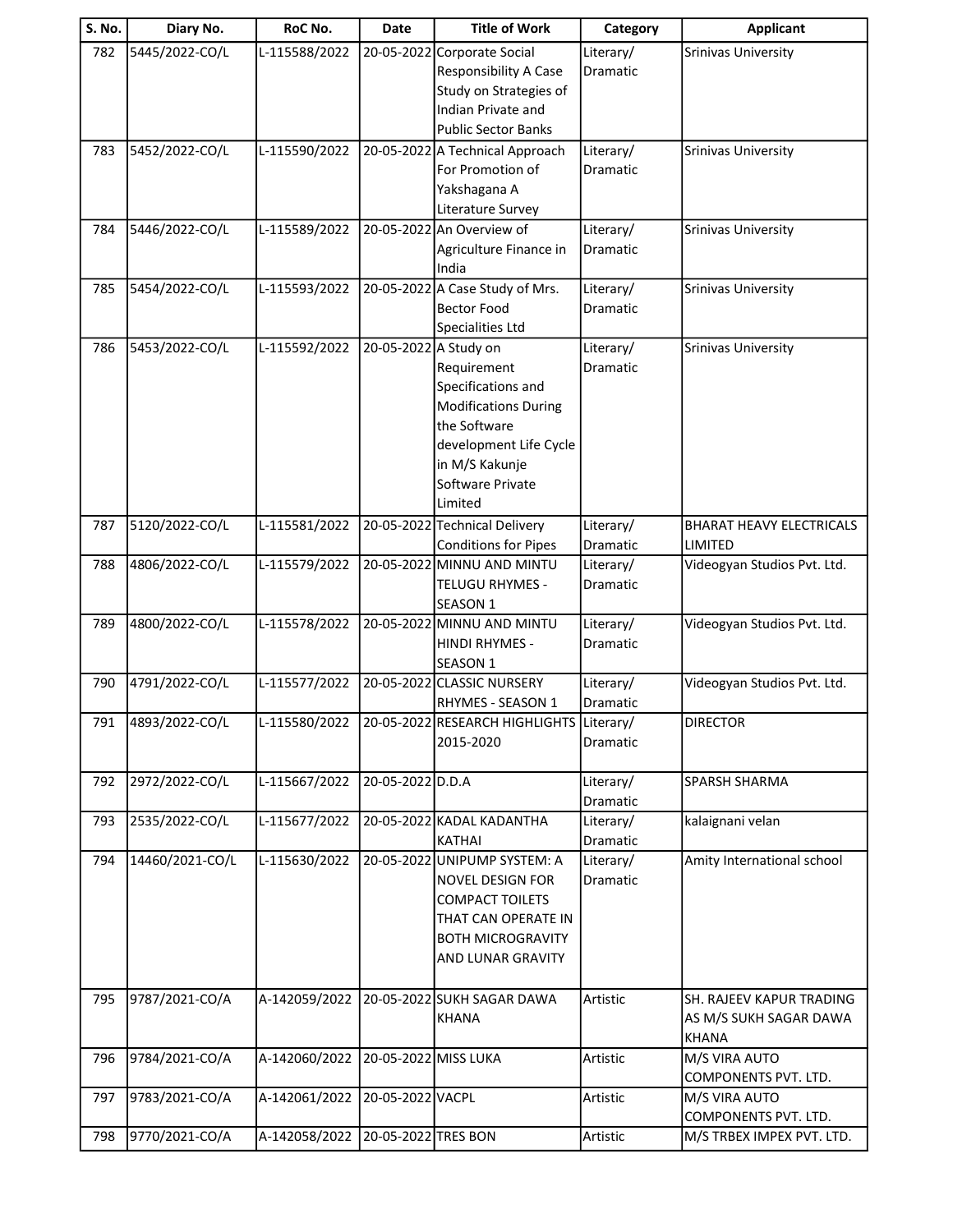| <b>S. No.</b> | Diary No.        | RoC No.       | <b>Date</b>         | <b>Title of Work</b>                                                                                                                                                | Category              | <b>Applicant</b>                                                                                                         |
|---------------|------------------|---------------|---------------------|---------------------------------------------------------------------------------------------------------------------------------------------------------------------|-----------------------|--------------------------------------------------------------------------------------------------------------------------|
| 799           | 4117/2021-CO/A   | A-142062/2022 | 20-05-2022 TIGER    |                                                                                                                                                                     | Artistic              | SH. SANDEEP MEHRA AND<br>SH. SUSHIL KUMAR MEHRA<br>PARTNERS OF M/S<br><b>MEHARSONS</b>                                   |
| 800           | 20192/2020-CO/A  | A-142053/2022 | 20-05-2022 EKNOOR   |                                                                                                                                                                     | Artistic              | <b>SH. GURCHARAN SINGH</b><br>PROPRIETOR OF M/S ROMER<br>SEWING MACHINE CO.                                              |
| 801           | 20215/2020-CO/A  | A-142052/2022 |                     | 20-05-2022 VIRA S RED SQUARE<br><b>NUTS</b>                                                                                                                         | Artistic              | M/S VIRA AUTO<br>COMPONENTS PVT. LTD.                                                                                    |
| 802           | 23322/2021-CO/L  | L-115640/2022 |                     | 20-05-2022 War of Civilization                                                                                                                                      | Literary/<br>Dramatic | Mrs. Shelly Sinha trading as<br>M/s. Blue encore                                                                         |
| 803           | 16008/2021-CO/L  | L-115632/2022 |                     | 20-05-2022 Poster on HV LINE<br><b>SWITCHING SYSTEM</b><br>USING RF TECHNIQUE                                                                                       | Literary/<br>Dramatic | N.P.WASNIK                                                                                                               |
| 804           | 20766/2021-CO/L  | L-115634/2022 |                     | 20-05-2022 Herbo-Dent                                                                                                                                               | Literary/<br>Dramatic | <b>KRISHNA INSTITUTE OF</b><br><b>MEDICAL SCIENCES</b><br>"DEEMED TO BE<br>UNIVERSITYâ€, KARAD                           |
| 805           | 18403/2021-CO/L  | L-115633/2022 |                     | 20-05-2022 Diameter measuring<br>chart with powder flow<br>property index                                                                                           | Literary/<br>Dramatic | Abhishek , Benu Chaudhary<br>,Deepak Singla ,Dr. Ashwani<br>Dhingra , Dr. Kumar Guarve<br>,Preeti                        |
| 806           | 15613/2021-CO/L  | L-115631/2022 |                     | 20-05-2022 Test set up for testing<br>of di/dt control of<br>inverter module of<br><b>Auxiliary Power</b><br>Converter for 3-Ph<br>Diesel Electric Multiple<br>Unit | Literary/<br>Dramatic | <b>BHARAT HEAVY ELECTRICALS</b><br>LIMITED,                                                                              |
| 807           | 29463/2021-CO/SR | SR-18326/2022 |                     | 20-05-2022 KRISHNAYE CHARNAM                                                                                                                                        | Sound<br>Recording    | SANSKAR INFO TV PVT LTD                                                                                                  |
| 808           | 31503/2021-CO/L  | L-115661/2022 |                     | 20-05-2022 ESTRANGE AURORA                                                                                                                                          | Literary/<br>Dramatic | Shruti Joshi                                                                                                             |
| 809           | 31180/2021-CO/L  | L-115658/2022 |                     | 20-05-2022 Safety First is Safety<br>Always opportunities<br>and Challenges on<br>Safety Management of<br>Hazardous<br>Employments in India                         | Literary/<br>Dramatic | Srinivas University                                                                                                      |
| 810           | 29428/2021-CO/L  | L-115629/2022 |                     | 20-05-2022 Ram Ki Katha Badi<br>Mahan                                                                                                                               | Literary/<br>Dramatic | SHUBHAM AUDIO VIDEO PVT.<br>LTD                                                                                          |
| 811           | 28897/2021-CO/SW |               |                     | SW-15423/2022 20-05-2022 Naval Chaff Payload<br><b>Simulation Software</b>                                                                                          | Computer<br>Software  | THE CHAIRMAN, DEFENCE<br><b>RESEARCH &amp; DEVELOPMENT</b><br>ORGANIZATION Min of Def,<br>Govt of India, Dte of ER & IPR |
| 812           |                  |               |                     | 28893/2021-CO/SW SW-15424/2022 20-05-2022 EM Material Modelling<br>and Analysis Software<br>(EMMA Software)                                                         | Computer<br>Software  | THE CHAIRMAN, DEFENCE<br>RESEARCH & DEVELOPMENT<br>ORGANIZATION Min of Def,<br>Govt of India, Dte of ER & IPR            |
| 813           | 26974/2021-CO/SR | SR-18327/2022 | 20-05-2022 DADDY JI |                                                                                                                                                                     | Sound<br>Recording    | <b>NIKHIL NAGAR</b>                                                                                                      |
| 814           | 27438/2021-CO/L  | L-115628/2022 |                     | 20-05-2022 Space Heating and<br>Cooling System at<br>Dholera                                                                                                        | Literary/<br>Dramatic | Pandit Deendayal Energy<br>University                                                                                    |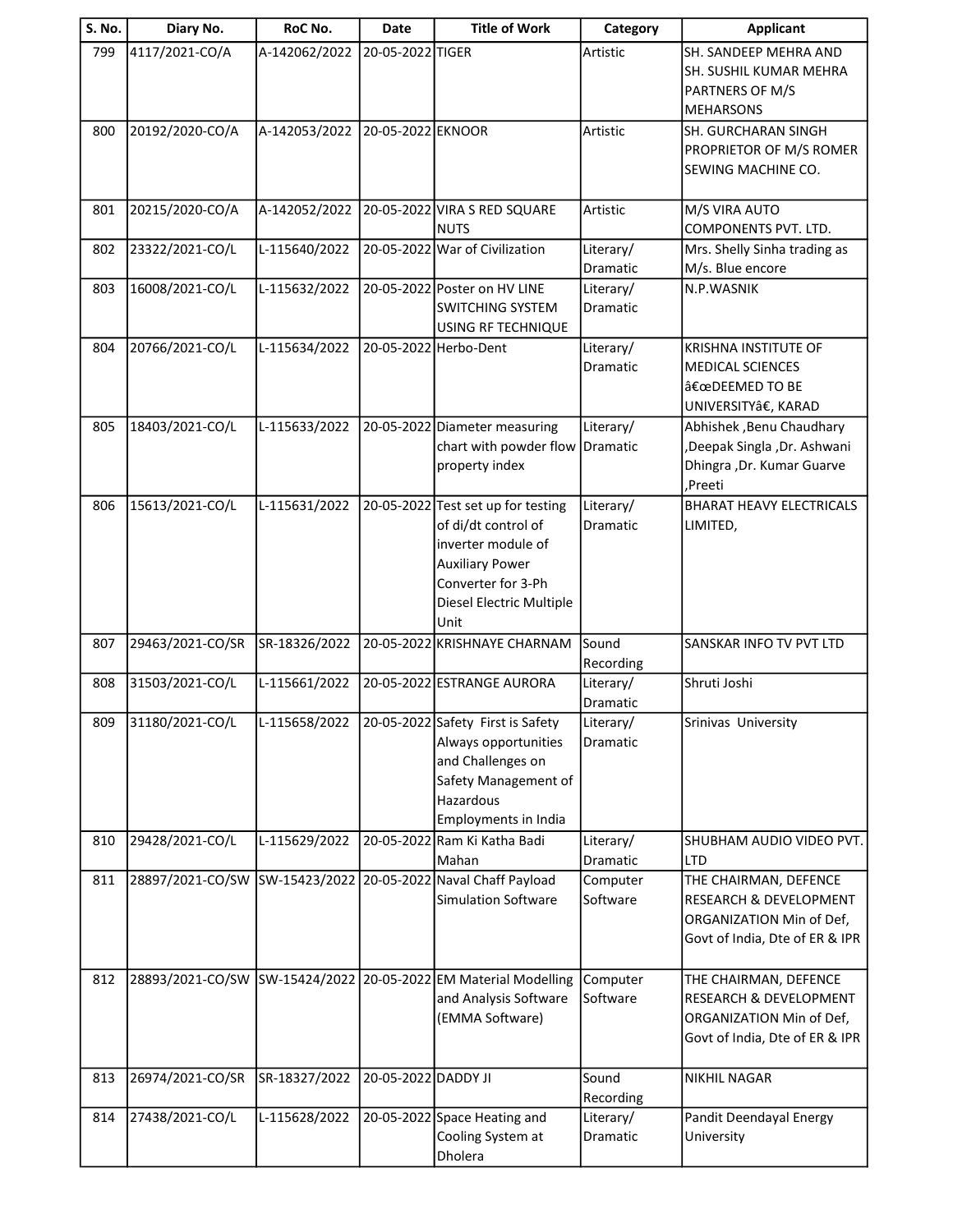| S. No. | Diary No.                      | RoC No.                                | Date                 | <b>Title of Work</b>                                    | Category              | <b>Applicant</b>                                          |
|--------|--------------------------------|----------------------------------------|----------------------|---------------------------------------------------------|-----------------------|-----------------------------------------------------------|
| 815    | 27382/2021-CO/L                | L-115626/2022                          |                      | 20-05-2022 Molybdenum coating                           | Literary/             | Shoolini University of                                    |
|        |                                |                                        |                      | on nitrogenous                                          | Dramatic              | Biotechnology and                                         |
|        |                                |                                        |                      | fertilizer                                              |                       | <b>Management Sciences</b>                                |
| 816    | 31325/2021-CO/A                | A-142051/2022                          | 20-05-2022 MOSAIC    |                                                         | Artistic              | MILONI TEJAS BAROT, SOLE                                  |
|        |                                |                                        |                      |                                                         |                       | PROPRIETOR OF M/S.                                        |
|        |                                |                                        |                      |                                                         |                       | <b>GALLERY MOSAIC</b>                                     |
| 817    | 28195/2021-CO/SR               | SR-18325/2022                          |                      | 20-05-2022 DHADKE JIYA- ALOO                            | Sound                 | <b>Super Cassettes Industries</b>                         |
|        |                                |                                        |                      | CHAAT                                                   | Recording             | Ltd.<br>RAHUL UDYOG.                                      |
| 818    | 28139/2021-CO/A                | A-142049/2022                          |                      | 20-05-2022 VEROSPORT                                    | Artistic              |                                                           |
| 819    | 29272/2021-CO/A                | A-142056/2022                          | 20-05-2022 JINCLAL   |                                                         | Artistic              | DEEPAK AGARWAL S/O. SH.                                   |
|        |                                |                                        |                      |                                                         |                       | <b>MURLIDHAR GUPTA</b><br>PROPRIETOR OF M/S.              |
|        |                                |                                        |                      |                                                         |                       | <b>HARYANA IRON</b>                                       |
| 820    | 29270/2021-CO/A                | A-142057/2022                          | 20-05-2022 ZINCLAL   |                                                         | Artistic              | DEEPAK AGARWAL S/O. SH.                                   |
|        |                                |                                        |                      |                                                         |                       | <b>MURLIDHAR GUPTA</b>                                    |
|        |                                |                                        |                      |                                                         |                       | PROPRIETOR OF M/S.                                        |
|        |                                |                                        |                      |                                                         |                       | <b>HARYANA IRON</b>                                       |
| 821    | 28206/2021-CO/A                | A-142055/2022                          |                      | 20-05-2022 TOPPERS (LABEL)                              | Artistic              | Toppers Infocomm Pvt. Ltd.                                |
| 822    | 25328/2021-CO/L                | L-115625/2022                          |                      | 20-05-2022 GN hypothesis for                            | Literary/             | Dr. Grishmi Niswade                                       |
|        |                                |                                        |                      | relation between                                        | Dramatic              |                                                           |
|        |                                |                                        |                      | COVID 19 and                                            |                       |                                                           |
|        |                                |                                        |                      | periodontal disease                                     |                       |                                                           |
| 823    | 25264/2021-CO/L                | L-115624/2022                          | 20-05-2022 Gelavalee |                                                         | Literary/             | Rachuri Raghavendra Rao                                   |
|        |                                |                                        |                      |                                                         | Dramatic              |                                                           |
| 824    | 23307/2021-CO/L                | L-115639/2022                          |                      | 20-05-2022 Primary tooth<br>numbering system            | Literary/<br>Dramatic | Seema Dinesh Bargale, shital<br>kiran Davangere padmanabh |
|        |                                |                                        |                      | based on lower case                                     |                       |                                                           |
|        |                                |                                        |                      | Greek alphabet                                          |                       |                                                           |
| 825    | 24933/2021-CO/SW SW-15421/2022 |                                        |                      | 20-05-2022 Care4 Parents                                | Computer              | Pinkshashtra Health Solutions                             |
|        |                                |                                        |                      | <b>Healthcare Solutions</b>                             | Software              | <b>Private Limited</b>                                    |
|        |                                |                                        |                      | lfor elders in India                                    |                       |                                                           |
| 826    | 25738/2021-CO/A                | A-142048/2022                          | 20-05-2022 ELONA     |                                                         | Artistic              | <b>REGENT BATHZ PVT. LTD</b>                              |
| 827    | 25303/2021-CO/SW               | SW-15422/2022 20-05-2022 JOY'S POULTRY |                      |                                                         | Computer              | VARGHESE C. K                                             |
|        |                                |                                        |                      |                                                         | Software              |                                                           |
| 828    | 1438/2022-CO/A                 | A-142047/2022                          |                      | 20-05-2022 GOURI AQUA PLAST<br>(LABEL)                  | Artistic              | M/s. Ganesh Gouri Industries,<br>A Partnership Concern    |
|        |                                |                                        |                      |                                                         |                       |                                                           |
| 829    | 22891/2021-CO/L                | L-115638/2022                          |                      | 20-05-2022 Innovative Teaching                          | Literary/             | Arun Kumar R                                              |
|        |                                |                                        |                      | Methods and its                                         | Dramatic              |                                                           |
|        |                                |                                        |                      | Impact on OBE                                           |                       |                                                           |
| 830    | 23659/2021-CO/L                | L-115642/2022                          | 20-05-2022 Altco     |                                                         | Literary/             | Basana Gouda Patil                                        |
|        |                                |                                        |                      |                                                         | Dramatic              |                                                           |
| 831    | 23661/2021-CO/L                | L-115643/2022                          |                      | 20-05-2022 Apple cider vinegar<br>foaming intimate wash | Literary/             | SIRONA HYGIENE PVT. LTD.                                  |
|        |                                |                                        |                      |                                                         | Dramatic              |                                                           |
| 832    | 23647/2021-CO/A                | A-142046/2022                          |                      | 20-05-2022 MAULIN LOGO                                  | Artistic              | AKSHAY MAULINBHAI UKANI                                   |
|        |                                |                                        |                      |                                                         |                       |                                                           |
| 833    | 23662/2021-CO/L                | L-115644/2022                          |                      | 20-05-2022 Hydrating face wash                          | Literary/             | SIRONA HYGIENE PVT. LTD.                                  |
|        |                                |                                        |                      |                                                         | Dramatic              |                                                           |
| 834    | 23663/2021-CO/L                | L-115645/2022                          |                      | 20-05-2022 Moisturising lube-tube                       | Literary/             | SIRONA HYGIENE PVT. LTD.                                  |
|        |                                |                                        |                      |                                                         | Dramatic              |                                                           |
| 835    | 23664/2021-CO/L                | L-115646/2022                          |                      | 20-05-2022 Softer, smoother bum<br>butt natural         | Literary/<br>Dramatic | SIRONA HYGIENE PVT. LTD.                                  |
| 836    | 23776/2021-CO/L                | L-115647/2022                          |                      | 20-05-2022 Antibacterial period                         | Literary/             | SIRONA HYGIENE PVT. LTD.                                  |
|        |                                |                                        |                      | stain remover                                           | Dramatic              |                                                           |
| 837    | 23780/2021-CO/L                | L-115648/2022                          |                      | 20-05-2022 Hydrating face serum                         | Literary/             | SIRONA HYGIENE PVT. LTD.                                  |
|        |                                |                                        |                      |                                                         | Dramatic              |                                                           |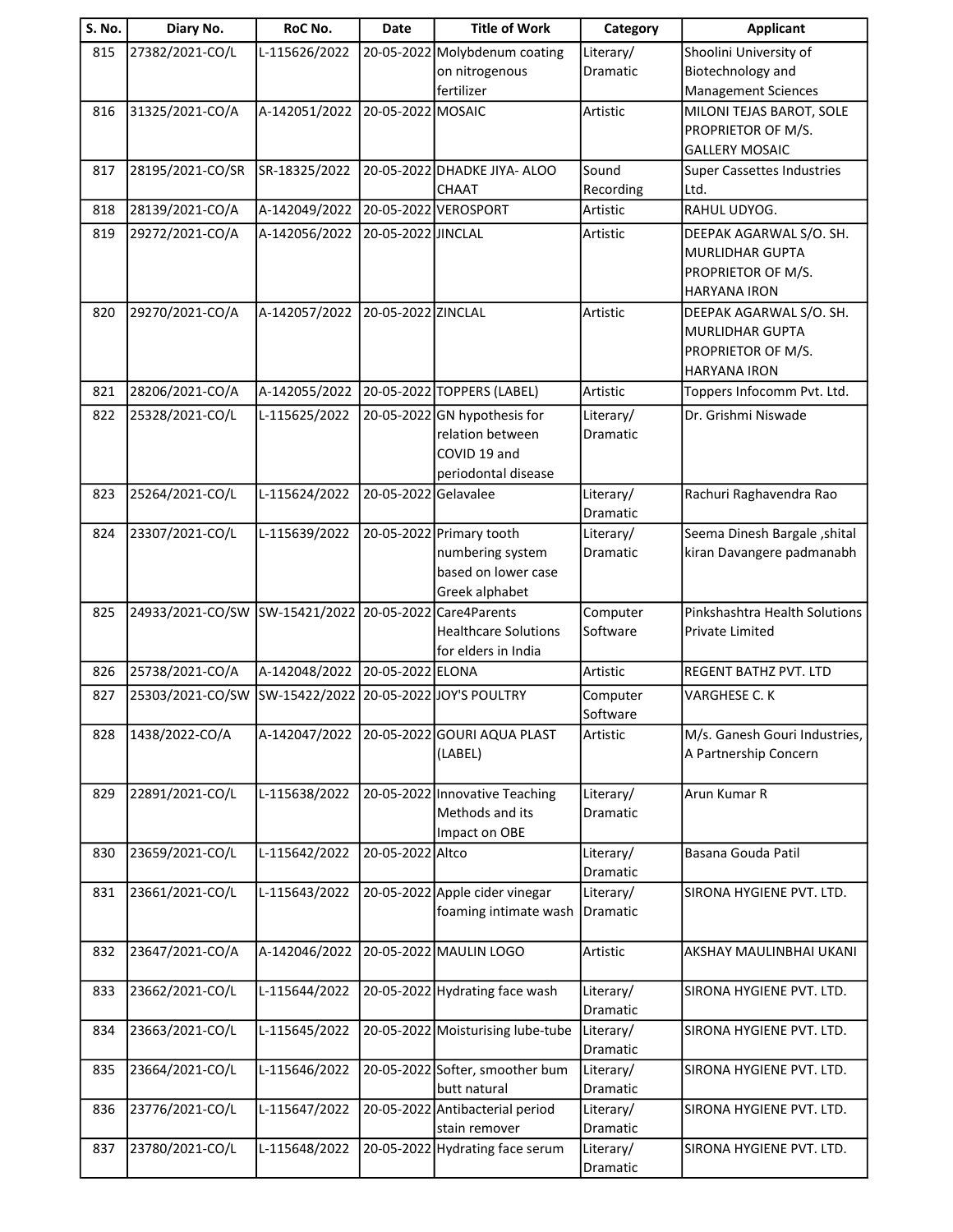| S. No. | Diary No.       | RoC No.       | Date           | <b>Title of Work</b>                                                                                                                                           | Category              | <b>Applicant</b>                                                                                             |
|--------|-----------------|---------------|----------------|----------------------------------------------------------------------------------------------------------------------------------------------------------------|-----------------------|--------------------------------------------------------------------------------------------------------------|
| 838    | 23778/2021-CO/L | L-115649/2022 |                | 20-05-2022 Hair removal cream                                                                                                                                  | Literary/<br>Dramatic | SIRONA HYGIENE PVT. LTD.                                                                                     |
| 839    | 23524/2021-CO/A | A-142045/2022 |                | 20-05-2022 ALMAS PERFUME,<br><b>MUMBAI</b>                                                                                                                     | Artistic              | ABDUL REHMAN ATTARWALA                                                                                       |
| 840    | 23494/2021-CO/A | A-142044/2022 |                | 20-05-2022 ALMAS PERFUME                                                                                                                                       | Artistic              | ABDUL REHMAN ATTARWALA                                                                                       |
| 841    | 22243/2021-CO/L | L-115627/2022 |                | 20-05-2022 A METHOD AND<br>PROCEDURE FOR<br><b>TIGHT FILLING OF</b><br>UNDERHAND MINING<br><b>STOPES IN STEEPLY</b><br>DIPPING AND THICKER<br><b>OREBODIES</b> | Literary/<br>Dramatic | <b>COUNCIL OF SCIENTIFIC &amp;</b><br><b>INDUSTRIAL RESEARCH</b>                                             |
| 842    | 22343/2021-CO/L | L-115637/2022 |                | 20-05-2022 Questionnaire for<br>Impact of Covid-19 on<br>Lifestyle Factors                                                                                     | Literary/<br>Dramatic | Vishnu Vardhan Yenuganti                                                                                     |
| 843    | 21224/2021-CO/L | L-115635/2022 | 20-05-2022     | Guidelines for<br>advanced<br>rehabilitation after Z<br>plasty in hemiplegic<br>cerebral palsy                                                                 | Literary/<br>Dramatic | MGM Institute of health<br>sciences, Navi Mumbai, MGM<br>Campus , sector 1, Kamothe<br>,Navi Mumbai          |
| 844    | 21284/2021-CO/L | L-115636/2022 |                | 20-05-2022 LENGTHENING<br><b>EXERCISES FOR</b><br><b>TENDOACHILIES IN</b><br>CEREBRAL PALSY                                                                    | Literary/<br>Dramatic | MGM Institute of health<br>sciences, Navi Mumbai, MGM<br>Campus, sector 1, Kamothe<br>Navi Mumbai,           |
| 845    | 28624/2021-CO/A | A-142054/2022 | 20-05-2022 GST |                                                                                                                                                                | Artistic              | NAHAR SINGH MAHIPAL JAIN                                                                                     |
| 846    | 23649/2021-CO/L | L-115641/2022 |                | 20-05-2022 Power System Fault<br>Recognition using<br>Alienation Coefficient<br>and Wigner<br>Distribution                                                     | Literary/<br>Dramatic | Manipal University Jaipur                                                                                    |
| 847    | 23852/2021-CO/L | L-115650/2022 |                | 20-05-2022 Advanced Program in<br>Banking and Finance -<br>Term 3 - Student Guide                                                                              | Literary/<br>Dramatic | NIIT INSTITUTE OF FINANCE,<br><b>BANKING AND INSURANCE</b><br><b>TRAINING LIMITED</b>                        |
| 848    | 23855/2021-CO/L | L-115615/2022 |                | 20-05-2022 Advanced Program in<br>Banking and Finance -<br>Term 1 - Student Guide                                                                              | Literary/<br>Dramatic | NIIT INSTITUTE OF FINANCE,<br><b>BANKING AND INSURANCE</b><br><b>TRAINING LIMITED</b>                        |
| 849    | 24391/2021-CO/L | L-115616/2022 |                | 20-05-2022 Concept map of stress                                                                                                                               | Literary/<br>Dramatic | Dr.Muthamilselvi.G<br>,Mrs.Ayee<br>, Mrs. Priyadharshini. R<br>,Mrs.Sandiyadevi.V<br>, Mrs. Vithyalakshmi. U |
| 850    | 24648/2021-CO/L | L-115617/2022 |                | 20-05-2022 BECOMING A N.E.W.S<br>ORGANIZATIONAL<br>COACH - A 60 - HOUR<br><b>LEARNING AND</b><br>DEVELOPMENT<br><b>JOURNEY</b>                                 | Literary/<br>Dramatic | N.E.W.S COACHING AND<br><b>TRAINING Sarl</b>                                                                 |
| 851    | 24665/2021-CO/L | L-115618/2022 |                | 20-05-2022 N.E.W.S COACHING KIT                                                                                                                                | Literary/<br>Dramatic | N.E.W.S COACHING AND<br><b>TRAINING Sarl</b>                                                                 |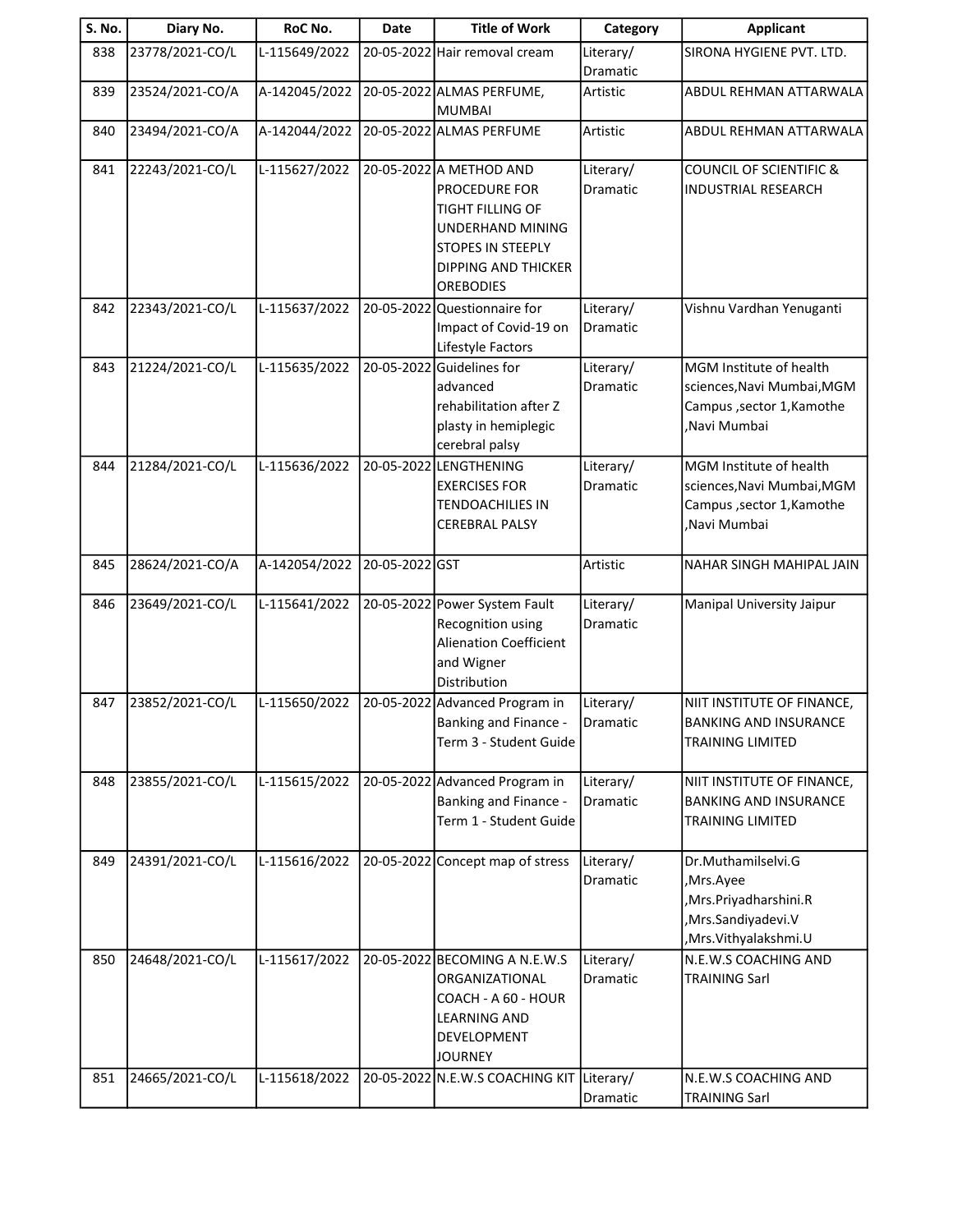| <b>S. No.</b> | Diary No.        | RoC No.       | <b>Date</b>        | <b>Title of Work</b>                                                                                 | Category              | <b>Applicant</b>                                                                                                                                             |
|---------------|------------------|---------------|--------------------|------------------------------------------------------------------------------------------------------|-----------------------|--------------------------------------------------------------------------------------------------------------------------------------------------------------|
| 852           | 24668/2021-CO/L  | L-115619/2022 |                    | 20-05-2022 MANAGER AS COACH -<br><b>IMPACTFUL COACHING</b><br><b>CONVERSATIONS</b>                   | Literary/<br>Dramatic | N.E.W.S COACHING AND<br><b>TRAINING Sarl</b>                                                                                                                 |
| 853           | 24697/2021-CO/L  | L-115620/2022 |                    | 20-05-2022 MANAGER AS TEAM<br>NAVIGATOR -<br>PARTICIPATIVE TEAM<br>LEADERSHIP                        | Literary/<br>Dramatic | N.E.W.S COACHING AND<br><b>TRAINING Sarl</b>                                                                                                                 |
| 854           | 24698/2021-CO/L  | L-115621/2022 |                    | 20-05-2022 ORGANIZATIONAL<br>NAVIGATION: FAST -<br><b>DEEP - STRATEGIC</b>                           | Literary/<br>Dramatic | N.E.W.S COACHING AND<br><b>TRAINING Sarl</b>                                                                                                                 |
| 855           | 24702/2021-CO/L  | L-115622/2022 |                    | 20-05-2022 SELF NAVIGATION -<br><b>CREATING YOUR NEXT</b><br><b>VERSION - LEADING</b><br><b>SELF</b> | Literary/<br>Dramatic | N.E.W.S COACHING AND<br><b>TRAINING Sarl</b>                                                                                                                 |
| 856           | 24706/2021-CO/L  | L-115623/2022 |                    | 20-05-2022 TEAM NAVIGATION -<br><b>DRIVING CHANGE</b><br><b>TOGETHER</b>                             | Literary/<br>Dramatic | N.E.W.S COACHING AND<br><b>TRAINING Sarl</b>                                                                                                                 |
| 857           | 27056/2021-CO/A  | A-142070/2022 |                    | 21-05-2022 COLORFUN EXCUSE ME Artistic                                                               |                       | M/S. SHELLZ OVERSEAS PVT.<br>LTD.                                                                                                                            |
| 858           | 21360/2021-CO/SR | SR-18329/2022 |                    | 21-05-2022 GYAAN SUDHA<br><b>BARSAO</b>                                                              | Sound<br>Recording    | YASHITA JAIN                                                                                                                                                 |
| 859           | 28625/2021-CO/A  | A-142077/2022 | 21-05-2022 DIAMOND |                                                                                                      | Artistic              | NAHAR SINGH MAHIPAL JAIN                                                                                                                                     |
| 860           | 21081/2021-CO/A  | A-142066/2022 | 21-05-2022 ECAP    |                                                                                                      | Artistic              | <b>NEERAJ SINGHAL</b><br>PROPRIETOR OF PACE<br>INTERNATIONAL                                                                                                 |
| 861           | 30547/2021-CO/L  | L-115706/2022 |                    | 21-05-2022 Corrective Taping<br>Technique in moderate<br>to severe Hallux Valgus                     | Literary/<br>Dramatic | Dr. D. Y. Patil Vidyapeeth,<br>Pune - Deemed to be<br>University                                                                                             |
| 862           | 24689/2021-CO/SR | SR-18328/2022 | 21-05-2022 O SHETH |                                                                                                      | Sound<br>Recording    | Sandhya Dnyaneshwar Keshe                                                                                                                                    |
| 863           | 28396/2021-CO/A  | A-142111/2022 |                    | 21-05-2022 LABEL VOLTRIQ                                                                             | Artistic              | VOLTRIQ INDIA PRIVATE<br><b>LIMITED</b>                                                                                                                      |
| 864           | 25164/2021-CO/A  | A-142109/2022 |                    | 21-05-2022 Popular Super Rusk                                                                        | Artistic              | M/s. POPULAR NUTRITIONS<br>Pvt. Ltd.                                                                                                                         |
| 865           | 25093/2021-CO/A  | A-142107/2022 |                    | 21-05-2022 Taste & Trust                                                                             | Artistic              | M/s. Aruna Industries                                                                                                                                        |
| 866           | 25095/2021-CO/A  | A-142108/2022 | 21-05-2022 Classic |                                                                                                      | Artistic              | M/s. Aruna Industries                                                                                                                                        |
| 867           | 25097/2021-CO/A  | A-142076/2022 |                    | 21-05-2022 Bindu Fizz Jeera Masala Artistic                                                          |                       | M/s. Megha Fruit Processing<br>Pvt. Ltd.                                                                                                                     |
| 868           | 25098/2021-CO/A  | A-142075/2022 | 21-05-2022 Bindu   |                                                                                                      | Artistic              | M/s. Megha Fruit Processing<br>Pvt. Ltd.                                                                                                                     |
| 869           | 25099/2021-CO/A  | A-142074/2022 | 21-05-2022 Fizz    |                                                                                                      | Artistic              | M/s. Megha Fruit Processing<br>Pvt. Ltd.                                                                                                                     |
| 870           | 25161/2021-CO/A  | A-142073/2022 | 21-05-2022 Jeera   |                                                                                                      | Artistic              | M/s. Megha Fruit Processing<br>Pvt. Ltd.                                                                                                                     |
| 871           | 25163/2021-CO/A  | A-142071/2022 | 21-05-2022 Masala  |                                                                                                      | Artistic              | M/s. Megha Fruit Processing<br>Pvt. Ltd.                                                                                                                     |
| 872           | 25160/2021-CO/A  | A-142072/2022 |                    | 21-05-2022 Fizz Jeera Masala                                                                         | Artistic              | M/s. Megha Fruit Processing<br>Pvt. Ltd.                                                                                                                     |
| 873           | 25284/2021-CO/SW |               |                    | SW-15428/2022 21-05-2022 TinoTranscriptDB<br>(Tinospora cordifolia<br>Transcripts & SSR<br>database) | Computer<br>Software  | Akshay Singh, Amit Kumar<br>Singh , Ashok Kumar , Dr. Ajay<br>Kumar Mahato , N. K. Singh<br>,Rajesh Kumar, Rakesh Singh<br>, Soma S. Marla, Sundeep<br>Kumar |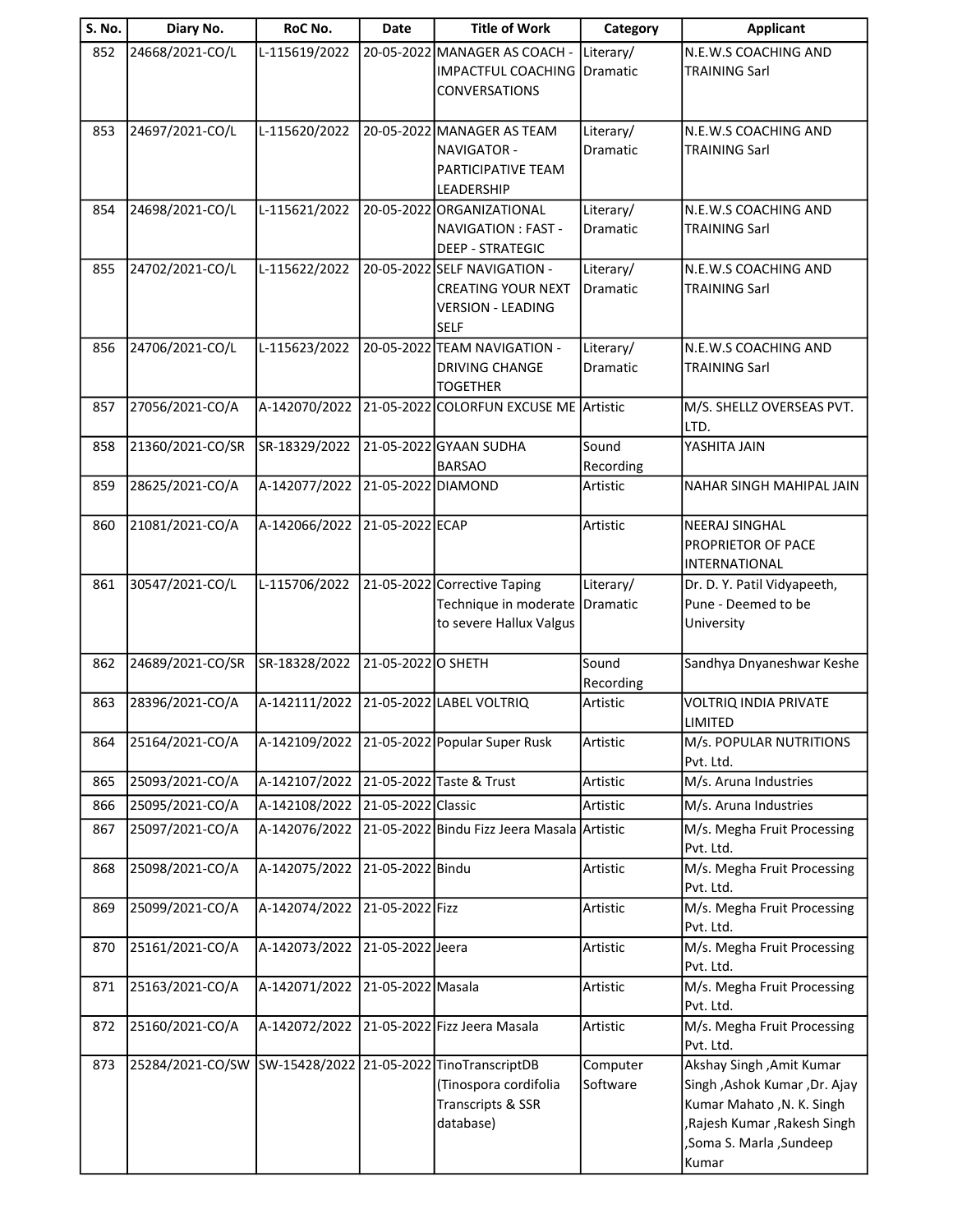| S. No. | Diary No.        | RoC No.       | <b>Date</b>           | <b>Title of Work</b>                                                                                                                                                              | Category              | <b>Applicant</b>                                                                                                                                                     |
|--------|------------------|---------------|-----------------------|-----------------------------------------------------------------------------------------------------------------------------------------------------------------------------------|-----------------------|----------------------------------------------------------------------------------------------------------------------------------------------------------------------|
| 874    | 25299/2021-CO/SW | SW-15429/2022 |                       | 21-05-2022 Amaranth Genomic<br>Resource Database                                                                                                                                  | Computer<br>Software  | Ajay Kumar Mahato, Akshay<br>Singh , Amit Kumar Singh<br>,Rakesh Bhardwaj, Rakesh<br>Singh , S. Rajkumar , Sandeep<br>Kumar, Surinder Kumar<br>Kaushik , Veena Gupta |
| 875    | 29097/2021-CO/A  | A-142084/2022 |                       | 21-05-2022 BRPL BANSAL WITH<br>LOGO                                                                                                                                               | Artistic              | <b>BANSAL ROOFING PRODUCTS</b><br>LIMITED                                                                                                                            |
| 876    | 28302/2021-CO/A  | A-142069/2022 |                       | 21-05-2022 HEMANT JEWELLERS<br><b>WITH DEVICE</b>                                                                                                                                 | Artistic              | MR. HEMANT PRABHAKAR<br>DANGAVAL Proprietor Of<br>HEMANT JEWELLERS                                                                                                   |
| 877    | 31328/2021-CO/A  | A-142063/2022 | 21-05-2022U           |                                                                                                                                                                                   | Artistic              | AMIT JAIN, KARTA OF AMIT<br>JAIN-HUF, SOLE PROPRIETOR<br>OF M/S. ALPHA VENTURES                                                                                      |
| 878    | 27178/2021-CO/A  | A-142100/2022 |                       | 21-05-2022 SHIDI FAST ACTION<br>(LABEL)                                                                                                                                           | Artistic              | M/s. Rashik Detergent Gruh<br>Udhyog, A Partnership<br>Concern                                                                                                       |
| 879    | 27177/2021-CO/A  | A-142099/2022 |                       | 21-05-2022 SHIDI KITCHEN KING<br>(LABEL)                                                                                                                                          | Artistic              | M/s. Rashik Detergent Gruh<br>Udhyog, A Proprietorship<br>Concern                                                                                                    |
| 880    | 27176/2021-CO/A  | A-142098/2022 |                       | 21-05-2022 SHIDI MACHINE MAGIC Artistic<br>(LABEL)                                                                                                                                |                       | M/s. Rashik Detergent Gruh<br>Udhyog, A Partnership<br>Concern                                                                                                       |
| 881    | 30533/2021-CO/L  | L-115705/2022 |                       | 21-05-2022 Awareness amongst<br>general medical or<br>dental practitioners<br>regarding higher risk of<br>COVID -19 in polycystic<br>ovary syndrome<br>(PCOS): A<br>Questionnaire | Literary/<br>Dramatic | Dr. D. Y. Patil Vidyapeeth,<br>Pune - Deemed to be<br>University                                                                                                     |
| 882    | 28914/2021-CO/A  | A-142080/2022 |                       | 21-05-2022 POPI CORN (PACK)                                                                                                                                                       | Artistic              | Timla Foods Private Limited                                                                                                                                          |
| 883    | 28917/2021-CO/A  | A-142081/2022 | 21-05-2022 popi corn  |                                                                                                                                                                                   | Artistic              | Timla Foods Private Limited                                                                                                                                          |
| 884    | 28651/2021-CO/SW | SW-15425/2022 |                       | 21-05-2022 CabBazar Website<br>https://cabbazar.com                                                                                                                               | Computer<br>Software  | CB Growth Private Limited                                                                                                                                            |
| 885    | 29062/2021-CO/A  | A-142083/2022 |                       | 21-05-2022 DAVILLAM WITH DV<br><b>DEVICE</b>                                                                                                                                      | Artistic              | <b>GOLDENTOES PRIVATE</b><br>LIMITED                                                                                                                                 |
| 886    | 29169/2021-CO/A  | A-142086/2022 |                       | 21-05-2022 MCSL - MYSORE<br>(Device)                                                                                                                                              | Artistic              | A.K. Uppal                                                                                                                                                           |
| 887    | 29650/2021-CO/A  | A-142103/2022 | 21-05-2022 Cafe Bahar |                                                                                                                                                                                   | Artistic              | Shri. SyedAli Asghar Bolooki                                                                                                                                         |
| 888    | 29117/2021-CO/A  | A-142085/2022 |                       | 21-05-2022 TIB THE ICE CREAM<br><b>BAKERY LOGO</b>                                                                                                                                | Artistic              | M/S. ZEST FOOD COURT                                                                                                                                                 |
| 889    | 29008/2021-CO/A  | A-142082/2022 |                       | 21-05-2022 ABSORBENT                                                                                                                                                              | Artistic              | Mr. Prem Kumar Agarwal                                                                                                                                               |
| 890    | 30869/2021-CO/A  | A-142093/2022 | 21-05-2022 MILAN      |                                                                                                                                                                                   | Artistic              | M/S. MILAN SUPARI CO. PVT.<br>LTD.                                                                                                                                   |
| 891    | 29778/2021-CO/A  | A-142078/2022 |                       | 21-05-2022 RJ CRACK STIX Label                                                                                                                                                    | Artistic              | JITENDRA SINGH SENGAR                                                                                                                                                |
| 892    | 29992/2021-CO/A  | A-142105/2022 | 21-05-2022 DMart      |                                                                                                                                                                                   | Artistic              | <b>AVENUE SUPERMARTS</b><br>LIMITED.                                                                                                                                 |
| 893    | 29881/2021-CO/A  | A-142104/2022 | 21-05-2022 CADILLAC   |                                                                                                                                                                                   | Artistic              | M/S. CADILLAC GRANITO PVT<br>LTD.,                                                                                                                                   |
| 894    | 29464/2021-CO/A  | A-142106/2022 | 21-05-2022 KENTO-G    |                                                                                                                                                                                   | Artistic              | SH. RAJESH KUMAR<br>PROPRIETOR OF DEVAJI<br>INDUSTRIES.                                                                                                              |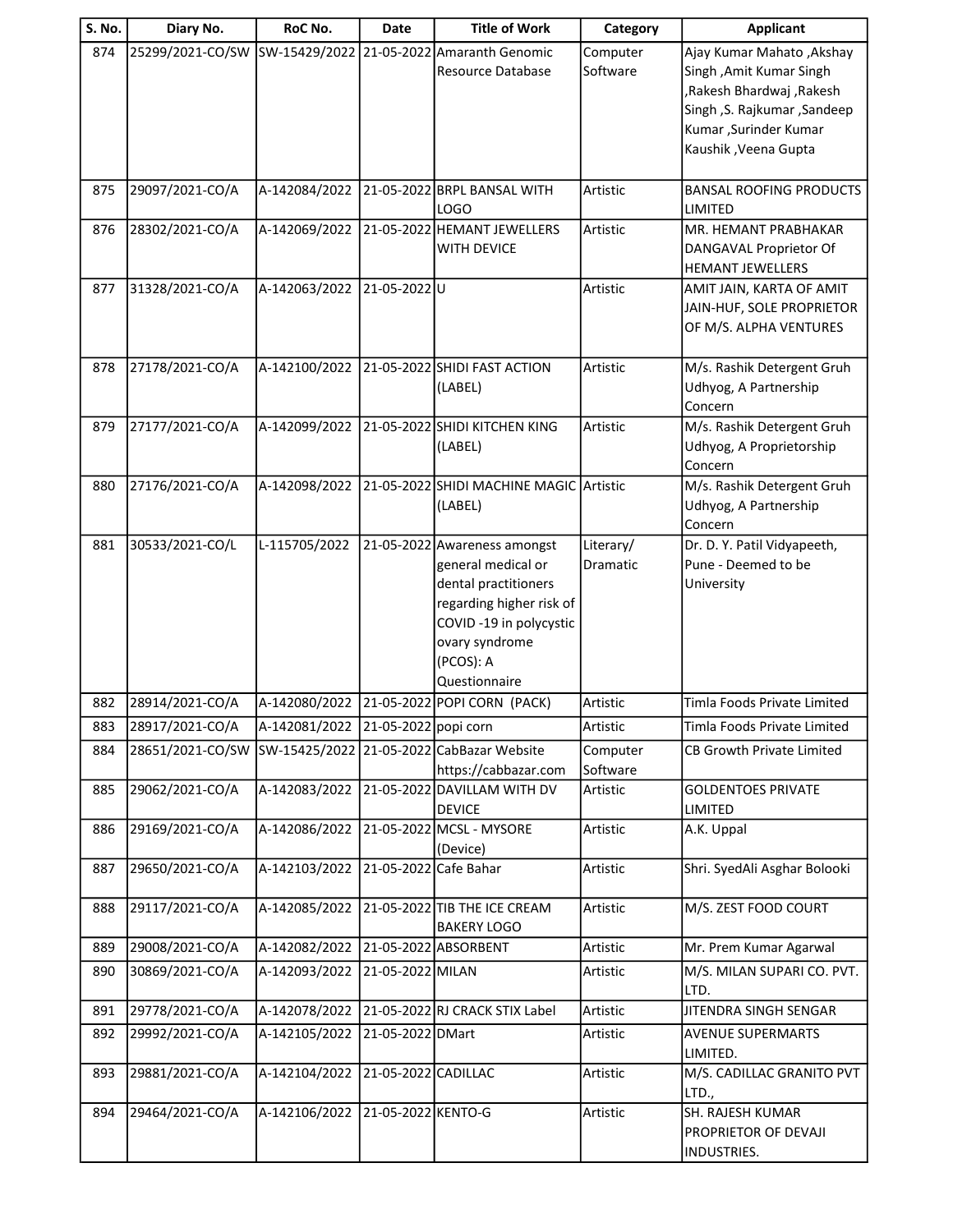| SW-15432/2022<br>895<br>30482/2021-CO/SW<br>21-05-2022 Online simulation of<br>Venkat Raman B<br>Computer<br>Software<br>Nature Inspired<br>Computing<br>21-05-2022 Higher Education<br>Aditya Jain<br>896<br>30177/2021-CO/L<br>L-115702/2022<br>Literary/<br>Reforms @ Rs 4.99 per<br>Dramatic<br>student per year<br>30253/2021-CO/A<br>A-142079/2022<br>21-05-2022 RAYEF<br><b>GLAMOUR BEAUTY</b><br>897<br>Artistic<br>CONCEPTS DMCC<br>21-05-2022 Human Potential or<br>898<br>30261/2021-CO/L<br>L-115703/2022<br>Literary/<br>Prof. Rajendra Pratap Gupta<br>Capital? Going beyond<br>Dramatic<br>the World Bank's<br>Human Capital Project.<br>The Human Potential<br>Framework<br>30267/2021-CO/L<br>L-115704/2022<br>21-05-2022 MY INNER MONKEY<br>899<br>Literary/<br>M/S. EQLYZE EDUCATIONAL<br>Dramatic<br>L-115709/2022<br>900<br>30676/2021-CO/L<br>21-05-2022 Cognitive Behavior<br>Literary/<br>Dr. D. Y. Patil Vidyapeeth<br>Pune - Deemed to be<br>Assessment<br>Dramatic<br>Questionnaire (CABQ)<br>University<br>in Nonspecific chronic<br>low back pain. | S. No. | Diary No. | RoC No. | Date | <b>Title of Work</b> | Category | <b>Applicant</b>                  |
|---------------------------------------------------------------------------------------------------------------------------------------------------------------------------------------------------------------------------------------------------------------------------------------------------------------------------------------------------------------------------------------------------------------------------------------------------------------------------------------------------------------------------------------------------------------------------------------------------------------------------------------------------------------------------------------------------------------------------------------------------------------------------------------------------------------------------------------------------------------------------------------------------------------------------------------------------------------------------------------------------------------------------------------------------------------------------------|--------|-----------|---------|------|----------------------|----------|-----------------------------------|
|                                                                                                                                                                                                                                                                                                                                                                                                                                                                                                                                                                                                                                                                                                                                                                                                                                                                                                                                                                                                                                                                                 |        |           |         |      |                      |          |                                   |
|                                                                                                                                                                                                                                                                                                                                                                                                                                                                                                                                                                                                                                                                                                                                                                                                                                                                                                                                                                                                                                                                                 |        |           |         |      |                      |          |                                   |
|                                                                                                                                                                                                                                                                                                                                                                                                                                                                                                                                                                                                                                                                                                                                                                                                                                                                                                                                                                                                                                                                                 |        |           |         |      |                      |          |                                   |
|                                                                                                                                                                                                                                                                                                                                                                                                                                                                                                                                                                                                                                                                                                                                                                                                                                                                                                                                                                                                                                                                                 |        |           |         |      |                      |          |                                   |
|                                                                                                                                                                                                                                                                                                                                                                                                                                                                                                                                                                                                                                                                                                                                                                                                                                                                                                                                                                                                                                                                                 |        |           |         |      |                      |          |                                   |
|                                                                                                                                                                                                                                                                                                                                                                                                                                                                                                                                                                                                                                                                                                                                                                                                                                                                                                                                                                                                                                                                                 |        |           |         |      |                      |          |                                   |
|                                                                                                                                                                                                                                                                                                                                                                                                                                                                                                                                                                                                                                                                                                                                                                                                                                                                                                                                                                                                                                                                                 |        |           |         |      |                      |          |                                   |
|                                                                                                                                                                                                                                                                                                                                                                                                                                                                                                                                                                                                                                                                                                                                                                                                                                                                                                                                                                                                                                                                                 |        |           |         |      |                      |          |                                   |
|                                                                                                                                                                                                                                                                                                                                                                                                                                                                                                                                                                                                                                                                                                                                                                                                                                                                                                                                                                                                                                                                                 |        |           |         |      |                      |          |                                   |
|                                                                                                                                                                                                                                                                                                                                                                                                                                                                                                                                                                                                                                                                                                                                                                                                                                                                                                                                                                                                                                                                                 |        |           |         |      |                      |          |                                   |
|                                                                                                                                                                                                                                                                                                                                                                                                                                                                                                                                                                                                                                                                                                                                                                                                                                                                                                                                                                                                                                                                                 |        |           |         |      |                      |          |                                   |
|                                                                                                                                                                                                                                                                                                                                                                                                                                                                                                                                                                                                                                                                                                                                                                                                                                                                                                                                                                                                                                                                                 |        |           |         |      |                      |          |                                   |
|                                                                                                                                                                                                                                                                                                                                                                                                                                                                                                                                                                                                                                                                                                                                                                                                                                                                                                                                                                                                                                                                                 |        |           |         |      |                      |          | <b>INITIATIVE PRIVATE LIMITED</b> |
|                                                                                                                                                                                                                                                                                                                                                                                                                                                                                                                                                                                                                                                                                                                                                                                                                                                                                                                                                                                                                                                                                 |        |           |         |      |                      |          |                                   |
|                                                                                                                                                                                                                                                                                                                                                                                                                                                                                                                                                                                                                                                                                                                                                                                                                                                                                                                                                                                                                                                                                 |        |           |         |      |                      |          |                                   |
|                                                                                                                                                                                                                                                                                                                                                                                                                                                                                                                                                                                                                                                                                                                                                                                                                                                                                                                                                                                                                                                                                 |        |           |         |      |                      |          |                                   |
|                                                                                                                                                                                                                                                                                                                                                                                                                                                                                                                                                                                                                                                                                                                                                                                                                                                                                                                                                                                                                                                                                 |        |           |         |      |                      |          |                                   |
|                                                                                                                                                                                                                                                                                                                                                                                                                                                                                                                                                                                                                                                                                                                                                                                                                                                                                                                                                                                                                                                                                 |        |           |         |      |                      |          |                                   |
| 19432/2021-CO/SW SW-15427/2022 21-05-2022 AN EFFICIENT<br>901<br>Computer<br>Manipal University Jaipur                                                                                                                                                                                                                                                                                                                                                                                                                                                                                                                                                                                                                                                                                                                                                                                                                                                                                                                                                                          |        |           |         |      |                      |          |                                   |
| Software<br><b>ALGORITHM FOR</b>                                                                                                                                                                                                                                                                                                                                                                                                                                                                                                                                                                                                                                                                                                                                                                                                                                                                                                                                                                                                                                                |        |           |         |      |                      |          |                                   |
| SOLVING DELAY<br>DIFFERENTIAL                                                                                                                                                                                                                                                                                                                                                                                                                                                                                                                                                                                                                                                                                                                                                                                                                                                                                                                                                                                                                                                   |        |           |         |      |                      |          |                                   |
| <b>EQUATIONS</b>                                                                                                                                                                                                                                                                                                                                                                                                                                                                                                                                                                                                                                                                                                                                                                                                                                                                                                                                                                                                                                                                |        |           |         |      |                      |          |                                   |
| 21-05-2022 SRI CAITANYA-<br>Sound<br>902<br>20542/2021-CO/SR<br>SR-18340/2022<br><b>BHAKTIVEDANTA BOOK</b>                                                                                                                                                                                                                                                                                                                                                                                                                                                                                                                                                                                                                                                                                                                                                                                                                                                                                                                                                                      |        |           |         |      |                      |          |                                   |
| CARITAMRTA MADHYA Recording<br><b>TRUST</b>                                                                                                                                                                                                                                                                                                                                                                                                                                                                                                                                                                                                                                                                                                                                                                                                                                                                                                                                                                                                                                     |        |           |         |      |                      |          |                                   |
| LILA VOL 1                                                                                                                                                                                                                                                                                                                                                                                                                                                                                                                                                                                                                                                                                                                                                                                                                                                                                                                                                                                                                                                                      |        |           |         |      |                      |          |                                   |
| SW-15426/2022 21-05-2022 SAS<br>19910/2021-CO/SW<br>Oil and Natural Gas<br>903<br>Computer<br>Software                                                                                                                                                                                                                                                                                                                                                                                                                                                                                                                                                                                                                                                                                                                                                                                                                                                                                                                                                                          |        |           |         |      |                      |          |                                   |
| <b>Corporation Limited</b><br>21-05-2022 ELEVATION TO KRSNA<br>20545/2021-CO/SR<br>SR-18341/2022<br>Sound<br>904<br><b>BHAKTIVEDANTA BOOK</b>                                                                                                                                                                                                                                                                                                                                                                                                                                                                                                                                                                                                                                                                                                                                                                                                                                                                                                                                   |        |           |         |      |                      |          |                                   |
| <b>CONSCIOUSNESS</b><br>Recording<br><b>TRUST</b>                                                                                                                                                                                                                                                                                                                                                                                                                                                                                                                                                                                                                                                                                                                                                                                                                                                                                                                                                                                                                               |        |           |         |      |                      |          |                                   |
| 905<br>20608/2021-CO/SR<br>SR-18348/2022<br>21-05-2022 SRI CAITANYA-<br>Sound<br><b>BHAKTIVEDANTA BOOK</b>                                                                                                                                                                                                                                                                                                                                                                                                                                                                                                                                                                                                                                                                                                                                                                                                                                                                                                                                                                      |        |           |         |      |                      |          |                                   |
| Recording<br><b>CARITAMRTA ANTYA</b><br><b>TRUST</b>                                                                                                                                                                                                                                                                                                                                                                                                                                                                                                                                                                                                                                                                                                                                                                                                                                                                                                                                                                                                                            |        |           |         |      |                      |          |                                   |
| LILA VOL 1<br>20544/2021-CO/SR<br><b>BHAKTIVEDANTA BOOK</b>                                                                                                                                                                                                                                                                                                                                                                                                                                                                                                                                                                                                                                                                                                                                                                                                                                                                                                                                                                                                                     |        |           |         |      |                      |          |                                   |
| SR-18333/2022<br>21-05-2022 SRIMAD BHAGAVATAM Sound<br>906<br>CANTO 3.2<br>Recording<br><b>TRUST</b>                                                                                                                                                                                                                                                                                                                                                                                                                                                                                                                                                                                                                                                                                                                                                                                                                                                                                                                                                                            |        |           |         |      |                      |          |                                   |
|                                                                                                                                                                                                                                                                                                                                                                                                                                                                                                                                                                                                                                                                                                                                                                                                                                                                                                                                                                                                                                                                                 |        |           |         |      |                      |          |                                   |
| 21-05-2022 SRIMAD BHAGAVATAM Sound<br>20529/2021-CO/SR<br>SR-18332/2022<br>907<br><b>BHAKTIVEDANTA BOOK</b>                                                                                                                                                                                                                                                                                                                                                                                                                                                                                                                                                                                                                                                                                                                                                                                                                                                                                                                                                                     |        |           |         |      |                      |          |                                   |
| CANTO <sub>9</sub><br>Recording<br><b>TRUST</b>                                                                                                                                                                                                                                                                                                                                                                                                                                                                                                                                                                                                                                                                                                                                                                                                                                                                                                                                                                                                                                 |        |           |         |      |                      |          |                                   |
| 20525/2021-CO/SR<br>SR-18330/2022<br>21-05-2022 SRIMAD BHAGAVATAM Sound<br>908<br><b>BHAKTIVEDANTA BOOK</b>                                                                                                                                                                                                                                                                                                                                                                                                                                                                                                                                                                                                                                                                                                                                                                                                                                                                                                                                                                     |        |           |         |      |                      |          |                                   |
| <b>CANTO 11.1</b><br>Recording<br><b>TRUST</b>                                                                                                                                                                                                                                                                                                                                                                                                                                                                                                                                                                                                                                                                                                                                                                                                                                                                                                                                                                                                                                  |        |           |         |      |                      |          |                                   |
|                                                                                                                                                                                                                                                                                                                                                                                                                                                                                                                                                                                                                                                                                                                                                                                                                                                                                                                                                                                                                                                                                 |        |           |         |      |                      |          |                                   |
| 20526/2021-CO/SR<br>SR-18331/2022<br>21-05-2022 SRIMAD BHAGAVATAM Sound<br>909<br><b>BHAKTIVEDANTA BOOK</b>                                                                                                                                                                                                                                                                                                                                                                                                                                                                                                                                                                                                                                                                                                                                                                                                                                                                                                                                                                     |        |           |         |      |                      |          |                                   |
| <b>CANTO 11.2</b><br>Recording<br><b>TRUST</b>                                                                                                                                                                                                                                                                                                                                                                                                                                                                                                                                                                                                                                                                                                                                                                                                                                                                                                                                                                                                                                  |        |           |         |      |                      |          |                                   |
| 20605/2021-CO/SR<br>SR-18338/2022<br>21-05-2022 SRIMAD-<br>Sound<br>910<br><b>BHAKTIVEDANTA BOOK</b>                                                                                                                                                                                                                                                                                                                                                                                                                                                                                                                                                                                                                                                                                                                                                                                                                                                                                                                                                                            |        |           |         |      |                      |          |                                   |
| <b>BHAGAVATAM IN</b><br>Recording<br><b>TRUST</b>                                                                                                                                                                                                                                                                                                                                                                                                                                                                                                                                                                                                                                                                                                                                                                                                                                                                                                                                                                                                                               |        |           |         |      |                      |          |                                   |
| <b>STORY FORM (SRIMAD</b>                                                                                                                                                                                                                                                                                                                                                                                                                                                                                                                                                                                                                                                                                                                                                                                                                                                                                                                                                                                                                                                       |        |           |         |      |                      |          |                                   |
| BHAGAVATAM                                                                                                                                                                                                                                                                                                                                                                                                                                                                                                                                                                                                                                                                                                                                                                                                                                                                                                                                                                                                                                                                      |        |           |         |      |                      |          |                                   |
| SANSHIKPT                                                                                                                                                                                                                                                                                                                                                                                                                                                                                                                                                                                                                                                                                                                                                                                                                                                                                                                                                                                                                                                                       |        |           |         |      |                      |          |                                   |
| GOSTIRUPAT)                                                                                                                                                                                                                                                                                                                                                                                                                                                                                                                                                                                                                                                                                                                                                                                                                                                                                                                                                                                                                                                                     |        |           |         |      |                      |          |                                   |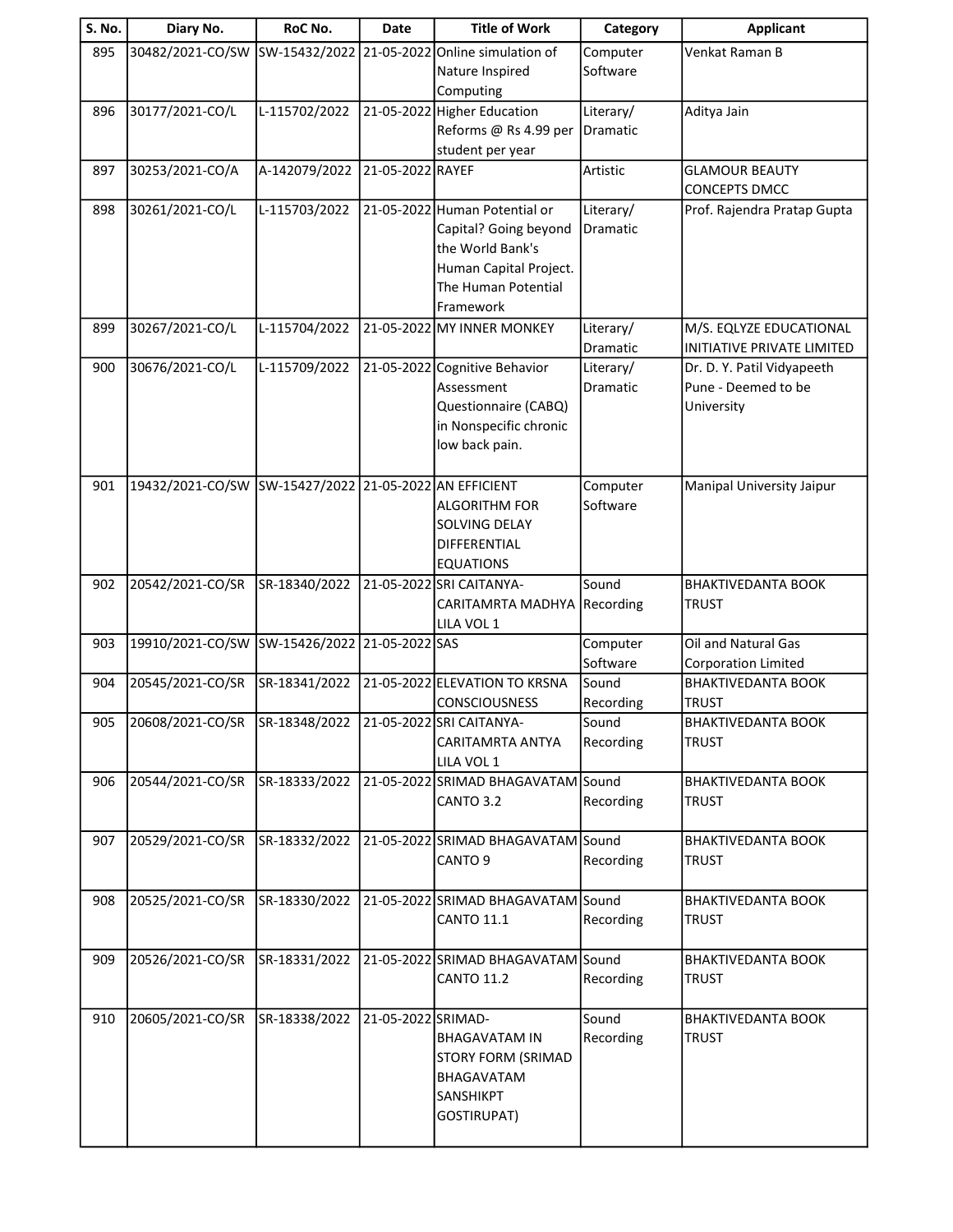| 20518/2021-CO/SR<br>Sound<br>911<br>SR-18334/2022<br>21-05-2022 TEACHINGS OF LORD<br><b>BHAKTIVEDANTA BOOK</b><br>Recording<br>KAPILA, THE SON OF<br><b>TRUST</b><br><b>DEVAHUTI</b><br>21-05-2022 Perfect PERFECT<br>Artistic<br>912<br>28398/2021-CO/A<br>A-142110/2022<br>MR MANMOHAN SINGH<br>trading as PERFECT<br><b>ENGINEERING WORKS</b><br><b>ENGINEERING WORKS</b><br>17676/2021-CO/SR<br>SR-18349/2022<br>21-05-2022 TRANSCENDENTAL<br>Sound<br>913<br><b>BHAKTIVEDANTA BOOK</b><br>Recording<br><b>TEAHINGS OF</b><br><b>TRUST</b><br>PRAHLAD MAHARAJ<br>914<br>17689/2021-CO/SR<br>SR-18350/2022<br>21-05-2022 RAJA VIDYA<br>Sound<br><b>BHAKTIVEDANTA BOOK</b><br>Recording<br><b>TRUST</b><br>A-142102/2022<br>915<br>17754/2021-CO/A<br>21-05-2022 MINAR SUITINGS<br>DHIRAJ GAJRAJSINGH<br>Artistic<br>NENAWATI, PROPRIETOR OF<br><b>JAINEE SUITINGS</b><br>15380/2021-CO/A<br>A-142087/2022<br>21-05-2022 OXYFIT JEANS CO<br>M/S REENA APPARELS<br>916<br>Artistic<br>917<br>15384/2021-CO/A<br>A-142088/2022<br>21-05-2022 BODYCOVER<br>M/S. REENA APPARELS<br>Artistic<br>15388/2021-CO/A<br>A-142089/2022<br>21-05-2022 BENZ OIL<br>M/S. ROYAL TRADERS<br>918<br>Artistic<br>21-05-2022 GMC TOOLS<br>919<br>15434/2021-CO/A<br>A-142090/2022<br>M/S. KASTEK INDIA<br>Artistic<br>21114/2021-CO/SW<br>SW-15430/2022<br>21-05-2022 Secure optical data<br>Larsen & Toubro Limited<br>920<br>Computer<br>Software<br>transmission using LiFi<br>21-05-2022 BEGINNER'S GUIDE TO<br>921<br>20538/2021-CO/SR<br>SR-18339/2022<br>Sound<br><b>BHAKTIVEDANTA BOOK</b><br><b>KRSNA</b><br>Recording<br>TRUST<br><b>CONSCIOUSNESS</b><br>A-142064/2022<br>21-05-2022 SYMPHONY HIFLO<br>20371/2021-CO/A<br>Artistic<br><b>SYMPHONY LIMITED</b><br>922<br>20372/2021-CO/A<br>A-142065/2022<br>21-05-2022 SYMPHONY SWING<br>923<br>Artistic<br><b>SYMPHONY LIMITED</b><br>924<br>20995/2021-CO/SR<br>SR-18342/2022<br>21-05-2022 KRSNA, THE SUPREME<br>Sound<br><b>BHAKTIVEDANTA BOOK</b><br>PERSONALITY OF<br>Recording<br><b>TRUST</b><br><b>GODHEAD</b><br>Sound<br>925<br>20996/2021-CO/SR<br>SR-18343/2022<br>21-05-2022 LIFE COMES FROM LIFE<br><b>BHAKTIVEDANTA BOOK</b><br>Recording<br><b>TRUST</b><br>21-05-2022 LORD CAITANYA: HIS<br>Sound<br>926<br>20998/2021-CO/SR<br>SR-18344/2022<br><b>BHAKTIVEDANTA BOOK</b><br><b>LIFE AND TEACHINGS</b><br>Recording<br><b>TRUST</b><br>21001/2021-CO/SR<br>SR-18345/2022<br>21-05-2022 NARADA-BHAKTI-<br>Sound<br>927<br><b>BHAKTIVEDANTA BOOK</b><br>Recording<br><b>SUTRA</b><br><b>TRUST</b><br>21002/2021-CO/SR<br>SR-18346/2022<br>21-05-2022 PRABHUPADA<br>Sound<br>928<br><b>BHAKTIVEDANTA BOOK</b><br>Recording<br><b>TRUST</b><br>Sound<br>929<br>21004/2021-CO/SR<br>SR-18347/2022<br>21-05-2022 RAJA-VIDYA, THE KING<br><b>BHAKTIVEDANTA BOOK</b><br>Recording<br>OF KNOWLEDGE<br><b>TRUST</b><br>21006/2021-CO/SR<br>SR-18335/2022<br>21-05-2022 SRI BRAHMA SAMHITA<br>Sound<br>930<br><b>BHAKTIVEDANTA BOOK</b><br>Recording<br><b>TRUST</b><br>21-05-2022 SRI CAITANYA-<br>21007/2021-CO/SR<br>SR-18336/2022<br>Sound<br>931<br><b>BHAKTIVEDANTA BOOK</b><br>CARITAMRTA ADI LILA<br>Recording<br><b>TRUST</b><br>VOL <sub>1</sub><br>21008/2021-CO/SR<br>SR-18337/2022<br>21-05-2022 SRI CAITANYA-<br>Sound<br>932<br><b>BHAKTIVEDANTA BOOK</b><br>Recording<br>CARITAMRTA ADI LILA<br><b>TRUST</b><br>VOL <sub>2</sub><br>21242/2020-CO/A<br>A-142067/2022<br>21-05-2022 PP<br>Artistic<br>933<br>MR. DEVJI MEGHJI<br>HATHIYANI & PRAVIN BHIMJI<br>BERA TRADING AS PETROL<br><b>PERFUME</b><br>3471/2021-CO/L<br>L-115701/2022<br>21-05-2022 Oak's Online GRE Test<br>Literary/<br>Mr. Dilip Oak, Trading as Dilip<br>934<br>Dramatic<br>Oakâ€ <sup>™</sup> s Academy<br>12446/2021-CO/A<br>A-142101/2022<br>21-05-2022 PARAG ADVANCED<br>935<br><b>SMT. NUPUR GARG</b><br>Artistic<br>936<br>2761/2022-CO/L<br>L-115722/2022<br>21-05-2022 Sirona Intimate Oil-<br>Literary/<br>Sirona Hygiene Private<br>100ml<br>Dramatic<br>Limited | S. No. | Diary No. | RoC No. | <b>Date</b> | <b>Title of Work</b> | Category | <b>Applicant</b> |
|---------------------------------------------------------------------------------------------------------------------------------------------------------------------------------------------------------------------------------------------------------------------------------------------------------------------------------------------------------------------------------------------------------------------------------------------------------------------------------------------------------------------------------------------------------------------------------------------------------------------------------------------------------------------------------------------------------------------------------------------------------------------------------------------------------------------------------------------------------------------------------------------------------------------------------------------------------------------------------------------------------------------------------------------------------------------------------------------------------------------------------------------------------------------------------------------------------------------------------------------------------------------------------------------------------------------------------------------------------------------------------------------------------------------------------------------------------------------------------------------------------------------------------------------------------------------------------------------------------------------------------------------------------------------------------------------------------------------------------------------------------------------------------------------------------------------------------------------------------------------------------------------------------------------------------------------------------------------------------------------------------------------------------------------------------------------------------------------------------------------------------------------------------------------------------------------------------------------------------------------------------------------------------------------------------------------------------------------------------------------------------------------------------------------------------------------------------------------------------------------------------------------------------------------------------------------------------------------------------------------------------------------------------------------------------------------------------------------------------------------------------------------------------------------------------------------------------------------------------------------------------------------------------------------------------------------------------------------------------------------------------------------------------------------------------------------------------------------------------------------------------------------------------------------------------------------------------------------------------------------------------------------------------------------------------------------------------------------------------------------------------------------------------------------------------------------------------------------------------------------------------------------------------------------------------------------------------------------------------------------------------------------------------------------------------------------------------------------------------------------------------------------------------------------------------------------------------------------------------------------------------------------------------------------------------------------------------------------------------------------------------------------|--------|-----------|---------|-------------|----------------------|----------|------------------|
|                                                                                                                                                                                                                                                                                                                                                                                                                                                                                                                                                                                                                                                                                                                                                                                                                                                                                                                                                                                                                                                                                                                                                                                                                                                                                                                                                                                                                                                                                                                                                                                                                                                                                                                                                                                                                                                                                                                                                                                                                                                                                                                                                                                                                                                                                                                                                                                                                                                                                                                                                                                                                                                                                                                                                                                                                                                                                                                                                                                                                                                                                                                                                                                                                                                                                                                                                                                                                                                                                                                                                                                                                                                                                                                                                                                                                                                                                                                                                                                                                     |        |           |         |             |                      |          |                  |
|                                                                                                                                                                                                                                                                                                                                                                                                                                                                                                                                                                                                                                                                                                                                                                                                                                                                                                                                                                                                                                                                                                                                                                                                                                                                                                                                                                                                                                                                                                                                                                                                                                                                                                                                                                                                                                                                                                                                                                                                                                                                                                                                                                                                                                                                                                                                                                                                                                                                                                                                                                                                                                                                                                                                                                                                                                                                                                                                                                                                                                                                                                                                                                                                                                                                                                                                                                                                                                                                                                                                                                                                                                                                                                                                                                                                                                                                                                                                                                                                                     |        |           |         |             |                      |          |                  |
|                                                                                                                                                                                                                                                                                                                                                                                                                                                                                                                                                                                                                                                                                                                                                                                                                                                                                                                                                                                                                                                                                                                                                                                                                                                                                                                                                                                                                                                                                                                                                                                                                                                                                                                                                                                                                                                                                                                                                                                                                                                                                                                                                                                                                                                                                                                                                                                                                                                                                                                                                                                                                                                                                                                                                                                                                                                                                                                                                                                                                                                                                                                                                                                                                                                                                                                                                                                                                                                                                                                                                                                                                                                                                                                                                                                                                                                                                                                                                                                                                     |        |           |         |             |                      |          |                  |
|                                                                                                                                                                                                                                                                                                                                                                                                                                                                                                                                                                                                                                                                                                                                                                                                                                                                                                                                                                                                                                                                                                                                                                                                                                                                                                                                                                                                                                                                                                                                                                                                                                                                                                                                                                                                                                                                                                                                                                                                                                                                                                                                                                                                                                                                                                                                                                                                                                                                                                                                                                                                                                                                                                                                                                                                                                                                                                                                                                                                                                                                                                                                                                                                                                                                                                                                                                                                                                                                                                                                                                                                                                                                                                                                                                                                                                                                                                                                                                                                                     |        |           |         |             |                      |          |                  |
|                                                                                                                                                                                                                                                                                                                                                                                                                                                                                                                                                                                                                                                                                                                                                                                                                                                                                                                                                                                                                                                                                                                                                                                                                                                                                                                                                                                                                                                                                                                                                                                                                                                                                                                                                                                                                                                                                                                                                                                                                                                                                                                                                                                                                                                                                                                                                                                                                                                                                                                                                                                                                                                                                                                                                                                                                                                                                                                                                                                                                                                                                                                                                                                                                                                                                                                                                                                                                                                                                                                                                                                                                                                                                                                                                                                                                                                                                                                                                                                                                     |        |           |         |             |                      |          |                  |
|                                                                                                                                                                                                                                                                                                                                                                                                                                                                                                                                                                                                                                                                                                                                                                                                                                                                                                                                                                                                                                                                                                                                                                                                                                                                                                                                                                                                                                                                                                                                                                                                                                                                                                                                                                                                                                                                                                                                                                                                                                                                                                                                                                                                                                                                                                                                                                                                                                                                                                                                                                                                                                                                                                                                                                                                                                                                                                                                                                                                                                                                                                                                                                                                                                                                                                                                                                                                                                                                                                                                                                                                                                                                                                                                                                                                                                                                                                                                                                                                                     |        |           |         |             |                      |          |                  |
|                                                                                                                                                                                                                                                                                                                                                                                                                                                                                                                                                                                                                                                                                                                                                                                                                                                                                                                                                                                                                                                                                                                                                                                                                                                                                                                                                                                                                                                                                                                                                                                                                                                                                                                                                                                                                                                                                                                                                                                                                                                                                                                                                                                                                                                                                                                                                                                                                                                                                                                                                                                                                                                                                                                                                                                                                                                                                                                                                                                                                                                                                                                                                                                                                                                                                                                                                                                                                                                                                                                                                                                                                                                                                                                                                                                                                                                                                                                                                                                                                     |        |           |         |             |                      |          |                  |
|                                                                                                                                                                                                                                                                                                                                                                                                                                                                                                                                                                                                                                                                                                                                                                                                                                                                                                                                                                                                                                                                                                                                                                                                                                                                                                                                                                                                                                                                                                                                                                                                                                                                                                                                                                                                                                                                                                                                                                                                                                                                                                                                                                                                                                                                                                                                                                                                                                                                                                                                                                                                                                                                                                                                                                                                                                                                                                                                                                                                                                                                                                                                                                                                                                                                                                                                                                                                                                                                                                                                                                                                                                                                                                                                                                                                                                                                                                                                                                                                                     |        |           |         |             |                      |          |                  |
|                                                                                                                                                                                                                                                                                                                                                                                                                                                                                                                                                                                                                                                                                                                                                                                                                                                                                                                                                                                                                                                                                                                                                                                                                                                                                                                                                                                                                                                                                                                                                                                                                                                                                                                                                                                                                                                                                                                                                                                                                                                                                                                                                                                                                                                                                                                                                                                                                                                                                                                                                                                                                                                                                                                                                                                                                                                                                                                                                                                                                                                                                                                                                                                                                                                                                                                                                                                                                                                                                                                                                                                                                                                                                                                                                                                                                                                                                                                                                                                                                     |        |           |         |             |                      |          |                  |
|                                                                                                                                                                                                                                                                                                                                                                                                                                                                                                                                                                                                                                                                                                                                                                                                                                                                                                                                                                                                                                                                                                                                                                                                                                                                                                                                                                                                                                                                                                                                                                                                                                                                                                                                                                                                                                                                                                                                                                                                                                                                                                                                                                                                                                                                                                                                                                                                                                                                                                                                                                                                                                                                                                                                                                                                                                                                                                                                                                                                                                                                                                                                                                                                                                                                                                                                                                                                                                                                                                                                                                                                                                                                                                                                                                                                                                                                                                                                                                                                                     |        |           |         |             |                      |          |                  |
|                                                                                                                                                                                                                                                                                                                                                                                                                                                                                                                                                                                                                                                                                                                                                                                                                                                                                                                                                                                                                                                                                                                                                                                                                                                                                                                                                                                                                                                                                                                                                                                                                                                                                                                                                                                                                                                                                                                                                                                                                                                                                                                                                                                                                                                                                                                                                                                                                                                                                                                                                                                                                                                                                                                                                                                                                                                                                                                                                                                                                                                                                                                                                                                                                                                                                                                                                                                                                                                                                                                                                                                                                                                                                                                                                                                                                                                                                                                                                                                                                     |        |           |         |             |                      |          |                  |
|                                                                                                                                                                                                                                                                                                                                                                                                                                                                                                                                                                                                                                                                                                                                                                                                                                                                                                                                                                                                                                                                                                                                                                                                                                                                                                                                                                                                                                                                                                                                                                                                                                                                                                                                                                                                                                                                                                                                                                                                                                                                                                                                                                                                                                                                                                                                                                                                                                                                                                                                                                                                                                                                                                                                                                                                                                                                                                                                                                                                                                                                                                                                                                                                                                                                                                                                                                                                                                                                                                                                                                                                                                                                                                                                                                                                                                                                                                                                                                                                                     |        |           |         |             |                      |          |                  |
|                                                                                                                                                                                                                                                                                                                                                                                                                                                                                                                                                                                                                                                                                                                                                                                                                                                                                                                                                                                                                                                                                                                                                                                                                                                                                                                                                                                                                                                                                                                                                                                                                                                                                                                                                                                                                                                                                                                                                                                                                                                                                                                                                                                                                                                                                                                                                                                                                                                                                                                                                                                                                                                                                                                                                                                                                                                                                                                                                                                                                                                                                                                                                                                                                                                                                                                                                                                                                                                                                                                                                                                                                                                                                                                                                                                                                                                                                                                                                                                                                     |        |           |         |             |                      |          |                  |
|                                                                                                                                                                                                                                                                                                                                                                                                                                                                                                                                                                                                                                                                                                                                                                                                                                                                                                                                                                                                                                                                                                                                                                                                                                                                                                                                                                                                                                                                                                                                                                                                                                                                                                                                                                                                                                                                                                                                                                                                                                                                                                                                                                                                                                                                                                                                                                                                                                                                                                                                                                                                                                                                                                                                                                                                                                                                                                                                                                                                                                                                                                                                                                                                                                                                                                                                                                                                                                                                                                                                                                                                                                                                                                                                                                                                                                                                                                                                                                                                                     |        |           |         |             |                      |          |                  |
|                                                                                                                                                                                                                                                                                                                                                                                                                                                                                                                                                                                                                                                                                                                                                                                                                                                                                                                                                                                                                                                                                                                                                                                                                                                                                                                                                                                                                                                                                                                                                                                                                                                                                                                                                                                                                                                                                                                                                                                                                                                                                                                                                                                                                                                                                                                                                                                                                                                                                                                                                                                                                                                                                                                                                                                                                                                                                                                                                                                                                                                                                                                                                                                                                                                                                                                                                                                                                                                                                                                                                                                                                                                                                                                                                                                                                                                                                                                                                                                                                     |        |           |         |             |                      |          |                  |
|                                                                                                                                                                                                                                                                                                                                                                                                                                                                                                                                                                                                                                                                                                                                                                                                                                                                                                                                                                                                                                                                                                                                                                                                                                                                                                                                                                                                                                                                                                                                                                                                                                                                                                                                                                                                                                                                                                                                                                                                                                                                                                                                                                                                                                                                                                                                                                                                                                                                                                                                                                                                                                                                                                                                                                                                                                                                                                                                                                                                                                                                                                                                                                                                                                                                                                                                                                                                                                                                                                                                                                                                                                                                                                                                                                                                                                                                                                                                                                                                                     |        |           |         |             |                      |          |                  |
|                                                                                                                                                                                                                                                                                                                                                                                                                                                                                                                                                                                                                                                                                                                                                                                                                                                                                                                                                                                                                                                                                                                                                                                                                                                                                                                                                                                                                                                                                                                                                                                                                                                                                                                                                                                                                                                                                                                                                                                                                                                                                                                                                                                                                                                                                                                                                                                                                                                                                                                                                                                                                                                                                                                                                                                                                                                                                                                                                                                                                                                                                                                                                                                                                                                                                                                                                                                                                                                                                                                                                                                                                                                                                                                                                                                                                                                                                                                                                                                                                     |        |           |         |             |                      |          |                  |
|                                                                                                                                                                                                                                                                                                                                                                                                                                                                                                                                                                                                                                                                                                                                                                                                                                                                                                                                                                                                                                                                                                                                                                                                                                                                                                                                                                                                                                                                                                                                                                                                                                                                                                                                                                                                                                                                                                                                                                                                                                                                                                                                                                                                                                                                                                                                                                                                                                                                                                                                                                                                                                                                                                                                                                                                                                                                                                                                                                                                                                                                                                                                                                                                                                                                                                                                                                                                                                                                                                                                                                                                                                                                                                                                                                                                                                                                                                                                                                                                                     |        |           |         |             |                      |          |                  |
|                                                                                                                                                                                                                                                                                                                                                                                                                                                                                                                                                                                                                                                                                                                                                                                                                                                                                                                                                                                                                                                                                                                                                                                                                                                                                                                                                                                                                                                                                                                                                                                                                                                                                                                                                                                                                                                                                                                                                                                                                                                                                                                                                                                                                                                                                                                                                                                                                                                                                                                                                                                                                                                                                                                                                                                                                                                                                                                                                                                                                                                                                                                                                                                                                                                                                                                                                                                                                                                                                                                                                                                                                                                                                                                                                                                                                                                                                                                                                                                                                     |        |           |         |             |                      |          |                  |
|                                                                                                                                                                                                                                                                                                                                                                                                                                                                                                                                                                                                                                                                                                                                                                                                                                                                                                                                                                                                                                                                                                                                                                                                                                                                                                                                                                                                                                                                                                                                                                                                                                                                                                                                                                                                                                                                                                                                                                                                                                                                                                                                                                                                                                                                                                                                                                                                                                                                                                                                                                                                                                                                                                                                                                                                                                                                                                                                                                                                                                                                                                                                                                                                                                                                                                                                                                                                                                                                                                                                                                                                                                                                                                                                                                                                                                                                                                                                                                                                                     |        |           |         |             |                      |          |                  |
|                                                                                                                                                                                                                                                                                                                                                                                                                                                                                                                                                                                                                                                                                                                                                                                                                                                                                                                                                                                                                                                                                                                                                                                                                                                                                                                                                                                                                                                                                                                                                                                                                                                                                                                                                                                                                                                                                                                                                                                                                                                                                                                                                                                                                                                                                                                                                                                                                                                                                                                                                                                                                                                                                                                                                                                                                                                                                                                                                                                                                                                                                                                                                                                                                                                                                                                                                                                                                                                                                                                                                                                                                                                                                                                                                                                                                                                                                                                                                                                                                     |        |           |         |             |                      |          |                  |
|                                                                                                                                                                                                                                                                                                                                                                                                                                                                                                                                                                                                                                                                                                                                                                                                                                                                                                                                                                                                                                                                                                                                                                                                                                                                                                                                                                                                                                                                                                                                                                                                                                                                                                                                                                                                                                                                                                                                                                                                                                                                                                                                                                                                                                                                                                                                                                                                                                                                                                                                                                                                                                                                                                                                                                                                                                                                                                                                                                                                                                                                                                                                                                                                                                                                                                                                                                                                                                                                                                                                                                                                                                                                                                                                                                                                                                                                                                                                                                                                                     |        |           |         |             |                      |          |                  |
|                                                                                                                                                                                                                                                                                                                                                                                                                                                                                                                                                                                                                                                                                                                                                                                                                                                                                                                                                                                                                                                                                                                                                                                                                                                                                                                                                                                                                                                                                                                                                                                                                                                                                                                                                                                                                                                                                                                                                                                                                                                                                                                                                                                                                                                                                                                                                                                                                                                                                                                                                                                                                                                                                                                                                                                                                                                                                                                                                                                                                                                                                                                                                                                                                                                                                                                                                                                                                                                                                                                                                                                                                                                                                                                                                                                                                                                                                                                                                                                                                     |        |           |         |             |                      |          |                  |
|                                                                                                                                                                                                                                                                                                                                                                                                                                                                                                                                                                                                                                                                                                                                                                                                                                                                                                                                                                                                                                                                                                                                                                                                                                                                                                                                                                                                                                                                                                                                                                                                                                                                                                                                                                                                                                                                                                                                                                                                                                                                                                                                                                                                                                                                                                                                                                                                                                                                                                                                                                                                                                                                                                                                                                                                                                                                                                                                                                                                                                                                                                                                                                                                                                                                                                                                                                                                                                                                                                                                                                                                                                                                                                                                                                                                                                                                                                                                                                                                                     |        |           |         |             |                      |          |                  |
|                                                                                                                                                                                                                                                                                                                                                                                                                                                                                                                                                                                                                                                                                                                                                                                                                                                                                                                                                                                                                                                                                                                                                                                                                                                                                                                                                                                                                                                                                                                                                                                                                                                                                                                                                                                                                                                                                                                                                                                                                                                                                                                                                                                                                                                                                                                                                                                                                                                                                                                                                                                                                                                                                                                                                                                                                                                                                                                                                                                                                                                                                                                                                                                                                                                                                                                                                                                                                                                                                                                                                                                                                                                                                                                                                                                                                                                                                                                                                                                                                     |        |           |         |             |                      |          |                  |
|                                                                                                                                                                                                                                                                                                                                                                                                                                                                                                                                                                                                                                                                                                                                                                                                                                                                                                                                                                                                                                                                                                                                                                                                                                                                                                                                                                                                                                                                                                                                                                                                                                                                                                                                                                                                                                                                                                                                                                                                                                                                                                                                                                                                                                                                                                                                                                                                                                                                                                                                                                                                                                                                                                                                                                                                                                                                                                                                                                                                                                                                                                                                                                                                                                                                                                                                                                                                                                                                                                                                                                                                                                                                                                                                                                                                                                                                                                                                                                                                                     |        |           |         |             |                      |          |                  |
|                                                                                                                                                                                                                                                                                                                                                                                                                                                                                                                                                                                                                                                                                                                                                                                                                                                                                                                                                                                                                                                                                                                                                                                                                                                                                                                                                                                                                                                                                                                                                                                                                                                                                                                                                                                                                                                                                                                                                                                                                                                                                                                                                                                                                                                                                                                                                                                                                                                                                                                                                                                                                                                                                                                                                                                                                                                                                                                                                                                                                                                                                                                                                                                                                                                                                                                                                                                                                                                                                                                                                                                                                                                                                                                                                                                                                                                                                                                                                                                                                     |        |           |         |             |                      |          |                  |
|                                                                                                                                                                                                                                                                                                                                                                                                                                                                                                                                                                                                                                                                                                                                                                                                                                                                                                                                                                                                                                                                                                                                                                                                                                                                                                                                                                                                                                                                                                                                                                                                                                                                                                                                                                                                                                                                                                                                                                                                                                                                                                                                                                                                                                                                                                                                                                                                                                                                                                                                                                                                                                                                                                                                                                                                                                                                                                                                                                                                                                                                                                                                                                                                                                                                                                                                                                                                                                                                                                                                                                                                                                                                                                                                                                                                                                                                                                                                                                                                                     |        |           |         |             |                      |          |                  |
|                                                                                                                                                                                                                                                                                                                                                                                                                                                                                                                                                                                                                                                                                                                                                                                                                                                                                                                                                                                                                                                                                                                                                                                                                                                                                                                                                                                                                                                                                                                                                                                                                                                                                                                                                                                                                                                                                                                                                                                                                                                                                                                                                                                                                                                                                                                                                                                                                                                                                                                                                                                                                                                                                                                                                                                                                                                                                                                                                                                                                                                                                                                                                                                                                                                                                                                                                                                                                                                                                                                                                                                                                                                                                                                                                                                                                                                                                                                                                                                                                     |        |           |         |             |                      |          |                  |
|                                                                                                                                                                                                                                                                                                                                                                                                                                                                                                                                                                                                                                                                                                                                                                                                                                                                                                                                                                                                                                                                                                                                                                                                                                                                                                                                                                                                                                                                                                                                                                                                                                                                                                                                                                                                                                                                                                                                                                                                                                                                                                                                                                                                                                                                                                                                                                                                                                                                                                                                                                                                                                                                                                                                                                                                                                                                                                                                                                                                                                                                                                                                                                                                                                                                                                                                                                                                                                                                                                                                                                                                                                                                                                                                                                                                                                                                                                                                                                                                                     |        |           |         |             |                      |          |                  |
|                                                                                                                                                                                                                                                                                                                                                                                                                                                                                                                                                                                                                                                                                                                                                                                                                                                                                                                                                                                                                                                                                                                                                                                                                                                                                                                                                                                                                                                                                                                                                                                                                                                                                                                                                                                                                                                                                                                                                                                                                                                                                                                                                                                                                                                                                                                                                                                                                                                                                                                                                                                                                                                                                                                                                                                                                                                                                                                                                                                                                                                                                                                                                                                                                                                                                                                                                                                                                                                                                                                                                                                                                                                                                                                                                                                                                                                                                                                                                                                                                     |        |           |         |             |                      |          |                  |
|                                                                                                                                                                                                                                                                                                                                                                                                                                                                                                                                                                                                                                                                                                                                                                                                                                                                                                                                                                                                                                                                                                                                                                                                                                                                                                                                                                                                                                                                                                                                                                                                                                                                                                                                                                                                                                                                                                                                                                                                                                                                                                                                                                                                                                                                                                                                                                                                                                                                                                                                                                                                                                                                                                                                                                                                                                                                                                                                                                                                                                                                                                                                                                                                                                                                                                                                                                                                                                                                                                                                                                                                                                                                                                                                                                                                                                                                                                                                                                                                                     |        |           |         |             |                      |          |                  |
|                                                                                                                                                                                                                                                                                                                                                                                                                                                                                                                                                                                                                                                                                                                                                                                                                                                                                                                                                                                                                                                                                                                                                                                                                                                                                                                                                                                                                                                                                                                                                                                                                                                                                                                                                                                                                                                                                                                                                                                                                                                                                                                                                                                                                                                                                                                                                                                                                                                                                                                                                                                                                                                                                                                                                                                                                                                                                                                                                                                                                                                                                                                                                                                                                                                                                                                                                                                                                                                                                                                                                                                                                                                                                                                                                                                                                                                                                                                                                                                                                     |        |           |         |             |                      |          |                  |
|                                                                                                                                                                                                                                                                                                                                                                                                                                                                                                                                                                                                                                                                                                                                                                                                                                                                                                                                                                                                                                                                                                                                                                                                                                                                                                                                                                                                                                                                                                                                                                                                                                                                                                                                                                                                                                                                                                                                                                                                                                                                                                                                                                                                                                                                                                                                                                                                                                                                                                                                                                                                                                                                                                                                                                                                                                                                                                                                                                                                                                                                                                                                                                                                                                                                                                                                                                                                                                                                                                                                                                                                                                                                                                                                                                                                                                                                                                                                                                                                                     |        |           |         |             |                      |          |                  |
|                                                                                                                                                                                                                                                                                                                                                                                                                                                                                                                                                                                                                                                                                                                                                                                                                                                                                                                                                                                                                                                                                                                                                                                                                                                                                                                                                                                                                                                                                                                                                                                                                                                                                                                                                                                                                                                                                                                                                                                                                                                                                                                                                                                                                                                                                                                                                                                                                                                                                                                                                                                                                                                                                                                                                                                                                                                                                                                                                                                                                                                                                                                                                                                                                                                                                                                                                                                                                                                                                                                                                                                                                                                                                                                                                                                                                                                                                                                                                                                                                     |        |           |         |             |                      |          |                  |
|                                                                                                                                                                                                                                                                                                                                                                                                                                                                                                                                                                                                                                                                                                                                                                                                                                                                                                                                                                                                                                                                                                                                                                                                                                                                                                                                                                                                                                                                                                                                                                                                                                                                                                                                                                                                                                                                                                                                                                                                                                                                                                                                                                                                                                                                                                                                                                                                                                                                                                                                                                                                                                                                                                                                                                                                                                                                                                                                                                                                                                                                                                                                                                                                                                                                                                                                                                                                                                                                                                                                                                                                                                                                                                                                                                                                                                                                                                                                                                                                                     |        |           |         |             |                      |          |                  |
|                                                                                                                                                                                                                                                                                                                                                                                                                                                                                                                                                                                                                                                                                                                                                                                                                                                                                                                                                                                                                                                                                                                                                                                                                                                                                                                                                                                                                                                                                                                                                                                                                                                                                                                                                                                                                                                                                                                                                                                                                                                                                                                                                                                                                                                                                                                                                                                                                                                                                                                                                                                                                                                                                                                                                                                                                                                                                                                                                                                                                                                                                                                                                                                                                                                                                                                                                                                                                                                                                                                                                                                                                                                                                                                                                                                                                                                                                                                                                                                                                     |        |           |         |             |                      |          |                  |
|                                                                                                                                                                                                                                                                                                                                                                                                                                                                                                                                                                                                                                                                                                                                                                                                                                                                                                                                                                                                                                                                                                                                                                                                                                                                                                                                                                                                                                                                                                                                                                                                                                                                                                                                                                                                                                                                                                                                                                                                                                                                                                                                                                                                                                                                                                                                                                                                                                                                                                                                                                                                                                                                                                                                                                                                                                                                                                                                                                                                                                                                                                                                                                                                                                                                                                                                                                                                                                                                                                                                                                                                                                                                                                                                                                                                                                                                                                                                                                                                                     |        |           |         |             |                      |          |                  |
|                                                                                                                                                                                                                                                                                                                                                                                                                                                                                                                                                                                                                                                                                                                                                                                                                                                                                                                                                                                                                                                                                                                                                                                                                                                                                                                                                                                                                                                                                                                                                                                                                                                                                                                                                                                                                                                                                                                                                                                                                                                                                                                                                                                                                                                                                                                                                                                                                                                                                                                                                                                                                                                                                                                                                                                                                                                                                                                                                                                                                                                                                                                                                                                                                                                                                                                                                                                                                                                                                                                                                                                                                                                                                                                                                                                                                                                                                                                                                                                                                     |        |           |         |             |                      |          |                  |
|                                                                                                                                                                                                                                                                                                                                                                                                                                                                                                                                                                                                                                                                                                                                                                                                                                                                                                                                                                                                                                                                                                                                                                                                                                                                                                                                                                                                                                                                                                                                                                                                                                                                                                                                                                                                                                                                                                                                                                                                                                                                                                                                                                                                                                                                                                                                                                                                                                                                                                                                                                                                                                                                                                                                                                                                                                                                                                                                                                                                                                                                                                                                                                                                                                                                                                                                                                                                                                                                                                                                                                                                                                                                                                                                                                                                                                                                                                                                                                                                                     |        |           |         |             |                      |          |                  |
|                                                                                                                                                                                                                                                                                                                                                                                                                                                                                                                                                                                                                                                                                                                                                                                                                                                                                                                                                                                                                                                                                                                                                                                                                                                                                                                                                                                                                                                                                                                                                                                                                                                                                                                                                                                                                                                                                                                                                                                                                                                                                                                                                                                                                                                                                                                                                                                                                                                                                                                                                                                                                                                                                                                                                                                                                                                                                                                                                                                                                                                                                                                                                                                                                                                                                                                                                                                                                                                                                                                                                                                                                                                                                                                                                                                                                                                                                                                                                                                                                     |        |           |         |             |                      |          |                  |
|                                                                                                                                                                                                                                                                                                                                                                                                                                                                                                                                                                                                                                                                                                                                                                                                                                                                                                                                                                                                                                                                                                                                                                                                                                                                                                                                                                                                                                                                                                                                                                                                                                                                                                                                                                                                                                                                                                                                                                                                                                                                                                                                                                                                                                                                                                                                                                                                                                                                                                                                                                                                                                                                                                                                                                                                                                                                                                                                                                                                                                                                                                                                                                                                                                                                                                                                                                                                                                                                                                                                                                                                                                                                                                                                                                                                                                                                                                                                                                                                                     |        |           |         |             |                      |          |                  |
|                                                                                                                                                                                                                                                                                                                                                                                                                                                                                                                                                                                                                                                                                                                                                                                                                                                                                                                                                                                                                                                                                                                                                                                                                                                                                                                                                                                                                                                                                                                                                                                                                                                                                                                                                                                                                                                                                                                                                                                                                                                                                                                                                                                                                                                                                                                                                                                                                                                                                                                                                                                                                                                                                                                                                                                                                                                                                                                                                                                                                                                                                                                                                                                                                                                                                                                                                                                                                                                                                                                                                                                                                                                                                                                                                                                                                                                                                                                                                                                                                     |        |           |         |             |                      |          |                  |
|                                                                                                                                                                                                                                                                                                                                                                                                                                                                                                                                                                                                                                                                                                                                                                                                                                                                                                                                                                                                                                                                                                                                                                                                                                                                                                                                                                                                                                                                                                                                                                                                                                                                                                                                                                                                                                                                                                                                                                                                                                                                                                                                                                                                                                                                                                                                                                                                                                                                                                                                                                                                                                                                                                                                                                                                                                                                                                                                                                                                                                                                                                                                                                                                                                                                                                                                                                                                                                                                                                                                                                                                                                                                                                                                                                                                                                                                                                                                                                                                                     |        |           |         |             |                      |          |                  |
|                                                                                                                                                                                                                                                                                                                                                                                                                                                                                                                                                                                                                                                                                                                                                                                                                                                                                                                                                                                                                                                                                                                                                                                                                                                                                                                                                                                                                                                                                                                                                                                                                                                                                                                                                                                                                                                                                                                                                                                                                                                                                                                                                                                                                                                                                                                                                                                                                                                                                                                                                                                                                                                                                                                                                                                                                                                                                                                                                                                                                                                                                                                                                                                                                                                                                                                                                                                                                                                                                                                                                                                                                                                                                                                                                                                                                                                                                                                                                                                                                     |        |           |         |             |                      |          |                  |
|                                                                                                                                                                                                                                                                                                                                                                                                                                                                                                                                                                                                                                                                                                                                                                                                                                                                                                                                                                                                                                                                                                                                                                                                                                                                                                                                                                                                                                                                                                                                                                                                                                                                                                                                                                                                                                                                                                                                                                                                                                                                                                                                                                                                                                                                                                                                                                                                                                                                                                                                                                                                                                                                                                                                                                                                                                                                                                                                                                                                                                                                                                                                                                                                                                                                                                                                                                                                                                                                                                                                                                                                                                                                                                                                                                                                                                                                                                                                                                                                                     |        |           |         |             |                      |          |                  |
|                                                                                                                                                                                                                                                                                                                                                                                                                                                                                                                                                                                                                                                                                                                                                                                                                                                                                                                                                                                                                                                                                                                                                                                                                                                                                                                                                                                                                                                                                                                                                                                                                                                                                                                                                                                                                                                                                                                                                                                                                                                                                                                                                                                                                                                                                                                                                                                                                                                                                                                                                                                                                                                                                                                                                                                                                                                                                                                                                                                                                                                                                                                                                                                                                                                                                                                                                                                                                                                                                                                                                                                                                                                                                                                                                                                                                                                                                                                                                                                                                     |        |           |         |             |                      |          |                  |
|                                                                                                                                                                                                                                                                                                                                                                                                                                                                                                                                                                                                                                                                                                                                                                                                                                                                                                                                                                                                                                                                                                                                                                                                                                                                                                                                                                                                                                                                                                                                                                                                                                                                                                                                                                                                                                                                                                                                                                                                                                                                                                                                                                                                                                                                                                                                                                                                                                                                                                                                                                                                                                                                                                                                                                                                                                                                                                                                                                                                                                                                                                                                                                                                                                                                                                                                                                                                                                                                                                                                                                                                                                                                                                                                                                                                                                                                                                                                                                                                                     |        |           |         |             |                      |          |                  |
|                                                                                                                                                                                                                                                                                                                                                                                                                                                                                                                                                                                                                                                                                                                                                                                                                                                                                                                                                                                                                                                                                                                                                                                                                                                                                                                                                                                                                                                                                                                                                                                                                                                                                                                                                                                                                                                                                                                                                                                                                                                                                                                                                                                                                                                                                                                                                                                                                                                                                                                                                                                                                                                                                                                                                                                                                                                                                                                                                                                                                                                                                                                                                                                                                                                                                                                                                                                                                                                                                                                                                                                                                                                                                                                                                                                                                                                                                                                                                                                                                     |        |           |         |             |                      |          |                  |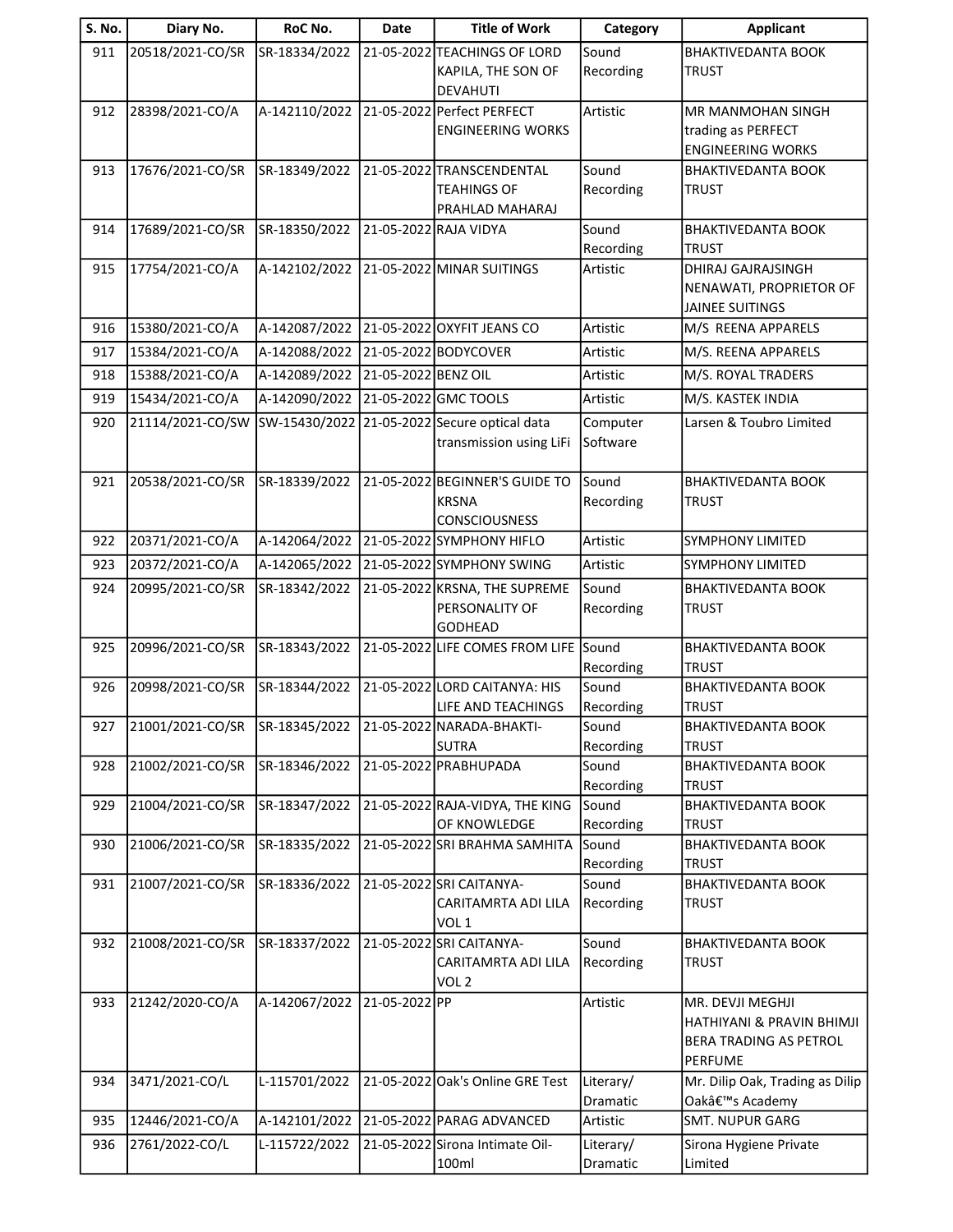| <b>S. No.</b> | Diary No.      | RoC No.       | Date | <b>Title of Work</b>                           | Category              | <b>Applicant</b>                  |
|---------------|----------------|---------------|------|------------------------------------------------|-----------------------|-----------------------------------|
| 937           | 2762/2022-CO/L | L-115747/2022 |      | 21-05-2022 Sirona refreshing                   | Literary/             | Sirona Hygiene Private            |
|               |                |               |      | Vitamin C Face toner-                          | Dramatic              | Limited                           |
|               |                |               |      | 200ml                                          |                       |                                   |
| 938           | 2763/2022-CO/L | L-115746/2022 |      | 21-05-2022 Sirona Lubricant- 50ml              | Literary/             | Sirona Hygiene Private            |
|               |                |               |      |                                                | Dramatic              | Limited                           |
| 939           | 2764/2022-CO/L | L-115745/2022 |      | 21-05-2022 Sirona Lubricant                    | Literary/             | Sirona Hygiene Private            |
| 940           | 2815/2022-CO/L | L-115744/2022 |      | strawberry-50ml<br>21-05-2022 Sirona Lubricant | Dramatic<br>Literary/ | Limited<br>Sirona Hygiene Private |
|               |                |               |      | blackcurrant-50ml                              | Dramatic              | Limited                           |
| 941           | 3134/2022-CO/L | L-115741/2022 |      | 21-05-2022 Utility to flash                    | Literary/             | <b>Bharat Electronics Limited</b> |
|               |                |               |      | applications into the                          | Dramatic              |                                   |
|               |                |               |      | target board and                               |                       |                                   |
|               |                |               |      | download/upload files                          |                       |                                   |
|               |                |               |      | from target board                              |                       |                                   |
|               |                |               |      |                                                |                       |                                   |
| 942           | 3148/2022-CO/L | L-115740/2022 |      | 21-05-2022 Innovative design for               | Literary/             | <b>Bharat Heavy Electricals</b>   |
|               |                |               |      | low speed reversible                           | Dramatic              | Limited,                          |
|               |                |               |      | permanent magnet<br>based AC Induction         |                       |                                   |
|               |                |               |      | motor suitable for high                        |                       |                                   |
|               |                |               |      | shock and vibration                            |                       |                                   |
|               |                |               |      | environment                                    |                       |                                   |
|               |                |               |      |                                                |                       |                                   |
| 943           | 3180/2022-CO/L | L-115738/2022 |      | 21-05-2022 52 GAJ KA GHAGHRA                   | Literary/             | <b>TARUN SHARMA</b>               |
|               |                |               |      |                                                | Dramatic              |                                   |
| 944           | 3242/2022-CO/L | L-115737/2022 |      | 21-05-2022 Innovative design for               | Literary/             | <b>Bharat Heavy Electricals</b>   |
|               |                |               |      | structurally hybridized                        | Dramatic              | Limited,                          |
|               |                |               |      | vertical AC induction<br>motor for extended    |                       |                                   |
|               |                |               |      | core length or /and                            |                       |                                   |
|               |                |               |      | coils overhang                                 |                       |                                   |
|               |                |               |      |                                                |                       |                                   |
| 945           | 3429/2022-CO/L | L-115727/2022 |      | 21-05-2022 Modification of existing Literary/  |                       | <b>BHARAT HEAVY ELECTRICALS</b>   |
|               |                |               |      | <b>ESPs for RINL Vizag</b>                     | Dramatic              | LIMITED,                          |
|               |                |               |      | Unit-1 with 16.5m                              |                       |                                   |
|               |                |               |      | height collecting                              |                       |                                   |
|               |                |               |      | electrodes to reduce<br>SPM emission <50       |                       |                                   |
|               |                |               |      | mg/Nm3                                         |                       |                                   |
|               |                |               |      |                                                |                       |                                   |
| 946           | 3433/2022-CO/L | L-115726/2022 |      | 21-05-2022 Alternate design of                 | Literary/             | BHARAT HEAVY ELECTRICALS          |
|               |                |               |      | existing configuration                         | Dramatic              | <b>LIMITED</b>                    |
|               |                |               |      | of multiple to single                          |                       |                                   |
|               |                |               |      | combined ducting                               |                       |                                   |
|               |                |               |      | system for the                                 |                       |                                   |
|               |                |               |      | optimized pressure                             |                       |                                   |
|               |                |               |      | drop across a system                           |                       |                                   |
| 947           | 3443/2022-CO/L | L-115724/2022 |      | 21-05-2022 500 MW TLT double                   | Literary/             | <b>BHARAT HEAVY ELECTRICALS</b>   |
|               |                |               |      | stage axial fan main<br>bearing assembly       | Dramatic              | <b>LIMITED</b>                    |
|               |                |               |      | servicing manual                               |                       |                                   |
| 948           | 3440/2022-CO/L | L-115725/2022 |      | 21-05-2022 Procedure for key                   | Literary/             | <b>BHARAT HEAVY ELECTRICALS</b>   |
|               |                |               |      | phasor slot preparation Dramatic               |                       | <b>LIMITED</b>                    |
|               |                |               |      | at site in-situ for large                      |                       |                                   |
|               |                |               |      | industrial fans                                |                       |                                   |
|               |                |               |      |                                                |                       |                                   |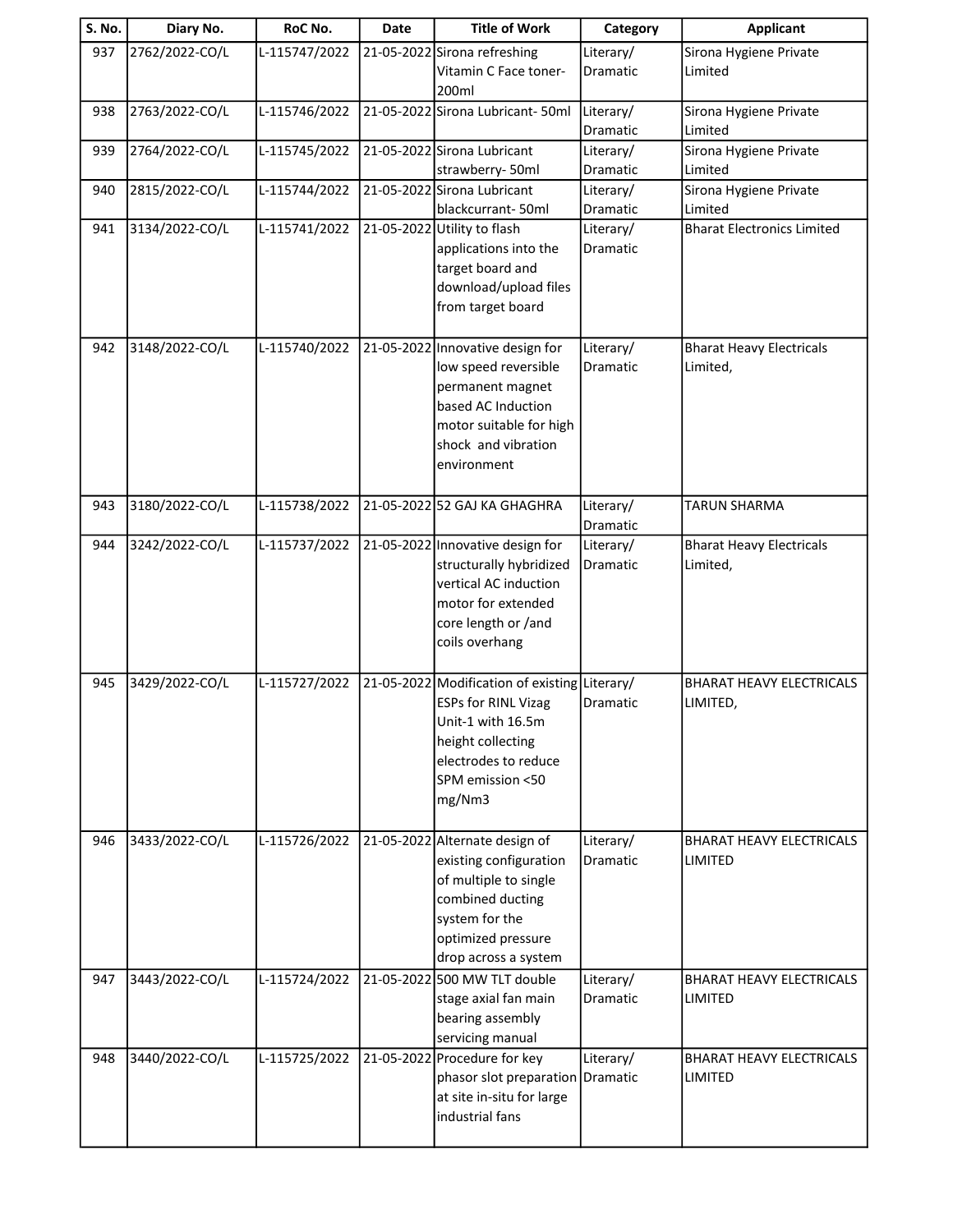| <b>S. No.</b> | Diary No.      | RoC No.       | <b>Date</b> | <b>Title of Work</b>                                                                                                                                                                                                                                         | Category                     | <b>Applicant</b>                            |
|---------------|----------------|---------------|-------------|--------------------------------------------------------------------------------------------------------------------------------------------------------------------------------------------------------------------------------------------------------------|------------------------------|---------------------------------------------|
| 949           | 3446/2022-CO/L | L-115723/2022 |             | 21-05-2022 Rotor Design<br>Calculation for 350MW<br>Turbogenerator                                                                                                                                                                                           | Literary/<br>Dramatic        | <b>Bharat Heavy Electricals</b><br>Limited, |
| 950           | 3421/2022-CO/L | L-115731/2022 |             | 21-05-2022 Scheme for monitoring<br>and diagnosis of Low<br>current operation<br>condition in<br>Electrostatic<br>Precipitator                                                                                                                               | Literary/<br>Dramatic        | <b>BHARAT HEAVY ELECTRICALS</b><br>LIMITED, |
| 951           | 3424/2022-CO/L | L-115730/2022 |             | 21-05-2022 An Optimized<br>Arrangement and<br>Design without Vertical<br>Bracing in the Outlet<br>Duct path for Sulphur<br>Oxide removal System                                                                                                              | Literary/<br>Dramatic        | <b>BHARAT HEAVY ELECTRICALS</b><br>LIMITED  |
| 952           | 3426/2022-CO/L | L-115729/2022 |             | 21-05-2022 Scheme for Air Leakage Literary/<br>Control System Drive<br><b>Control Panel in APH</b><br>for Power Plants                                                                                                                                       | <b>Dramatic</b>              | <b>BHARAT HEAVY ELECTRICALS</b><br>LIMITED, |
| 953           | 3428/2022-CO/L | L-115728/2022 |             | 21-05-2022 Control Logic Scheme<br>of Flue Gas System in<br><b>FGD Plant</b>                                                                                                                                                                                 | Literary/<br>Dramatic        | <b>BHARAT HEAVY ELECTRICALS</b><br>LIMITED, |
| 954           | 3411/2022-CO/L | L-115733/2022 |             | 21-05-2022 Testing Requirements<br>of Air Pollution Control<br>Tower                                                                                                                                                                                         | Literary/<br>Dramatic        | <b>BHARAT HEAVY ELECTRICALS</b><br>LIMITED  |
| 955           | 3416/2022-CO/L | L-115732/2022 |             | 21-05-2022 Star symbol for<br>identifying the C276<br>side/carbon steel side<br>of the clad plate for<br>absorber casing panels                                                                                                                              | Literary/<br>Dramatic        | <b>BHARAT HEAVY ELECTRICALS</b><br>LIMITED  |
| 956           | 3320/2022-CO/L | L-115734/2022 |             | 21-05-2022 Heat Transfer Co-<br>efficient (HTC) co-<br>relations for<br>supercritical steam<br>flowing inside spiral<br>tube                                                                                                                                 | Literary/<br>Dramatic        | <b>Bharat Heavy Electricals</b><br>Limited, |
| 957           | 3247/2022-CO/L | L-115736/2022 |             | 21-05-2022 Block schematic of<br>interface electronics<br>card for generic IGBT<br>gate drivers IGBT<br>based cascaded H<br>bridge inverter cell<br>with PWM rectifier for<br>3.3kV voltage grade<br>multi-level converters<br>for industrial<br>application | Literary/<br><b>Dramatic</b> | <b>Bharat Heavy Electricals</b><br>Limited, |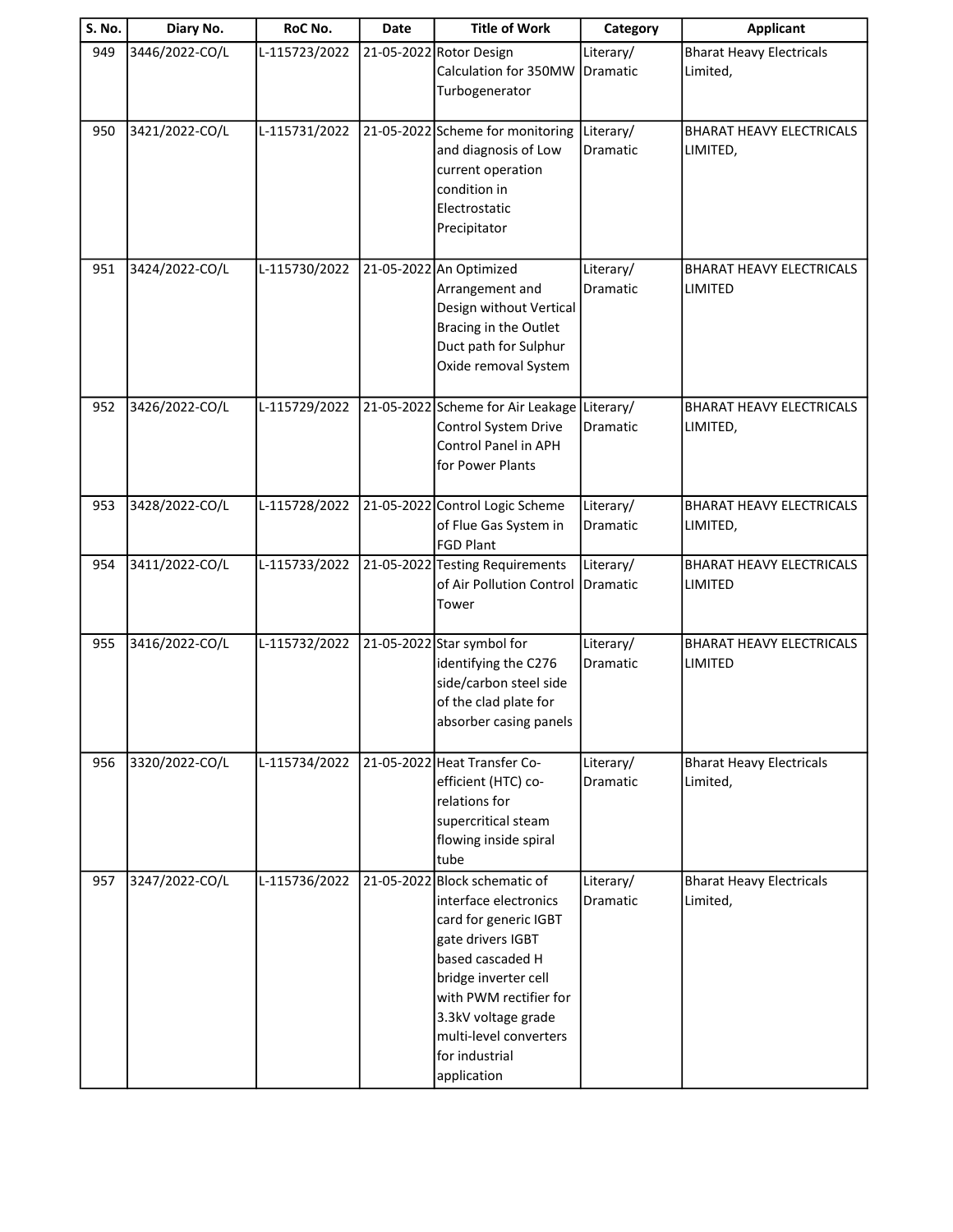| S. No. | Diary No.      | RoC No.       | Date | <b>Title of Work</b>                                | Category              | <b>Applicant</b>                              |
|--------|----------------|---------------|------|-----------------------------------------------------|-----------------------|-----------------------------------------------|
| 958    | 3251/2022-CO/L | L-115735/2022 |      | 21-05-2022 Block Schematic of                       | Literary/             | <b>Bharat Heavy Electricals</b>               |
|        |                |               |      | Gate-way Controller                                 | Dramatic              | Limited,                                      |
|        |                |               |      | module (BH_BPL_GCM)                                 |                       |                                               |
|        |                |               |      | for Defence application                             |                       |                                               |
| 959    | 3701/2022-CO/A | A-142068/2022 |      | 21-05-2022 KRISHI, Label                            | Artistic              | M/S ANANDAMAYEE                               |
|        |                |               |      |                                                     |                       | <b>AGROTECH PRIVATE LIMITED</b>               |
|        |                |               |      |                                                     |                       |                                               |
| 960    | 2742/2022-CO/L | L-115714/2022 |      | 21-05-2022 Sirona Menstrual Disc-                   | Literary/             | Sirona Hygiene Private                        |
|        |                |               |      | Small                                               | Dramatic              | Limited                                       |
| 961    | 2744/2022-CO/L | L-115715/2022 |      | 21-05-2022 Sirona foldable                          | Literary/             | Sirona Hygiene Private                        |
|        |                |               |      | <b>Menstrual Cup</b>                                | Dramatic              | Limited                                       |
|        |                |               |      | Sterilizer                                          |                       |                                               |
| 962    | 2756/2022-CO/L | L-115717/2022 |      | 21-05-2022 Sirona Facial Hair<br><b>Removal Kit</b> | Literary/<br>Dramatic | Sirona Hygiene Private<br>Limited             |
| 963    | 2757/2022-CO/L | L-115718/2022 |      | 21-05-2022 Sirona Reusable Razor                    | Literary/             | Sirona Hygiene Private                        |
|        |                |               |      | with replaceable                                    | Dramatic              | Limited                                       |
|        |                |               |      | Cartridge                                           |                       |                                               |
| 964    | 2758/2022-CO/L | L-115719/2022 |      | 21-05-2022 Mini Travel Cartridge                    | Literary/             | Sirona Hygiene Private                        |
|        |                |               |      | razor                                               | Dramatic              | Limited                                       |
| 965    | 2759/2022-CO/L | L-115720/2022 |      | 21-05-2022 5 Blade Cartridge Razor                  | Literary/             | Sirona Hygiene Private                        |
|        |                |               |      |                                                     | Dramatic              | Limited                                       |
| 966    | 2760/2022-CO/L | L-115721/2022 |      | 21-05-2022 Sirona Intimate serum-                   | Literary/             | Sirona Hygiene Private                        |
|        |                |               |      | 50ml                                                | Dramatic              | Limited                                       |
| 967    | 2733/2022-CO/L | L-115713/2022 |      | 21-05-2022 Sirona Organic                           | Literary/             | Sirona Hygiene Private                        |
|        |                |               |      | Tampons - Medium                                    | Dramatic              | Limited                                       |
| 968    | 2751/2022-CO/L | L-115716/2022 |      | Flow<br>21-05-2022 Sirona Organic                   | Literary/             | Sirona Hygiene Private                        |
|        |                |               |      | Tampons - Heavy Flow                                | Dramatic              | Limited                                       |
|        |                |               |      |                                                     |                       |                                               |
| 969    | 2981/2022-CO/L | L-115743/2022 |      | 21-05-2022 Method for achieving                     | Literary/             | <b>Bharat Electronics Limited</b>             |
|        |                |               |      | Timing accuracy in non-                             | Dramatic              |                                               |
|        |                |               |      | real-time operating                                 |                       |                                               |
|        |                |               |      | systems                                             |                       |                                               |
| 970    | 1565/2022-CO/L | L-115693/2022 |      | 21-05-2022 Difference of                            | Literary/             | Dr Abhay Kulkarni                             |
|        |                |               |      | Diagnostic block                                    | Dramatic              |                                               |
|        |                |               |      | testing in Neuralgia<br>and Pulpitis                |                       |                                               |
| 971    | 3079/2022-CO/L | L-115742/2022 |      | 21-05-2022 Network Topology                         | Literary/             | <b>Bharat Electronics Limited</b>             |
|        |                |               |      | Drawing Approach                                    | Dramatic              |                                               |
| 972    | 1537/2022-CO/L | L-115694/2022 |      | 21-05-2022 Greenhouse                               | Literary/             | PENTIMER PUBLICATIONS                         |
|        |                |               |      | Agriculture : Production   Dramatic                 |                       |                                               |
|        |                |               |      | & Protection                                        |                       |                                               |
|        |                |               |      |                                                     |                       |                                               |
| 973    | 3176/2022-CO/L | L-115739/2022 |      | 21-05-2022 Comparison of physical                   | Literary/             | AMREEN QURESHI, ATIKA                         |
|        |                |               |      | and mechanical                                      | Dramatic              | <b>INGOLE, HRITIKA</b>                        |
|        |                |               |      | properties of bamboo                                |                       | DESHBHRATAR, PRADNYA                          |
|        |                |               |      | species as a structural<br>element                  |                       | SONONE, RENU SAHANI<br>, SANTOSH BHADE, SURAJ |
|        |                |               |      |                                                     |                       | SHAMBHARKAR                                   |
| 974    | 525/2022-CO/L  | L-115698/2022 |      | 21-05-2022 ASR Developed                            | Literary/             | Abhishek Sharma , Riya Gupta                  |
|        |                |               |      | Gynaecological                                      | Dramatic              | ,Sakshi Vats                                  |
|        |                |               |      | Physiotherapy                                       |                       |                                               |
|        |                |               |      | Assessment Performa                                 |                       |                                               |
|        |                |               |      | (ASR-GPA)                                           |                       |                                               |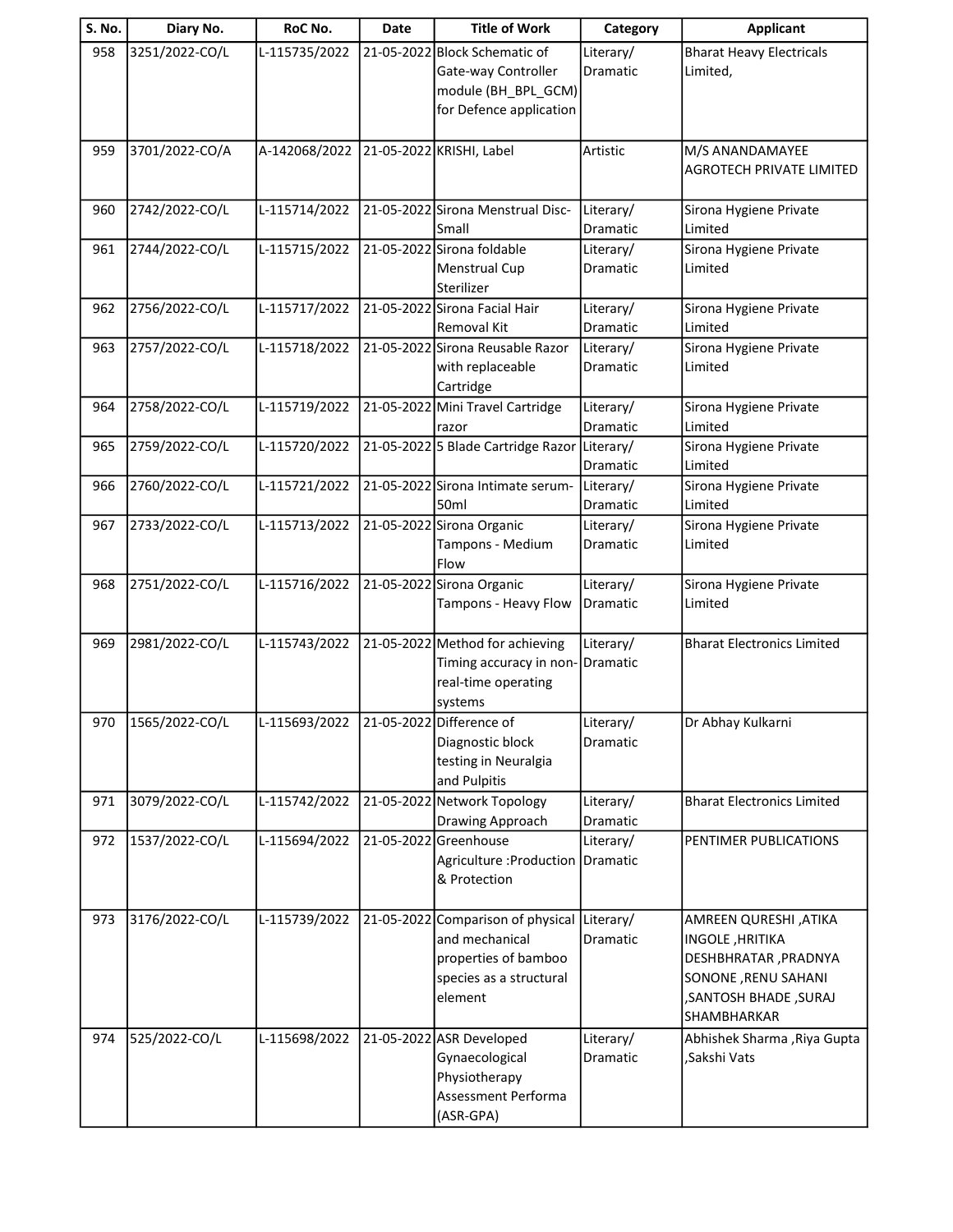| S. No. | Diary No.        | RoC No.                              | Date                  | <b>Title of Work</b>                                                                                                                                                                                         | Category                     | <b>Applicant</b>                                                                                                                  |
|--------|------------------|--------------------------------------|-----------------------|--------------------------------------------------------------------------------------------------------------------------------------------------------------------------------------------------------------|------------------------------|-----------------------------------------------------------------------------------------------------------------------------------|
| 975    | 1615/2022-CO/L   | L-115692/2022                        |                       | 21-05-2022 A novel approach to<br>understand the<br>process of<br>phosphorous diffusion<br>in industrial solar cell<br>using POCI3 as a                                                                      | Literary/<br>Dramatic        | <b>BHARAT HEAVY ELECTRICALS</b><br><b>LIMITED</b>                                                                                 |
| 976    | 1639/2022-CO/L   | L-115690/2022                        |                       | dopant source<br>21-05-2022 CURRICULAM BASED<br><b>MEASUREMENT IN</b><br><b>INDIAN CONTEXT FOR</b><br><b>MATHEMATICS</b><br><b>CONCEPTS &amp;</b><br><b>APPLICATION AND</b><br>COMPUTATION<br>(GRADE I TO V) | Literary/<br>Dramatic        | PROF. DR. G. VICTORIA<br>NAOMI, MRS. R. NAGOMI<br>RUTH, MRS. M. REVATHI AND<br>DR. R. SHANTHI                                     |
| 977    | 1635/2022-CO/L   | L-115691/2022                        |                       | 21-05-2022 Procedure for<br>performing Calibration<br>of ALCS sensor under<br>Cold condition                                                                                                                 | Literary/<br>Dramatic        | <b>BHARAT HEAVY ELECTRICALS</b><br><b>LIMITED</b>                                                                                 |
| 978    | 1644/2022-CO/L   | L-115689/2022                        |                       | 21-05-2022 ADAPTATION OF MATH Literary/<br>SABL CARDS FOR THE<br><b>HEARING IMPAIRED</b><br>AND VISUALLY<br><b>IMPAIRED</b>                                                                                  | Dramatic                     | DR. V. MRUNALINI                                                                                                                  |
| 979    | 1150/2022-CO/L   | L-115695/2022                        |                       | 21-05-2022 KUTTE KI MAUT                                                                                                                                                                                     | Literary/<br>Dramatic        | Vibhu Agarwal                                                                                                                     |
| 980    | 659/2022-CO/L    | L-115696/2022                        |                       | 21-05-2022 Ambarsar de Nazare                                                                                                                                                                                | Literary/<br>Dramatic        | Sahil Chadda                                                                                                                      |
| 981    | 32033/2021-CO/A  | A-142095/2022                        |                       | 21-05-2022 VOCATIONAL<br><b>EDUCATION TRAINING</b><br><b>BOARD</b>                                                                                                                                           | Artistic                     | DHANANJAY DINKAR KIRTANE                                                                                                          |
| 982    | 30798/2021-CO/L  | L-115711/2022                        |                       | 21-05-2022 WILD FOOD TRAIL                                                                                                                                                                                   | Literary/<br><b>Dramatic</b> | Zee Entertainment<br><b>Enterprises Limited</b>                                                                                   |
| 983    | 31340/2021-CO/A  | A-142094/2022 21-05-2022 UDEY CRAFTS |                       |                                                                                                                                                                                                              | Artistic                     | M/S. UDEY CRAFTS WHOSE<br>PARTNERS ARE HARBHAJAN<br>SINGH, BALDEV SINGH<br><b>CHUGH, GURMUKH SINGH &amp;</b><br><b>SUKHWINDER</b> |
| 984    | 31314/2021-CO/A  | A-142091/2022                        |                       | 21-05-2022 SAAWAN-Black Salt<br>Powder                                                                                                                                                                       | Artistic                     | <b>AJAY KUMAR &amp; SONS</b><br>THROUGH ITS KARTA AJAY<br>KUMAR TRADING AS ANAND<br><b>SALT TRADERS</b>                           |
| 985    | 31574/2021-CO/A  | A-142096/2022                        | 21-05-2022 INSIGHT    |                                                                                                                                                                                                              | Artistic                     | Dinesh Bastimal Jain                                                                                                              |
| 986    | 30623/2021-CO/L  | L-115708/2022                        |                       | 21-05-2022 Inverse Imaging Using<br>Deep Learning                                                                                                                                                            | Literary/<br>Dramatic        | Aishwarya Manmode, Mrunal<br>Chide, Rohit Pandita, Samir<br>Mishra                                                                |
| 987    | 30626/2021-CO/A  | A-142092/2022                        | 21-05-2022 Duksh Gold |                                                                                                                                                                                                              | Artistic                     | <b>ELECTRARC INDIA</b>                                                                                                            |
| 988    | 30735/2021-CO/L  | L-115710/2022                        |                       | 21-05-2022 MADHYAKALIN<br><b>BHARAT KA ITIHAS</b><br><b>TRICKY NOTES</b>                                                                                                                                     | Literary/<br>Dramatic        | RAVI MOHAN UPADHYAY                                                                                                               |
| 989    | 30573/2021-CO/SW |                                      |                       | SW-15431/2022 21-05-2022 DIGITIZATION OF<br><b>GREENHOUSE GAS</b><br><b>EMISSION</b>                                                                                                                         | Computer<br>Software         | TATA STEEL LIMITED                                                                                                                |
| 990    | 30582/2021-CO/L  | L-115707/2022                        |                       | 21-05-2022 Justice [Neethi]                                                                                                                                                                                  | Literary/<br>Dramatic        | Dr Nikhil KK                                                                                                                      |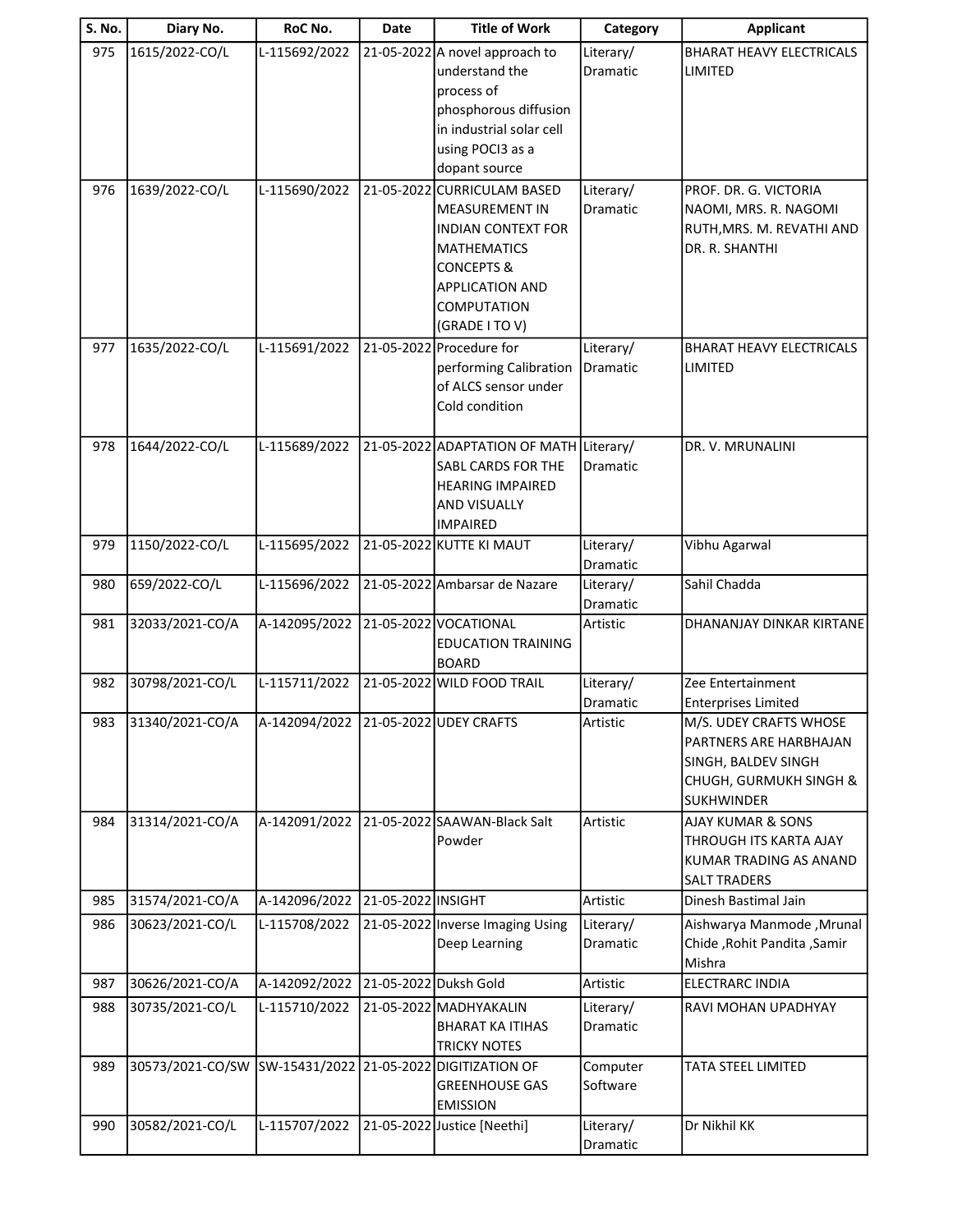| S. No. | Diary No.       | RoC No.       | <b>Date</b> | <b>Title of Work</b>                   | Category              | <b>Applicant</b>               |
|--------|-----------------|---------------|-------------|----------------------------------------|-----------------------|--------------------------------|
| 991    | 280/2022-CO/L   | L-115700/2022 |             | 21-05-2022 Data Structures             | Literary/             | Dr J Angela Jennifa Sujana ,Dr |
|        |                 |               |             | Laboratory Manual                      | Dramatic              | P Thendral                     |
| 992    | 317/2022-CO/L   | L-115699/2022 |             | 21-05-2022 Organic manuka honey        | Literary/             | Dr.Akhilesh Shewale            |
|        |                 |               |             | ginger mouthwash                       | Dramatic              | ,Dr.Mahvash Fatema             |
|        |                 |               |             | preparation technique                  |                       | ,Dr.Rashmi Bele,Dr.Sneha       |
|        |                 |               |             | for Dental use (GINGI                  |                       | Puri                           |
|        |                 |               |             | WASH)                                  |                       |                                |
| 993    | 547/2022-CO/L   | L-115697/2022 |             | 21-05-2022 learn to Write Effective    | Literary/             | Amit P.Sahu , Madhuri A.Sahu   |
|        |                 |               |             | Research Paper                         | Dramatic              |                                |
|        |                 |               |             |                                        |                       |                                |
| 994    | 32174/2021-CO/A | A-142097/2022 |             | 21-05-2022 FUNBOY ROYAL ROSE           | Artistic              | KAPILESH RAMNANI               |
| 995    | 110/2022-CO/L   | L-115712/2022 |             | 21-05-2022 Bitiya Ki Shadi Me Hai      | Literary/             | SHUBHAM AUDIO VIDEO PVT.       |
|        |                 |               |             | Maa Aa Jana                            | Dramatic              | <b>LTD</b>                     |
| 996    | 4093/2022-CO/L  | L-115780/2022 |             | 23-05-2022 ARPAN'S PERSONAL            | Literary/             | <b>ARPAN</b>                   |
|        |                 |               |             | SAFETY EDUCATION                       | Dramatic              |                                |
|        |                 |               |             | <b>LESSON PLAN MANUAL</b>              |                       |                                |
|        |                 |               |             | - GRADE 3 & 4                          |                       |                                |
|        |                 |               |             |                                        |                       |                                |
| 997    | 4076/2022-CO/L  | L-115779/2022 |             | 23-05-2022 ARPAN'S PERSONAL            | Literary/<br>Dramatic | ARPAN                          |
|        |                 |               |             | SAFETY EDUCATION<br>LESSON PLAN MANUAL |                       |                                |
|        |                 |               |             | - GRADE 5 & 6                          |                       |                                |
|        |                 |               |             |                                        |                       |                                |
| 998    | 4097/2022-CO/L  | L-115781/2022 |             | 23-05-2022 ARPAN'S PERSONAL            | Literary/             | <b>ARPAN</b>                   |
|        |                 |               |             | SAFETY EDUCATION                       | Dramatic              |                                |
|        |                 |               |             | <b>LESSON PLAN MANUAL</b>              |                       |                                |
|        |                 |               |             | GRADE 7 & 8                            |                       |                                |
|        |                 |               |             |                                        |                       |                                |
| 999    | 4101/2022-CO/L  | L-115782/2022 |             | 23-05-2022 ARPAN'S PERSONAL            | Literary/             | <b>ARPAN</b>                   |
|        |                 |               |             | <b>SAFETY EDUCATION</b>                | Dramatic              |                                |
|        |                 |               |             | <b>LESSON PLAN MANUAL</b>              |                       |                                |
|        |                 |               |             | $\cdot$ GRADE 9 & 10                   |                       |                                |
| 1000   | 4434/2022-CO/L  | L-115800/2022 |             | 23-05-2022 Compliance Display          | Literary/             | Ratnakar Raghunath Musale      |
|        |                 |               |             | Chart of Various                       | Dramatic              |                                |
|        |                 |               |             | Labour Laws                            |                       |                                |
| 1001   | 4106/2022-CO/L  | L-115783/2022 |             | 23-05-2022 ARPAN KI VYAKTIGAT          | Literary/             | <b>ARPAN</b>                   |
|        |                 |               |             | <b>SURAKSHA SHIKSHA</b>                | Dramatic              |                                |
|        |                 |               |             | PAATH YOJANA                           |                       |                                |
|        |                 |               |             | MARGDARSHIKA -                         |                       |                                |
|        |                 |               |             | KAKSHA 1 AUR 2 (IN                     |                       |                                |
|        |                 |               |             | HINDI)                                 |                       |                                |
| 1002   | 4108/2022-CO/L  | L-115784/2022 |             | 23-05-2022 ARPAN KI VYAKTIGAT          | Literary/             | <b>ARPAN</b>                   |
|        |                 |               |             | SURAKSHA SHIKSHA                       | Dramatic              |                                |
|        |                 |               |             | PAATH YOJANA                           |                       |                                |
|        |                 |               |             | MARGDARSHIKA -                         |                       |                                |
|        |                 |               |             | KAKSHA 3 AUR 4 (IN                     |                       |                                |
|        |                 |               |             | HINDI)                                 |                       |                                |
| 1003   | 4121/2022-CO/L  | L-115785/2022 |             | 23-05-2022 ARPANACHYA                  | Literary/             | <b>ARPAN</b>                   |
|        |                 |               |             | <b>VAIYAKTIK SURAKSHA</b>              | Dramatic              |                                |
|        |                 |               |             | SHIKSHNACHI<br>PAATHYAYOJANA           |                       |                                |
|        |                 |               |             | <b>MARGDARSHIKA -</b>                  |                       |                                |
|        |                 |               |             | IYATTA 1 ANI 2 (IN                     |                       |                                |
|        |                 |               |             | MARATHI)                               |                       |                                |
|        |                 |               |             |                                        |                       |                                |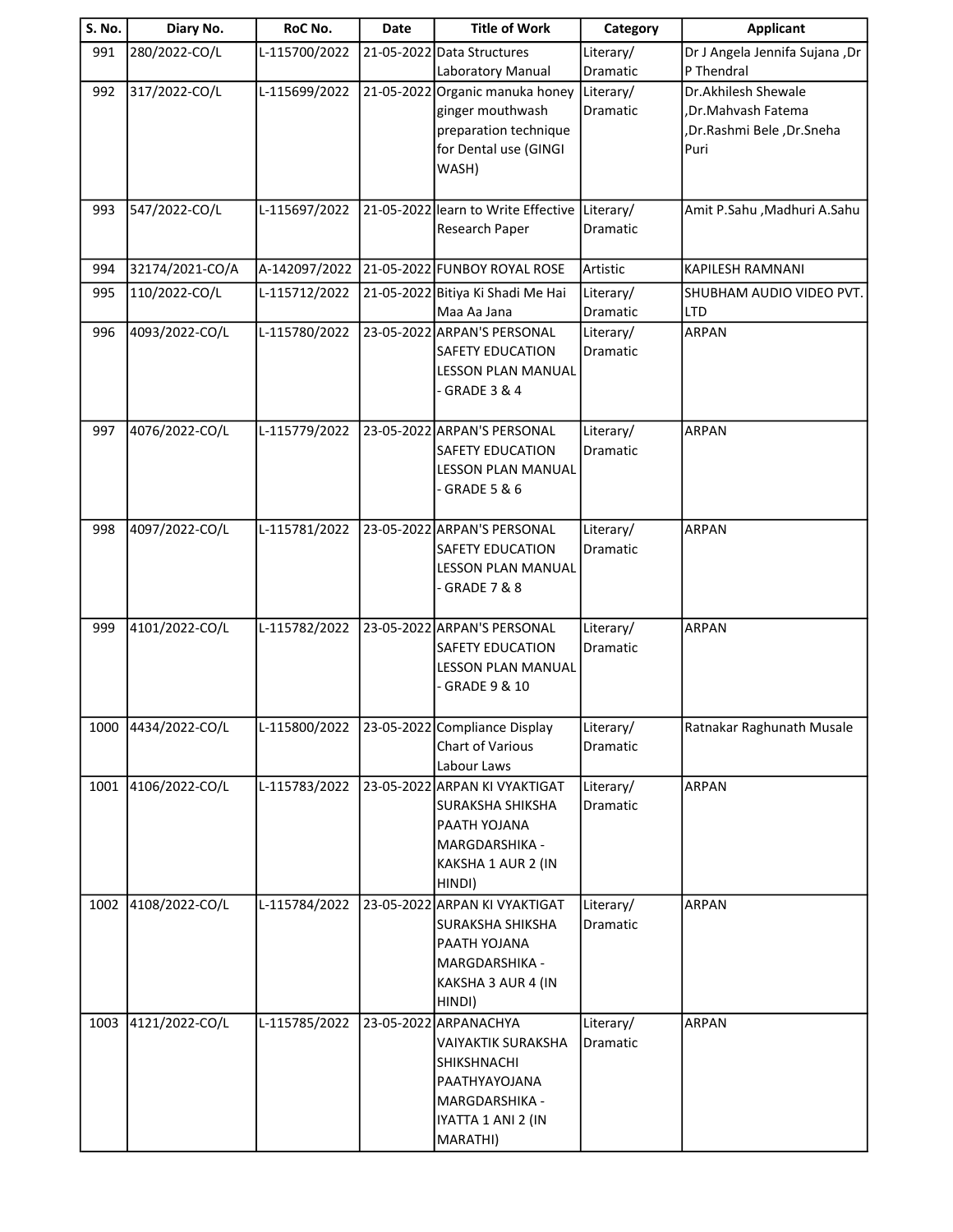| S. No. | Diary No.           | RoC No.       | <b>Date</b> | <b>Title of Work</b>                                | Category              | <b>Applicant</b>                            |
|--------|---------------------|---------------|-------------|-----------------------------------------------------|-----------------------|---------------------------------------------|
| 1004   | 4126/2022-CO/L      | L-115786/2022 |             | 23-05-2022 ARPANACHYA                               | Literary/             | <b>ARPAN</b>                                |
|        |                     |               |             | <b>VAIYAKTIK SURAKSHA</b>                           | Dramatic              |                                             |
|        |                     |               |             | <b>SHIKSHNACHI</b>                                  |                       |                                             |
|        |                     |               |             | PAATHYAYOJANA                                       |                       |                                             |
|        |                     |               |             | MARGDARSHIKA -                                      |                       |                                             |
|        |                     |               |             | IYATTA 3 ANI 4 (IN                                  |                       |                                             |
|        |                     |               |             | MARATHI)                                            |                       |                                             |
| 1005   | 4169/2022-CO/L      | L-115787/2022 |             | 23-05-2022 ARPANACHYA                               | Literary/             | <b>ARPAN</b>                                |
|        |                     |               |             | <b>VAIYAKTIK SURAKSHA</b>                           | Dramatic              |                                             |
|        |                     |               |             | <b>SHIKSHNACHI</b>                                  |                       |                                             |
|        |                     |               |             | PAATHYAYOJANA                                       |                       |                                             |
|        |                     |               |             | <b>MARGDARSHIKA -</b>                               |                       |                                             |
|        |                     |               |             | IYATTA 5 ANI 6 (IN                                  |                       |                                             |
|        |                     |               |             | MARATHI)                                            |                       |                                             |
| 1006   | 4170/2022-CO/L      | L-115788/2022 |             | 23-05-2022 ARPANACHYA                               | Literary/             | <b>ARPAN</b>                                |
|        |                     |               |             | VAIYAKTIK SURAKSHA                                  | Dramatic              |                                             |
|        |                     |               |             | <b>SHIKSHNACHI</b>                                  |                       |                                             |
|        |                     |               |             | PAATHYAYOJANA<br><b>MARGDARSHIKA -</b>              |                       |                                             |
|        |                     |               |             | IYATTA 7 ANI 8 (IN                                  |                       |                                             |
|        |                     |               |             | MARATHI)                                            |                       |                                             |
| 1007   | 4186/2022-CO/L      | L-115749/2022 |             | 23-05-2022 ARPANCHAYA                               | Literary/             | <b>ARPAN</b>                                |
|        |                     |               |             | <b>VAIYAKTIK SURAKSHA</b>                           | Dramatic              |                                             |
|        |                     |               |             | <b>SHIKSHNACHI</b>                                  |                       |                                             |
|        |                     |               |             | PAATHYAYOJANA                                       |                       |                                             |
|        |                     |               |             | MARGDARSHIKA -                                      |                       |                                             |
|        |                     |               |             | IYATTA 9 ANI 10 (IN                                 |                       |                                             |
|        |                     |               |             | MARATHI)                                            |                       |                                             |
| 1008   | 5717/2022-CO/L      | L-115912/2022 |             | 23-05-2022 WARALI TISSUE                            | Literary/             | CHITRA METE - PROPRIETOR                    |
|        |                     |               |             | <b>HOLDER</b>                                       | Dramatic              |                                             |
| 1009   | 3781/2022-CO/L      | L-115775/2022 |             | 23-05-2022 DEVELOPMENT OF                           | Literary/             | BHARAT HEAVY ELECTRICALS                    |
|        |                     |               |             | <b>NEW BITMAPS FOR</b>                              | Dramatic              | LIMITED,                                    |
|        |                     |               |             | PRE-TREATMENT                                       |                       |                                             |
|        |                     |               |             | PLANT IN DCS                                        |                       |                                             |
|        | 1010 3743/2022-CO/L | L-115772/2022 |             | 23-05-2022 CO2 Concentration                        | Literary/             | <b>BHARAT HEAVY ELECTRICALS</b>             |
|        |                     |               |             | <b>Test Procedure</b>                               | Dramatic              | LIMITED,                                    |
|        |                     |               |             | Recommendations                                     |                       |                                             |
| 1011   | 3745/2022-CO/L      | L-115773/2022 |             | 23-05-2022 Integrated F&G PLC for                   | Literary/             | BHARAT HEAVY ELECTRICALS                    |
|        | 3747/2022-CO/L      | L-115774/2022 |             | <b>GT Application</b><br>23-05-2022 METHODOLOGY FOR | Dramatic              | LIMITED,<br><b>BHARAT HEAVY ELECTRICALS</b> |
| 1012   |                     |               |             | MECHANICAL DESIGN                                   | Literary/<br>Dramatic | LIMITED,                                    |
|        |                     |               |             | DEVELOPMENT OF                                      |                       |                                             |
|        |                     |               |             | <b>INDIGENOUS</b>                                   |                       |                                             |
|        |                     |               |             | <b>WATERJET</b>                                     |                       |                                             |
|        |                     |               |             | <b>PROPULSION SYSTEM</b>                            |                       |                                             |
|        |                     |               |             | FOR HIGH SPEED                                      |                       |                                             |
|        |                     |               |             | <b>MARINE APPLICATIONS</b>                          |                       |                                             |
|        |                     |               |             |                                                     |                       |                                             |
| 1013   | 5466/2022-CO/L      | L-115837/2022 |             | 23-05-2022 The Blue Sky and                         | Literary/             | S.Swaminatha Pillai                         |
|        |                     |               |             | Beyond                                              | Dramatic              |                                             |
| 1014   | 3922/2022-CO/L      | L-115777/2022 |             | 23-05-2022 DEVELOPMENT OF                           | Literary/             | <b>Bharat Heavy Electricals</b>             |
|        |                     |               |             | DYNAMIC VOLUME OF                                   | Dramatic              | Limited,                                    |
|        |                     |               |             | TANKS, REAL TIME                                    |                       |                                             |
|        |                     |               |             | <b>STATUS OF RAKE ARM</b>                           |                       |                                             |
|        |                     |               |             | <b>DRIVES FOR PRE-</b>                              |                       |                                             |
|        |                     |               |             | TREATMENT PLANT IN                                  |                       |                                             |
|        |                     |               |             | <b>DCS</b>                                          |                       |                                             |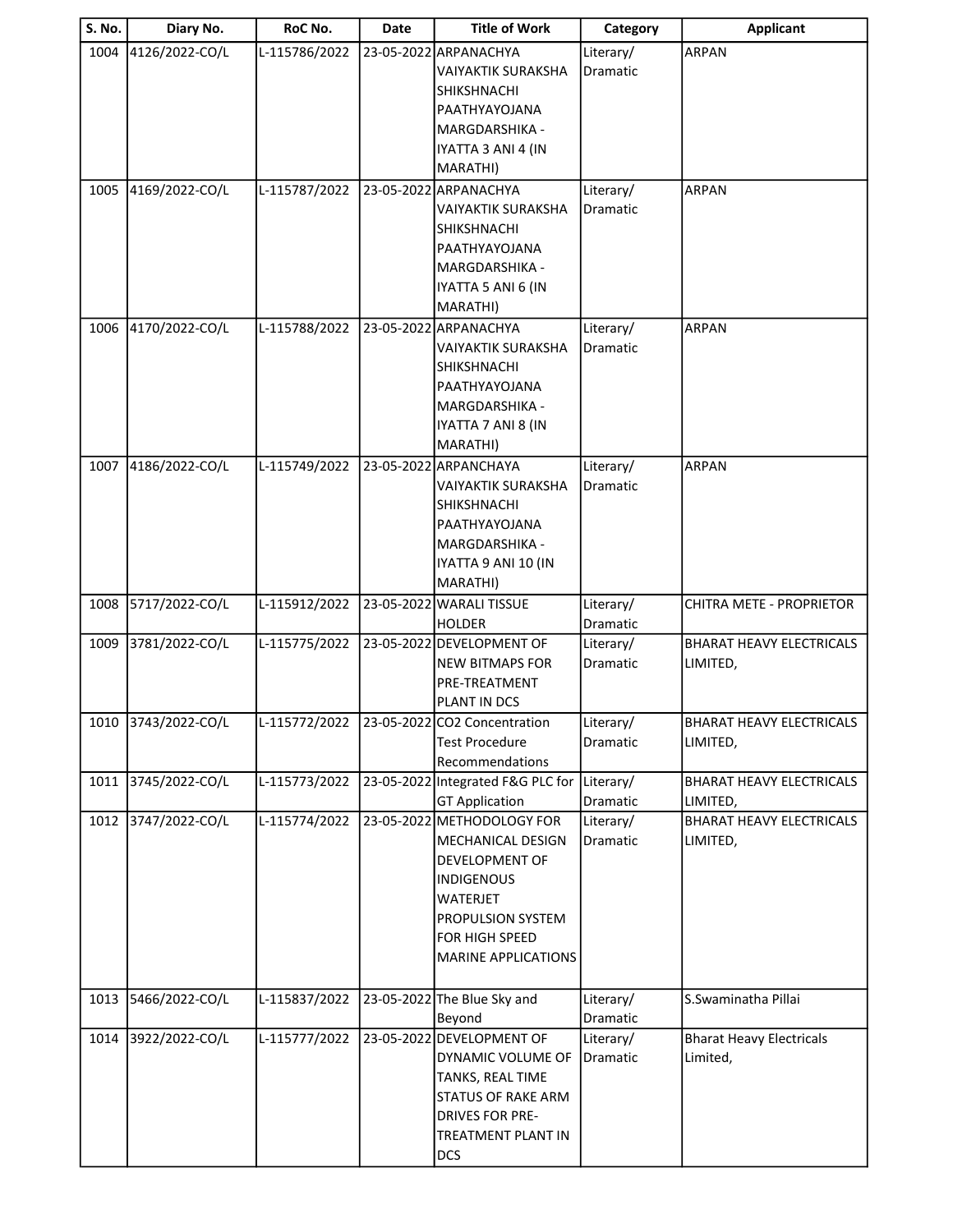| 4478/2022-CO/L<br>23-05-2022 Preamble based<br>1015<br>L-115801/2022<br>Literary/<br><b>Bharat Electronics Limited</b><br><b>Frequency Offset</b><br>Dramatic<br><b>Estimation and</b><br>Correction using stored<br>samples in HDL<br>23-05-2022 A Transformed Model<br>4230/2022-CO/L<br>L-115763/2022<br>Literary/<br>1016<br><b>Srinivas University</b><br>of Brand Building for B<br><b>Dramatic</b><br>Schools An Indian<br>Perspective<br>3784/2022-CO/L<br>L-115776/2022<br>1017<br>23-05-2022 Cascade loop control<br>Literary/<br><b>BHARAT HEAVY ELECTRICALS</b><br>implementation in<br>Dramatic<br>LIMITED,<br>Dryer temperature<br>control in DCS for<br>process industry<br>L-115771/2022<br>23-05-2022 Inlet Expansion Bellow<br>Literary/<br>1018<br>3731/2022-CO/L<br><b>BHARAT HEAVY ELECTRICALS</b><br>System<br>Dramatic<br>LIMITED,<br>Recommendations<br>3447/2022-CO/L<br>23-05-2022 Working of combined<br>1019<br>L-115748/2022<br>Literary/<br><b>BHARAT HEAVY ELECTRICALS</b><br>oil system in Axial<br><b>Dramatic</b><br>LIMITED<br>reaction Fans for cold<br>air application with<br>hydraulic blade pitch | <b>S. No.</b> | Diary No. | RoC No. | Date | <b>Title of Work</b> | Category | <b>Applicant</b> |
|-------------------------------------------------------------------------------------------------------------------------------------------------------------------------------------------------------------------------------------------------------------------------------------------------------------------------------------------------------------------------------------------------------------------------------------------------------------------------------------------------------------------------------------------------------------------------------------------------------------------------------------------------------------------------------------------------------------------------------------------------------------------------------------------------------------------------------------------------------------------------------------------------------------------------------------------------------------------------------------------------------------------------------------------------------------------------------------------------------------------------------------------|---------------|-----------|---------|------|----------------------|----------|------------------|
|                                                                                                                                                                                                                                                                                                                                                                                                                                                                                                                                                                                                                                                                                                                                                                                                                                                                                                                                                                                                                                                                                                                                           |               |           |         |      |                      |          |                  |
|                                                                                                                                                                                                                                                                                                                                                                                                                                                                                                                                                                                                                                                                                                                                                                                                                                                                                                                                                                                                                                                                                                                                           |               |           |         |      |                      |          |                  |
|                                                                                                                                                                                                                                                                                                                                                                                                                                                                                                                                                                                                                                                                                                                                                                                                                                                                                                                                                                                                                                                                                                                                           |               |           |         |      |                      |          |                  |
|                                                                                                                                                                                                                                                                                                                                                                                                                                                                                                                                                                                                                                                                                                                                                                                                                                                                                                                                                                                                                                                                                                                                           |               |           |         |      |                      |          |                  |
|                                                                                                                                                                                                                                                                                                                                                                                                                                                                                                                                                                                                                                                                                                                                                                                                                                                                                                                                                                                                                                                                                                                                           |               |           |         |      |                      |          |                  |
|                                                                                                                                                                                                                                                                                                                                                                                                                                                                                                                                                                                                                                                                                                                                                                                                                                                                                                                                                                                                                                                                                                                                           |               |           |         |      |                      |          |                  |
|                                                                                                                                                                                                                                                                                                                                                                                                                                                                                                                                                                                                                                                                                                                                                                                                                                                                                                                                                                                                                                                                                                                                           |               |           |         |      |                      |          |                  |
|                                                                                                                                                                                                                                                                                                                                                                                                                                                                                                                                                                                                                                                                                                                                                                                                                                                                                                                                                                                                                                                                                                                                           |               |           |         |      |                      |          |                  |
|                                                                                                                                                                                                                                                                                                                                                                                                                                                                                                                                                                                                                                                                                                                                                                                                                                                                                                                                                                                                                                                                                                                                           |               |           |         |      |                      |          |                  |
|                                                                                                                                                                                                                                                                                                                                                                                                                                                                                                                                                                                                                                                                                                                                                                                                                                                                                                                                                                                                                                                                                                                                           |               |           |         |      |                      |          |                  |
|                                                                                                                                                                                                                                                                                                                                                                                                                                                                                                                                                                                                                                                                                                                                                                                                                                                                                                                                                                                                                                                                                                                                           |               |           |         |      |                      |          |                  |
|                                                                                                                                                                                                                                                                                                                                                                                                                                                                                                                                                                                                                                                                                                                                                                                                                                                                                                                                                                                                                                                                                                                                           |               |           |         |      |                      |          |                  |
|                                                                                                                                                                                                                                                                                                                                                                                                                                                                                                                                                                                                                                                                                                                                                                                                                                                                                                                                                                                                                                                                                                                                           |               |           |         |      |                      |          |                  |
|                                                                                                                                                                                                                                                                                                                                                                                                                                                                                                                                                                                                                                                                                                                                                                                                                                                                                                                                                                                                                                                                                                                                           |               |           |         |      |                      |          |                  |
|                                                                                                                                                                                                                                                                                                                                                                                                                                                                                                                                                                                                                                                                                                                                                                                                                                                                                                                                                                                                                                                                                                                                           |               |           |         |      |                      |          |                  |
|                                                                                                                                                                                                                                                                                                                                                                                                                                                                                                                                                                                                                                                                                                                                                                                                                                                                                                                                                                                                                                                                                                                                           |               |           |         |      |                      |          |                  |
|                                                                                                                                                                                                                                                                                                                                                                                                                                                                                                                                                                                                                                                                                                                                                                                                                                                                                                                                                                                                                                                                                                                                           |               |           |         |      |                      |          |                  |
|                                                                                                                                                                                                                                                                                                                                                                                                                                                                                                                                                                                                                                                                                                                                                                                                                                                                                                                                                                                                                                                                                                                                           |               |           |         |      |                      |          |                  |
|                                                                                                                                                                                                                                                                                                                                                                                                                                                                                                                                                                                                                                                                                                                                                                                                                                                                                                                                                                                                                                                                                                                                           |               |           |         |      |                      |          |                  |
|                                                                                                                                                                                                                                                                                                                                                                                                                                                                                                                                                                                                                                                                                                                                                                                                                                                                                                                                                                                                                                                                                                                                           |               |           |         |      |                      |          |                  |
|                                                                                                                                                                                                                                                                                                                                                                                                                                                                                                                                                                                                                                                                                                                                                                                                                                                                                                                                                                                                                                                                                                                                           |               |           |         |      |                      |          |                  |
| control in Thermal                                                                                                                                                                                                                                                                                                                                                                                                                                                                                                                                                                                                                                                                                                                                                                                                                                                                                                                                                                                                                                                                                                                        |               |           |         |      |                      |          |                  |
| power plant                                                                                                                                                                                                                                                                                                                                                                                                                                                                                                                                                                                                                                                                                                                                                                                                                                                                                                                                                                                                                                                                                                                               |               |           |         |      |                      |          |                  |
| 23-05-2022 ROTOR DYNAMIC<br>3449/2022-CO/L<br>L-115753/2022<br>Literary/<br><b>Bharat Heavy Electricals</b><br>1020                                                                                                                                                                                                                                                                                                                                                                                                                                                                                                                                                                                                                                                                                                                                                                                                                                                                                                                                                                                                                       |               |           |         |      |                      |          |                  |
| STUDY OF NEWLY<br>Dramatic<br>Limited,                                                                                                                                                                                                                                                                                                                                                                                                                                                                                                                                                                                                                                                                                                                                                                                                                                                                                                                                                                                                                                                                                                    |               |           |         |      |                      |          |                  |
| DESIGNED 350 MW TG                                                                                                                                                                                                                                                                                                                                                                                                                                                                                                                                                                                                                                                                                                                                                                                                                                                                                                                                                                                                                                                                                                                        |               |           |         |      |                      |          |                  |
| <b>BRUSHLESS EXCITER</b>                                                                                                                                                                                                                                                                                                                                                                                                                                                                                                                                                                                                                                                                                                                                                                                                                                                                                                                                                                                                                                                                                                                  |               |           |         |      |                      |          |                  |
| <b>ROTOR IN MADYN</b><br>L-115765/2022                                                                                                                                                                                                                                                                                                                                                                                                                                                                                                                                                                                                                                                                                                                                                                                                                                                                                                                                                                                                                                                                                                    |               |           |         |      |                      |          |                  |
| 3562/2022-CO/L<br>23-05-2022 STHAYI BHAV -<br>Literary/<br>SHASHANK SHUKLA<br>1021<br>SANCHARI BHAV KE<br>Dramatic                                                                                                                                                                                                                                                                                                                                                                                                                                                                                                                                                                                                                                                                                                                                                                                                                                                                                                                                                                                                                        |               |           |         |      |                      |          |                  |
| <b>ADYATAN RUP</b>                                                                                                                                                                                                                                                                                                                                                                                                                                                                                                                                                                                                                                                                                                                                                                                                                                                                                                                                                                                                                                                                                                                        |               |           |         |      |                      |          |                  |
| 1022 3536/2022-CO/L<br>23-05-2022 CONTROL PHILOSOPHY<br>L-115764/2022<br>Literary/<br>BHARAT HEAVY ELECTRICALS                                                                                                                                                                                                                                                                                                                                                                                                                                                                                                                                                                                                                                                                                                                                                                                                                                                                                                                                                                                                                            |               |           |         |      |                      |          |                  |
| OF AIR POLLUTION<br>Dramatic<br>LIMITED,                                                                                                                                                                                                                                                                                                                                                                                                                                                                                                                                                                                                                                                                                                                                                                                                                                                                                                                                                                                                                                                                                                  |               |           |         |      |                      |          |                  |
| <b>CONTROL TOWER</b>                                                                                                                                                                                                                                                                                                                                                                                                                                                                                                                                                                                                                                                                                                                                                                                                                                                                                                                                                                                                                                                                                                                      |               |           |         |      |                      |          |                  |
| (APCT)                                                                                                                                                                                                                                                                                                                                                                                                                                                                                                                                                                                                                                                                                                                                                                                                                                                                                                                                                                                                                                                                                                                                    |               |           |         |      |                      |          |                  |
| 5280/2022-CO/L<br>L-115827/2022<br>23-05-2022 Snehapana Niyama<br>Literary/<br>Dr Milind Abhimanyu<br>1023                                                                                                                                                                                                                                                                                                                                                                                                                                                                                                                                                                                                                                                                                                                                                                                                                                                                                                                                                                                                                                |               |           |         |      |                      |          |                  |
| Nisargandha, Dr Shweta<br>Dramatic                                                                                                                                                                                                                                                                                                                                                                                                                                                                                                                                                                                                                                                                                                                                                                                                                                                                                                                                                                                                                                                                                                        |               |           |         |      |                      |          |                  |
| Parwe                                                                                                                                                                                                                                                                                                                                                                                                                                                                                                                                                                                                                                                                                                                                                                                                                                                                                                                                                                                                                                                                                                                                     |               |           |         |      |                      |          |                  |
| 5333/2022-CO/L<br>L-115829/2022<br>23-05-2022 Srimad Bhagavatam<br>Literary/<br><b>BHAKTIVEDANTA BOOK</b><br>1024<br><b>Canto 10.4</b><br><b>Dramatic</b><br><b>TRUST</b>                                                                                                                                                                                                                                                                                                                                                                                                                                                                                                                                                                                                                                                                                                                                                                                                                                                                                                                                                                 |               |           |         |      |                      |          |                  |
| 5337/2022-CO/L<br>L-115830/2022<br>23-05-2022 Srimad Bhagavatam<br>1025<br>Literary/<br><b>BHAKTIVEDANTA BOOK</b>                                                                                                                                                                                                                                                                                                                                                                                                                                                                                                                                                                                                                                                                                                                                                                                                                                                                                                                                                                                                                         |               |           |         |      |                      |          |                  |
| <b>Canto 11.1</b><br><b>Dramatic</b><br><b>TRUST</b>                                                                                                                                                                                                                                                                                                                                                                                                                                                                                                                                                                                                                                                                                                                                                                                                                                                                                                                                                                                                                                                                                      |               |           |         |      |                      |          |                  |
| 23-05-2022 All Goody Days<br>5649/2022-CO/L<br>L-115860/2022<br>Literary/<br>Srinidhi M Rao<br>1026                                                                                                                                                                                                                                                                                                                                                                                                                                                                                                                                                                                                                                                                                                                                                                                                                                                                                                                                                                                                                                       |               |           |         |      |                      |          |                  |
| Dramatic                                                                                                                                                                                                                                                                                                                                                                                                                                                                                                                                                                                                                                                                                                                                                                                                                                                                                                                                                                                                                                                                                                                                  |               |           |         |      |                      |          |                  |
| 4830/2022-CO/L<br>L-115816/2022<br>23-05-2022 'ANANYABHAVE<br>Arundhati Anand Kulkarni<br>1027<br>Literary/                                                                                                                                                                                                                                                                                                                                                                                                                                                                                                                                                                                                                                                                                                                                                                                                                                                                                                                                                                                                                               |               |           |         |      |                      |          |                  |
| <b>BHAKTI DE MAJ'</b><br>Dramatic                                                                                                                                                                                                                                                                                                                                                                                                                                                                                                                                                                                                                                                                                                                                                                                                                                                                                                                                                                                                                                                                                                         |               |           |         |      |                      |          |                  |
| Dr. Jagdish G. Chaudhari , Mr.<br>5322/2022-CO/L<br>L-115828/2022<br>23-05-2022 Simulation of Fuzzy<br>1028<br>Literary/                                                                                                                                                                                                                                                                                                                                                                                                                                                                                                                                                                                                                                                                                                                                                                                                                                                                                                                                                                                                                  |               |           |         |      |                      |          |                  |
| Logic Controller for<br>Amit M. Dodke , Mr. Nikhil V.<br>Dramatic                                                                                                                                                                                                                                                                                                                                                                                                                                                                                                                                                                                                                                                                                                                                                                                                                                                                                                                                                                                                                                                                         |               |           |         |      |                      |          |                  |
| <b>Stepper Motor Drive</b><br>Upadhye, Mr. Rakesh B.                                                                                                                                                                                                                                                                                                                                                                                                                                                                                                                                                                                                                                                                                                                                                                                                                                                                                                                                                                                                                                                                                      |               |           |         |      |                      |          |                  |
| for Abstraction of<br>Dakhare, Mr. Manish K.<br>Maximum Power from<br>Botkewar, Mr. Rupak Vijayrao                                                                                                                                                                                                                                                                                                                                                                                                                                                                                                                                                                                                                                                                                                                                                                                                                                                                                                                                                                                                                                        |               |           |         |      |                      |          |                  |
| Solar Panel<br>Lonare, Ms. Manisha Y.                                                                                                                                                                                                                                                                                                                                                                                                                                                                                                                                                                                                                                                                                                                                                                                                                                                                                                                                                                                                                                                                                                     |               |           |         |      |                      |          |                  |
| Jambhulkar                                                                                                                                                                                                                                                                                                                                                                                                                                                                                                                                                                                                                                                                                                                                                                                                                                                                                                                                                                                                                                                                                                                                |               |           |         |      |                      |          |                  |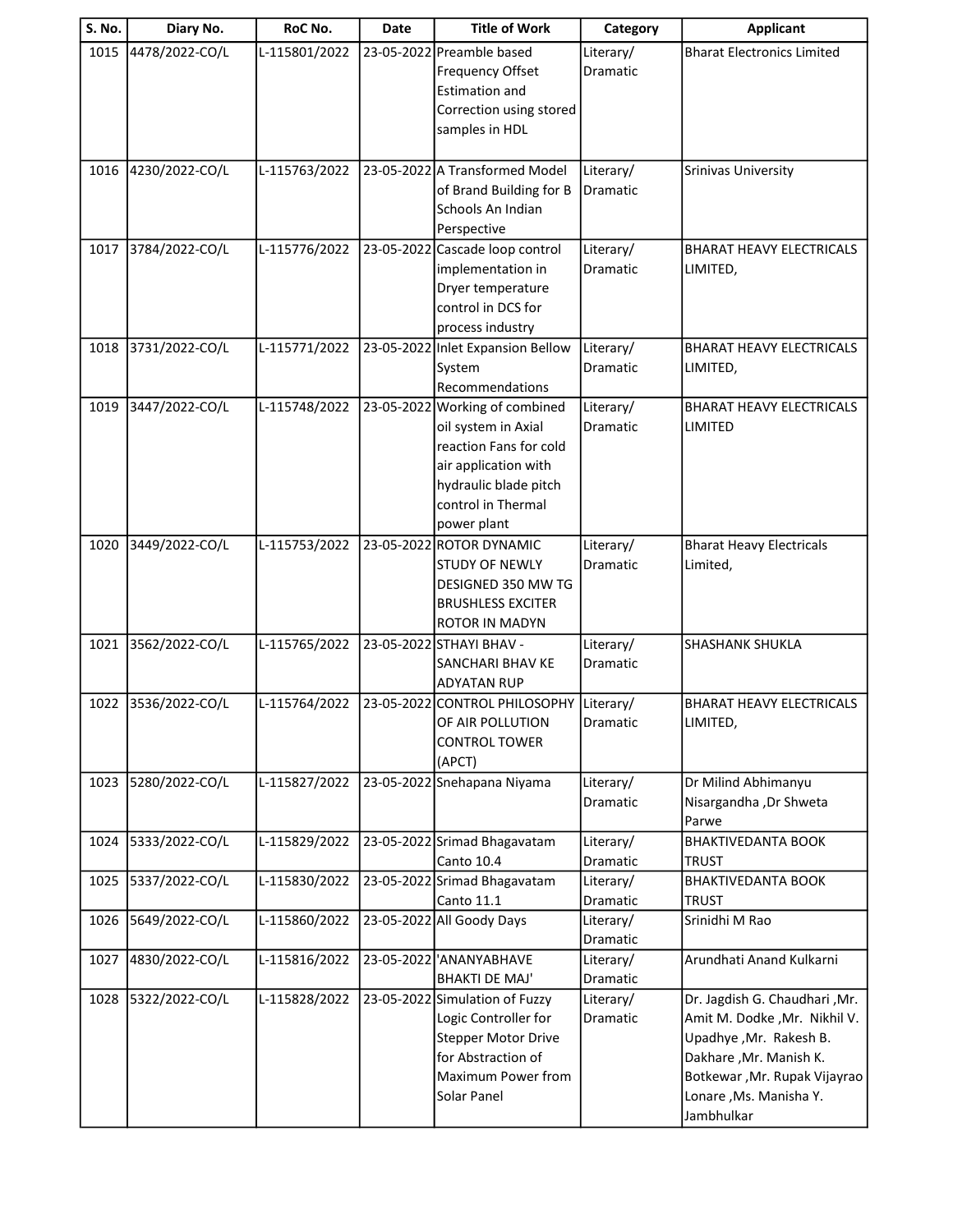| S. No. | Diary No.           | RoC No.       | <b>Date</b> | <b>Title of Work</b>                                                                                                                                                        | Category                     | <b>Applicant</b>                                |
|--------|---------------------|---------------|-------------|-----------------------------------------------------------------------------------------------------------------------------------------------------------------------------|------------------------------|-------------------------------------------------|
| 1029   | 5153/2022-CO/L      | L-115826/2022 | 23-05-2022  | Design standardization<br>of 6m height<br>temporary barricading<br>structure for CPP &<br>refinery works                                                                    | Literary/<br>Dramatic        | <b>BHARAT HEAVY ELECTRICALS</b><br>LIMITED      |
| 1030   | 5078/2022-CO/L      | L-115820/2022 |             | 23-05-2022 Checksheet Chrome<br>Plating                                                                                                                                     | Literary/<br>Dramatic        | Maruti Suzuki India Limited,                    |
| 1031   | 5080/2022-CO/L      | L-115821/2022 |             | 23-05-2022 Checksheet Heat<br>Treatment                                                                                                                                     | Literary/<br>Dramatic        | Maruti Suzuki India Limited,                    |
| 1032   | 5092/2022-CO/L      | L-115822/2022 |             | 23-05-2022 Checksheet Tube<br>Supplier                                                                                                                                      | Literary/<br>Dramatic        | Maruti Suzuki India Limited,                    |
| 1033   | 5097/2022-CO/L      | L-115823/2022 |             | 23-05-2022 SOR Plating on Plastics                                                                                                                                          | Literary/<br>Dramatic        | Maruti Suzuki India Limited,                    |
| 1034   | 5104/2022-CO/L      | L-115824/2022 |             | 23-05-2022 "Control Logic Scheme<br>of Absorber System in<br>FGD Plant"                                                                                                     | Literary/<br>Dramatic        | <b>Bharat Heavy Electricals</b><br>Limited,     |
| 1035   | 4975/2022-CO/L      | L-115819/2022 |             | 23-05-2022 Study on awareness<br>and demands of<br>students majoring in<br>physiotherapy<br>department: Focus on<br>women"s health<br>physical therapy                      | Literary/<br><b>Dramatic</b> | Ishrat Fatima , Kushal Kumar                    |
| 1036   | 5366/2022-CO/L      | L-115906/2022 |             | 23-05-2022 IN DEFENCE OF THE<br><b>GOOD BOOK</b>                                                                                                                            | Literary/<br>Dramatic        | MR. SUNDAR GNANAVEL                             |
| 1037   | 5206/2022-CO/L      | L-115874/2022 |             | 23-05-2022 TRAVEL OF LOVE OF<br>LIFE OF SPACE                                                                                                                               | Literary/<br>Dramatic        | Ramkishor Ramdhan Pande                         |
| 1038   | 5127/2022-CO/L      | L-115825/2022 |             | 23-05-2022 Checksheet Zn flake<br>coating                                                                                                                                   | Literary/<br>Dramatic        | Maruti Suzuki India Limited,                    |
| 1039   | 5644/2022-CO/L      | L-115899/2022 |             | 23-05-2022 Unholy nexus                                                                                                                                                     | Literary/<br>Dramatic        | <b>HARANATH GHOSH</b>                           |
| 1040   | 5629/2022-CO/L      | L-115875/2022 |             | 23-05-2022 My Success Journal                                                                                                                                               | Literary/<br>Dramatic        | DARSH JARIWALA TRADING<br>AS YOU MATTER         |
|        | 1041 5631/2022-CO/L | L-115894/2022 |             | 23-05-2022 Randomized trial<br>participant selection<br>for Heart Failure                                                                                                   | Literary/<br><b>Dramatic</b> | JANAKIRAMAN V ,SHIEK<br>FAREETH AHMED, SUDHAN M |
| 1042   | 5630/2022-CO/L      | L-115876/2022 |             | 23-05-2022 How to Never Lose<br>Your Money                                                                                                                                  | Literary/<br>Dramatic        | <b>TARUN KAPOOR</b>                             |
| 1043   | 5632/2022-CO/L      | L-115895/2022 |             | 23-05-2022 RAPID SCREENING OF<br>CARDIOVASCULAR<br><b>DISEASE PARTICIPANTS</b><br><b>FOR RCT</b>                                                                            | Literary/<br>Dramatic        | JANAKIRAMAN V, SHIEK<br>FAREETH AHMED, SUDHAN M |
| 1044   | 5634/2022-CO/L      | L-115896/2022 |             | 23-05-2022 DEVELOPMENT OF AN<br>ANDROID / WEB<br><b>BASED APPLICATION</b><br><b>TO RENDER</b><br>PHYSIOTHERAPYY<br><b>SERVICES DIGITALLY</b><br>FOR PEDIATRIC<br>POPULATION | Literary/<br>Dramatic        | SWAMI VIVEKANAND<br><b>SUBHARTI UNIVERSITY</b>  |
| 1045   | 5730/2022-CO/L      | L-115914/2022 |             | 23-05-2022 How to Calculate FIRST<br>and FOLLOW                                                                                                                             | Literary/<br>Dramatic        | MR.CHARANDAS R. POTE<br>, SNEHAL GOLAIT         |
| 1046   | 5643/2022-CO/L      | L-115859/2022 |             | 23-05-2022 Edu Tech Model -<br><b>Teaching Learning</b><br>Resource                                                                                                         | Literary/<br>Dramatic        | JOVITA NATHAN , KOMAL<br>GAGARE                 |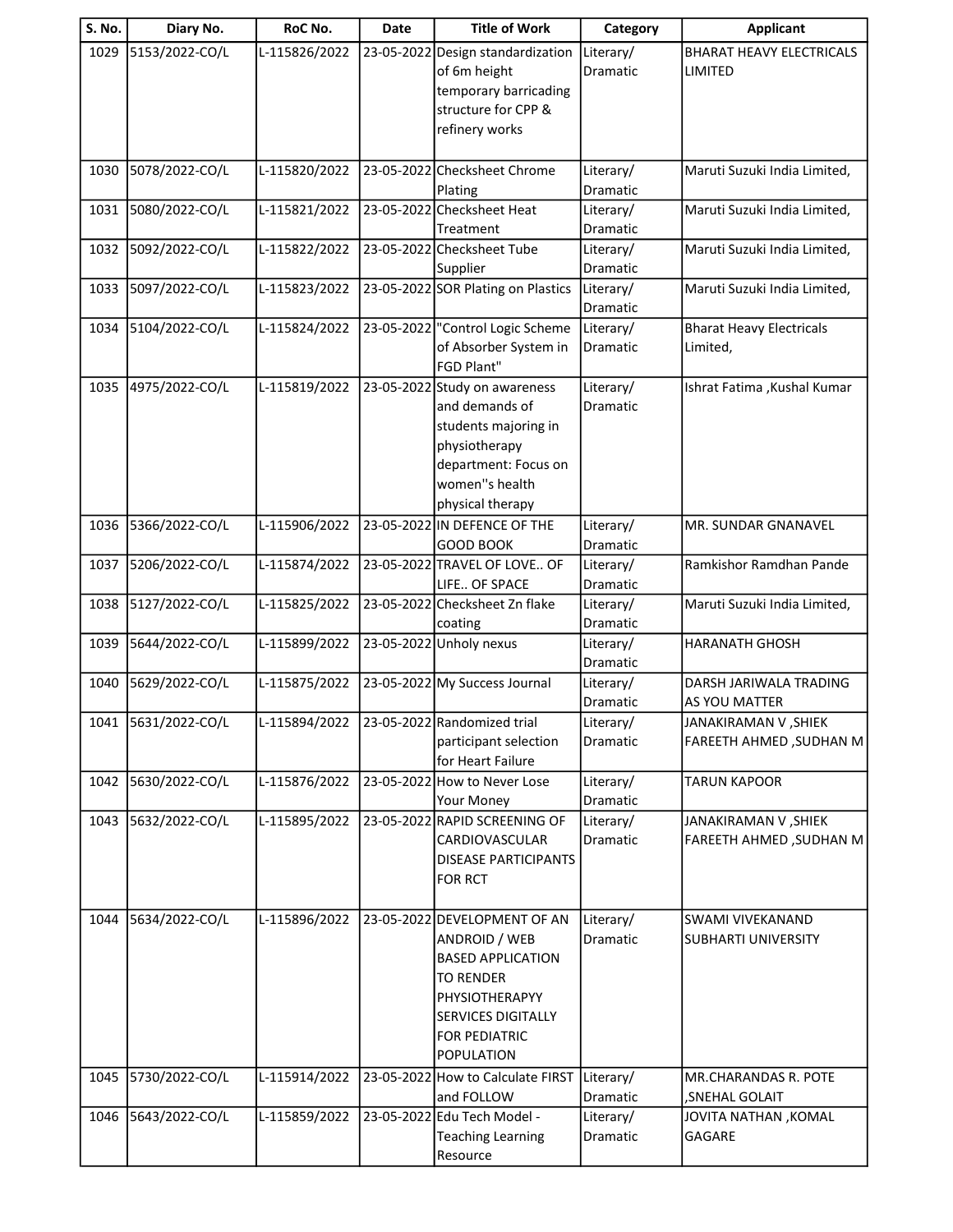| S. No. | Diary No.      | RoC No.       | Date                  | <b>Title of Work</b>                                 | Category              | <b>Applicant</b>                                      |
|--------|----------------|---------------|-----------------------|------------------------------------------------------|-----------------------|-------------------------------------------------------|
| 1047   | 5650/2022-CO/L | L-115861/2022 |                       | 23-05-2022 Hai Shivji Devta Bade<br>Mahan            | Literary/<br>Dramatic | SHUBHAM AUDIO VIDEO PVT.<br><b>LTD</b>                |
| 1048   | 5656/2022-CO/L | L-115862/2022 |                       | 23-05-2022 Sada Suhagan Parv Vat                     | Literary/             | SHUBHAM AUDIO VIDEO PVT.                              |
| 1049   | 5616/2022-CO/L | L-115856/2022 | 23-05-2022 Viti       | Savitri                                              | Dramatic<br>Literary/ | LTD<br><b>PRACIN JAIN</b>                             |
|        |                |               |                       |                                                      | Dramatic              |                                                       |
| 1050   | 5617/2022-CO/L | L-115857/2022 |                       | 23-05-2022 Slogans for Right to<br>Light Scheme      | Literary/<br>Dramatic | <b>SIMMI GURWARA</b>                                  |
| 1051   | 5840/2022-CO/L | L-115881/2022 |                       | 23-05-2022 Ehsaas dil se kalam tak                   | Literary/             | <b>SAHIL BANSAL</b>                                   |
| 1052   | 5610/2022-CO/L | L-115855/2022 |                       | 23-05-2022 KAVITA SANGRAH                            | Dramatic<br>Literary/ | NEERAJ TIWARI                                         |
|        |                |               |                       |                                                      | Dramatic              |                                                       |
| 1053   | 5754/2022-CO/L | L-115870/2022 |                       | 23-05-2022 ANATOMY OF                                | Literary/             | ASHWINI ARMARKAR , DR.                                |
|        |                |               |                       | <b>MIDBRAIN</b>                                      | Dramatic              | ANIL PETHE , DR. DEEPAK                               |
|        |                |               |                       |                                                      |                       | KHOBRAGADE, DR. DEVYANI<br>AWARI, DR. MAHENDRA        |
|        |                |               |                       |                                                      |                       | <b>GUNDE, SWAPNALI SURESH</b>                         |
|        |                |               |                       |                                                      |                       | <b>MANKAR</b>                                         |
| 1054   | 5585/2022-CO/L | L-115853/2022 |                       | 23-05-2022 HUMAN AND                                 | Literary/             | <b>SHRIKANT S KAMBLE</b>                              |
|        |                |               |                       | <b>HUMANITY</b>                                      | Dramatic              |                                                       |
| 1055   | 5592/2022-CO/L | L-115854/2022 |                       | 23-05-2022 Ambulance Driver                          | Literary/<br>Dramatic | <b>BHAVANI S C GANTI</b>                              |
| 1056   | 5655/2022-CO/L | L-115900/2022 |                       | 23-05-2022 Windows Of Life                           | Literary/             | <b>DHEERESH TRIPATHI</b>                              |
|        |                |               |                       |                                                      | Dramatic              |                                                       |
| 1057   | 5637/2022-CO/L | L-115897/2022 |                       | 23-05-2022 Comparative                               | Literary/             | <b>NEHA DESHPANDE</b>                                 |
|        |                |               |                       | evaluation of open flap                              | Dramatic              |                                                       |
|        |                |               |                       | debridement with<br>hydroxyapatite and               |                       |                                                       |
|        |                |               |                       | beta tricalcium                                      |                       |                                                       |
|        |                |               |                       | phosphate with and                                   |                       |                                                       |
|        |                |               |                       | without collagen                                     |                       |                                                       |
|        |                |               |                       | membrane in the<br>treatment of grade II             |                       |                                                       |
|        |                |               |                       | furcation defects-A                                  |                       |                                                       |
|        |                |               |                       | randomized controlled                                |                       |                                                       |
|        |                |               |                       | trial.                                               |                       |                                                       |
| 1058   | 5565/2022-CO/L | L-115851/2022 |                       | 23-05-2022 This is our love story                    | Literary/<br>Dramatic | <b>TINISH UPADHYAYA</b>                               |
| 1059   | 5556/2022-CO/L | L-115850/2022 | 23-05-2022 Karmavinai |                                                      | Literary/             | MOHD MOHIDEEN ABDUL                                   |
|        |                |               |                       |                                                      | Dramatic              | <b>KHADER</b>                                         |
| 1060   | 5530/2022-CO/L | L-115849/2022 | 23-05-2022 Leftovers  |                                                      | Literary/             | ADITYA VYAS                                           |
| 1061   | 5533/2022-CO/L | L-115757/2022 |                       | 23-05-2022 Mirage of the Magic                       | Dramatic<br>Literary/ | DEEPA BANERJEE                                        |
|        |                |               |                       | Room                                                 | Dramatic              |                                                       |
| 1062   | 5535/2022-CO/L | L-115760/2022 |                       | 23-05-2022 Tracking Back to                          | Literary/             | <b>DEEPA BANERJEE</b>                                 |
|        |                |               |                       | Immortality                                          | Dramatic              |                                                       |
| 1063   | 5540/2022-CO/L | L-115769/2022 |                       | 23-05-2022 The Selfie Boy and<br>Other Short Stories | Literary/<br>Dramatic | C. SRIRAMGOKUL                                        |
| 1064   | 5467/2022-CO/L | L-115838/2022 |                       | 23-05-2022 Self Cleaning                             | Literary/             | <b>AVANTIKA UNIVERSITY</b>                            |
|        |                |               |                       | Mechanism for                                        | Dramatic              |                                                       |
|        |                |               |                       | <b>Western Commodes</b>                              |                       |                                                       |
| 1065   | 5727/2022-CO/L | L-115913/2022 |                       | 23-05-2022 A NOVEL MODEL                             | Literary/             | DR. AJAY PRATAP SINGH                                 |
|        |                |               |                       | <b>EMPLOYEES WELLNESS</b><br>FOR EMPLOYEES           | Dramatic              | , DR. NAMITA MISHRA, PROF. S<br>S PRASADA RAO, RAMESH |
|        |                |               |                       | <b>TURNOVER AND</b>                                  |                       | <b>CHANDRA PANDA</b>                                  |
|        |                |               |                       | <b>BUSINESS TURNOVER</b>                             |                       |                                                       |
|        |                |               |                       |                                                      |                       |                                                       |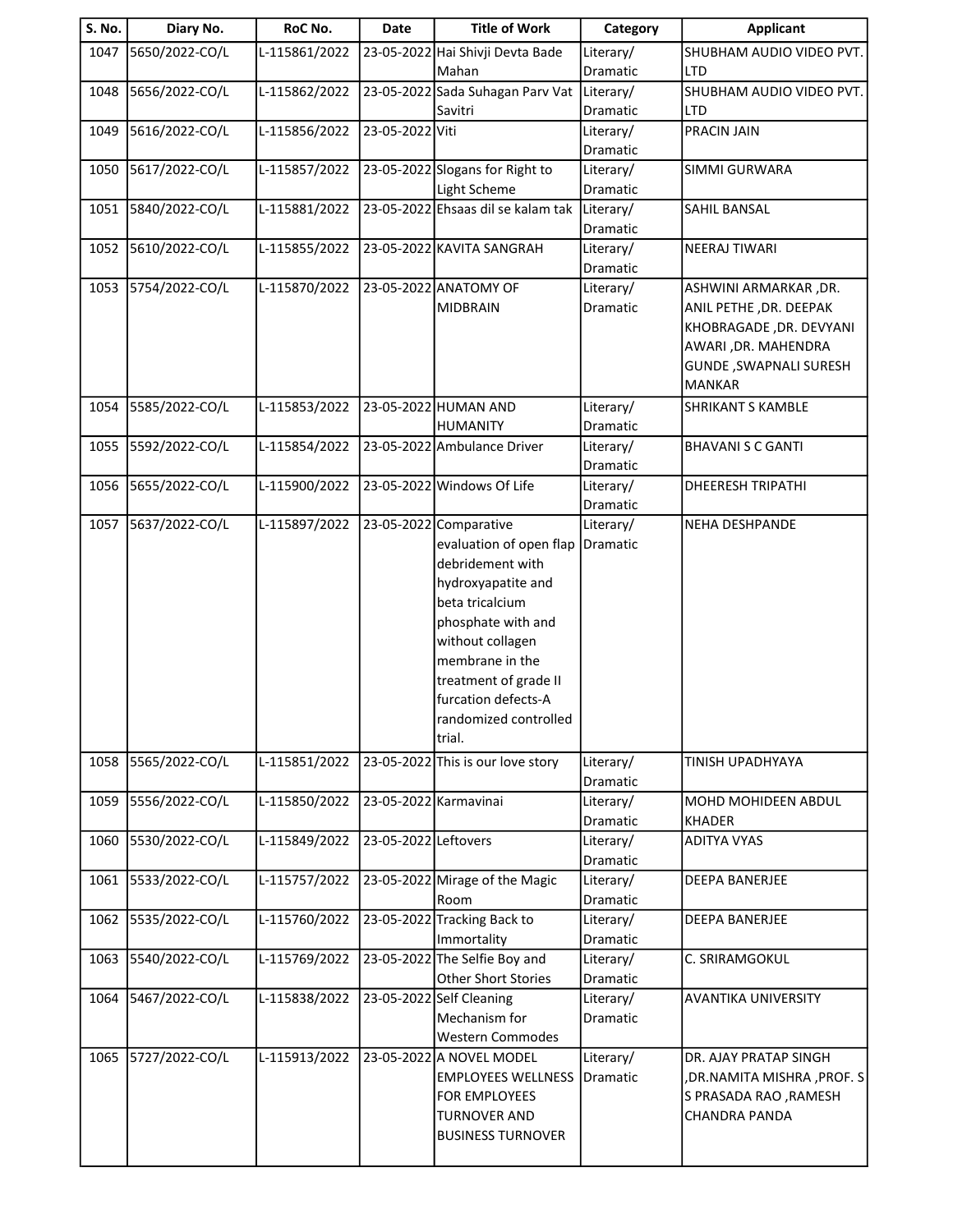| <b>S. No.</b> | Diary No.      | RoC No.       | <b>Date</b>      | <b>Title of Work</b>                              | Category              | <b>Applicant</b>                       |
|---------------|----------------|---------------|------------------|---------------------------------------------------|-----------------------|----------------------------------------|
| 1066          | 5476/2022-CO/L | L-115839/2022 |                  | 23-05-2022 Sensor Deployment                      | Literary/             | <b>RENUKA KADU</b>                     |
|               |                |               |                  | approach for Hole                                 | Dramatic              |                                        |
|               |                |               |                  | <b>Healing in Wireless</b>                        |                       |                                        |
|               |                |               |                  | Sensor Network                                    |                       |                                        |
| 1067          | 5477/2022-CO/L | L-115840/2022 |                  | 23-05-2022 CATKING BIBLE BOOK                     | Literary/             | <b>CATKING EDUCARE</b>                 |
|               |                |               |                  | LOD2-LOGICAL                                      | Dramatic              |                                        |
|               |                |               |                  | REASONING                                         |                       |                                        |
| 1068          | 5478/2022-CO/L | L-115841/2022 | 23-05-2022 ARUMA |                                                   | Literary/             | <b>ABHISHEK KAPOOR</b>                 |
|               |                |               |                  |                                                   | Dramatic              |                                        |
| 1069          | 5640/2022-CO/L | L-115858/2022 |                  | 23-05-2022 Antimicrobial                          | Literary/             | <b>NEENA NAGDEO</b>                    |
|               |                |               |                  | Stewardship<br>Questionnaire for KAP              | Dramatic              |                                        |
|               |                |               |                  | Study                                             |                       |                                        |
| 1070          | 5488/2022-CO/L | L-115843/2022 |                  | 23-05-2022 AUTOMATIC                              | Literary/             | DR. HARIKUMAR NAIDU                    |
|               |                |               |                  | <b>CHANGEOVER SWITCH</b>                          | Dramatic              | ,PANKAJ RAMTEKKAR                      |
|               |                |               |                  |                                                   |                       |                                        |
| 1071          | 5491/2022-CO/L | L-115844/2022 |                  | 23-05-2022 Design and Analysis of                 | Literary/             | SHRI RAMDEOBABA COLLEGE                |
|               |                |               |                  | Algorithms - Lab                                  | Dramatic              | OF ENGINEERING &                       |
|               |                |               |                  | Manual                                            |                       | MANAGEMENT, NAGPUR                     |
| 1072          | 5498/2022-CO/L | L-115845/2022 |                  | 23-05-2022 Atrial Fibrillation                    | Literary/             | JANAKIRAMAN V, SHIEK                   |
|               |                |               |                  | <b>Clinical Trial</b>                             | <b>Dramatic</b>       | <b>FAREETH AHMED, SUDHAN M</b>         |
|               |                |               |                  | Recruitment Proforma                              |                       |                                        |
|               |                |               |                  |                                                   |                       |                                        |
| 1073          | 5507/2022-CO/L | L-115846/2022 |                  | 23-05-2022 The Law of Attraction                  | Literary/             | <b>NITIN ARUNRAM</b>                   |
|               |                |               |                  | Miracle Techniques                                | Dramatic              |                                        |
| 1074          | 5519/2022-CO/L | L-115847/2022 |                  | 23-05-2022 CLINICAL SCREENING                     | Literary/             | JANAKIRAMAN V, SHIEK                   |
|               |                |               |                  | FOR CHRONIC KIDNEY                                | Dramatic              | FAREETH AHMED, SUDHAN M                |
|               |                |               |                  | <b>DISEASE</b>                                    |                       |                                        |
| 1075          | 5527/2022-CO/L | L-115848/2022 |                  | 23-05-2022 Cystic Fibrosis                        | Literary/<br>Dramatic | JANAKIRAMAN V , SHIEK                  |
|               |                |               |                  | Screening Method for<br><b>Randomized Control</b> |                       | <b>FAREETH AHMED, SUDHAN M</b>         |
|               |                |               |                  | Trial                                             |                       |                                        |
| 1076          | 5392/2022-CO/L | L-115756/2022 |                  | 23-05-2022 Campus 360                             | Literary/             | Mr. Apoorva Prashant Hiray             |
|               |                |               |                  |                                                   | Dramatic              |                                        |
| 1077          | 5408/2022-CO/L | L-115768/2022 |                  | 23-05-2022 CitiZen Ninja - S01E02 - Literary/     |                       | Alexander Phoenix                      |
|               |                |               |                  | Redemption OLD                                    | Dramatic              |                                        |
| 1078          | 5404/2022-CO/L | L-115761/2022 |                  | 23-05-2022 CitiZen Ninja - S01E03 -               | Literary/             | Alexander Phoenix                      |
|               |                |               |                  | Dark Angel Old                                    | Dramatic              |                                        |
| 1079          | 5383/2022-CO/L | L-115751/2022 |                  | 23-05-2022 Dehradun Ka Itihaas                    | Literary/             | Prakash Thapliyal                      |
|               |                |               |                  |                                                   | Dramatic              |                                        |
| 1080          | 5418/2022-CO/L | L-115831/2022 |                  | 23-05-2022 Sciatica Online                        | Literary/             | Nityal Kumar Alagingi                  |
|               |                |               |                  | Assessment and                                    | Dramatic              |                                        |
|               |                |               |                  | Rehabilitation (SOAR)                             |                       |                                        |
| 1081          | 5427/2022-CO/L | L-115832/2022 | 23-05-2022       | OOCLUPLANE:                                       | Literary/             | DR. RAJESH SETHURAMAN                  |
|               |                |               |                  | Template to Evaluate                              | Dramatic              | ,DR. SAMEER CHAUHAN ,DR.               |
|               |                |               |                  | <b>Artificial Teeth</b>                           |                       | SNEHA KULKARNI                         |
| 1082          | 5431/2022-CO/L | L-115833/2022 |                  | Arrangement<br>23-05-2022 The world which shall   | Literary/             | ,DR.PARANJAY PRAJAPATI<br>VISHAL DIXIT |
|               |                |               |                  | be feared                                         | Dramatic              |                                        |
| 1083          | 5480/2022-CO/L | L-115842/2022 |                  | 23-05-2022 Wall mounted                           | Literary/             | HARI MURTHY, MANJUNATH                 |
|               |                |               |                  | bathroom mirror with                              | Dramatic              | N , SHASHIKUMAR D                      |
|               |                |               |                  | built-in defogger, clock                          |                       |                                        |
|               |                |               |                  | and automatic alarm                               |                       |                                        |
|               |                |               |                  | systems and a                                     |                       |                                        |
|               |                |               |                  | capacitive touch                                  |                       |                                        |
|               |                |               |                  | button                                            |                       |                                        |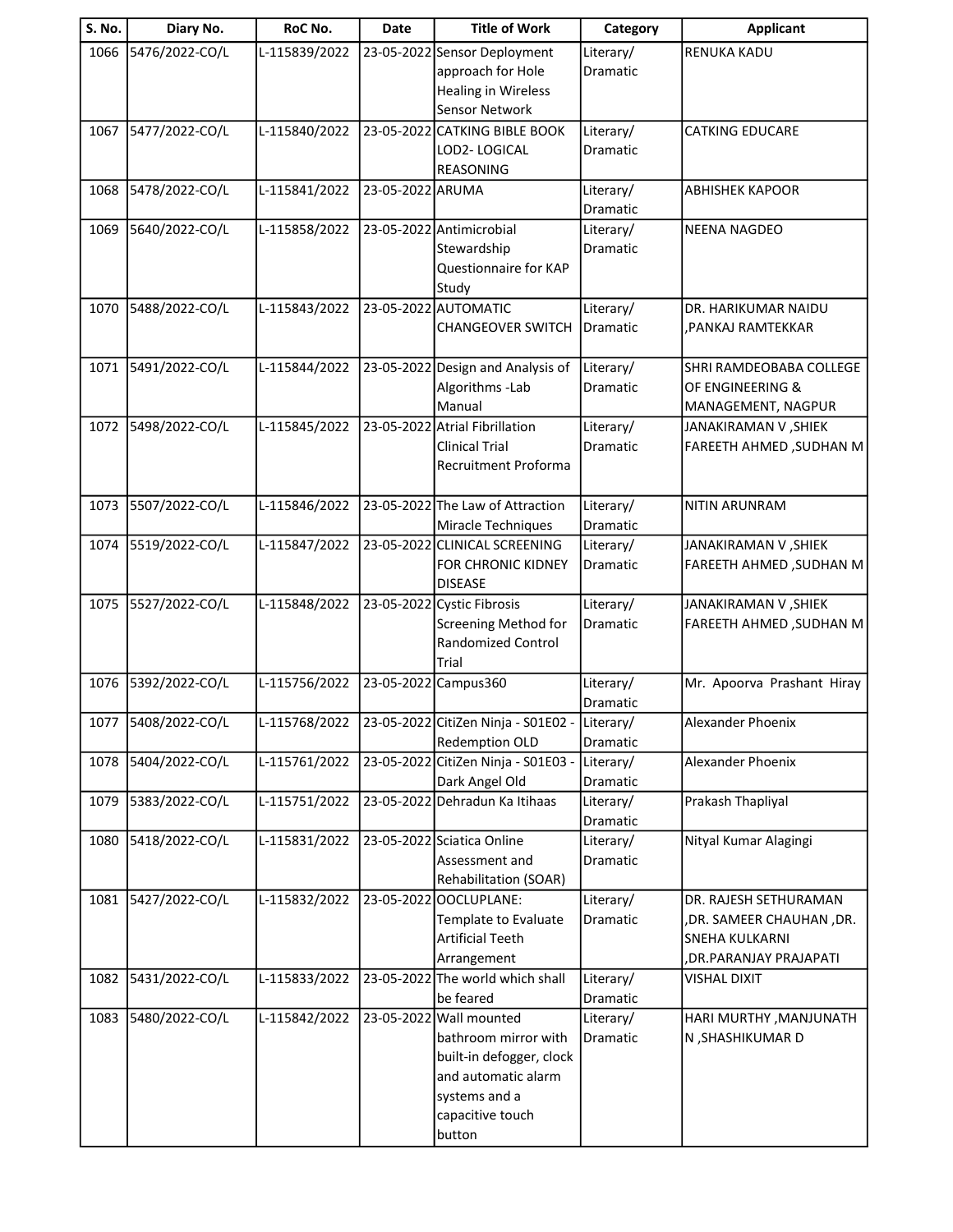| <b>S. No.</b> | Diary No.      | RoC No.       | Date                  | <b>Title of Work</b>                                                                                                       | Category              | <b>Applicant</b>                                                                                                                                                                              |
|---------------|----------------|---------------|-----------------------|----------------------------------------------------------------------------------------------------------------------------|-----------------------|-----------------------------------------------------------------------------------------------------------------------------------------------------------------------------------------------|
| 1084          | 5432/2022-CO/L | L-115834/2022 | 23-05-2022            | Design Automation of<br>Anchor Chair<br>Arrangement for<br>Atmospheric Vertical<br><b>Cylindrical Storage</b>              | Literary/<br>Dramatic | <b>BHARAT HEAVY ELECTRICALS</b><br><b>LIMITED</b>                                                                                                                                             |
| 1085          | 5461/2022-CO/L | L-115836/2022 |                       | Tanks<br>23-05-2022 Performance analysis<br>of three phase<br>induction motor drive<br>using SVPWM<br>switching techniques | Literary/<br>Dramatic | Dr. Jagdish G. Chaudhari, Mr.<br>Amit M. Dodke , Mr. Nikhil V.<br>Upadhye, Mr. Rakesh B.<br>Dakhare, MR. MANISH<br>KRISHNARAO BOTKEWAR.<br>,Mr. Rupak V. Lonare, Ms.<br>Manisha Y. Jambhulkar |
| 1086          | 5436/2022-CO/L | L-115835/2022 |                       | 23-05-2022 INDIAN EMPLOYMENT<br><b>LAWS FOR HR</b><br><b>MANAGERS</b>                                                      | Literary/<br>Dramatic | DR. M. K. RAVI                                                                                                                                                                                |
| 1087          | 4890/2022-CO/L | L-115817/2022 |                       | 23-05-2022 FX TRADING GUIDE                                                                                                | Literary/<br>Dramatic | Naif Navej Mulla                                                                                                                                                                              |
| 1088          | 4704/2022-CO/L | L-115898/2022 |                       | 23-05-2022 Business Economics"                                                                                             | Literary/<br>Dramatic | DR.S. VALLI, ASSISTANT<br>PROFESSOR DEPARTMENT OF<br>ECONOMICS,                                                                                                                               |
| 1089          | 4707/2022-CO/L | L-115901/2022 |                       | 23-05-2022 Physics For All                                                                                                 | Literary/<br>Dramatic | PRASHANT ABASAHEB NAIK                                                                                                                                                                        |
| 1090          | 4573/2022-CO/L | L-115755/2022 |                       | 23-05-2022 SOR Shot blasting and<br>shot peening                                                                           | Literary/<br>Dramatic | Maruti Suzuki India Limited,                                                                                                                                                                  |
| 1091          | 4689/2022-CO/L | L-115811/2022 |                       | 23-05-2022 SOR Chrome Plating on<br>Plastics                                                                               | Literary/<br>Dramatic | Maruti Suzuki India Limited,                                                                                                                                                                  |
| 1092          | 4694/2022-CO/L | L-115812/2022 |                       | 23-05-2022 SOR MIG Welding<br>(Robot/manual)                                                                               | Literary/<br>Dramatic | Maruti Suzuki India Limited,                                                                                                                                                                  |
| 1093          | 4697/2022-CO/L | L-115813/2022 |                       | 23-05-2022 SOR Spot Welding<br>(Robot/Manual)                                                                              | Literary/<br>Dramatic | Maruti Suzuki India Limited,                                                                                                                                                                  |
| 1094          | 4764/2022-CO/L | L-115815/2022 |                       | 23-05-2022 SOR Zinc Plating                                                                                                | Literary/<br>Dramatic | Maruti Suzuki India Limited,                                                                                                                                                                  |
| 1095          | 4579/2022-CO/L | L-115762/2022 |                       | 23-05-2022 SOR Pipe/Rod bending                                                                                            | Literary/<br>Dramatic | Maruti Suzuki India Limited,                                                                                                                                                                  |
| 1096          | 4585/2022-CO/L | L-115877/2022 |                       | 23-05-2022 PATIENT RIGHTS AND<br><b>EDUCATION</b>                                                                          | Literary/<br>Dramatic | The Registrar                                                                                                                                                                                 |
| 1097          | 4561/2022-CO/L | L-115806/2022 |                       | 23-05-2022 SOR Forging                                                                                                     | Literary/<br>Dramatic | Maruti Suzukl India Limited,                                                                                                                                                                  |
| 1098          | 4562/2022-CO/L | L-115807/2022 |                       | 23-05-2022 SOR Leak testing                                                                                                | Literary/<br>Dramatic | Maruti Suzukl India Limited,                                                                                                                                                                  |
| 1099          | 4564/2022-CO/L | L-115808/2022 |                       | 23-05-2022 SOR Sintering                                                                                                   | Literary/<br>Dramatic | Maruti Suzukl India Limited,                                                                                                                                                                  |
| 1100          | 4568/2022-CO/L | L-115809/2022 |                       | 23-05-2022 SOR Ferrous Casting                                                                                             | Literary/<br>Dramatic | Maruti Suzukl India Limited,                                                                                                                                                                  |
| 1101          | 4570/2022-CO/L | L-115750/2022 |                       | 23-05-2022 SOR Investment casting Literary/                                                                                | Dramatic              | Maruti Suzuki India Limited,                                                                                                                                                                  |
| 1102          | 4671/2022-CO/L | L-115767/2022 |                       | 23-05-2022 SOR Gear Machining                                                                                              | Literary/<br>Dramatic | Maruti Suzuki India Limited,                                                                                                                                                                  |
| 1103          | 4674/2022-CO/L | L-115810/2022 |                       | 23-05-2022 SOR Gear and Shaft<br>Assembly                                                                                  | Literary/<br>Dramatic | Maruti Suzuki India Limited,                                                                                                                                                                  |
| 1104          | 4353/2022-CO/L | L-115792/2022 | 23-05-2022 Design and | Implementation of<br>ACNMR-B DCS for a<br>cogeneration power<br>plant                                                      | Literary/<br>Dramatic | BHARAT HEAVY ELECTRICALS<br>LIMITED,                                                                                                                                                          |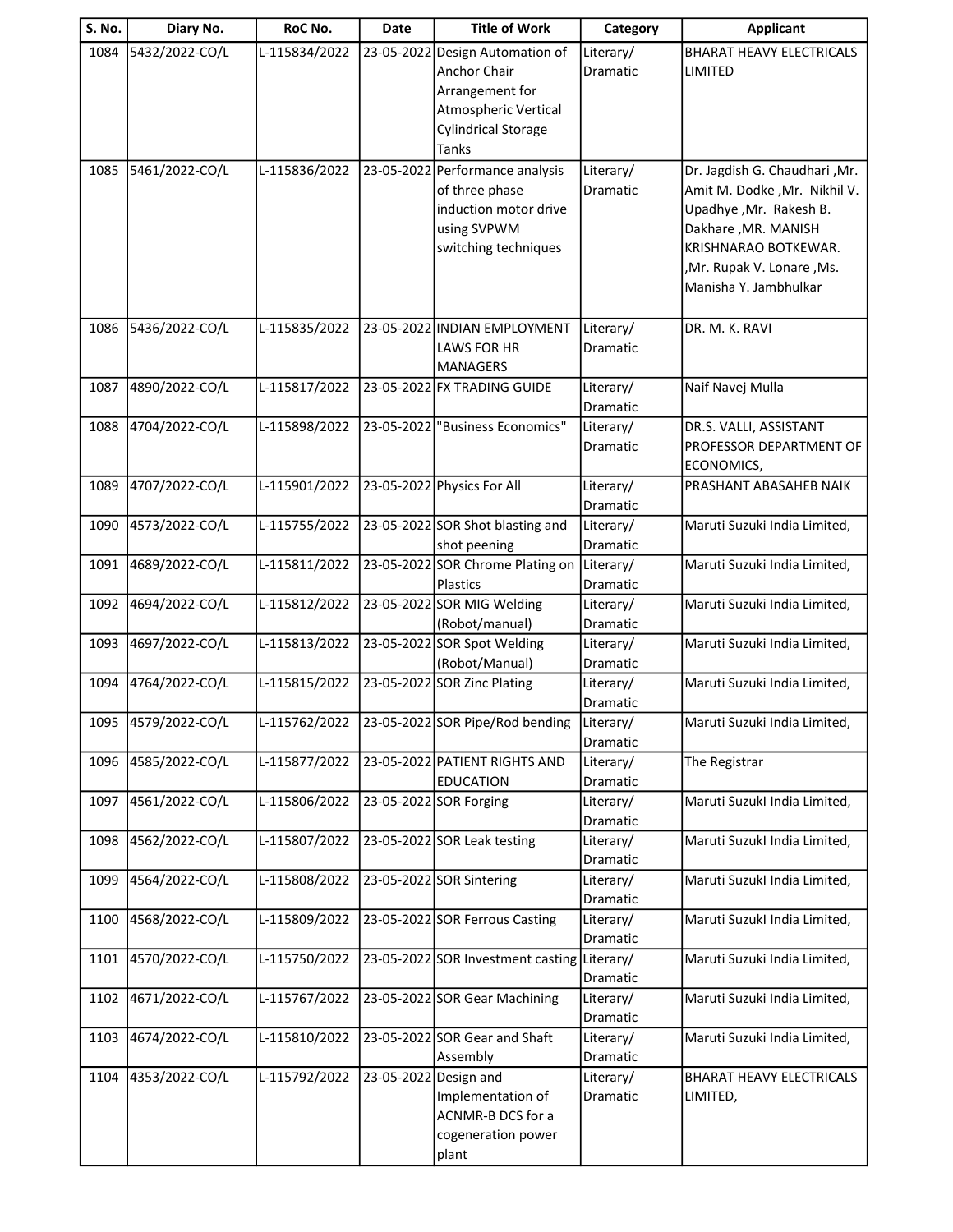| S. No. | Diary No.           | RoC No.       | Date                  | <b>Title of Work</b>                                                                                                                                                                           | Category              | <b>Applicant</b>                            |
|--------|---------------------|---------------|-----------------------|------------------------------------------------------------------------------------------------------------------------------------------------------------------------------------------------|-----------------------|---------------------------------------------|
| 1105   | 4711/2022-CO/L      | L-115814/2022 |                       | 23-05-2022 RAILWAY MEDICAL<br><b>SERVICE IN RUNNING</b><br><b>TRAIN</b>                                                                                                                        | Literary/<br>Dramatic | Dr.Raju Ramekar, RAMEKAR<br><b>SMITA</b>    |
| 1106   | 4356/2022-CO/L      | L-115793/2022 |                       | 23-05-2022 Implementation of<br>Waste water treatment Dramatic<br>plant for FGD project<br>on compact IO based<br>DCS platform                                                                 | Literary/             | <b>BHARAT HEAVY ELECTRICALS</b><br>LIMITED, |
| 1107   | 4358/2022-CO/L      | L-115794/2022 | 23-05-2022 Design and | development of logic<br>for analogue value<br>entry from HMI for<br>calculations in DCS                                                                                                        | Literary/<br>Dramatic | <b>BHARAT HEAVY ELECTRICALS</b><br>LIMITED, |
| 1108   | 4382/2022-CO/L      | L-115795/2022 |                       | 23-05-2022 EVALUATION OF<br><b>ELECTRICAL</b><br>PROPERTIES OF RTV<br>(ROOM TEMPERATURE<br><b>VULCANISING) SILICON</b><br><b>COMPOUNDS USING</b><br><b>METALLIC PLATE</b><br><b>ELECTRODES</b> | Literary/<br>Dramatic | <b>BHARAT HEAVY ELECTRICALS</b><br>LIMITED, |
| 1109   | 4965/2022-CO/L      | L-115818/2022 |                       | 23-05-2022 ASHTALAKSHMI - THE<br><b>EIGHT FORMS OF</b><br><b>GODDESS OF WEALTH</b>                                                                                                             | Literary/<br>Dramatic | M. S. SARDA                                 |
| 1110   | 4398/2022-CO/L      | L-115799/2022 |                       | 23-05-2022 Shri Satyanarayan Vrat<br>Katha - with Vedic<br>Understanding and<br>1000 name of lord Shri<br>Satyanarayan                                                                         | Literary/<br>Dramatic | Hemant Thakorbhai Bhatt                     |
| 1111   | 4397/2022-CO/L      | L-115798/2022 |                       | 23-05-2022 Transcendental<br>Astrology                                                                                                                                                         | Literary/<br>Dramatic | Hemant Thakorbhai Bhatt                     |
|        | 1112 4394/2022-CO/L | L-115797/2022 |                       | 23-05-2022 Lomasha Samhitaa -<br>Laaghav Paddhati [Easy]<br>or Short Methods]-<br>Last Chapter Decoded                                                                                         | Literary/<br>Dramatic | Hemant Thakorbhai Bhatt                     |
| 1113   | 4389/2022-CO/L      | L-115796/2022 |                       | 23-05-2022 KPI MODEL FOR HIGH<br><b>VIBRATIONS IN</b><br>CONDENSATE<br><b>EXTRACTION PUMP</b><br>MODEL - EN6J40                                                                                | Literary/<br>Dramatic | <b>BHARAT HEAVY ELECTRICALS</b><br>LIMITED  |
| 1114   | 4265/2022-CO/L      | L-115766/2022 |                       | 23-05-2022 Ventilation System<br><b>Flow Detection</b><br>Improvements                                                                                                                         | Literary/<br>Dramatic | BHARAT HEAVY ELECTRICALS<br>LIMITED         |
| 1115   | 4214/2022-CO/L      | L-115754/2022 |                       | 23-05-2022 NEW WARRANTY<br>SYSTEM IN DAYS -<br><b>CONCEPT</b>                                                                                                                                  | Literary/<br>Dramatic | MITA ASHOK KAPOOR                           |
| 1116   | 4045/2022-CO/L      | L-115778/2022 |                       | 23-05-2022 MENOPAUSE MATTERS<br>: A NEW BEGINNING                                                                                                                                              | Literary/<br>Dramatic | DR. NANDA SIRARI                            |
| 1117   | 4479/2022-CO/L      | L-115802/2022 |                       | 23-05-2022 Tracker Framework<br>using Clustering of<br><b>Track Gates for Track</b><br>While Scan Radar                                                                                        | Literary/<br>Dramatic | <b>Bharat Electronics Limited</b>           |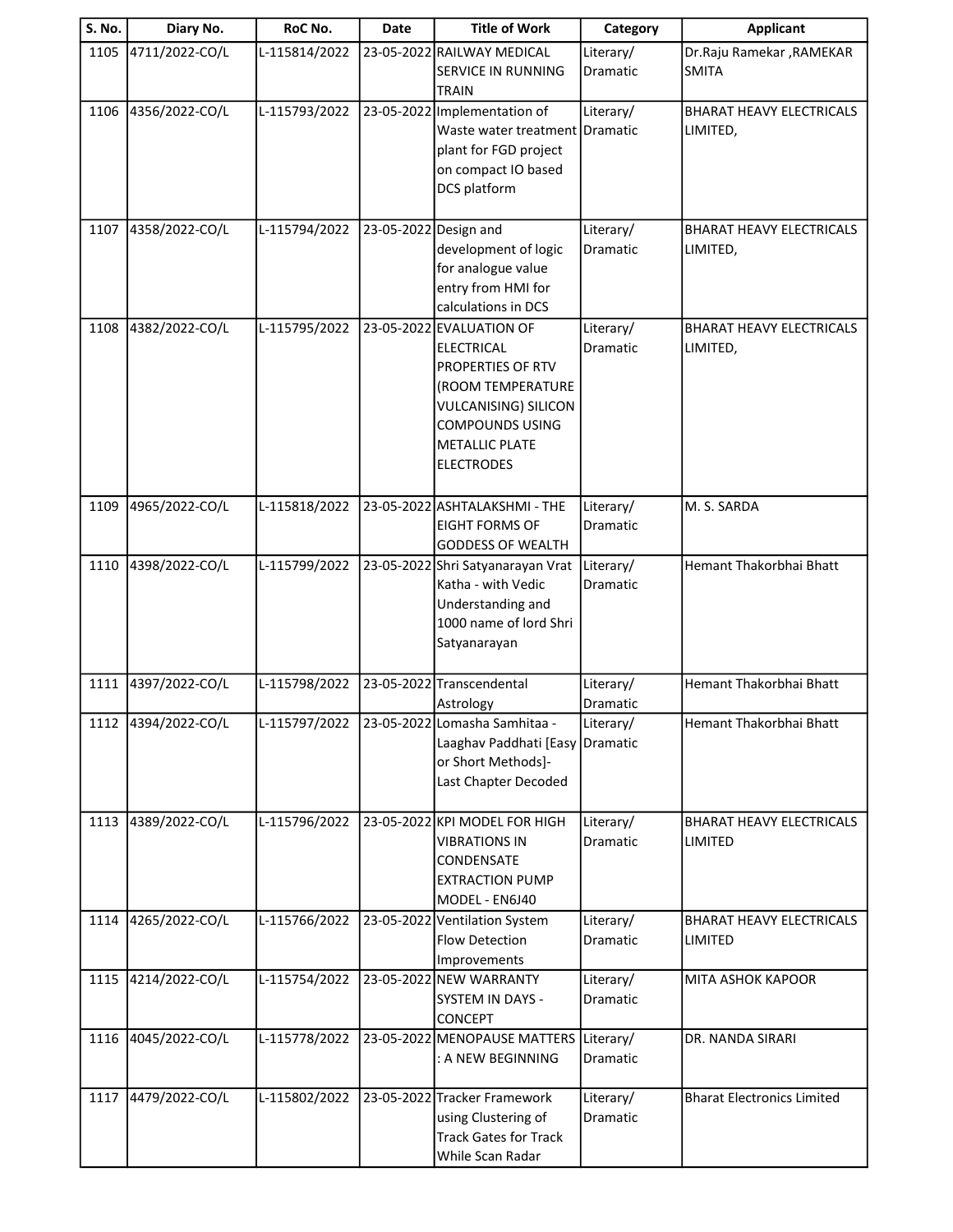| S. No. | Diary No.       | RoC No.       | <b>Date</b>           | <b>Title of Work</b>                                                                                                                                                                                                                                                                              | Category                     | <b>Applicant</b>                                                                                         |
|--------|-----------------|---------------|-----------------------|---------------------------------------------------------------------------------------------------------------------------------------------------------------------------------------------------------------------------------------------------------------------------------------------------|------------------------------|----------------------------------------------------------------------------------------------------------|
| 1118   | 4549/2022-CO/L  | L-115803/2022 |                       | 23-05-2022 SOR High Pressure Die<br>Casting                                                                                                                                                                                                                                                       | Literary/<br>Dramatic        | Maruti Suzukl India Limited,                                                                             |
| 1119   | 4553/2022-CO/L  | L-115804/2022 |                       | 23-05-2022 SOR Machining                                                                                                                                                                                                                                                                          | Literary/<br>Dramatic        | Maruti Suzukl India Limited,                                                                             |
| 1120   | 4558/2022-CO/L  | L-115805/2022 |                       | 23-05-2022 VINAYAK ANGLE<br>METHOD: DERIVATION<br><b>AND PROOFS</b>                                                                                                                                                                                                                               | Literary/<br>Dramatic        | MILIND SHRINIVAS KASTURE                                                                                 |
| 1121   | 4284/2022-CO/L  | L-115791/2022 |                       | 23-05-2022 KPI MODEL FOR<br><b>RECONDITIONING OF</b><br>CONDENSATE<br><b>EXTRACTION PUMP</b><br>MODEL - EN6J40                                                                                                                                                                                    | Literary/<br><b>Dramatic</b> | <b>BHARAT HEAVY ELECTRICALS</b><br>LIMITED                                                               |
| 1122   | 4269/2022-CO/L  | L-115789/2022 |                       | 23-05-2022 PROCEDURE FOR<br>PERFORMENCE<br><b>VERIFICATION OF</b><br>'BUMP TEST<br><b>INSTRUMENTATION</b><br><b>SYSTEM WITH</b><br><b>COMPLETE HARDWARE</b><br><b>ASSOCIATED</b><br>SOFTWARE' FOR<br><b>GLOBAL NATURAL</b><br><b>FREQUENCY</b><br><b>MEASUREMENTS</b><br><b>USING A TEST-RING</b> | Literary/<br>Dramatic        | <b>Bharat Heavy Electricals</b><br>Limited,                                                              |
| 1123   | 4279/2022-CO/L  | L-115790/2022 | 23-05-2022 Design and | development of new<br>custom block in DCS to<br>incorporate limit value<br>monitoring and alarms<br>in ash handling<br>plant(AHP)                                                                                                                                                                 | Literary/<br>Dramatic        | <b>Bharat Heavy Electricals</b><br>Limited,                                                              |
| 1124   | 5750/2022-CO/L  | L-115916/2022 |                       | 23-05-2022 COLUMN AND STRUTS                                                                                                                                                                                                                                                                      | Literary/<br>Dramatic        | RAKESH ADAKANE                                                                                           |
| 1125   | 6588/2022-CO/L  | L-115937/2022 |                       | 23-05-2022 Palladium-Gold<br>Nanoshell Cylinder<br><b>Based Nanoplasmonic</b><br>Hydrogen Sensor                                                                                                                                                                                                  | Literary/<br>Dramatic        | ARUN KR. CHOUDHARY, DR.<br>T. SENTHIL SIVA<br>SUBRAMANIAN, DR.<br>VANDANA RANI VERMA , MR.<br>RADHEY LAL |
| 1126   | 15879/2021-CO/L | L-115892/2022 | 23-05-2022L1          |                                                                                                                                                                                                                                                                                                   | Literary/<br>Dramatic        | <b>AMITABHA GUHA</b>                                                                                     |
| 1127   | 5665/2022-CO/L  | L-115902/2022 |                       | 23-05-2022 Multi-Classifier Based<br>Recommender System<br>for Early Screening of<br>Autism Spectrum<br>Disorder (ASD) for<br><b>Patients using Machine</b><br>Learning Techniques                                                                                                                | Literary/<br>Dramatic        | ANITA VIKRAM SHINDE, DIPTI<br><b>DURGESH PATIL</b>                                                       |
| 1128   | 5667/2022-CO/L  | L-115903/2022 |                       | 23-05-2022 RECRUITMENT OF<br><b>CHRONIC</b><br><b>OBSTRUCTIVE</b><br>PULMONARY DISEASE<br>PARTICIPANTS FOR<br><b>CLINICAL TRIAL</b>                                                                                                                                                               | Literary/<br>Dramatic        | JANAKIRAMAN V , SHIEK<br>FAREETH AHMED, SUDHAN M                                                         |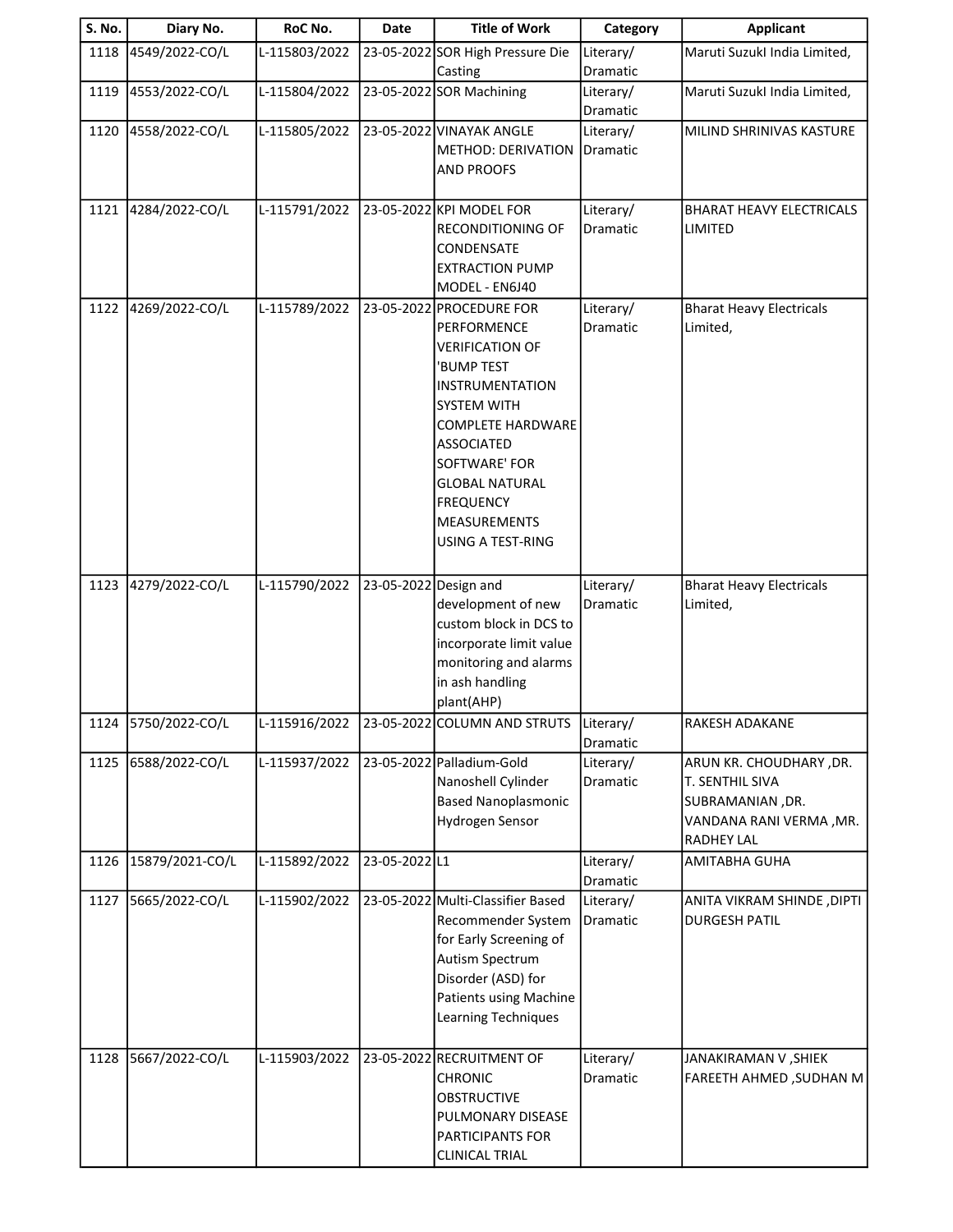| S. No. | Diary No.      | RoC No.       | <b>Date</b> | <b>Title of Work</b>                         | Category        | <b>Applicant</b>                            |
|--------|----------------|---------------|-------------|----------------------------------------------|-----------------|---------------------------------------------|
| 1129   | 5668/2022-CO/L | L-115863/2022 |             | 23-05-2022 Bajrang Bala Shote                | Literary/       | SHUBHAM AUDIO VIDEO PVT.                    |
|        |                |               |             | Wala                                         | Dramatic        | <b>LTD</b>                                  |
| 1130   | 5669/2022-CO/L | L-115904/2022 |             | 23-05-2022 An Ecofriendly                    | Literary/       | KRISHNA INSTITUTE OF                        |
|        |                |               |             | Commemoration of                             | Dramatic        | MEDICAL SCIENCES                            |
|        |                |               |             | Undergraduate                                |                 | "DEEMED TO BE                               |
|        |                |               |             | toppers: A unique<br>initiative              |                 | UNIVERSITYâ€, KARAD                         |
| 1131   | 5673/2022-CO/L | L-115864/2022 |             | 23-05-2022 Koun Hai Maa Hamara               | Literary/       | SHUBHAM AUDIO VIDEO PVT.                    |
|        |                |               |             | Tumhare Siva                                 | Dramatic        | <b>LTD</b>                                  |
| 1132   | 5675/2022-CO/L | L-115905/2022 |             | 23-05-2022 Effect of Myofascial              | Literary/       | <b>KRISHNA INSTITUTE OF</b>                 |
|        |                |               |             | Release on Pain and                          | Dramatic        | MEDICAL SCIENCES                            |
|        |                |               |             | <b>Function in Adhesive</b>                  |                 | "DEEMED TO BE                               |
|        |                |               |             | Capsulitis                                   |                 | UNIVERSITYâ€, KARAD                         |
| 1133   | 5674/2022-CO/L | L-115922/2022 |             | 23-05-2022 Key to Kuber's                    | Literary/       | <b>SHANTANU MITRA</b>                       |
|        |                |               |             | Kingdom or Good                              | Dramatic        |                                             |
|        |                |               |             | <b>Financial Health</b>                      |                 |                                             |
| 1134   | 5677/2022-CO/L | L-115865/2022 |             | 23-05-2022 Jago Hai Maharani                 | Literary/       | SHUBHAM AUDIO VIDEO PVT.                    |
|        |                |               |             |                                              | Dramatic        | <b>LTD</b>                                  |
| 1135   | 5680/2022-CO/L | L-115866/2022 |             | 23-05-2022 Shree Ganesh                      | Literary/       | SHUBHAM AUDIO VIDEO PVT.                    |
|        |                |               |             | <b>Budhvaar Katha</b>                        | Dramatic        | <b>LTD</b>                                  |
| 1136   | 5685/2022-CO/L | L-115907/2022 |             | 23-05-2022 Guiding MBBS interns              | Literary/       | <b>KRISHNA INSTITUTE OF</b>                 |
|        |                |               |             | to diagnose and treat                        | Dramatic        | <b>MEDICAL SCIENCES</b>                     |
|        |                |               |             | oral lesions                                 |                 | "DEEMED TO BE                               |
| 1137   | 5687/2022-CO/L | L-115908/2022 |             | 23-05-2022 Medicards - The Flash             | Literary/       | UNIVERSITYâ€, KARAD<br>KRISHNA INSTITUTE OF |
|        |                |               |             | Cards for Medical                            | Dramatic        | <b>MEDICAL SCIENCES</b>                     |
|        |                |               |             | <b>Students</b>                              |                 | "DEEMED TO BE                               |
|        |                |               |             |                                              |                 | UNIVERSITYâ€, KARAD                         |
| 1138   | 5715/2022-CO/L | L-115911/2022 |             | 23-05-2022 An Efficient Method for Literary/ |                 | DR. RAVINDRA                                |
|        |                |               |             | <b>Plant Disease</b>                         | Dramatic        | MADHUKARRAO DESHMUKH                        |
|        |                |               |             | Detection and                                |                 | , MS. ARCHANA BUDDHAM                       |
|        |                |               |             | <b>Classification Using</b>                  |                 | <b>PAHURKAR</b>                             |
|        |                |               |             | Soft Computing                               |                 |                                             |
|        |                |               |             | Techniques                                   |                 |                                             |
| 1139   | 5689/2022-CO/L | L-115909/2022 |             | 23-05-2022 F.O.E. FATE OF EARTH,             | Literary/       | <b>ASHISH JAIN</b>                          |
|        |                |               |             | <b>GAME PLAY FLOW</b>                        | <b>Dramatic</b> |                                             |
|        |                |               |             | <b>CHART</b>                                 |                 |                                             |
| 1140   | 5816/2022-CO/L | L-115921/2022 |             | 23-05-2022 MCQ on Laplace                    | Literary/       | <b>DEEPTI RAUT</b>                          |
|        |                |               |             | Transform                                    | Dramatic        |                                             |
| 1141   | 5743/2022-CO/L | L-115915/2022 |             | 23-05-2022 Comprehensive                     | Literary/       | DR. SHAILESH PANGAONKAR                     |
|        |                |               |             | Screening Tool for<br>Dementia Care          | Dramatic        |                                             |
| 1142   | 5848/2022-CO/L | L-115883/2022 |             | 23-05-2022 META - TITANS                     | Literary/       | RAMAKRISHNA                                 |
|        |                |               |             | (working title)                              | Dramatic        | DHANASEKARAN                                |
| 1143   | 5760/2022-CO/L | L-115759/2022 |             | 23-05-2022 WHY SHOULD I WORRY                | Literary/       | MR. SHIBU NARAYANAN NAIR                    |
|        |                |               |             | WHEN I CAN FACE THE                          | Dramatic        |                                             |
|        |                |               |             | WORLD?                                       |                 |                                             |
| 1144   | 5740/2022-CO/L | L-115867/2022 |             | 23-05-2022 Mobile Footi Ta Footi             | Literary/       | <b>GANESH CHANDRA SURYA</b>                 |
|        |                |               |             | Majanua Na Chhuti                            | Dramatic        | TEAM FILM PVT. LTD                          |
| 1145   | 5744/2022-CO/L | L-115868/2022 |             | 23-05-2022 Pichkari Na Satai A Jija          | Literary/       | <b>GANESH CHANDRA SURYA</b>                 |
|        |                |               |             | Ji Ke Bhai                                   | Dramatic        | TEAM FILM PVT. LTD                          |
| 1146   | 5751/2022-CO/L | L-115869/2022 |             | 23-05-2022 Sarso Ke Sag                      | Literary/       | <b>GANESH CHANDRA SURYA</b>                 |
|        |                |               |             |                                              | Dramatic        | TEAM FILM PVT. LTD                          |
| 1147   | 5756/2022-CO/L | L-115752/2022 |             | 23-05-2022 One Hardiya Chadhata              | Literary/       | <b>GANESH CHANDRA SURYA</b>                 |
|        |                |               |             | Yene Dardadiya                               | Dramatic        | TEAM FILM PVT. LTD                          |
|        |                |               |             | Badhata                                      |                 |                                             |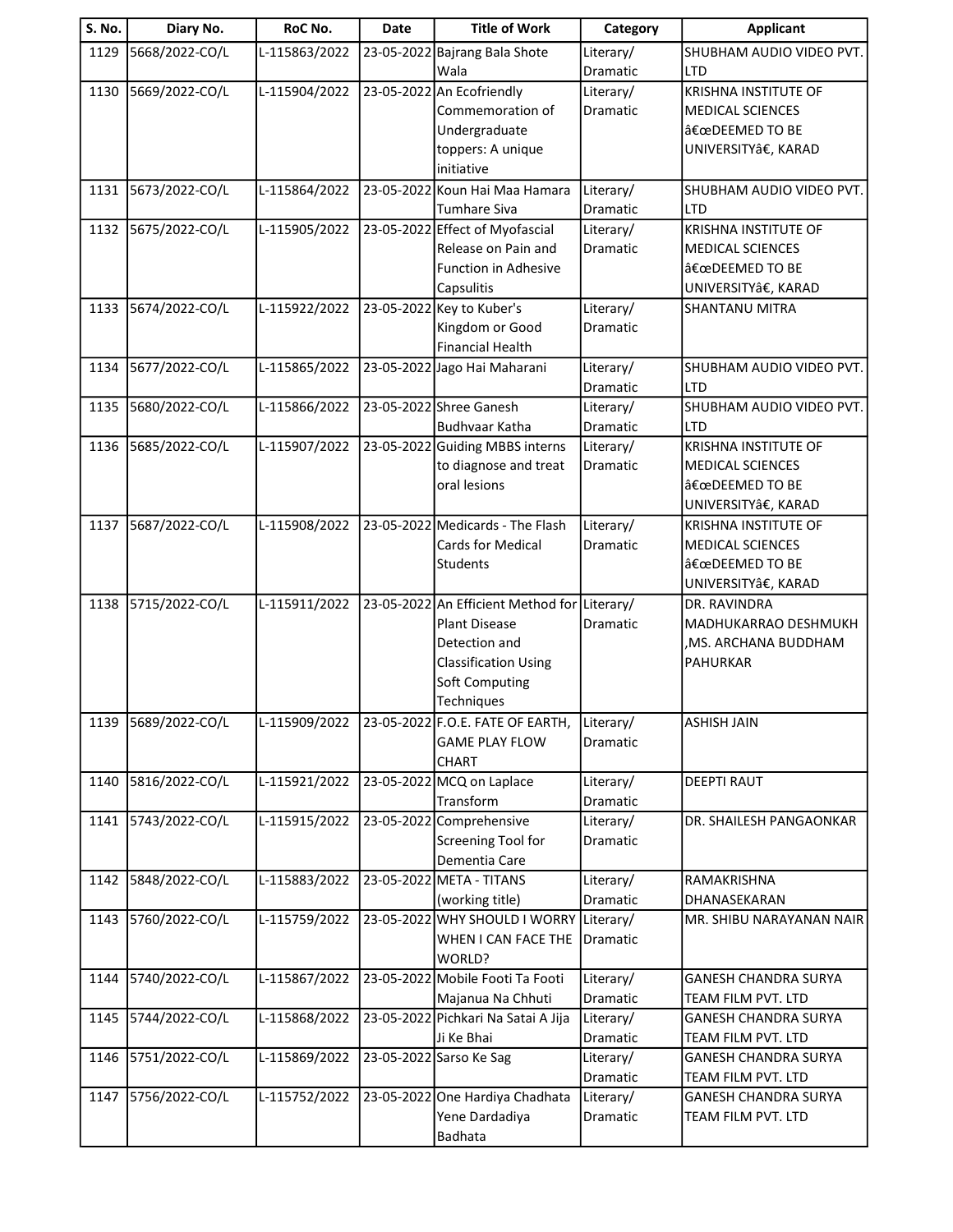| <b>S. No.</b> | Diary No.      | RoC No.       | <b>Date</b>        | <b>Title of Work</b>               | Category              | <b>Applicant</b>                          |
|---------------|----------------|---------------|--------------------|------------------------------------|-----------------------|-------------------------------------------|
| 1148          | 5759/2022-CO/L | L-115758/2022 |                    | 23-05-2022 Oise Oise Tutela        | Literary/             | GANESH CHANDRA SURYA                      |
|               |                |               |                    | Badnawa                            | Dramatic              | TEAM FILM PVT. LTD                        |
| 1149          | 5839/2022-CO/L | L-115880/2022 |                    | 23-05-2022 THE STORY OF MY         | Literary/             | <b>SUHAS SURENDRA JADHAV</b>              |
|               |                |               |                    | <b>REBIRTH</b>                     | Dramatic              |                                           |
| 1150          | 5761/2022-CO/L | L-115770/2022 |                    | 23-05-2022 Piyawa Mati Lagana Re   | Literary/             | GANESH CHANDRA SURYA                      |
|               |                |               |                    |                                    | Dramatic              | TEAM FILM PVT. LTD                        |
| 1151          | 5773/2022-CO/L | L-115917/2022 | 23-05-2022 SDM     |                                    | Literary/             | KISHAN DAGAR                              |
| 1152          | 5774/2022-CO/L | L-115918/2022 |                    | 23-05-2022 lwe Dilemma             | Dramatic<br>Literary/ | <b>SAGAR CHANDRA</b>                      |
|               |                |               |                    |                                    | Dramatic              |                                           |
| 1153          | 5775/2022-CO/L | L-115919/2022 | 23-05-2022 RANG    |                                    | Literary/             | <b>KISHAN DAGAR</b>                       |
|               |                |               |                    |                                    | Dramatic              |                                           |
| 1154          | 5777/2022-CO/L | L-115920/2022 | 23-05-2022 Godlike |                                    | Literary/             | <b>SHIVAM SEN</b>                         |
|               |                |               |                    |                                    | Dramatic              |                                           |
| 1155          | 5795/2022-CO/L | L-115872/2022 |                    | 23-05-2022 PHYSICAL THERAPY        | Literary/             | <b>AKSH CHAHAL, GAURAV</b>                |
|               |                |               |                    | PROTOCOL IN                        | Dramatic              | KAPOOR , MEENU VERMA                      |
|               |                |               |                    | <b>THORACIC OUTLET</b>             |                       | ,NIDHI SHARMA ,PARVEEN                    |
|               |                |               |                    | SYNDROME (PTP-TOS)                 |                       | KUMAR , SIMRANJEET KAUR                   |
|               |                |               |                    |                                    |                       | <b>SAINI</b>                              |
| 1156          | 5826/2022-CO/L | L-115878/2022 |                    | 23-05-2022 KNOWLEDGE OF            | Literary/             | <b>MGM INSTITUTE OF HEALTH</b>            |
|               |                |               |                    | <b>DIALYZER REUSE</b>              | Dramatic              | SCIENCES, NAVI MUMBAI                     |
|               |                |               |                    | PRACTICE AMONG                     |                       |                                           |
|               |                |               |                    | <b>MEDICAL AND</b>                 |                       |                                           |
|               |                |               |                    | PARAMEDICAL                        |                       |                                           |
|               |                |               |                    | PROFESSIONALS                      |                       |                                           |
|               |                |               |                    | <b>WORKING IN</b>                  |                       |                                           |
|               |                |               |                    | HEMODIALYSIS UNIT.                 |                       |                                           |
| 1157          | 5799/2022-CO/L | L-115873/2022 |                    | 23-05-2022 AN INTELLIGENT          | Literary/             | <b>ASHWINI CHAVAN</b>                     |
|               |                |               |                    | MACHINE-LEARNING                   | Dramatic              |                                           |
|               |                |               |                    | <b>ALGORITHM FOR</b>               |                       |                                           |
|               |                |               |                    | MONITORING REMOTE                  |                       |                                           |
|               |                |               |                    | <b>EMPLOYEES</b>                   |                       |                                           |
| 1158          | 5837/2022-CO/L | L-115879/2022 |                    | 23-05-2022 Files Storage & Sharing | Literary/             | NAGESH RAJENDRA SALUNKE                   |
|               |                |               |                    | Platform using Cloud               | Dramatic              | PRATIK MAHALING JANGAM,                   |
|               |                |               |                    |                                    |                       | , PRATIKSHA RAMDAS                        |
|               |                |               |                    |                                    |                       | <b>BIRADAR, PROF. SAVITRI</b>             |
|               |                |               |                    |                                    |                       | PATIL, SUCHITA SANGRAM<br><b>JAYBHAYE</b> |
|               |                |               |                    |                                    |                       |                                           |
| 1159          | 5849/2022-CO/L | L-115884/2022 |                    | 23-05-2022 Vargi Jamb - An IoT     | Literary/             | DIPAK SARODE, DR. DILIP G.                |
|               |                |               |                    | <b>Based Smart Guava</b>           | Dramatic              | KHAIRNAR, PRASHANT S                      |
|               |                |               |                    | Sorting System using               |                       | TITARE, PRATIKSHA AKHADE                  |
|               |                |               |                    | <b>Industrial Automation</b>       |                       | <b>SHITAL SWAMI</b>                       |
|               |                |               |                    |                                    |                       |                                           |
| 1160          | 5842/2022-CO/L | L-115923/2022 |                    | 23-05-2022 Home Sweet Home         | Literary/             | CHITRA METE â€"                           |
|               |                |               |                    |                                    | Dramatic              | <b>PROPRIETOR</b>                         |
| 1161          | 5860/2022-CO/L | L-115890/2022 |                    | 23-05-2022 Emergence of Adult      | Literary/             | AJIT KUMAR SINGH                          |
|               |                |               |                    | Learning Theories and              | Dramatic              |                                           |
|               |                |               |                    | their Role in Learning             |                       |                                           |
|               |                |               |                    | Process                            |                       |                                           |
| 1162          | 5847/2022-CO/L | L-115882/2022 |                    | 23-05-2022 Crossword Puzzle on     | Literary/             | DR GAURAV SAWARKAR ,DR                    |
|               |                |               |                    | Shariropkramaniya                  | Dramatic              | PRITI DESAI                               |
|               |                |               |                    | Sharir                             |                       |                                           |
| 1163          | 5850/2022-CO/L | L-115885/2022 |                    | 23-05-2022 24-HOUR LEGAL &         | Literary/             | MR. MANGESH MORESHVAR                     |
|               |                |               |                    | VALUATION                          | Dramatic              | <b>JAGTAP</b>                             |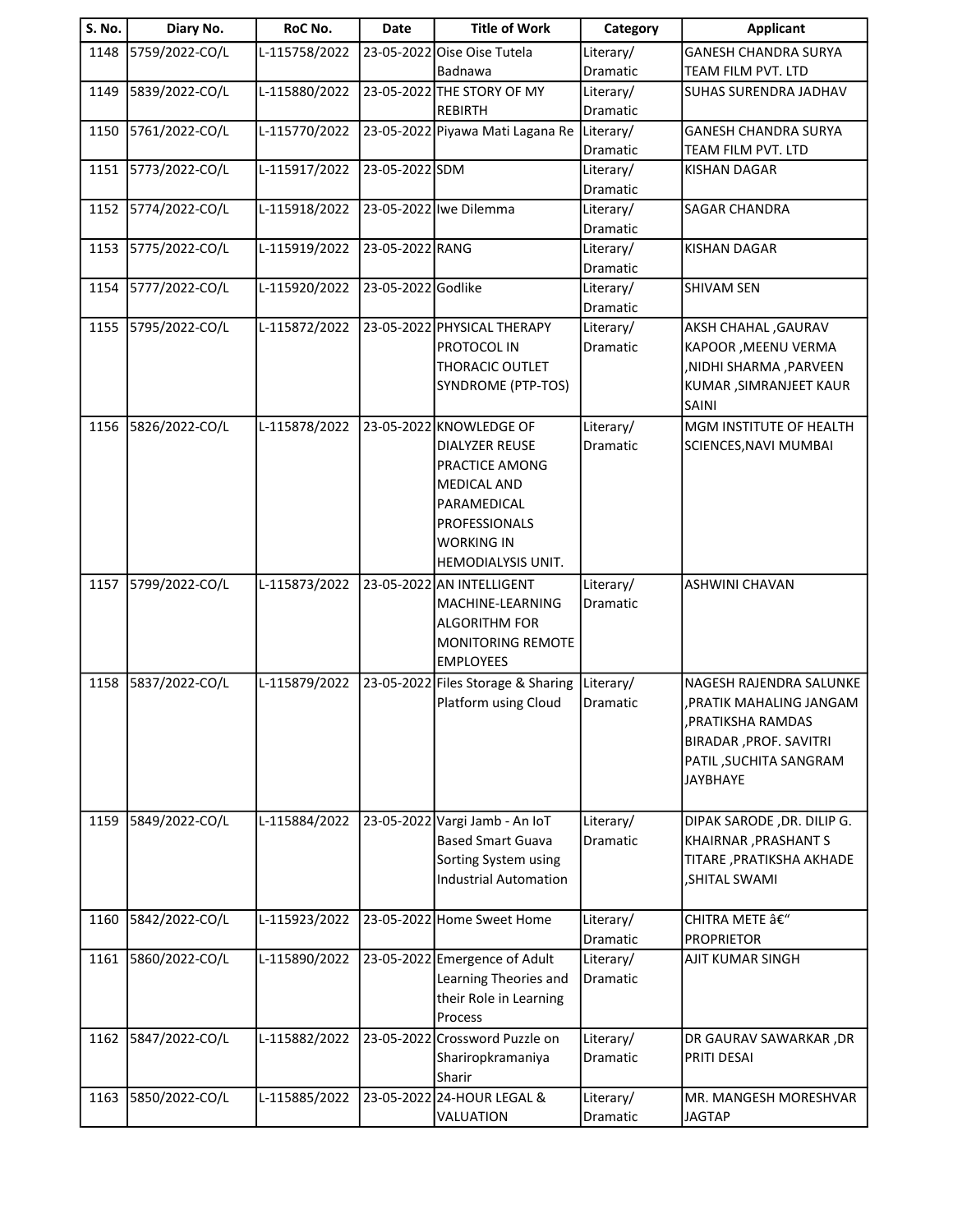| <b>S. No.</b> | Diary No.      | RoC No.       | Date             | <b>Title of Work</b>                                           | Category              | <b>Applicant</b>                                       |
|---------------|----------------|---------------|------------------|----------------------------------------------------------------|-----------------------|--------------------------------------------------------|
| 1164          | 5851/2022-CO/L | L-115886/2022 |                  | 23-05-2022 classification of                                   | Literary/             | DR AKANSHA VILAS BANSOD                                |
|               |                |               |                  | occlusal indicators                                            | Dramatic              | ,DR ARIHANT BHATHIYA ,DR                               |
|               |                |               |                  |                                                                |                       | <b>SWETA KALE PISULKAR</b>                             |
| 1165          | 5852/2022-CO/L | L-115887/2022 |                  | 23-05-2022 Classification of Tilted                            | Literary/             | DR AKANSHA VILAS BANSOD                                |
|               |                |               |                  | Implants                                                       | Dramatic              | , DR ARIHANT BHATHIYA, DR                              |
|               |                |               |                  |                                                                |                       | <b>SWETA KALE PISULKAR</b>                             |
|               |                |               |                  |                                                                |                       |                                                        |
| 1166          | 5858/2022-CO/L | L-115889/2022 |                  | 23-05-2022 Spam Detector                                       | Literary/             | <b>ANUSHKA BORHADE</b>                                 |
|               |                |               |                  |                                                                | Dramatic              | ,POONAM GUPTA, SAKSHI                                  |
|               |                |               |                  |                                                                |                       | KANKAL, SAURABH CHAVHAN                                |
|               |                |               |                  |                                                                |                       | , SHARVARI PAWAR                                       |
| 1167          | 5856/2022-CO/L | L-115888/2022 | 23-05-2022 Movie |                                                                | Literary/             | CHRIS LOPES, PAVAN PATEL                               |
|               |                |               |                  | Recommendation                                                 | Dramatic              | PIYUSH SONAWANE,                                       |
|               |                |               |                  | System                                                         |                       | ,POONAM GUPTA ,RUTWEK                                  |
|               |                |               |                  |                                                                |                       | <b>HIRWE</b>                                           |
| 1168          | 6036/2022-CO/L | L-115944/2022 |                  | 23-05-2022 Leadership &                                        | Literary/             | TEXILA EDUCATIONAL AND                                 |
|               |                |               |                  | Empowerment                                                    | Dramatic              | MANAGEMENT SERVICES                                    |
|               |                |               |                  |                                                                |                       | <b>PRIVATE LIMITED</b>                                 |
| 1169          | 6035/2022-CO/L | L-115943/2022 |                  | 23-05-2022 Leading Organisational                              | Literary/             | <b>TEXILA EDUCATIONAL AND</b>                          |
|               |                |               |                  | Change                                                         | Dramatic              | MANAGEMENT SERVICES                                    |
|               |                |               |                  |                                                                |                       | <b>PRIVATE LIMITED</b>                                 |
| 1170          | 5863/2022-CO/L | L-115891/2022 |                  | 23-05-2022 Hindrances Faced by<br><b>Professional Teachers</b> | Literary/<br>Dramatic | <b>KRISHNA INSTITUTE OF</b><br><b>MEDICAL SCIENCES</b> |
|               |                |               |                  |                                                                |                       | "DEEMED TO BE                                          |
|               |                |               |                  |                                                                |                       | UNIVERSITYâ€, KARAD                                    |
| 1171          | 5704/2022-CO/L | L-115910/2022 |                  | 23-05-2022 KALAM KE PALASH                                     | Literary/             | <b>ANKITA SINGH</b>                                    |
|               |                |               |                  |                                                                | Dramatic              |                                                        |
| 1172          | 5794/2022-CO/L | L-115871/2022 |                  | 23-05-2022 UNSPOKEN WORDS                                      | Literary/             | <b>RUDRALI GOR</b>                                     |
|               |                |               |                  |                                                                | Dramatic              |                                                        |
| 1173          | 6034/2022-CO/L | L-115942/2022 |                  | 23-05-2022 Qualitative &                                       | Literary/             | TEXILA EDUCATIONAL AND                                 |
|               |                |               |                  | Quantitative                                                   | Dramatic              | <b>MANAGEMENT SERVICES</b>                             |
|               |                |               |                  | Methodology for                                                |                       | PRIVATE LIMITED                                        |
|               |                |               |                  | Applied Research                                               |                       |                                                        |
| 1174          | 5580/2022-CO/L | L-115852/2022 |                  | 23-05-2022 GLUCOSE CONTROL IN<br>OUR CRITICAL CARE             | Literary/<br>Dramatic | DR.SANJITH SASEEDHARAN                                 |
|               |                |               |                  | <b>UNIT</b>                                                    |                       |                                                        |
| 1175          | 5890/2022-CO/L | L-115924/2022 |                  | 23-05-2022 Hazards at Home                                     | Literary/             | CHITRA METE â€"                                        |
|               |                |               |                  |                                                                | Dramatic              | <b>PROPRIETOR</b>                                      |
| 1176          | 6030/2022-CO/L | L-115941/2022 |                  | 23-05-2022 Educational Psychology                              | Literary/             | TEXILA EDUCATIONAL AND                                 |
|               |                |               |                  |                                                                | <b>Dramatic</b>       | MANAGEMENT SERVICES                                    |
|               |                |               |                  |                                                                |                       | PRIVATE LIMITED                                        |
| 1177          | 6029/2022-CO/L | L-115938/2022 |                  | 23-05-2022 Research Methodology                                | Literary/             | TEXILA EDUCATIONAL AND                                 |
|               |                |               |                  |                                                                | Dramatic              | MANAGEMENT SERVICES                                    |
|               |                |               |                  |                                                                |                       | PRIVATE LIMITED                                        |
| 1178          | 5896/2022-CO/L | L-115925/2022 |                  | 23-05-2022 AGE AND GENDER                                      | Literary/             | ADITYA PATIL , AFTAB SHAIKH                            |
|               |                |               |                  | <b>DETECTION SYSTEM</b>                                        | Dramatic              | ,APASHABI PATHAN ,DEEPAK                               |
|               |                |               |                  |                                                                |                       | GONDKAR, DIKSHANT                                      |
|               |                |               |                  |                                                                |                       | <b>BHAGAT, OMKAR KAILASH</b><br>RAUT                   |
| 1179          | 6028/2022-CO/L | L-115939/2022 |                  | 23-05-2022 Curriculum Studies &                                | Literary/             | TEXILA EDUCATIONAL AND                                 |
|               |                |               |                  | <b>Teacher Education</b>                                       | Dramatic              | MANAGEMENT SERVICES                                    |
|               |                |               |                  |                                                                |                       | PRIVATE LIMITED                                        |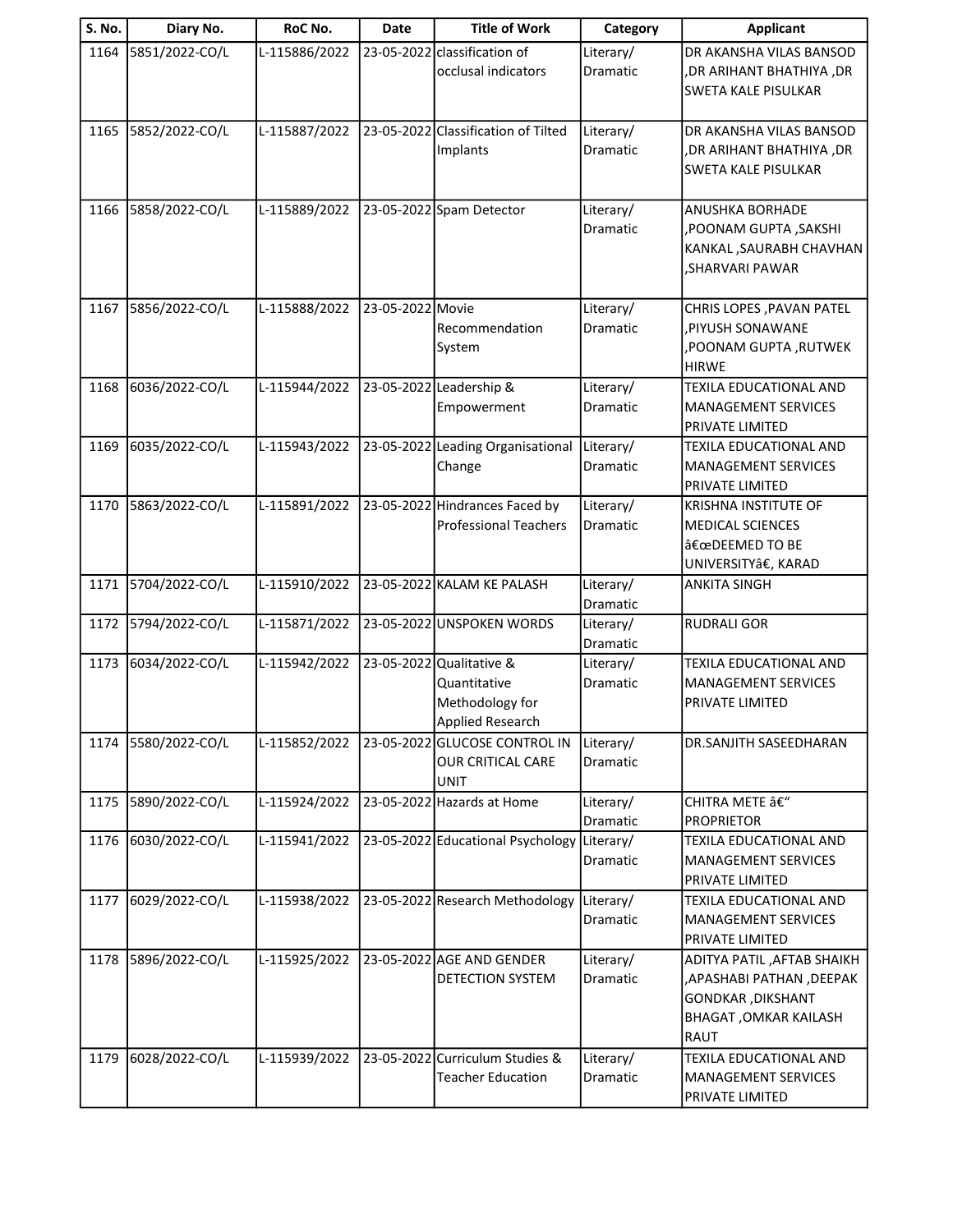| <b>S. No.</b> | Diary No.      | RoC No.       | <b>Date</b>          | <b>Title of Work</b>              | Category              | <b>Applicant</b>                       |
|---------------|----------------|---------------|----------------------|-----------------------------------|-----------------------|----------------------------------------|
| 1180          | 5953/2022-CO/L | L-115926/2022 | 23-05-2022 Schematic |                                   | Literary/             | <b>KRISHNA INSTITUTE OF</b>            |
|               |                |               |                      | representation to run             | Dramatic              | <b>MEDICAL SCIENCES</b>                |
|               |                |               |                      | SwissADME                         |                       | "DEEMED TO BE                          |
|               |                |               |                      |                                   |                       | UNIVERSITYâ€, KARAD                    |
| 1181          | 5957/2022-CO/L | L-115927/2022 |                      | 23-05-2022 conversion of curved   | Literary/             | ABHISHEK VAIKUNTHRAO                   |
|               |                |               |                      | surface of utensils to            | Dramatic              | UIKE, HARSHAD SUNIL WABLE              |
|               |                |               |                      | flat surface                      |                       | KAVYA SHANKAR VEER,                    |
|               |                |               |                      |                                   |                       | .SAHIL VIJAYKUMAR                      |
|               |                |               |                      |                                   |                       | WAWDHANE, SHRADDHA<br><b>OVALE</b>     |
| 1182          | 5962/2022-CO/L | L-115928/2022 |                      | 23-05-2022 Patent Analysis of Eye | Literary/             | PRAMODINI MANAV DANGE                  |
|               |                |               |                      | <b>Tracking Technology in</b>     | Dramatic              |                                        |
|               |                |               |                      | Glaucoma Diagnosis                |                       |                                        |
|               |                |               |                      |                                   |                       |                                        |
| 1183          | 6001/2022-CO/L | L-115934/2022 |                      | 23-05-2022 SOCIAL MEDIA           | Literary/             | DR. RAJESHRI A ADMANE, DR.             |
|               |                |               |                      |                                   | Dramatic              | RAJESHRI A. ADMANE                     |
| 1184          | 5967/2022-CO/L | L-115929/2022 |                      | 23-05-2022 Design of Interface    | Literary/             | DR. ARCHANA V. DEHANKAR                |
|               |                |               |                      | based System for                  | Dramatic              |                                        |
|               |                |               |                      | <b>Mobile Devices</b>             |                       |                                        |
| 1185          | 5973/2022-CO/L | L-115930/2022 |                      | 23-05-2022 Unveil the Mystery of  | Literary/             | JAYKUMAR R GADE , REEMA                |
|               |                |               |                      | Artificial Intelligence in        | Dramatic              | NAGESH ASANI , VANDANA                 |
|               |                |               |                      | Dentistry                         |                       | <b>JAYKUMAR GADE</b>                   |
| 1186          | 5979/2022-CO/L | L-115932/2022 |                      | 23-05-2022 RAADHAVTARAN           | Literary/             | RAJKUMAR CHATURVEDI                    |
|               |                |               |                      |                                   | Dramatic              |                                        |
| 1187          | 5977/2022-CO/L | L-115931/2022 |                      | 23-05-2022 NECK PAIN- LAPTOP      | Literary/             | <b>AKSH CHAHAL, GAURAV</b>             |
|               |                |               |                      | USERS-                            | Dramatic              | KAPOOR , KAMALA , MEENU                |
|               |                |               |                      | QUESTIONNAIRE<br>(NPLUQ)          |                       | VERMA, NIDHI SHARMA<br>, PARVEEN KUMAR |
|               |                |               |                      |                                   |                       | , SIMRANJEET KAUR                      |
| 1188          | 5989/2022-CO/L | L-115933/2022 |                      | 23-05-2022 Ishrat's High Velocity | Literary/             | ABHISHEK SHARMA, ISHRAT                |
|               |                |               |                      | <b>Thrust Manipulation</b>        | Dramatic              | FATIMA , KANIKA , SAKSHI               |
|               |                |               |                      | <b>Treatment Protocol for</b>     |                       | <b>VATS</b>                            |
|               |                |               |                      | Mechanical Innominate             |                       |                                        |
|               |                |               |                      | Joint Dysfunctions (I-            |                       |                                        |
|               |                |               |                      | HVTM-TP-MIJDs)                    |                       |                                        |
|               |                |               |                      |                                   |                       |                                        |
| 1189          | 6012/2022-CO/L | L-115935/2022 |                      | 23-05-2022 The Indian Warrior:    | Literary/             | <b>MAJOR GENERAL AJAY</b>              |
|               |                |               |                      | Once a Warrior Always             | Dramatic              | KUMAR PANT "VETERAN"                   |
|               |                |               |                      | a Warrior                         |                       |                                        |
| 1190          | 6019/2022-CO/L | L-115936/2022 |                      | 23-05-2022 Anarth Ho Gaya         | Literary/             | <b>ABHISHEK JOLLY</b>                  |
|               |                |               |                      |                                   | Dramatic              |                                        |
| 1191          | 6021/2022-CO/L | L-115940/2022 | 23-05-2022 Kalyani   |                                   | Literary/             | <b>VIJAY KUMAR SINGH</b>               |
| 1192          | 6041/2022-CO/L | L-115945/2022 |                      | 23-05-2022 Jago Aye Bajrangbali   | Dramatic<br>Literary/ | SHUBHAM AUDIO VIDEO PVT.               |
|               |                |               |                      |                                   | Dramatic              | <b>LTD</b>                             |
| 1193          | 6043/2022-CO/L | L-115946/2022 |                      | 23-05-2022 Annual Report 2020     | Literary/             | <b>DIRECTOR</b>                        |
|               |                |               |                      | ICAR - Indian Institute           | Dramatic              |                                        |
|               |                |               |                      | of Oil Palm Research              |                       |                                        |
|               |                |               |                      | Pedavegi - 534 450,               |                       |                                        |
|               |                |               |                      | West Godavari Dt.,                |                       |                                        |
|               |                |               |                      | Andhra Pradesh                    |                       |                                        |
| 1194          | 6044/2022-CO/L | L-115947/2022 |                      | 23-05-2022 Hanuman Tumhare        | Literary/             | SHUBHAM AUDIO VIDEO PVT.               |
|               |                |               |                      | Charno Mein                       | Dramatic              | <b>LTD</b>                             |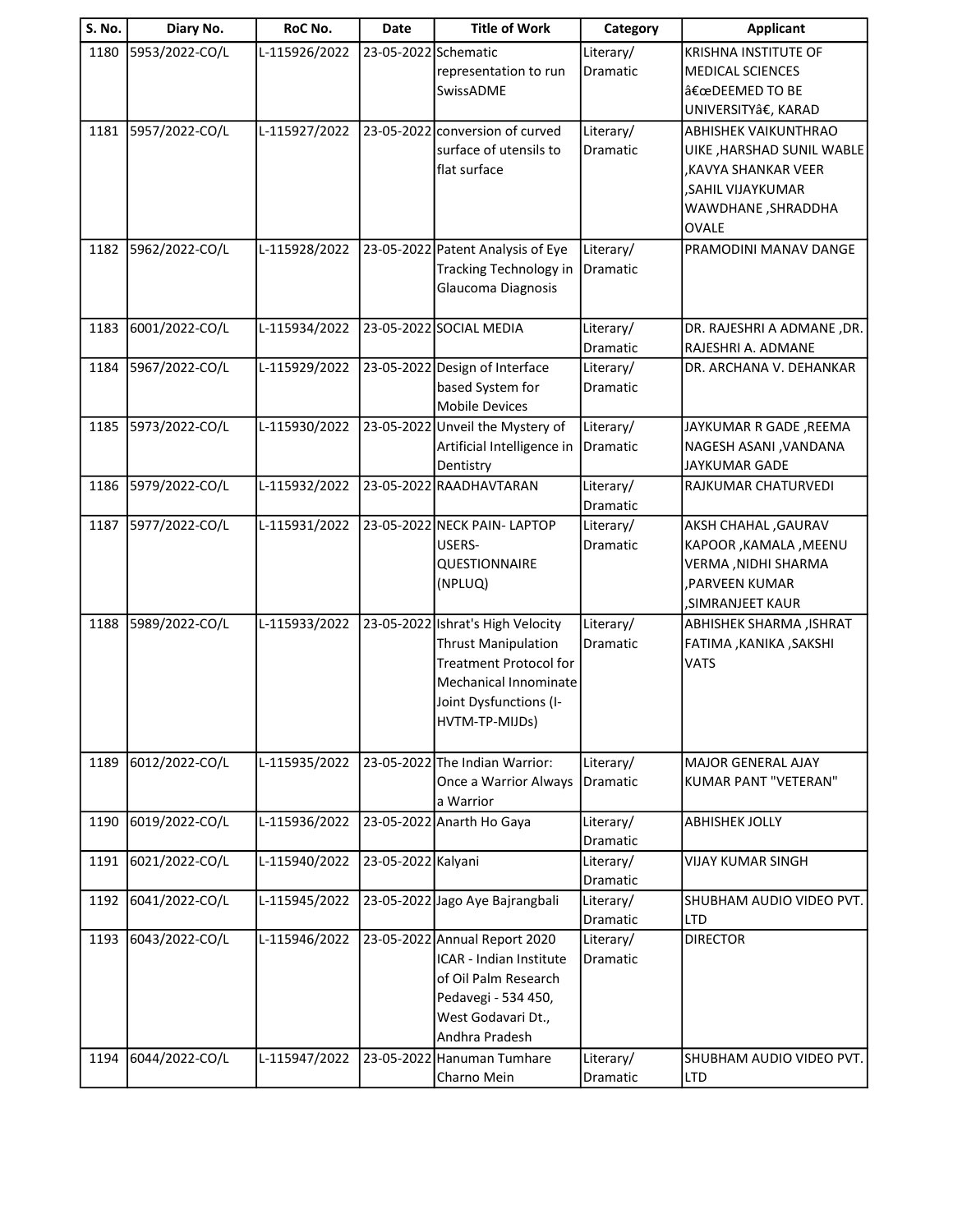| <b>S. No.</b> | Diary No.           | RoC No.                               | <b>Date</b>      | <b>Title of Work</b>            | Category              | <b>Applicant</b>             |
|---------------|---------------------|---------------------------------------|------------------|---------------------------------|-----------------------|------------------------------|
| 1195          | 6055/2022-CO/L      | L-115950/2022                         |                  | 23-05-2022 Annual Report 2017 - | Literary/             | <b>DIRECTOR</b>              |
|               |                     |                                       |                  | 18 ICAR - Indian                | Dramatic              |                              |
|               |                     |                                       |                  | Institute of Oil Palm           |                       |                              |
|               |                     |                                       |                  | Research Pedavegi -             |                       |                              |
|               |                     |                                       |                  | 534 450, Andhra                 |                       |                              |
|               |                     |                                       |                  | Pradesh, India                  |                       |                              |
| 1196          | 6056/2022-CO/L      | L-115951/2022                         |                  | 23-05-2022 Sun Fariyaad maiya   | Literary/             | SHUBHAM AUDIO VIDEO PVT.     |
|               |                     |                                       |                  |                                 | Dramatic              | <b>LTD</b>                   |
| 1197          | 6089/2022-CO/L      | L-115952/2022                         |                  | 23-05-2022 Aye Maa Tere Bache   | Literary/             | SHUBHAM AUDIO VIDEO PVT.     |
|               |                     |                                       |                  | Hai Hum                         | Dramatic              | <b>LTD</b>                   |
| 1198          | 6105/2022-CO/L      | L-115953/2022                         |                  | 23-05-2022 An Elementary Guide  | Literary/             | <b>ANNIE KURUVILLA</b>       |
|               |                     |                                       |                  | to Biophysics and               | Dramatic              |                              |
|               |                     |                                       |                  | Instrumentation                 |                       |                              |
| 1199          | 6051/2022-CO/L      | L-115948/2022                         |                  | 23-05-2022 Badi Pyari Laage     | Literary/             | SHUBHAM AUDIO VIDEO PVT.     |
|               |                     |                                       |                  |                                 | Dramatic              | <b>LTD</b>                   |
| 1200          | 6052/2022-CO/L      | L-115949/2022                         |                  | 23-05-2022 Annual Report 2019   | Literary/             | <b>DIRECTOR</b>              |
|               |                     |                                       |                  | ICAR - Indian Institute         | Dramatic              |                              |
|               |                     |                                       |                  | of Oil Palm Research            |                       |                              |
|               |                     |                                       |                  | Pedavegi - 534 450,             |                       |                              |
|               |                     |                                       |                  | Andhra Pradesh, India           |                       |                              |
|               |                     |                                       |                  |                                 |                       |                              |
| 1201          | 23146/2021-CO/L     | L-115893/2022                         |                  | 23-05-2022 Takehelp Web         | Literary/             | PRAMOD TRIPATHI              |
|               |                     |                                       |                  | application Features,           | Dramatic              |                              |
|               |                     |                                       |                  | <b>Services and Business</b>    |                       |                              |
|               |                     |                                       |                  | Concept.                        |                       |                              |
| 1202          | 26472/2021-CO/L     | L-115991/2022                         | 24-05-2022 Saaye |                                 | Literary/             | Manmohan Singh               |
| 1203          | 2067/2022-CO/SW     | SW-15451/2022 24-05-2022 LAC Platform |                  |                                 | Dramatic              | Linchpin Analytics Private   |
|               |                     |                                       |                  |                                 | Computer<br>Software  | Limited                      |
| 1204          | 27126/2021-CO/L     | L-115992/2022                         |                  | 24-05-2022 Multiple Choice      | Literary/             | Mitushi Deshmukh             |
|               |                     |                                       |                  | Questions                       | Dramatic              |                              |
| 1205          | 6076/2022-CO/A      | A-142113/2022                         |                  | 24-05-2022 CMR JEWELLERY        | Artistic              | <b>CHANDANA BROTHERS</b>     |
|               |                     |                                       |                  |                                 |                       | <b>SHOPPING MALL PRIVATE</b> |
|               |                     |                                       |                  |                                 |                       | LIMITED                      |
|               | 1206 5928/2022-CO/L | L-116039/2022                         |                  | 24-05-2022 Design of the        | Literary/             | Dr. Ajay Vinayak Patil, Dr.  |
|               |                     |                                       |                  | <b>Continuation Sheet of</b>    | Dramatic              | Rajendra Shivaji Bangal      |
|               |                     |                                       |                  | Indoor Case Papers For          |                       |                              |
|               |                     |                                       |                  | All Hospital Use                |                       |                              |
| 1207          | 6234/2022-CO/L      | L-115974/2022                         |                  | 24-05-2022 Hai Hak Hamara Hak   | Literary/             | MOVEMENT21 PEOPLE            |
|               |                     |                                       |                  |                                 | Dramatic              | <b>ASSOCIATION</b>           |
| 1208          | 5906/2022-CO/L      | L-116037/2022                         |                  | 24-05-2022 Maa Mansa Ka Bharosa | Literary/             | SHUBHAM AUDIO VIDEO PVT.     |
|               |                     |                                       |                  |                                 | Dramatic              | LTD                          |
| 1209          | 5919/2022-CO/L      | L-116038/2022                         |                  | 24-05-2022 Underwater           | Literary/             | LOVELY PROFESSINAL           |
|               |                     |                                       |                  | Kaleidoscope                    | Dramatic              | <b>UNIVERSITY, LOVELY</b>    |
|               |                     |                                       |                  |                                 |                       | PROFESSIONAL UNIVERSITY      |
| 1210          | 6293/2022-CO/L      | L-115982/2022                         |                  | 24-05-2022 Bhaktibodh           | Literary/             | SANT RAMPAL JI MAHARAJ       |
|               |                     |                                       |                  |                                 | Dramatic              |                              |
| 1211          | 6299/2022-CO/L      | L-115983/2022                         |                  | 24-05-2022   AM THE GOD         | Literary/             | <b>AMBER BHATI</b>           |
|               |                     |                                       |                  |                                 | Dramatic              |                              |
| 1212          | 6301/2022-CO/L      | L-115984/2022                         |                  | 24-05-2022 SAFARNAMA            | Literary/             | <b>AMBER BHATI</b>           |
| 1213          | 6316/2022-CO/L      | L-115985/2022                         |                  | 24-05-2022 I.N.F. RECTUM BASE   | Dramatic<br>Literary/ | <b>BOBBALA.MOHAN VENKAT</b>  |
|               |                     |                                       |                  | SECURITY CODE-                  | Dramatic              | SAI KRISHNA                  |
|               |                     |                                       |                  | REL1219                         |                       |                              |
|               |                     |                                       |                  |                                 |                       |                              |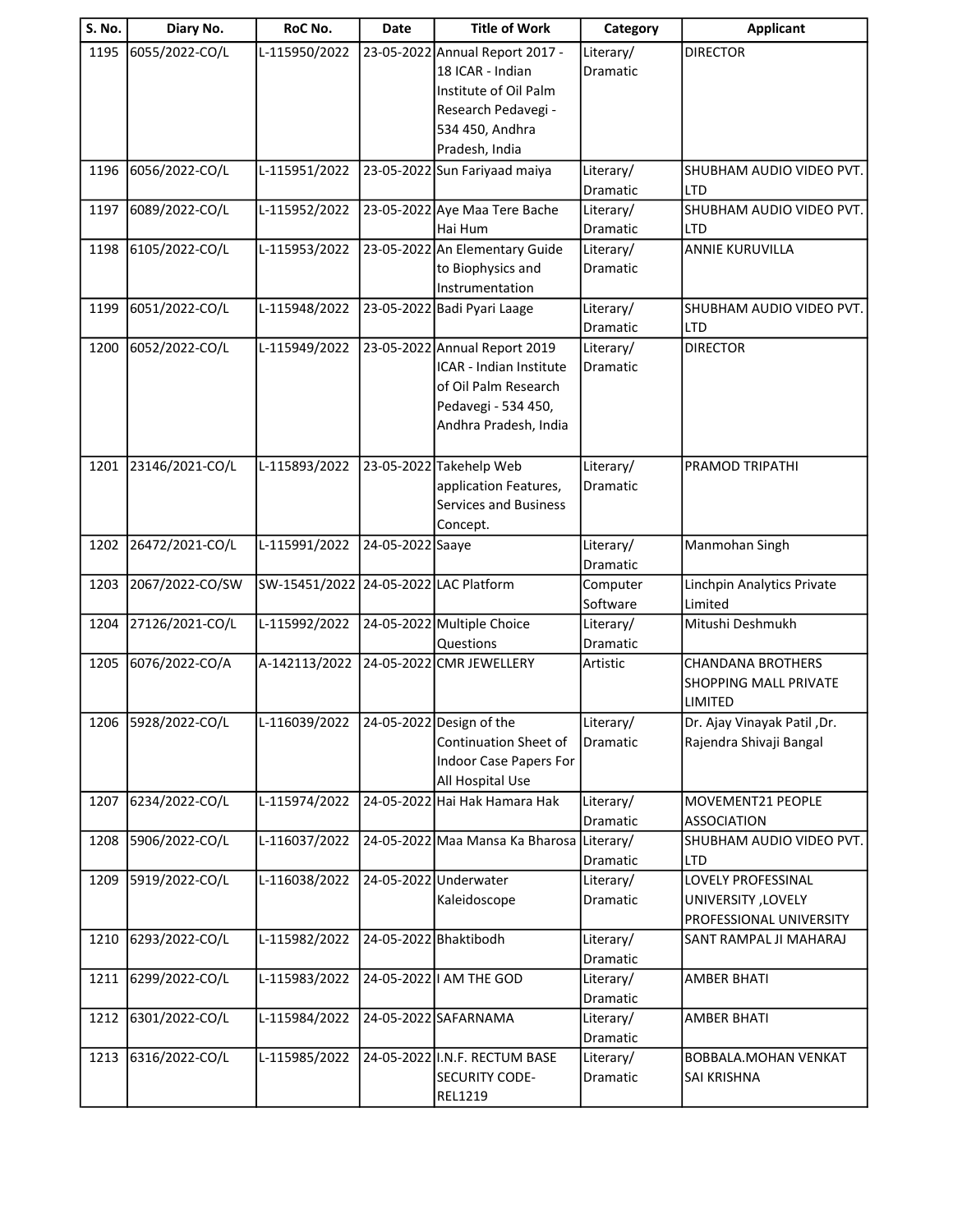| <b>S. No.</b> | Diary No.      | RoC No.       | Date                 | <b>Title of Work</b>                                                                                                                           | Category                     | <b>Applicant</b>                                                                 |
|---------------|----------------|---------------|----------------------|------------------------------------------------------------------------------------------------------------------------------------------------|------------------------------|----------------------------------------------------------------------------------|
| 1214          | 6347/2022-CO/L | L-115986/2022 |                      | 24-05-2022 Assessment Performa<br>for Double<br>Simultaneous<br><b>Stimulation (DSS)</b>                                                       | Literary/<br><b>Dramatic</b> | NIDHI SHARMA, PARVEEN<br>KUMAR , PRIYANKA SHARMA                                 |
| 1215          | 6365/2022-CO/L | L-115989/2022 |                      | 24-05-2022 Documentation of<br>commonly used<br>ethnomedicinal plant<br>in Kashmir region of<br>District Hamirpur,<br>Himachal Pradesh         | Literary/<br>Dramatic        | SHOOLINI UNIVERSITY OF<br><b>BIOTECHNOLOGY AND</b><br><b>MANAGEMENT SCIENCES</b> |
| 1216          | 6107/2022-CO/L | L-115954/2022 |                      | 24-05-2022 Cropit- AI BASED CROP<br>DECIDING PLATFORM<br>FOR FARMER AND<br><b>CONSUMER</b>                                                     | Literary/<br>Dramatic        | DR.RAJANI.P.K                                                                    |
| 1217          | 6147/2022-CO/L | L-115956/2022 |                      | 24-05-2022 SPECIFIC LESSON PLAN<br>(YOGA)                                                                                                      | Literary/<br>Dramatic        | <b>SWAMI VIVEKANAND</b><br><b>SUBHARTI UNIVERSITY</b>                            |
| 1218          | 6153/2022-CO/L | L-115959/2022 |                      | 24-05-2022 Our personal<br>observation about<br>skills improvement for<br>management students<br>during our academic's<br>working journey      | Literary/<br>Dramatic        | DR. ANAMIKA , DR. ARGHA<br><b>CHATTERJEE</b>                                     |
| 1219          | 6149/2022-CO/L | L-115957/2022 |                      | 24-05-2022 Subah Subah Le Hari Ka Literary/<br>Naam                                                                                            | Dramatic                     | SHUBHAM AUDIO VIDEO PVT.<br><b>LTD</b>                                           |
| 1220          | 6152/2022-CO/L | L-115958/2022 |                      | 24-05-2022 Oghad Dani Shambhu                                                                                                                  | Literary/<br>Dramatic        | SHUBHAM AUDIO VIDEO PVT.<br><b>LTD</b>                                           |
| 1221          | 6155/2022-CO/L | L-115961/2022 |                      | 24-05-2022 SMARIKA EVAM<br>VISTRUT SARAMSH<br>RASTRIYA SANGOSTI,<br>TEL TAD ANUSANDHAN<br><b>EVAM VIKAS</b><br>CHUNOWTHIYA AUR<br>SAMBHAVANAYE | Literary/<br>Dramatic        | <b>DIRECTOR</b>                                                                  |
| 1222          | 6154/2022-CO/L | L-115960/2022 | 24-05-2022 Surya Dev |                                                                                                                                                | Literary/<br>Dramatic        | SHUBHAM AUDIO VIDEO PVT.<br><b>LTD</b>                                           |
| 1223          | 6157/2022-CO/L | L-115962/2022 |                      | 24-05-2022 Fagun Ke Bahar                                                                                                                      | Literary/<br>Dramatic        | SHUBHAM AUDIO VIDEO PVT.<br><b>LTD</b>                                           |
| 1224          | 6160/2022-CO/L | L-115963/2022 |                      | 24-05-2022 Self Emulsifying Drug<br>Delivery System<br><b>Embedded Alginate</b><br><b>Beads</b>                                                | Literary/<br>Dramatic        | PANKAJ DANGRE                                                                    |
| 1225          | 6163/2022-CO/L | L-115964/2022 |                      | 24-05-2022 Design of Self<br><b>Emulsifying Drug</b><br>Delivery System<br>Employing Design of<br>Experiments                                  | Literary/<br>Dramatic        | PANKAJ DANGRE                                                                    |
| 1226          | 6176/2022-CO/L | L-115965/2022 |                      | 24-05-2022 Hari Hai Trimurti<br>Bhagwan                                                                                                        | Literary/<br>Dramatic        | SHUBHAM AUDIO VIDEO PVT.<br><b>LTD</b>                                           |
| 1227          | 6178/2022-CO/L | L-115966/2022 |                      | 24-05-2022 Shanidev Ka Karo<br>Gungaan                                                                                                         | Literary/<br>Dramatic        | SHUBHAM AUDIO VIDEO PVT.<br><b>LTD</b>                                           |
| 1228          | 6184/2022-CO/L | L-115967/2022 |                      | 24-05-2022 Valmiki Shakti Amar<br>Rahe                                                                                                         | Literary/<br>Dramatic        | SHUBHAM AUDIO VIDEO PVT.<br><b>LTD</b>                                           |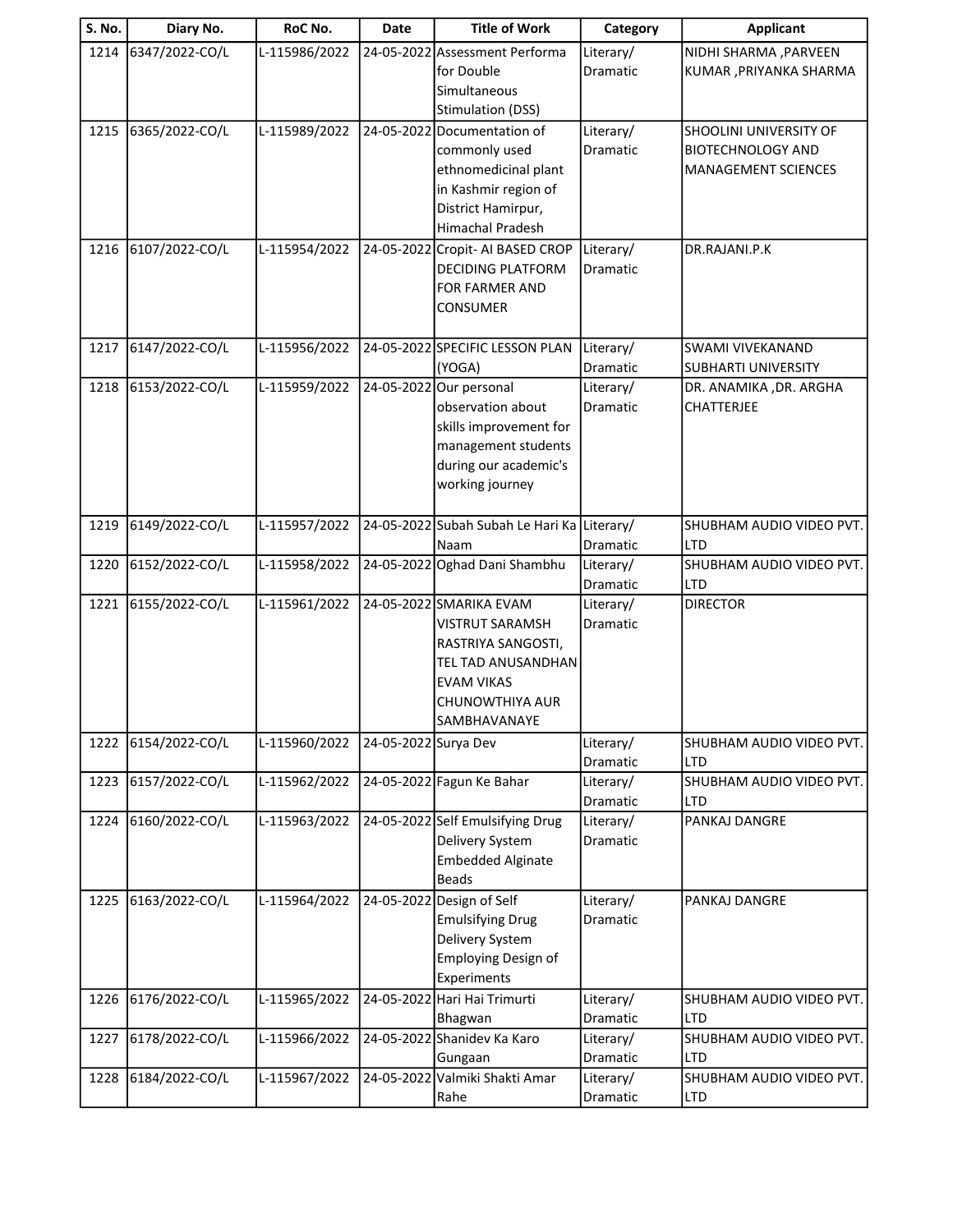| <b>S. No.</b> | Diary No.      | RoC No.       | <b>Date</b>           | <b>Title of Work</b>                                                                                                | Category              | <b>Applicant</b>                                                                                                                                     |
|---------------|----------------|---------------|-----------------------|---------------------------------------------------------------------------------------------------------------------|-----------------------|------------------------------------------------------------------------------------------------------------------------------------------------------|
| 1229          | 6205/2022-CO/L | L-115968/2022 |                       | 24-05-2022 Step by step protocol<br>for shade matching in<br>patients with<br>maxillofacial defects.                | Literary/<br>Dramatic | DR AKANSHA VILAS BANSOD<br>, DR CHINMAYEE<br>DAHIHANDEKAR , DR SWETA<br><b>KALE PISULKAR</b>                                                         |
| 1230          | 6206/2022-CO/L | L-115969/2022 |                       | 24-05-2022 A-P-H-A-D Protocol for<br>patients in dental chair                                                       | Literary/<br>Dramatic | DR AKANSHA BANSOD, DR<br>CHINMAYEE DAHIHANDEKAR<br>,DR SWETA KALE PISULKAR                                                                           |
| 1231          | 6207/2022-CO/L | L-115970/2022 |                       | 24-05-2022 Sonnet on Solitude                                                                                       | Literary/<br>Dramatic | <b>D RAMESH KUMAR</b>                                                                                                                                |
| 1232          | 6221/2022-CO/L | L-115971/2022 |                       | 24-05-2022 MUKKAM - LOCAL KA<br>HAI                                                                                 | Literary/<br>Dramatic | ATHARVA VOHRA , NAMITA<br><b>BARDE</b>                                                                                                               |
| 1233          | 6222/2022-CO/L | L-115972/2022 | 24-05-2022 Design and | development of hybrid<br>machine learning<br>model for early<br>detection of liver<br>disease and its severity      | Literary/<br>Dramatic | <b>ACHAL RAJESH MATE</b><br>, PUSHKAR ASHOK NARKHEDE<br>RAJESH SHARDANAND,<br>PRASAD                                                                 |
| 1234          | 6224/2022-CO/L | L-115973/2022 |                       | 24-05-2022 AAO RE AAO RE                                                                                            | Literary/<br>Dramatic | MOVEMENT21 PEOPLE<br><b>ASSOCIATION</b>                                                                                                              |
| 1235          | 6349/2022-CO/L | L-115987/2022 | 24-05-2022 THE BRIDE  |                                                                                                                     | Literary/<br>Dramatic | JYOTI KHERIA KOTHARI                                                                                                                                 |
| 1236          | 5898/2022-CO/L | L-116014/2022 |                       | 24-05-2022 Jali Jali Re Maiya Ki Jyot Literary/<br>Jali Re                                                          | Dramatic              | SHUBHAM AUDIO VIDEO PVT.<br><b>LTD</b>                                                                                                               |
| 1237          | 5899/2022-CO/L | L-116013/2022 |                       | 24-05-2022 WATCH MY CRYPTO<br><b>COIN - ANDROID</b><br><b>APPLICATION FOR</b><br>CRYPTOCURRENCY<br><b>TRACKING"</b> | Literary/<br>Dramatic | APASHABI , DHANANJAY<br>SOLANKE, SANKET MATE<br>,TANMAY JADHAV, TUSHAR<br><b>GHIGE</b>                                                               |
| 1238          | 5891/2022-CO/L | L-116015/2022 |                       | 24-05-2022 LIC - Life is Comedy                                                                                     | Literary/<br>Dramatic | <b>Rahul Patel</b>                                                                                                                                   |
| 1239          | 5943/2022-CO/L | L-116040/2022 |                       | 24-05-2022 Datapool Brochure                                                                                        | Literary/<br>Dramatic | DEBASHISH SAKUNIA                                                                                                                                    |
| 1240          | 5876/2022-CO/L | L-116018/2022 |                       | 24-05-2022 Teleradiology and its<br>Applications                                                                    | Literary/<br>Dramatic | <b>KRISHNA INSTITUTE OF</b><br><b>MEDICAL SCIENCES</b><br>"DEEMED TO BE<br>UNIVERSITYâ€, KARAD                                                       |
| 1241          | 5880/2022-CO/L | L-116017/2022 |                       | 24-05-2022 USE OF SMART DENTAL<br><b>TELERADIOLOGY IN</b><br><b>DENTISTRY</b>                                       | Literary/<br>Dramatic | <b>KRISHNA INSTITUTE OF</b><br><b>MEDICAL SCIENCES</b><br>"DEEMED TO BE<br>UNIVERSITYâ€, KARAD                                                       |
| 1242          | 5888/2022-CO/L | L-116016/2022 |                       | 24-05-2022 E-Commerce<br>Chatbotify                                                                                 | Literary/<br>Dramatic | <b>ADYANT PRABHAT BAJPAI</b><br>APASHABI PATHAN ,RUTUJA<br><b>GOVING HOKARNE, VARUN</b><br>SATISHKUMAR MOHATA<br>, YUGANTARA MANOHAR<br><b>MOHOD</b> |
| 1243          | 5789/2022-CO/L | L-116024/2022 |                       | 24-05-2022 UTHA! JAAGEY VHA<br>(JAGO RE PYARE JAGO)                                                                 | Literary/<br>Dramatic | RADHA SOAMI SATSANG<br><b>BEAS</b>                                                                                                                   |
| 1244          | 5736/2022-CO/L | L-116025/2022 |                       | 24-05-2022 Mizo Nationalist<br>Upsurge                                                                              | Literary/<br>Dramatic | C LALTHLENGLIANA                                                                                                                                     |
| 1245          | 5900/2022-CO/L | L-116012/2022 |                       | 24-05-2022 BIOBERRIES: CRUX TO<br><b>STAINZ</b>                                                                     | Literary/<br>Dramatic | DR.MERLIN JAYARAJ ,DR.SAI<br>ARCHANA.P, HARISH RAGHAV                                                                                                |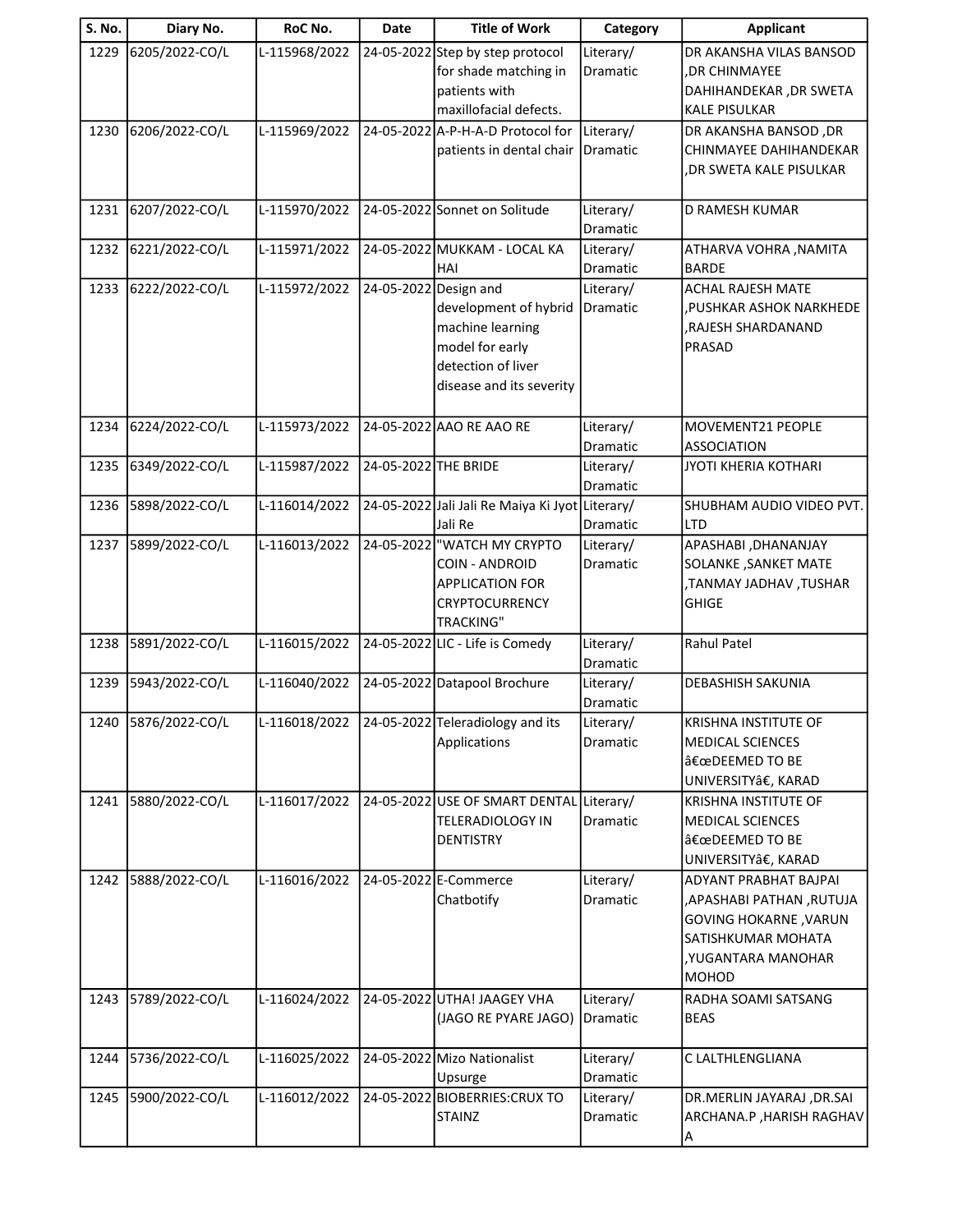| <b>S. No.</b> | Diary No.        | RoC No.       | <b>Date</b> | <b>Title of Work</b>                       | Category              | <b>Applicant</b>                                  |
|---------------|------------------|---------------|-------------|--------------------------------------------|-----------------------|---------------------------------------------------|
| 1246          | 5867/2022-CO/L   | L-116022/2022 |             | 24-05-2022 Management of                   | Literary/             | <b>KRISHNA INSTITUTE OF</b>                       |
|               |                  |               |             | Chronic Pain in                            | Dramatic              | <b>MEDICAL SCIENCES</b>                           |
|               |                  |               |             | Dentistry                                  |                       | "DEEMED TO BE                                     |
|               |                  |               |             |                                            |                       | UNIVERSITYâ€, KARAD                               |
| 1247          | 5874/2022-CO/L   | L-116019/2022 |             | 24-05-2022 Covid-19 India                  | Literary/             | AJINKYA KARDILE , APASHABI                        |
|               |                  |               |             | <b>Vaccination Status</b>                  | Dramatic              | PATHAN , DARSHAN PATIL                            |
|               |                  |               |             | Analysis                                   |                       | ,GAURAV SONAVANE                                  |
|               |                  |               |             |                                            |                       | HIMANSHU LENDE, LOKESH                            |
|               |                  |               |             |                                            |                       | AHIRE                                             |
| 1248          | 5871/2022-CO/L   | L-116020/2022 |             | 24-05-2022 Masseter Muscle                 | Literary/             | <b>KRISHNA INSTITUTE OF</b>                       |
|               |                  |               |             | Hypertrophy-                               | Dramatic              | <b>MEDICAL SCIENCES</b>                           |
|               |                  |               |             | Significance in                            |                       | "DEEMED TO BE                                     |
|               |                  |               |             | Dentistry                                  |                       | UNIVERSITYâ€, KARAD                               |
| 1249          | 5820/2022-CO/L   | L-116023/2022 |             | 24-05-2022 Efficient ways/                 | Literary/             | <b>BHARAT HEAVY ELECTRICALS</b>                   |
|               |                  |               |             | Components to enable                       | Dramatic              | LIMITED                                           |
|               |                  |               |             | Digital Procurement in                     |                       |                                                   |
|               |                  |               |             | <b>BHEL</b>                                |                       |                                                   |
| 1250          | 6120/2022-CO/L   | L-115955/2022 |             | 24-05-2022 One Day Operational             | Literary/             | DAMAN DEV SOOD                                    |
|               |                  |               |             | Resilience Professional                    | Dramatic              |                                                   |
|               |                  |               |             | Course                                     |                       |                                                   |
| 1251          | 6245/2022-CO/L   | L-115976/2022 |             | 24-05-2022 Big Data Analytics :            | Literary/             | <b>SWATI JAIPURKAR</b>                            |
|               |                  |               |             | Crossword puzzle                           | Dramatic              |                                                   |
| 1252          | 6269/2022-CO/L   | L-115978/2022 |             | 24-05-2022 Bhatar Badlai Senur             | Literary/             | <b>GANESH CHANDRA SURYA</b>                       |
|               |                  |               |             | Dale Par                                   | Dramatic              | TEAM FILM PVT. LTD                                |
| 1253          | 6272/2022-CO/L   | L-115979/2022 |             | 24-05-2022 Makai Ke Rotiya Pa              | Literary/             | <b>GANESH CHANDRA SURYA</b>                       |
|               |                  |               |             | Aam Ke Achhar                              | Dramatic              | TEAM FILM PVT. LTD                                |
| 1254          | 6277/2022-CO/L   | L-115980/2022 |             | 24-05-2022 Chaukathh Ta Rowatiya Literary/ |                       | <b>GANESH CHANDRA SURYA</b>                       |
| 1255          | 6279/2022-CO/L   | L-115981/2022 |             | Pagali<br>24-05-2022 Hilaweni Kamriya Ta   | Dramatic              | TEAM FILM PVT. LTD<br><b>GANESH CHANDRA SURYA</b> |
|               |                  |               |             | Girela Namariya                            | Literary/<br>Dramatic | TEAM FILM PVT. LTD                                |
| 1256          | 6239/2022-CO/L   | L-115975/2022 |             | 24-05-2022 CLINICAL CASE BASED             | Literary/             | <b>DR.ALICE PEACE SELVABAI R</b>                  |
|               |                  |               |             | <b>QUESTION BANK IN</b>                    | Dramatic              | & DR PRIYADARSHINI                                |
|               |                  |               |             | MICROBIOLOGY AS PER                        |                       | SHANMUGAM                                         |
|               |                  |               |             | <b>CBME CURRICULUM -</b>                   |                       |                                                   |
|               |                  |               |             | <b>GASTROINTESTINAL</b>                    |                       |                                                   |
|               |                  |               |             | <b>TRACT INFECTIONS</b>                    |                       |                                                   |
|               |                  |               |             |                                            |                       |                                                   |
| 1257          | 20113/2021-CO/L  | L-115990/2022 |             | 24-05-2022 IELTS Academic                  | Literary/             | KANAN INTERNATIONAL                               |
|               |                  |               |             | Beginners Lesson -                         | Dramatic              | PRIVATE LIMITED                                   |
|               |                  |               |             | Listening Set 3                            |                       |                                                   |
| 1258          | 13770/2021-CO/SW | SW-15433/2022 |             | 24-05-2022 LP HANGER SCHEDULE              | Computer              | BHARAT HEAVY ELECTRICALS                          |
|               |                  |               |             | <b>GENERATOR</b>                           | Software              | LIMITED,                                          |
| 1259          | 4176/2022-CO/L   | L-116004/2022 |             | 24-05-2022 Arpan's Training                | Literary/             | <b>ARPAN</b>                                      |
|               |                  |               |             | Manual On Personal                         | Dramatic              |                                                   |
|               |                  |               |             | Safety Education For 2                     |                       |                                                   |
|               |                  |               |             | Days                                       |                       |                                                   |
| 1260          | 4179/2022-CO/L   | L-116005/2022 |             | 24-05-2022 Arpan's Training                | Literary/             | <b>ARPAN</b>                                      |
|               |                  |               |             | Manual On Personal                         | Dramatic              |                                                   |
|               |                  |               |             | Safety Education For 3                     |                       |                                                   |
|               |                  |               |             | Days                                       |                       |                                                   |
| 1261          | 4183/2022-CO/L   | L-116006/2022 |             | 24-05-2022 Arpan Ke Vyaktigat              | Literary/             | ARPAN                                             |
|               |                  |               |             | Suraksha Shiksha                           | Dramatic              |                                                   |
|               |                  |               |             | Kaaryakram par                             |                       |                                                   |
|               |                  |               |             | Prashikshakon ke liye                      |                       |                                                   |
|               |                  |               |             | Prashikshan                                |                       |                                                   |
|               |                  |               |             | Margdarshika - 3 dino                      |                       |                                                   |
|               |                  |               |             | ke liye (in Hindi)                         |                       |                                                   |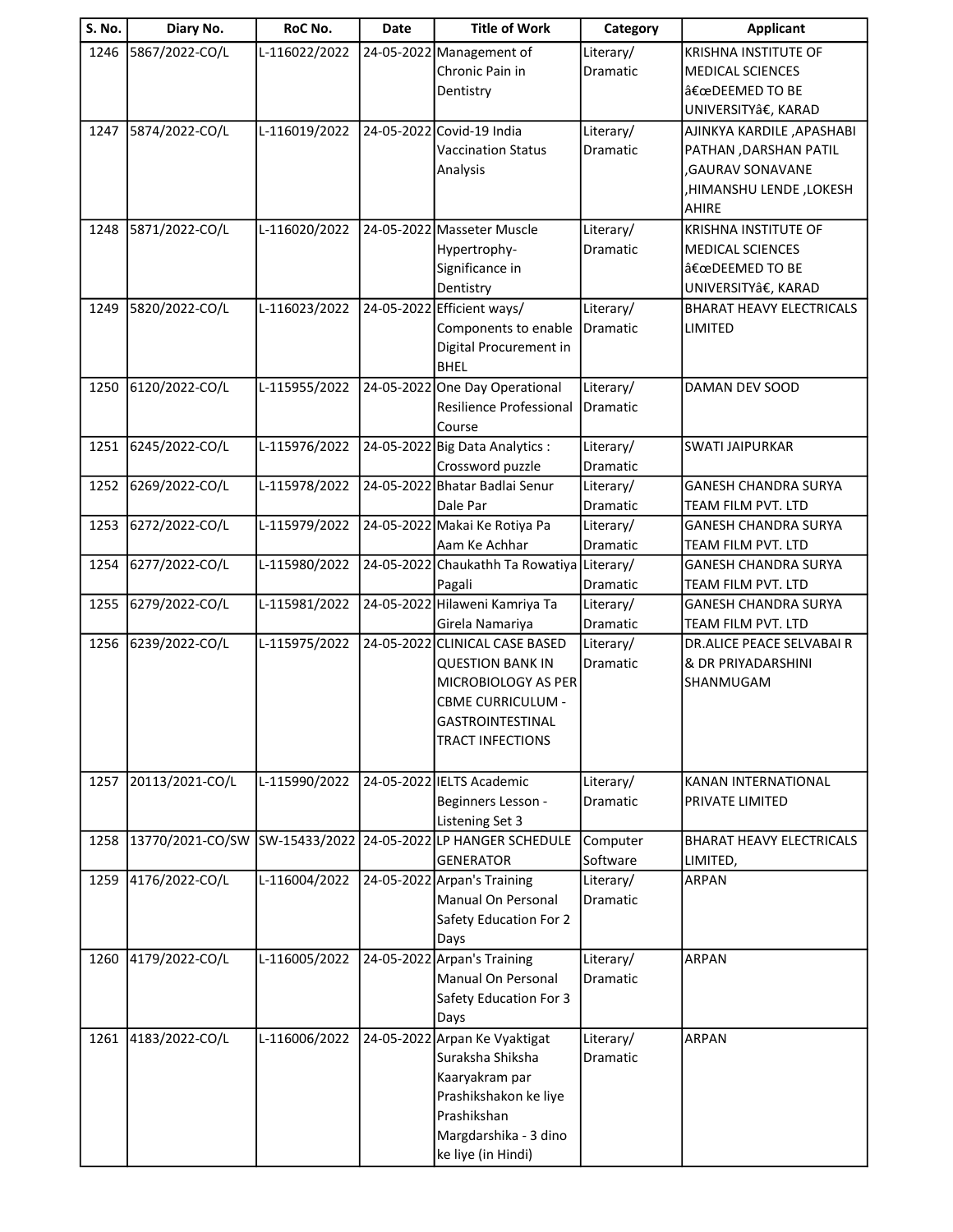| S. No. | Diary No.      | RoC No.       | Date                 | <b>Title of Work</b>                                                                                                                                                                             | Category              | <b>Applicant</b>                                                                            |
|--------|----------------|---------------|----------------------|--------------------------------------------------------------------------------------------------------------------------------------------------------------------------------------------------|-----------------------|---------------------------------------------------------------------------------------------|
| 1262   | 4184/2022-CO/L | L-116007/2022 | 24-05-2022 Arpanachi | Prasiksakansathi<br>Vaiyaktik Suraksha<br>Shikshnachi<br>Margdarshan Pustika -<br>2 Divasansathi (in<br>Marathi)                                                                                 | Literary/<br>Dramatic | <b>ARPAN</b>                                                                                |
| 1263   | 4266/2022-CO/L | L-116009/2022 |                      | 24-05-2022 TRANSEINT SPEED RISE<br>CALCULATION<br><b>METHOD FOR AHWR</b><br>NUECLEAR TURBINE                                                                                                     | Literary/<br>Dramatic | <b>Bharat Heavy Electricals</b><br>Limited,                                                 |
| 1264   | 4237/2022-CO/M | M-743/2022    | 24-05-2022 Sinner    |                                                                                                                                                                                                  | Music                 | Eritsou                                                                                     |
| 1265   | 4264/2022-CO/L | L-116008/2022 |                      | 24-05-2022 ELECTROMAGNATIC,<br><b>VENTILATION &amp; HEAT</b><br><b>TRANSFER</b><br><b>CALCULATION OF THDF</b><br>115/52 40 MW<br><b>GENERATOR MODULE</b>                                         | Literary/<br>Dramatic | <b>Bharat Heavy Electricals</b><br>Limited,                                                 |
| 1266   | 4559/2022-CO/L | L-116010/2022 |                      | 24-05-2022 Manual for sizing of<br>foundation brakes and<br>calculation of brake<br>factor for the brakes                                                                                        | Literary/<br>Dramatic | <b>BHARAT HEAVY ELECTRICALS</b><br>LIMITED                                                  |
| 1267   | 4878/2022-CO/L | L-116028/2022 |                      | 24-05-2022 EXERCISE AND DIET<br><b>LOG DIARY FOR</b><br><b>ADHERENCE TO</b><br><b>WEIGHT LOSS</b><br>PROGRAM ALONG<br>WITH DIET CHARTS IN<br>ENGLISH, KANNADA<br><b>AND MARATHI</b><br>LANGUAGES | Literary/<br>Dramatic | PEEYOOSHA GURUDUT                                                                           |
| 1268   | 5411/2022-CO/L | L-116033/2022 |                      | 24-05-2022 Homologation manual<br>on the applicable static Dramatic<br>and dynamic<br>homologation testing<br>of mechanical and<br>regenerative brakes for<br>e-Vehicle                          | Literary/             | <b>BHARAT HEAVY ELECTRICALS</b><br>LIMITED                                                  |
| 1269   | 5470/2022-CO/L | L-116034/2022 |                      | 24-05-2022 Four Step Method for<br><b>Effective Use of Social</b><br>Media Marketing in<br><b>NGOs</b>                                                                                           | Literary/<br>Dramatic | <b>ABHIJIT VHATKAR</b>                                                                      |
| 1270   | 5471/2022-CO/L | L-116035/2022 |                      | 24-05-2022 Manual on developing<br>governing equations<br>for vehicle dynamics<br>models of various<br>degrees of freedom                                                                        | Literary/<br>Dramatic | <b>BHARAT HEAVY ELECTRICALS</b><br>LIMITED                                                  |
| 1271   | 5870/2022-CO/L | L-116021/2022 |                      | 24-05-2022 Forgery Identification<br>and Detection of Text<br><b>Using MSER</b>                                                                                                                  | Literary/<br>Dramatic | CHETAN PADOLE, KHUSHBOO<br>BISEN, NISHA DABLE, POOJA<br><b>BHOLE, SUPRIYA</b><br>SAWWASHERE |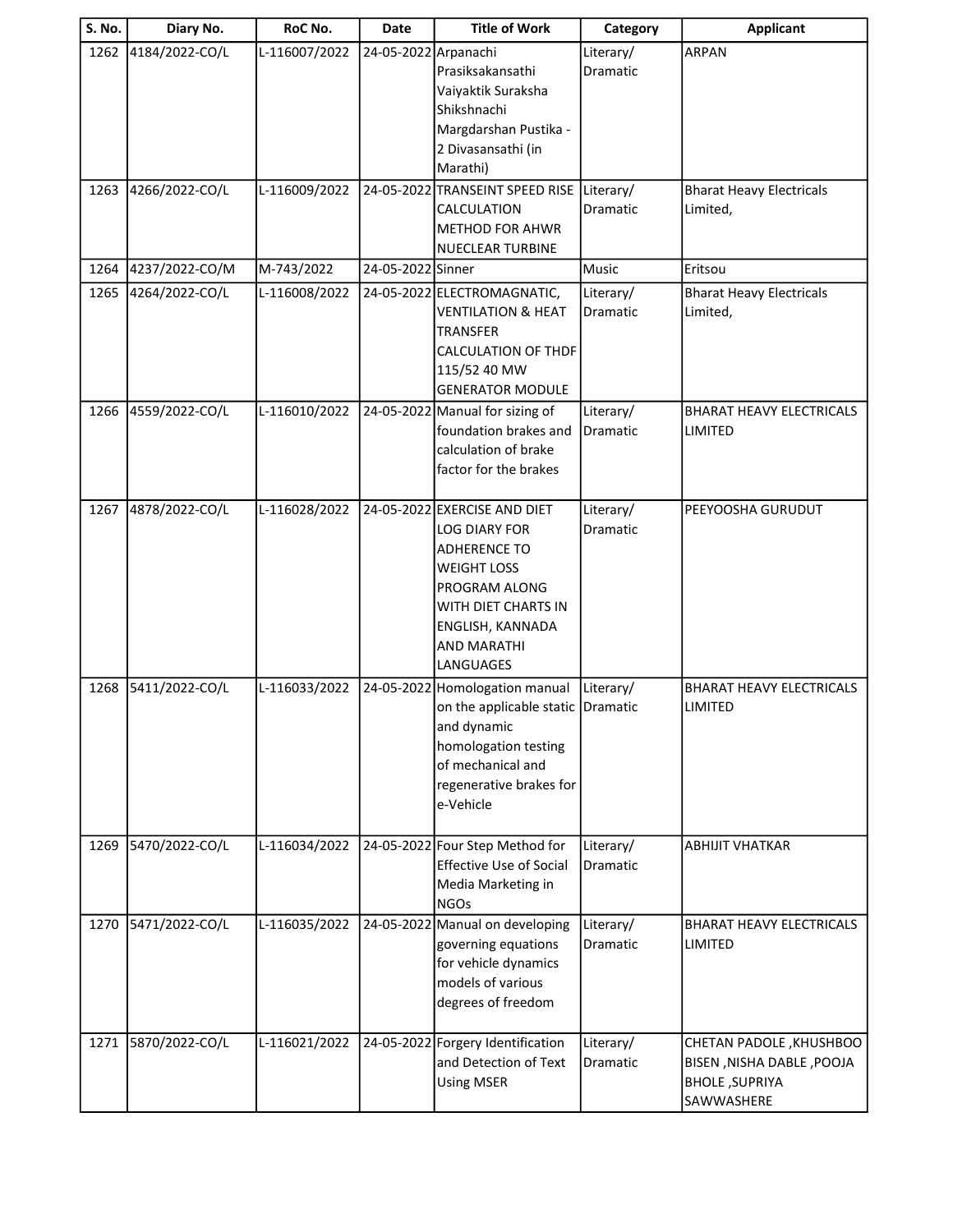| <b>S. No.</b> | Diary No.           | RoC No.       | <b>Date</b>         | <b>Title of Work</b>                                                                                                                                             | Category                     | <b>Applicant</b>                                                                                                        |
|---------------|---------------------|---------------|---------------------|------------------------------------------------------------------------------------------------------------------------------------------------------------------|------------------------------|-------------------------------------------------------------------------------------------------------------------------|
| 1272          | 5593/2022-CO/L      | L-116036/2022 |                     | 24-05-2022 Code For Structural<br>Analysis of Distribution<br>Manifold of ACC Dust                                                                               | Literary/<br>Dramatic        | <b>BHARAT HEAVY ELECTRICALS</b><br>LIMITED                                                                              |
| 1273          | 5595/2022-CO/L      | L-116026/2022 | 24-05-2022 CODE FOR | STRUCTURAL ANALYSIS<br>OF ACC MAIN STEAM<br><b>DUCT</b>                                                                                                          | Literary/<br>Dramatic        | <b>BHARAT HEAVY ELECTRICALS</b><br>LIMITED                                                                              |
| 1274          | 6249/2022-CO/L      | L-115977/2022 |                     | 24-05-2022 analysis of automatic<br>car lifting jack                                                                                                             | Literary/<br>Dramatic        | <b>ABHIJEET MAHANDULE</b><br>, AVINASH SOMATKAR<br>, DEEPRAJ DESHMUKH<br>, HARSHAD JADHAV, PRAJKTA<br>KALE, TANVI INGLE |
| 1275          | 5245/2022-CO/L      | L-116030/2022 |                     | 24-05-2022 Manual for thermal<br>analysis of brake<br>foundation                                                                                                 | Literary/<br><b>Dramatic</b> | <b>Bharat Heavy Electricals</b><br>Limited,                                                                             |
| 1276          | 5240/2022-CO/L      | L-116029/2022 |                     | 24-05-2022 Manual on adhesion<br>utilization of brake<br>system                                                                                                  | Literary/<br>Dramatic        | <b>Bharat Heavy Electricals</b><br>Limited,                                                                             |
| 1277          | 5246/2022-CO/L      | L-116031/2022 |                     | 24-05-2022 Manual on design and<br>analysis of DC DC<br>converter for e bus<br>application                                                                       | Literary/<br><b>Dramatic</b> | <b>Bharat Heavy Electricals</b><br>Limited,                                                                             |
| 1278          | 5265/2022-CO/L      | L-116032/2022 |                     | 24-05-2022 Manual on different<br>regeneration braking<br>strategies for full<br>electric commercial<br>vehicles                                                 | Literary/<br>Dramatic        | <b>Bharat Heavy Electricals</b><br>Limited,                                                                             |
| 1279          | 4861/2022-CO/L      | L-116027/2022 |                     | 24-05-2022 Manual on preparation<br>of vehicle and<br>aggregate drawings for<br>homologation of e-<br>vehicles                                                   | Literary/<br>Dramatic        | <b>BHARAT HEAVY ELECTRICALS</b><br>LIMITED                                                                              |
| 1280          | 4842/2022-CO/L      | L-116011/2022 |                     | 24-05-2022 Manual on preparing<br>bus body specifications<br>as per AIS 052, AIS 153<br>and other applicable<br>bus body codes                                   | Literary/<br>Dramatic        | <b>BHARAT HEAVY ELECTRICALS</b><br><b>LIMITED</b>                                                                       |
| 1281          | 2595/2022-CO/SW     |               |                     | SW-15456/2022 24-05-2022 EMERGENCY FIRE<br><b>REFUGE AREA</b><br><b>REQUIREMENTS FOR</b><br><b>OCCUPANTS IN HIGH</b><br>RISE BUILDINGS AS PER<br><b>NBC 2016</b> | Computer<br>Software         | Larsen & Toubro Limited                                                                                                 |
| 1282          | 2621/2022-CO/M      | M-740/2022    | 24-05-2022 sanfirst |                                                                                                                                                                  | Music                        | sanjay bhagtani                                                                                                         |
| 1283          | 2718/2022-CO/L      | L-116000/2022 |                     | 24-05-2022 Approach Manual for<br>custom development<br>of vehicle control unit<br>for Electric bus<br>application                                               | Literary/<br>Dramatic        | <b>BHARAT HEAVY ELECTRICALS</b><br>LIMITED,                                                                             |
| 1284          | 3614/2022-CO/M      | M-742/2022    |                     | 24-05-2022 Tera Chehera Original                                                                                                                                 | Music                        | Harshal Ashok Pawar                                                                                                     |
|               | 1285 3270/2022-CO/M | M-741/2022    | 24-05-2022 Sahino   | <b>Musical Track</b>                                                                                                                                             | Music                        | Amrin Nimeson Murmu                                                                                                     |
|               |                     |               |                     |                                                                                                                                                                  |                              |                                                                                                                         |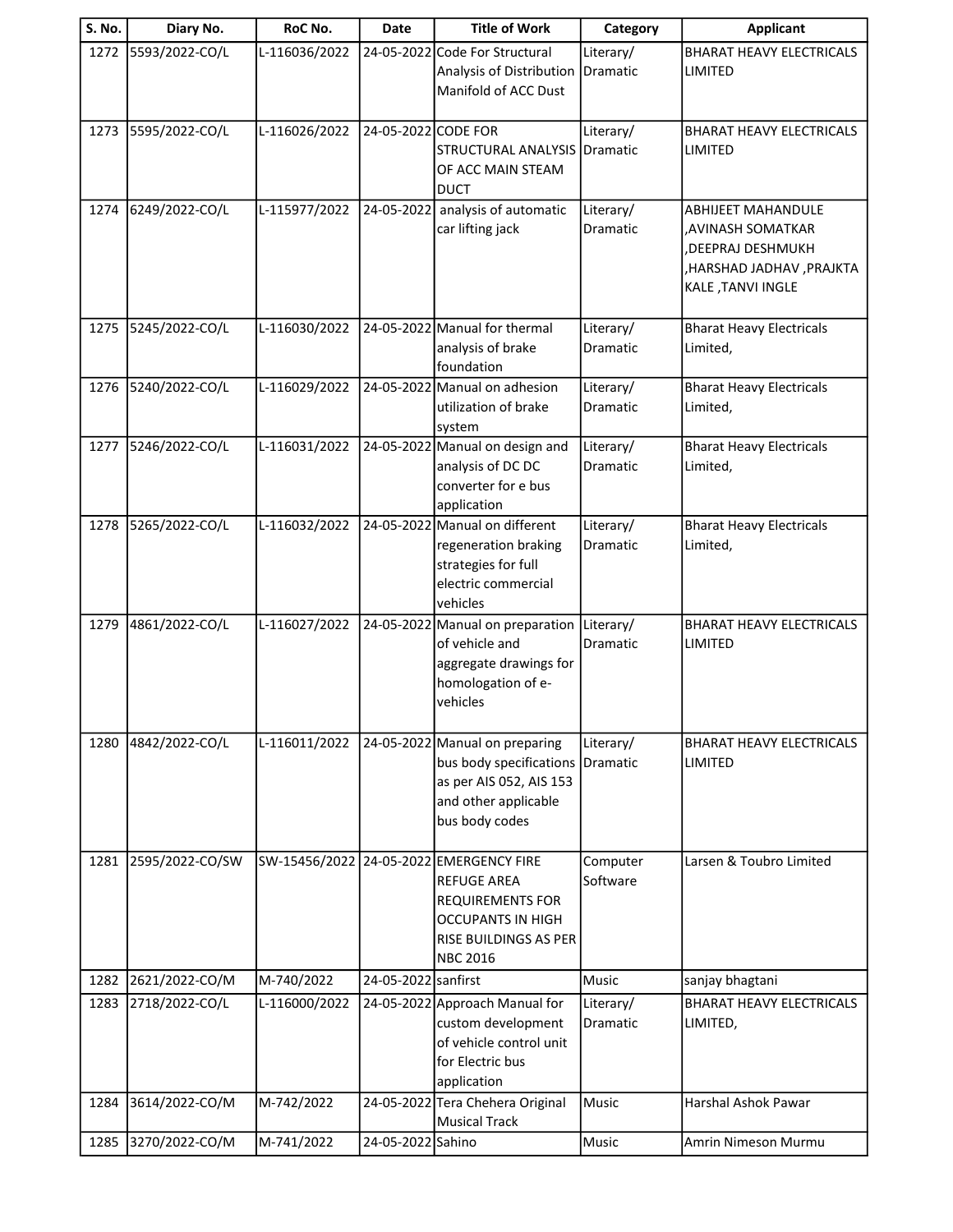| S. No. | Diary No.            | RoC No.                                | Date                 | <b>Title of Work</b>                                                                                                                                              | Category              | <b>Applicant</b>                                                                                                                                                                                                        |
|--------|----------------------|----------------------------------------|----------------------|-------------------------------------------------------------------------------------------------------------------------------------------------------------------|-----------------------|-------------------------------------------------------------------------------------------------------------------------------------------------------------------------------------------------------------------------|
| 1286   | 3471/2022-CO/L       | L-116001/2022                          |                      | 24-05-2022 SIP Media proxy for<br>conserving Network<br><b>Bandwith</b>                                                                                           | Literary/<br>Dramatic | <b>Bharat Electronics Limited</b>                                                                                                                                                                                       |
| 1287   | 3728/2022-CO/L       | L-116002/2022                          |                      | 24-05-2022 DCS based control<br>scheme for "Zero liquid Dramatic<br>discharge based<br>effluent treatment<br>Plant" for thermal<br>power plant                    | Literary/             | <b>BHARAT HEAVY ELECTRICALS</b><br>LIMITED,                                                                                                                                                                             |
| 1288   | 4112/2022-CO/L       | L-116003/2022                          |                      | 24-05-2022 ARPAN KI VYAKTIGAT<br><b>SURAKSHA SHIKSHA</b><br>PAATH YOJANA<br>MARGDARSHIKA -<br>KAKSHA 7 AUR 8 (IN<br>HINDI)                                        | Literary/<br>Dramatic | <b>ARPAN</b>                                                                                                                                                                                                            |
| 1289   | 1097/2022-CO/SW      |                                        |                      | SW-15445/2022 24-05-2022 Online Customizable<br>three stage academic<br>auditing System                                                                           | Computer<br>Software  | Dr. Leena Ragha , Dr. Shilpa<br>Shinde , Mr. Amey Rajmane<br>,Mr. Anuj Tiwari, Mr.<br>Nachiket Gavad, Mr.<br>Prasanna Pagar , Mr. Rajan<br>Singh                                                                        |
| 1290   | 895/2022-CO/M        | M-738/2022                             |                      | 24-05-2022 Mo Akhe Pakhe                                                                                                                                          | Music                 | Sourav Das                                                                                                                                                                                                              |
| 1291   | 1740/2022-CO/SW      | SW-15450/2022                          | 24-05-2022 SpikeVine |                                                                                                                                                                   | Computer<br>Software  | Eleves marketing solutions<br>private limited                                                                                                                                                                           |
| 1292   | 2171/2022-CO/SW      |                                        |                      | SW-15453/2022 24-05-2022 Software for Konkurs<br>Launcher Test<br>Equipment                                                                                       | Computer<br>Software  | <b>Bharat Dynamics Limited</b>                                                                                                                                                                                          |
| 1293   | 1726/2022-CO/SW      |                                        |                      | SW-15449/2022 24-05-2022 www.griplearn.com                                                                                                                        | Computer<br>Software  | <b>Smashing Learners OPC</b><br>Private Limited                                                                                                                                                                         |
| 1294   | 2586/2022-CO/SW      |                                        |                      | SW-15455/2022 24-05-2022 Automatic PowerPoint<br>Presentation<br>Generator                                                                                        | Computer<br>Software  | <b>Rohit Singhee</b>                                                                                                                                                                                                    |
|        | 1295 1589/2022-CO/SW | SW-15448/2022 24-05-2022 coviDoct      |                      |                                                                                                                                                                   | Computer<br>Software  | Abhirup Das, Arpan<br>Mukherjee , Ishan Chaudhuri<br>,Kuntal Paul ,Kushal Banik                                                                                                                                         |
| 1296   | 1588/2022-CO/SW      | SW-15447/2022 24-05-2022 Customized E- |                      | certificate Generation<br>& Authentication                                                                                                                        | Computer<br>Software  | Aditya Sandeep Desai<br>Aneesh Pradeep Mulay ,Laka<br>Parvez Kuwari , Leena Ragha<br>,Pavan Mohanbhai<br>Bhanushali , Pranjali Milind<br>Gurav, Shriyash Kashinath<br>Sutar, Smita Vinit Bhoir, Yash<br>Rajeev Kulkarni |
| 1297   | 1372/2022-CO/M       | M-739/2022                             |                      | 24-05-2022 Audio Song                                                                                                                                             | Music                 | Rohit Bakshi                                                                                                                                                                                                            |
| 1298   | 1495/2022-CO/SW      | SW-15446/2022                          |                      | 24-05-2022 Eventz Genie Mobile<br>Application                                                                                                                     | Computer<br>Software  | VIJAY CAVALE Director of<br>Enjin Experiences Pvt Ltd                                                                                                                                                                   |
| 1299   | 2270/2022-CO/SW      |                                        |                      | SW-15454/2022 24-05-2022 FPGA IP Core (RTL<br>design) for<br>deserialization and<br>pixel ordering for<br><b>CMOS</b> image sensors<br>with sub-LVDS<br>interface | Computer<br>Software  | Centre for Development of<br>Advanced Computing , C-DAC                                                                                                                                                                 |
| 1300   | 2045/2022-CO/A       |                                        |                      | A-142112/2022 24-05-2022 SURYA MATCH BOX                                                                                                                          | Artistic              | A K SOUNDARARAJAN                                                                                                                                                                                                       |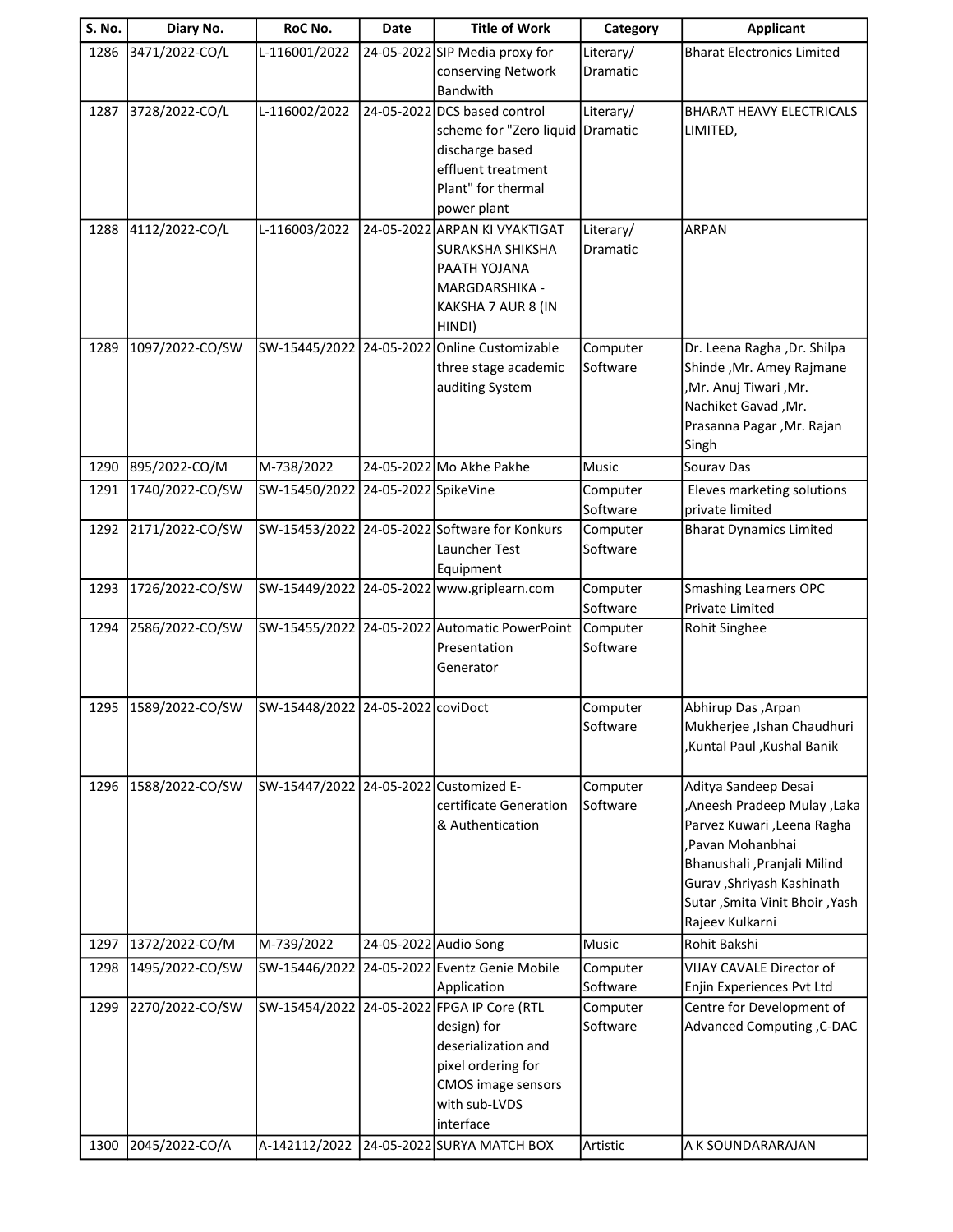| S. No. | Diary No.                                                 | RoC No.                              | Date               | <b>Title of Work</b>                                                                                                                                                                            | Category              | <b>Applicant</b>                                                                                                                                                    |
|--------|-----------------------------------------------------------|--------------------------------------|--------------------|-------------------------------------------------------------------------------------------------------------------------------------------------------------------------------------------------|-----------------------|---------------------------------------------------------------------------------------------------------------------------------------------------------------------|
| 1301   | 2170/2022-CO/SW                                           | SW-15452/2022                        |                    | 24-05-2022 Smart Pulse Meter with Computer<br>Audible Reading for<br><b>Patients with Visual</b><br>Impairments using<br>Arduino                                                                | Software              | Dr.M.Sudalaimani<br>,Mrs.L.V.Revathi                                                                                                                                |
| 1302   | 6362/2022-CO/L                                            | L-115988/2022                        | 24-05-2022 LEHANGA |                                                                                                                                                                                                 | Literary/<br>Dramatic | <b>GEET MP3 WHOSE</b><br>PROPRIETOR IS KEVAL SINGH                                                                                                                  |
| 1303   | 129/2022-CO/L                                             | L-115995/2022                        |                    | 24-05-2022 BRAHAMGYANVANI<br><b>DHRAMGRANTH</b>                                                                                                                                                 | Literary/<br>Dramatic | Ajeet Singh                                                                                                                                                         |
| 1304   | 196/2022-CO/L                                             | L-115997/2022                        |                    | 24-05-2022 SQuaRED SDLC-<br>Integrated Quality in<br>Software Development<br>Life Cycle                                                                                                         | Literary/<br>Dramatic | <b>Bharat Electronics Limited</b>                                                                                                                                   |
| 1305   | 553/2022-CO/L                                             | L-115999/2022                        |                    | 24-05-2022 A comparative study of<br>spam SMS detection<br>techniques for English<br>content using<br>supervised machine<br>learning algorithms                                                 | Literary/<br>Dramatic | Divya Ajay Jain , Jainish<br>Jitendra Sakhidas , Karuna Jay<br>Borhade, Linesh Sachin Patil<br>,Sahil Mahesh Darji ,Shah &<br>Anchor Kutchhi Engineering<br>College |
| 1306   | 195/2022-CO/L                                             | L-115996/2022                        |                    | 24-05-2022 Software architecture<br>solution for controlling<br>and streaming Desktop<br>based Virtual Reality<br>and Augmented Reality<br>(VR/AR) applications to<br>multiple mobile<br>phones | Literary/<br>Dramatic | <b>Bharat Electronics Limited</b>                                                                                                                                   |
| 1307   | 279/2022-CO/L                                             | L-115998/2022                        |                    | 24-05-2022 COFFEECHAT                                                                                                                                                                           | Literary/<br>Dramatic | VASWANI CHIRAG MANOJ                                                                                                                                                |
|        | 1308 30793/2021-CO/SW SW-15434/2022 24-05-2022 LawPlus.in |                                      |                    |                                                                                                                                                                                                 | Computer<br>Software  | Anuj Patil , Darshan Rao<br>,Kaustubh Utturwar ,Vanita<br>Mane                                                                                                      |
| 1309   | 1070/2022-CO/SW                                           |                                      |                    | SW-15443/2022 24-05-2022 trinityANALYTIKA                                                                                                                                                       | Computer<br>Software  | TRINITY MOBILITY PRIVATE<br><b>LIMITED</b>                                                                                                                          |
| 1310   | 1076/2022-CO/SW                                           | SW-15444/2022 24-05-2022 trinityDATA |                    |                                                                                                                                                                                                 | Computer<br>Software  | TRINITY MOBILITY PRIVATE<br>LIMITED                                                                                                                                 |
| 1311   | 30796/2021-CO/SW                                          |                                      |                    | SW-15435/2022 24-05-2022 Facial recognition in<br>Surveillence and<br><b>Multiple Communities</b>                                                                                               | Computer<br>Software  | ABHRADIPTA CHAKRABORTY<br>THAKUR, Anup Kumar Kolya<br>PROJJAL GOP,                                                                                                  |
| 1312   | 31673/2021-CO/SW SW-15438/2022                            |                                      |                    | 24-05-2022 Mobile App- Radio<br>Diagnosis                                                                                                                                                       | Computer<br>Software  | Tapasya karemore                                                                                                                                                    |
| 1313   |                                                           |                                      |                    | 31324/2021-CO/SW SW-15437/2022 24-05-2022 Career Development<br>Centre, Monitoring<br>System                                                                                                    | Computer<br>Software  | ICAR-National Academy of<br>Agricultural Research<br>Management                                                                                                     |
| 1314   | 31682/2021-CO/SW                                          |                                      |                    | SW-15439/2022 24-05-2022 Faculty Development<br><b>Centre Monitoring</b><br>System                                                                                                              | Computer<br>Software  | ICAR-National Academy of<br>Agricultural Research<br>Management                                                                                                     |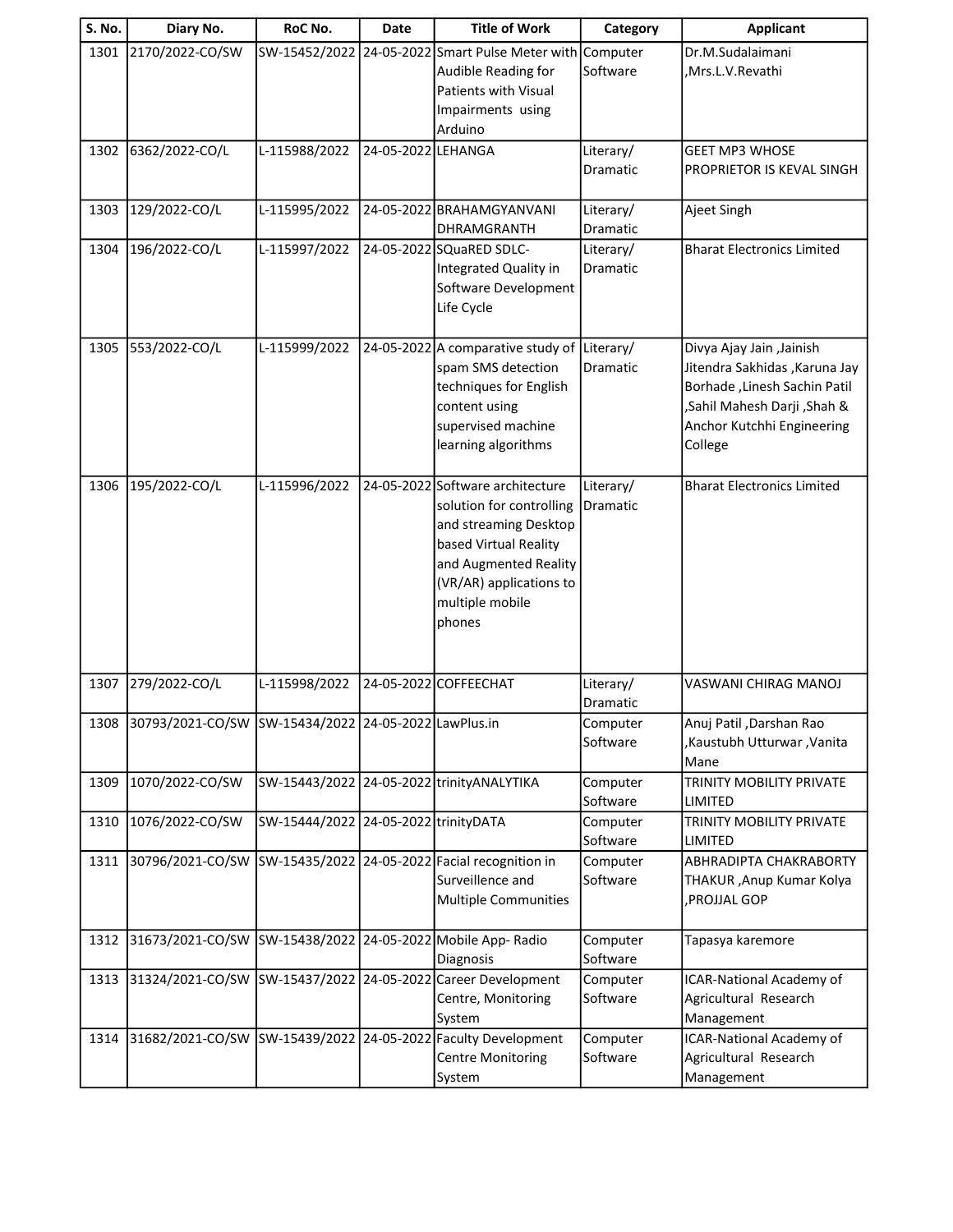| 31182/2021-CO/SW<br>SW-15436/2022<br>24-05-2022 SFTAGS: Serial File<br>1315<br>THE CHAIRMAN, DEFENCE<br>Computer                                          |                        |
|-----------------------------------------------------------------------------------------------------------------------------------------------------------|------------------------|
|                                                                                                                                                           |                        |
| Transfer application for Software                                                                                                                         | RESEARCH & DEVELOPMENT |
| Geo Satellite<br>ORGANIZATION Min of Def,                                                                                                                 |                        |
| Govt of India, Dte of ER & IPR                                                                                                                            |                        |
|                                                                                                                                                           |                        |
| SW-15440/2022 24-05-2022 Mine Specific Drone<br>31815/2021-CO/SW<br>1316<br>Computer<br>MINE GATE INDIA LLP                                               |                        |
| Software<br>Analytics Software<br>SW-15441/2022 24-05-2022 Automation Software<br>32000/2021-CO/SW<br>Computer<br>1317<br><b>BHARAT HEAVY ELECTRICALS</b> |                        |
| for Generation of GA<br>Software<br><b>LIMITED</b>                                                                                                        |                        |
| drawings of Battery                                                                                                                                       |                        |
| and Battery Chargers                                                                                                                                      |                        |
| 32017/2021-CO/SW SW-15442/2022 24-05-2022 SIGNALLING &<br><b>BHARAT HEAVY ELECTRICALS</b><br>1318<br>Computer                                             |                        |
| TELECOMMUNICATION Software<br>LIMITED                                                                                                                     |                        |
| S DESIGN                                                                                                                                                  |                        |
| <b>CALCULATION FOR</b>                                                                                                                                    |                        |
| <b>RAILWAYS</b>                                                                                                                                           |                        |
| 31827/2021-CO/L<br>L-115994/2022<br>24-05-2022 Design of X-band Multi<br>Literary/<br>1319<br><b>Bharat Electronics Limited</b>                           |                        |
| channel Down<br>Dramatic                                                                                                                                  |                        |
| converter with                                                                                                                                            |                        |
| integrated Transmit &                                                                                                                                     |                        |
| Calibration block                                                                                                                                         |                        |
| L-115993/2022<br>24-05-2022 A Report on<br>31664/2021-CO/L<br>Literary/<br>Sneha Mhatre<br>1320                                                           |                        |
| Earthquake Detector<br>Dramatic                                                                                                                           |                        |
| Alarm using Arduino<br>278/2022-CO/L<br>L-116041/2022<br>25-05-2022 BNI EXECUTIVE<br>Literary/<br><b>BNI Global, LLC</b><br>1321                          |                        |
| <b>DIRECTOR</b><br>Dramatic                                                                                                                               |                        |
| <b>OPERATIONS MANUAL</b>                                                                                                                                  |                        |
|                                                                                                                                                           |                        |
| 331/2022-CO/L<br>L-116043/2022<br>25-05-2022 ANDAAZ-E-AJJAY<br>Literary/<br>AJJAY GOSSWAMI<br>1322                                                        |                        |
| <b>GOSSWAMI</b><br>Dramatic                                                                                                                               |                        |
| 288/2022-CO/L<br>L-116042/2022<br>25-05-2022 Macros Numerical in<br>1323<br>pratibha paras wagahle, swati<br>Literary/                                    |                        |
| shrikant dronkar<br>Dramatic<br>System Programming                                                                                                        |                        |
| 2727/2022-CO/SW<br>SW-15463/2022<br>25-05-2022 PFIS-Palas Factory<br>Computer<br>Palas Software Pvt Ltd<br>1324                                           |                        |
| Software<br>Information System                                                                                                                            |                        |
| 1325<br>3113/2022-CO/SW<br>SW-15469/2022 25-05-2022 SMOAD CORE<br>Computer<br><b>SMOAD NETWORKS PRIVATE</b>                                               |                        |
| Software<br>LIMITED<br>SMOAD NETWORKS PRIVATE                                                                                                             |                        |
| SW-15470/2022 25-05-2022 SMOAD EDGE<br>3116/2022-CO/SW<br>1326<br>Computer<br>Software<br>LIMITED                                                         |                        |
| SW-15468/2022 25-05-2022 SMOAD GATEWAY<br>3112/2022-CO/SW<br>1327<br>Computer<br>SMOAD NETWORKS PRIVATE                                                   |                        |
| Software<br>LIMITED                                                                                                                                       |                        |
| 4129/2022-CO/SW<br>SW-15479/2022 25-05-2022 Krinza.com ecommerce<br>Mohammad Nasir Ahmad<br>1328<br>Computer                                              |                        |
| Software<br>website.                                                                                                                                      |                        |
| 3948/2022-CO/SW<br>SW-15477/2022 25-05-2022 Colour Image<br>Akash Yadav<br>1329<br>Computer                                                               |                        |
| Software<br>Copyright Protection                                                                                                                          |                        |
| <b>Scheme Using Saliency</b>                                                                                                                              |                        |
| & Edge Detection                                                                                                                                          |                        |
|                                                                                                                                                           |                        |
| SW-15473/2022 25-05-2022 MANNA CIPHERING<br>3280/2022-CO/SW<br>1330<br>Computer<br>NEELANJAN MANNA                                                        |                        |
| Software<br><b>STANDARD</b>                                                                                                                               |                        |
| 3279/2022-CO/SW<br>SW-15472/2022 25-05-2022 NEELANJAN MANNA<br>1331<br>Computer<br>Neelanjan Manna                                                        |                        |
| Software<br><b>FACIAL RECOGNITION</b>                                                                                                                     |                        |
| <b>BASED TWO FACTOR</b><br>MULTIMEDIA FILE                                                                                                                |                        |
| <b>QUANTUM COMPUTER</b>                                                                                                                                   |                        |
| PROOF ENCRYPTION                                                                                                                                          |                        |
|                                                                                                                                                           |                        |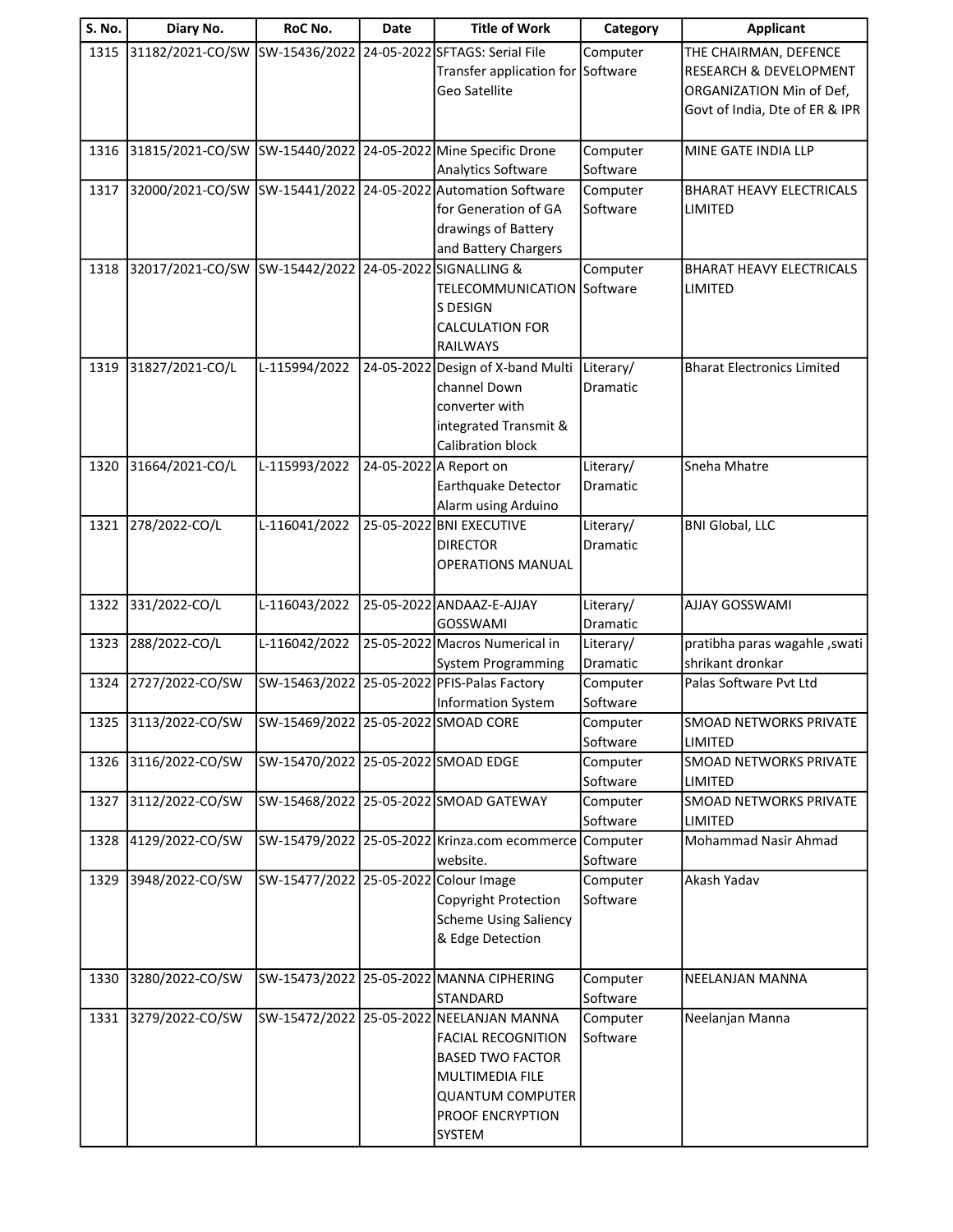| S. No. | Diary No.       | RoC No.                                 | <b>Date</b>       | <b>Title of Work</b>                                                       | Category             | <b>Applicant</b>                   |
|--------|-----------------|-----------------------------------------|-------------------|----------------------------------------------------------------------------|----------------------|------------------------------------|
| 1332   | 3356/2022-CO/SW | SW-15474/2022                           | 25-05-2022 ASTROV |                                                                            | Computer             | Vishal Vijaykumar Vastava          |
|        |                 |                                         |                   |                                                                            | Software             |                                    |
| 1333   | 3968/2022-CO/SW | SW-15478/2022 25-05-2022 MENTORING TO   |                   |                                                                            | Computer             | PAD UP VENTURES PRIVATE            |
|        |                 |                                         |                   | ACCELERATE(M2A)                                                            | Software             | LIMITED                            |
| 1334   | 2601/2022-CO/SW |                                         |                   | SW-15461/2022 25-05-2022 AUTO DRAFTING                                     | Computer             | Larsen & Toubro Limited            |
|        |                 |                                         |                   | MECHANICAL                                                                 | Software             |                                    |
|        |                 |                                         |                   | <b>DUCTWORK &amp;</b><br>PIPEWORK IN CAD                                   |                      |                                    |
|        |                 |                                         |                   | <b>USING LISP</b>                                                          |                      |                                    |
| 1335   | 2602/2022-CO/SW |                                         |                   | SW-15462/2022 25-05-2022 FIRE PUMP HEADER                                  | Computer             | Larsen & Toubro Limited            |
|        |                 |                                         |                   | <b>SIZING USING</b>                                                        | Software             |                                    |
|        |                 |                                         |                   | <b>CONTINUITY</b>                                                          |                      |                                    |
|        |                 |                                         |                   | <b>EQUATION</b>                                                            |                      |                                    |
| 1336   | 2600/2022-CO/SW |                                         |                   | SW-15460/2022 25-05-2022 LISP PROGRAM FOR                                  | Computer             | Larsen & Toubro Limited            |
|        |                 |                                         |                   | <b>IDENTIFYING</b>                                                         | Software             |                                    |
|        |                 |                                         |                   | <b>DUPLICATE BLOCKS IN</b>                                                 |                      |                                    |
|        |                 |                                         |                   | <b>AUTOCAD</b>                                                             |                      |                                    |
| 1337   | 2597/2022-CO/SW |                                         |                   | SW-15458/2022 25-05-2022 FIRE EXIT WIDTH -                                 | Computer             | Larsen & Toubro Limited            |
|        |                 |                                         |                   | <b>REQUIREMENT &amp;</b>                                                   | Software             |                                    |
|        |                 |                                         |                   | <b>SUFFICIENCY</b>                                                         |                      |                                    |
|        |                 |                                         |                   | <b>CHECKING AS PER NBC</b>                                                 |                      |                                    |
|        |                 |                                         |                   | 2016                                                                       |                      |                                    |
| 1338   | 2596/2022-CO/SW |                                         |                   | SW-15457/2022 25-05-2022 LIFE SAFETY EGRESS                                | Computer             | Larsen & Toubro Limited            |
|        |                 |                                         |                   | <b>CALCULATION FOR</b>                                                     | Software             |                                    |
|        |                 |                                         |                   | <b>METRO STATION - SIDE</b>                                                |                      |                                    |
|        |                 |                                         |                   | & ISLAND PLATFORMS                                                         |                      |                                    |
|        |                 |                                         |                   |                                                                            |                      |                                    |
| 1339   | 2598/2022-CO/SW |                                         |                   | SW-15459/2022 25-05-2022 AUTO-DRAFTING FIRE<br>ALARM SCHEME USING Software | Computer             | Larsen & Toubro Limited            |
|        |                 |                                         |                   | <b>LISP</b>                                                                |                      |                                    |
| 1340   | 3100/2022-CO/SW |                                         |                   | SW-15467/2022 25-05-2022 Report Making using                               | Computer             | Madhavi Darla                      |
|        |                 |                                         |                   | JavaScript                                                                 | Software             |                                    |
| 1341   | 3266/2022-CO/SW |                                         |                   | SW-15471/2022 25-05-2022 Cross Table Maker                                 | Computer             | Madhavi Darla                      |
|        |                 |                                         |                   | using JavaScript                                                           | Software             |                                    |
| 1342   | 3018/2022-CO/SW | SW-15465/2022 25-05-2022 RTO24X7        |                   |                                                                            | Computer             | RELIABLE TECHNO                    |
|        |                 |                                         |                   |                                                                            | Software             | ORGANISATION                       |
| 1343   | 3029/2022-CO/SW | SW-15466/2022 25-05-2022 Genius-ISG Fee |                   |                                                                            | Computer             | <b>In-Solutions Global Limited</b> |
|        |                 |                                         |                   | Management                                                                 | Software             |                                    |
| 1344   | 2963/2022-CO/SW |                                         |                   | SW-15464/2022 25-05-2022 ALGORITHM FOR                                     | Computer             | <b>INDIAN INSTITUE OF</b>          |
|        |                 |                                         |                   | <b>BLOOD PRESSURE</b>                                                      | Software             | <b>TECHNOLOGY MADARAS</b>          |
|        |                 |                                         |                   | <b>ESTIMATION FROM</b>                                                     |                      |                                    |
|        |                 |                                         |                   | <b>PPG SIGNALS</b><br>SW-15480/2022 25-05-2022 Aryans Shikara App          |                      | Aryans Group of Colleges           |
| 1345   | 4191/2022-CO/SW |                                         |                   |                                                                            | Computer<br>Software |                                    |
| 1346   | 4235/2022-CO/SW | SW-15481/2022                           |                   | 25-05-2022 CARGODASH                                                       | Computer             | SGATE TECH SOLUTIONS PVT.          |
|        |                 |                                         |                   | SOFTWARE                                                                   | Software             | LTD.                               |
| 1347   | 6840/2021-CO/CF | CF-5093/2022                            |                   | 25-05-2022 E learning Master                                               | Cinematograph        | <b>TATA STEEL LIMITED</b>          |
|        |                 |                                         |                   | Module related to                                                          | Film                 |                                    |
|        |                 |                                         |                   | Work Permit System                                                         |                      |                                    |
| 1348   | 6846/2021-CO/CF | CF-5091/2022                            |                   | 25-05-2022 E learning Master                                               | Cinematograph        | TATA STEEL LIMITED                 |
|        |                 |                                         |                   | Module related to                                                          | Film                 |                                    |
|        |                 |                                         |                   | Strata Control                                                             |                      |                                    |
| 1349   | 6850/2021-CO/CF | CF-5090/2022                            |                   | 25-05-2022 E learning Master                                               | Cinematograph        | TATA STEEL LTD                     |
|        |                 |                                         |                   | Module related to                                                          | Film                 |                                    |
|        |                 |                                         |                   | Excavation                                                                 |                      |                                    |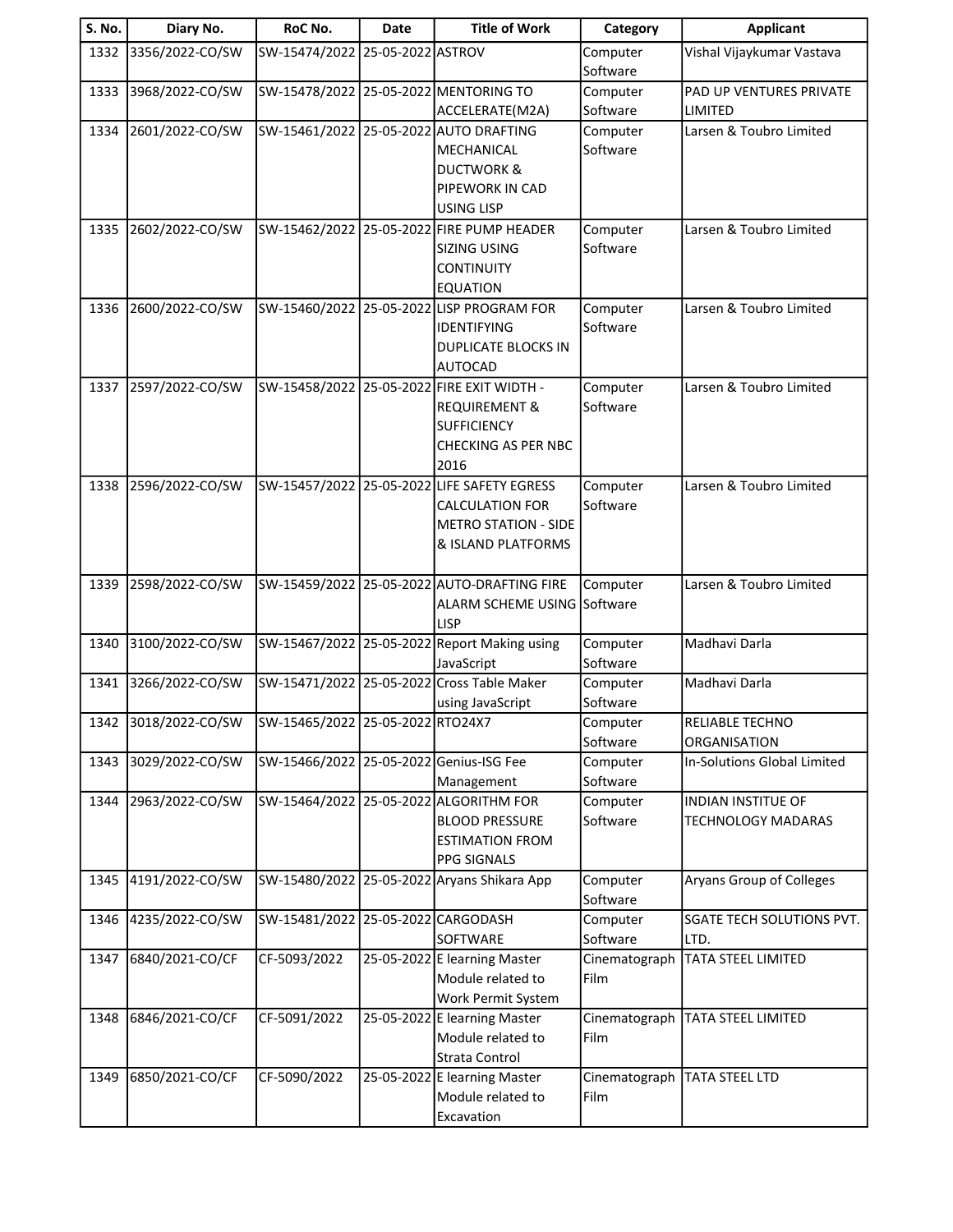| <b>S. No.</b> | Diary No.           | RoC No.       | <b>Date</b>           | <b>Title of Work</b>                         | Category        | <b>Applicant</b>                |
|---------------|---------------------|---------------|-----------------------|----------------------------------------------|-----------------|---------------------------------|
| 1350          | 6856/2021-CO/CF     | CF-5092/2022  |                       | 25-05-2022 E learning Master                 | Cinematograph   | <b>TATA STEEL LTD</b>           |
|               |                     |               |                       | Module related to                            | Film            |                                 |
|               |                     |               |                       | <b>Temporary Electrical</b>                  |                 |                                 |
|               |                     |               |                       | Wiring                                       |                 |                                 |
| 1351          | 6867/2021-CO/CF     | CF-5094/2022  |                       | 25-05-2022 E learning Master                 | Cinematograph   | TATA STEEL LIMITED              |
|               |                     |               |                       | Module related to                            | Film            |                                 |
|               |                     |               |                       | Working on Gas Lines                         |                 |                                 |
| 1352          | 6872/2021-CO/CF     | CF-5095/2022  |                       | 25-05-2022 E learning Practitioner           | Cinematograph   | TATA STEEL LIMITED              |
|               |                     |               |                       | Module related to                            | Film            |                                 |
|               |                     |               |                       | Working at Height                            |                 |                                 |
|               |                     |               |                       |                                              |                 |                                 |
| 1353          | 3384/2022-CO/SW     |               |                       | SW-15475/2022 25-05-2022 SDS RICE BROKING    | Computer        | SUDHIR DHANJAY SARODE           |
|               |                     |               |                       | <b>AND TRADING</b>                           | Software        |                                 |
|               |                     |               |                       | <b>AUCTIONING</b>                            |                 |                                 |
| 1354          | 5944/2022-CO/L      | L-116053/2022 |                       | 25-05-2022 BData Brochure                    | Literary/       | DEBASHISH SAKUNIA               |
|               |                     |               |                       |                                              | Dramatic        |                                 |
| 1355          | 5905/2022-CO/L      | L-116044/2022 |                       | 25-05-2022 Jalstotra (Majhi Viheer)          | Literary/       | CHITRA METE â€"                 |
|               |                     |               |                       |                                              | Dramatic        | <b>PROPRIETOR</b>               |
| 1356          | 5918/2022-CO/L      | L-116048/2022 |                       | 25-05-2022 Design Manual for High Literary/  |                 | <b>BHARAT HEAVY ELECTRICALS</b> |
|               |                     |               |                       | Pressure Piping in                           | Dramatic        | LIMITED                         |
|               |                     |               |                       | <b>Reverse Osmosis</b>                       |                 |                                 |
|               |                     |               |                       | System for Power plant                       |                 |                                 |
|               |                     |               |                       | Application                                  |                 |                                 |
| 1357          | 5939/2022-CO/L      | L-116051/2022 |                       | 25-05-2022 GOND GANON KA                     | Literary/       | <b>GONDRAJE DR. BIRSHAH</b>     |
|               |                     |               |                       | SAMAJIK KANOON                               | Dramatic        | KRISHNASHAH ATRAM               |
| 1358          | 5922/2022-CO/L      | L-116049/2022 |                       | 25-05-2022 An Optimal General                | Literary/       | BHARAT HEAVY ELECTRICALS        |
|               |                     |               |                       | Arrangement of                               | Dramatic        | LIMITED                         |
|               |                     |               |                       | Integrated skid for                          |                 |                                 |
|               |                     |               |                       | <b>Brackish Water</b>                        |                 |                                 |
|               |                     |               |                       | Reverse Osmosis and                          |                 |                                 |
|               |                     |               |                       | <b>High Flow Cartridge</b>                   |                 |                                 |
|               |                     |               |                       | Filter Systems in Power<br>Plant application |                 |                                 |
|               |                     |               |                       |                                              |                 |                                 |
|               | 1359 5924/2022-CO/L | L-116050/2022 | 25-05-2022 Saanjh     |                                              | Literary/       | LOVELLY PROFESSIONAL            |
|               |                     |               |                       |                                              | <b>Dramatic</b> | <b>UNIVERSITY, LOVELY</b>       |
|               |                     |               |                       |                                              |                 | PROFESSIONAL UNIVERSITY         |
| 1360          | 5908/2022-CO/L      | L-116045/2022 |                       | 25-05-2022 Betiya Kyu Hai Parayi             | Literary/       | SHUBHAM AUDIO VIDEO PVT.        |
|               |                     |               |                       | Maa                                          | Dramatic        | <b>LTD</b>                      |
| 1361          | 5915/2022-CO/L      | L-116046/2022 |                       | 25-05-2022 Procedure for Thimble             | Literary/       | <b>BHARAT HEAVY ELECTRICALS</b> |
|               |                     |               |                       | preparation at site for                      | Dramatic        | LIMITED                         |
|               |                     |               |                       | ESP PG test                                  |                 |                                 |
| 1362          | 5916/2022-CO/L      | L-116047/2022 |                       | 25-05-2022 Sketch of Experimental            | Literary/       | DR. ABDUL RAHMAN KHAN           |
|               |                     |               |                       | Setup to Measure the                         | Dramatic        |                                 |
|               |                     |               |                       | <b>Laminar Burning</b>                       |                 |                                 |
|               |                     |               |                       | Velocity                                     |                 |                                 |
|               |                     |               |                       |                                              |                 |                                 |
| 1363          | 5940/2022-CO/L      | L-116052/2022 |                       | 25-05-2022 Tools for Effective               | Literary/       | <b>CHOCKALINGAM T</b>           |
|               |                     |               |                       | Research                                     | Dramatic        |                                 |
| 1364          | 5948/2022-CO/L      | L-116054/2022 | 25-05-2022 ARTIFICIAL |                                              | Literary/       | <b>NATARAJAN R</b>              |
|               |                     |               |                       | <b>INTELLIGENCE IN</b>                       | Dramatic        |                                 |
|               |                     |               |                       | COMMUNICATION                                |                 |                                 |
|               |                     |               |                       | <b>ENGINEERING</b>                           |                 |                                 |
| 1365          | 28573/2021-CO/A     | A-142114/2022 | 25-05-2022 MAXXLINK   |                                              | Artistic        | MR. SHUBHAM NAGPAL              |
|               |                     |               |                       |                                              |                 | <b>TRADING AS: MAXXLINK</b>     |
|               |                     |               |                       |                                              |                 | INTERNATIONAL                   |
|               |                     |               |                       |                                              |                 | CORPORATION                     |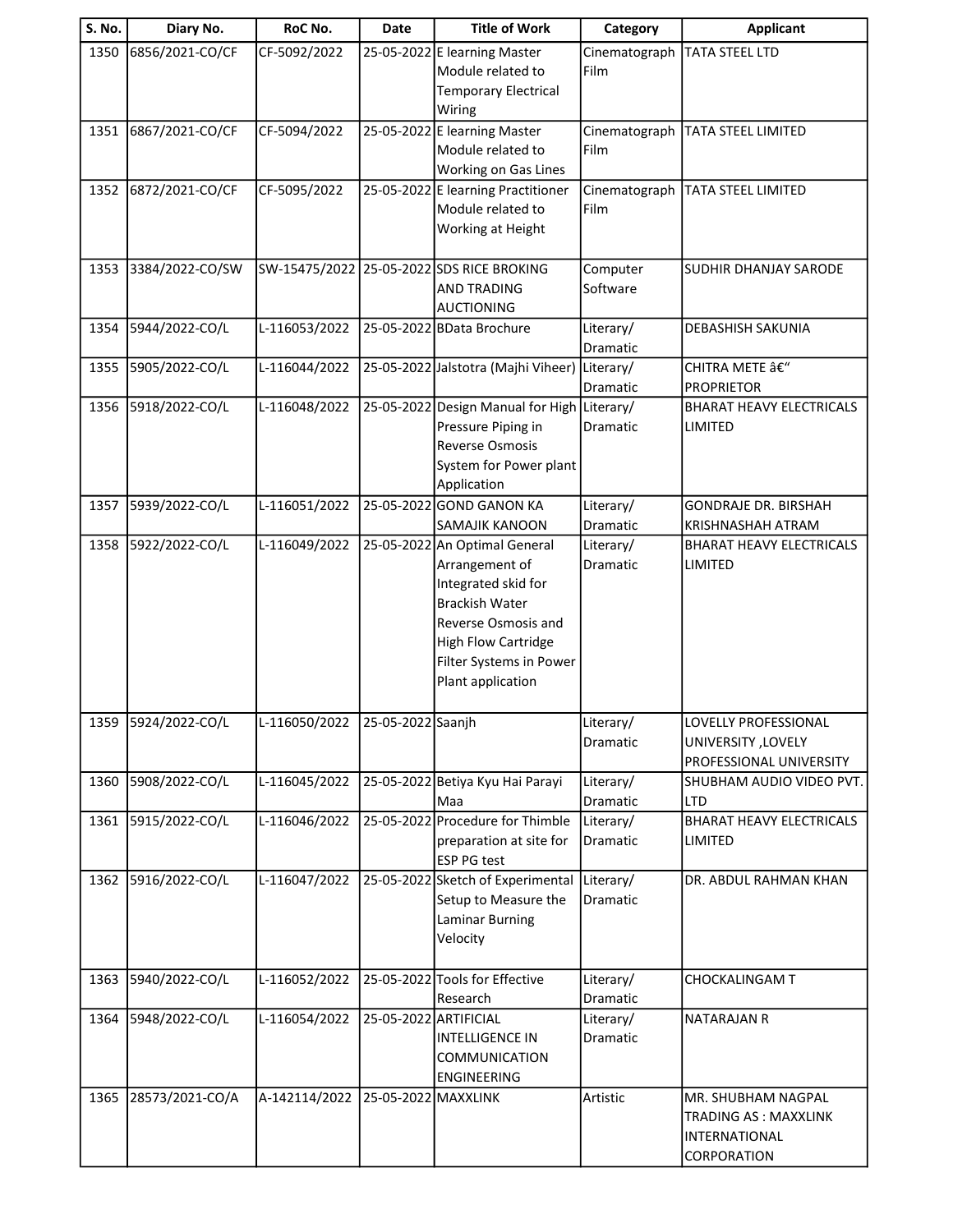| S. No. | Diary No.        | RoC No.       | <b>Date</b> | <b>Title of Work</b>                             | Category           | <b>Applicant</b>                                |
|--------|------------------|---------------|-------------|--------------------------------------------------|--------------------|-------------------------------------------------|
| 1366   | 29854/2021-CO/A  | A-142115/2022 |             | 25-05-2022 SUPER RAINWEAR                        | Artistic           | MR. HAKIMUDDIN M.                               |
|        |                  |               |             |                                                  |                    | PLASTICWALA TRADING AS                          |
|        |                  |               |             |                                                  |                    | <b>SUPER PLASTIC</b>                            |
|        |                  |               |             |                                                  |                    | <b>CORPORATION</b>                              |
| 1367   | 29859/2021-CO/A  | A-142116/2022 |             | 25-05-2022 TAGON-believe on best Artistic        |                    | MR. SURENDRA PAREKH                             |
| 1368   | 3799/2022-CO/SW  | SW-15476/2022 |             | 25-05-2022 Grid Maker using                      | Computer           | Madhavi Darla                                   |
|        |                  |               |             | JavaScript                                       | Software           |                                                 |
| 1369   | 27335/2021-CO/SR | SR-18366/2022 |             | 26-05-2022 PRATHAM SUMARI                        | Sound              | TOTAL MULTIMEDIA PVT LTD                        |
|        |                  |               |             | GANPATI (Shri Ganesh                             | Recording          |                                                 |
|        |                  |               |             | Vandana)                                         |                    |                                                 |
| 1370   | 30566/2021-CO/SR | SR-18354/2022 |             | 26-05-2022 MAANGNE SE - SATYA                    | Sound              | <b>Super Cassettes Industries</b>               |
|        |                  |               |             |                                                  | Recording          | Ltd.                                            |
| 1371   | 30568/2021-CO/SR | SR-18353/2022 |             | 26-05-2022 PALKON SE - SATYA 2                   | Sound              | <b>Super Cassettes Industries</b>               |
|        |                  |               |             |                                                  | Recording          | Ltd.                                            |
| 1372   | 30570/2021-CO/SR | SR-18352/2022 |             | 26-05-2022 SAATHI RE - SATYA 2                   | Sound              | <b>Super Cassettes Industries</b>               |
|        |                  |               |             |                                                  | Recording          | Ltd.                                            |
| 1373   | 30574/2021-CO/SR | SR-18351/2022 |             | 26-05-2022 CONTROL - SATYA 2                     | Sound              | <b>Super Cassettes Industries</b>               |
|        |                  |               |             |                                                  | Recording          | Ltd.                                            |
| 1374   | 30846/2021-CO/SR | SR-18369/2022 |             | 26-05-2022 NASEEBA - BAAT BANN                   | Sound              | <b>Super Cassettes Industries</b>               |
|        |                  |               |             | GAYI                                             | Recording          | Ltd.                                            |
| 1375   | 30848/2021-CO/SR | SR-18370/2022 |             | 26-05-2022 DANCE KARNA- BAAT                     | Sound              | <b>Super Cassettes Industries</b>               |
|        |                  |               |             | <b>BANN GAYI</b>                                 | Recording          | Ltd.                                            |
| 1376   | 30850/2021-CO/SR | SR-18371/2022 |             | 26-05-2022 MAN TU SHUDI - BAAT                   | Sound              | <b>Super Cassettes Industries</b>               |
|        | 30939/2021-CO/SR | SR-18376/2022 |             | <b>BANN GAYI</b><br>26-05-2022 KATTO RANI - BAAT | Recording<br>Sound | Ltd.                                            |
| 1377   |                  |               |             | <b>BANN GAYI</b>                                 | Recording          | <b>Super Cassettes Industries</b><br>Ltd.       |
| 1378   | 30842/2021-CO/SR | SR-18367/2022 |             | 26-05-2022 SAAT SURON KE                         | Sound              | <b>Super Cassettes Industries</b>               |
|        |                  |               |             | <b>SARGAM SEY HAI HAR</b>                        | Recording          | Ltd.                                            |
|        |                  |               |             | JEEVAN-LIFE MEIN                                 |                    |                                                 |
|        |                  |               |             | <b>HUNGAMA HAI</b>                               |                    |                                                 |
| 1379   | 30844/2021-CO/SR | SR-18368/2022 |             | 26-05-2022 TEDHA KABHI SEEDHA                    | Sound              | <b>Super Cassettes Industries</b>               |
|        |                  |               |             | KAHE-REMIX- LIFE                                 | Recording          | Ltd.                                            |
|        |                  |               |             | MEIN HUNGAMA HAI                                 |                    |                                                 |
| 1380   | 30942/2021-CO/SR | SR-18375/2022 |             | 26-05-2022 TUMHARI MAA KA                        | Sound              | <b>Super Cassettes Industries</b>               |
|        |                  |               |             | <b>GHOSLA - DELHI EYE</b>                        | Recording          | Ltd.                                            |
| 1381   | 30946/2021-CO/SR | SR-18374/2022 |             | 26-05-2022 HUM DHOOP KI LASSI                    | Sound              | <b>Super Cassettes Industries</b>               |
|        |                  |               |             | PEETE- DELHI EYE                                 | Recording          | Ltd.                                            |
| 1382   | 30947/2021-CO/SR | SR-18373/2022 |             | 26-05-2022 ZYADA SE ZYADA -                      | Sound              | <b>Super Cassettes Industries</b>               |
|        |                  |               |             | MALE- DELHI EYE                                  | Recording          | Ltd.                                            |
| 1383   | 30951/2021-CO/SR | SR-18372/2022 |             | 26-05-2022 ZYADA SE ZYADA -                      | Sound              | <b>Super Cassettes Industries</b>               |
|        |                  |               |             | FEMALE-DELHI EYE                                 | Recording          | Ltd.                                            |
| 1384   | 30294/2021-CO/SR | SR-18357/2022 |             | 26-05-2022 Thuli Thuliya                         | Sound              | <b>SONY MUSIC</b><br><b>ENTERTAINMENT INDIA</b> |
|        |                  |               |             | Mazhaithuliyai                                   | Recording          |                                                 |
|        |                  |               |             |                                                  |                    | PRIVATE LIMITED                                 |
| 1385   | 30295/2021-CO/SR | SR-18356/2022 |             | 26-05-2022 Vachikko Enna Kattikko Sound          |                    | <b>SONY MUSIC</b><br>ENTERTAINMENT INDIA        |
|        |                  |               |             |                                                  | Recording          | PRIVATE LIMITED                                 |
| 1386   | 30291/2021-CO/SR | SR-18359/2022 |             | 26-05-2022 Wherever You Go                       | Sound              | <b>SONY MUSIC</b>                               |
|        |                  |               |             |                                                  | Recording          | ENTERTAINMENT INDIA                             |
|        |                  |               |             |                                                  |                    | PRIVATE LIMITED                                 |
| 1387   | 30293/2021-CO/SR | SR-18358/2022 |             | 26-05-2022 Fast Fooduthan Neeya                  | Sound              | <b>SONY MUSIC</b>                               |
|        |                  |               |             |                                                  | Recording          | ENTERTAINMENT INDIA                             |
|        |                  |               |             |                                                  |                    | PRIVATE LIMITED                                 |
| 1388   | 30197/2021-CO/SR | SR-18362/2022 |             | 26-05-2022 MEETHI MEETHI                         | Sound              | <b>Super Cassettes Industries</b>               |
|        |                  |               |             | <b>BAATEIN - MORNING</b>                         | Recording          | Ltd.                                            |
|        |                  |               |             | <b>WALK</b>                                      |                    |                                                 |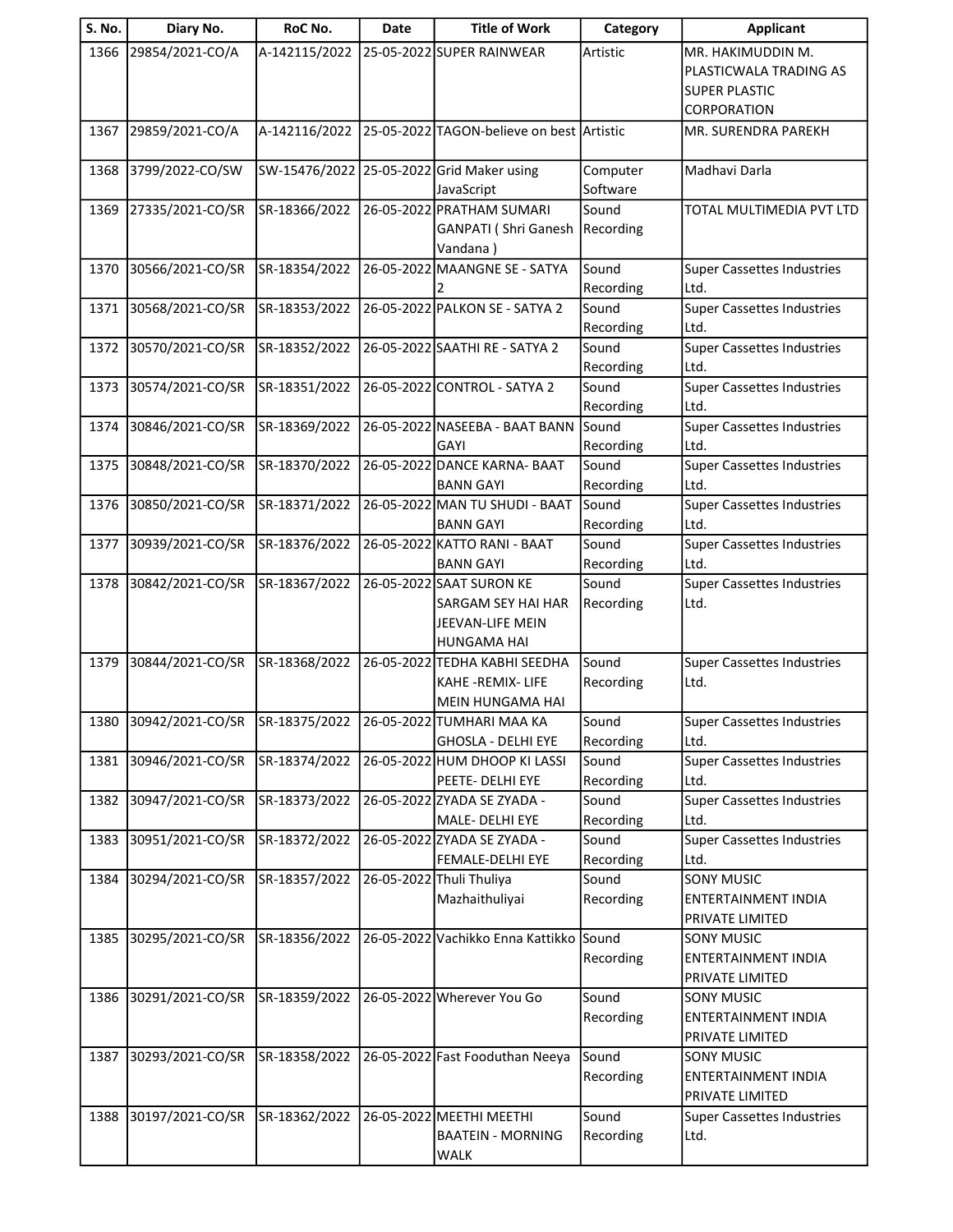| <b>S. No.</b> | Diary No.        | RoC No.       | Date             | <b>Title of Work</b>              | Category  | <b>Applicant</b>           |
|---------------|------------------|---------------|------------------|-----------------------------------|-----------|----------------------------|
| 1389          | 30406/2021-CO/SR | SR-18355/2022 |                  | 26-05-2022 Oorula Unakkoru        | Sound     | <b>SONY MUSIC</b>          |
|               |                  |               |                  | Medai                             | Recording | ENTERTAINMENT INDIA        |
|               |                  |               |                  |                                   |           | PRIVATE LIMITED            |
| 1390          | 30289/2021-CO/SR | SR-18360/2022 |                  | 26-05-2022 Kadhal Enbadhu         | Sound     | <b>SONY MUSIC</b>          |
|               |                  |               |                  |                                   | Recording | <b>ENTERTAINMENT INDIA</b> |
|               |                  |               |                  |                                   |           | PRIVATE LIMITED            |
| 1391          | 30288/2021-CO/SR | SR-18361/2022 |                  | 26-05-2022 Nongu Vandiya Poottu   | Sound     | <b>SONY MUSIC</b>          |
|               |                  |               |                  |                                   | Recording | <b>ENTERTAINMENT INDIA</b> |
|               |                  |               |                  |                                   |           | PRIVATE LIMITED            |
| 1392          | 30123/2021-CO/SR | SR-18363/2022 |                  | 26-05-2022 Oyya Oyyalo            | Sound     | <b>SONY MUSIC</b>          |
|               |                  |               |                  |                                   | Recording | ENTERTAINMENT INDIA        |
|               |                  |               |                  |                                   |           | PRIVATE LIMITED            |
| 1393          | 27555/2021-CO/L  | L-116055/2022 |                  | 26-05-2022 KIT-Kalaignar          | Literary/ | KIT-Kalaignar Karunanidhi  |
|               |                  |               |                  | Karunanidhi Institute             | Dramatic  | Institute of Technology    |
|               |                  |               |                  | Of Technology An                  |           |                            |
|               |                  |               |                  | Autonomous                        |           |                            |
|               |                  |               |                  | Institution                       |           |                            |
| 1394          | 27577/2021-CO/SR | SR-18364/2022 |                  | 26-05-2022 DARSHAN DIKHLAO        | Sound     | TOTAL MULTIMEDIA PVT LTD   |
|               |                  |               |                  | <b>AMBEY MAA</b>                  | Recording |                            |
| 1395          | 27576/2021-CO/SR | SR-18365/2022 |                  | 26-05-2022 TU HI MERA             | Sound     | TOTAL MULTIMEDIA PVT LTD   |
|               |                  |               |                  | <b>VISHWASH MAA</b>               | Recording |                            |
| 1396          | 6381/2022-CO/L   | L-116068/2022 |                  | 26-05-2022 SHAKA LAKA BOOM        | Literary/ | <b>GEET MP3 WHOSE</b>      |
|               |                  |               |                  | <b>BOOM</b>                       | Dramatic  | PROPRIETOR IS KEVAL SINGH  |
|               |                  |               |                  |                                   |           |                            |
| 1397          | 6382/2022-CO/L   | L-116069/2022 | 26-05-2022 ALLAH |                                   | Literary/ | <b>GEET MP3 WHOSE</b>      |
|               |                  |               |                  |                                   | Dramatic  | PROPRIETOR IS KEVAL SINGH  |
|               |                  |               |                  |                                   |           |                            |
| 1398          | 6383/2022-CO/L   | L-116070/2022 |                  | 26-05-2022 BAD MUNDA              | Literary/ | <b>GEET MP3 WHOSE</b>      |
|               |                  |               |                  |                                   | Dramatic  | PROPRIETOR IS KEVAL SINGH  |
| 1399          | 6384/2022-CO/L   | L-116071/2022 |                  | 26-05-2022 GIRLFRIEND             | Literary/ | <b>GEET MP3 WHOSE</b>      |
|               |                  |               |                  |                                   | Dramatic  | PROPRIETOR IS KEVAL SINGH  |
|               |                  |               |                  |                                   |           |                            |
| 1400          | 6391/2022-CO/L   | L-116076/2022 |                  | 26-05-2022 Subah Subah Lo         | Literary/ | SHUBHAM AUDIO VIDEO PVT.   |
|               |                  |               |                  | Hanumat Ka Naam                   | Dramatic  | <b>LTD</b>                 |
| 1401          | 6440/2022-CO/L   | L-116080/2022 |                  | 26-05-2022 A model of retail Meta | Literary/ | <b>NITISH ARORA</b>        |
|               |                  |               |                  | verse                             | Dramatic  |                            |
| 1402          | 6446/2022-CO/L   | L-116081/2022 |                  | 26-05-2022 Documentation of       | Literary/ | SHOOLINI UNIVERSITY OF     |
|               |                  |               |                  | commonly used fodder              | Dramatic  | <b>BIOTECHNOLOGY AND</b>   |
|               |                  |               |                  | plants from Dwansi                |           | <b>MANAGEMENT SCIENCES</b> |
|               |                  |               |                  | region in District Solan          |           |                            |
|               |                  |               |                  | of Himachal Pradesh               |           |                            |
|               |                  |               |                  |                                   |           |                            |
| 1403          | 6488/2022-CO/L   | L-116083/2022 |                  | 26-05-2022 Assessment Proforma    | Literary/ | KALPANA THAKUR, NIDHI      |
|               |                  |               |                  | to measure Foot                   | Dramatic  | SHARMA, NIYATI ROHILLA     |
|               |                  |               |                  | <b>Pressure Distribution</b>      |           | , PARVEEN KUMAR            |
| 1404          | 6455/2022-CO/L   | L-116082/2022 |                  | 26-05-2022 Documentation of       | Literary/ | SHOOLINI UNIVERSITY OF     |
|               |                  |               |                  | commonly used fodder              | Dramatic  | <b>BIOTECHNOLOGY AND</b>   |
|               |                  |               |                  | plants in Dhaneta                 |           | <b>MANAGEMENT SCIENCES</b> |
|               |                  |               |                  | region of District                |           |                            |
|               |                  |               |                  | Hamirpur, Himachal                |           |                            |
|               |                  |               |                  | Pradesh                           |           |                            |
| 1405          | 6496/2022-CO/L   | L-116084/2022 |                  | 26-05-2022 SHREE NARSIMHAY        | Literary/ | <b>AVINASH KOLTE</b>       |
|               |                  |               |                  | <b>NAMAH</b>                      | Dramatic  |                            |
| 1406          | 6498/2022-CO/L   | L-116085/2022 |                  | 26-05-2022 Updated English        | Literary/ | <b>SHIPAN DAS</b>          |
|               |                  |               |                  | <b>Composition Writing</b>        | Dramatic  |                            |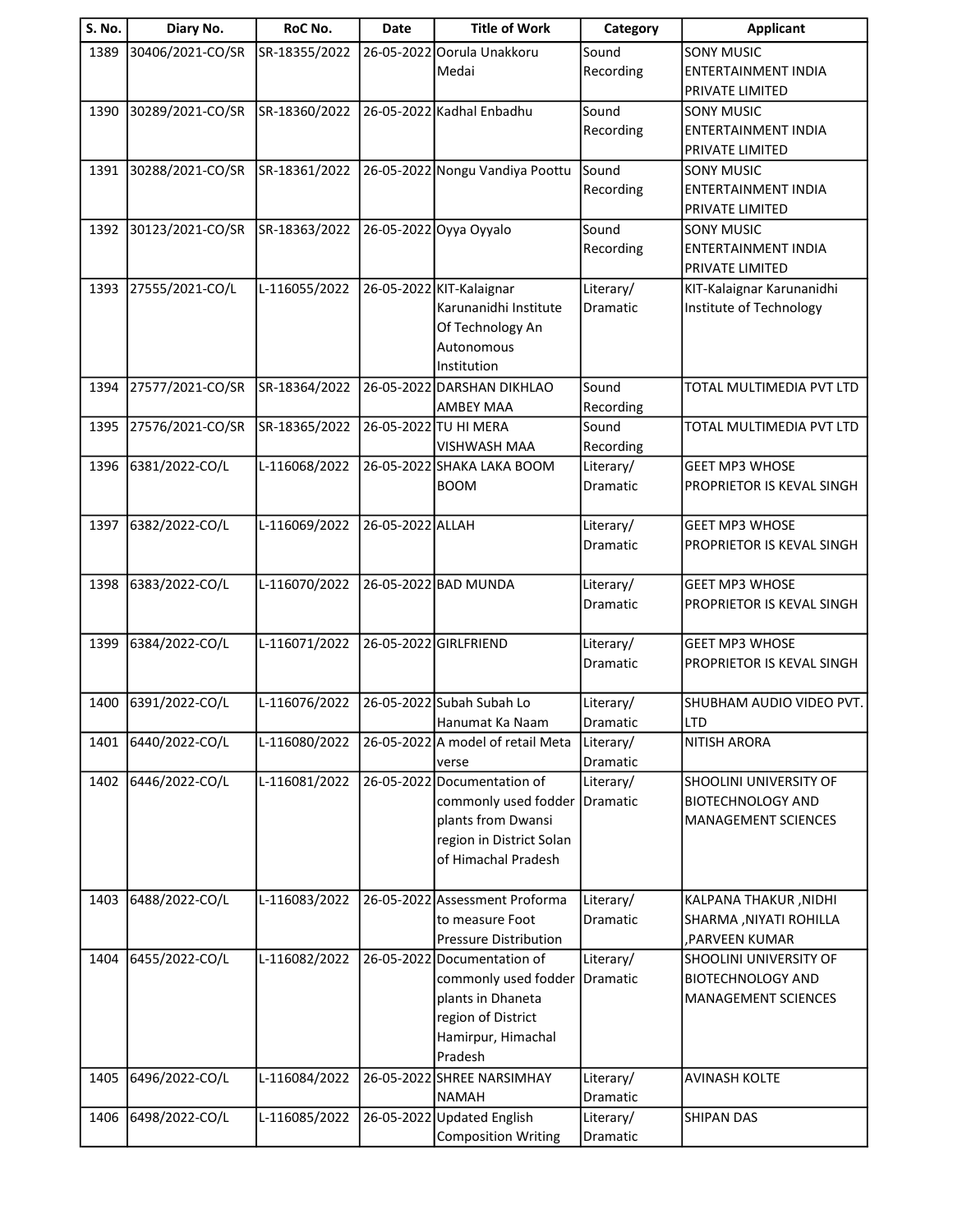| S. No. | Diary No.      | RoC No.       | Date                 | <b>Title of Work</b>                          | Category              | <b>Applicant</b>                                   |
|--------|----------------|---------------|----------------------|-----------------------------------------------|-----------------------|----------------------------------------------------|
| 1407   | 6542/2022-CO/L | L-116086/2022 |                      | 26-05-2022 A Sequential Tunnel                | Literary/             | DR. MUKESH S. LADDHA                               |
|        |                |               |                      | <b>Dilation Method For</b>                    | Dramatic              |                                                    |
|        |                |               |                      | <b>Anterior Cruciate</b>                      |                       |                                                    |
|        |                |               |                      | Ligament (ACL)                                |                       |                                                    |
|        |                |               |                      | Reconstruction                                |                       |                                                    |
|        |                |               |                      | Procedure (Ladhha                             |                       |                                                    |
|        |                |               |                      | Technique)                                    |                       |                                                    |
| 1408   | 6549/2022-CO/L | L-116087/2022 | 26-05-2022           | Documantation of                              | Literary/             | SHOOLINI UNIVERSITY OF                             |
|        |                |               |                      | commonaly used wild                           | Dramatic              | <b>BIOTECHNOLOGY AND</b>                           |
|        |                |               |                      | medicinal plants from                         |                       | <b>MANAGEMENT SCIENCES</b>                         |
|        |                |               |                      | Palampur, located in                          |                       |                                                    |
|        |                |               |                      | district Kangra.                              |                       |                                                    |
| 1409   | 6550/2022-CO/L | L-116088/2022 |                      | 26-05-2022 Documentation of                   | Literary/             | SHOOLINI UNIVERSITY OF                             |
|        |                |               |                      | some commonly used                            | Dramatic              | <b>BIOTECHNOLOGY AND</b>                           |
|        |                |               |                      | wild edible fruits in                         |                       | <b>MANAGEMENT SCIENCES</b>                         |
|        |                |               |                      | Namhol region of                              |                       |                                                    |
|        |                |               |                      | district Bilaspur,<br><b>Himachal Pradesh</b> |                       |                                                    |
|        |                |               |                      |                                               |                       |                                                    |
| 1410   | 6551/2022-CO/L | L-116089/2022 |                      | 26-05-2022 Documentation uses of Literary/    |                       | SHOOLINI UNIVERSITY OF<br><b>BIOTECHNOLOGY AND</b> |
|        |                |               |                      | medicinal plants from<br>Ludhiana, Punjab.    | Dramatic              | <b>MANAGEMENT SCIENCES</b>                         |
|        |                |               |                      |                                               |                       |                                                    |
| 1411   | 6553/2022-CO/L | L-116091/2022 |                      | 26-05-2022 Research Orientation               | Literary/             | DR. GAURAV SAWARKAR , DR.                          |
|        |                |               |                      | Module For Ayurveda                           | Dramatic              | PRITI DESAI , DR. VAISHALI                         |
|        |                |               |                      | Undergraduates                                |                       | <b>KUCHEWAR</b>                                    |
| 1412   | 6552/2022-CO/L | L-116090/2022 |                      | 26-05-2022 Documentation of                   | Literary/             | SHOOLINI UNIVERSITY OF                             |
|        |                |               |                      | some commonly used                            | Dramatic              | <b>BIOTECHNOLOGY AND</b>                           |
|        |                |               |                      | ethnomedicinal plants                         |                       | <b>MANAGEMENT SCIENCES</b>                         |
|        |                |               |                      | in Namhol region of                           |                       |                                                    |
|        |                |               |                      | district Bliaspur,                            |                       |                                                    |
|        |                |               |                      | Himachal Pradesh                              |                       |                                                    |
|        |                |               |                      |                                               |                       |                                                    |
| 1413   | 6554/2022-CO/L | L-116092/2022 |                      | 26-05-2022 Documentation uses of              | Literary/             | SHOOLINI UNIVERSITY OF                             |
|        |                |               |                      | medicinal plants in                           | Dramatic              | <b>BIOTECHNOLOGY AND</b>                           |
|        |                |               |                      | Raigad, Maharashtra.                          |                       | <b>MANAGEMENT SCIENCES</b>                         |
| 1414   | 6374/2022-CO/L | L-116064/2022 | 26-05-2022 TORONTO   |                                               | Literary/             | <b>GEET MP3 WHOSE</b>                              |
|        |                |               |                      |                                               | Dramatic              | PROPRIETOR IS KEVAL SINGH                          |
| 1415   |                |               | 26-05-2022 VIAH      |                                               |                       |                                                    |
|        | 6377/2022-CO/L | L-116065/2022 |                      |                                               | Literary/<br>Dramatic | <b>GEET MP3 WHOSE</b><br>PROPRIETOR IS KEVAL SINGH |
|        |                |               |                      |                                               |                       |                                                    |
| 1416   | 5664/2021-CO/A | A-142117/2022 |                      | 26-05-2022 TULSI LABEL                        | Artistic              | Dinesh Gupta                                       |
| 1417   | 6385/2022-CO/L | L-116072/2022 |                      | 26-05-2022 KALLI HO GAI                       | Literary/             | <b>GEET MP3 WHOSE</b>                              |
|        |                |               |                      |                                               | Dramatic              | PROPRIETOR IS KEVAL SINGH                          |
|        |                |               |                      |                                               |                       |                                                    |
| 1418   | 6387/2022-CO/L | L-116073/2022 | 26-05-2022 YES OR NO |                                               | Literary/             | <b>GEET MP3 WHOSE</b>                              |
|        |                |               |                      |                                               | Dramatic              | PROPRIETOR IS KEVAL SINGH                          |
|        |                |               |                      |                                               |                       |                                                    |
| 1419   | 6388/2022-CO/L | L-116074/2022 |                      | 26-05-2022 MANAKA DA MUNDA                    | Literary/             | <b>GEET MP3 WHOSE</b>                              |
|        |                |               |                      |                                               | Dramatic              | PROPRIETOR IS KEVAL SINGH                          |
|        |                |               |                      |                                               |                       |                                                    |
| 1420   | 6389/2022-CO/L | L-116075/2022 |                      | 26-05-2022 NO COMPETITION                     | Literary/             | <b>GEET MP3 WHOSE</b>                              |
|        |                |               |                      |                                               | Dramatic              | PROPRIETOR IS KEVAL SINGH                          |
|        |                |               |                      |                                               |                       |                                                    |
| 1421   | 6392/2022-CO/L | L-116077/2022 |                      | 26-05-2022 RABB WANGU                         | Literary/             | <b>GEET MP3 WHOSE</b>                              |
|        |                |               |                      |                                               | Dramatic              | PROPRIETOR IS KEVAL SINGH                          |
|        |                |               |                      |                                               |                       |                                                    |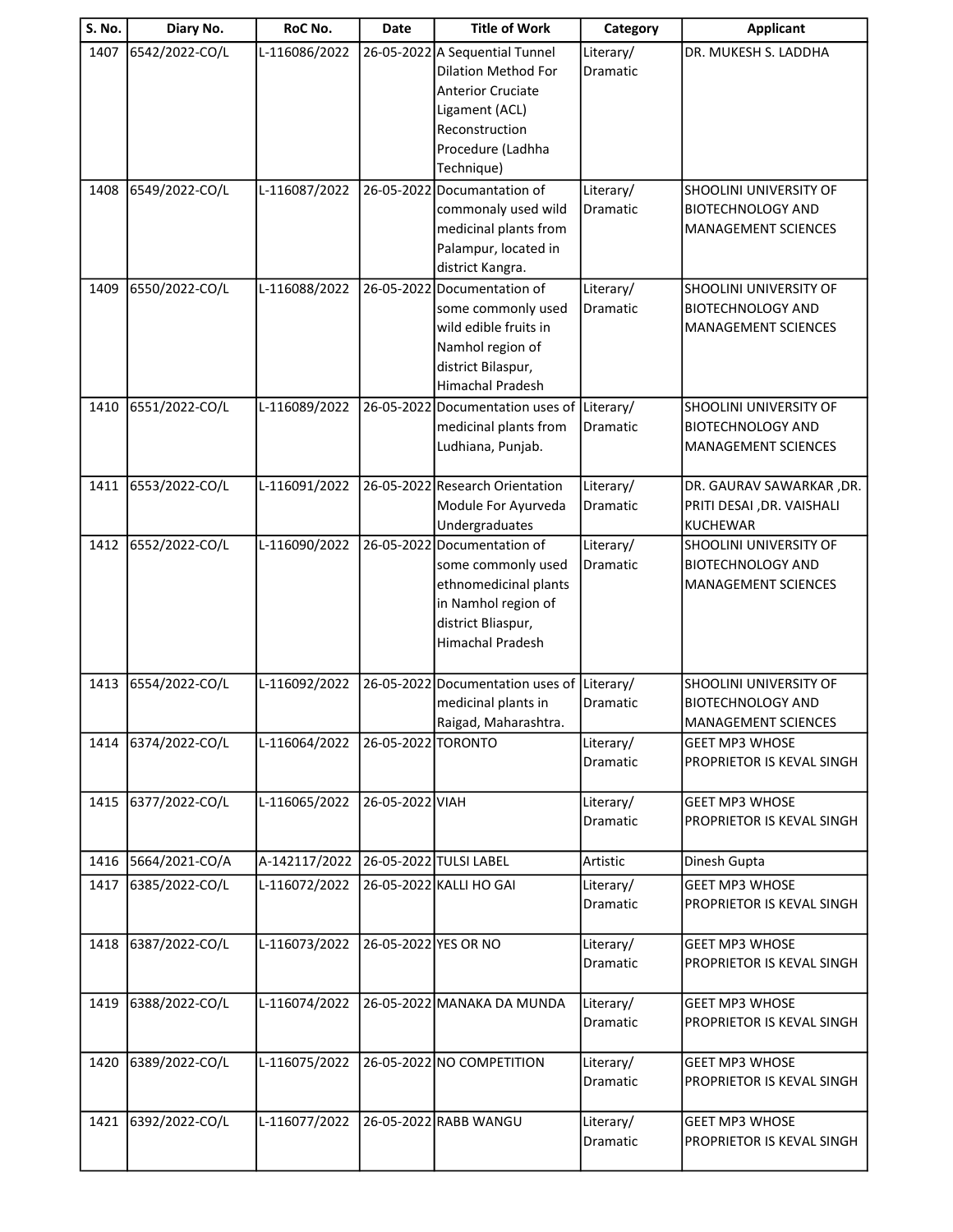| S. No. | Diary No.      | RoC No.       | <b>Date</b>          | <b>Title of Work</b>                                                                                                       | Category                     | <b>Applicant</b>                                                                      |
|--------|----------------|---------------|----------------------|----------------------------------------------------------------------------------------------------------------------------|------------------------------|---------------------------------------------------------------------------------------|
| 1422   | 6393/2022-CO/L | L-116078/2022 | 26-05-2022 SAIYAAN   |                                                                                                                            | Literary/<br>Dramatic        | <b>GEET MP3 WHOSE</b><br>PROPRIETOR IS KEVAL SINGH                                    |
| 1423   | 6429/2022-CO/L | L-116079/2022 |                      | 26-05-2022 ABCDeFi: Absolute<br><b>Blend of Centralized</b><br>and Decentralized<br>Finance                                | Literary/<br>Dramatic        | <b>ANUP KUMAR YAMA</b>                                                                |
| 1424   | 6368/2022-CO/L | L-116059/2022 | 26-05-2022 GYM       |                                                                                                                            | Literary/<br>Dramatic        | <b>GEET MP3 WHOSE</b><br>PROPRIETOR IS KEVAL SINGH                                    |
| 1425   | 6379/2022-CO/L | L-116066/2022 |                      | 26-05-2022 WITHOUT YOU                                                                                                     | Literary/<br>Dramatic        | <b>GEET MP3 WHOSE</b><br>PROPRIETOR IS KEVAL SINGH                                    |
| 1426   | 6380/2022-CO/L | L-116067/2022 |                      | 26-05-2022 YAARA TERE WARGA                                                                                                | Literary/<br>Dramatic        | <b>GEET MP3 WHOSE</b><br>PROPRIETOR IS KEVAL SINGH                                    |
| 1427   | 5367/2022-CO/L | L-116057/2022 |                      | 26-05-2022 Improvement in Offline Literary/<br><b>Signature Verification</b><br>Using CNN Algorithm in<br>Image Processing | Dramatic                     | Dr. Lalit Patil , Dr. Surendra<br>Mahajan , Minal Shahakar<br>, Mr. Rupesh Mahajan    |
| 1428   | 6371/2022-CO/L | L-116062/2022 | 26-05-2022 BUTTERFLY |                                                                                                                            | Literary/<br>Dramatic        | <b>GEET MP3 WHOSE</b><br>PROPRIETOR IS KEVAL SINGH                                    |
| 1429   | 6372/2022-CO/L | L-116063/2022 | 26-05-2022 BOSS      |                                                                                                                            | Literary/<br>Dramatic        | <b>GEET MP3 WHOSE</b><br>PROPRIETOR IS KEVAL SINGH                                    |
| 1430   | 1892/2022-CO/L | L-116056/2022 |                      | 26-05-2022 Decoding Gravity, Time<br>and Causality                                                                         | Literary/<br>Dramatic        | Dr. Rohit Kale                                                                        |
| 1431   | 6366/2022-CO/L | L-116058/2022 | 26-05-2022 PRADA     |                                                                                                                            | Literary/<br><b>Dramatic</b> | <b>GEET MP3 WHOSE</b><br>PROPRIETOR IS KEVAL SINGH                                    |
| 1432   | 6369/2022-CO/L | L-116060/2022 |                      | 26-05-2022 CHEHRA TERA                                                                                                     | Literary/<br>Dramatic        | <b>GEET MP3 WHOSE</b><br>PROPRIETOR IS KEVAL SINGH                                    |
| 1433   | 6370/2022-CO/L | L-116061/2022 | 26-05-2022 GAL SUN   |                                                                                                                            | Literary/<br><b>Dramatic</b> | <b>GEET MP3 WHOSE</b><br>PROPRIETOR IS KEVAL SINGH                                    |
| 1434   | 814/2022-CO/A  | A-142134/2022 |                      | 27-05-2022 GREEN OVEN FOOD<br>FOR EVERY MOOD                                                                               | Artistic                     | MR.JITENDRA KISHANLAL<br>PARASWANI., PROPRIETOR<br>TRADING AS M/S. PURENESS<br>& CO., |
| 1435   | 680/2022-CO/A  | A-142128/2022 |                      | 27-05-2022 WHITELION RISE<br><b>BEYOND</b>                                                                                 | Artistic                     | M/S.WHITELION<br>INCORPORATION., AN INDIAN<br>PARTNERSHIP FIRM.,                      |
| 1436   | 694/2022-CO/A  | A-142129/2022 |                      | 27-05-2022 TSDC THE SKIN DIET<br><b>COMPANY LOGO</b>                                                                       | Artistic                     | <b>H&amp;H HEALTH CARE &amp;</b><br><b>COSMETICS PRIVATE LIMITED</b>                  |
| 1437   | 736/2022-CO/A  | A-142131/2022 |                      | 27-05-2022 GANADHAR RIWAZ-E-<br><b>VIVAH</b>                                                                               | Artistic                     | PRADEEP JAIN., SOLE<br>PROPRIETOR AND TRADING<br>AS M/S. GANADHAR<br>FASHION.,        |
| 1438   | 724/2022-CO/A  | A-142130/2022 | 27-05-2022 HAR DACH  |                                                                                                                            | Artistic                     | RAJKARAN BAGGA S/O. SH.<br><b>HARMEET SINGH BAGGA</b>                                 |
| 1439   | 392/2022-CO/SR | SR-18388/2022 | 27-05-2022 SAJDA     |                                                                                                                            | Sound<br>Recording           | <b>Super Cassettes Industries</b><br>Pvt. Ltd.                                        |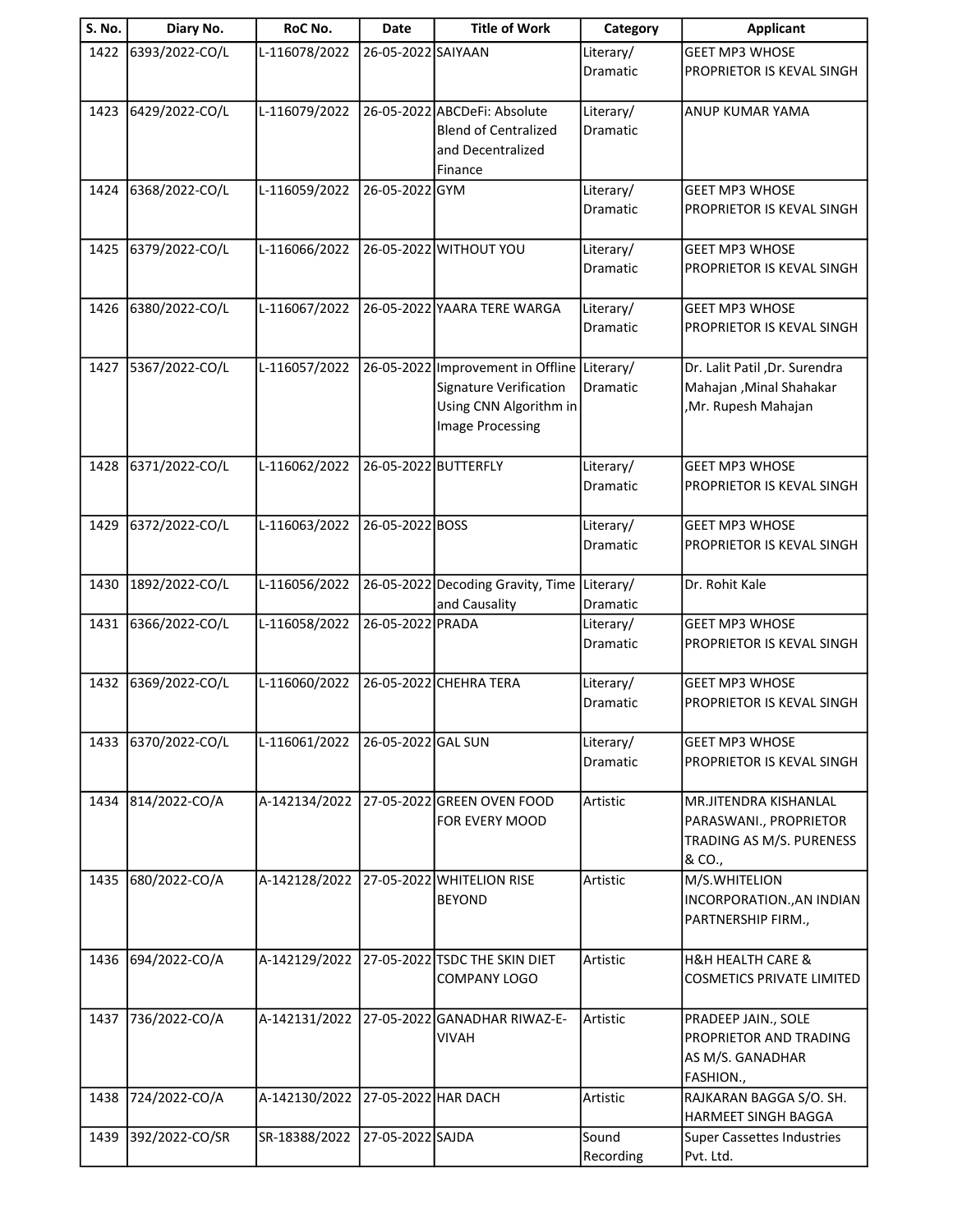| <b>S. No.</b> | Diary No.        | RoC No.       | <b>Date</b>          | <b>Title of Work</b>                                              | Category           | <b>Applicant</b>                                                                                        |
|---------------|------------------|---------------|----------------------|-------------------------------------------------------------------|--------------------|---------------------------------------------------------------------------------------------------------|
| 1440          | 742/2022-CO/A    | A-142132/2022 | 27-05-2022 SWARNIM   | MULTISPECIALITY<br><b>HOSPITAL</b>                                | Artistic           | DR. PRERANA SHEKHAR<br><b>GOBRE TRADING AS M/S</b><br><b>SWARNIM MULTISPECIALITY</b><br><b>HOSPITAL</b> |
| 1441          | 515/2022-CO/SR   | SR-18389/2022 |                      | 27-05-2022 MANGALAM NITYA<br><b>SUBHA MANGALAM</b><br>SONG        | Sound<br>Recording | Divya Babaji Sushumna Kriya<br>Yoga Foundation                                                          |
| 1442          | 570/2022-CO/A    | A-142120/2022 |                      | 27-05-2022 AV ZUTOX SOAP                                          | Artistic           | MOHAN DAS JETHWANI S/O.<br>SH. MOOL CHAND JETHWANI                                                      |
| 1443          | 588/2022-CO/A    | A-142123/2022 |                      | 27-05-2022 ZUNIC ZOMPICEF                                         | Artistic           | MOHAN DAS JETHWANI S/O.<br>SH. MOOL CHAND JETHWANI                                                      |
| 1444          | 572/2022-CO/A    | A-142121/2022 | 27-05-2022 ZUTOX VET |                                                                   | Artistic           | MOHAN DAS JETHWANI S/O.<br>SH. MOOL CHAND JETHWANI                                                      |
| 1445          | 575/2022-CO/A    | A-142122/2022 |                      | 27-05-2022 ZUTOX POWER POUR<br>ON                                 | Artistic           | MOHAN DAS JETHWANI S/O.<br>SH. MOOL CHAND JETHWANI                                                      |
| 1446          | 643/2022-CO/A    | A-142126/2022 |                      | 27-05-2022 ISVAARI WITH DEVICE                                    | Artistic           | CHENAB IMPEX PVT. LTD.                                                                                  |
| 1447          | 645/2022-CO/A    | A-142127/2022 |                      | 27-05-2022 ORIGINAL POWER<br><b>WITH LABEL</b>                    | Artistic           | MR. RAJESH<br><b>VISHWANATHRAO SONKAR</b><br>Proprietor Of S. L. AGARBATTI<br><b>COMPANY</b>            |
| 1448          | 616/2022-CO/A    | A-142124/2022 |                      | 27-05-2022 RGU BALAJEE PARCEL                                     | Artistic           | NITULKUMAR BAVALAL<br>RUDANI., PROPRIETOR<br>TRADING AS RAGHUVANSHI<br><b>GRUH UDHYOG</b>               |
| 1449          | 617/2022-CO/A    | A-142125/2022 |                      | 27-05-2022 RGU BALAJEE CHHAAP                                     | Artistic           | NITULKUMAR BAVALAL<br>RUDANI., PROPRIETOR<br><b>TRADING AS RAGHUVANSHI</b><br><b>GRUH UDHYOG</b>        |
| 1450          | 697/2022-CO/SR   | SR-18390/2022 |                      | 27-05-2022 Atariya Main - Dunno y<br>Na Jaane kyun                | Sound<br>Recording | <b>Super Cassettes Industries</b><br>Ltd.                                                               |
| 1451          | 698/2022-CO/SR   | SR-18391/2022 |                      | 27-05-2022 Dunno Y Na Jaane<br>Kyun-Male-Dunno Y<br>Na Jaane Kyun | Sound<br>Recording | <b>Super Cassettes Industries</b><br>Ltd.                                                               |
| 1452          | 699/2022-CO/SR   | SR-18392/2022 | 27-05-2022           | Dabi Dabi Kwahishien -<br>Duet-Dunno Y Na<br>Jaane Kyun           | Sound<br>Recording | <b>Super Cassettes Industries</b><br>Ltd.                                                               |
| 1453          | 700/2022-CO/SR   | SR-18393/2022 |                      | 27-05-2022 Saiyan Saiyan - Dunno<br>Y Na Jaane Kyun               | Sound<br>Recording | <b>Super Cassettes Industries</b><br>Ltd.                                                               |
| 1454          | 701/2022-CO/SR   | SR-18394/2022 |                      | 27-05-2022 Jenny Ashley in Love-<br>Dunno Y Na Jaane<br>Kyun      | Sound<br>Recording | <b>Super Cassettes Industries</b><br>Ltd.                                                               |
| 1455          | 704/2022-CO/SR   | SR-18395/2022 |                      | 27-05-2022 Lagi Lagan- Dunno Y Na Sound<br>Jaane Kyun             | Recording          | <b>Super Cassettes Industries</b><br>Ltd.                                                               |
| 1456          | 708/2022-CO/SR   | SR-18396/2022 |                      | 27-05-2022 Helen Theme - Dunno<br>Y Na Jaane Kyun                 | Sound<br>Recording | <b>Super Cassettes Industries</b><br>Ltd.                                                               |
| 1457          | 710/2022-CO/SR   | SR-18397/2022 |                      | 27-05-2022 Zeenat Amaan-Sad<br>Theme-Dunno y na<br>jaane kyun     | Sound<br>Recording | <b>Super Cassettes Industries</b><br>Ltd.                                                               |
| 1458          | 32102/2021-CO/SR | SR-18379/2022 |                      | 27-05-2022 HEY MATA SHERAWALI<br><b>JAI JAI MAA</b><br>SHERAWALI  | Sound<br>Recording | <b>Super Cassettes Industries</b><br>Ltd.                                                               |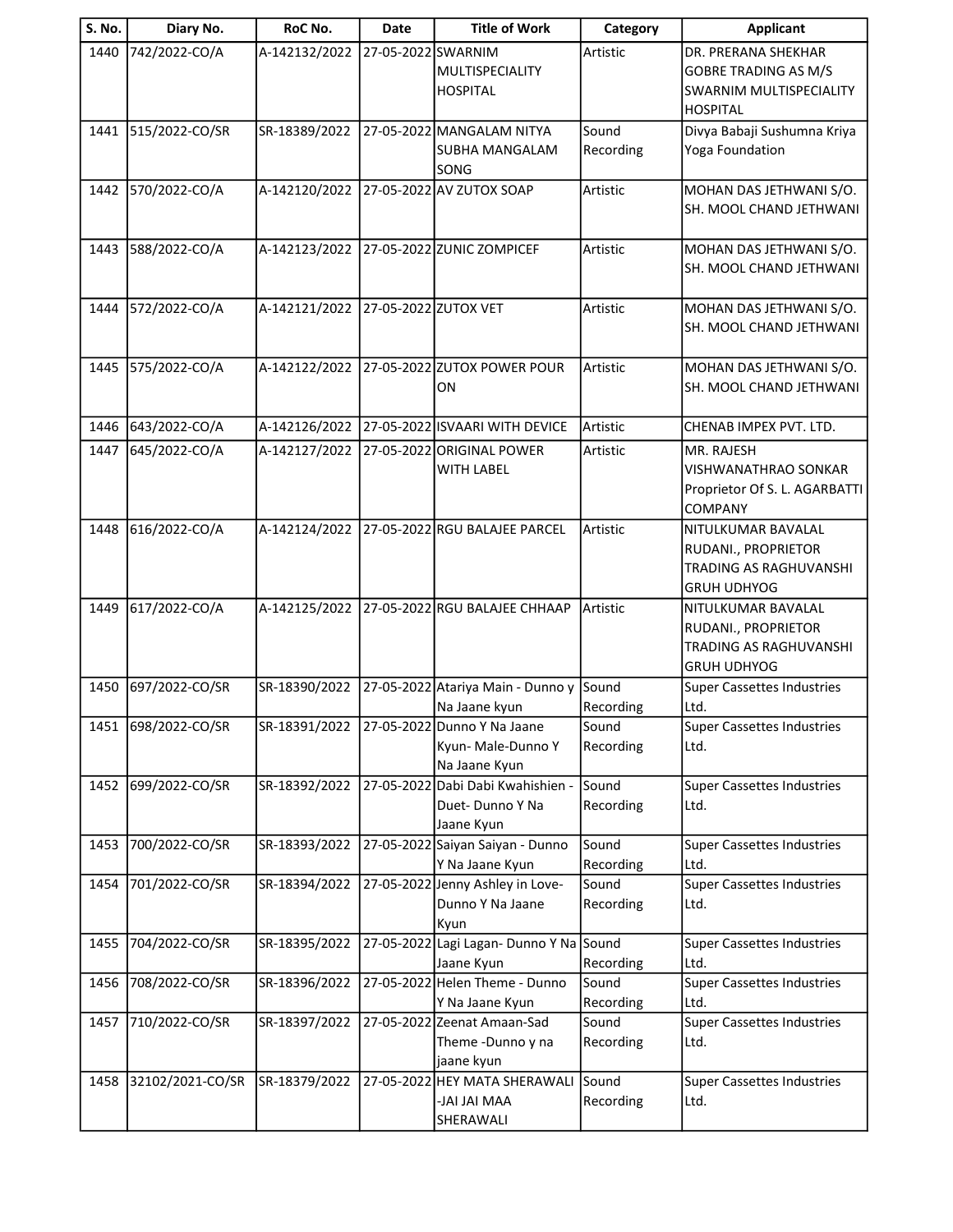| S. No. | Diary No.        | RoC No.       | <b>Date</b>           | <b>Title of Work</b>                      | Category              | <b>Applicant</b>                                       |
|--------|------------------|---------------|-----------------------|-------------------------------------------|-----------------------|--------------------------------------------------------|
| 1459   | 32107/2021-CO/SR | SR-18378/2022 |                       | 27-05-2022 MAA TU TO                      | Sound                 | <b>Super Cassettes Industries</b>                      |
|        |                  |               |                       | <b>SHERONWALI HAI- JAI</b>                | Recording             | Ltd.                                                   |
|        |                  |               |                       | JAI MAA SHERAWALI                         |                       |                                                        |
| 1460   | 32115/2021-CO/SR | SR-18382/2022 |                       | 27-05-2022 Lal Chunariya Wali Maa-Sound   |                       | <b>SUPER CASSETTES</b>                                 |
|        |                  |               |                       | Female- JAI JAI MAA                       | Recording             | INDUSTRIES PVT. LTD.                                   |
|        |                  |               |                       | SHERAWALI                                 |                       |                                                        |
| 1461   | 32150/2021-CO/SR | SR-18384/2022 |                       | 27-05-2022 LOVE TECHNOLOGY -              | Sound                 | <b>SUPER CASSETTES</b>                                 |
|        |                  |               |                       | <b>BE CAREFUL</b>                         | Recording             | INDUSTRIES PVT. LTD.                                   |
| 1462   | 32154/2021-CO/SR | SR-18385/2022 |                       | 27-05-2022 FURSAT- BE- CAREFUL            | Sound                 | <b>Super Cassettes Industries</b>                      |
|        |                  |               |                       | 27-05-2022 BE MY MAAHIYA - BE-            | Recording             | Ltd.<br><b>Super Cassettes Industries</b>              |
| 1463   | 32156/2021-CO/SR | SR-18386/2022 |                       | CAREFUL                                   | Sound<br>Recording    | Ltd.                                                   |
| 1464   | 32158/2021-CO/SR | SR-18387/2022 |                       | 27-05-2022 TITLE SONG - BE -              | Sound                 | <b>Super Cassettes Industries</b>                      |
|        |                  |               |                       | CAREFUL                                   | Recording             | Ltd.                                                   |
| 1465   | 32146/2021-CO/SR | SR-18383/2022 |                       | 27-05-2022 JAI JAI MATA                   | Sound                 | <b>Super Cassettes Industries</b>                      |
|        |                  |               |                       | SHERAWALI- JAI JAI                        | Recording             | Ltd.                                                   |
|        |                  |               |                       | <b>MAA SHERAWALI</b>                      |                       |                                                        |
| 1466   | 523/2022-CO/A    | A-142119/2022 | 27-05-2022 RADHA      |                                           | Artistic              | RADHA SMELTERS PRIVATE                                 |
|        |                  |               |                       |                                           |                       | LIMITED                                                |
| 1467   | 32099/2021-CO/SR | SR-18380/2022 |                       | 27-05-2022 JAG MEIN BADA TERA             | Sound                 | <b>Super Cassettes Industries</b>                      |
|        |                  |               |                       | NAAM - JAI JAI MAA                        | Recording             | Ltd.                                                   |
|        |                  |               |                       | SHERAWALI                                 |                       |                                                        |
| 1468   | 31830/2021-CO/SR | SR-18381/2022 |                       | 27-05-2022 SAWAN KA THA                   | Sound                 | <b>Super Cassettes Industries</b>                      |
|        |                  |               |                       | MAHINA - BIN BULAYE                       | Recording             | Ltd.                                                   |
|        |                  |               |                       | <b>BARAATI</b>                            |                       |                                                        |
| 1469   | 31475/2021-CO/SR | SR-18377/2022 | 27-05-2022 ENNAI      |                                           | Sound                 | <b>SONY MUSIC</b>                                      |
|        |                  |               |                       | KADHALIKAAMAL                             | Recording             | <b>ENTERTAINMENT INDIA</b>                             |
|        |                  |               |                       |                                           |                       | <b>PRIVATE LIMITED</b>                                 |
| 1470   | 4305/2022-CO/CF  | CF-5101/2022  |                       | 27-05-2022 Lord Vishnu                    | Cinematograph<br>Film | Mobile Media Private<br>Limited                        |
| 1471   | 4306/2022-CO/CF  | CF-5096/2022  | 27-05-2022 Lord Shiva |                                           | Cinematograph         | Mobile Media Private                                   |
|        |                  |               |                       |                                           | Film                  | Limited                                                |
| 1472   | 4308/2022-CO/CF  | CF-5099/2022  |                       | 27-05-2022 Lord Ganesha                   | Cinematograph         | Mobile Media Private                                   |
|        |                  |               |                       |                                           | Film                  | Limited                                                |
| 1473   | 4311/2022-CO/CF  | CF-5100/2022  | 27-05-2022 Krishna    |                                           | Cinematograph         | Mobile Media Private                                   |
|        |                  |               |                       |                                           | Film                  | Limited                                                |
| 1474   | 4312/2022-CO/CF  | CF-5098/2022  | 27-05-2022 Hanuman    |                                           | Cinematograph         | Mobile Media Private                                   |
|        |                  |               |                       |                                           | Film                  | Limited                                                |
| 1475   | 4313/2022-CO/CF  | CF-5097/2022  |                       | 27-05-2022 Devi Lakshmi                   | Cinematograph         | Mobile Media Private                                   |
|        |                  |               |                       |                                           | Film                  | Limited                                                |
| 1476   | 4765/2022-CO/A   | A-142133/2022 |                       | 27-05-2022 YOUFINITY WITH LOGO            | Artistic              | YOHAN NARANG                                           |
|        |                  |               |                       |                                           |                       |                                                        |
| 1477   | 6589/2022-CO/L   | L-116100/2022 |                       | 27-05-2022 Documentaion of                | Literary/             | SHOOLINI UNIVERSITY OF                                 |
|        |                  |               |                       | commonluy used<br>ethnoveterinary plants  | Dramatic              | <b>BIOTECHNOLOGY AND</b><br><b>MANAGEMENT SCIENCES</b> |
|        |                  |               |                       | from Palampur region                      |                       |                                                        |
|        |                  |               |                       | of district Kangra.                       |                       |                                                        |
|        |                  |               |                       |                                           |                       |                                                        |
| 1478   | 6623/2022-CO/L   | L-116101/2022 |                       | 27-05-2022 Jag Me Do Dev Mahan            | Literary/             | SHUBHAM AUDIO VIDEO PVT.                               |
|        |                  |               |                       |                                           | Dramatic              | <b>LTD</b>                                             |
| 1479   | 6625/2022-CO/L   | L-116102/2022 |                       | 27-05-2022 Shani Dev Ke Charno            | Literary/             | SHUBHAM AUDIO VIDEO PVT.                               |
|        |                  |               |                       | Mein                                      | Dramatic              | LTD                                                    |
| 1480   | 6626/2022-CO/L   | L-116103/2022 |                       | 27-05-2022 Aaj Mangalwar Hai              | Literary/             | SHUBHAM AUDIO VIDEO PVT.                               |
|        |                  |               |                       |                                           | Dramatic              | <b>LTD</b>                                             |
| 1481   | 6628/2022-CO/L   | L-116104/2022 |                       | 27-05-2022 Hanumat Ke Gun Gaate Literary/ |                       | SHUBHAM AUDIO VIDEO PVT.                               |
|        |                  |               |                       | Chalo                                     | Dramatic              | <b>LTD</b>                                             |
| 1482   | 6559/2022-CO/L   | L-116093/2022 |                       | 27-05-2022 Avasthapak                     | Literary/             | DR. JAGRUTI CHAPLE                                     |
|        |                  |               |                       |                                           | Dramatic              |                                                        |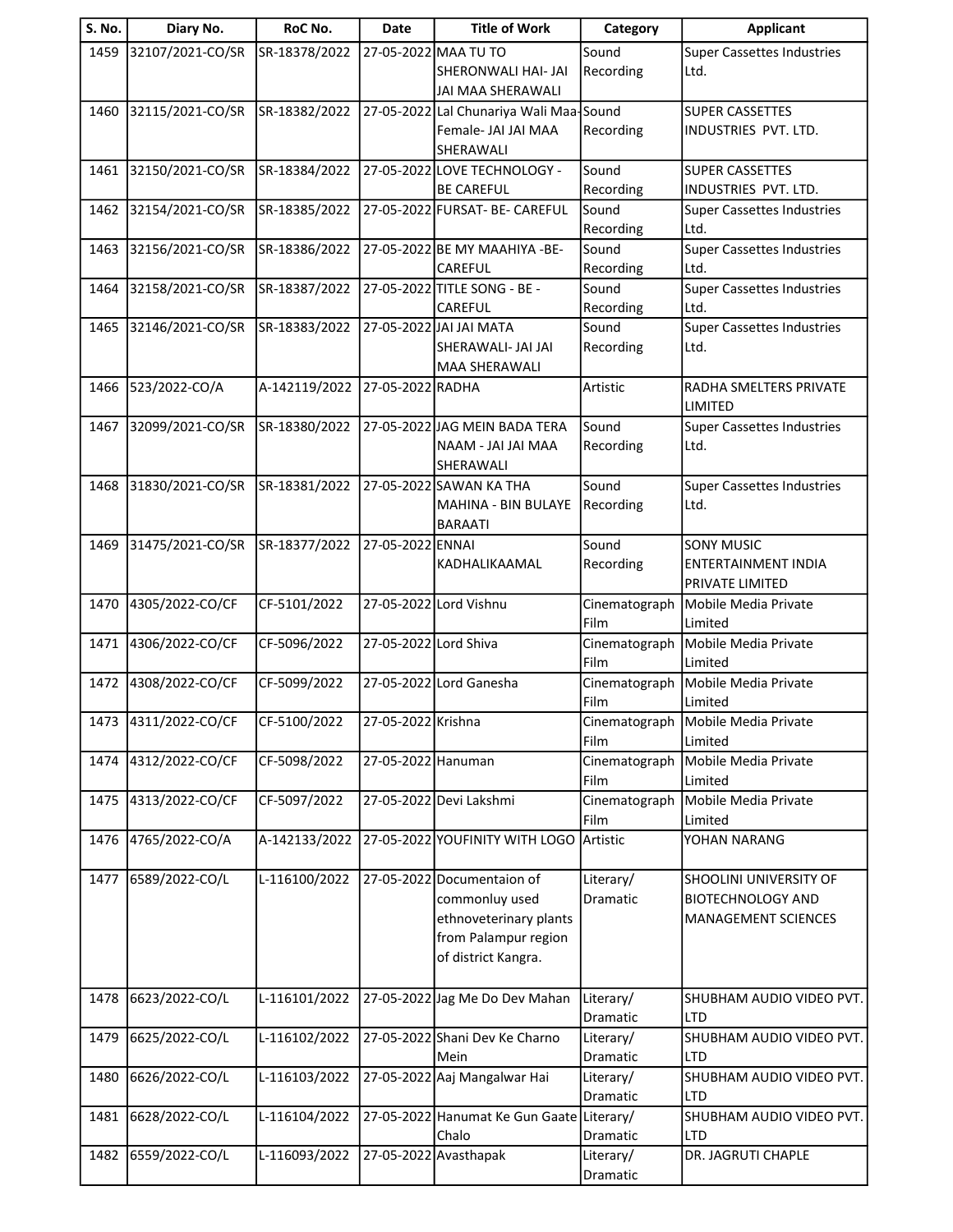| S. No. | Diary No.       | RoC No.       | <b>Date</b>        | <b>Title of Work</b>                               | Category              | <b>Applicant</b>                       |
|--------|-----------------|---------------|--------------------|----------------------------------------------------|-----------------------|----------------------------------------|
| 1483   | 6565/2022-CO/L  | L-116094/2022 |                    | 27-05-2022 Highly Effective Public                 | Literary/             | DR. YAGNAMURTHY                        |
|        |                 |               |                    | <b>Speaking Skills</b>                             | Dramatic              | NARASIMHA RAJA                         |
| 1484   | 6572/2022-CO/L  | L-116095/2022 |                    | 27-05-2022 Smart Detection                         | Literary/             | AMOL VISHWANATH                        |
|        |                 |               |                    | System for avoiding                                | Dramatic              | DHUMANE, SHAILESH                      |
|        |                 |               |                    | kitchen accidents and                              |                       | PRAMOD BENDALE                         |
|        |                 |               |                    | LPG fuel wastage                                   |                       |                                        |
| 1485   | 6584/2022-CO/L  | L-116096/2022 |                    | 27-05-2022 #givingisliving                         | Literary/             | <b>UDDHAV</b>                          |
|        |                 |               |                    |                                                    | Dramatic              |                                        |
| 1486   | 6585/2022-CO/L  | L-116097/2022 |                    | 27-05-2022 Sarcasm is the new                      | Literary/             | <b>UDDHAV</b>                          |
|        |                 |               |                    | orgasm                                             | Dramatic              |                                        |
| 1487   | 6586/2022-CO/L  | L-116098/2022 |                    | 27-05-2022 #minusminusplus                         | Literary/<br>Dramatic | <b>UDDHAV</b>                          |
| 1488   | 6587/2022-CO/L  | L-116099/2022 |                    | 27-05-2022 CB-SEM VS PLS-SEM                       | Literary/             | CMA DR JYOTI MAHAJAN                   |
|        |                 |               |                    |                                                    | Dramatic              | ,DILEEP KUMAR SINGH                    |
|        |                 |               |                    |                                                    |                       | RAJESH MAHAJAN,                        |
| 1489   | 522/2022-CO/A   | A-142118/2022 | 27-05-2022 POULOMI |                                                    | Artistic              | POULOMI ESTATES PRIVATE                |
|        |                 |               |                    |                                                    |                       | LIMITED                                |
| 1490   | 29639/2021-CO/L | L-116128/2022 |                    | 30-05-2022 LVDS SerDes pair for                    | Literary/             | <b>Bharat Electronics Limited</b>      |
|        |                 |               |                    | communication with                                 | <b>Dramatic</b>       |                                        |
|        |                 |               |                    | <b>QTRMs</b>                                       |                       |                                        |
| 1491   | 28753/2021-CO/L | L-116110/2022 |                    | 30-05-2022 Construction,                           | Literary/             | Dr. Shailendra Kumar Mittal            |
|        |                 |               |                    | Operation & Waveform Dramatic                      |                       |                                        |
|        |                 |               |                    | Analysis of Single                                 |                       |                                        |
|        |                 |               |                    | Phase Full Wave Fully                              |                       |                                        |
|        |                 |               |                    | <b>Controlled Bridge</b>                           |                       |                                        |
|        |                 |               |                    | Rectifier with Different                           |                       |                                        |
|        |                 |               |                    | types of Loads                                     |                       |                                        |
|        |                 |               |                    |                                                    |                       |                                        |
|        |                 |               |                    |                                                    |                       |                                        |
| 1492   | 29914/2021-CO/L | L-116113/2022 |                    | 30-05-2022 Log Book - Department Literary/         |                       | Manipal Academy of Higher              |
|        |                 |               |                    | of Radio-Diagnosis                                 | <b>Dramatic</b>       | Education                              |
|        |                 |               |                    |                                                    |                       |                                        |
| 1493   | 29918/2021-CO/L | L-116114/2022 |                    | 30-05-2022 Log Book - Department<br>of Respiratory | Literary/<br>Dramatic | Manipal Academy of Higher<br>Education |
|        |                 |               |                    | Medicine                                           |                       |                                        |
| 1494   | 29069/2021-CO/L | L-116111/2022 |                    | 30-05-2022 Reasoning II                            | Literary/             | M/s Spectrum Publications              |
|        |                 |               |                    |                                                    | Dramatic              |                                        |
| 1495   | 29096/2021-CO/L | L-116112/2022 |                    | 30-05-2022 Reasoning I                             | Literary/             | M/s Spectrum Publications              |
|        |                 |               |                    |                                                    | Dramatic              |                                        |
| 1496   | 24970/2021-CO/L | L-116108/2022 |                    | 30-05-2022 Engineering Graphics                    | Literary/             | P I Varghese                           |
|        |                 |               |                    | for Diploma with Auto                              | Dramatic              |                                        |
|        |                 |               |                    | Cad                                                |                       |                                        |
| 1497   | 26016/2021-CO/L | L-116109/2022 |                    | 30-05-2022 A New Concept of                        | Literary/             | Srinivas University                    |
|        |                 |               |                    | Circular Model of                                  | Dramatic              |                                        |
|        |                 |               |                    | Management for                                     |                       |                                        |
|        |                 |               |                    | <b>Achieving Sustainable</b>                       |                       |                                        |
|        |                 |               |                    | Success and Growth                                 |                       |                                        |
|        |                 |               |                    |                                                    |                       |                                        |
| 1498   | 6631/2022-CO/L  | L-116132/2022 |                    | 30-05-2022 Maa Anjani Ka Lala                      | Literary/             | SHUBHAM AUDIO VIDEO PVT.               |
|        |                 |               |                    |                                                    | Dramatic              | LTD                                    |
| 1499   | 6637/2022-CO/L  | L-116134/2022 |                    | 30-05-2022 Main Kyu Na Karu                        | Literary/             | SHUBHAM AUDIO VIDEO PVT.               |
|        |                 |               |                    | Shukrana                                           | Dramatic              | <b>LTD</b>                             |
| 1500   | 6638/2022-CO/L  | L-116135/2022 |                    | 30-05-2022 Shiv Amritvani (Awdhi)                  | Literary/             | SHUBHAM AUDIO VIDEO PVT.               |
|        |                 |               |                    |                                                    | Dramatic              | <b>LTD</b>                             |
| 1501   | 6661/2022-CO/L  | L-116136/2022 |                    | 30-05-2022 Digital Speech                          | Literary/             | <b>DEV SANSKRITI</b>                   |
|        |                 |               |                    | Generator (Speech                                  | Dramatic              | VISHWAVIDYALAYA                        |
|        |                 |               |                    | Synthesis Device)                                  |                       |                                        |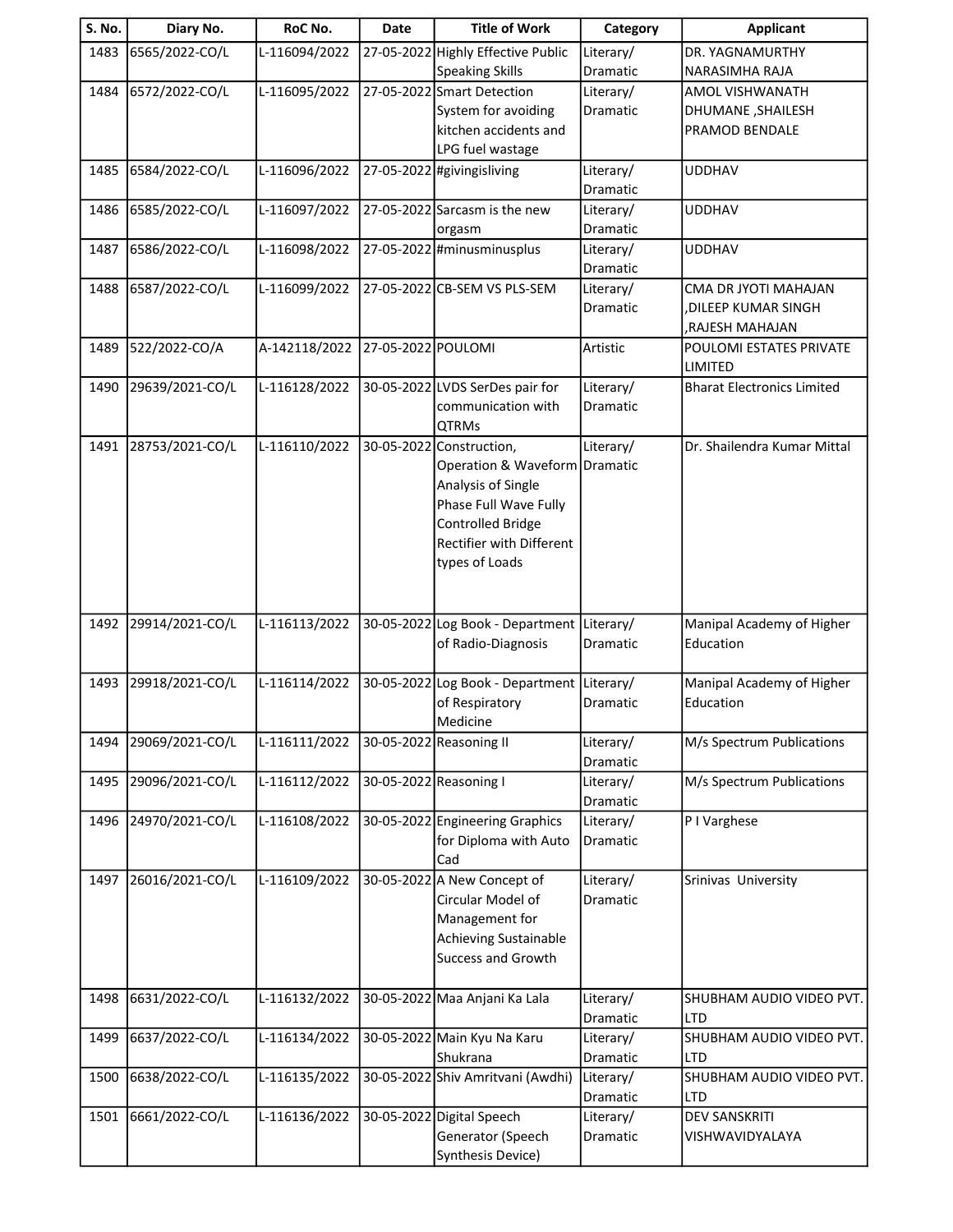| <b>S. No.</b> | Diary No.       | RoC No.       | <b>Date</b>         | <b>Title of Work</b>                                                                                         | Category                     | <b>Applicant</b>                                                                                                                         |
|---------------|-----------------|---------------|---------------------|--------------------------------------------------------------------------------------------------------------|------------------------------|------------------------------------------------------------------------------------------------------------------------------------------|
| 1502          | 6715/2022-CO/L  | L-116138/2022 |                     | 30-05-2022 Investigation using AI                                                                            | Literary/<br>Dramatic        | APASHABI PATHAN<br>,DARSHAN PAWAR, DIGVIJAY<br>DHANANJAY GAIKWAD<br>,RUSHIKESH CHANDRATIKE<br>, VYANKATESH MARUTIRAO<br><b>DESHPANDE</b> |
| 1503          | 6736/2022-CO/L  | L-116140/2022 |                     | 30-05-2022 INTRACANAL<br>MEDICAMENTS - PAST,<br>PRESENT AND FUTURE                                           | Literary/<br><b>Dramatic</b> | <b>DR. JAY BHOPATKAR</b>                                                                                                                 |
| 1504          | 6751/2022-CO/L  | L-116141/2022 |                     | 30-05-2022 All in One English<br><b>Grammar Practice</b><br>Exercises                                        | Literary/<br>Dramatic        | <b>SHIPAN DAS</b>                                                                                                                        |
| 1505          | 6753/2022-CO/L  | L-116142/2022 |                     | 30-05-2022 SIMPLE WAY TO<br><b>RICHNESS</b>                                                                  | Literary/<br>Dramatic        | MANJUNATH KAWADI                                                                                                                         |
| 1506          | 6765/2022-CO/L  | L-116143/2022 | 30-05-2022 THURUTH  |                                                                                                              | Literary/<br>Dramatic        | <b>JESWIN JOSE</b>                                                                                                                       |
| 1507          | 6845/2022-CO/L  | L-116150/2022 |                     | 30-05-2022 INSURANCE<br><b>INTERMEDIARIES</b><br>(BUSINESS & SERVICE<br><b>PROVIDING</b><br><b>CHANNELS)</b> | Literary/<br>Dramatic        | <b>JAGENDRA RANA</b>                                                                                                                     |
| 1508          | 6847/2022-CO/L  | L-116149/2022 |                     | 30-05-2022 Happiness HOW, When<br>& WHY Understanding<br>and Maintaining the<br><b>Essence of Being</b>      | Literary/<br>Dramatic        | <b>VAIBHAV GUPTA</b>                                                                                                                     |
| 1509          | 6940/2022-CO/L  | L-116147/2022 |                     | 30-05-2022 Her, Him & Them Inner<br>Tales                                                                    | Literary/<br>Dramatic        | <b>AGAMONEE BARBARUAH</b>                                                                                                                |
| 1510          | 6937/2022-CO/L  | L-116148/2022 |                     | 30-05-2022 Khayal Darzi                                                                                      | Literary/<br>Dramatic        | A BHASKAR RAO                                                                                                                            |
| 1511          | 6980/2022-CO/L  | L-116146/2022 |                     | 30-05-2022 SBH Reporter ki Diary                                                                             | Literary/<br>Dramatic        | <b>SANJAY SINGH</b>                                                                                                                      |
| 1512          | 6632/2022-CO/L  | L-116133/2022 |                     | 30-05-2022 Smart Stick for Blind<br>People                                                                   | Literary/<br>Dramatic        | <b>DEV SANSKRITI</b><br>VISHWAVIDYALAYA                                                                                                  |
| 1513          | 17579/2019-CO/L | L-116106/2022 | 30-05-2022 GANGUBAI |                                                                                                              | Literary/<br>Dramatic        | <b>BHANSALI PRODUCTIONS</b><br>PRIVATE LIMITED                                                                                           |
| 1514          | 17587/2019-CO/L | L-116107/2022 |                     | 30-05-2022 BAIJU BAWRA                                                                                       | Literary/<br>Dramatic        | <b>BHANSALI PRODUCTIONS PVT</b><br><b>LTD</b>                                                                                            |
| 1515          | 2910/2019-CO/L  | L-116105/2022 |                     | 30-05-2022 TWO HEROES                                                                                        | Literary/<br>Dramatic        | <b>BHANSALI PRODUCTIONS PVT</b><br>LTD                                                                                                   |
| 1516          | 4647/2022-CO/L  | L-116137/2022 |                     | 30-05-2022  "IVRI Antimicrobial<br>Resistance App"                                                           | Literary/<br>Dramatic        | <b>INDIAN COUNCIL OF</b><br>AGRICULTURAL RESEARCH,<br><b>KRISHI BHAWAN</b>                                                               |
| 1517          | 4188/2022-CO/L  | L-116139/2022 |                     | 30-05-2022 QASID KAL BHI                                                                                     | Literary/<br>Dramatic        | <b>BHUPENDRA SINGH</b>                                                                                                                   |
| 1518          | 4453/2022-CO/A  | A-142136/2022 | 30-05-2022 GASINO   |                                                                                                              | Artistic                     | MR. AVINASH KHATRI                                                                                                                       |
| 1519          | 5215/2022-CO/L  | L-116144/2022 |                     | 30-05-2022 Inventions and findings<br>of A.M. IQBAL                                                          | Literary/<br>Dramatic        | A. MOHAMED IQBAL                                                                                                                         |
| 1520          | 5414/2022-CO/L  | L-116131/2022 |                     | 30-05-2022 Dynamic Generation of Literary/<br>Multilingual PDF for<br><b>Bills and Payment</b><br>Receipts   | Dramatic                     | <b>Bharat Electronics Limited</b>                                                                                                        |